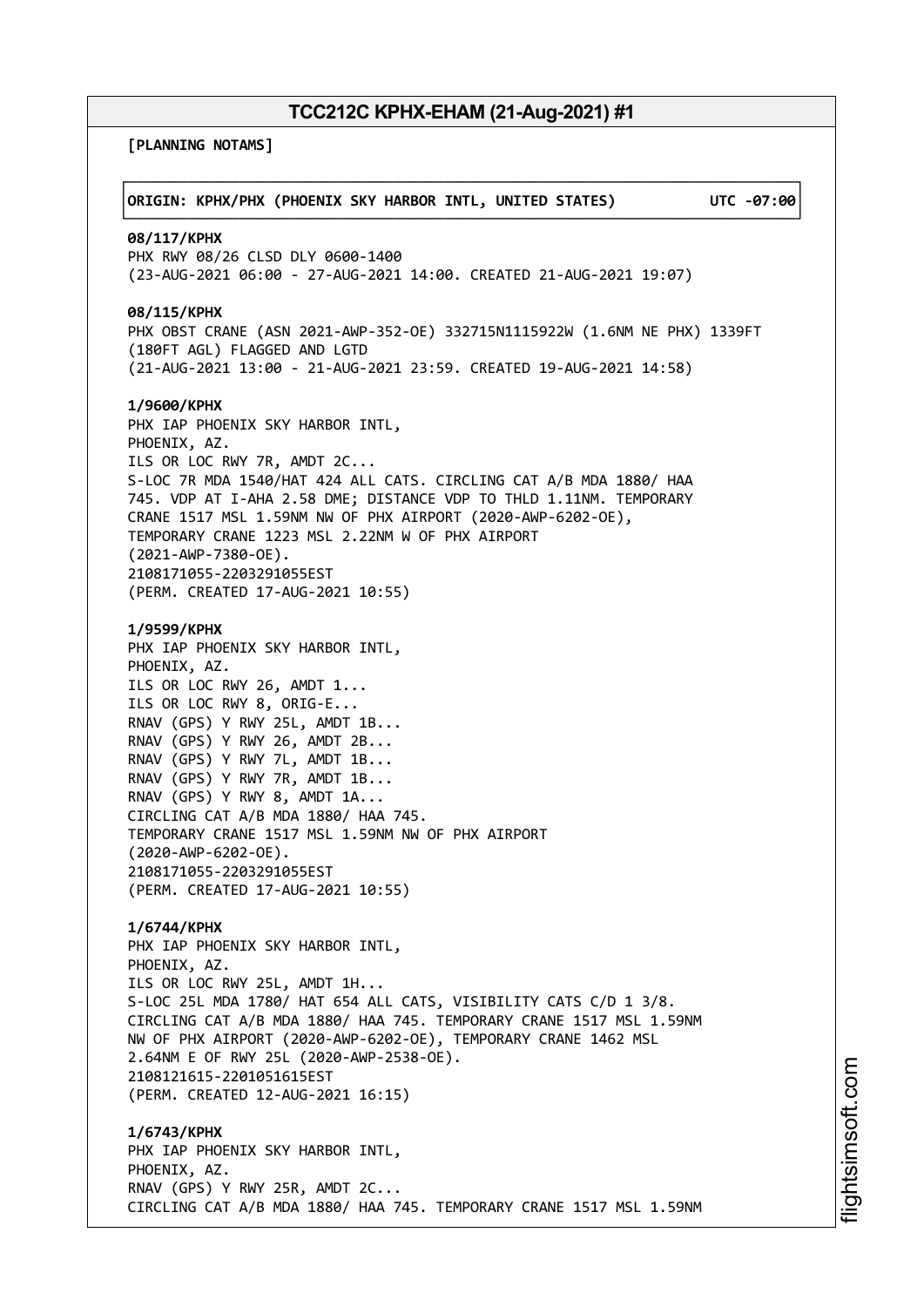NW OF PHX AIRPORT (2020-AWP-6202-OE). 2108121615-2201051615EST (PERM. CREATED 12-AUG-2021 16:15)

### **1/6738/KPHX**

PHX IAP PHOENIX SKY HARBOR INTL, PHOENIX, AZ. ILS OR LOC/DME RWY 7L, AMDT 11B... CIRCLING CAT A/B MDA 1880/ HAA 745. TEMPORARY CRANE 1517 MSL 1.59NM NW OF PHX AIRPORT (2020-AWP-6202-OE). 2108121615-2201051615EST (PERM. CREATED 12-AUG-2021 16:15)

#### **06/067/KPHX**

PHX OBST CRANE (ASN 2020-AWP-6202-OE) 332726N1120139W (1.6NM NNW PHX) 1517FT (400FT AGL) FLAGGED AND LGTD (17-JUN-2021 21:00 - 01-JAN-2022 06:59. CREATED 17-JUN-2021 20:38)

### **06/005/KPHX**

PHX OBST RIG (ASN 2019-AWP-5001-NRA) 332607N1120103W (0.3NM WNW PHX) 1205FT (90FT AGL) FLAGGED AND LGTD (01-JUN-2021 17:00 - 01-JAN-2022 06:59. CREATED 01-JUN-2021 16:35)

### **05/009/KPHX**

PHX OBST CRANE (ASN 2019-AWP-4270-NRA) 332604N1120000W (0.6NM E PHX) 1331FT (200FT AGL) FLAGGED AND LGTD (05-MAY-2021 15:30 - 01-JAN-2022 06:59. CREATED 05-MAY-2021 15:32)

### **05/008/KPHX**

PHX OBST CRANE (ASN 2019-AWP-4269-NRA) 332603N1120003W (0.5NM E PHX) 1330FT (200FT AGL) FLAGGED AND LGTD (05-MAY-2021 15:30 - 01-JAN-2022 06:59. CREATED 05-MAY-2021 15:31)

#### **05/007/KPHX**

PHX OBST CRANE (ASN 2019-AWP-4268-NRA) 332603N1120006W (0.5NM E PHX) 1325FT (200FT AGL) FLAGGED AND LGTD (05-MAY-2021 15:30 - 01-JAN-2022 06:59. CREATED 05-MAY-2021 15:25)

#### **05/006/KPHX**

PHX OBST CRANE (ASN 2019-AWP-4267-NRA) 332601N1120008W (0.5NM E PHX) 1323FT (200FT AGL) FLAGGED AND LGTD (05-MAY-2021 15:30 - 01-JAN-2022 06:59. CREATED 05-MAY-2021 15:24)

### **05/005/KPHX**

PHX OBST CRANE (ASN 2019-AWP-4266-NRA) 332603N1120008W (0.5NM E PHX) 1323FT (200FT AGL) FLAGGED AND LGTD (05-MAY-2021 15:30 - 01-JAN-2022 06:59. CREATED 05-MAY-2021 15:22)

#### **03/076/KPHX**

PHX OBST CRANE (ASN UNKNOWN) 332727N1120138W (1.01NM N APCH END RWY 08) 1397FT (280FT AGL) FLAGGED AND LGTD (19-MAR-2021 13:00 - 01-JAN-2022 06:59. CREATED 19-MAR-2021 10:37)

#### **01/019/KPHX**

PHX TWY C BTN TWY S AND TWY R CLSD TO ACFT WINGSPAN MORE THAN 170FT (11-JAN-2021 16:01 - 01-JAN-2022 06:59. CREATED 11-JAN-2021 16:01)

**12/077/KPHX**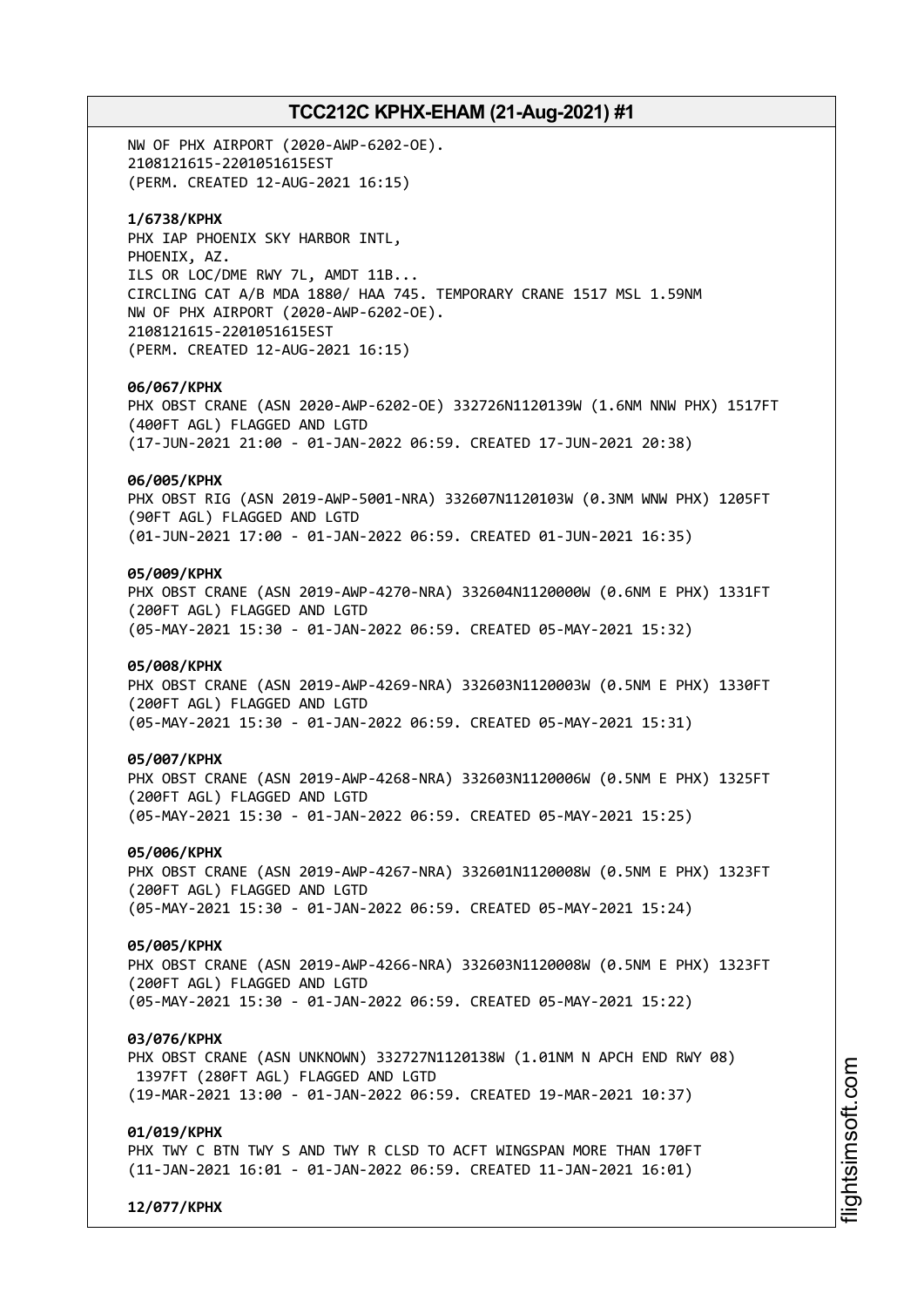PHX OBST CRANE (ASN 2020-AWP-2538-OE) 332544N1115627W (3.6NM E PHX) 1462FT (300FT AGL) FLAGGED AND LGTD (01-JAN-2021 07:00 - 03-OCT-2021 06:59. CREATED 30-DEC-2020 14:18)

#### **12/074/KPHX**

PHX OBST CRANE (ASN 2020-AWP-6806-OE) 332646N1120440W (3.4NM WNW PHX) 1269FT (190FT AGL) FLAGGED AND LGTD (01-JAN-2021 07:00 - 31-DEC-2021 06:59. CREATED 30-DEC-2020 14:12)

#### **12/073/KPHX**

PHX TWY G7 CL MARKINGS BTN RWY 07R/25L AND TWY F NOT STD (01-JAN-2021 07:00 - 01-JAN-2022 06:59. CREATED 30-DEC-2020 14:09)

#### **12/072/KPHX**

PHX RWY 07R/25L EDGE MARKINGS N SIDE NOT STD (01-JAN-2021 07:00 - 01-JAN-2022 06:59. CREATED 30-DEC-2020 14:07)

#### **12/071/KPHX**

PHX TWY H BTN TWY H4 AND TWY H7 CLSD TO ACFT WINGSPAN MORE THAN 170FT (01-JAN-2021 07:00 - 01-JAN-2022 06:59. CREATED 30-DEC-2020 14:03)

### **12/070/KPHX**

PHX TWY F8 CLSD TO ACFT EXITING RWY 07L/25R 2101010700-2201010659 (PERM. CREATED 30-DEC-2020 13:40)

#### **12/069/KPHX**

PHX TWY F BTN TWY G2 AND TWY G3 CLSD TO ACFT WINGSPAN MORE THAN 135FT (01-JAN-2021 07:00 - 01-JAN-2022 06:59. CREATED 30-DEC-2020 13:36)

#### **12/068/KPHX**

PHX TWY D BTN TWY S AND TWY R CLSD TO ACFT WINGSPAN MORE THAN 135FT (01-JAN-2021 07:00 - 01-JAN-2022 06:59. CREATED 30-DEC-2020 13:33)

#### **12/067/KPHX**

PHX TWY D BTN TWY D8 AND TWY T CLSD TO ACFT WINGSPAN MORE THAN 135FT (01-JAN-2021 07:00 - 01-JAN-2022 06:59. CREATED 30-DEC-2020 13:22)

#### **0/7378/KPHX**

PHX STAR PHOENIX SKY-HARBOR, PHOENIX, AZ, JESSE TWO ARRIVAL...REPLACE ARRIVAL ROUTE DESCRIPTION UNDER ZUNI TRANSITION WITH: ZUNI TRANSITION (ZUN.JESSE2): FROM OVER ZUN VORTAC ON ZUN R-242 TO JESSE INT. THENCE...FROM OVER JESSE ON INW R-180 TO GUMMO, THEN ON INW R-180 TO EAGUL, THEN ON PXR R-034 TO DBACK, THEN ON PXR R-034 TO HOMRR, THEN ON PXR R-034 TO BUNTR. FROM BUNTR, FLY HEADING 225. EXPECT VECTORS TO FINAL APCH COURSE.

(23-OCT-2020 18:00 - 23-OCT-2021 17:59. CREATED 23-OCT-2020 15:34)

**0/4196/KPHX** PHX IAP PHOENIX SKY HARBOR INTL, PHOENIX, AZ. RNAV (RNP) Z RWY 7L, ORIG-C... RNAV (RNP) Z RWY 7R, ORIG-C... RNAV (RNP) Z RWY 8, ORIG-B... CHANGE PLANVIEW NOTE TO READ: PROCEDURE NA FOR ARRIVAL ON BXK VORTAC AIRWAY RADIALS 077 CW 152. 2005281142-2205281142EST (PERM. CREATED 28-MAY-2020 11:42)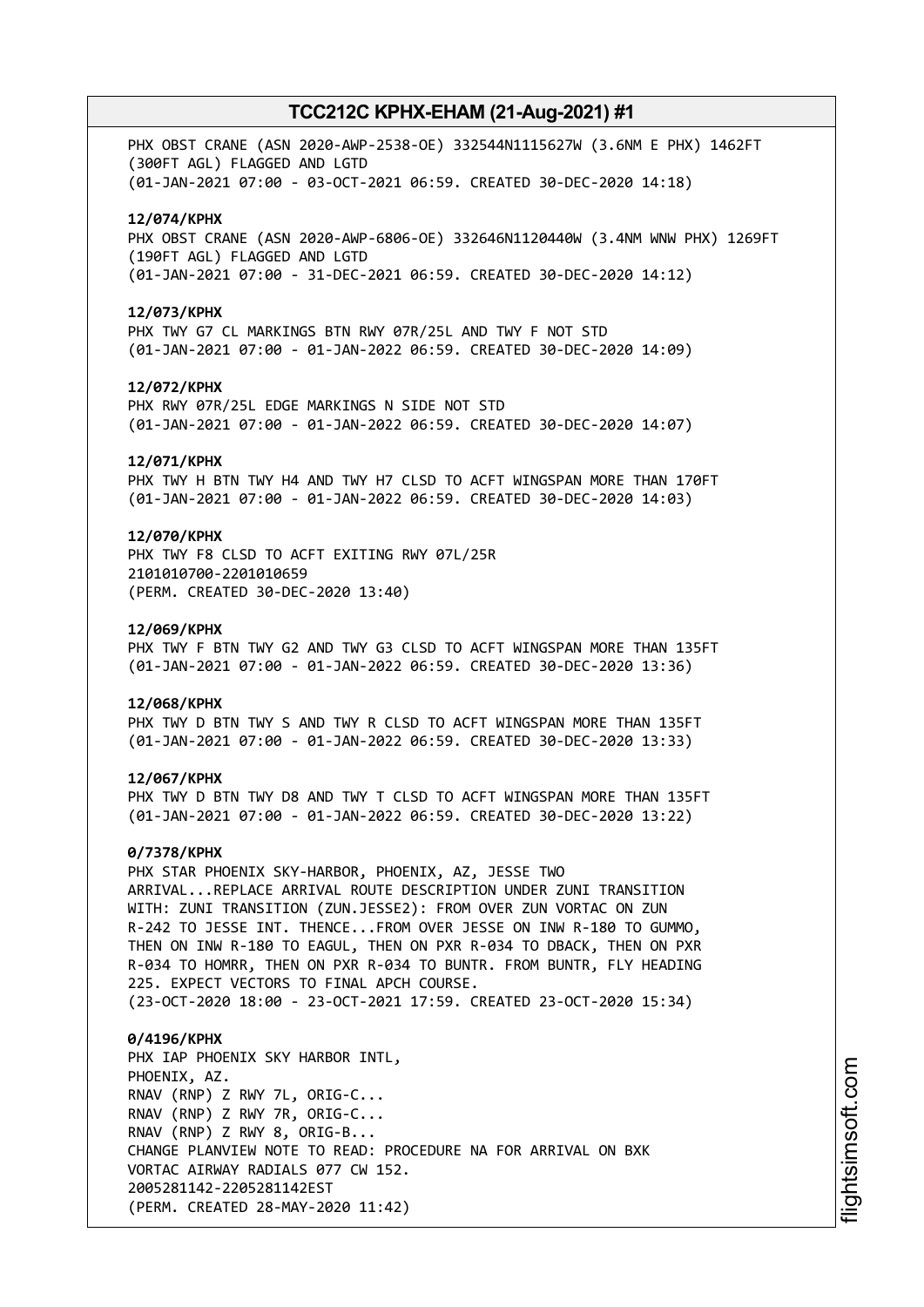┌──────────────────────────────────────────────────────────────────────────────┐

└──────────────────────────────────────────────────────────────────────────────┘

**0/6387/KPHX** PHX IAP PHOENIX SKY HARBOR INTL, PHOENIX, AZ. ILS OR LOC RWY 8, ORIG-E... NOTE: AUTOPILOT COUPLED APPROACH NA BELOW 1307. 2004231759-2204231758EST (PERM. CREATED 23-APR-2020 18:01)

│**DESTINATION: EHAM/AMS (SCHIPHOL, NETHERLANDS) UTC +02:00**│

#### **A1894/21/EHAM**

TWY A BTN TWY A2 AND TWY A3 CLSD. (15-SEP-2021 09:00 - 15-SEP-2021 17:00. CREATED 20-AUG-2021 15:03)

#### **A1893/21/EHAM**

TWY A BTN TWY A1C AND TWY A2 CLSD. (14-SEP-2021 09:00 - 14-SEP-2021 17:00. CREATED 20-AUG-2021 14:58)

### **A1887/21/EHAM**

TWY R BTN AIRCRAFT STAND R82 AND P22 NO CL LIGHT AVBL, MARSHALLER GUIDANCE REQUIRED IF RVR 350M OR LESS. (26-AUG-2021 06:00 - 26-AUG-2021 14:00. CREATED 20-AUG-2021 09:21)

#### **A1885/21/EHAM**

R-APRON IN- AND OUTBOUND TRAFFIC DIVERTED FROM TWY CL BTN TWY A/B AND AIRCRAFT STAND R82 DUE TO WIP, ALL TRAFFIC WILL BE GUIDED BY A MARSHALLER. (26-AUG-2021 04:00 - 26-AUG-2021 14:00. CREATED 20-AUG-2021 09:15)

#### **A1884/21/EHAM**

TWY R CLSD BTN AIRCRAFT STAND R82 AND TWY A AND B. TRAFFIC TO AND FROM AIRCRAFT STANDS R-APRON TAXI VIA RWY 06/24 ON ATC DECRETION. (25-AUG-2021 21:00 - 26-AUG-2021 04:00. CREATED 20-AUG-2021 08:58)

#### **A1881/21/EHAM**

REF AIP NETHERLANDS PAGE AD.2.EHAM-AOC-36L CRANE ERECTED AT PSN 522301.8N0044238.8E, 2345M BEYOND TORA RWY 36L AND 210M LEFT OF EXTD RCL, 174FT AMSL, MARKED AND LGTD. (27-AUG-2021 04:00 - 27-AUG-2021 18:00. CREATED 19-AUG-2021 07:48)

#### **A1879/21/EHAM**

CRANE ERECTED AT PSN 521711.1N 0045105.3E. TRUE BEARING FROM ARP 112DEG AND DISTANCE 6425M. 279FT AMSL, MARKED AND LGTD, OCA/H NOT AFFECTED. (19-AUG-2021 05:42 - 19-NOV-2021 12:00 EST. CREATED 19-AUG-2021 05:42)

#### **A1875/21/EHAM**

SCHIPHOL DVOR/DME SPL 108.400MHZ/CH21X OUT OF SERVICE. REF AIP SUP 07/2021 FOR TEMP CHART AMENDMENTS. (23-AUG-2021 07:00 - 25-NOV-2021 08:00. CREATED 18-AUG-2021 09:58)

### **A1873/21/EHAM**

REMOTE HOLDING POSITIONS P3, PC AND PD CLSD. (17-AUG-2021 22:47 - 13-SEP-2021 05:00 EST. CREATED 17-AUG-2021 22:47)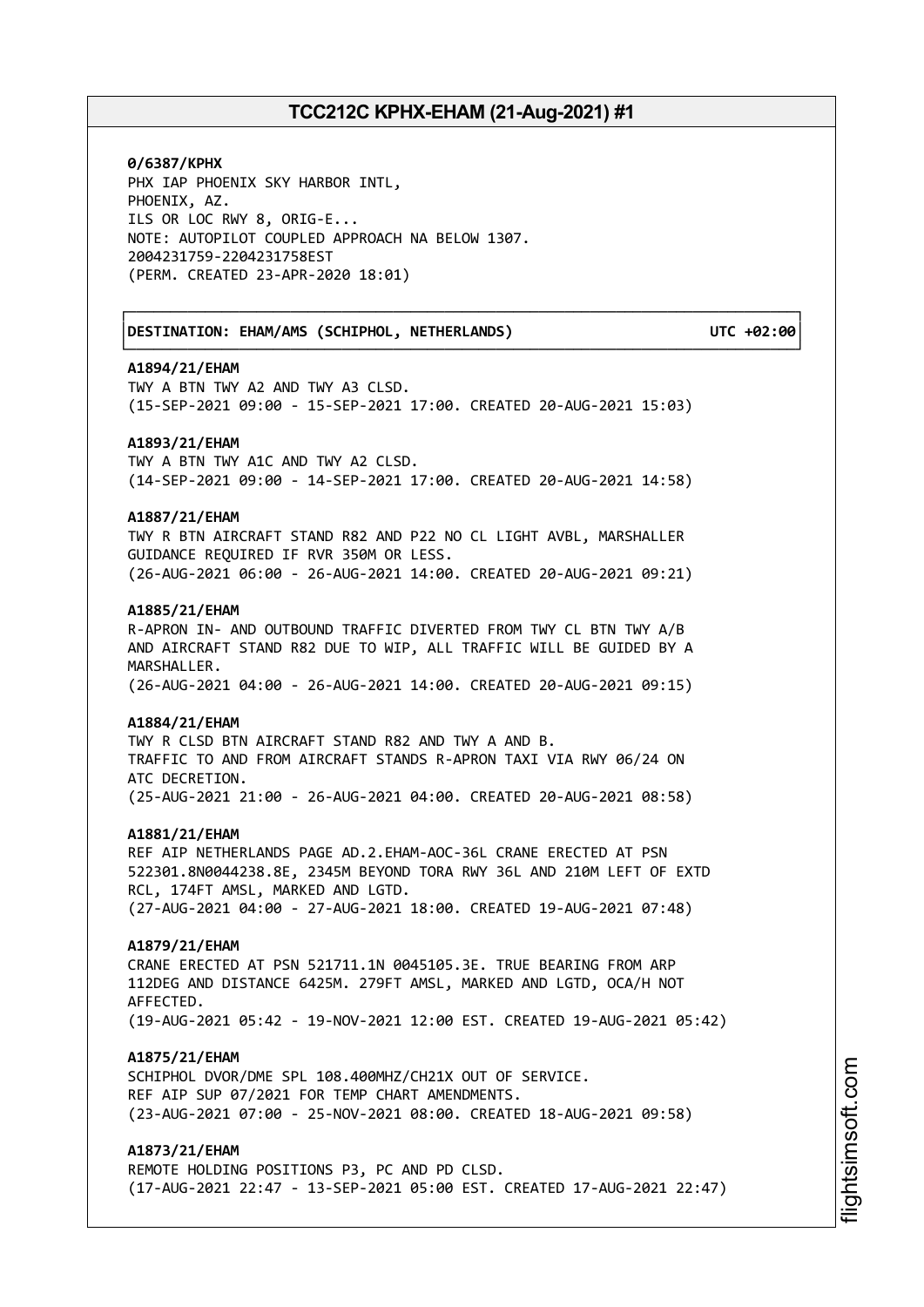# **A1867/21/EHAM** TWY A BTN TWY A3 AND TWY A4W CLSD. DAILY 2100-0500 (30-AUG-2021 21:00 - 03-SEP-2021 05:00. CREATED 17-AUG-2021 08:48) **A1859/21/EHAM** CRANE ERECTED AT PSN 521830.4N 0044529.9E. TRUE BEARING FROM ARP 276DEG AND DISTANCE 400M. 289FT AMSL, MARKED AND LGTD, OCA/H NOT AFFECTED. (02-SEP-2021 20:00 - 03-SEP-2021 04:00. CREATED 16-AUG-2021 05:57) **A1858/21/EHAM** CRANE ERECTED AT PSN 521830.4N 0044529.9E. TRUE BEARING FROM ARP 276DEG AND DISTANCE 400M. 224FT AMSL, MARKED AND LGTD, OCA/H NOT AFFECTED. (27-AUG-2021 20:00 - 28-AUG-2021 04:00. CREATED 16-AUG-2021 05:55) **A1851/21/EHAM** ARTIP 2C NIGHT TRANSITION NOT AVBL. (12-AUG-2021 15:35 - 12-NOV-2021 12:00 EST. CREATED 12-AUG-2021 15:38) **A1850/21/EHAM** TWY A BTN TWY A3 AND TWY A4 NO CL LIGHTS. (30-AUG-2021 19:00 - 03-SEP-2021 07:00. CREATED 12-AUG-2021 14:12) **V0358/21/EHAM** [US DOD PROCEDURAL NOTAM] INSTRUMENT APPROACH PROCEDURE COMPLETELY WITHDRAWN VOR RWY 09, VOR RWY 18R, VOR RWY 24, VOR RWY 27, VOR RWY 36C. DO NOT USE. (11-AUG-2021 22:00 - 08-SEP-2021 22:00. CREATED 10-AUG-2021 19:08) **A1827/21/EHAM** TWY A2 CLSD. (15-SEP-2021 05:00 - 03-DEC-2021 18:00. CREATED 10-AUG-2021 06:56) **A1826/21/EHAM** TWY A BTN TWY A1C AND TWY A3 CLSD. (20-SEP-2021 05:00 - 03-DEC-2021 18:00. CREATED 10-AUG-2021 06:55) **A1825/21/EHAM** TWY A BTN TWY A1C AND TWY A3 NO CL LIGHT AVBL, MARSHALLER GUIDANCE REQUIRED IF RVR 350M OR LESS. (15-SEP-2021 05:00 - 20-SEP-2021 05:00. CREATED 10-AUG-2021 06:53) **A1824/21/EHAM** TWY A BTN TWY A2 AND TWY A3 CLSD. (16-SEP-2021 09:00 - 16-SEP-2021 17:00. CREATED 10-AUG-2021 06:50) **A1821/21/EHAM** TWY B BTN TWY A2 AND TWY A4 CLSD. (25-AUG-2021 09:00 - 25-AUG-2021 17:00. CREATED 10-AUG-2021 06:43) **A1818/21/EHAM** TWY A BTN TWY A3 AND TWY A4 MAX SPAN 69M. (20-SEP-2021 05:00 - 03-DEC-2021 18:00. CREATED 09-AUG-2021 13:03) **A1817/21/EHAM**

LIGHTSHOW WILL TAKE PLACE AT RIJSSENHOUT PSN 521606N 0044405E.

m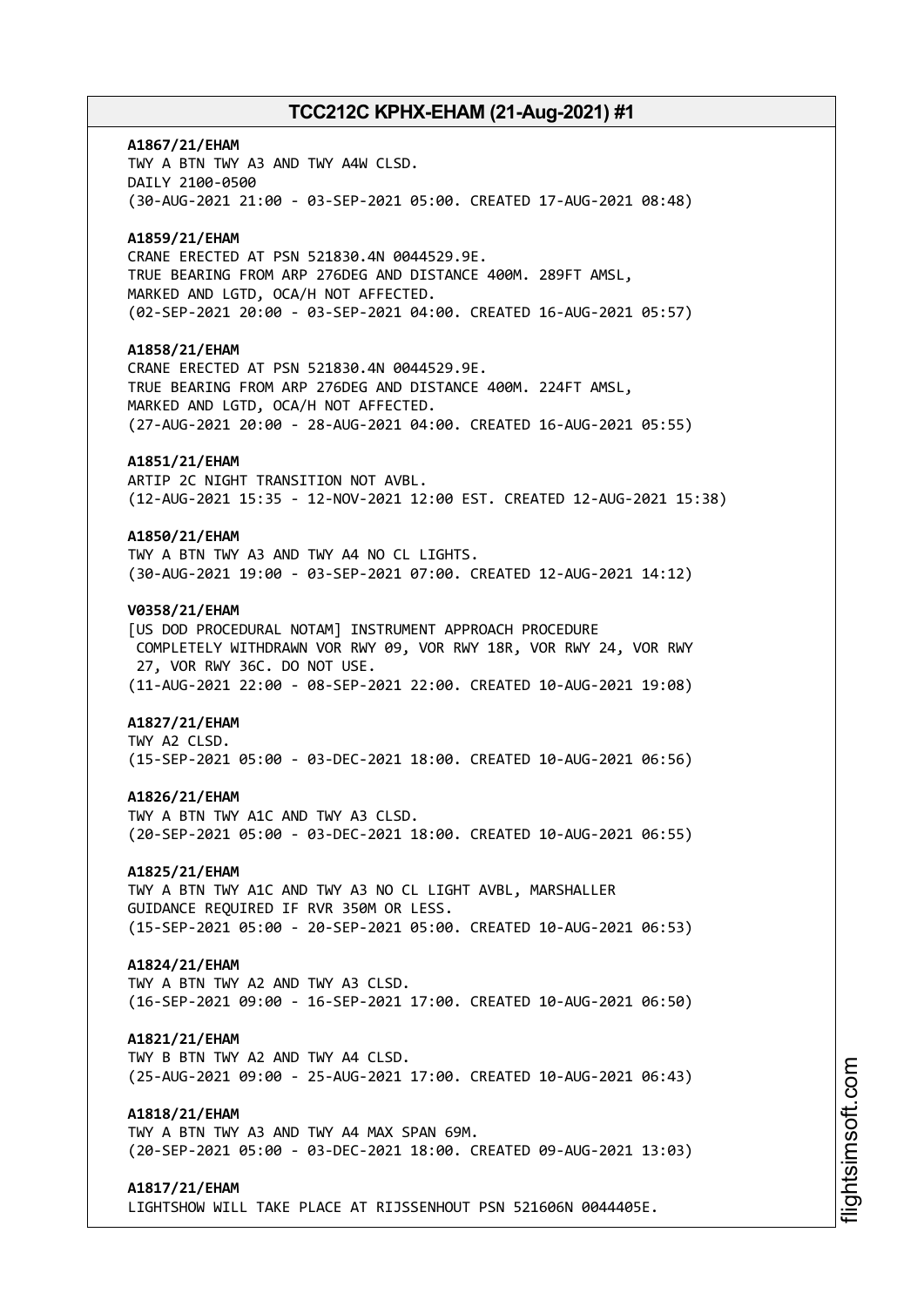#### GND-UNL

(04-SEP-2021 18:30 - 04-SEP-2021 20:00. CREATED 09-AUG-2021 09:19)

#### **V0355/21/EHAM**

[US DOD PROCEDURAL NOTAM] INSTRUMENT APPROACH PROCEDURE AMENDMENT ILS OR LOC RWY 27. INCREASE IFR LANDING MINIMA. RAISE S-LOC 27\*\* CAT ABCD TO READ 570/2000M 582 (600-2000M). EDIT RELATED \*\*ALS INOP NOTE TO READ: \*\*WHEN ALS INOP, INCREASE CAT ABCD VIS TO 2700M, RVR NA. SEE NOTAM V0352/21 ALSO IN EFFECT 11 AUG TO 08 SEP 2021. (06-AUG-2021 16:00 - 04-NOV-2021 12:00. CREATED 06-AUG-2021 14:13)

#### **A1804/21/EHAM**

REF AIP NETHERLANDS PAGE AD 2.EHAM-AOC-04-22 CRANE ERECTED AT PSN 521703,8N0044600,2E, 2090M BEYOND TORA RWY 22 AND 310M LEFT OF EXTD RCL, 122FT AMSL, MARKED AND LGTD. (06-AUG-2021 09:42 - 04-NOV-2021 12:00 EST. CREATED 06-AUG-2021 09:44)

#### **A1803/21/EHAM**

CRANE ERECTED AT PSN 521938.7N 0045206.1E, TRUE BEARING FM ARP 73DEG AND DISTANCE 7425M. 315FT AMSL, MARKED AND LGTD. (06-AUG-2021 09:40 - 04-NOV-2021 12:00 EST. CREATED 06-AUG-2021 09:42)

### **A1802/21/EHAM**

CHANGE OF OPERATING MINIMA OCA(OCH) RWY 27 DUE TO CRANE. LOC ACFT CAT A-D INCREASED TO 570(580). REF AIP AD 2.EHAM-IAC-27.1. (06-AUG-2021 09:33 - 04-NOV-2021 12:00 EST. CREATED 06-AUG-2021 09:37)

#### **V0353/21/EHAM**

[US DOD PROCEDURAL NOTAM] STANDARD INSTRUMENT DEPARTURE (SID) NOT AUTHORIZED THE FOLLOWING SIDS ARE NOT AVAILABLE. DO NOT USE.: SID RWY 04/22 (ARNEM 2F/3G, RENDI 1F/1G) ; SID RWY 04/22 (KUDAD 1F/1G, LOPIK 1F/1G); SID RWY 06/24 (ANDIK 2R/1S, BERGI 2R/1S, SPIJKERBOOR 3K, VALKO 2S, VOLLA 1R); SID RWY 06/24 (KUDAD 1R/2S, LOPIK 1R/2S); SID RWY 09/27 (ANDIK 1N, BERGI 2N/1P, IDRID 1N, SPIJKERBOOR 1P, VALKO 4M, VOLLA 1P); SID RWY 09/27 (KUDAD 1N/1P, LOPIK 1N/1P); SID RWY 18L (ANDIK 2E, BERGI 3E, VALKO 4E); SID RWY 18L (KUDAD 1E, LOPIK 3E); SID RWY 18C/36C (BETUS 4Y, DENAG 5X, NOPSU 2W, TORGA 1X, WISPA 2X); SID RWY 18C/36C (LARAS 1X, OGINA 3W, ROVEN 2X, WOODY 2W); SID RWY 36L (BERGI 4V, SPIJKERBOOR 3V, VOLLA 2V); SID RWY 36L (KUDAD 1V, LOPIK 3V). (11-AUG-2021 22:00 - 08-SEP-2021 22:00. CREATED 05-AUG-2021 17:17)

#### **V0352/21/EHAM**

[US DOD PROCEDURAL NOTAM] INSTRUMENT APPROACH PROCEDURE NOT AUTHORIZED THE FOLLOWING INSTRUMENT APPROACH PROCEDURES ARE NOT AVAILABLE. DO NOT USE. ILS OR LOC RWY 06, ILS OR LOC RWY 18C, ILS OR LOC RWY 18R, ILS OR LOC RWY 22, ILS OR LOC RWY 27, ILS OR LOC RWY 36C, ILS OR LOC RWY 36R, RNP RWY 18C, RNP RWY 22, RNP RWY 36R. (11-AUG-2021 22:00 - 08-SEP-2021 22:00. CREATED 05-AUG-2021 16:40)

### **W2096/21/EHAM**

[US DOD DAFIF ONLY] STANDARD INSTRUMENT DEPARTURE (SID) ; SID RWY 06/24 ARNEM 3S AND RENDI 2S TRANSITIONS UNUSABLE. (12-AUG-2021 09:00 - 09-SEP-2021 09:00. CREATED 05-AUG-2021 16:21)

#### **A1786/21/EHAM**

LIGHTSHOW AT AMSTERDAM PSN 522303N 0045406E.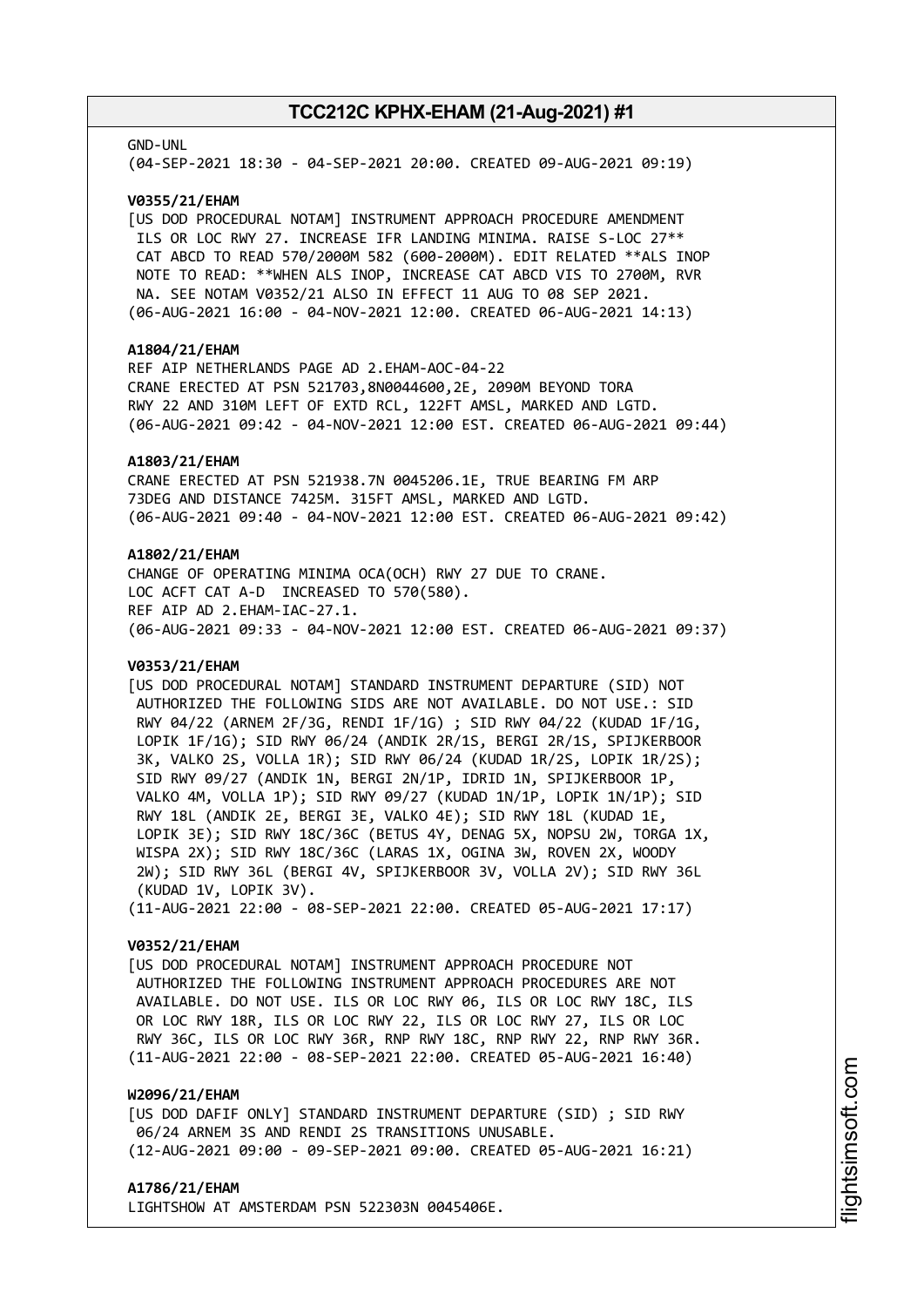GND-UNL

13-17 0500-0900 1500-1900 (13-OCT-2021 05:00 - 17-OCT-2021 19:00. CREATED 04-AUG-2021 13:11)

### **A1761/21/EHAM**

ACFT STAND D49 TO D57: VISUAL DOCKING GUIDANCE SYSTEM TESTS IN PROGRESS. IF DOCKED BY A MARSHALLER, INFORMATION DISPLAYED ON SIMULTANIOUSLY ACTIVED VISUAL DOCKING GUIDANCE SYSTEM SHOULD BE INGNORED. REF AIP AD2.9 AND AD2.20 PAR 3. (31-JUL-2021 14:21 - 31-AUG-2021 23:59 EST. CREATED 31-JUL-2021 14:22)

### **A1728/21/EHAM**

REF AIP NETHERLANDS PAGE AD 2.EHAM-AOC-09-27 CRANE ERECTED AT PSN 521855.0N 0045210.0E, 4925M BEYOND TORA RWY 09 AND 615M RIGHT OF EXTD RCL, 246FT AMSL, MARKED AND LGTD. (28-JUL-2021 07:45 - 28-OCT-2021 10:00 EST. CREATED 28-JUL-2021 07:45)

#### **A1702/21/EHAM**

CRANE ERECTED, PSN BTN 521856.9N 0044833.2E AND 521901.7N 0044834.4E, TRUE BEARING FROM ARP 074DEG AND DISTANCE 3190M, 69FT AMSL, MARKED AND LGTD, OCA/H NOT AFFECTED. (27-AUG-2021 21:00 - 28-AUG-2021 03:00. CREATED 26-JUL-2021 11:14)

#### **A1678/21/EHAM**

CAUTION, MIGRATING GEESE CROSSING EHAM AREA AT 300-700FT AROUND SR AND SS. (20-JUL-2021 09:15 - 20-OCT-2021 09:00 EST. CREATED 20-JUL-2021 09:16)

### **A1607/21/EHAM**

CRANES ERECTED, PSN BTN 521758.7N 0045133.8E AND 521754.6N 0045151.7E, 227FT AMSL, MARKED AND LGTD, OCA/H NOT AFFECTED. (13-SEP-2021 00:00 - 13-DEC-2021 23:59 EST. CREATED 12-JUL-2021 10:34)

#### **A1606/21/EHAM**

NIGHT APPROACH NIRSI 1R TO RNP RWY 18R NOT AVBL, REF AIP CHART AD 2.EHAM-IAC-18R.4. (12-AUG-2021 00:00 - 11-NOV-2021 23:59 EST. CREATED 12-JUL-2021 10:28)

# **A1599/21/EHAM**

TWY Z BTN Z1 AND TWY Q CL LIGHTS U/S. (10-JUL-2021 15:31 - 08-NOV-2021 06:00. CREATED 10-JUL-2021 15:32)

### **A1590/21/EHAM**

FIREWORKS AT SANTPOORT NOORD PSN 522625N 0043820E. GND-542FT AGL (09-OCT-2021 19:00 - 09-OCT-2021 21:00. CREATED 09-JUL-2021 16:44)

#### **A1520/21/EHAM**

TRIGGER NOTAM - AIRAC AIP AMDT 08/2021 WEF 12 AUG 2021: NEW RNP APCH RWY 04, 09, 18R, 27, 36C: SID, STAR AND APCH PROCEDURES AMENDED: MAG VAR 2020 APPLIED: ATIS ARRIVAL INFO SPL VOR TERMINATED: NEW IFR AREAS RWY 04 AND RWY 09. (12-AUG-2021 00:00 - 25-AUG-2021 23:59. CREATED 01-JUL-2021 09:55)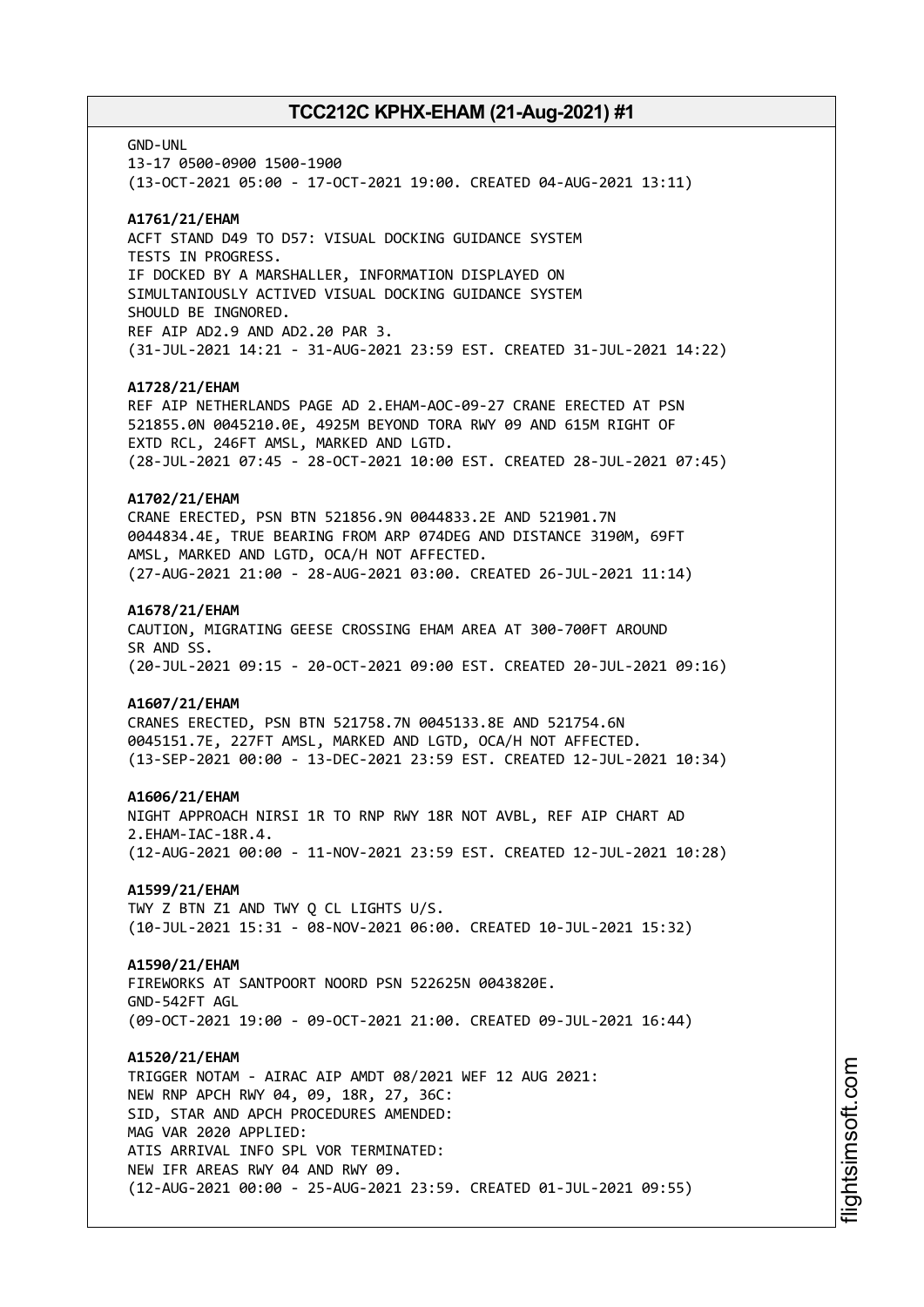### **A1494/21/EHAM**

CRANE ERECTED AT PSN 522049.9N0045021.8E, 4400M BEYOND TORA RWY 04 AND 570M LEFT OF EXTD RCL, 237FT AMSL, MARKED AND LGTD. REF AIP NETHERLANDS PAGE AD 2.EHAM-AOC-04-22 . (30-JUN-2021 06:03 - 30-SEP-2021 23:59 EST. CREATED 30-JUN-2021 06:03)

### **A1490/21/EHAM**

FIREWORKS DISPLAY AT AMSTERDAM, PSN 521855N 0045733E. GND-200FT AGL (17-OCT-2021 17:30 - 17-OCT-2021 19:30. CREATED 29-JUN-2021 14:58)

#### **A1488/21/EHAM**

CRANE ERECTED PSN 521806.7N 0044534.2E, 2000M BEYOND THR RWY 06 AND 400M LEFT OF RCL 06. 134FT AMSL (148FT AGL), MARKED AND LIGHTED. (29-JUN-2021 12:55 - 29-SEP-2021 09:00 EST. CREATED 29-JUN-2021 12:56)

#### **A1487/21/EHAM**

CHANGE OF OPERATING MINIMA OCA(OCH) RWY 06 DUE TO CRANE. ILS RWY 06 CAT 1, ACFT CAT A-D INCREASED TO: A 156 (166), B 169 (179), C 177 (187), D 187 (197), DL 187 (197). ILS RWY 06 CAT II, ACFT CAT A-D INCREASED TO: A 78, B 96, C 108, D 122, DL 122. REF AIP NETHERLANDS PAGE AD 2.EHAM-IAC-06.1. (29-JUN-2021 12:54 - 29-SEP-2021 09:00 EST. CREATED 29-JUN-2021 12:54)

#### **A1431/21/EHAM**

FIREWORKS DISPLAY AT HILLEGOM, PSN 521725N 0043504E. GND-115FT AGL (19-SEP-2021 20:00 - 19-SEP-2021 21:00. CREATED 23-JUN-2021 15:03)

#### **A1384/21/EHAM**

ILS RWY 18R DOWNGRADED TO III/E/3 (SUPPORTS CAT III OPERATIONS). (18-JUN-2021 22:31 - 18-SEP-2021 12:00 EST. CREATED 18-JUN-2021 22:31)

#### **A1371/21/EHAM**

FIREWORKS AT AALSMEER, PSN 521516N 0044512E. GND-575FT AGL (04-SEP-2021 20:00 - 04-SEP-2021 22:00. CREATED 16-JUN-2021 12:59)

#### **A1355/21/EHAM**

RWY 18C PAPI CHANGE MEHT 70FT TO READ 68FT. REF AIP NETHERLANDS EHAM AD 2.14. (15-JUN-2021 13:51 - PERM. CREATED 15-JUN-2021 13:51)

#### **A1286/21/EHAM**

CRANE ERECTED AT PSN 522005.9N 0045138.9E. TRUE BEARING FROM ARP 65DEG AND DISTANCE 7240M. 260FT AMSL, MARKED, OCA/H NOT AFFECTED. (07-JUN-2021 07:49 - 07-SEP-2021 09:00 EST. CREATED 07-JUN-2021 07:49)

### **A1230/21/EHAM**

COVID-19: PASSENGER RESTRICTIONS AT THE DIRECTION OF THE DUTCH CABINET AND ON THE ORDER OF THE MAYOR OF HAARLEMMERMEER SOCIAL DISTANCING MUST BE TAKEN INTO ACCOUNT AT AMSTERDAM AIRPORT SCHIPHOL. AN APPROPRIATE DISTANCE OF 1,5 METERS MUST BE TAKEN INTO ACCOUNT. THEREFORE, AIRLINES ARE INSTRUCTED TO BROADCAST THE FOLLOWING MESSAGE TO PASSENGERS ON BOARD, PRIOR TO DISEMBARKING UNTIL FURTHER NOTICE: WELCOME TO AMSTERDAM AIRPORT SCHIPHOL: TO MINIMIZE THE SPREAD OF THE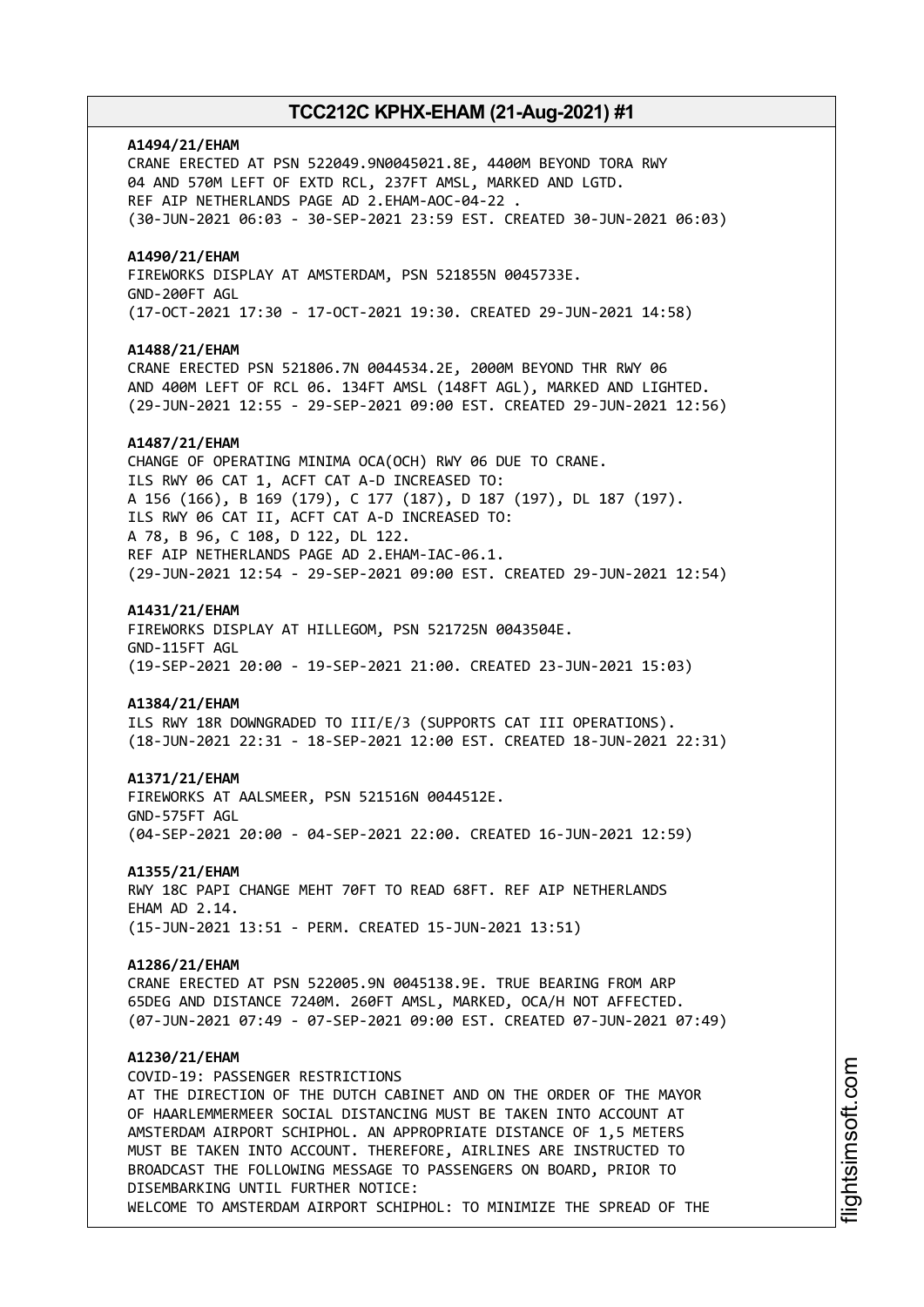COVID-19 DISEASE, PASSENGERS ARE OBLIGED TO KEEP A DISTANCE OF 1,5 METER TO EACH OTHER UPON DISEMBARKING THE AIRCRAFT AND MUST WEAR A FACE MASK FOR THE DURATION OF THEIR STAY IN THE TERMINAL BUILDINGS. STAY HEALTHY AND GIVE EACH OTHER SPACE. THANK YOU FOR YOUR COOPERATION. (01-JUN-2021 11:59 - 01-SEP-2021 12:00 EST. CREATED 01-JUN-2021 12:00) **A0207/21/EHAM** REF AIP NETHERLANDS PAGE AD 2.EHAM-AOC-04-22, CRANE ERECTED AT PSN 521703.8N 0044600.2E, 2090M BEYOND TORA RWY 22 AND 310M LEFT OF EXTD RCL, 122FT AMSL, MARKED AND LGTD. 0200-1600 (30-SEP-2021 02:00 - 30-OCT-2021 16:00. CREATED 01-JUN-2021 01:05) **A0206/21/EHAM** REF AIP NETHERLANDS PAGE AD 2.EHAM-AOC-04-22, CRANE ERECTED AT PSN 521703.8N 0044600.2E, 2090M BEYOND TORA RWY 22 AND 310M LEFT OF EXTD RCL, 122FT AMSL, MARKED AND LGTD. 0200-1600 (29-JUN-2021 02:00 - 29-SEP-2021 16:00. CREATED 01-JUN-2021 01:05) **A1049/21/EHAM** NEW OBSTACLES AT AMSTERDAM, 2 CRANES APRX 522308N 0045416E. HEIGHT 558FT AGL, ELEV 567FT AMSL, LGT OBST/R. REF AIP ENR 5.4. (12-MAY-2021 12:54 - PERM. CREATED 12-MAY-2021 12:54) **A0814/21/EHAM** FIREWORKS AT ABCOUDE, PSN 521642N 0045753E. GND-330FT AGL (28-AUG-2021 18:30 - 28-AUG-2021 20:00. CREATED 17-APR-2021 09:44) **A0735/21/EHAM** ACFT STAND A56 WITHDRAWN. REF AIP AD 2.EHAM-APDC.1. (06-APR-2021 09:15 - PERM. CREATED 06-APR-2021 09:16) **A0734/21/EHAM** TWY A1C MAX WINGSPAN 36M. REF AIP AD 2.EHAM-APDC.1 AND AD 2.EHAM-GMC. (06-APR-2021 09:14 - PERM. CREATED 06-APR-2021 09:15) **A0541/21/EHAM** FIREWORKS AT SPAARNWOUDE, PSN 522651N 0044033E. GND-330FT AGL 14 2030-2100, 21-22 2030-2100 (14-AUG-2021 20:30 - 22-AUG-2021 21:00. CREATED 08-MAR-2021 16:59) **A0439/21/EHAM** FIREWORK DISPLAY AT MYSTERYLAND (HOOFDDORP), PSN 521944N 0044017E. GND-330FT AGL 1000-2230 (27-AUG-2021 10:00 - 29-AUG-2021 22:30. CREATED 23-FEB-2021 14:06) **A0379/21/EHAM** FIREWORKS AT SPAARNWOUDE, PSN 522331N0044454E. SFC-290FT AGL DAILY 1100-2100 (11-SEP-2021 11:00 - 12-SEP-2021 21:00. CREATED 16-FEB-2021 11:27)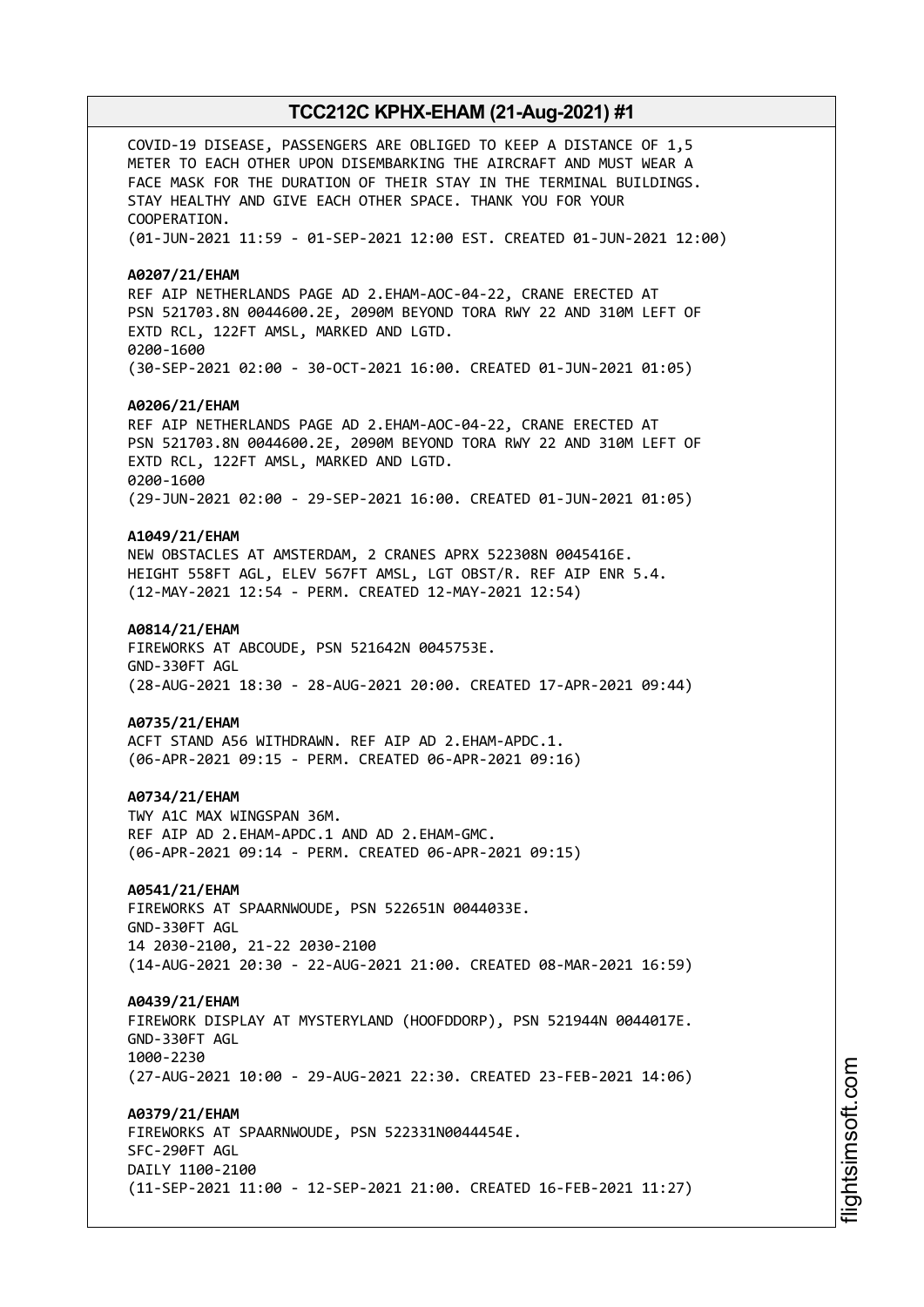# ┌──────────────────────────────────────────────────────────────────────────────┐ │**ALTERNATE: EBLG/LGG (LIEGE, BELGIUM) UTC +02:00**│ └──────────────────────────────────────────────────────────────────────────────┘ **A3455/21/EBLG** RWY 22R ILS U/S DUE TO MAINT (27-AUG-2021 07:00 - 27-AUG-2021 14:00. CREATED 19-AUG-2021 09:05) **A3324/21/EBLG** NEW APRON P0 503855N 0052857E AVBL FOR BUSINESS ACFT SCHENGEN MAX 24M WINGSPAN MAX 30 SEATS (11-AUG-2021 12:30 - 01-SEP-2021 08:00 EST. CREATED 11-AUG-2021 12:38) **A3262/21/EBLG** NEW TWY Z6 AVBL BTN TWY A5 AND APRON P0, LIMITED TO ACFT MAX 24M WINGSPAN (10-AUG-2021 10:00 - 01-SEP-2021 08:00 EST. CREATED 09-AUG-2021 19:28) **A3224/21/EBLG** IAP VOR RWY 22L INCREASED OCA: 1060 FT. IAP RNP RWY 22L, IAP RNP RWY 22R INCREASED OCA LNAV: 1060 FT. IAP RNP RWY 22L, IAP RNP RWY 22R INCREASED OCA LNAV/VNAV: CAT A 937 FT, CAT B 947 FT, CAT C 957 FT, CAT D 967 FT DUE TO OBST (05-AUG-2021 13:30 - 30-SEP-2021 23:59. CREATED 05-AUG-2021 13:23) **A3065/21/EBLG** VISUAL DOCKING GUIDANCE SYSTEM (VDGS) IN USE ON ALL NORTH APRON STANDS (STANDS 110 TO 140 (26-JUL-2021 06:00 - PERM. CREATED 23-JUL-2021 12:35) **A2248/21/EBLG** FIXED CRANE 503821N 0052739E MAX 59M AGL/248M AMSL. ICAO LGT INSTALLED (03-JUN-2021 12:00 - 03-SEP-2021 16:00 EST. CREATED 03-JUN-2021 09:46) **A2195/21/EBLG** STAND 118 CLSD FOR ACFT PARKING DUE TO OPS REASONS (31-MAY-2021 16:13 - 30-SEP-2021 23:59. CREATED 31-MAY-2021 16:14) **A1055/21/EBLG** FOLLOW ME MANDATORY FOR ALL ARRIVALS ON SOUTH APRON PARKING **STANDS** (11-MAR-2021 10:07 - 31-DEC-2021 16:00 EST. CREATED 11-MAR-2021 10:07) ┌──────────────────────────────────────────────────────────────────────────────┐ │**EDTO AIRPORT: CYFB/YFB (IQALUIT, CANADA) UTC -04:00**│ └──────────────────────────────────────────────────────────────────────────────┘ **S0532/21/CYFB** RSC 16 6/6/6 DRY, DRY, DRY. VALID AUG 21 1648 - AUG 22 0048. RSC 34 6/6/6 DRY, DRY, DRY. VALID AUG 21 1648 - AUG 22 0048. ADDN NON-GRF/TALPA INFO: CRFI 16 NR. CRFI 34 NR. RMK: TWY ALPHA, CHARLIE, DELTA, ECHO, FOXTROT, GOLF, 202108211649, DRY. RMK: APN APRON I, APRON II, APRON III, APRON IV, APRON V,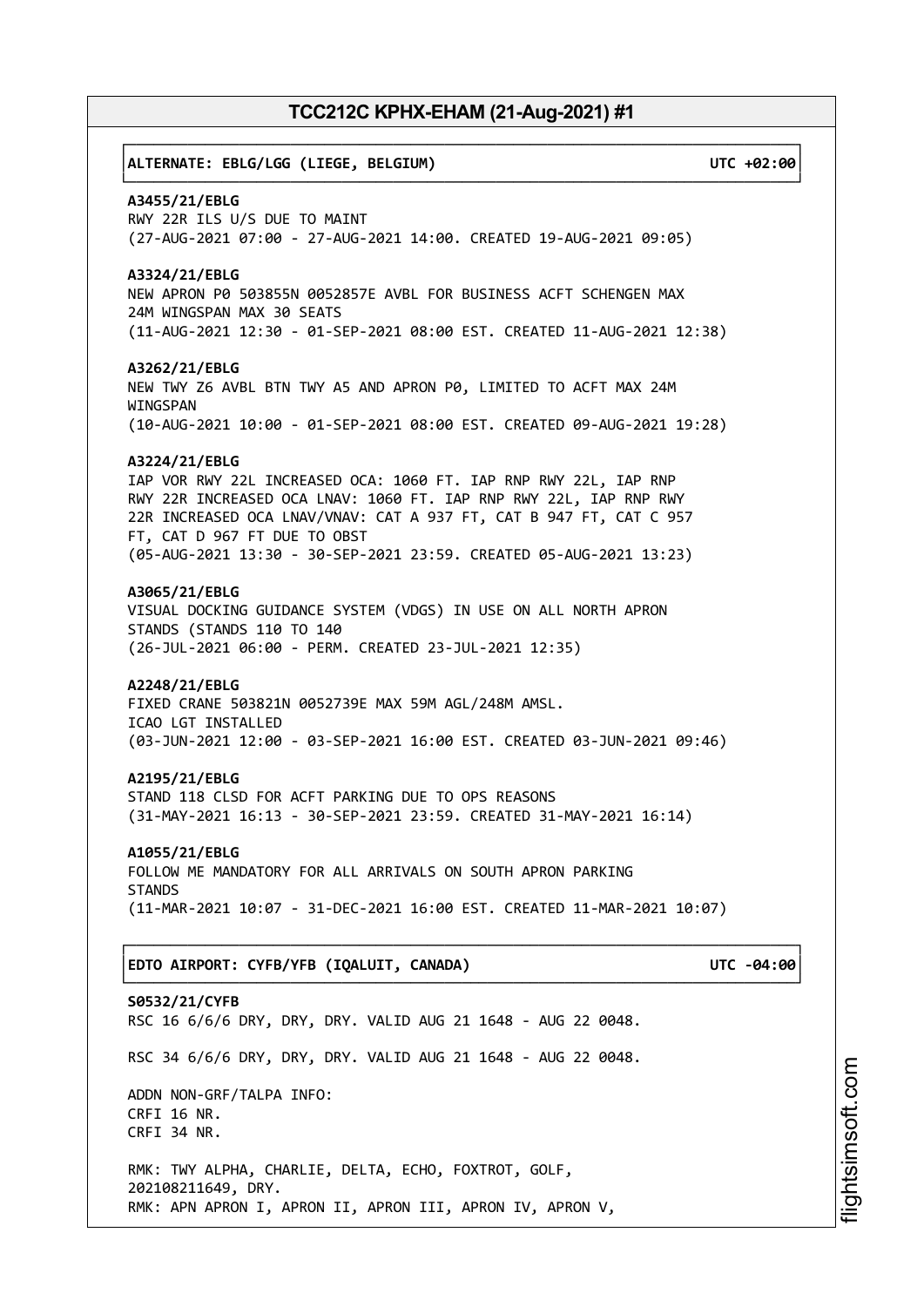┌──────────────────────────────────────────────────────────────────────────────┐

└──────────────────────────────────────────────────────────────────────────────┘

┌──────────────────────────────────────────────────────────────────────────────┐

└──────────────────────────────────────────────────────────────────────────────┘

202108211649, DRY. RMK: NEXT OBS AT AUG 21 2100. (21-AUG-2021 16:51 - 22-AUG-2021 13:00. CREATED 21-AUG-2021 16:51)

**E2619/21/CYFB** MULTIPLE MOBILE CRANES WITHIN 600FT RADIUS CENTRED ON 634316N 0683134W APRX 8350FT BFR THR 34 AND 5600FT WEST EXTENDED RCL. 195FT AGL 235FT AMSL. LGTD, PAINTED. (31-MAY-2021 23:44 - 31-AUG-2021 17:00. CREATED 31-MAY-2021 23:44)

### │**EDTO AIRPORT: CYYQ/YYQ (CHURCHILL, CANADA) UTC -05:00**│

**D2324/21/CYYQ** ABN U/S (21-AUG-2021 01:25 - 03-SEP-2021 21:30. CREATED 21-AUG-2021 01:25)

### │**KZAB (ALBUQUERQUE FIR)** │

#### **08/257/KZAB**

ZAB AIRSPACE UAS WI AN AREA DEFINED AS 0.5NM RADIUS OF 353207.20N1005745.50W (4.9NM SSE PPA) SFC-400FT AGL (21-AUG-2021 18:00 - 22-AUG-2021 04:00. CREATED 21-AUG-2021 17:02)

### **08/167/KZAB**

ZAB NAV GPS (FTIRCA GPS 21-55) (INCLUDING WAAS, GBAS, AND ADS-B) MAY NOT BE AVBL WI A 271NM RADIUS CENTERED AT 352121N1163405W (HEC 336034) FL400-UNL, 221NM RADIUS AT FL250, 148NM RADIUS AT 10000FT, 121NM RADIUS AT 4000FT AGL, 89NM RADIUS AT 50FT AGL, 2108250600-2108251259 (PERM. CREATED 21-AUG-2021 15:12)

### **08/255/KZAB**

ZAB OBST WIND TURBINE FARM WI AN AREA DEFINED AS 20NM RADIUS OF 354844N1015956W (4NM S DUX) 4024FT (350FT AGL) NOT LGTD (21-AUG-2021 15:01 - 30-SEP-2021 23:59. CREATED 21-AUG-2021 15:01)

### **08/254/KZAB**

ZAB OBST WIND TURBINE FARM WI AN AREA DEFINED AS 20NM RADIUS OF 355943N1015134W (3NM S X43) 3877FT (350FT AGL) NOT LGTD (21-AUG-2021 15:01 - 30-SEP-2021 23:59. CREATED 21-AUG-2021 15:01)

### **08/253/KZAB**

ZAB OBST WIND TURBINE FARM WI AN AREA DEFINED AS 20NM RADIUS OF 355741N1014804W (5NM S X43) 3877FT (350FT AGL) NOT LGTD (21-AUG-2021 15:01 - 30-SEP-2021 23:59. CREATED 21-AUG-2021 15:01)

### **08/252/KZAB**

ZAB OBST WIND TURBINE FARM WI AN AREA DEFINED AS 20NM RADIUS OF 360131N1015206W (2NM W X43) 3860FT (350FT AGL) NOT LGTD (21-AUG-2021 15:00 - 30-SEP-2021 23:59. CREATED 21-AUG-2021 15:00)

**08/251/KZAB** ZAB OBST WIND TURBINE FARM WI AN AREA DEFINED AS 20NM RADIUS OF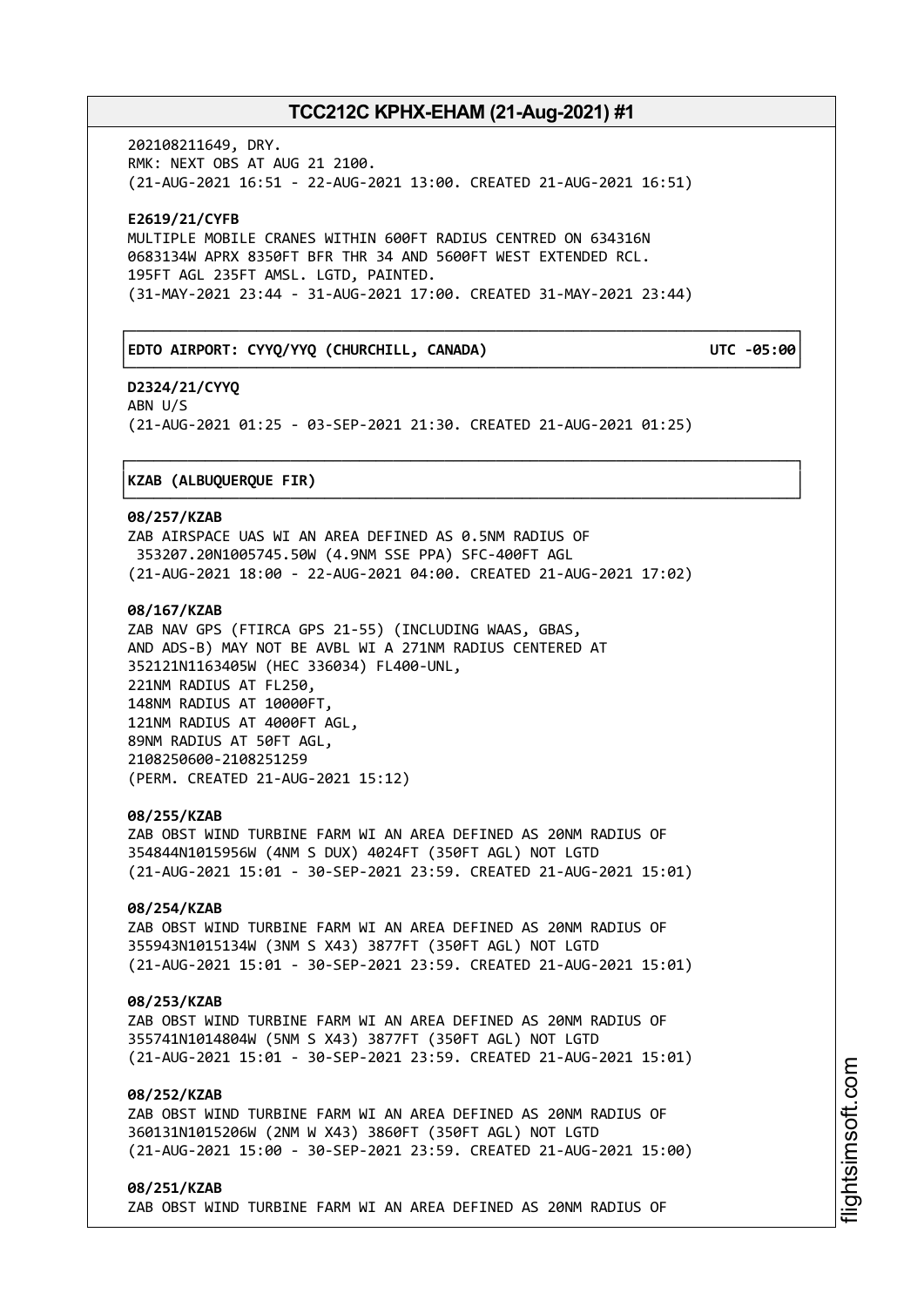| 362351N1012243W (9.4NM N E19) 3573FT (407FT AGL) NOT LGTD<br>(21-AUG-2021 15:00 - 30-SEP-2021 23:59. CREATED 21-AUG-2021 15:00)                                                                                                                                  |
|------------------------------------------------------------------------------------------------------------------------------------------------------------------------------------------------------------------------------------------------------------------|
| 08/250/KZAB<br>ZAB OBST WIND TURBINE FARM WI AN AREA DEFINED AS 20NM RADIUS OF<br>362351N1012243W (9.4NM N E19) 3573FT (407FT AGL) NOT LGTD<br>(21-AUG-2021 14:59 - 30-SEP-2021 23:59. CREATED 21-AUG-2021 14:59)                                                |
| 08/249/KZAB<br>ZAB OBST WIND TURBINE FARM WI AN AREA DEFINED AS 5NM RADIUS OF<br>360135N1015400W (3.5NM W X43) 3912FT (350FT AGL) NOT LGTD<br>(21-AUG-2021 14:58 - 30-SEP-2021 23:59. CREATED 21-AUG-2021 14:58)                                                 |
| 08/025/KZAB<br>ZAB AIRSPACE R2310A ACT SFC-10000FT<br>(23-AUG-2021 14:00 - 23-AUG-2021 23:00. CREATED 21-AUG-2021 14:05)                                                                                                                                         |
| 08/247/KZAB<br>ZAB AIRSPACE UAS WI AN AREA DEFINED AS 6NM EITHER SIDE OF<br>A LINE FM 314410N1081930W (40.4NM SE LSB) TO 320046N1081930W (26.8NM<br>SE LSB) SFC-400FT AGL                                                                                        |
| (22-AUG-2021 00:00 - 22-AUG-2021 07:59. CREATED 21-AUG-2021 00:33)<br>08/006/KZAB                                                                                                                                                                                |
| ZAB AIRSPACE R5107K ACT SFC-FL250<br>(21-AUG-2021 06:00 - 22-AUG-2021 06:00. CREATED 21-AUG-2021 00:06)                                                                                                                                                          |
| 08/005/KZAB<br>ZAB AIRSPACE R5103B ACT SFC-FL250<br>(21-AUG-2021 06:00 - 22-AUG-2021 06:00. CREATED 21-AUG-2021 00:06)                                                                                                                                           |
| 08/004/KZAB<br>ZAB AIRSPACE R5103A ACT SFC-15000FT<br>(21-AUG-2021 06:00 - 22-AUG-2021 06:00. CREATED 21-AUG-2021 00:06)                                                                                                                                         |
| 08/003/KZAB<br>ZAB AIRSPACE R5103C ACT SFC-FL250<br>(21-AUG-2021 06:00 - 22-AUG-2021 06:00. CREATED 21-AUG-2021 00:06)                                                                                                                                           |
| 08/246/KZAB<br>ZAB AIRSPACE UAS WI AN AREA DEFINED AS 5NM RADIUS OF 314252N1115732W (18NM S<br>E78) SFC-400FT AGL                                                                                                                                                |
| (23-AUG-2021 21:00 - 24-AUG-2021 06:00. CREATED 20-AUG-2021 22:52)                                                                                                                                                                                               |
| 08/243/KZAB<br>ZAB SVC TUCSON APP CLSD<br>(22-AUG-2021 04:30 - 22-AUG-2021 05:00. CREATED 20-AUG-2021 19:35)                                                                                                                                                     |
| 08/241/KZAB<br>ZAB SVC TUCSON APP CLSD<br>(22-AUG-2021 02:00 - 22-AUG-2021 02:30. CREATED 20-AUG-2021 19:21)                                                                                                                                                     |
| 08/238/KZAB<br>ZAB SVC TUCSON APP CLSD CLASS C SERVICE NOT AVBL IFR ACFT<br>INBD TO TUS AND SURROUNDING AP AND IFR DEP FM UNCONTROLLED AP CTC<br>ALBUQUERQUE ARTCC ON 134.45 DLY 0700-1200<br>(21-AUG-2021 07:00 - 26-AUG-2021 12:00. CREATED 20-AUG-2021 15:40) |
|                                                                                                                                                                                                                                                                  |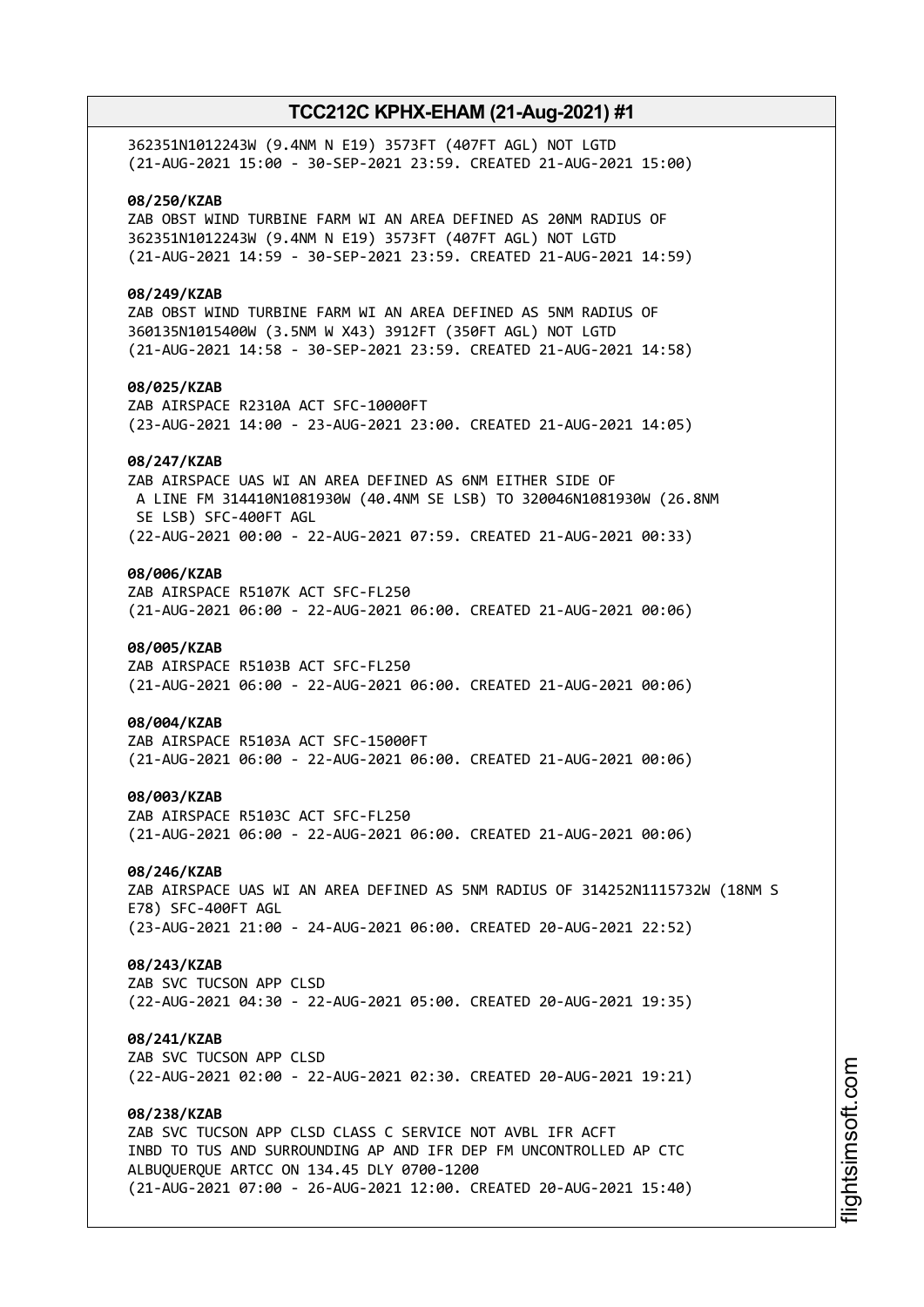#### **08/237/KZAB**

ZAB AIRSPACE UAS WI AN AREA DEFINED AS 3NM RADIUS OF 322403N1113236W (12.3NM SW MZJ) SFC-350FT AGL DLY 0200-1430 (26-AUG-2021 02:00 - 27-AUG-2021 14:30. CREATED 20-AUG-2021 14:53)

### **08/225/KZAB**

ZAB AIRSPACE UAS WI AN AREA DEFINED AS 311008.80N1045203.60W (7.9NM NW VHN) TO 310650.70N1043830.10W (8.1NM ENE VHN) TO 310509.30N1042514.70W (18.8NM ENE VHN) TO 310422.20N1042322.30W (20.3NM E VHN) TO 303439.10N1042907.40W (27.2NM WNW MRF) TO 302037.10N1042159.60W (18.2NM WSW MRF) TO 300217.60N1043557.50W (27.2NM NW PRS) TO 310116.30N1050241.70W (13.6NM WSW VHN) TO 311711.50N1050341.90W (19.8NM NW VHN) TO POINT OF ORIGIN SFC-1200FT AGL DLY 0000-2359 (23-AUG-2021 00:00 - 30-AUG-2021 23:59. CREATED 20-AUG-2021 00:00)

### **08/221/KZAB**

ZAB AIRSPACE UAS WI AN AREA DEFINED AS 324543N1115826W (14.5NM S A39) TO 324540N1114500W (16.6NM SE A39) TO 322856N1115705W (31.3NM S A39) TO 322823N1120153W (31.5NM SSW A39) TO POINT OF ORIGIN SFC-350FT AGL (24-AUG-2021 01:00 - 25-AUG-2021 08:30. CREATED 19-AUG-2021 19:58)

### **08/160/KZAB**

ZAB NAV GPS (NAWDC GPS 21-03) (INCLUDING WAAS, GBAS, AND ADS-B) MAY NOT BE AVBL WI A 360NM RADIUS CENTERED AT 392323N1180757W (MVA 338050) FL400-UNL 336NM RADIUS AT FL250, 199NM RADIUS AT 10000FT, 195NM RADIUS AT 4000FT AGL, 159NM RADIUS AT 50FT AGL. DLY 1600-1830 2200-2359 2108231600-2108252359 (PERM. CREATED 19-AUG-2021 18:09)

#### **08/155/KZAB**

ZAB NAV GPS (FTIRCA GPS 21-55) (INCLUDING WAAS, GBAS, AND ADS-B) MAY NOT BE AVBL WI A 271NM RADIUS CENTERED AT 352121N1163405W (HEC 336034) FL400-UNL, 221NM RADIUS AT FL250, 148NM RADIUS AT 10000FT, 121NM RADIUS AT 4000FT AGL, 89NM RADIUS AT 50FT AGL, 2108231000-2108231259 (PERM. CREATED 19-AUG-2021 16:03)

### **08/143/KZAB**

ZAB NAV GPS (WSMRNM GPS 21-15) (INCLUDING WAAS, GPAS, AND ADS-B) MAY NOT BE AVBL WI A 414NM RADIUS CENTERED AT 334050N1063428W (ONM150041) FL400-UNL, 373NM RADIUS AT FL250, 273NM RADIUS AT 10000FT, 286NM RADIUS AT 4000FT AGL, 219NM RADIUS AT 50FT AGL. DLY 0600-1300 2108240600-2108291300 (PERM. CREATED 19-AUG-2021 09:48)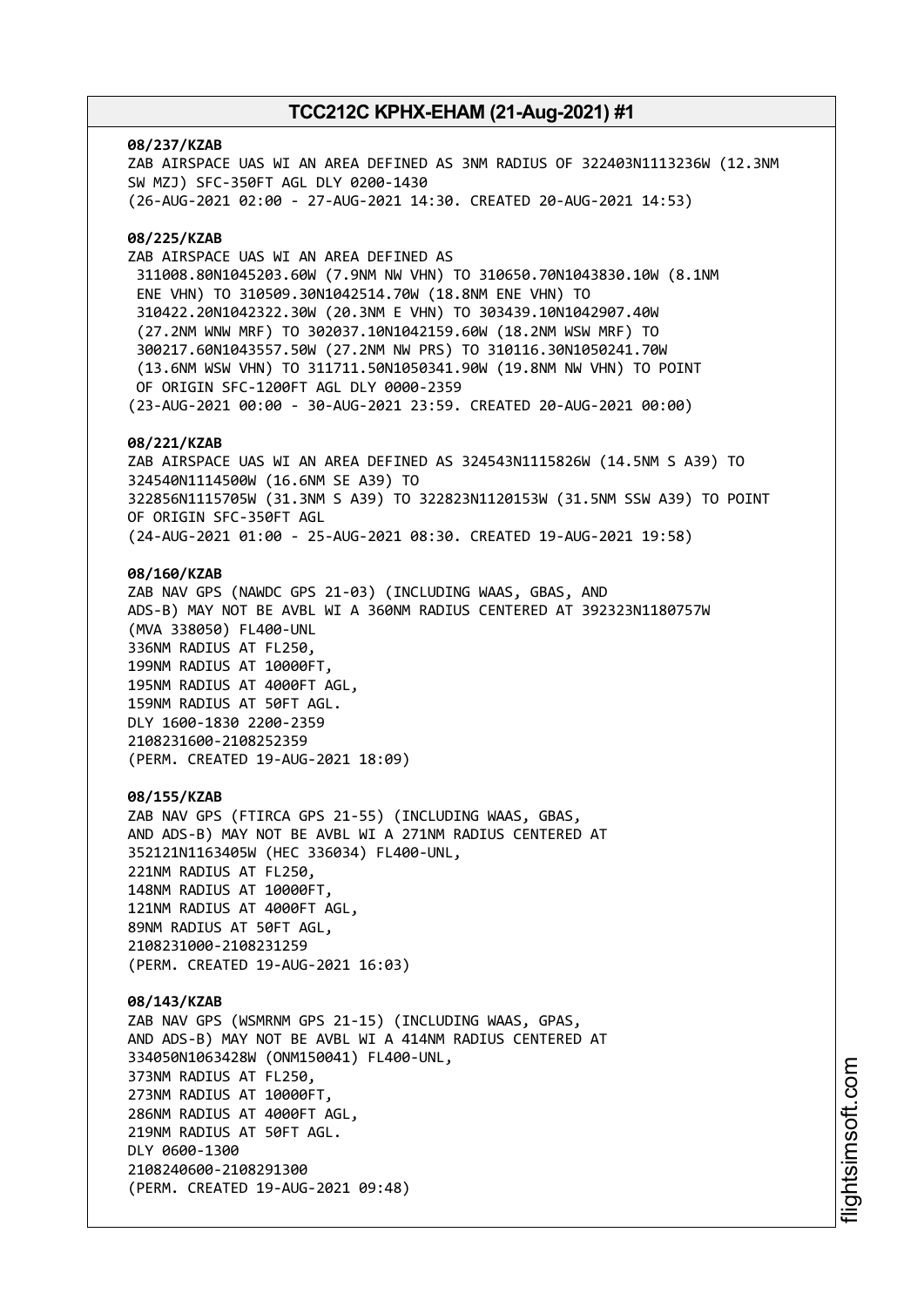#### **08/142/KZAB**

ZAB NAV GPS (FTIRCA GPS 21-55) (INCLUDING WAAS, GBAS, AND ADS-B) MAY NOT BE AVBL WI A 271NM RADIUS CENTERED AT 352121N1163405W (HEC 336034) FL400-UNL, 221NM RADIUS AT FL250, 148NM RADIUS AT 10000FT, 121NM RADIUS AT 4000FT AGL, 89NM RADIUS AT 50FT AGL, 2108221630-2108222229 (PERM. CREATED 18-AUG-2021 19:08)

### **1/1201/KZAB**

ZAB AZ..AIRSPACE COOLIDGE, AZ..TEMPORARY FLIGHT RESTRICTIONS WI AN AREA DEFINED AS 0.5NM RADIUS OF 325523N1112952W (TFD072020.9) SFC-2500FT NATURAL GAS LEAK. PURSUANT TO 14 CFR SECTION 91.137(A)(1) TEMPORARY FLIGHT RESTRICTIONS ARE IN EFFECT. ONLY RELIEF ACFT OPS UNDER DIRECTION OF CITY OF COOLIDGE ARE AUTH IN THE AIRSPACE. CITY OF COOLIDGE TEL 520-251-1365 IS IN CHARGE OF ON SCENE EMERG RESPONSE ACT. ALBUQUERQUE /ZAB/ ARTCC TEL 505-856-4591 IS THE FAA CDN FACILITY. 2108181830-2108212300 (PERM. CREATED 18-AUG-2021 19:01)

#### **08/194/KZAB**

ZAB AIRSPACE UAS WI AN AREA DEFINED AS 312200N1055900W (12.3NM SE E35) TO 305800N1053100W (38.2NM WSW VHN) TO 311300N1051600W (26.6NM WNW VHN) TO 312900N1055703W (10.3NM E E35) TO POINT OF ORIGIN SFC-400FT AGL TUE-SUN 0525-1400 (17-AUG-2021 05:25 - 22-AUG-2021 14:00. CREATED 17-AUG-2021 05:23)

### **1/8124/KZAB**

ZAB AIRSPACE ADS-B, AUTO DEPENDENT SURVEILLANCE REBROADCAST (ADS-R), TFC INFO SERVICE BCST (TIS-B), FLT INFO SERVICE BCST (FIS-B) SERVICES MAY NOT BE AVBL WI AN AREA DEFINED AS 69NM RADIUS OF 324758N1042952W. AP AIRSPACE AFFECTED MAY INCLUDE ATS, CNM, HOB, ROW, SRR. SFC-6000FT (14-AUG-2021 13:05 - 23-AUG-2021 22:00 EST. CREATED 14-AUG-2021 13:06)

#### **08/080/KZAB**

ZAB NAV GPS (YPG\_AZ GPS 21-11) (INCLUDING WAAS, GBAS, AND ADS-8) MAY NOT BE AVBL WI A 338NM RADIUS CENTERED AT 325402N1135544W (BZA063035) FL400-UNL, 320NM RADIUS AT FL250, 254NM RADIUS AT 10000FT, 200NM RADIUS AT 4000FT AGL, 134NM RADIUS AT 50FT AGL. DLY 2030-2230 2108162030-2108212230 (PERM. CREATED 13-AUG-2021 17:33)

# **08/159/KZAB**

ZAB AIRSPACE UAS WI AN AREA DEFINED AS 313353N1061720W (7.8NM W E35) TO 312807N1061241W (4.4NM SW E35) TO 312348N1060458W (7.9NM SE E35) TO 312303N1055949W (11.1NM SE E35) TO 312456N1055755W (11.1NM ESE E35) TO 313711N1061104W (6.4NM NNW E35) TO POINT OF ORIGIN SFC-400FT AGL DLY 0000-2359 (14-AUG-2021 00:00 - 28-AUG-2021 23:59. CREATED 13-AUG-2021 02:20)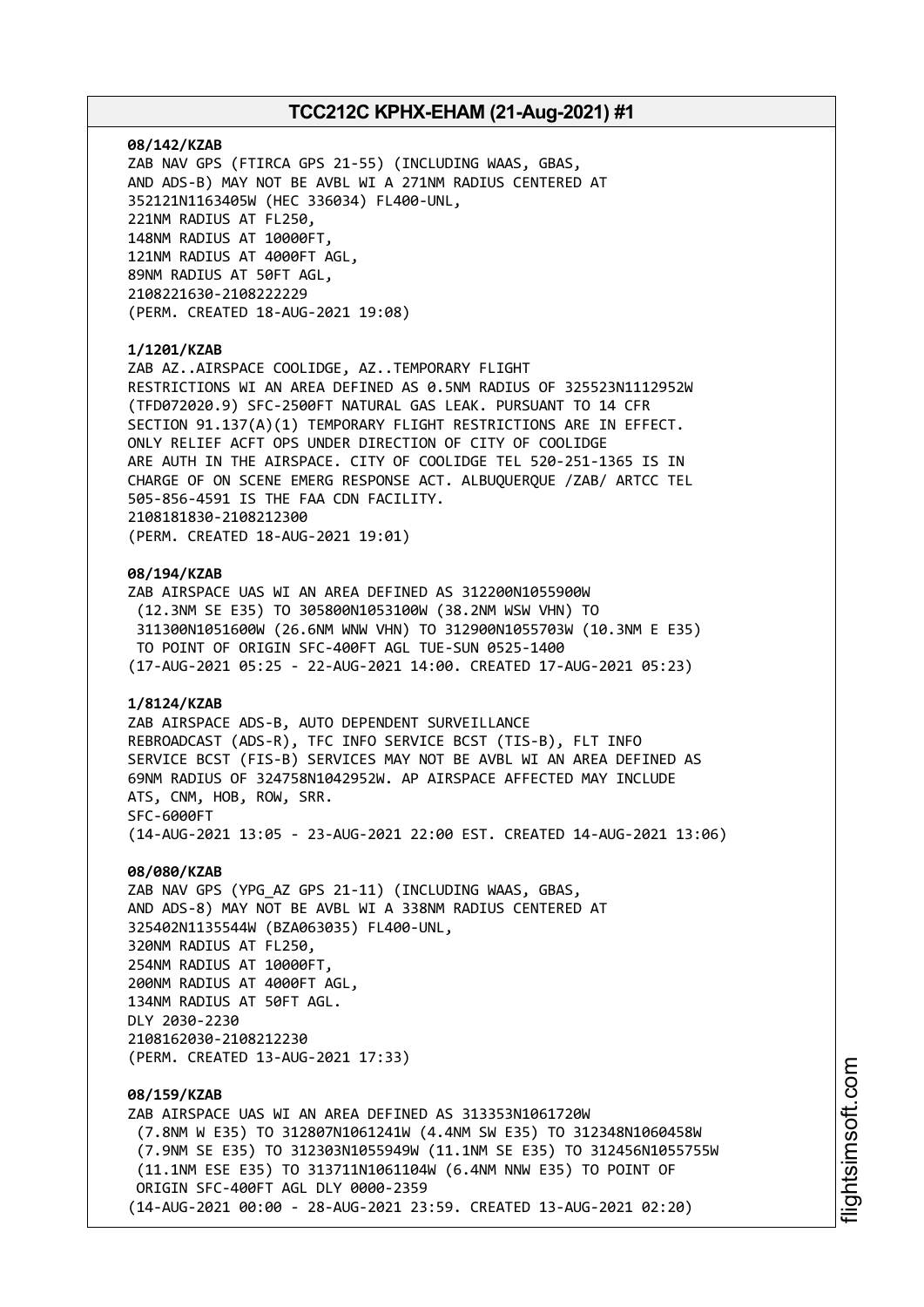### **08/127/KZAB**

ZAB OBST WIND TURBINE FARM WI AN AREA DEFINED AS 5.38NM RADIUS OF 311409N1021104W (6.5NM N E48) 3513FT (400FT AGL) NOT LGTD (10-AUG-2021 18:42 - 10-SEP-2021 23:59 EST. CREATED 10-AUG-2021 18:42)

### **08/112/KZAB**

ZAB AIRSPACE AIRDROP WI AN AREA DEFINED AS 18NM RADIUS OF 302120N1023655W (FST141040) SFC-12000FT AGL DLY 1300-0200 (11-AUG-2021 13:00 - 24-AUG-2021 02:00. CREATED 09-AUG-2021 15:31)

### **1/3057/KZAB**

ZAB TX..ROUTE ZAB. V234 DALHART (DHT) VORTAC, TX R-233 MEA 10000 BEYOND 68NM. DHT VOR R-233 UNUSABLE BEYOND 68 NM BELOW 10000. 2108070823-2308070823EST (PERM. CREATED 07-AUG-2021 08:23)

### **08/097/KZAB**

ZAB AIRSPACE UAS WI AN AREA DEFINED AS 1NM EITHER SIDE OF A LINE FM 351412N1021957W (3.3NM ENE E52) TO 351400N1021108W (10.6NM E E52) SFC-300FT AGL DLY 1200-2330 (07-AUG-2021 12:00 - 31-AUG-2021 23:30. CREATED 06-AUG-2021 19:06)

### **08/096/KZAB**

ZAB AIRSPACE UAS WI AN AREA DEFINED AS 1NM EITHER SIDE OF A LINE FM 351517N1012204W (3.3NM NE 55T) TO 351550N1004614W (11.0NM E 2E7) TO 351126N1003612W (4.4NM SE 2E7) SFC-300FT AGL DLY 1200-2330 (07-AUG-2021 12:00 - 31-AUG-2021 23:30. CREATED 06-AUG-2021 19:05)

#### **08/095/KZAB**

ZAB AIRSPACE UAS WI AN AREA DEFINED AS 1NM EITHER SIDE OF A LINE FM 351245N1021241W (9.5NM ESE E52) TO 352141N1015828W (13.7NM NW TDW) SFC-300FT AGL DLY 1200-2330 (07-AUG-2021 12:00 - 31-AUG-2021 23:30. CREATED 06-AUG-2021 19:04)

#### **08/094/KZAB**

ZAB AIRSPACE UAS WI AN AREA DEFINED AS 1NM EITHER SIDE OF A LINE FM 351412N1021957W (3.3NM ENE E52) TO 351400N1021108W (10.6NM E E52) SFC-300FT AGL DLY 1200-2330 (07-AUG-2021 12:00 - 31-AUG-2021 23:30. CREATED 06-AUG-2021 19:03)

#### **08/093/KZAB**

ZAB AIRSPACE UAS WI AN AREA DEFINED AS 1NM EITHER SIDE OF A LINE FM 352757N1005254W (10.5NM NNW PPA) TO 351755N1005305W (16.9NM WNW 2E7) TO 351516N1005606W (19.1NM E 2E7) TO 351034N1005625W (16.3NM NNW E34) SFC-300FT AGL DLY 1200-2330 (07-AUG-2021 12:00 - 31-AUG-2021 23:30. CREATED 06-AUG-2021 19:01)

#### **08/092/KZAB**

ZAB AIRSPACE UAS WI AN AREA DEFINED AS 1NM EITHER SIDE OF A LINE FM 351904N1002017W (10.4NM SW T59) TO 352230N1002234W (9.7NM WSW T59) TO 353716N1002126W (12.8NM NE T59) TO 353712N1001329W (10.2NM N T59) SFC-300FT AGL DLY 1200-2330 (07-AUG-2021 12:00 - 31-AUG-2021 23:30. CREATED 06-AUG-2021 19:00)

#### **08/091/KZAB**

ZAB AIRSPACE UAS WI AN AREA DEFINED AS 1NM EITHER SIDE OF A LINE FM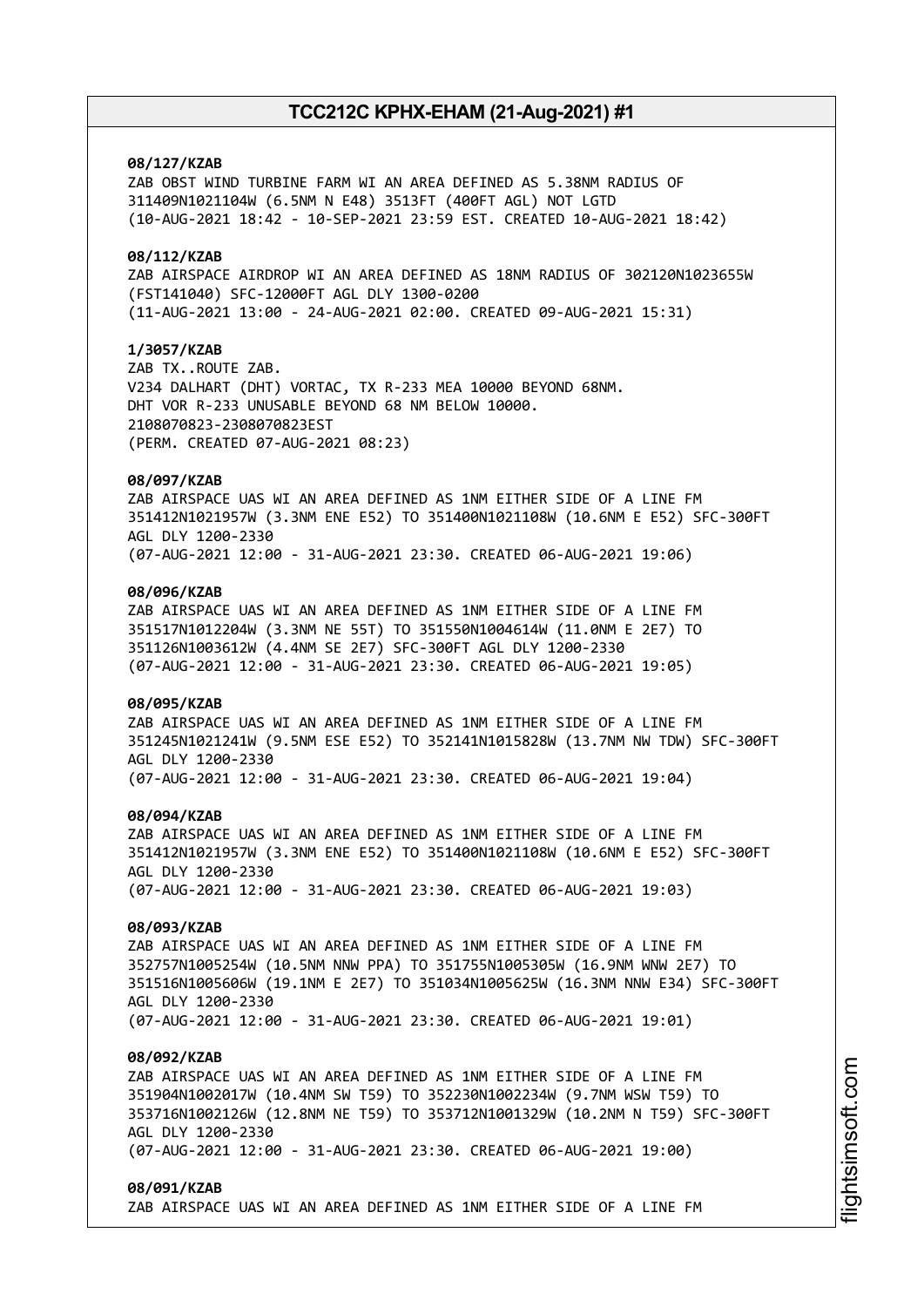353541N1005156W (6.5NM ESE PPA) TO 352635N1005151W (12.1NM SE PPA) SFC-300FT AGL DLY 1200-2330 (07-AUG-2021 12:00 - 31-AUG-2021 23:30. CREATED 06-AUG-2021 18:39)

#### **08/090/KZAB**

ZAB AIRSPACE UAS WI AN AREA DEFINED AS 1NM EITHER SIDE OF A LINE FM 353117N1005746W (5.6NM SSE PPA) TO 352758N1005752W (8.9NM SSE PPA) SFC-300FT AGL DLY 1200-2330 (07-AUG-2021 12:00 - 31-AUG-2021 23:30. CREATED 06-AUG-2021 18:36)

### **08/089/KZAB**

ZAB AIRSPACE UAS WI AN AREA DEFINED AS 1NM EITHER SIDE OF A LINE FM 352902N1013739W (14.7NM NNE T45) TO 352912N1010238W (7.7NM SSW PPA) TO 353352N1010232W (3.8NM SW PPA) SFC-300FT AGL DLY 1200-2330 (07-AUG-2021 12:00 - 31-AUG-2021 23:30. CREATED 06-AUG-2021 18:36)

#### **08/088/KZAB**

ZAB AIRSPACE UAS WI AN AREA DEFINED AS 1NM EITHER SIDE OF A LINE FM 354045N1011928W (3.5NM ESE BGD) TO 352952N1011113W (11.4NM SW PPA) TO 352933N1010244W (7.4NM SSW PPA) TO 352646N1005149W (11.6NM SE PPA) TO 352548N1003339W (11.0NM N 2E7) TO 352547N1001616W (3.7NM WSW T59) TO 352202N1001620W (6.2NM SW T59) TO 352233N1001145W (5.1NM SSW BGD) SFC-300FT AGL DLY 1832-2330 (06-AUG-2021 18:33 - 31-AUG-2021 23:30. CREATED 06-AUG-2021 18:33)

### **08/087/KZAB**

ZAB AIRSPACE UAS WI AN AREA DEFINED AS 1NM EITHER SIDE OF A LINE FM 353528N1005532W (3.7NM ESE PPA) TO 353530N1005130W (6.9NM ESE PPA) TO 354015N1004423W (7.1NM WSW 3E0) TO 353953N1003947W (4.1NM SW 3E0) SFC-300FT AGL DLY 1200-2330 (07-AUG-2021 12:00 - 31-AUG-2021 23:30. CREATED 06-AUG-2021 18:29)

### **08/086/KZAB**

ZAB AIRSPACE UAS WI AN AREA DEFINED AS 1NM EITHER SIDE OF A LINE FM 351753N1014438W (5.1NM NNW AMA) TO 352904N1013751W (14.7NM NW T45) TO 353801N1012612W (4.6NM SSW BGD) SFC-300FT AGL DLY 1200-2330 (07-AUG-2021 12:00 - 31-AUG-2021 23:30. CREATED 06-AUG-2021 18:27)

#### **08/082/KZAB**

ZAB AIRSPACE UAS WI AN AREA DEFINED AS 1NM EITHER SIDE OF A LINE FM 351740N1014438W (4.8NM NNW AMA) TO 352902N1013707W (14.3NM NW T45) TO 354202N1013242W (7.2NM W BGD) TO 354203N1012743W (3.1NM W BGD) SFC-300FT AGL DLY 1200-2330 (07-AUG-2021 12:00 - 31-AUG-2021 23:30. CREATED 06-AUG-2021 16:05)

#### **08/081/KZAB**

ZAB AIRSPACE UAS WI AN AREA DEFINED AS 1NM EITHER SIDE OF A LINE FM 352150N1013252W (8.9NM W T45) TO 353840N1012840W (5.1NM SW BGD) SFC-300FT AGL DLY 1200-2330 (07-AUG-2021 12:00 - 31-AUG-2021 23:30. CREATED 06-AUG-2021 16:05)

### **08/080/KZAB**

ZAB AIRSPACE UAS WI AN AREA DEFINED AS 1NM EITHER SIDE OF A LINE FM 354519N1003310W (3.5NM NE 3E0) TO 354612N1003125W (5.2NM NE 3E0) TO 355032N1003030W (6.0NM ESE HHF) TO 355127N1002844W (4.3NM ESE HHF) SFC-300FT AGL DLY 1200-2330 (07-AUG-2021 12:00 - 31-AUG-2021 23:30. CREATED 06-AUG-2021 16:01)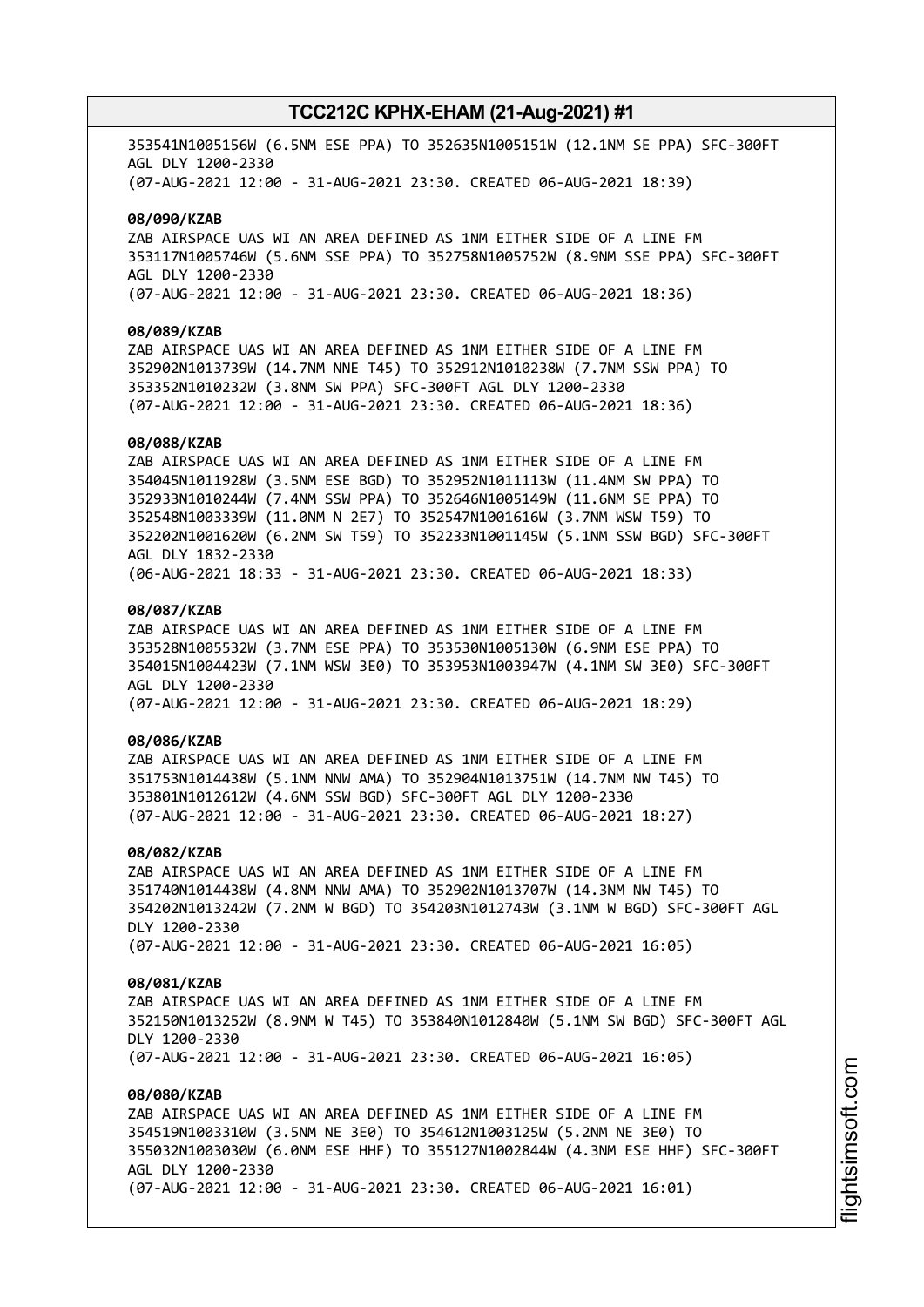#### **08/078/KZAB**

ZAB AIRSPACE UAS WI AN AREA DEFINED AS 1NM EITHER SIDE OF A LINE FM 353956N1010138W (3.5NM NNW PPA) TO 354545N1010053W (9.0NM N 3E0) TO 354336N1005114W (9.8NM NW PPA) TO 354508N1004840W (10.4NM WNW 3E0) SFC-300FT AGL DLY 1200-2330 (07-AUG-2021 12:00 - 31-AUG-2021 23:30. CREATED 06-AUG-2021 16:01)

#### **1/1438/KZAB**

ZAB AZ..ROUTE ZAB. V528 PAYSO, AZ TO ST JOHNS (SJN) VORTAC, AZ MOCA 9900. 2108041929-2308041929EST (PERM. CREATED 04-AUG-2021 19:29)

#### **07/324/KZAB**

ZAB OBST WIND TURBINE FARM WI AN AREA DEFINED AS 20NM RADIUS OF 362643N1015211W (4NM SW K49) 3844FT (350FT AGL) NOT LGTD (30-JUL-2021 20:55 - 31-AUG-2021 23:59. CREATED 30-JUL-2021 20:55)

### **07/316/KZAB**

ZAB OBST WIND TURBINE FARM WI AN AREA DEFINED AS 15NM RADIUS OF 351709N1021904W (35NM E PNH) 4027FT (410FT AGL) NOT LGTD (30-JUL-2021 07:46 - 30-AUG-2021 23:59. CREATED 30-JUL-2021 07:46)

### **07/302/KZAB**

ZAB OBST WIND TURBINE FARM WI AN AREA DEFINED AS 1.86NM RADIUS OF 351534N1072256W (29.7NM E GNT) 8416FT (400FT AGL) NOT LGTD (29-JUL-2021 06:33 - 27-AUG-2021 23:59 EST. CREATED 29-JUL-2021 06:34)

#### **1/8222/KZAB**

ZAB NM..ROUTE ZAB. J184 DEMING (DMN) VORTAC, NM R-274 TO BUCKEYE (BXK) VORTAC, AZ R-090 NA EXCEPT FOR ACFT EQUIPPED WITH SUITABLE RNAV SYSTEM WITH GPS. DMN VORTAC AND BXK VORTAC UNUSABLE AT CHANGE OVER POINT. 2106071330-2306071324EST (PERM. CREATED 07-JUN-2021 13:31)

#### **1/9110/KZAB**

ZAB AZ..ROUTE ZAB. V395 U.S. BORDER TO NOGALES (OLS) VOR/DME, AZ MOCA 6700. 2105031443-2305011443EST (PERM. CREATED 03-MAY-2021 14:44)

### **1/6802/KZAB**

ZAB AZ..ROUTE ZAB. V190 GRINE, AZ TO PEAKS, AZ MOCA 7200. 2104281431-2304271431EST (PERM. CREATED 28-APR-2021 14:33)

#### **03/187/KZAB**

ZAB OBST WIND TURBINE FARM WI AN AREA DEFINED AS 11NM RADIUS OF 342048N1052729W (20.5NM SW N17) 7165FT (599FT AGL) NOT LGTD 2103191623-2111042359 (PERM. CREATED 19-MAR-2021 16:23)

## **02/353/KZAB**

ZAB AIRSPACE PJE WI AN AREA DEFINED AS 15NM RADIUS OF MZJ SFC-FL250 (23-FEB-2021 19:32 - 23-FEB-2022 23:59. CREATED 23-FEB-2021 19:32)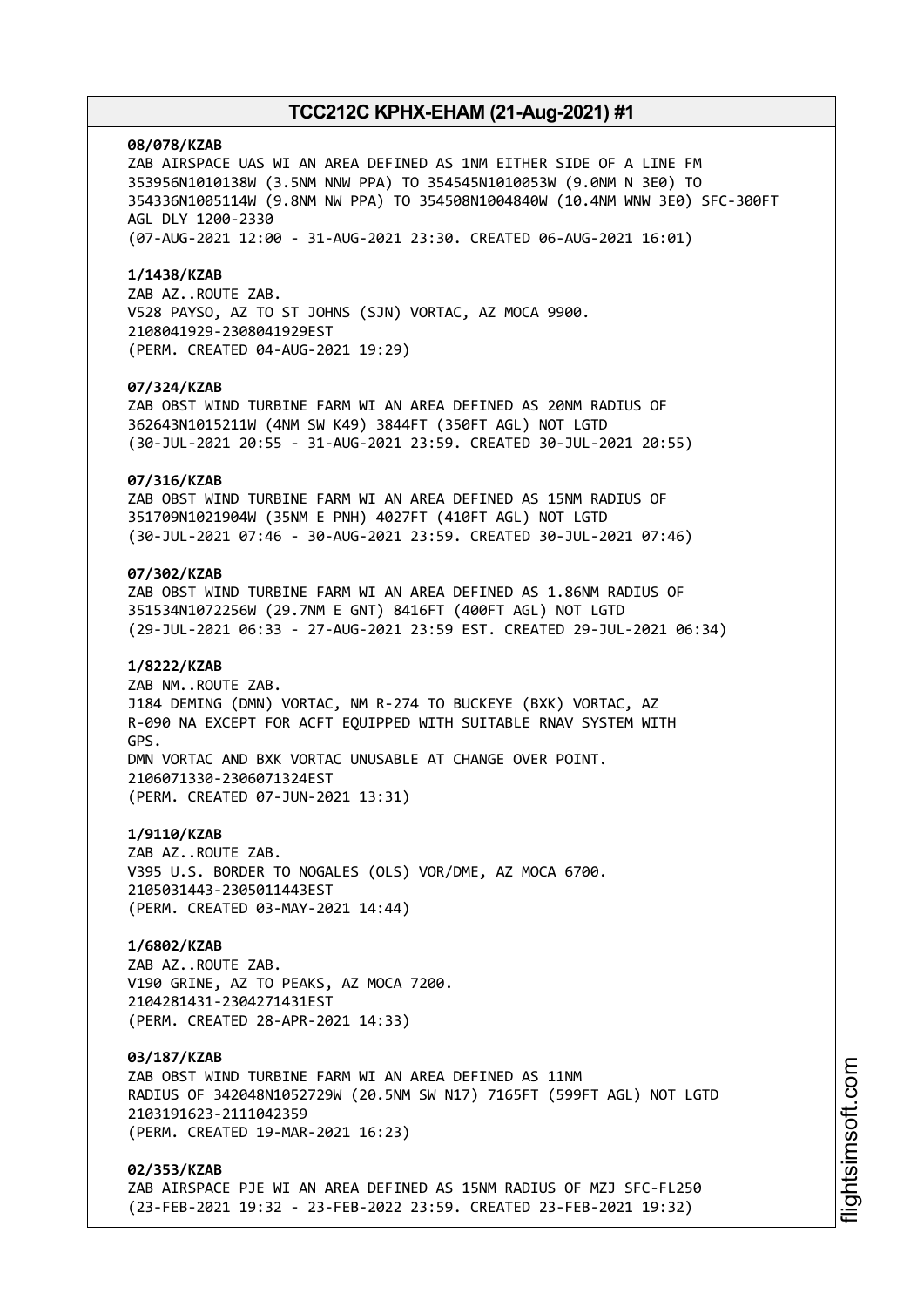**1/8899/KZAB** ZAB AZ..ROUTE ZAB. V16 BUCKEYE (BXK) VORTAC, AZ TO PERKY, AZ MEA 5300. V16 PERKY, AZ TO PHOENIX (PXR) VORTAC, AZ MEA 4400. 2101291617-2301271617EST (PERM. CREATED 29-JAN-2021 16:18) **1/8559/KZAB** ZAB AZ..ROUTE ZAB. T306 BUCKEYE (BXK) VORTAC, AZ TO PERKY, AZ MEA 5300. T306 PERKY, AZ TO PHOENIX (PXR) VORTAC, AZ MEA 4400. 2101281747-2301261747EST (PERM. CREATED 28-JAN-2021 17:49) **01/298/KZAB** ZAB AIRSPACE UAS WI AN AREA DEFINED AS 2NM EITHER SIDE OF A LINE FM EWM345008 TO BWS179025 SFC-15000FT AGL (28-JAN-2021 00:01 - 31-DEC-2021 23:59. CREATED 27-JAN-2021 20:29) **1/4550/KZAB** ZAB TX..ROUTE ZAB. V81 DALHART (DHT) VORTAC, TX R-312 MEA 14000 BEYOND 87NM. DHT VOR UNUSABLE R-312 UNUSABLE BEYOND 87 NM BELOW 14000. 2101151942-2301151942EST (PERM. CREATED 15-JAN-2021 19:42) **1/4548/KZAB** ZAB TX..ROUTE ZAB. V12 VEGGE, TX MRA AT VEGGE 7000 EXCEPT FOR DME EQUIPPED AIRCRAFT. DHT VOR R-159 UNUSABLE BELOW 7000. (15-JAN-2021 19:42 - 15-JAN-2023 19:42 EST. CREATED 15-JAN-2021 19:42) **1/4547/KZAB** ZAB TX..ROUTE ZAB. V402 SIDER INT, TX MRA AT SIDER 7000 EXCEPT FOR DME EQUIPPED AIRCRAFT. DHT VOR R-146 UNUSABLE BELOW 7000. (15-JAN-2021 19:42 - 15-JAN-2023 19:42 EST. CREATED 15-JAN-2021 19:42) **01/044/KZAB** ZAB AIRSPACE PJE WI AN AREA DEFINED AS 10NM RADIUS OF TFD125018 (9NM SSW E60) SFC-17999FT (05-JAN-2021 16:18 - 31-DEC-2021 23:59. CREATED 05-JAN-2021 16:18) **01/043/KZAB** ZAB AIRSPACE PJE WI AN AREA DEFINED AS 5NM RADIUS OF TFD094024.4 (7.1NM E E60) SFC-11500FT (05-JAN-2021 16:14 - 31-DEC-2021 23:59. CREATED 05-JAN-2021 16:14) **01/042/KZAB** ZAB AIRSPACE PJE WI AN AREA DEFINED AS 10NM RADIUS OF TFD049017 (8.2NM NE CGZ ) SFC-17999FT (05-JAN-2021 16:08 - 31-DEC-2021 23:59. CREATED 05-JAN-2021 16:08) **0/8428/KZAB** ZAB TX..ROUTE ZAB ZFW. V14 WINNS INT, TX TO CAPRO INT, NM MRA 9000.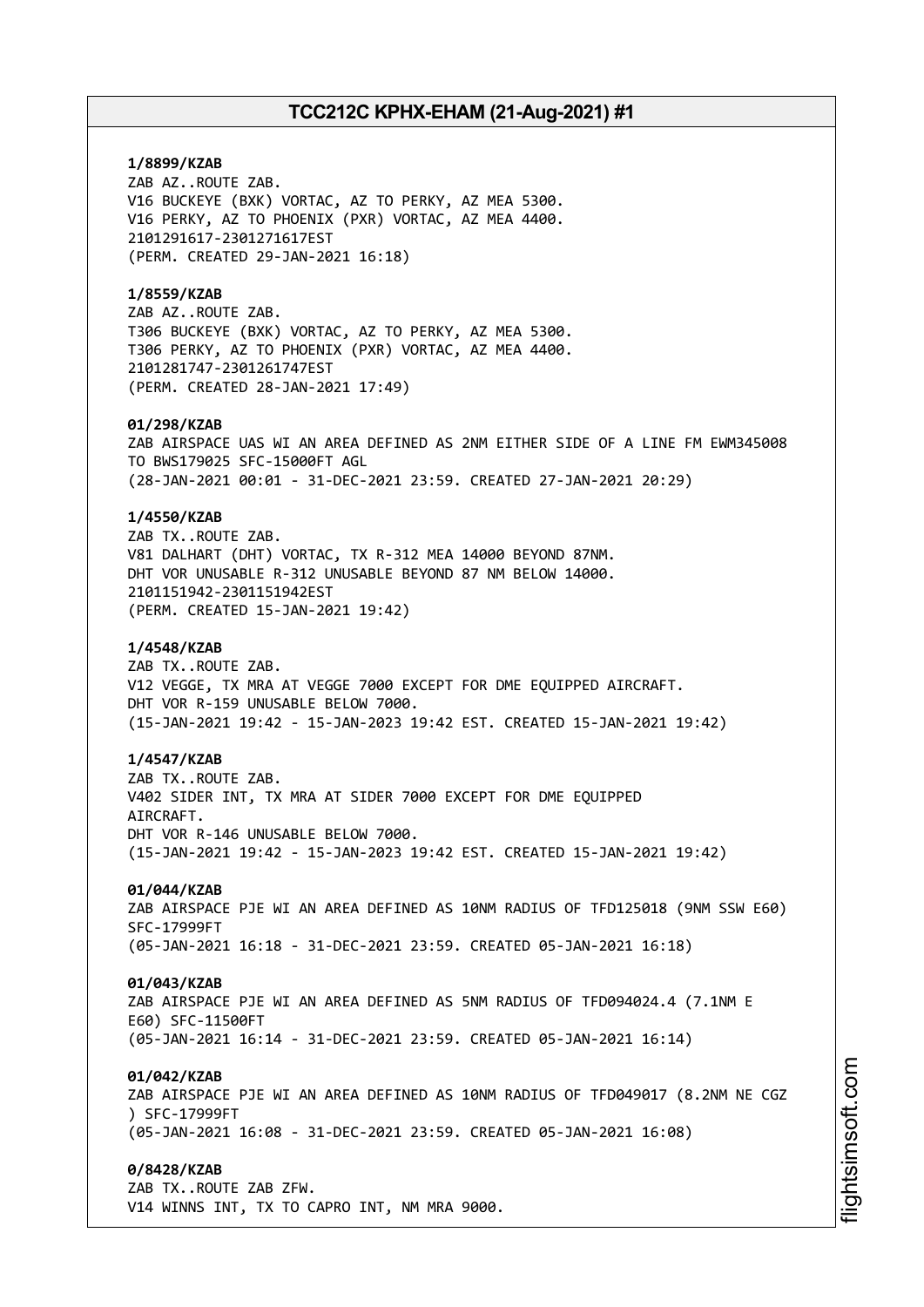LBB VORTAC UNUSABLE BELOW 9000. (10-NOV-2020 14:57 - 10-NOV-2022 14:57 EST. CREATED 10-NOV-2020 14:57) **0/7381/KZAB** ZAB NM..ROUTE ZAB. V264 TUCUMCARI (TCC) VORTAC, NM R-233 TO CORONA (CNX) VORTAC, NM R-051 MOCA 9200. 2010231538-2210231538EST (PERM. CREATED 23-OCT-2020 15:38) **0/9857/KZAB** ZAB NM..ROUTE ZAB. V263 ALBUQUERQUE (ABQ) VORTAC, NM TO SANTA FE (SAF) VORTAC, NM MEA 9400. V62 ZIASE, NM TO SANTA FE (SAF) VORTAC, NM MEA 9400. 2007151241-2207151241EST (PERM. CREATED 15-JUL-2020 12:42) **9/6130/KZAB** ZAB NM..ROUTE ZAB. J19, J8 FORT UNION (FTI) VORTAC, NM R-255 TO GALLUP (GUP) VORTAC, NM R-072 CHANGE COP TO 80 NM FROM FTI AND 103 NM FROM GUP. FTI VORTAC R-255 RESTRICTION. (09-SEP-2019 19:36 - 10-SEP-2021 19:26 EST. CREATED 09-SEP-2019 19:36) **2/8644/KZAB** ZAB NM.. DUE TO THE LACK OF TERRAIN AND OBSTACLE CLEARANCE DATA, ACCURATE AUTOMATION DATA BASES ARE NOT AVAILABLE FOR PROVIDING MINIMUM SAFE ALTITUDE WARNING INFORMATION TO AIRCRAFT OVERFLYING MEXICO. AIR TRAFFIC FACILITIES ALONG THE UNITED STATES/MEXICO BORDER HAVE INHIBITED MINIMUM SAFE ALTITUDE WARNING COMPUTER PROGRAMS FOR AIRCRAFT OPERATING IN MEXICAN AIRSPACE UNTIL ACCURATE TERRAIN DATA CAN BE OBTAINED. (PERM. CREATED 19-AUG-2002 21:28) ┌──────────────────────────────────────────────────────────────────────────────┐ │**KZDV (DENVER FIR)** │

# └──────────────────────────────────────────────────────────────────────────────┘

**08/168/KZDV** ZDV NAV GPS (FTIRCA GPS 21-55) (INCLUDING WAAS, GBAS, AND ADS-B) MAY NOT BE AVBL WI A 271NM RADIUS CENTERED AT 352121N1163405W (HEC 336034) FL400-UNL, 221NM RADIUS AT FL250, 148NM RADIUS AT 10000FT, 121NM RADIUS AT 4000FT AGL, 89NM RADIUS AT 50FT AGL, 2108250600-2108251259 (PERM. CREATED 21-AUG-2021 15:13)

**08/607/KZDV** ZDV AIRSPACE R2601A ACT SFC-12499FT (21-AUG-2021 06:01 - 23-AUG-2021 10:59. CREATED 21-AUG-2021 00:06)

**08/486/KZDV** ZDV AIRSPACE AIRDROP WI AN AREA DEFINED AS 3NM EITHER SIDE OF A LINE FM CYS349027 TO CYS256012 TO CYS216014 SFC-9000FT AVOIDANCE ADZ (26-AUG-2021 17:00 - 26-AUG-2021 21:00. CREATED 20-AUG-2021 18:30)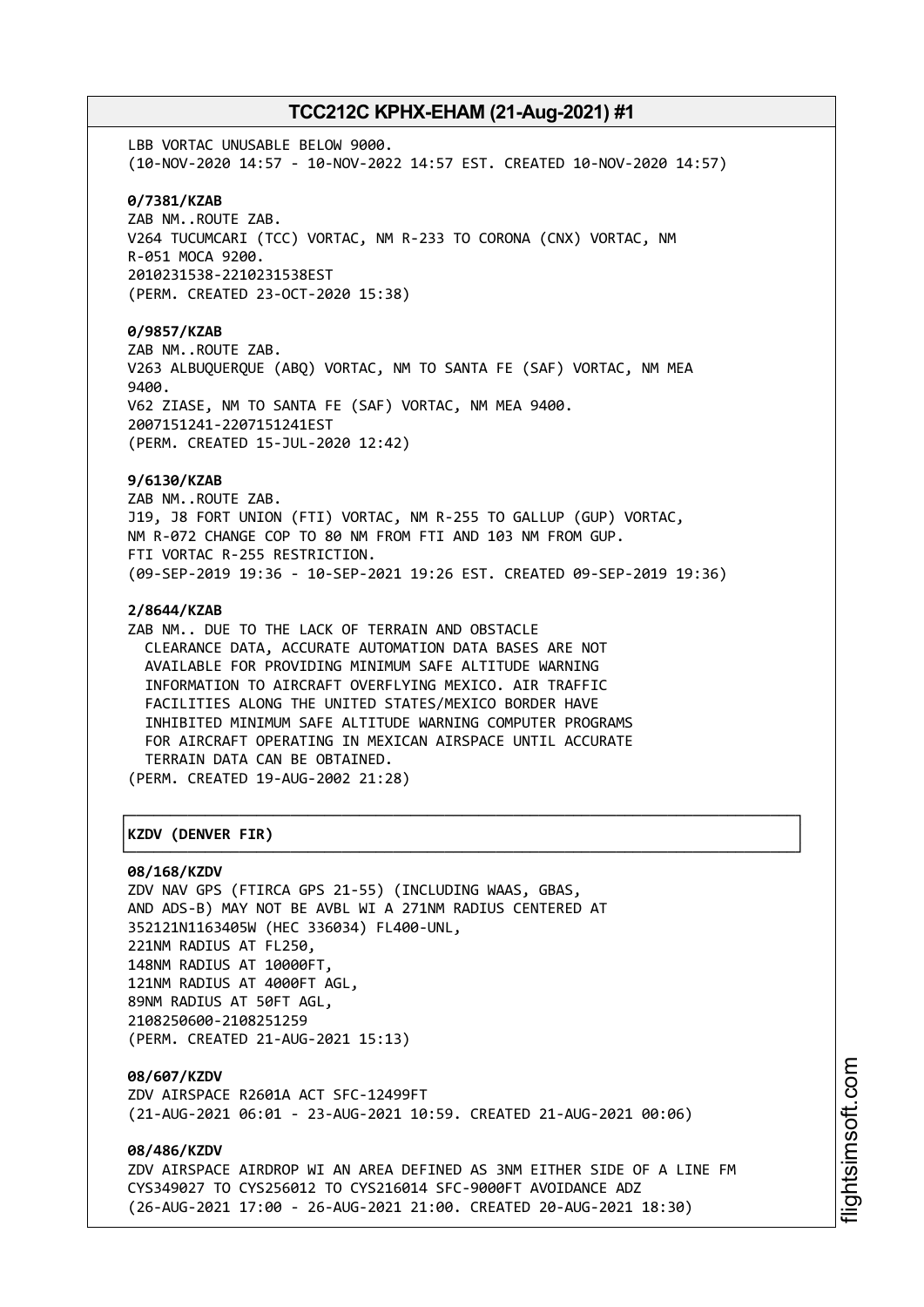#### **08/470/KZDV**

ZDV OBST WIND TURBINE FARM WI AN AREA DEFINED AS 8.35NM RADIUS OF 430402N1053059W (16.7NM NNW DGW) 5996FT (499FT AGL) NOT LGTD (20-AUG-2021 12:22 - 20-SEP-2021 23:59 EST. CREATED 20-AUG-2021 12:34)

### **08/161/KZDV**

ZDV NAV GPS (NAWDC GPS 21-03) (INCLUDING WAAS, GBAS, AND ADS-B) MAY NOT BE AVBL WI A 360NM RADIUS CENTERED AT 392323N1180757W (MVA 338050) FL400-UNL 336NM RADIUS AT FL250, 199NM RADIUS AT 10000FT, 195NM RADIUS AT 4000FT AGL, 159NM RADIUS AT 50FT AGL. DLY 1600-1830 2200-2359 2108231600-2108252359 (PERM. CREATED 19-AUG-2021 18:09)

#### **08/437/KZDV**

ZDV AIRSPACE UNMANNED ROCKET WI AN AREA DEFINED AS 1.5NM OF RADIUS OF FCS286048 SFC-FL230 (22-AUG-2021 14:00 - 22-AUG-2021 23:00. CREATED 19-AUG-2021 16:12)

#### **08/154/KZDV**

ZDV NAV GPS (FTIRCA GPS 21-55) (INCLUDING WAAS, GBAS, AND ADS-B) MAY NOT BE AVBL WI A 271NM RADIUS CENTERED AT 352121N1163405W (HEC 336034) FL400-UNL, 221NM RADIUS AT FL250, 148NM RADIUS AT 10000FT, 121NM RADIUS AT 4000FT AGL, 89NM RADIUS AT 50FT AGL, 2108231000-2108231259 (PERM. CREATED 19-AUG-2021 16:03)

#### **1/1623/KZDV**

ZDV CO..AIRSPACE MORRISON, CO..LASER LGT DEMONSTRATION WI AN AREA DEFINED AS RED ROCKS AMPHITHEATER, OR 393956N1051219W OR BJC181015, SFC-11278FT AGL. LASER LGT BEAM MAY BE INJURIOUS TO PILOTS/PAX EYES WI 729FT VERT OR 1274FT LATERALLY OF THE LGT SOURCE. FLASH BLINDNESS OR COCKPIT ILLUMINATION MAY OCCUR BEYOND THESE DIST. DENVER /D01/ TRACON TEL 303-342-1590 IS THE FAA CDN FAC DLY 0200-0600 (27-AUG-2021 02:00 - 28-AUG-2021 06:00. CREATED 19-AUG-2021 13:11)

#### **08/144/KZDV**

ZDV NAV GPS (WSMRNM GPS 21-15) (INCLUDING WAAS, GPAS, AND ADS-B) MAY NOT BE AVBL WI A 414NM RADIUS CENTERED AT 334050N1063428W (ONM150041) FL400-UNL, 373NM RADIUS AT FL250, 273NM RADIUS AT 10000FT, 286NM RADIUS AT 4000FT AGL, 219NM RADIUS AT 50FT AGL. DLY 0600-1300 2108240600-2108291300 (PERM. CREATED 19-AUG-2021 09:48)

### **08/420/KZDV** ZDV OBST WIND TURBINE FARM WI AN AREA DEFINED AS 4.3NM RADIUS OF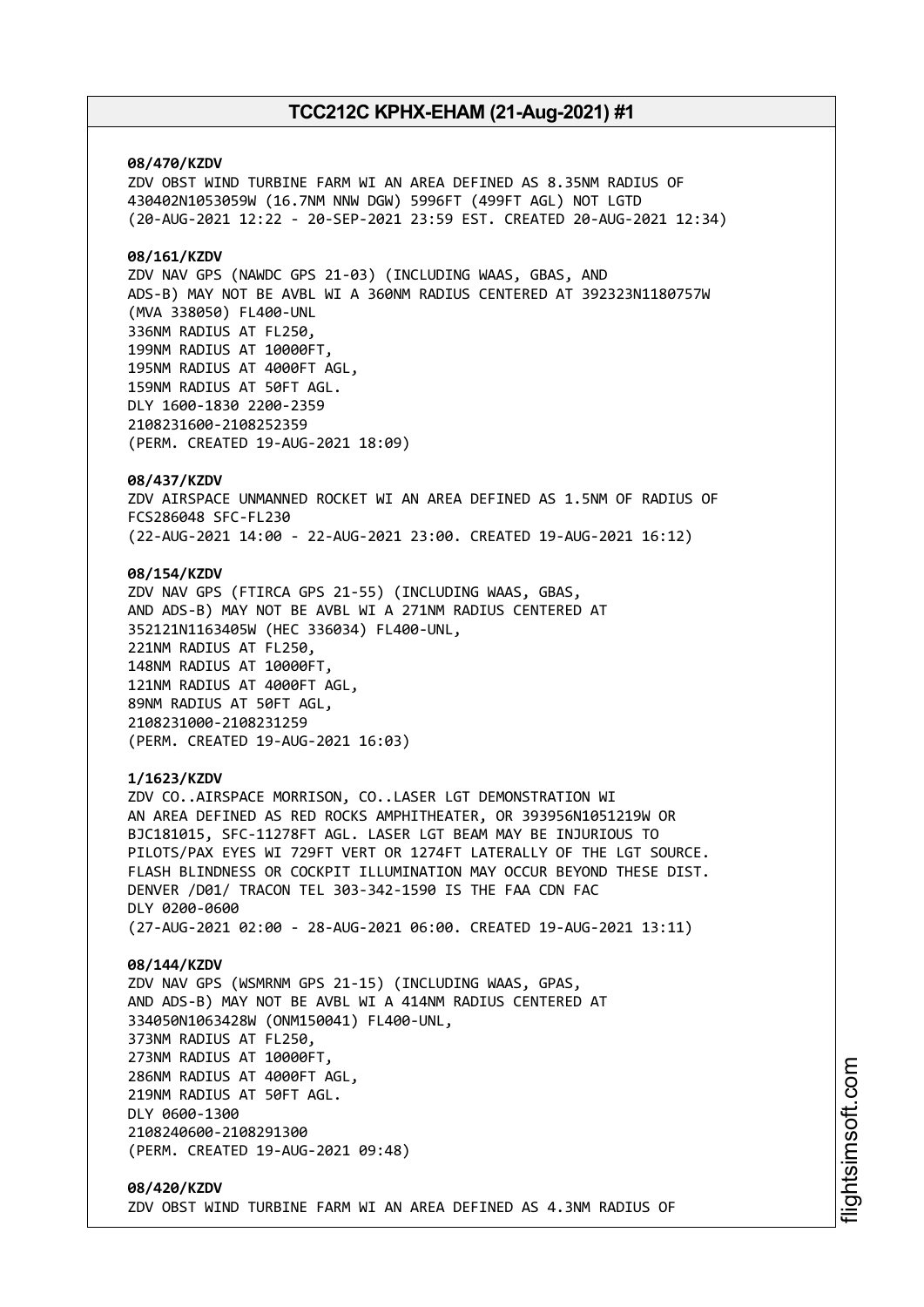410329N1050549W (14NM SW CYS) 7451FT (500FT AGL) NOT LGTD (19-AUG-2021 01:50 - 19-SEP-2021 23:00. CREATED 19-AUG-2021 01:52) **08/141/KZDV** ZDV NAV GPS (FTIRCA GPS 21-55) (INCLUDING WAAS, GBAS, AND ADS-B) MAY NOT BE AVBL WI A 271NM RADIUS CENTERED AT 352121N1163405W (HEC 336034) FL400-UNL, 221NM RADIUS AT FL250, 148NM RADIUS AT 10000FT, 121NM RADIUS AT 4000FT AGL, 89NM RADIUS AT 50FT AGL, 2108221630-2108222229 (PERM. CREATED 18-AUG-2021 19:08) **08/081/KZDV** ZDV NAV GPS (YPG\_AZ GPS 21-11) (INCLUDING WAAS, GBAS, AND ADS-8) MAY NOT BE AVBL WI A 338NM RADIUS CENTERED AT 325402N1135544W (BZA063035) FL400-UNL, 320NM RADIUS AT FL250, 254NM RADIUS AT 10000FT, 200NM RADIUS AT 4000FT AGL, 134NM RADIUS AT 50FT AGL. DLY 2030-2230 2108162030-2108212230 (PERM. CREATED 13-AUG-2021 17:33) **08/242/KZDV** ZDV OBST WIND TURBINE FARM WI AN AREA DEFINED AS 6.61NM RADIUS OF 405841N1032416W (11.3NM SW SNY) 5101FT (400FT AGL) NOT LGTD (11-AUG-2021 12:00 - 11-SEP-2021 23:59 EST. CREATED 11-AUG-2021 12:02) **08/241/KZDV** ZDV OBST WIND TURBINE FARM WI AN AREA DEFINED AS 4.7NM RADIUS OF 405845N1025148W (11.1NM SE SNY) 4621FT (400FT AGL) NOT LGTD (11-AUG-2021 11:58 - 11-SEP-2021 23:59 EST. CREATED 11-AUG-2021 11:59) **08/240/KZDV**

ZDV OBST WIND TURBINE FARM WI AN AREA DEFINED AS 1.1NM RADIUS OF 405917N1025519W (11.1NM SE SNY) 4693FT (400FT AGL) NOT LGTD (11-AUG-2021 11:59 - 11-SEP-2021 23:59 EST. CREATED 11-AUG-2021 11:59)

### **08/170/KZDV**

ZDV OBST WIND TURBINE FARM WI AN AREA DEFINED AS 6.61NM RADIUS OF 405841N1032416W (14.9NM SSE IBM) 5101FT (400FT AGL) NOT LGTD (09-AUG-2021 02:59 - 08-SEP-2021 17:00. CREATED 09-AUG-2021 03:01)

### **08/133/KZDV**

ZDV OBST WIND TURBINE FARM WI AN AREA DEFINED AS 3.9NM RADIUS OF 412126N1104715W (14NM ENE EVW) 7580FT (400FT AGL) NOT LGTD (06-AUG-2021 19:24 - 06-SEP-2021 23:00. CREATED 06-AUG-2021 19:34)

### **08/129/KZDV**

ZDV AIRSPACE SMALL ARMS FIRING WI AN AREA DEFINED AS 422502N1045414W (8.2NM SE 76V) TO 422502N1045242W (9.2NM SE 76V) TO 422007N1045225W (7.6NM NW GUR) TO 422007N1045415W (8.8NM NW GUR) TO POINT OF ORIGIN SFC-8500FT AGL (06-AUG-2021 14:10 - 06-SEP-2021 06:00. CREATED 06-AUG-2021 14:10)

**08/127/KZDV**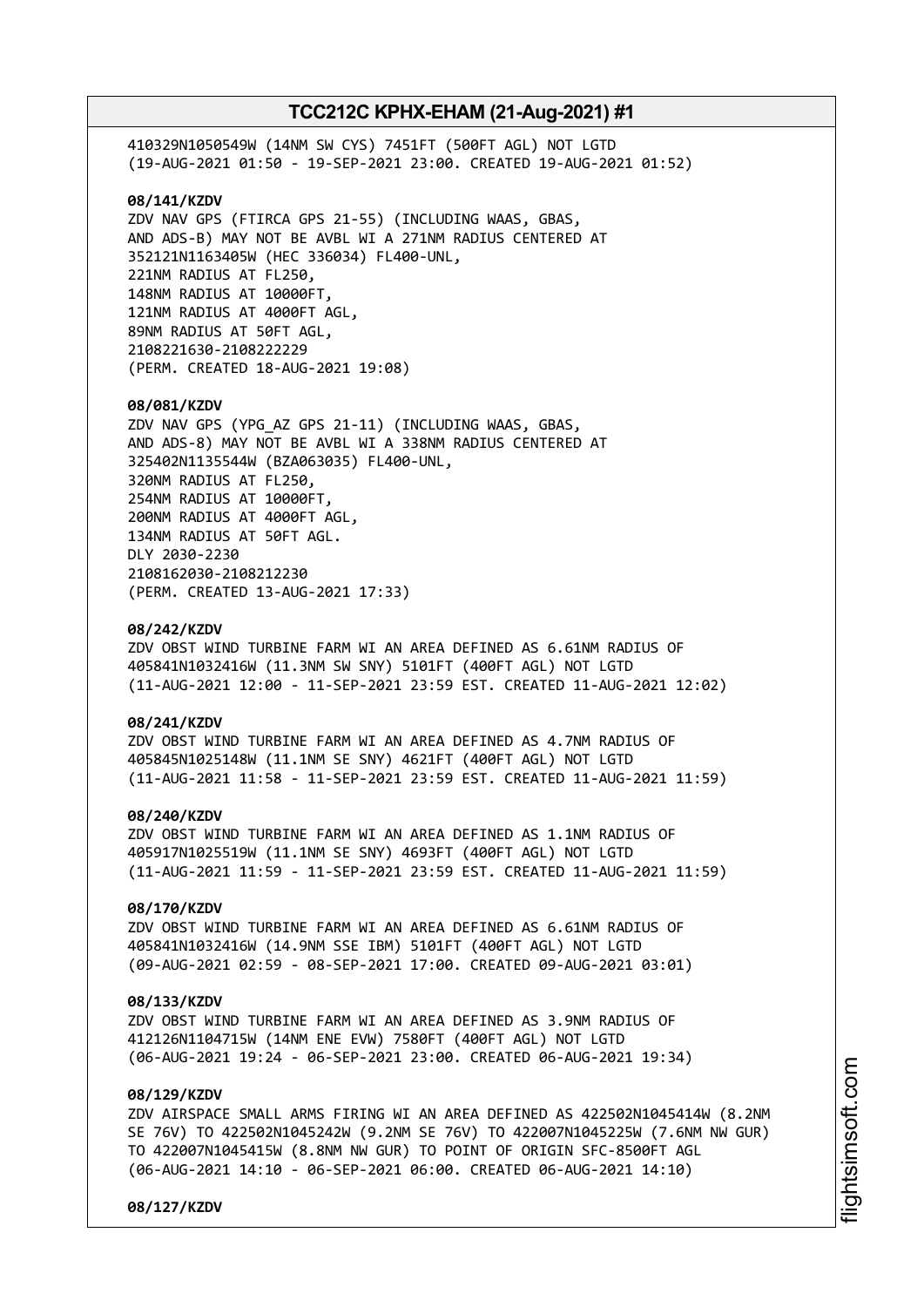ZDV AIRSPACE SMALL ARMS FIRING WI AN AREA DEFINED AS 422000N1045231W (7.5NM NW GUR) TO 422000N1045438W (9NM NW GUR) TO 422907N1045437W (15.5NM NW GUR) TO 422907N1045231W (14.8NM NW GUR) TO POINT OF ORIGIN SFC-8500FT AGL DLY 1407-0600 (06-AUG-2021 14:07 - 06-SEP-2021 06:00. CREATED 06-AUG-2021 14:08)

### **08/128/KZDV**

ZDV AIRSPACE SMALL ARMS FIRING WI AN AREA DEFINED AS 422502N1045414W (8.2NM SE 76V) TO 422502N1045242W (9.2NM SE 76V) TO 422007N1045225W (7.6NM NW GUR) TO 422007N1045415W (8.8NM NW GUR) TO POINT OF ORIGIN SFC-8500FT AGL DLY 1408-0600 (06-AUG-2021 14:08 - 06-SEP-2021 06:00. CREATED 06-AUG-2021 14:08)

### **07/011/KZDV**

ZDV AIRSPACE R2601B ACT 12500FT UP TO BUT NOT INCLUDING FL225 (30-JUL-2021 06:00 - 27-AUG-2021 06:00. CREATED 30-JUL-2021 00:06)

#### **07/748/KZDV**

ZDV AIRSPACE R2601C ACT FL225 UP TO BUT NOT INCLUDING FL350 (30-JUL-2021 06:00 - 27-AUG-2021 06:00. CREATED 29-JUL-2021 06:06)

### **07/516/KZDV**

ZDV OBST WIND TURBINE FARM WI AN AREA DEFINED AS 4NM RADIUS OF 424057N1055326W (23NM WSW DGW) 6800FT (400FT AGL) NOT LGTD (24-JUL-2021 00:29 - 27-AUG-2021 03:00. CREATED 24-JUL-2021 00:29)

### **06/620/KZDV**

ZDV OBST WIND TURBINE FARM WI AN AREA DEFINED AS 5NM RADIUS OF 405445N1034909W (18.3NM SW IBM) 5666FT (410FT AGL) NOT LGTD (30-JUN-2021 21:24 - 31-DEC-2021 23:59. CREATED 30-JUN-2021 21:24)

#### **06/619/KZDV**

ZDV OBST WIND TURBINE FARM WI AN AREA DEFINED AS 5NM RADIUS OF 405639N1034426W (15.5NM SSW IBM) 5543FT (389FT AGL) NOT LGTD (30-JUN-2021 21:18 - 31-DEC-2021 23:59. CREATED 30-JUN-2021 21:20)

**1/5052/KZDV** ZDV CO..ROUTE ZDV. V108 TRUEL, CO TO RED TABLE (DBL) VOR/DME, CO MOCA 14000. 2106011502-2305301502EST (PERM. CREATED 01-JUN-2021 15:03)

### **1/3092/KZDV**

ZDV SD..AIRSPACE CRAZY HORSE, SD.. LASER LGT DEMONSTRATION WILL BE CONDUCTED AT CRAZY HORSE MEMORIAL WI AN AREA DEFINED AS 435001N1033737W OR (RAP239028) SFC-500FT AGL. LASER LGT BEAMS WILL BE TERMINATED IF NON PARTICIPATING ACFT ARE DETECTED ENTERING THE AFFECTED AREA. LASER LGT BEAMS MAY BE INJUROUS TO PILOTS/PASSENGERS EYES WI 500FT VERTICALLY AND 1900FT LATERALLY OF THE LGT SOURCE. FLASH BLINDNESS OR COCKPIT ILLUMINATION MAY OCCUR BEYOND THESE DISTANCES. ELLSWORTH AFB /RCA/ TERMINAL APCH CTL TEL 605-385-6199 IS THE FAA CDN FACILITY DLY 0030-0330 (29-MAY-2021 00:30 - 30-SEP-2021 03:30. CREATED 26-MAY-2021 21:47)

**1/8432/KZDV** ZDV UT..ROUTE ZDV ZLC. J196 BRYCE CANYON (BCE) VORTAC, UT TO RIFMN, UT MEA 36000.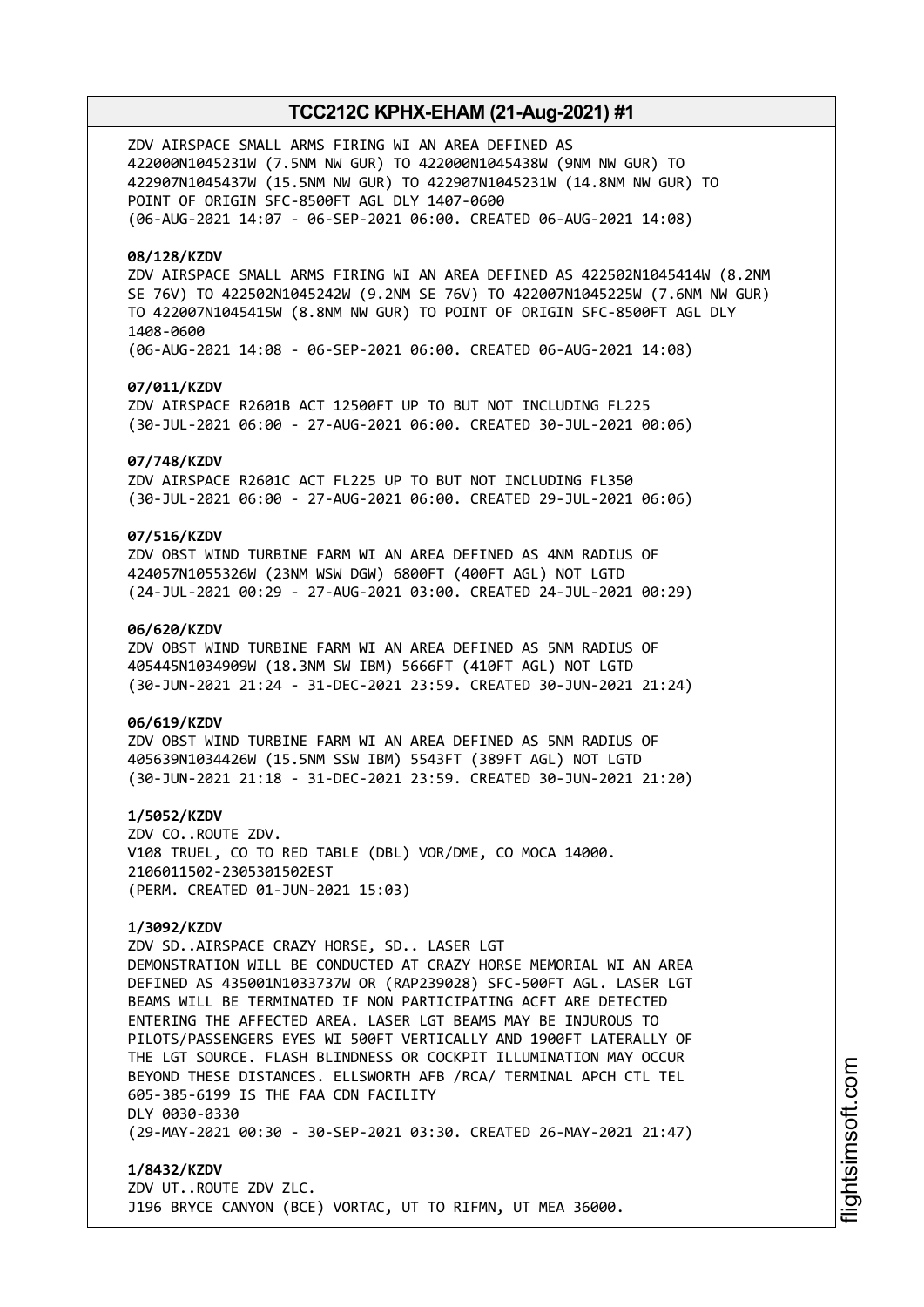BCE VORTAC R-033 D160 36000-45000. (19-MAY-2021 18:33 - 17-MAY-2023 18:33 EST. CREATED 19-MAY-2021 18:34)

### **1/0706/KZDV**

ZDV KS..ROUTE ZDV ZKC. V17 GARDEN CITY (GCK) VORTAC, KS TO COFFE, KS MOCA 4700. 2104161846-2304141846EST (PERM. CREATED 16-APR-2021 18:46)

#### **1/0386/KZDV**

ZDV CO..ROUTE ZDV. V211 BRAZO, NM MRA 14000 AT BRAZO WHEN USING DME. DRO DME UNUSABLE BELOW 14000 AT BRAZO. (15-APR-2021 21:03 - 15-APR-2023 21:03 EST. CREATED 15-APR-2021 21:03)

#### **1/0953/KZDV**

ZDV CO..ROUTE ZDV. V356 FIDLE INT, CO TO ELORE INT, CO NA EXCEPT FOR ACFT EQUIPPED WITH SUITABLE RNAV SYSTEM WITH GPS. 2103041542-2303041542EST (PERM. CREATED 04-MAR-2021 15:43)

#### **03/009/KZDV**

ZDV AIRSPACE AIRDROP WI AN AREA DEFINED AS 3NM EITHER SIDE OF A LINE FM HGO358021 TO HGO337012 TO HGO259010 TO HGO248012 TO HGO177019 SFC-9000FT AVOIDANCE ADZ DLY 1700-0500 (02-MAR-2021 17:00 - 02-MAR-2022 05:00. CREATED 01-MAR-2021 21:39)

#### **03/008/KZDV**

ZDV AIRSPACE AIRDROP WI AN AREA DEFINED AS 3NM EITHER SIDE OF A LINE FM HGO193026 TO HGO206018 TO HGO260010 TO HGO274010 TO HGO269023 SFC-9000FT AVOIDANCE ADZ DLY 1700-0500 (02-MAR-2021 17:00 - 02-MAR-2022 05:00. CREATED 01-MAR-2021 21:39)

#### **1/4254/KZDV**

ZDV WY..ROUTE ZDV ZLC. V235 BORGG, WY TO OILLY, WY MEA 11500. DDY VOR/DME R222, UNUSABLE BELOW 11500 AT COP. 2102161823-2302141823EST (PERM. CREATED 16-FEB-2021 18:24)

### **1/4251/KZDV**

ZDV WY..ROUTE ZDV ZLC. V235 MUDDY MOUNTAIN (DDY) VOR/DME, WY MCA 8100 SOUTHWESTBOUND. DDY VOR/DME R222, UNUSABLE BELOW 11500 AT COP. 2102161823-2302141823EST (PERM. CREATED 16-FEB-2021 18:24)

**0/6595/KZDV** ZDV NE..ROUTE ZDV. V219 HAYES CENTER (HCT) VORTAC, NE R-048 TO YOZLE INT, NE MEA 7000. 2011052227-2211052227EST (PERM. CREATED 05-NOV-2020 22:28)

┌──────────────────────────────────────────────────────────────────────────────┐

└──────────────────────────────────────────────────────────────────────────────┘

### │**KZMP (MINNEAPOLIS FIR)** │

**1/3063/KZMP**

m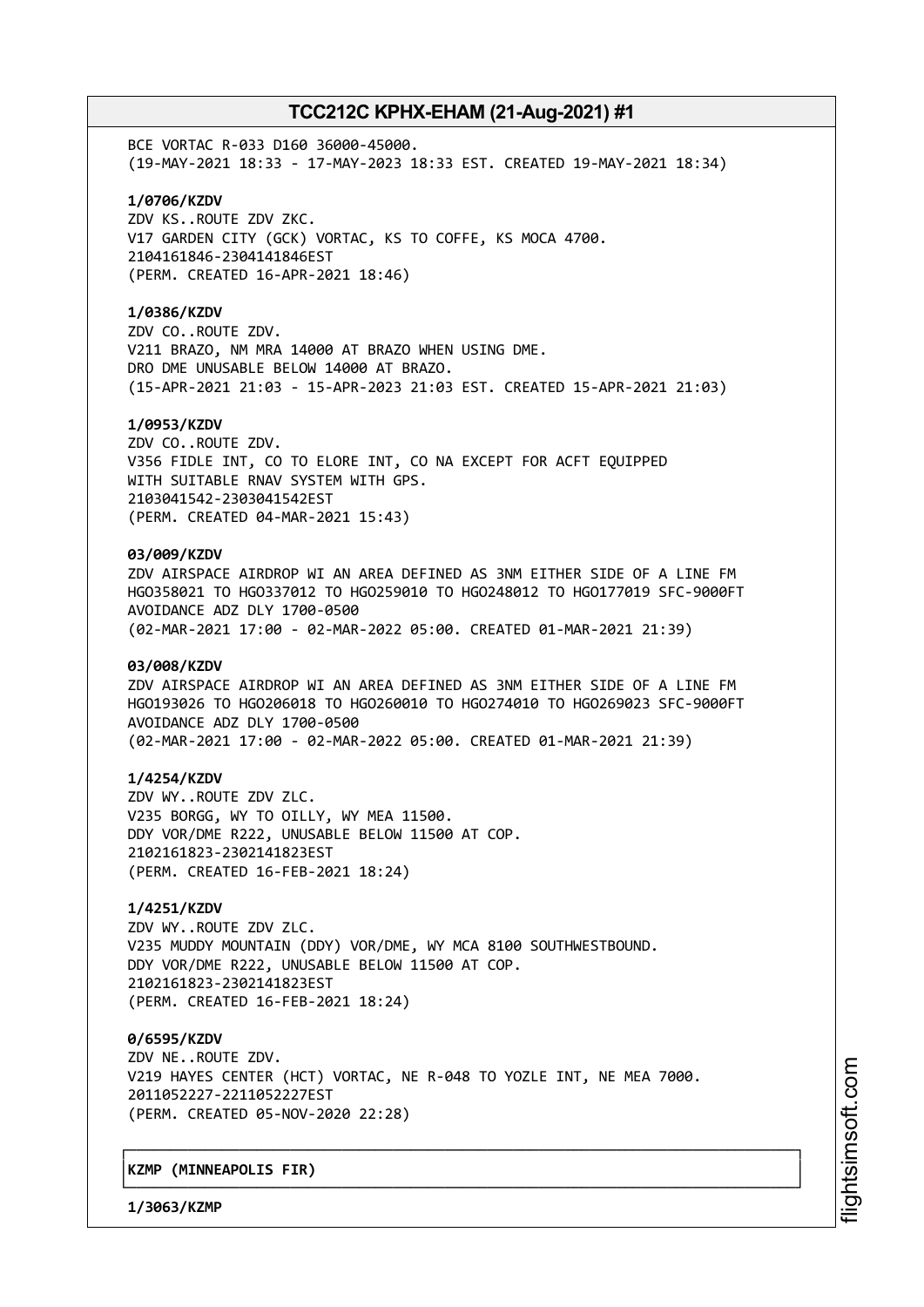# **TCC212C KPHX-EHAM (21-Aug-2021) #1** ZMP MN..AIRSPACE 18NM SE ELY, MN..TEMPORARY FLIGHT RESTRICTIONS WI AN AREA DEFINED AS 474230N0913830W (HIB059049.6) TO 473900N0912500W (HIB066056.4) TO 473100N0912430W (HIB074054.4) TO 473030N0914800W (HIB069038.9) TO POINT OF ORIGIN SFC-6500FT. TO PROVIDE A SAFE ENVIRONMENT FOR FIRE FIGHTING ACFT OPS. PURSUANT TO 14 CFR SECTION 91.137(A)(2) TEMPORARY FLIGHT RESTRICTIONS ARE IN EFFECT. UNITED STATES FOREST SERVICE TEL 218-327-4582 OR FREQ 118.5500/GREENWOOD FIRE IS IN CHARGE OF THE OPS. MINNEAPOLIS /ZMP/ ARTCC IS THE FAA CDN FACILITY. (21-AUG-2021 17:00 - 10-SEP-2021 02:00 EST. CREATED 21-AUG-2021 16:54) **08/151/KZMP** ZMP OBST TOWER LGT (ASR UNKNOWN) 435458N0850848W (6.5NM W 9C8) 1300FT (221FT AGL) U/S (21-AUG-2021 14:18 - 15-OCT-2021 23:59. CREATED 21-AUG-2021 14:18) **08/026/KZMP** ZMP AIRSPACE R4201A ACT SFC-FL230 (21-AUG-2021 20:01 - 21-AUG-2021 23:59. CREATED 21-AUG-2021 14:05) **08/011/KZMP** ZMP AIRSPACE R4202 ACT SFC-8200FT (21-AUG-2021 11:00 - 21-AUG-2021 23:00. CREATED 21-AUG-2021 05:05) **08/142/KZMP** ZMP AIRSPACE AIRDROP WI AN AREA DEFINED AS 3NM EITHER SIDE OF A LINE FM AXN064050 TO AXN050035 TO AXN038040 SFC-3300FT (25-AUG-2021 23:00 - 26-AUG-2021 01:30. CREATED 20-AUG-2021 21:51) **08/141/KZMP** ZMP AIRSPACE AIRDROP WI AN AREA DEFINED AS 3NM EITHER SIDE OF A LINE FM AXN064050 TO AXN050035 TO AXN038040 SFC-3300FT (26-AUG-2021 16:00 - 26-AUG-2021 18:30. CREATED 20-AUG-2021 21:51) **08/140/KZMP** ZMP AIRSPACE AIRDROP WI AN AREA DEFINED AS 3NM EITHER SIDE OF A LINE FM AXN064050 TO AXN050035 TO AXN038040 SFC-3300FT (25-AUG-2021 16:00 - 25-AUG-2021 18:30. CREATED 20-AUG-2021 21:51) **08/139/KZMP** ZMP AIRSPACE AIRDROP WI AN AREA DEFINED AS 3NM EITHER SIDE OF A LINE FM AXN064050 TO AXN050035 TO AXN038040 SFC-3300FT (24-AUG-2021 23:00 - 25-AUG-2021 01:30. CREATED 20-AUG-2021 21:51) **1/2503/KZMP** ZMP MI..AIRSPACE JOHANNESBURG, MI..TEMPORARY FLIGHT RESTRICTIONS WI AN AREA DEFINED AS 1NM RADIUS OF 450051N0842254W (GLR096013.7) SFC-2000FT AGL NATURAL GAS RELEASE. PURSUANT TO 14 CFR SECTION 91.137(A)(1) TEMPORARY FLIGHT RESTRICTIONS ARE IN EFFECT. ONLY RELIEF ACFT OPS UNDER DIRECTION OF T C ENERGY ARE AUTH IN THE AIRSPACE. T C ENERGY TEL 989-217-0836 IS IN CHARGE OF ON SCENE EMERG RESPONSE ACT. MINNEAPOLIS /ZMP/ ARTCC TEL 651-463-5580 IS THE FAA CDN FACILITY. (24-AUG-2021 13:00 - 24-AUG-2021 15:00. CREATED 20-AUG-2021 15:33)

i⊒<br>⊫ htsim soft.c o

m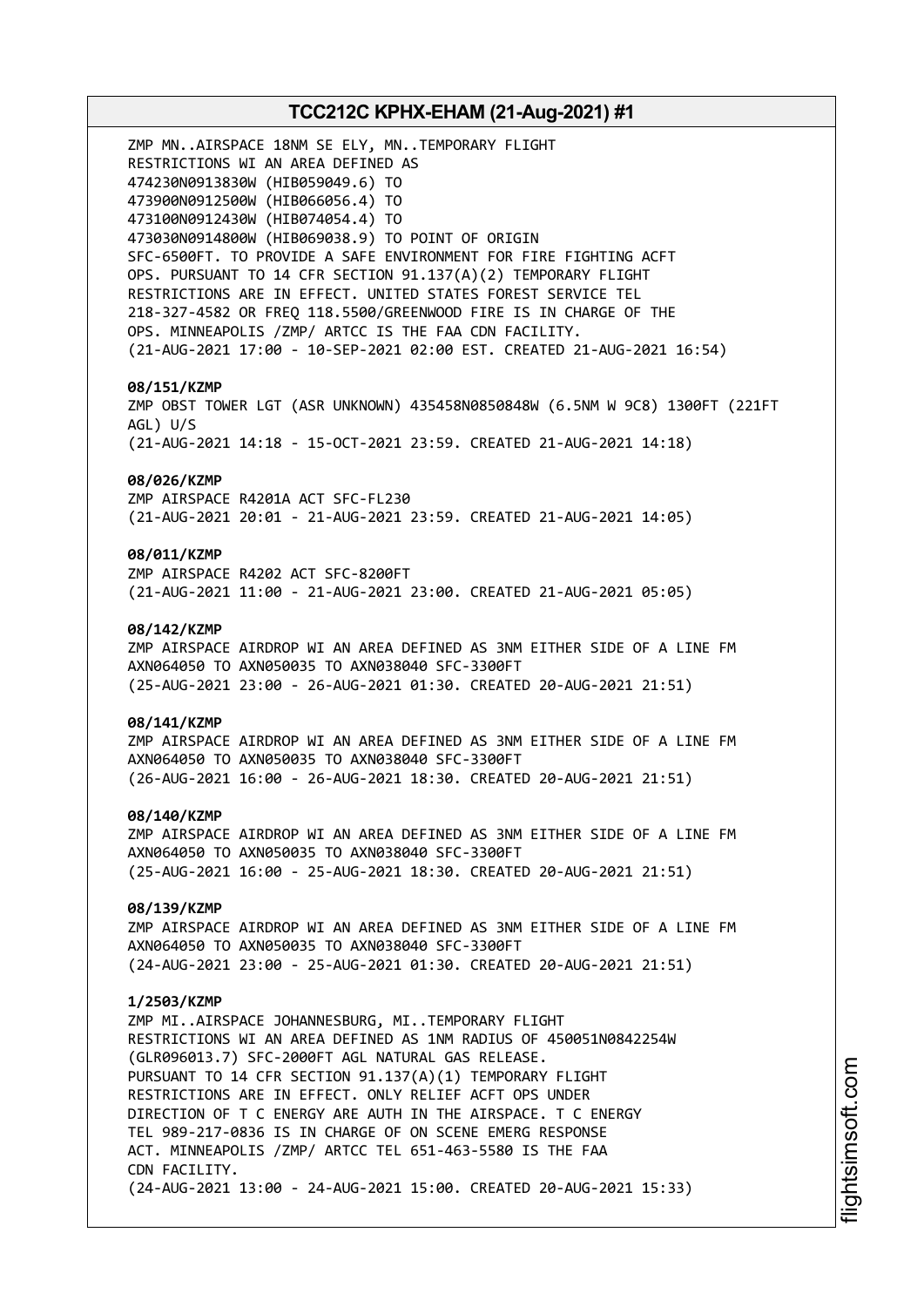#### **08/954/KZMP**

ZMP AIRSPACE R5401 ACT SFC-5000FT (21-AUG-2021 11:00 - 21-AUG-2021 23:00. CREATED 20-AUG-2021 11:05)

#### **08/136/KZMP**

ZMP OBST WIND TURBINE FARM WI AN AREA DEFINED AS 4.36NM RADIUS OF 484721N1025036W (6.9NM SSW D49) 2451FT (499FT AGL) NOT LGTD (20-AUG-2021 05:41 - 20-SEP-2021 23:59 EST. CREATED 20-AUG-2021 05:44)

#### **08/135/KZMP**

ZMP SVC MINOT APP CLSD (21-AUG-2021 04:00 - 22-AUG-2021 12:00. CREATED 20-AUG-2021 00:03)

#### **08/132/KZMP**

ZMP AIRSPACE PJE WI AN AREA DEFINED AS 2NM RADIUS OF OVR277024 (8NM NW MLE) SFC-7500FT (21-AUG-2021 23:30 - 22-AUG-2021 01:30. CREATED 19-AUG-2021 15:52)

#### **08/110/KZMP**

ZMP OBST WIND TURBINE FARM WI AN AREA DEFINED AS 10NM RADIUS OF 423315N0982930W (10.1NM ENE ONL) 2387FT (443FT AGL) NOT LGTD (16-AUG-2021 23:57 - 22-AUG-2021 05:00. CREATED 16-AUG-2021 23:57)

### **1/9282/KZMP**

ZMP MN..AIRSPACE 18NM SE ELY, MN..TEMPORARY FLIGHT RESTRICTIONS WI AN AREA DEFINED AS 7NM RADIUS OF 473312N0913859W (HIB069045.5) SFC-6500FT. TO PROVIDE A SAFE ENVIRONMENT FOR FIRE FIGHTING AVIATION OPS. PURSUANT TO 14 CFR SECTION 91.137(A)(2) TEMPORARY FLIGHT RESTRICTIONS ARE IN EFFECT. UNITED STATES FOREST SERVICE TEL 218-327-4582 OR FREQ 118.5500/GREENWOOD FIRE IS IN CHARGE OF THE OPS. MINNEAPOLIS /ZMP/ ARTCC IS THE FAA CDN FACILITY. DLY 1300-0300 2108171300-2110010300 (PERM. CREATED 16-AUG-2021 23:42)

#### **1/6097/KZMP**

ZMP WI..AIRSPACE WEST SALEM, WI..TEMPORARY FLIGHT RESTRICTIONS.

PURSUANT TO 14 CFR SECTION 91.145, MANAGEMENT OF ACFT OPS IN THE VICINITY OF AERIAL DEMONSTRATIONS AND MAJOR SPORTING EVENTS, ACFT OPS ARE PROHIBITED WI AN AREA DEFINED AS 2.5NM RADIUS OF 435400N0910611W (LSE076006.8) SFC-15000FT EFFECTIVE 2108212000 UTC UNTIL 2108212200 UTC. DUE TO PARACHUTE JUMP ACT AT PITSCHKE MOTORS FOR THE HOLMEN KORN FEST. UNLESS AUTH BY ATC - LA CROSSE TOWER 118.45 TODD DALSING, TEL 563-580-4669, IS THE POINT OF CONTACT. THE LA CROSSE /LSE/ TWR, TEL 608-783-0202, IS THE CDN FAC. (21-AUG-2021 20:00 - 21-AUG-2021 22:00. CREATED 12-AUG-2021 11:23)

### **1/6082/KZMP**

ZMP WI..AIRSPACE HOLMEN, WI..TEMPORARY FLIGHT RESTRICTIONS. PURSUANT TO 14 CFR SECTION 91.145, MANAGEMENT OF ACFT OPS IN THE VICINITY OF AERIAL DEMONSTRATIONS AND MAJOR SPORTING EVENTS, ACFT OPS ARE PROHIBITED WI AN AREA DEFINED AS 2.5NM RADIUS OF 435759N0911545W (LSE355005.4) SFC-15000FT EFFECTIVE 2108221800 UTC UNTIL 2108222000 UTC. DUE TO PARACHUTE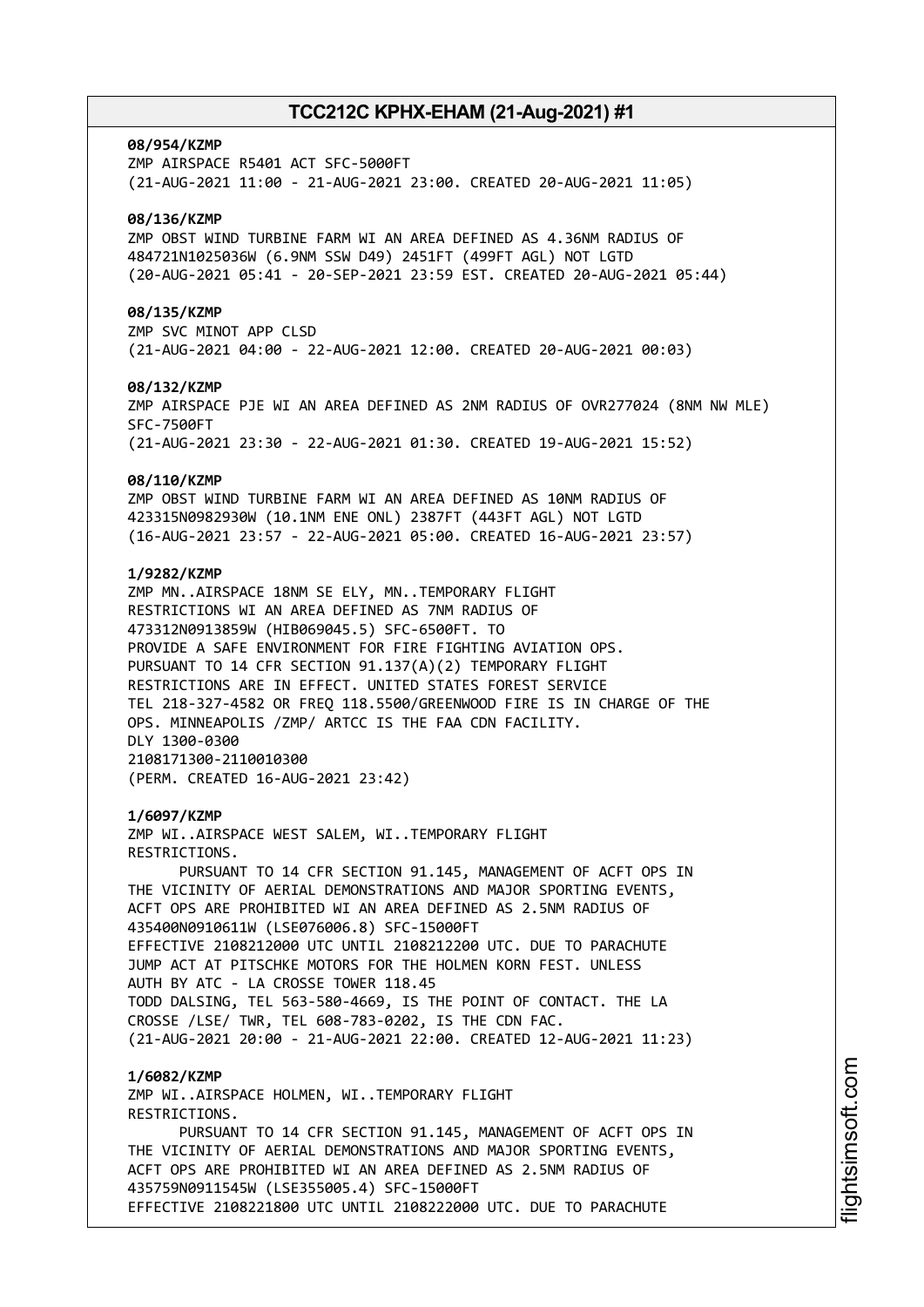JUMP ACT AT THE HOLMEN MIDDLE SCHOOL FOR THE HOLMEN KORN FEST. UNLESS AUTH BY ATC - LA CROSSE TOWER 118.45 TODD DALSING, TEL 563-580-4669, IS THE POINT OF CONTACT. THE LA CROSSE /LSE/ TWR, TEL 608-783-0202, IS THE CDN FAC. (22-AUG-2021 18:00 - 22-AUG-2021 20:00. CREATED 12-AUG-2021 11:17)

### **08/068/KZMP**

ZMP OBST WIND TURBINE FARM WI AN AREA DEFINED AS 2.5NM RADIUS OF 475212N1005215W (21.3NM N 91N) 2183FT (495FT AGL) NOT LGTD (11-AUG-2021 17:39 - 31-AUG-2021 17:00. CREATED 11-AUG-2021 17:39)

### **08/066/KZMP**

ZMP OBST WIND TURBINE FARM WI AN AREA DEFINED AS 5.16NM RADIUS OF 470924N1011118W (34.5NM NW BIS) 2574FT (400FT AGL) NOT LGTD (10-AUG-2021 18:30 - 10-SEP-2021 23:59 EST. CREATED 10-AUG-2021 18:35)

#### **08/064/KZMP**

ZMP OBST TOWER LGT (ASR UNKNOWN) 410721.00N0992240.00W (17.1NM SW OF4) 2438FT (263FT AGL) U/S (09-AUG-2021 19:08 - 25-SEP-2021 23:59. CREATED 09-AUG-2021 19:08)

### **08/060/KZMP**

ZMP OBST WIND TURBINE FARM WI AN AREA DEFINED AS 5.3NM RADIUS OF 455607N0990031W (15.5NM SE ASY) 2497FT (396FT AGL) NOT LGTD (09-AUG-2021 14:18 - 23-SEP-2021 23:59. CREATED 09-AUG-2021 14:18)

### **08/039/KZMP**

ZMP OBST WIND TURBINE FARM WI AN AREA DEFINED AS 5.58NM RADIUS OF 470711N0975518W (37.9NM ENE JMS) 1882FT (400FT AGL) NOT LGTD (05-AUG-2021 14:22 - 05-SEP-2021 23:00. CREATED 05-AUG-2021 14:25)

#### **1/9807/KZMP**

ZMP KS..ROUTE ZMP ZKC. V532 SALINA (SLN) VORTAC, KS TO LINCOLN (LNK) VORTAC, NE MOCA 3100. 2108021922-2308021922EST (PERM. CREATED 02-AUG-2021 19:23)

### **08/017/KZMP**

ZMP OBST WIND TURBINE FARM WI AN AREA DEFINED AS 5.97NM RADIUS OF 431806N0934647W (9.5NM NW FXY) 1731FT (400FT AGL) NOT LGTD (02-AUG-2021 18:12 - 02-SEP-2021 23:59 EST. CREATED 02-AUG-2021 18:18)

#### **07/230/KZMP**

ZMP OBST WIND TURBINE FARM WI AN AREA DEFINED AS 1.46NM RADIUS OF 462001N0985330W (43.1NM SSW JMS) 2341FT (400FT AGL) NOT LGTD (30-JUL-2021 16:47 - 30-AUG-2021 23:59 EST. CREATED 30-JUL-2021 16:51)

#### **07/213/KZMP**

ZMP OBST WIND TURBINE FARM WI AN AREA DEFINED AS 3.01NM RADIUS OF 471748N0975636W (43.9NM NE JMS) 1882FT (400FT AGL) NOT LGTD (28-JUL-2021 15:59 - 28-AUG-2021 23:59 EST. CREATED 28-JUL-2021 16:00)

#### **07/190/KZMP**

ZMP OBST WIND TURBINE FARM WI AN AREA DEFINED AS 1.46NM RADIUS OF 462001N0985330W (43.1NM SSW JMS) 2341FT (400FT AGL) NOT LGTD (24-JUL-2021 02:16 - 24-AUG-2021 23:59 EST. CREATED 24-JUL-2021 02:20)

**07/189/KZMP**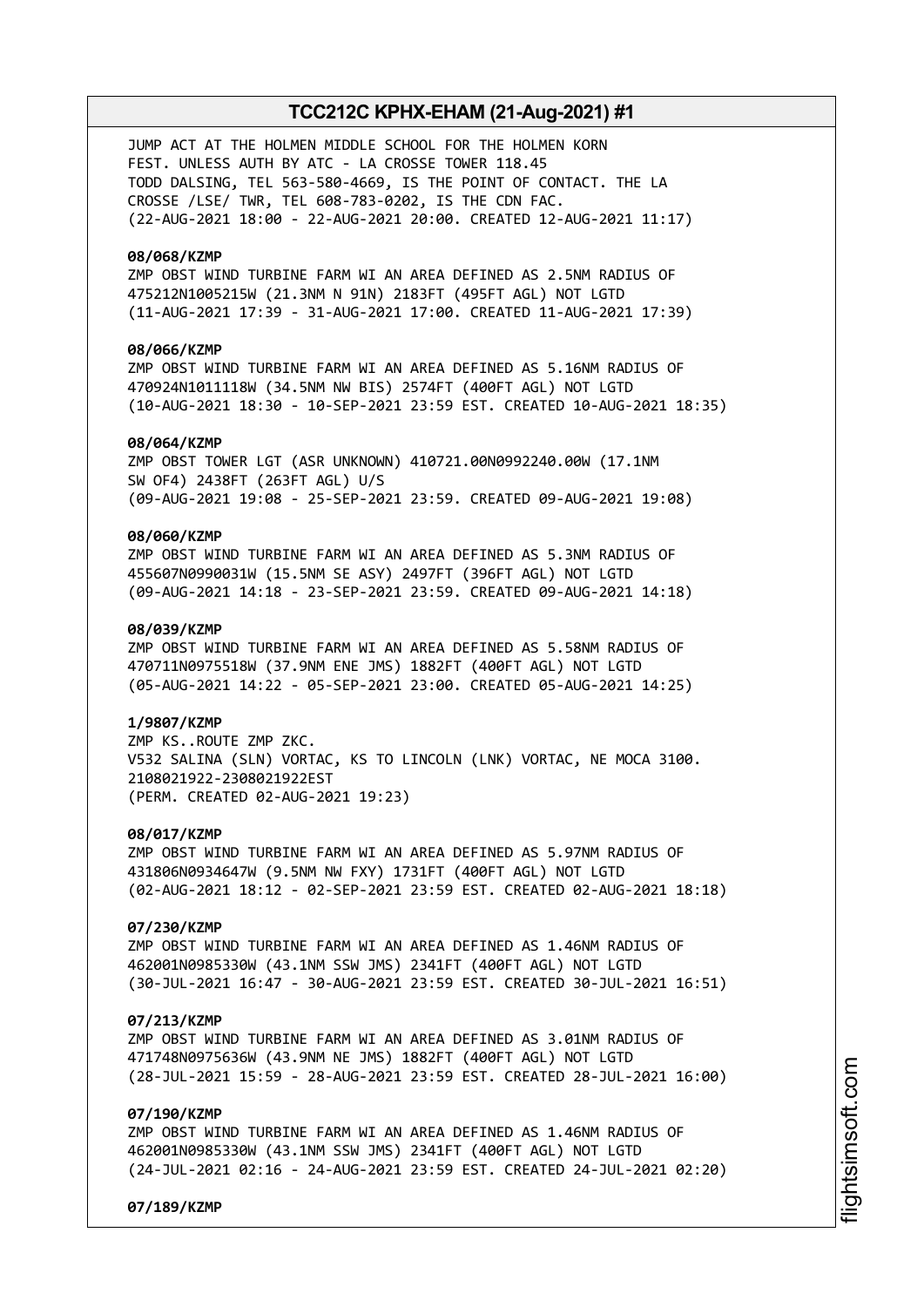ZMP OBST WIND TURBINE FARM WI AN AREA DEFINED AS 5NM RADIUS OF 430707N0980427W (18NM ENE AGZ) 2000FT (600FT AGL) NOT LGTD (24-JUL-2021 00:29 - 27-AUG-2021 03:00. CREATED 24-JUL-2021 00:29)

#### **07/140/KZMP**

ZMP AIRSPACE UAS WI AN AREA DEFINED AS 7.5NM RADIUS OF 450000N0883800W (9.5NM SE 7P5) SFC-400FT AGL TUE WED THU FRI MON 1200-2030 (20-JUL-2021 12:00 - 27-AUG-2021 20:30. CREATED 19-JUL-2021 19:50)

#### **1/3469/KZMP**

ZMP IA..ROUTE ZMP. V505 ALMAY, MN TO PRAGS, MN MOCA 2800. 2107012144-2306292144EST (PERM. CREATED 01-JUL-2021 21:44)

#### **1/3468/KZMP**

ZMP IA..ROUTE ZMP. V505 GUMBO, IA TO FORT DODGE (FOD) VORTAC, IA MEA 3100. 2107012142-2306292142EST (PERM. CREATED 01-JUL-2021 21:42)

### **06/245/KZMP**

ZMP OBST WIND TURBINE FARM WI AN AREA DEFINED AS 3NM RADIUS OF 442840N0990801W (8.1NM WSW MKA) 2451FT (420FT AGL) NOT LGTD (30-JUN-2021 22:00 - 31-DEC-2021 23:59. CREATED 30-JUN-2021 22:00)

### **1/7606/KZMP**

ZMP MN..ROUTE ZMP. V218, V505 SQEAK, MN MRA 10000. INL VOR R-176 RESTRICTIONS. (21-JUN-2021 21:22 - 19-JUN-2023 21:22 EST. CREATED 21-JUN-2021 21:22)

### **1/5683/KZMP**

ZMP IA..ROUTE ZMP. V172 WUNOT, IA TO LINDE, IA MOCA 3900. 2106021438-2306011438EST (PERM. CREATED 02-JUN-2021 14:39)

#### **1/5617/KZMP**

ZMP MN..ROUTE ZMP. V15 MOFIT, ND TO IRIWY, ND MOCA 3700. 2106021252-2306021252EST (PERM. CREATED 02-JUN-2021 12:52)

### **05/184/KZMP**

ZMP OBST WIND TURBINE FARM WI AN AREA DEFINED AS 15NM RADIUS OF 433110.27N0930923.76W (15NM NW AEL) 1893FT (459FT AGL) NOT LGTD (29-MAY-2021 18:22 - 30-NOV-2021 23:59. CREATED 29-MAY-2021 18:22)

### **05/170/KZMP**

ZMP AIRSPACE UAS WI AN AREA DEFINED AS 480829N0971609W (9.6NM SE D06) TO 480836N0972327W (9.5NM S D06) TO 480736N0972917W (10.3NM SSW D06) TO 480514N0973522W (14.4NM SW D06) TO 481610N0995042W (9.8NM SE RUG) TO 483200N0994600W (8.3NM SE 2H9) TO 484600N0993600W (6.3NM S 06D) TO 485336N0992513W (7.4NM E 06D) TO 485439N0971530W (1.7NM S PMB) TO POINT OF ORIGIN SFC-FL180 (28-MAY-2021 14:48 - 25-MAY-2022 23:59. CREATED 28-MAY-2021 14:48)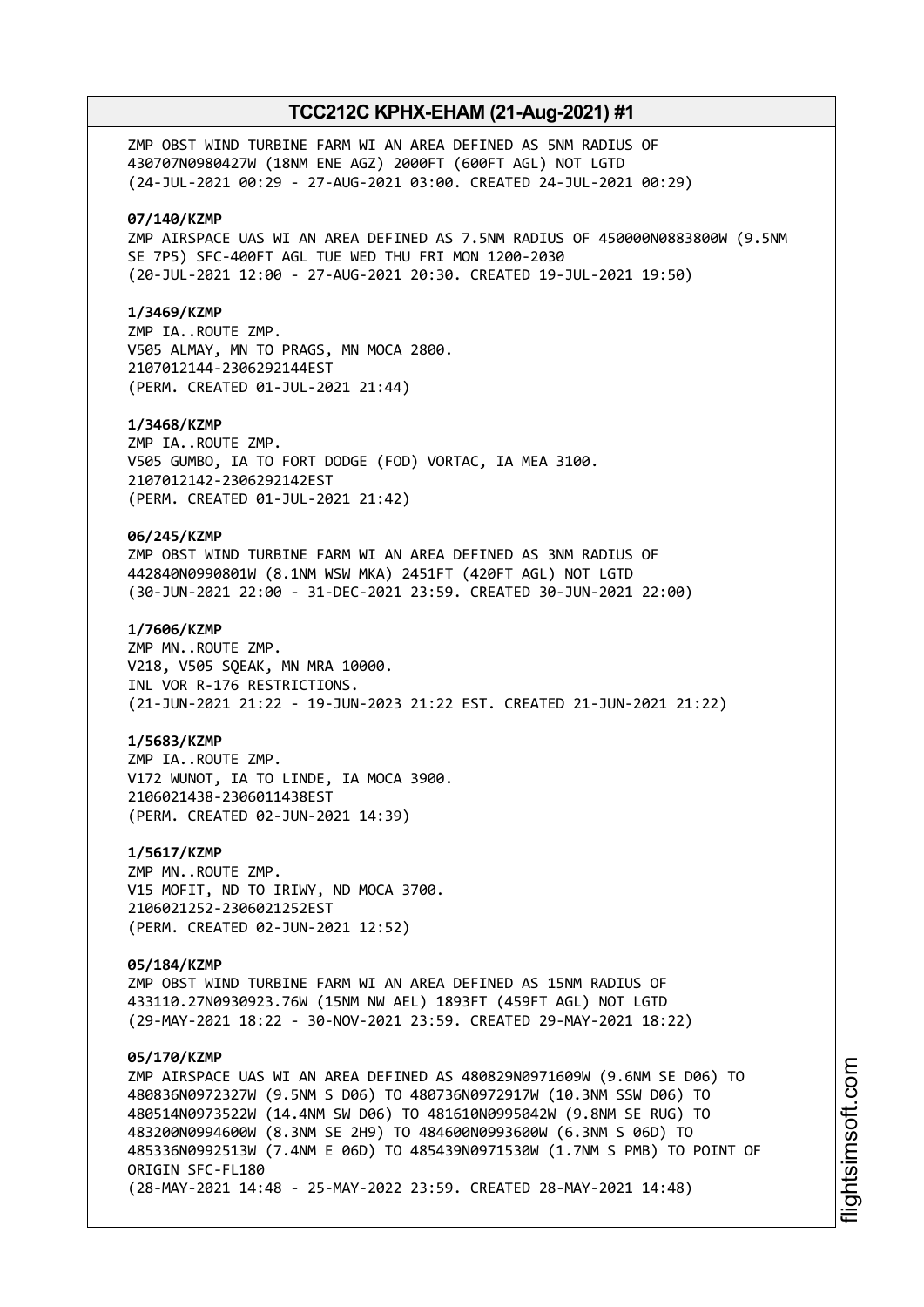#### **05/140/KZMP**

ZMP AIRSPACE UAS WI AN AREA DEFINED AS 485439N0971530W (2NM S PMB) TO 484942N0964014W (10NM NE HCO) TO 483722N0961709W (10NM NE 23D) TO 482554N0960458W (18.6NM NW 3G2) TO 480627N0955538W (10NM ENE TVF) TO 475746N0971617W (3.5NM W GFK) TO POINT OF ORIGIN 11000FT-FL180 (25-MAY-2021 14:01 - 25-MAY-2022 23:59. CREATED 25-MAY-2021 14:01)

#### **1/7155/KZMP**

ZMP MN..ROUTE ZMP. V412 REDWOOD FALLS (RWF) VOR/DME, MN TO FLYING CLOUD (FCM) VOR/DME, MN MEA 4000. 2104282016-2304282016EST (PERM. CREATED 28-APR-2021 20:17)

#### **04/146/KZMP**

ZMP SVC MINNEAPOLIS ARTCC CLASS E SERVICE AVBL WI AN AREA DEFINED AS 63NM RADIUS OF 462132.12N0872350.72W (SAW) 1200FT AGL-14500FT EXC SAWYER TWR CLASS D SFC AREA (20-APR-2021 20:35 - PERM. CREATED 20-APR-2021 20:35)

#### **04/009/KZMP**

ZMP AIRSPACE UAS WI AN AREA DEFINED AS 1NM RADIUS OF 453537.50N0931059.90W (4.0NM ENE CBG) SFC-400FT AGL SUN SAT SR-SS (04-APR-2021 11:48 - 31-OCT-2021 23:01. CREATED 01-APR-2021 19:16)

### **1/8045/KZMP**

ZMP ROUTE ZMP. V78 WATERTOWN (ATY) VORTAC, SD TO CLAPS INT, MN MOCA 3600. 2102251413-2302251413EST (PERM. CREATED 25-FEB-2021 14:15)

#### **1/2001/KZMP**

ZMP KS..ROUTE ZMP ZKC. V551 SALINA (SLN) VORTAC, KS TO MANKATO (TKO) VORTAC, KS MEA 6000. 2101071747-2301071747EST (PERM. CREATED 07-JAN-2021 17:47)

#### **0/2230/KZMP**

ZMP MT..ROUTE ZMP ZLC. J70 LEWISTOWN (LWT) VOR/DME, MT TO DICKINSON (DIK) VORTAC, ND MEA 21000. LWT VOR/DME RESTRICTION. (25-SEP-2020 19:29 - 25-SEP-2022 19:29 EST. CREATED 25-SEP-2020 19:29)

#### **09/105/KZMP**

ZMP OBST CRANE (ASN UNKNOWN) 460421N0933943W (17.5NM N 18Y) UNKNOWN (120FT AGL) FLAGGED AND LGTD DLY 1200-2200 (21-SEP-2020 12:00 - 01-JAN-2022 22:00. CREATED 14-SEP-2020 12:02)

#### **0/3546/KZMP**

ZMP MN..ROUTE ZMP. V78 WATERTOWN (ATY) VORTAC, SD TO CLAPS, MN MOCA 3600. 2008172013-2208172013EST (PERM. CREATED 17-AUG-2020 20:14)

### **0/4948/KZMP**

ZMP SD..ROUTE ZMP. V78 WATERTOWN (ATY) VORTAC, SD TO CLAPS, MN MOCA 3600.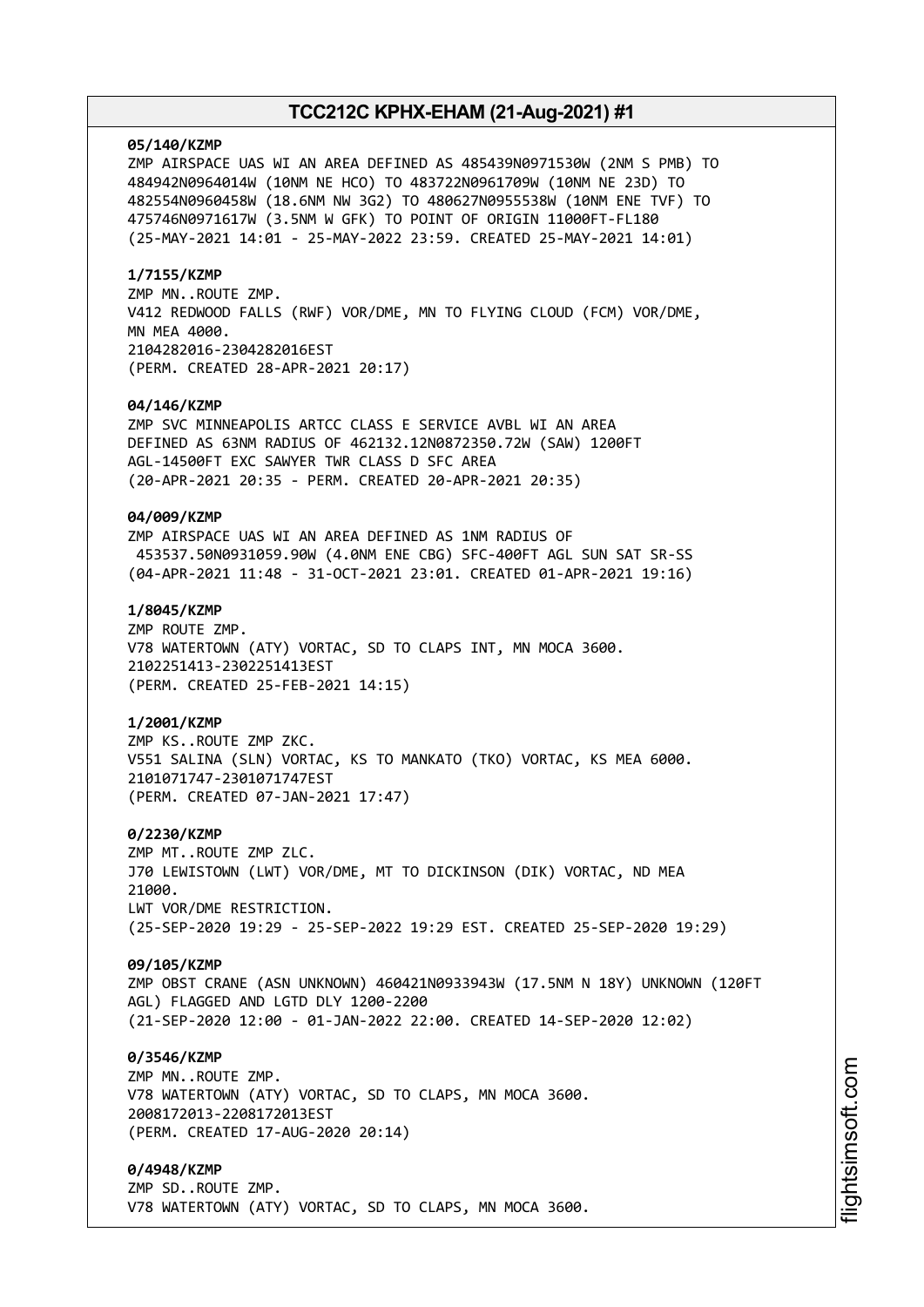2006012022-2206012022EST (PERM. CREATED 01-JUN-2020 20:23) **0/0061/KZMP** ZMP NE..ROUTE ZMP. V71 PAWNEE CITY (PWE) VORTAC, NE R-149 TO TOPEKA (TOP) VORTAC, KS R-330 MOCA 2900. 2005111724-2205051724EST (PERM. CREATED 11-MAY-2020 17:25) **0/5880/KZMP** ZMP WI..ROUTE ZMP. V129 EAU CLAIRE (EAU) VORTAC, WI R-176 TO NODINE (ODI) VORTAC, MN MEA 4700. EAU VORTAC R-176 UNUSABLE BELOW 4700. (22-JAN-2020 15:01 - 22-JAN-2022 14:59 EST. CREATED 22-JAN-2020 15:01) **0/5874/KZMP** ZMP WI..ROUTE ZMP. V129 EAU CLAIRE (EAU) VORTAC, WI R-341 TO COP MEA 6000. EAU VORTAC R-341 UNUSABLE BEYOND 40 NM BELOW 6000. 2001221451-2201221451EST (PERM. CREATED 22-JAN-2020 14:51) **0/5391/KZMP** ZMP ROUTE ZMP. V398 ALMAY, MN TO KASPR, MN MOCA 2900. 2001211612-2201211612EST (PERM. CREATED 21-JAN-2020 16:12) **0/5329/KZMP** ZMP ROUTE ZMP. V24 ALMAY, MN TO KASPR, MN MOCA 2900. 2001211439-2201211439EST (PERM. CREATED 21-JAN-2020 14:40) **0/3417/KZMP** ZMP WI..ROUTE ZMP. V26 EAU CLAIRE (EAU) VORTAC, WI R-088 FROM 40 NM TO COP MEA 7500. EAU VORTAC R-088 UNUSABLE BEYOND 40 NM BELOW 7500. 2001131829-2201131824EST (PERM. CREATED 13-JAN-2020 18:29) ┌──────────────────────────────────────────────────────────────────────────────┐

# │**CZWG (WINNIPEG FIR/UIR)** │

**M2380/21/CZWG** V41 BTN YPA - VOKUL - YVC: MEA/MOCA TO READ: 6000/5000 (20-AUG-2021 23:26 - 24-AUG-2021 12:00. CREATED 20-AUG-2021 23:26)

└──────────────────────────────────────────────────────────────────────────────┘

**M2379/21/CZWG** B6: BTN PA AND FO: MEA/MOCA TO READ 7000/4500 (20-AUG-2021 23:14 - 24-AUG-2021 12:00 EST. CREATED 20-AUG-2021 23:14)

## **G1396/21/CZWG**

AIRSPACE SECURITY WARNING ISSUED BY THE DEPARTMENT OF TRANSPORT IN RESPONSE TO THE VOLATILE SECURITY SITUATION IN AFGHANISTAN. POTENTIAL RISK FROM EXTREMIST AND MILITANT ACTIVITY AND LIMITED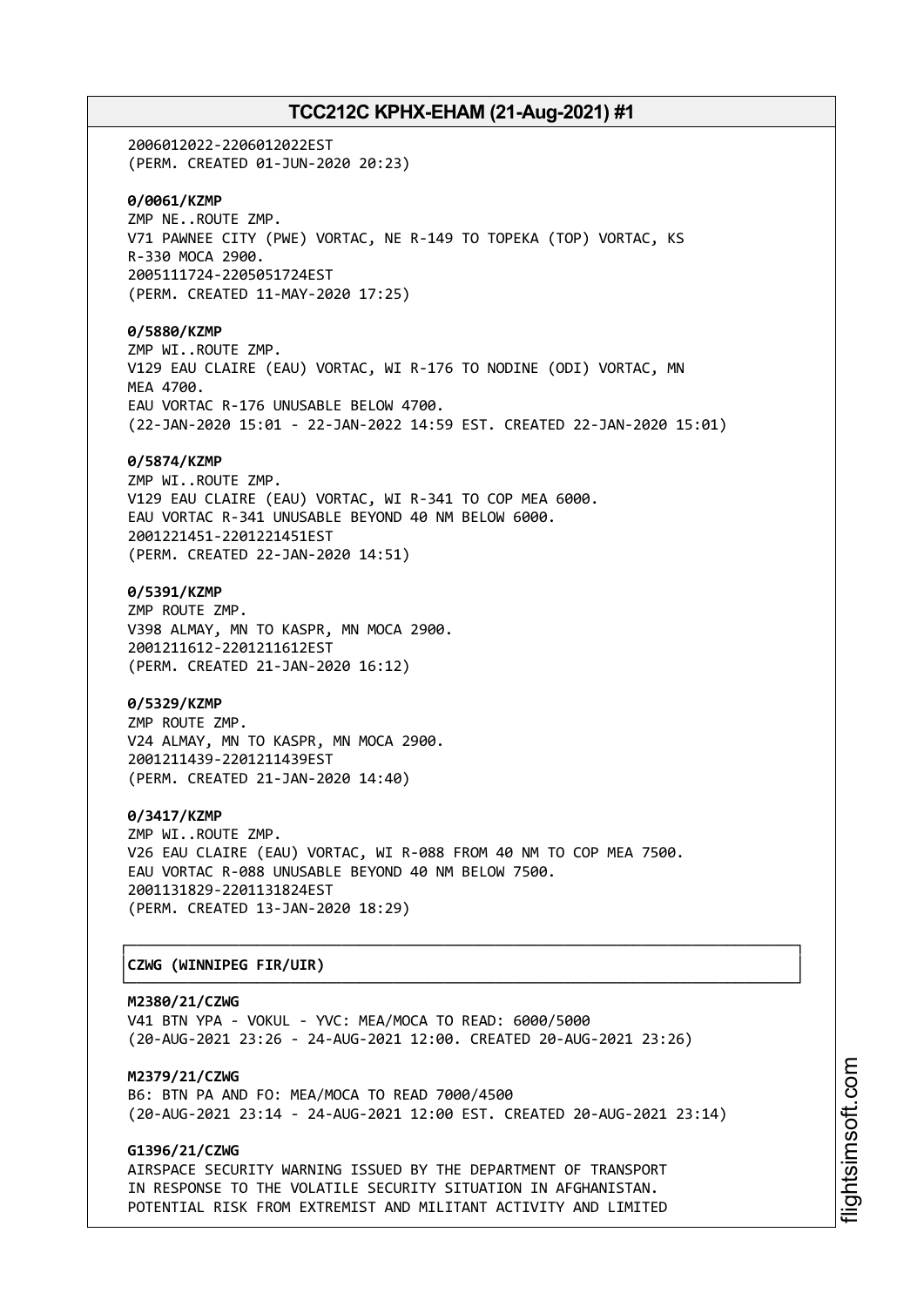RISK MITIGATION CAPABILITIES. CANADIAN AIR OPERATORS AND OWNERS OF AIRCRAFT REGISTERED IN CANADA ARE ADVISED NOT TO ENTER THE AIRSPACE OF AFGHANISTAN (KABUL FIR (OAKX)). (20-AUG-2021 22:15 - 18-NOV-2021 16:00. CREATED 20-AUG-2021 22:15) **M2378/21/CZWG** PURSUANT TO CAR 601.14, 601.15(B) AND 601.16, FOREST FIRE RESTRICTED AIRSPACE IS ESTABLISHED WITHIN AREA BOUNDED BY 540500N 1045800W - 540500N 1045100W - 535900N 1045100W - 535900N 1045800W - 540500N 1045800W (CENTRE APRX 21NM NE CANDLE LAKE AIRPARK AD) . THE FIRE IS LOCATED WITHIN AREA BOUNDED BY 540500N 1045800W - 540500N 1045100W - 535900N 1045100W - 535900N 1045800W - 540500N 1045800W. AERIAL FIRE SUPPRESSION IN PROGRESS. NO PERSON SHALL OPR AN ACFT, INCLUDING REMOTELY PILOTED ACFT (RPA-DRONE, WITHIN THE AREA DESCRIBED EXC WHERE OPR UNDER CAR 601.17. SFC-4000FT AMSL (21-AUG-2021 03:00 - 24-AUG-2021 12:00. CREATED 20-AUG-2021 22:00) **M2377/21/CZWG** PURSUANT TO CANADIAN AVIATION REGULATIONS (CAR) 601.14, 601.15(B) AND 601.16, FOREST FIRE RESTRICTED AIRSPACE IS ESTABLISHED WITHIN AREA BOUNDED BY 535400N 1044100W - 540000N 1042400W - 533900N 1041600W - 534400N 1043800W - 535400N 1044100W (CENTRE APRX 30NM ENE CANDLE LAKE AIRPARK AD/ APRX 30NM SSE LITTLE BEAR LAKE AD) . THE FIRE IS LOCATED WITHIN AREA BOUNDED BY 535300N 1043800W - 535700N 1042600W - 534100N 1041900W - 534600N 1043800W - 535300N 1043800W. AERIAL FIRE SUPPRESSION IN PROGRESS. NO PERSON SHALL OPR AN ACFT, INCLUDING REMOTELY PILOTED ACFT (RPA-DRONE, WITHIN THE AREA DESCRIBED EXC WHERE OPR UNDER CAR 601.17. SFC-3500FT AMSL (21-AUG-2021 03:00 - 24-AUG-2021 12:00. CREATED 20-AUG-2021 21:45) **M2375/21/CZWG** PURSUANT TO CANADIAN AVIATION REGULATIONS (CAR) 601.14, 601.15(B), AND 601.16, RESTRICTED AIRSPACE IS ESTABLISHED WITHIN AREA BOUNDED BY 545200N 1053100W - 545430N 1052300W - 544900N 1052000W - 544700N 1052930W - 545200N 1053100W. RESTRICTED AIRSPACE IS ESTABLISHED WITHIN AREA BOUNDED BY 545100N 1052900W - 545300N 1052330W - 544900N 1052200W - 544530N 1052900W - 545100N 1052900W (CENTER APRX 19NM S LA RONGE AD) . AERIAL HOT SPOT MONITORING WITHIN FIRE AREA BY FIRE AGENCY USING REMOTELY PILOTED ACFT (RPA-DRONE) DURING HOURS OF DARKNESS. NO PERSON SHALL OPERATE AN ACFT INCLUDING REMOTELY PILOTED ACFT (RPA- DRONE) WITHIN THE AREA DESCRIBED EXCEPT WHERE OPERATING UNDER CAR 601.17. SFC-3500FT AMSL (23-AUG-2021 03:00 - 25-AUG-2021 12:00. CREATED 20-AUG-2021 20:11) **M2372/21/CZWG** BLASTING ACT WILL TAKE PLACE 0.5NM RADIUS CENTRED ON 560429N 960305W (APRX 1.5 SE YORK LANDING AD) SFC TO 500FT AGL SFC-500FT AGL (21-AUG-2021 20:00 - 21-AUG-2021 23:00. CREATED 20-AUG-2021 18:21) **M2368/21/CZWG** V325: BTN YVC AND YQD: MOCA TO READ 4000 (20-AUG-2021 14:27 - 22-AUG-2021 12:00. CREATED 20-AUG-2021 14:27)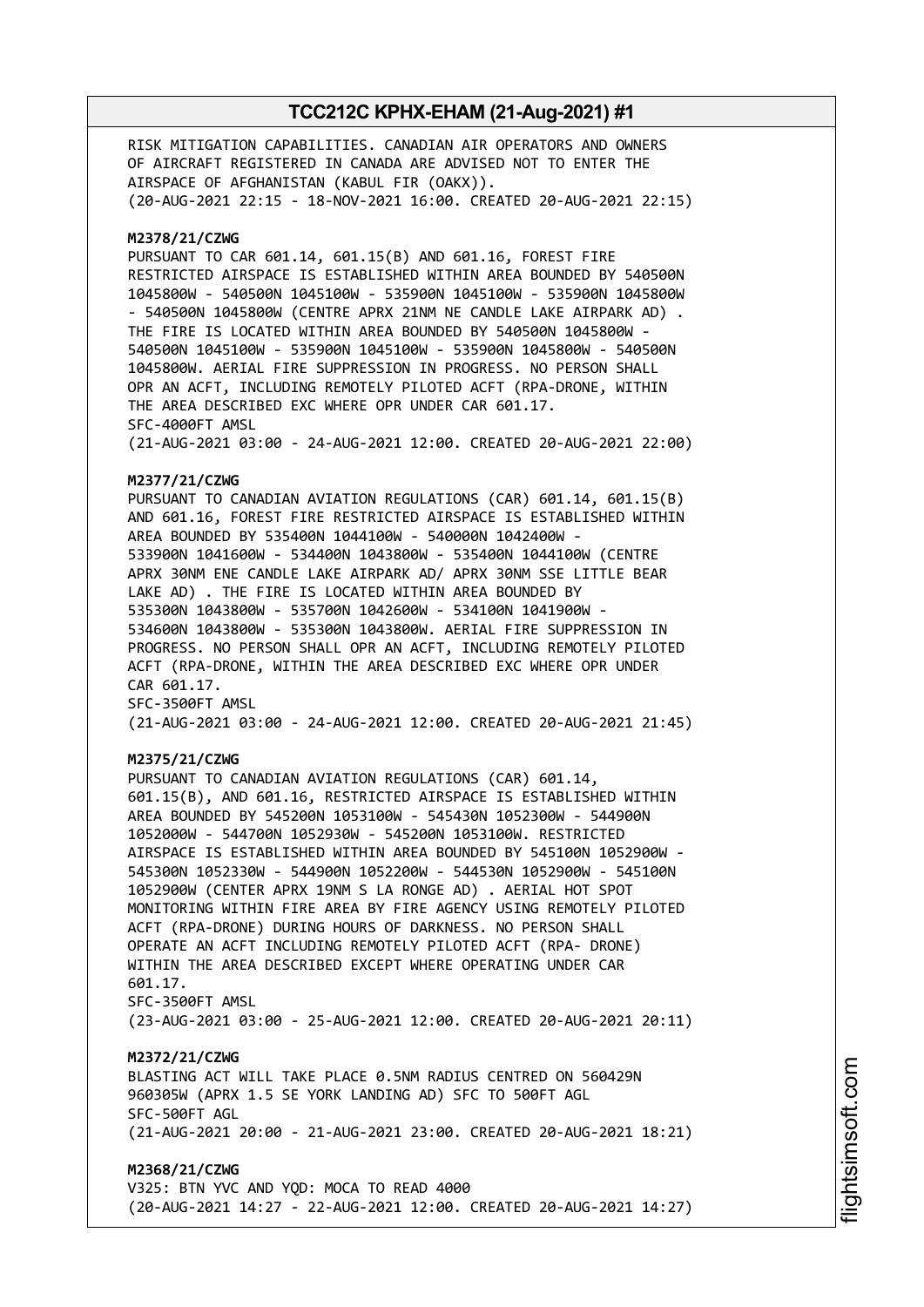**M2366/21/CZWG** PARAJUMPS ACT WILL TAKE PLACE WITHIN 1NM RADIUS CENTRED ON 521649N 1064102W (SASKATOON / RICHTER FIELD AD) SFC-12500FT AMSL DAILY 1400-0300 (20-AUG-2021 14:00 - 23-AUG-2021 03:00. CREATED 20-AUG-2021 12:13) **G1391/21/CZWG** PURSUANT TO CANADIAN AVIATION REGULATIONS (CAR) 601.14, 601.15(B) AND 601.16, FOREST FIRE RESTRICTED AIRSPACE IS ESTABLISHED WITHIN AREA BOUNDED BY 543800N 1025400W - 543800N 1024500W - 543000N 1024500W - 543000N 1025400W - 543800N 1025400W (CENTRE APRX 14NM S JAN LAKE AD) . THE FIRE IS LOCATED WITHIN AREA BOUNDED BY 543700N 1025300W - 543700N 1024600W - 543100N 1024600W - 543100N 1025300W - 543700N 1025300W. AERIAL FIRE SUPPRESSION IN PROGRESS. NO PERSON SHALL OPR AN ACFT, INCLUDING REMOTELY PILOTED ACFT (RPA-DRONE, WITHIN THE AREA DESCRIBED EXC WHERE OPR UNDER CAR 601.17. SFC-3000FT AMSL (20-AUG-2021 03:00 - 22-AUG-2021 12:00. CREATED 19-AUG-2021 19:09) **M2348/21/CZWG** AERIAL SURVEY ACT WILL TAKE PLACE WITHIN 10NM RADIUS CENTRED ON 534923N 0925753W (APRX 15NM N BIG HOOK WILDERNESS CAMP (WATER)). SFC-700FT AGL SR-SS (18-AUG-2021 19:20 - 05-SEP-2021 00:00. CREATED 18-AUG-2021 19:18) **M2346/21/CZWG** RR11 BTN YNE AND RL: MEA TO READ 5500 AR7 BTN WG AND YIV: MEA/MOCA TO READ 5500 (18-AUG-2021 19:00 - 25-AUG-2021 19:00 EST. CREATED 18-AUG-2021 19:00) **M2345/21/CZWG** PURSUANT TO CANADIAN AVIATION REGULATIONS (CAR) 601.14, 601.15(B) AND 601.16, FOREST FIRE WITHIN 17 NM EITHER SIDE OF LINE 515600N 0961000W - 524100N 0960600W. RESTRICTED AIRSPACE IS ESTABLISHED WITHIN AREA BOUNDED BY 5244N 09644W - 5246N 09525W - 5202N 09538W - 5149N 09554W - 5147N 09526W - 5142N 09541W - 5154N 09637W - 5244N 09644W (CENTER APRX 28 NM NW LITTLE GRAND RAPIDS AD) . . AERIAL FIRE SUPPRESSION IN PROGRESS. NO PERSON SHALL OPR AN ACFT, INCLUDING REMOTELY PILOTED ACFT (RPA-DRONE), WITHIN THE AREA DESCRIBED EXC WHERE OPR UNDER CAR 601.17. FOR AUTH TO ENTER CTC DUTY OFFICER 204-345-1418. SFC-4500FT AMSL (18-AUG-2021 18:17 - 25-AUG-2021 19:00 EST. CREATED 18-AUG-2021 18:17) **M2344/21/CZWG** PURSUANT TO CANADIAN AVIATION REGULATIONS (CAR) 601.14, 601.15(B) AND 601.16, FOREST FIRE AREA WITHIN 11NM RADIUS CENTRED ON 5140N 9619W (APRX 16NM ESE BLOODVEIN RIVER AD) . RESTRICTED AIRSPACE IS ESTABLISHED WITHIN AREA BOUNDED BY 5154N 9637W - 5149N 9553W - 5131N 9554W - 5125N 9628W - 5138N 9649W - 5154N 9637W. AERIAL FIRE SUPPRESSION IN PROGRESS. NO PERSON SHALL OPR AN ACFT, INCLUDING REMOTELY PILOTED ACFT (RPA-DRONE)

AND MODEL ACFT, WITHIN THE AREA DESCRIBED EXC WHERE OPR UNDER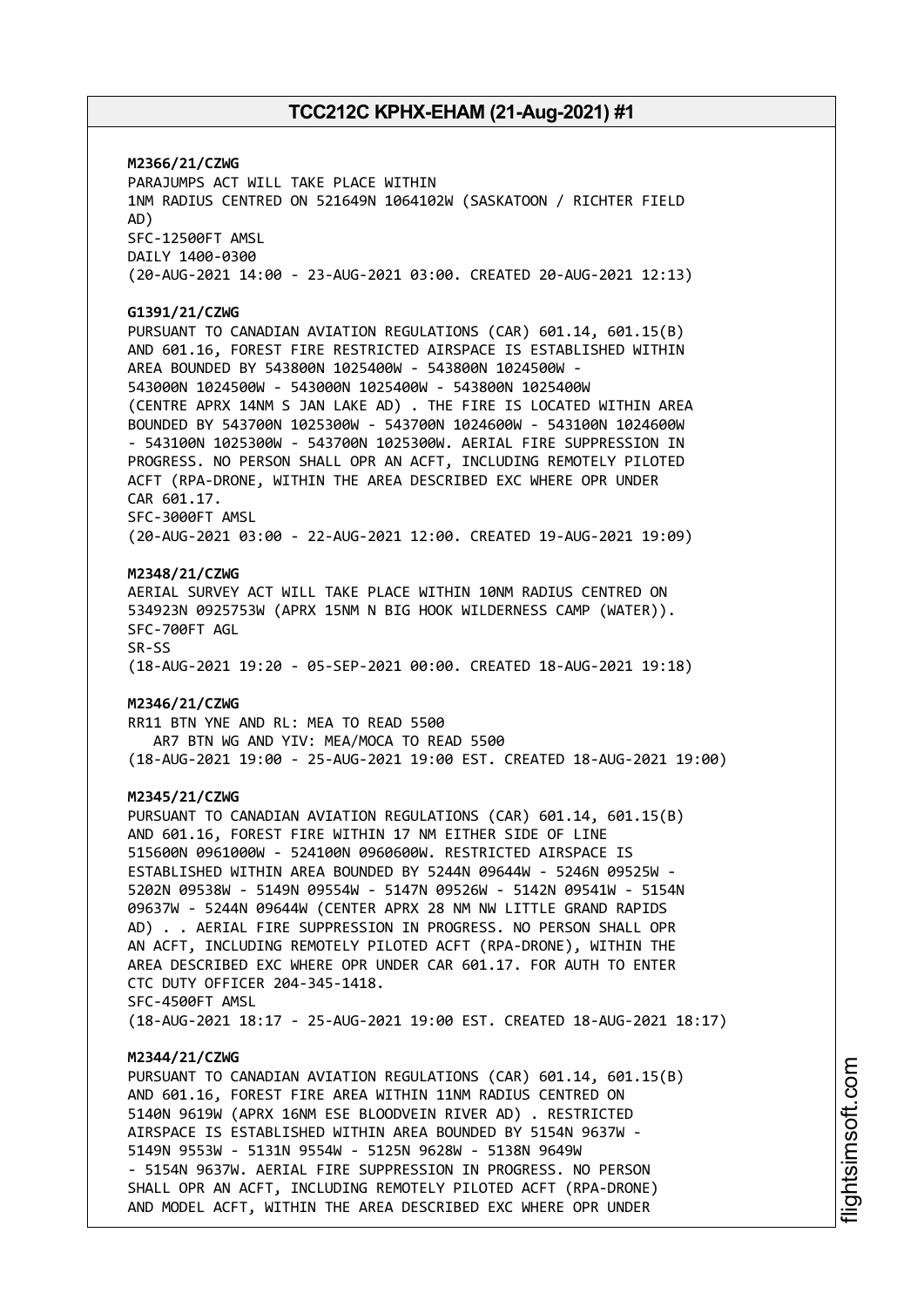CAR 601.17. FIRE SUPRESSION ACFT MONITORING 131.37MHZ. FOR AUTH TO ENTER CTC DUTY OFFICER 204-345-1418. SFC-4000FT AMSL (18-AUG-2021 18:03 - 25-AUG-2021 19:00 EST. CREATED 18-AUG-2021 18:03) **M2294/21/CZWG** ADVISORY AREA CYA407(M) SOUTHPORT ACT SFC-8000FT AMSL MON-FRI 1230-2230 (16-AUG-2021 12:30 - 31-AUG-2021 22:30. CREATED 14-AUG-2021 17:54) **M2276/21/CZWG** BROADVIEW VOR YDR 117.5MHZ UNMONITORED (13-AUG-2021 18:16 - 03-SEP-2021 23:59. CREATED 13-AUG-2021 18:16) **G1345/21/CZWG** RESTRICTED AREA CYR301 CAMP DUNDURN SOUTH OF 5154N ACT SFC-9000FT AMSL (17-AUG-2021 11:00 - 22-AUG-2021 23:00. CREATED 12-AUG-2021 19:57) **M2195/21/CZWG** PURSUANT TO SECTION 5.1 OF THE AERONAUTICS ACT, THE AIRSPACE WITHIN 2NM RADIUS CENTERED ON 493258N 964046W (SHOW CENTRE AT STEINBACH AD) IS RESTRICTED DURING AEROBATIC COMPETITION. NO PERSON SHALL OPR AN ACFT, INCLUDING REMOTELY PILOTED ACFT (RPA-DRONE), WITHIN THE AREA DESCRIBED UNLESS THE FLT IS AUTH BY CHIEF JUDGE 403-483-2238. SFC-5500FT AMSL AUG 20 1400-0400 AUG 21 1300-0400 AUG 22 1300-1800 (20-AUG-2021 14:00 - 22-AUG-2021 18:00. CREATED 10-AUG-2021 19:04) **M2189/21/CZWG** BLASTING ACT WILL TAKE PLACE WITHIN 0.5NM RADIUS CENTRED ON 525940N 971511W (APRX 4571FT E POPLAR RIVER AD). SFC-50FT AGL DAILY 1300-2300 (10-AUG-2021 13:00 - 24-AUG-2021 23:00. CREATED 10-AUG-2021 12:24) **G1302/21/CZWG** COVID-19: FLIGHT RESTRICTIONS PURSUANT TO SECTION 5.1 OF THE AERONAUTICS ACT, THE MINISTER OF TRANSPORT IS OF THE OPINION IT IS NECESSARY FOR AVIATION SAFETY AND THE PROTECTION OF THE PUBLIC, TO PROHIBIT THE OPS OF ACFT INVOLVED IN SKED AND NON SKED INTL COMMERCIAL AIR SVC FM INDIA, FOR THE TRANSPORT OF PASSENGERS ON AN INBOUND FLT TO CANADA. THIS PROHIBITION FURTHER APPLIES TO OPS OF ACFT INVOLVED IN PRIVATE AND CHARTER AIR SVC. THIS PROHIBITION DOES NOT APPLY TO ACFT OPERATED IN THE FLW CIRCUMSTANCES: - CARGO FLT - MEDEVAC FLT - FERRY FLT - FLIGHT CREW REPATRIATION FLT - TECHNICAL STOPS WHERE PASSENGERS DO NOT DISEMBARK, OR - AT ALTERNATE AP IDENTIFIED IN A FLT PLAN TO ADDRESS WX, OR - ACFT SAFETY SITUATIONS, OR - FLT EN ROUTE TO CANADA AT THE TIME THIS NOTICE TAKES EFFECT - IN THE CASE WHERE SPECIAL AUTH HAS BEEN GRANTED BY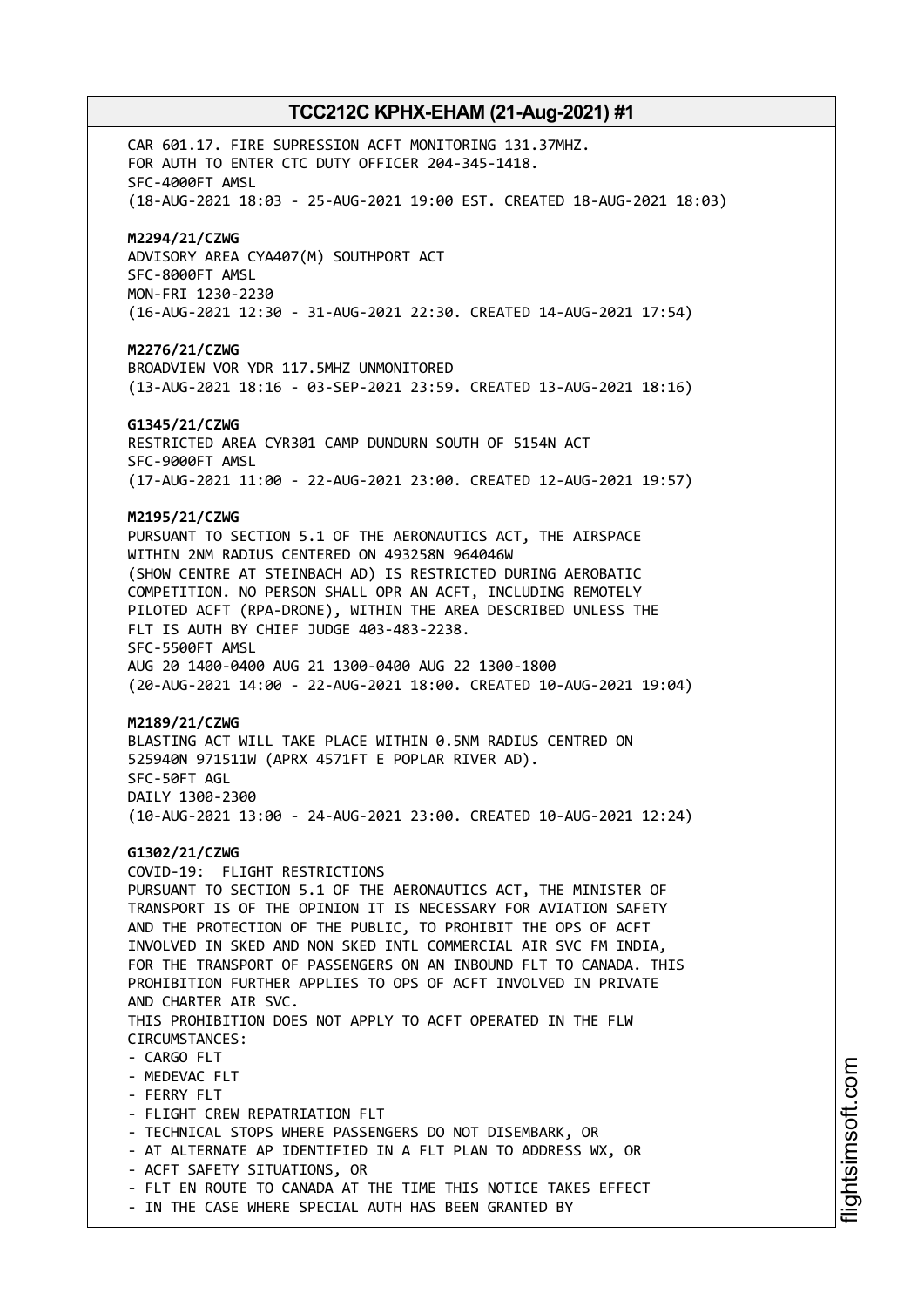TRANSPORT CANADA: 1-613-992-6853. SFC-UNL (09-AUG-2021 21:10 - 22-SEP-2021 03:59. CREATED 09-AUG-2021 21:10) **D2092/21/CZWG** BLASTING ACT WILL TAKE PLACE WITHIN 1NM RADIUS CENTRED ON 554122N 1033510W (APRX 3000FT BFR THR 23 AND 2090FT LEFT EXTENDED RCL SEABEE MINE AD) SFC-1000FT AGL (04-AUG-2021 17:07 - 30-SEP-2021 23:59. CREATED 04-AUG-2021 17:07) **G1190/21/CZWG** - AEROPORT DE QUEBEC-JEAN LESAGE (CYQB) - CALGARY INTL AIRPORT (CYYC) - EDMONTON INTL AIRPORT (CYEG) - WINNIPEG INTL AIRPORT- JAMES ARMSTRONG (CYWG) - TORONTO-PEARSON INTL AIRPORT (CYYZ) - OTTAWA INTL AIRPORT (CYOW) - VANCOUVER INTL AIRPORT (CYVR) - HALIFAX INTL AIRPORT-STANDFIELD (CYHZ) THIS RESTRICTION DOES NOT APPLY TO ACFT OPERATED IN THE FLW CIRCUMSTANCES: - DIRECT FLT FM SAINT-PIERRE-ET-MIQUELON - MEDEVAC FLT - FERRY AND CREW REPATRIATION FLT - CARGO FLIGHTS CARRYING ONLY AIRCREW OR AIRLINE EMPLOYEES - TECHNICAL STOPS WHERE PASSENGERS DO NOT DISEMBARK - AT ALTERNATE AP IDENTIFIED IN A FLT PLAN TO ADDRESS WX - ACFT SAFETY SITUATIONS, OR - IN THE CASE WHERE SPECIAL AUTH ) HAS BEEN GRANTED BY TRANSPORT CANADA: 1-888-857-4003. SFC-UNL) PART 2 OF 2 (09-AUG-2021 04:01 - 29-OCT-2021 04:00. CREATED 02-AUG-2021 11:42) **G1190/21/CZWG** COVID-19: FLIGHT RESTRICTIONS UNTIL FURTHER NOTICE, WITH THE INTENT TO PREVENT THE SPREAD OF COVID-19 THROUGHOUT CANADA, ALL COMMERCIAL AIR SVC, PRIVATE OPR (CAR SUBPART 604) AND FOREIGN BUSINESS AVIATION, THAT ARE TRANSPORTING PASSENGERS TO CANADA MUST COMPLY WITH THE PROVISIONS OF THE INTERIM ORDER RESPECTING CERTAIN REQUIREMENTS FOR CIVIL AVIATION DUE TO COVID-19, ISSUED BY THE MINISTER OF TRANSPORT AND CURRENTLY IN FORCE. THIS INCLUDES A REQUIREMENT PASSENGERS TO WEAR FACE MASKS AND PROVIDE EVIDENCE OF A NEGATIVE RESULT FOR A COVID-19 MOLECULAR TEST PRIOR TO BOARDING. IN ADDITION TO ABV, AND PURSUANT TO SECTION 5.1 OF THE AERONAUTICS ACT, ALL COMMERCIAL AIR SVC, PRIVATE OPR (CAR SUBPART 604) AND FOREIGN BUSINESS AVIATION, THAT ARE TRANSPORTING PASSENGERS TO CANADA MUST, FOR THE PURPOSE OF DISEMBARKING PASSENGERS, LAND AT ONE OF THE FOLLOWING AP: - AEROPORT INTL DE MONTREAL-TRUDEAU (CYUL) PART 1 OF 2 (09-AUG-2021 04:01 - 29-OCT-2021 04:00. CREATED 02-AUG-2021 11:42)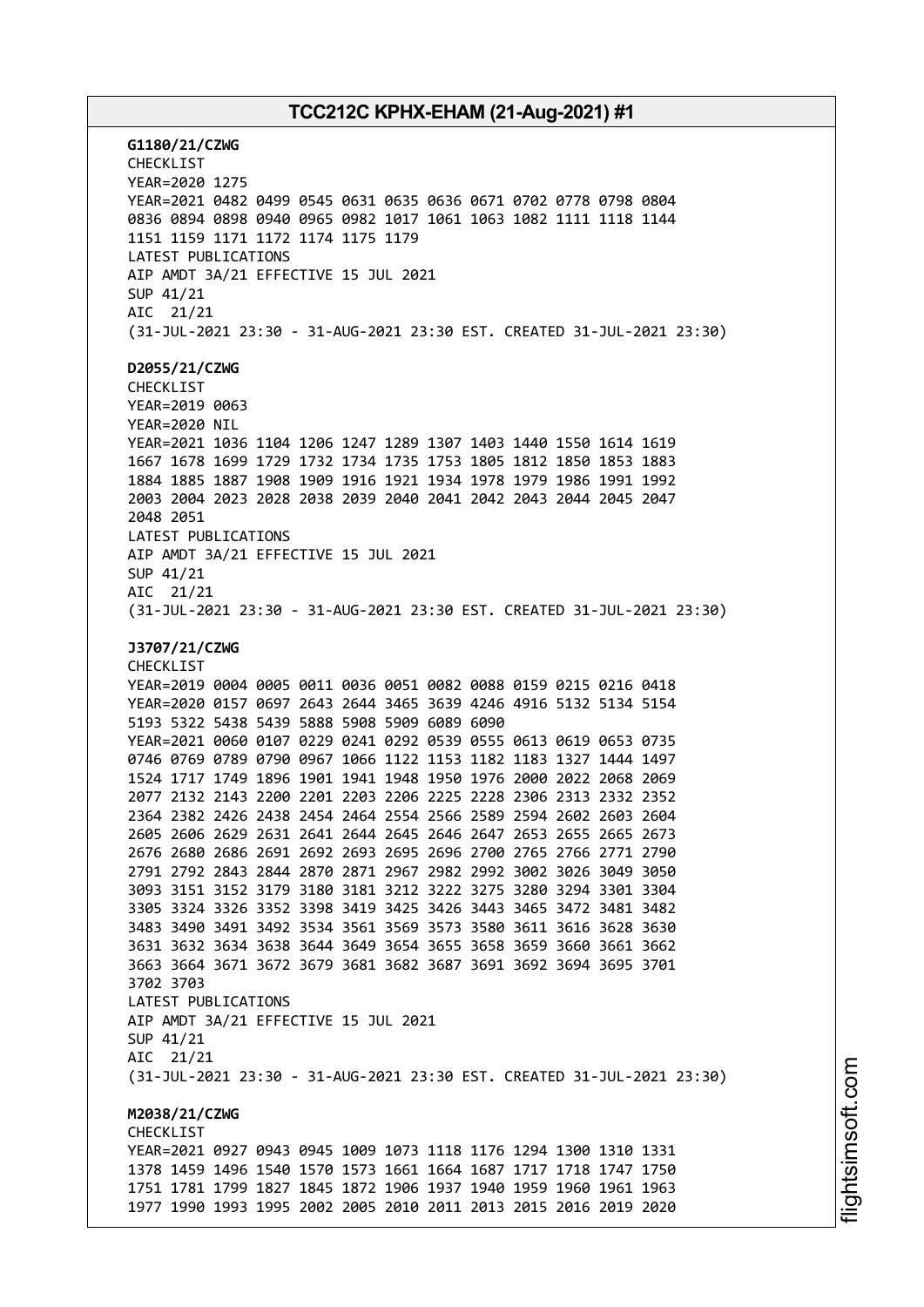2021 2022 2023 2024 2025 2026 2027 2028 2029 2030 2031 2032 2033 2035 2036 LATEST PUBLICATIONS AIP AMDT 3A/21 EFFECTIVE 15 JUL 2021 SUP 41/21 AIC 21/21 (31-JUL-2021 23:30 - 31-AUG-2021 23:30 EST. CREATED 31-JUL-2021 23:30) **G1172/21/CZWG** PARAJUMP ACT WILL TAKE PLACE WITHIN 2NM RADIOUS CENTRED ON 502605N 1052316W (APRX AT MOOSE JAW MUNICIPAL) SFC-12500FT AGL SR-SS (30-JUL-2021 18:07 - 27-OCT-2021 23:47. CREATED 30-JUL-2021 18:07) **G1151/21/CZWG** COVID 19: INFORMATION BORDER SVC ARE TEMPO SUSPENDED AT THE MAJORITY OF SMALL AIRPORTS ACROSS CANADA. FOR AN UPDATED LIST OF AUTH AIRPORTS OF ENTRY SEE THE LINK FOR OPEN PORTS OF ENTRY AT WWW.CBSA-ASFC.GC.CA/OFFICES (29-JUL-2021 17:01 - 29-OCT-2021 15:00 EST. CREATED 29-JUL-2021 17:01) **M1961/21/CZWG** ADVISORY AREA CYA413(M) SOUTHPORT ACT 5000FT AMSL-8000FT AMSL MON-FRI 1230-2230 (26-JUL-2021 16:57 - 31-AUG-2021 22:30. CREATED 26-JUL-2021 16:57) **M1940/21/CZWG** PURSUANT TO SECTION 5.1 OF THE AERONUCTICS ACT, THE AIRSPACE SURROUNDING MARIEVAL INDIAN RESIDENTIAL SCHOOL IS RESTRICTED WITHIN AREA BOUNDED BY 503502N 1023924W - 503459N 1023908W - 503450N 1023918W - 503456N 1023931W - 503502N 1023924W (CENTER APRX 14.5NM NE GRENFELL AD) . NO PERSON SHALL OPR AN ACFT, INCLUDING REMOTELY PILOTED ACFT (RPA-DRONE) AND MODEL ACFT, WITHIN THE AREA DESCRIBED UNLESS THE FLT IS AUTH BY THE ADMIN NATION NAVIGATOR 639-205-7811. SFC-3000FT AMSL (25-JUL-2021 23:47 - 25-AUG-2021 23:59 EST. CREATED 25-JUL-2021 23:47) **M1827/21/CZWG** REGINA PSR U/S. FLT WITHIN 40NM RADIUS CENTRED ON 502559N 1044017W, 12500FT AMSL AND BLW, WILL NOT BE PROVIDED NON-TRANSPONDER EQUIPPED ACFT TFC INFO. (16-JUL-2021 04:25 - 29-AUG-2021 00:00 EST. CREATED 16-JUL-2021 04:26) **L3498/21/CZWG** BLASTING ACT WILL TAKE PLACE WITHIN 1NM RADIUS CENTRED ON 544544N 1015308W (APRX 1.95NM WNW FLIN FLON/CHANNING (WATER) AD) SFC-1500FT AGL (07-JUL-2021 16:24 - 05-OCT-2021 18:00. CREATED 07-JUL-2021 16:24) **G0940/21/CZWG** PARAJUMPS ACT WILL TAKE PLACE WITHIN 1.5 NM RADIUS CENTRED ON GIMLI INDUSTRIAL PARK AD SFC-12500FT AMSL (05-JUL-2021 01:14 - 05-OCT-2021 01:00. CREATED 05-JUL-2021 01:14)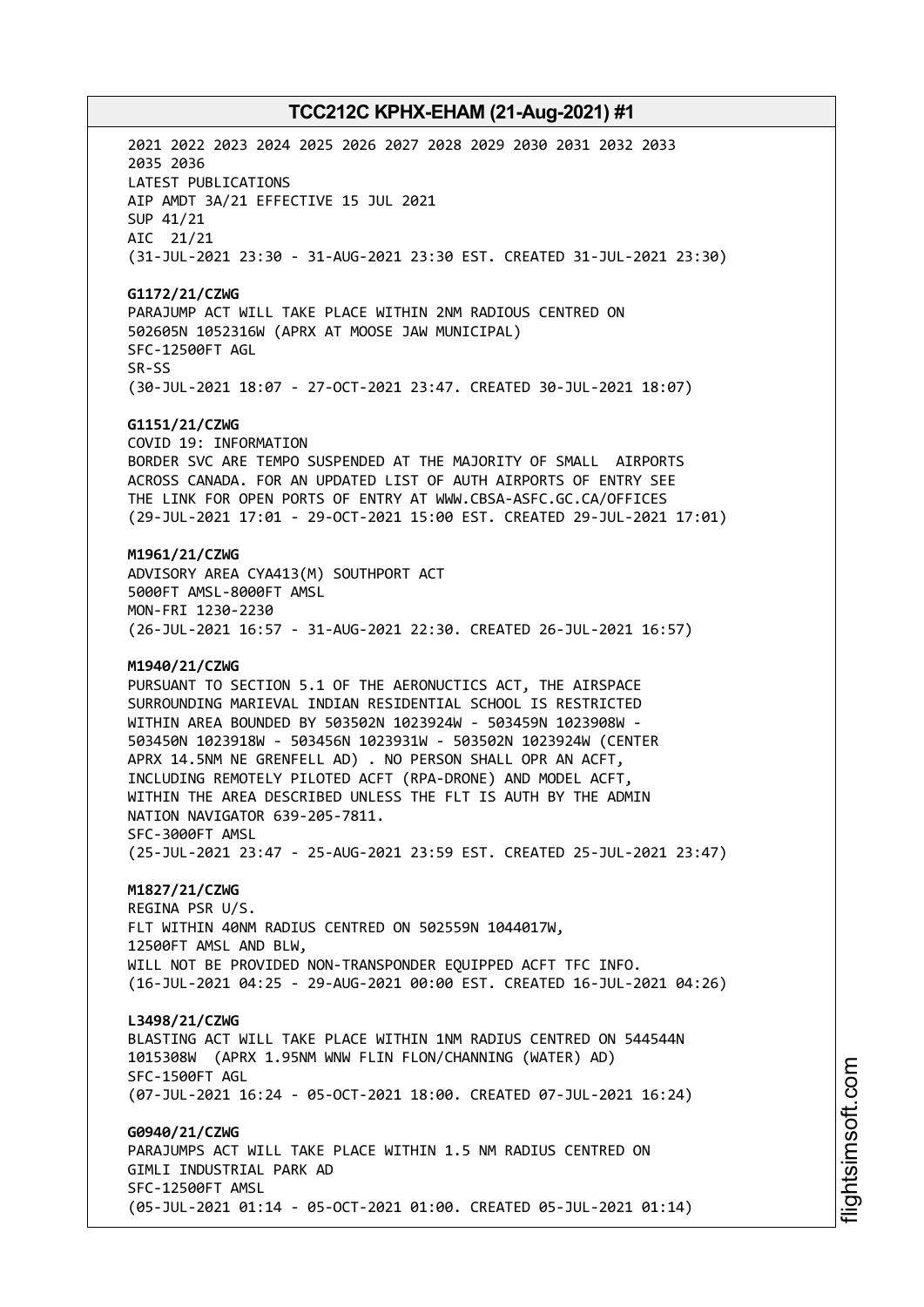**G0898/21/CZWG** COVID-19: FLIGHT RESTRICTIONS UNTIL FURTHER NOTICE, WITH THE INTENT TO PREVENT THE SPREAD OF THE COVID-19 VIRUS THROUGHOUT NUNAVUT ALL NON-SKED FLT ORIGINATING OUTSIDE OF NUNAVUT LDG IN NUNAVUT ARE REQUIRED TO CTC THE OFFICE OF NUNAVUT'S CHIEF PUBLIC HEALTH OFFICE IN ADVANCE CPHOTRAVELREQUESTS GOV.NU.CA OR CALL 1-867-975-5772. IT IS RECOMMENDED TO CTC 24 HR IN ADVANCE (30-JUN-2021 18:58 - 28-SEP-2021 18:00 EST. CREATED 30-JUN-2021 18:58) **G0798/21/CZWG** WINNIPEG CENTRE PERIPHERAL STATION (PAL) 225.2MHZ AT KENORA U/S (18-JUN-2021 20:57 - 17-SEP-2021 23:59. CREATED 18-JUN-2021 20:57) **G0671/21/CZWG** COVID-19: FLIGHT RESTRICTIONS UNTIL FURTHER NOTICE, WITH THE INTENT TO PREVENT THE SPREAD OF COVID-19 THROUGHOUT CANADA, AN OPERATOR OPERATING A FLIGHT BETWEEN TWO POINTS IN CANADA OR A FLIGHT TO CANADA MUST COMPLY WITH THE PROVISIONS OF THE INTERIM ORDER RESPECTING CERTAIN REQUIREMENTS FOR CIVIL AVIATION DUE TO COVID-19, ISSUED BY THE MINISTER OF TRANSPORT AND CURRENTLY IN FORCE. THIS INCLUDES A REQUIREMENT FOR PASSENGER FACE MASKS. OPERATORS ARE REQUIRED TO NOTIFY PASSENGERS OF THE LATEST MEASURES TO PREVENT THE SPREAD OF COVID-19 TAKEN BY THE TERRITORIAL AND PROVINCIAL GOVERNMENT WITH JURISDICTION AT THE DESTINATION AERODROME FOR THAT FLIGHT, OR BY THE FEDERAL GOVERNMENT. SFC-UNL (03-JUN-2021 16:31 - 02-SEP-2021 16:00 EST. CREATED 03-JUN-2021 16:31) ┌──────────────────────────────────────────────────────────────────────────────┐ │**CZUL (MONTREAL FIR/UIR)** │ └──────────────────────────────────────────────────────────────────────────────┘ **H2674/21/CZUL** BALLOON LAUNCH WILL TAKE PLACE 453205N 0730857W (APRX 4.3NM NE ST-MATHIAS/GRANT AD) . MAX DIAMETER 4FT. PAYLOAD WEIGHT 0.26 POUNDS. ASCENT RATE 1067FPM. BURST ALT 68900FT AMSL SFC-UNL (23-AUG-2021 15:00 - 23-AUG-2021 17:30. CREATED 21-AUG-2021 16:23) **N2714/21/CZUL** ADVISORY AREA CYA524(S) HAWKESBURY ACT

SFC-7000FT AMSL (21-AUG-2021 15:00 - 21-AUG-2021 23:00. CREATED 21-AUG-2021 14:24)

**H2667/21/CZUL** ADVISORY AREA CYA645(P) ST-ESPRIT ACT ABV 12500FT AMSL TO 16000FT AMSL 12500FT AMSL-16000FT AMSL (21-AUG-2021 12:00 - 22-AUG-2021 01:00. CREATED 21-AUG-2021 11:45)

**H2666/21/CZUL** ADVISORY AREA CYA644(P) ST-ESPRIT ACT SFC-12500FT AMSL (21-AUG-2021 12:00 - 22-AUG-2021 01:00. CREATED 21-AUG-2021 11:44)

**N2707/21/CZUL**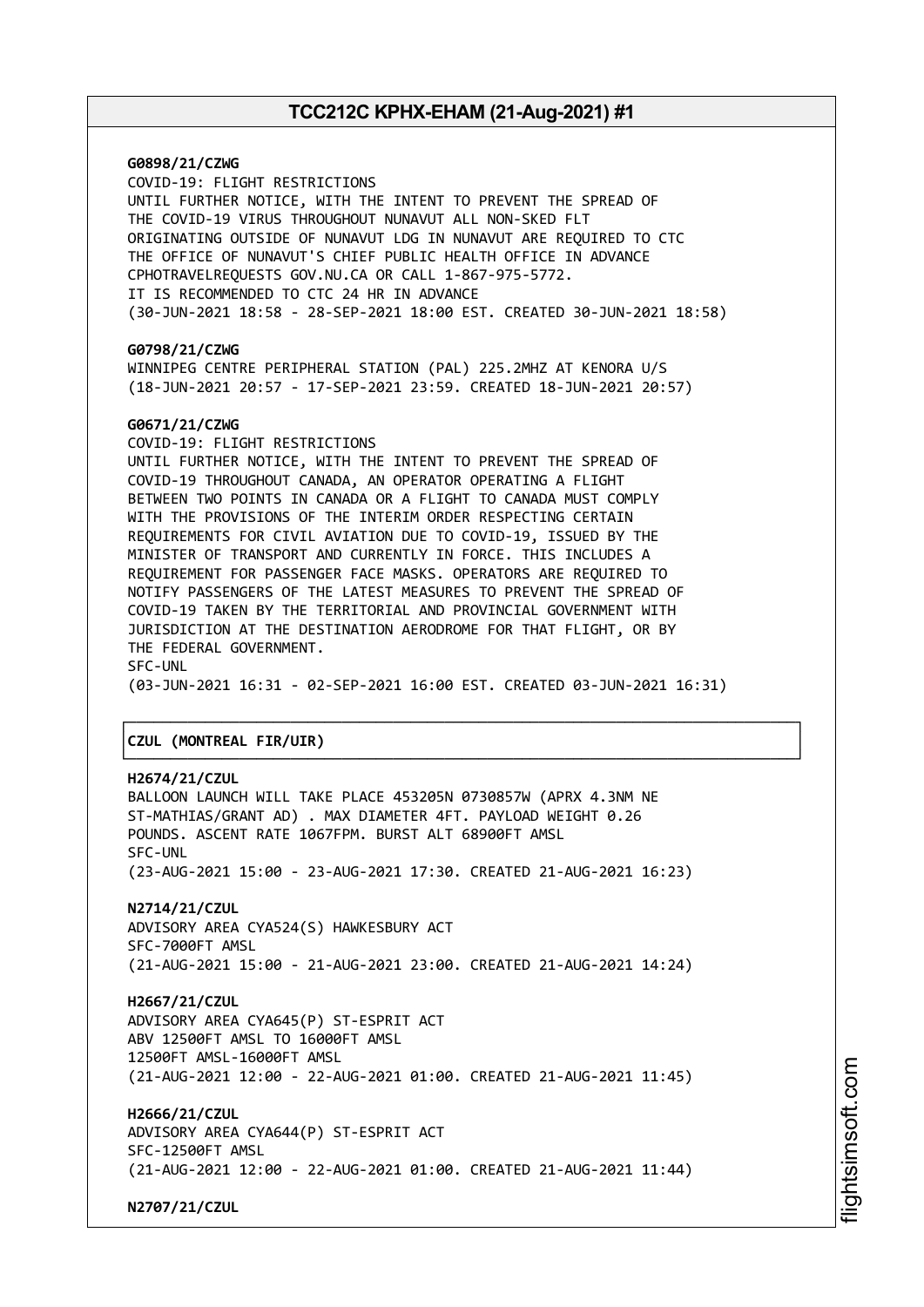ADVISORY AREA CYA534(S) KARS ACT SFC TO BLW 2500FT AMSL SFC-2500FT AMSL (21-AUG-2021 12:00 - 21-AUG-2021 23:59. CREATED 21-AUG-2021 11:18) **N2706/21/CZUL** ADVISORY AREA CYA528(S)(T) KEMPTVILLE ACT SFC TO BLW 4000FT AMSL SFC-4000FT AMSL (21-AUG-2021 12:00 - 21-AUG-2021 23:59. CREATED 21-AUG-2021 11:17) **N2705/21/CZUL** ADVISORY AREA CYA633(P) JOLIETTE ACT ABV 12500FT AMSL TO 13500FT AMSL 12500FT AMSL-13500FT AMSL (21-AUG-2021 11:30 - 22-AUG-2021 01:00. CREATED 21-AUG-2021 08:41) **N2704/21/CZUL** ADVISORY AREA CYA632(P) JOLIETTE ACT SFC-12500FT AMSL (21-AUG-2021 11:30 - 22-AUG-2021 01:00. CREATED 21-AUG-2021 08:40) **H2658/21/CZUL** MONTREAL CENTRE PERIPHERAL STATION (PAL) 132.675MHZ AT INUKJUAK U/S (21-AUG-2021 00:17 - 23-AUG-2021 23:59. CREATED 21-AUG-2021 00:17) **H2656/21/CZUL** AIRSPACE SECURITY WARNING ISSUED BY THE DEPARTMENT OF TRANSPORT IN RESPONSE TO THE VOLATILE SECURITY SITUATION IN AFGHANISTAN. POTENTIAL RISK FROM EXTREMIST AND MILITANT ACTIVITY AND LIMITED RISK MITIGATION CAPABILITIES. CANADIAN AIR OPERATORS AND OWNERS OF AIRCRAFT REGISTERED IN CANADA ARE ADVISED NOT TO ENTER THE AIRSPACE OF AFGHANISTAN (KABUL FIR (OAKX)). (20-AUG-2021 22:18 - 18-NOV-2021 16:00. CREATED 20-AUG-2021 22:18) **H2648/21/CZUL** GAS VENTING ACT WILL TAKE PLACE WITHIN 0.3NM RADIUS CENTRED ON 452216N 740728W (APRX 1.35NM S MONTREAL/ST-LAZARE AD) SFC-1650FT AGL (21-AUG-2021 14:00 - 21-AUG-2021 21:00. CREATED 20-AUG-2021 18:22) **N2700/21/CZUL** BLASTING ACT WILL TAKE PLACE 0.27NM RADIUS CENTERED ON 604925N 780802W (APRX 1410FT BFR THR 26 AND 220FT NORTH EXTENDED RCL CYKO AD) SFC TO 400 FT AGL 492 FT AMSL SFC-492FT AMSL DAILY 2100-2200 (23-AUG-2021 21:00 - 25-AUG-2021 22:00. CREATED 20-AUG-2021 16:48) **H2645/21/CZUL** KUUJJUAQ RADAR U/S. FLT WITHIN 200NM RADIUS CENTRED ON 580845N 0682412W MAY BE DENIED ROUTING AND/OR ALT REQUESTS (21-AUG-2021 19:00 - 21-AUG-2021 22:30. CREATED 20-AUG-2021 15:36)

**H2636/21/CZUL**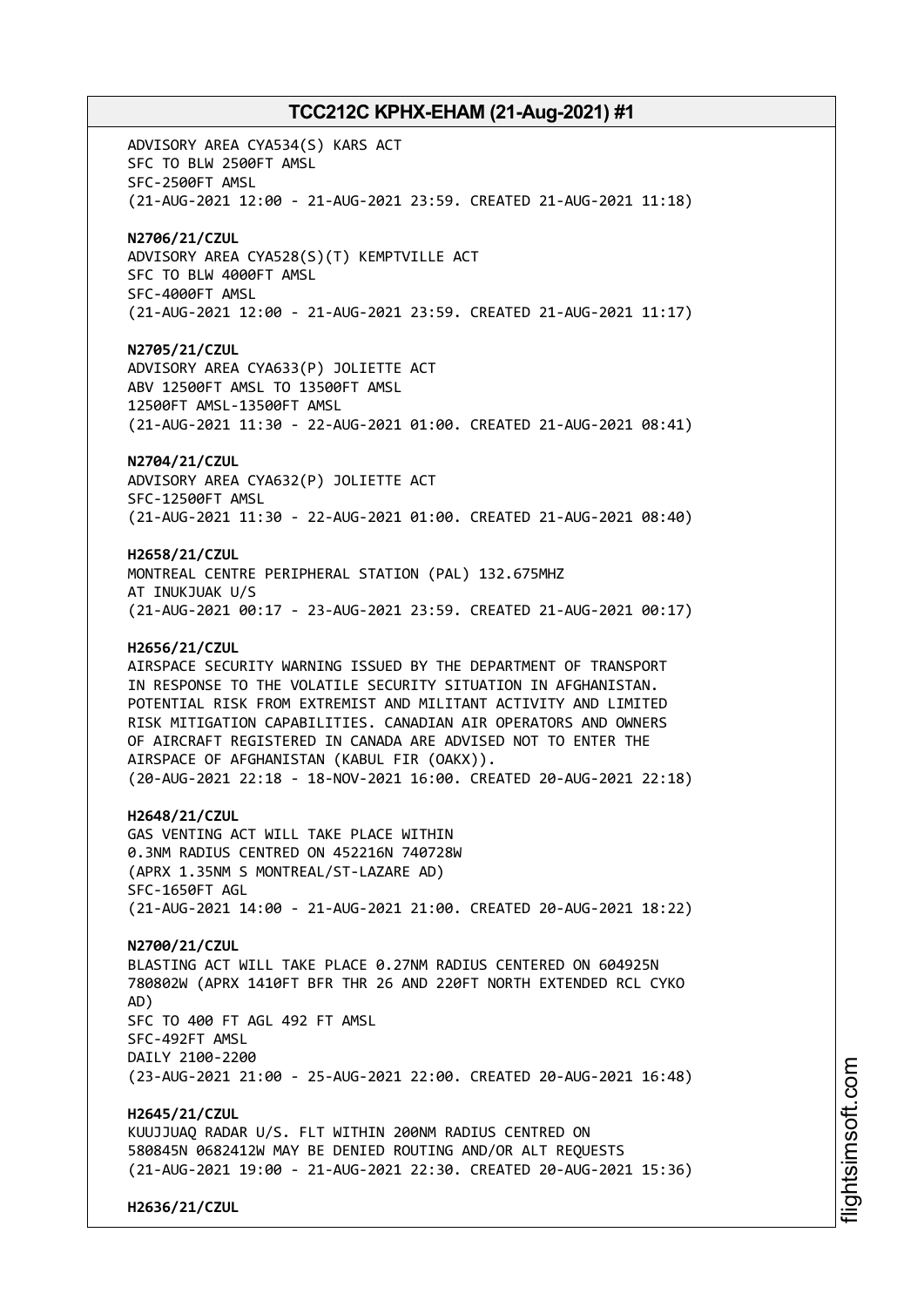FIREWORKS ACT WILL TAKE PLACE WITHIN 427FT RADIUS CENTRED ON 455335N 0731000W (APRX 7NM WSW SOREL AD) . SFC-673FT AMSL (22-AUG-2021 01:00 - 22-AUG-2021 02:00. CREATED 20-AUG-2021 12:04) **H2629/21/CZUL** EDMONTON CENTRE PERIPHERAL STATION (PAL) 135.3MHZ AT INUKJUAK U/S (19-AUG-2021 17:41 - 23-AUG-2021 23:59. CREATED 19-AUG-2021 17:41) **N2681/21/CZUL** KITE ACT WILL TAKE PLACE WITHIN 0.18 NM RADIUS CENTERED ON 483122N 710324W (APRX 1730FT BEYOND THR 06 AND 10FT NW RCL CYRC AD) SFC TO 300 FT AGL SFC-843FT AMSL DAILY 1200-2200 (20-AUG-2021 12:00 - 22-AUG-2021 22:00. CREATED 19-AUG-2021 15:42) **N2679/21/CZUL** FIREWORKS ACT WILL TAKE PLACE WITHIN 177FT RADIUS CENTERED ON 474953N 0693231W (APRX 1.05NM SSW RIVIERE-DU-LOUP (HELI)) FL000-900FT AMSL (22-AUG-2021 02:00 - 22-AUG-2021 02:30. CREATED 19-AUG-2021 14:48) **H2618/21/CZUL** FIREWORKS ACT WILL TAKE PLACE WITHIN 132FT RADIUS CENTRED ON 453854N 0724535W (APRX 2.7NM E ST-DOMINIQUE AD) SFC-721FT AMSL (22-AUG-2021 02:00 - 22-AUG-2021 02:15. CREATED 19-AUG-2021 12:35) **N2676/21/CZUL** FIREWORKS ACT WILL TAKE PLACE WITHIN 177FT RADIUS CENTERED ON 453551N 0730530W (APRX 3.3NM W ST-HYACINTHE AD) FL000-800FT AMSL (22-AUG-2021 02:00 - 22-AUG-2021 02:15. CREATED 19-AUG-2021 12:33) **H2617/21/CZUL** FIREWORKS ACT WILL TAKE PLACE WITHIN 148FT RADIUS CENTERED ON 454103N 0735234W (APRX 2.3NM ESE MONTREAL (BELL) (HELI)) SFC-600FT AMSL (22-AUG-2021 02:00 - 22-AUG-2021 02:30. CREATED 19-AUG-2021 12:31) **H2616/21/CZUL** FIREWORKS ACT WILL TAKE PLACE WITHIN 427FT RADIUS CENTERED ON 452855N 0734830W (APRX 2.9NM WNW MONTREAL / PIERRE ELLIOTT TRUDEAU INTL AD) . SFC TO 787FT AMSL FIREWORKS ACT WILL TAKE PLACE WITHIN 377FT RADIUS CENTERED ON 452551N 0734905W (APRX 4NM WSW MONTREAL / PIERRE ELLIOTT TRUDEAU INTL AD). SFC TO 590FT AMSL SFC-787FT AMSL (22-AUG-2021 01:30 - 22-AUG-2021 01:40. CREATED 19-AUG-2021 12:31) **N2675/21/CZUL** FIREWORKS ACT WILL TAKE PLACE WITHIN 177FT RADIUS CENTRED ON 461211N 0720804W (APRX 10NM NW VICTORIAVILLE (ANDRE FORTIN) AD) SFC-1000FT AMSL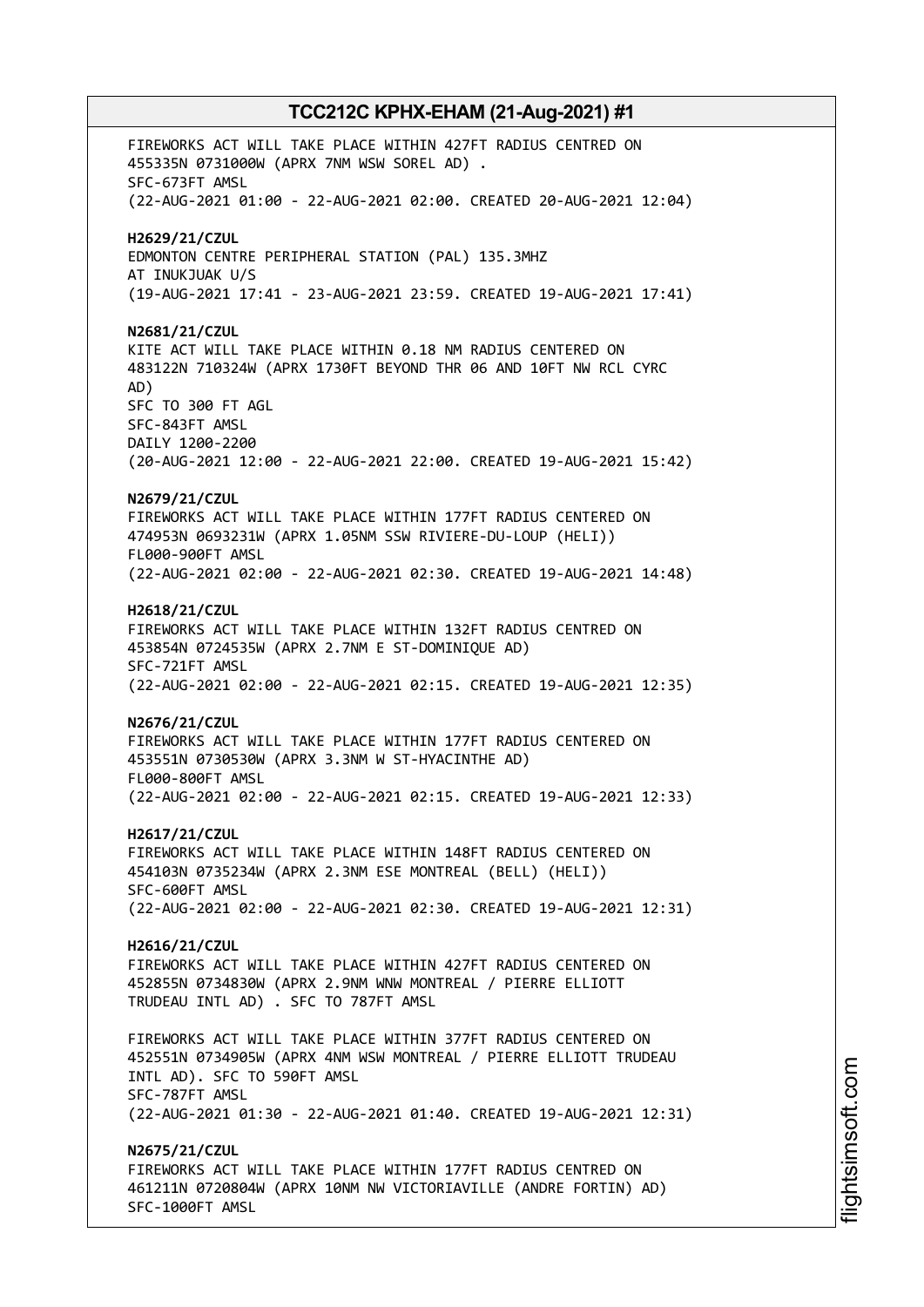(22-AUG-2021 01:30 - 22-AUG-2021 01:45. CREATED 19-AUG-2021 12:28) **N2674/21/CZUL** FIREWORKS ACT WILL TAKE PLACE WITHIN 177FT RADIUS CENTRED ON 480429N 0650658W (APRX 14NM ESE BONAVENTURE AD) SFC-700FT AMSL (22-AUG-2021 01:30 - 22-AUG-2021 01:45. CREATED 19-AUG-2021 12:25) **H2615/21/CZUL** FIREWORKS ACT WILL TAKE PLACE WITHIN 177FT RADIUS CENTERED ON 451944N 0735801W (APRX 3.8NM WSW MONTREAL / AEROPARC ILE PERROT AD) SFC-800FT AMSL (22-AUG-2021 01:30 - 22-AUG-2021 01:45. CREATED 19-AUG-2021 12:23) **H2613/21/CZUL** FIREWORKS ACT WILL TAKE PLACE WITHIN 328FT RADIUS CENTERED ON 451857N 0760300W (APRX 1.23NM W OTTAWA / CARP AD) SFC-525FT AMSL DAILY 0100-0200 (21-AUG-2021 01:00 - 22-AUG-2021 02:00. CREATED 19-AUG-2021 12:16) **N2672/21/CZUL** MODEL ACFT ACT WILL TAKE PLACE WITHIN 1NM RADIUS CENTRED ON 472924N 682854W (EDMUNDSTON AD) SFC-1500FT AMSL DAILY 1100-2200 (21-AUG-2021 11:00 - 22-AUG-2021 22:00. CREATED 19-AUG-2021 11:11) **H2612/21/CZUL** INTENSIVE REMOTELY PILOTED ACFT (RPAS, DRONE) ACT WITHIN 0.5NM RADIUS CENTERED ON 454855N 731953W (APRX 12NM S JOLIETEE/ST-THOMAS AD) NON PARTICIPATING ACFT REQUESTED TO REMAIN CLR. SFC-500FT AMSL (19-AUG-2021 10:28 - 15-NOV-2021 23:59. CREATED 19-AUG-2021 10:28) **H2604/21/CZUL** AMEND PUBLICATIONS: CFS PLANNING MANDATORY IFR ROUTES: CZUL MONTREAL FIR: FROM LOCATION TO LOCATION OR DIRECTION DELETE: CYHU H ARR FR CYUY RNAV YUY J524 YMW BEMOG Q919 VIDGO Q911 PIGNA CYMX H ARR FR CYUY RNAV YUY J524 YMW BEMOG Q919 VIDGO Q911 PIGNA CYUL H ARR FR CYUY RNAV YUY J524 YMW BEMOG LAFLEUR ARR ADD: CYHU H ARR FR CYUY RNAV YUY B7 REZIN YMW BEMOG Q919 VIDGO Q911 PIGNA CYMX H ARR FR CYUY RNAV YUY B7 REZIN YMW BEMOG Q919 VIDGO Q911 PIGNA CYUL H ARR FR CYUY RNAV YUY B7 REZIN YMW BEMOG LAFLEUR ARR (18-AUG-2021 19:14 - PERM. CREATED 18-AUG-2021 19:15) **H2603/21/CZUL** SLACKLINE ACT WILL TAKE PLACE WITHIN 350FT RADIUS CENTERED ON 464337N 0714205W (OVER JACQUES-CARTIER RIVER, APRX 4.9NM WNW QUEBEC/NEUVILLE AD) . SFC-150FT AGL (20-AUG-2021 20:00 - 22-AUG-2021 23:00. CREATED 18-AUG-2021 18:59)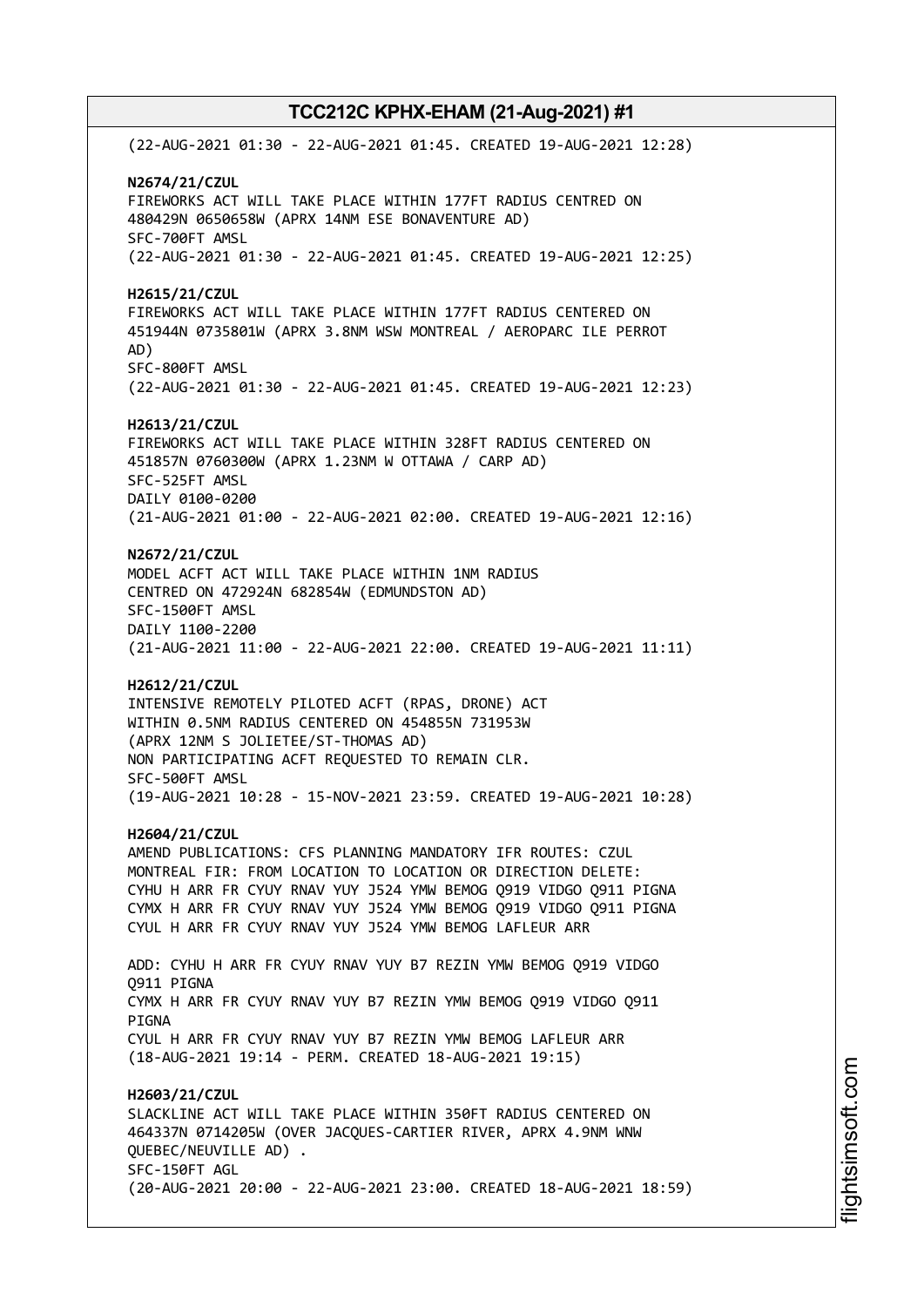**H2589/21/CZUL** PURSUANT TO SECTION 5.1 OF THE AERONAUTICS ACT, THE AIRSPACE WITHIN 0.22NM RADIUS CENTRED ON 452545N 0734118W (LACHINE, APRX 3.3NM SSE MONTREAL/PIERRE ELLIOTT TRUDEAU INTL AD) IS RESTRICTED (FIREWORKS SETUP AND DISPLAY). NO PERSON SHALL OPR AN ACFT WITHIN THE AREA DESCRIBED INCLUDING A REMOTELY PILOTED ACFT (RPA-DRONE). SFC-1400FT AMSL (28-AUG-2021 14:00 - 29-AUG-2021 02:00. CREATED 17-AUG-2021 19:17) **H2587/21/CZUL** 20 HOT AIR BALLOONS ACT WILL TAKE PLACE WITHIN 9NM RADIUS CENTRED ON 451740N 731654W (ST-JEAN AD) SFC-7500FT AMSL AUG 19 2100-0021 AUG 20-22 0945-1400 2100-0021 (19-AUG-2021 21:00 - 23-AUG-2021 00:21. CREATED 17-AUG-2021 16:25) **N2649/21/CZUL** BLASTING ACT WILL TAKE PLACE WITHIN 1640FT RADIUS CENTRED ON 582826N 0780444W (APRX 1530FT BEYOND THR 25 AND 770FT NORTH RCL INUKJUAK AD) SFC-165FT AGL DAILY 2045-2145 (17-AUG-2021 20:45 - 25-AUG-2021 21:45. CREATED 17-AUG-2021 12:58) **H2568/21/CZUL** MONCTON CENTRE PERIPHERAL STATION (PAL) 368.5MHZ AT SEPT-ILES U/S (16-AUG-2021 23:42 - 03-SEP-2021 23:59. CREATED 16-AUG-2021 23:42) **H2566/21/CZUL** PURSUANT TO SECTION 5.1 OF THE AERONAUTICS ACT, THE AIRSPACE ABV CYR536 (APRX 3995FT E OTTAWA/DWYER HILL (HELI)) IS RESTRICTED. ABV 2500FT TO 11000FT AMSL. MIL REMOTELY PILOTED ACFT (RPA) ACT. NO PERSON SHALL OPR AN ACFT WITHIN THE AREA DESCRIBED UNLESS AUTH BY THE CONTROLLING AGENCY, CYOW TERMINAL 514-633-3671 OR 127.7MHZ EMERG: 514-633-3365 2500FT AMSL-11000FT AMSL DAILY 1200-0300 (23-AUG-2021 12:00 - 04-SEP-2021 03:00. CREATED 16-AUG-2021 21:35) **H2565/21/CZUL** PURSUANT TO SECTION 5.1 OF THE AERONAUTICS ACT, THE AIRSPACE WITHIN 2.5NM RADIUS CENTRED ON 450400N 0755400W (APRX 4.4NM SSE OTTAWA/DWYER HILL(HELI)) IS RESTRICTED. MIL REMOTELY PILOTED ACFT (RPA) ACT. NO PERSON SHALL OPR AN ACFT WITHIN THE AREA DESCRIBED UNLESS AUTH BY THE CONTROLLING AGENCY. DWYER HILL TRAINING CENTRE, PRIMARY: 343-996-7618, SECONDARY: 613-838-4756 EXT:2056 SFC-2500FT AMSL DAILY 1200-0300 (23-AUG-2021 12:00 - 04-SEP-2021 03:00. CREATED 16-AUG-2021 21:02) **H2553/21/CZUL** FIREWORKS ACT WILL TAKE PLACE WITHIN 656FT RADIUS CENTERED ON 452540N 0754222W (APRX 1.43NM SSE OTTAWA / GATINEAU (CASINO) (HELI))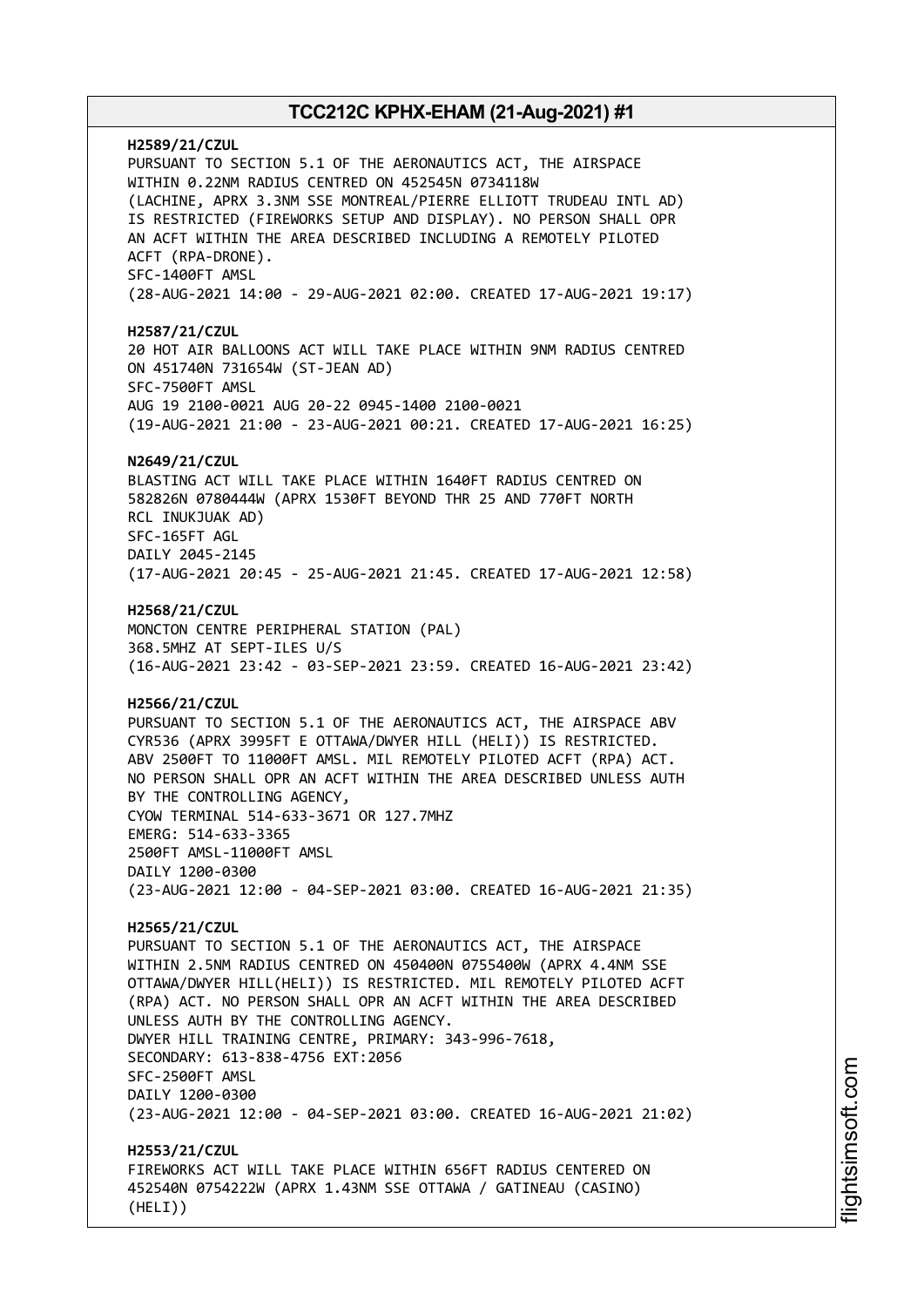SFC-1100FT AMSL DAILY 0115-0145 (19-AUG-2021 01:15 - 22-AUG-2021 01:45. CREATED 16-AUG-2021 12:04) **N2612/21/CZUL** BLASTING ACT WILL TAKE PLACE WITHIN 2NM RADIUS CENTERD ON 463820N 0735700W (APRX 2.4NM W ST-MICHEL-DES-SAINTS/LAC KAIAGAMAC (WATER)). SFC TO 5000FT AGL SFC-5000FT AGL MON-FRI 1100-2300 (16-AUG-2021 11:00 - 30-SEP-2021 23:00. CREATED 14-AUG-2021 16:47) **H2535/21/CZUL** RESTRICTED AREA CYR665 BAGOTVILLE ACT ABV FL310 TO UNL FL310-UNL MON-FRI 1300-2300 EXC HOL (16-AUG-2021 13:00 - 05-NOV-2021 23:00. CREATED 14-AUG-2021 13:02) **H2534/21/CZUL** RESTRICTED AREA CYR666 BAGOTVILLE ACT ABV FL310 TO UNL FL310-UNL MON-FRI 1300-2300, SAT-SUN AND HOL 1400-2000 (15-AUG-2021 14:00 - 05-NOV-2021 23:00. CREATED 14-AUG-2021 12:46) **N2549/21/CZUL** V488: NOT AUTH (12-AUG-2021 09:01 - 01-NOV-2021 18:00 EST. CREATED 11-AUG-2021 15:51) **H2439/21/CZUL** AMEND PUBLICATIONS: CFS PLANNING MANDATORY IFR ROUTES: CZUL MONTREAL FIR: FROM LOCATION TO LOCATION OR DIRECTION AND OVERFLIGHTS: ROUTE OF FLT: KELSU TO READ: KESLU (12-AUG-2021 09:01 - PERM. CREATED 10-AUG-2021 12:24) **H2432/21/CZUL** COVID-19: FLIGHT RESTRICTIONS PURSUANT TO SECTION 5.1 OF THE AERONAUTICS ACT, THE MINISTER OF TRANSPORT IS OF THE OPINION IT IS NECESSARY FOR AVIATION SAFETY AND THE PROTECTION OF THE PUBLIC, TO PROHIBIT THE OPS OF ACFT INVOLVED IN SKED AND NON SKED INTL COMMERCIAL AIR SVC FM INDIA, FOR THE TRANSPORT OF PASSENGERS ON AN INBOUND FLT TO CANADA. THIS PROHIBITION FURTHER APPLIES TO OPS OF ACFT INVOLVED IN PRIVATE AND CHARTER AIR SVC. THIS PROHIBITION DOES NOT APPLY TO ACFT OPERATED IN THE FLW CIRCUMSTANCES: - CARGO FLT - MEDEVAC FLT - FERRY FLT - FLIGHT CREW REPATRIATION FLT - TECHNICAL STOPS WHERE PASSENGERS DO NOT DISEMBARK, OR - AT ALTERNATE AP IDENTIFIED IN A FLT PLAN TO ADDRESS WX, OR - ACFT SAFETY SITUATIONS, OR - FLT EN ROUTE TO CANADA AT THE TIME THIS NOTICE TAKES EFFECT - IN THE CASE WHERE SPECIAL AUTH HAS BEEN GRANTED BY TRANSPORT CANADA: 1-613-992-6853.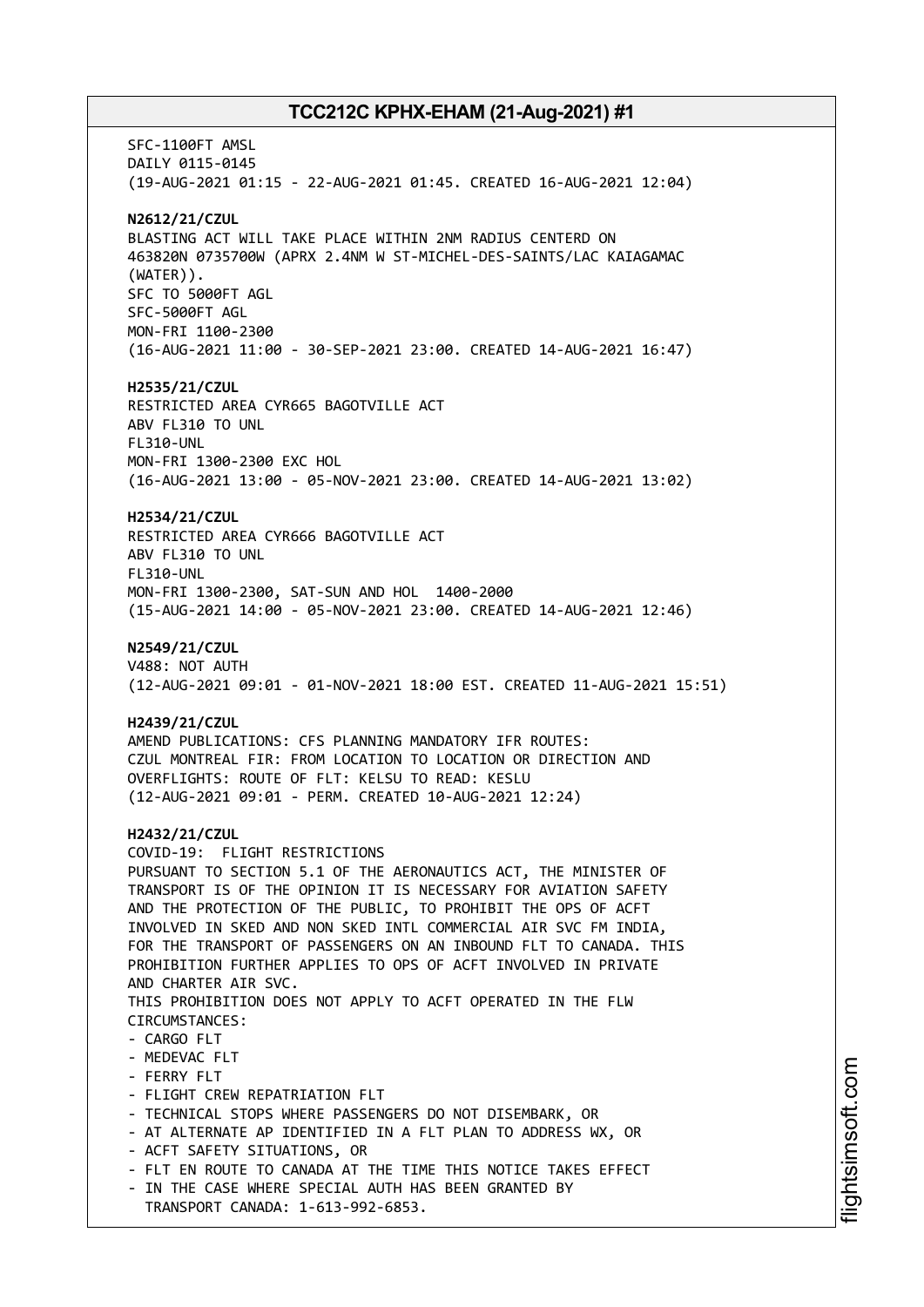SFC-UNL (09-AUG-2021 21:09 - 22-SEP-2021 03:59. CREATED 09-AUG-2021 21:09) **N2524/21/CZUL** BLASTING ACT WILL TAKE PLACE WITHIN 1NM RADIUS CENTRED ON 501539N 0604321W (APRX 1.87NM WNW LA ROMAINE AD). SFC TO 500FT AGL SFC-500FT AGL DAILY 2045-2115 (11-AUG-2021 20:45 - 29-OCT-2021 21:15. CREATED 09-AUG-2021 16:11) **N2461/21/CZUL** BLASTING ACT WILL TAKE PLACE WITHIN 0.1NM RADIUS CENTRED ON 621100N 0754041W (APRX 2333FT NNW SALLUIT AD) SFC TO 50FT AGL SFC-855FT AMSL DAILY 1500-1700 2200-0000 (06-AUG-2021 15:00 - 06-OCT-2021 00:00. CREATED 05-AUG-2021 16:52) **W2084/21/CZUL** AERODROME US DOD DAFIF; WPT VIKPA (N5846 W06946); CHG COORDS TO N584629.37 W0693844.47. REST DATA UNCHG. (04-AUG-2021 13:03 - 09-SEP-2021 00:01. CREATED 04-AUG-2021 13:03) **H2345/21/CZUL** - AEROPORT INTL DE MONTREAL-TRUDEAU (CYUL) - AEROPORT DE QUEBEC-JEAN LESAGE (CYQB) - CALGARY INTL AIRPORT (CYYC) - EDMONTON INTL AIRPORT (CYEG) - WINNIPEG INTL AIRPORT- JAMES ARMSTRONG (CYWG) - TORONTO-PEARSON INTL AIRPORT (CYYZ) - OTTAWA INTL AIRPORT (CYOW) - VANCOUVER INTL AIRPORT (CYVR) - HALIFAX INTL AIRPORT-STANDFIELD (CYHZ) THIS RESTRICTION DOES NOT APPLY TO ACFT OPERATED IN THE FLW CIRCUMSTANCES: - DIRECT FLT FM SAINT-PIERRE-ET-MIQUELON - MEDEVAC FLT - FERRY AND CREW REPATRIATION FLT - CARGO FLIGHTS CARRYING ONLY AIRCREW OR AIRLINE EMPLOYEES - TECHNICAL STOPS WHERE PASSENGERS DO NOT DISEMBARK - AT ALTERNATE AP IDENTIFIED IN A FLT PLAN TO ADDRESS WX - ACFT SAFETY SITUATIONS, OR - IN THE CASE WHERE SPECIAL AUTH HAS BEEN GRANTED BY TRANSPORT CANADA: 1-888-857-4003. SFC-UNL END PART 2 OF 2 (09-AUG-2021 04:01 - 29-OCT-2021 04:00. CREATED 02-AUG-2021 11:35) **H2345/21/CZUL** COVID-19: FLIGHT RESTRICTIONS UNTIL FURTHER NOTICE, WITH THE INTENT TO PREVENT THE SPREAD OF COVID-19 THROUGHOUT CANADA, ALL COMMERCIAL AIR SVC, PRIVATE OPR (CAR SUBPART 604) AND FOREIGN BUSINESS AVIATION, THAT ARE TRANSPORTING PASSENGERS TO CANADA MUST COMPLY WITH THE PROVISIONS OF THE INTERIM ORDER RESPECTING CERTAIN REQUIREMENTS FOR CIVIL AVIATION DUE TO COVID-19, ISSUED BY THE MINISTER OF TRANSPORT AND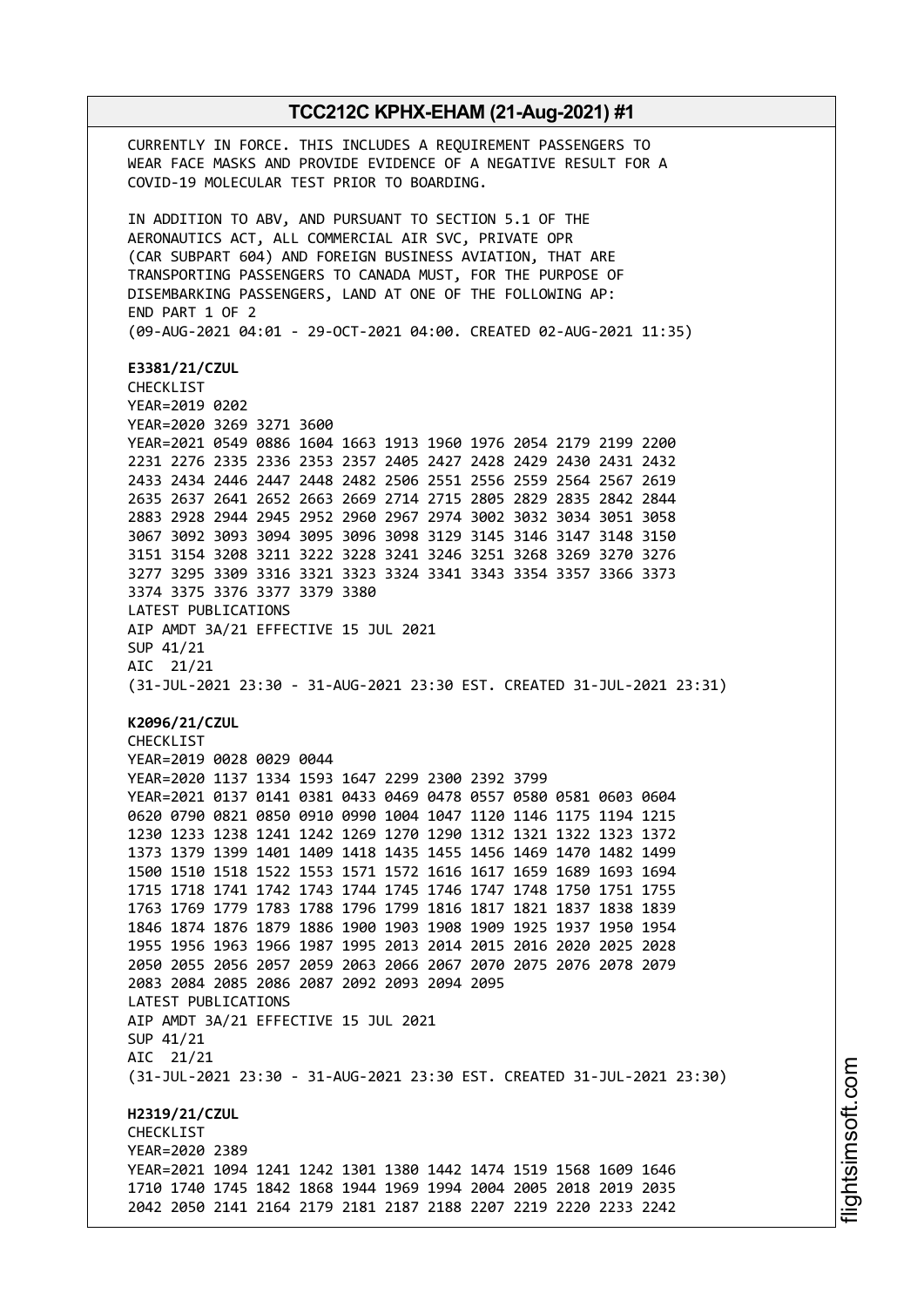2245 2273 2274 2281 2283 2286 2289 2290 2293 2295 2297 2298 2311 2312 2313 2314 2315 2316 LATEST PUBLICATIONS AIP AMDT 3A/21 EFFECTIVE 15 JUL 2021 SUP 41/21 AIC 21/21 (31-JUL-2021 23:30 - 31-AUG-2021 23:30 EST. CREATED 31-JUL-2021 23:30) **N2399/21/CZUL** CHECKLIST YEAR=2019 0010 0011 YEAR=2020 2348 3944 YEAR=2021 0044 1163 1359 1566 1575 1576 1577 1578 1579 1638 1910 1953 1954 2003 2009 2035 2036 2106 2121 2124 2137 2155 2171 2177 2257 2284 2287 2298 2302 2330 2332 2340 2347 2358 2365 2369 2375 2376 2379 2380 2381 2382 2393 2394 2397 2398 LATEST PUBLICATIONS AIP AMDT 3A/21 EFFECTIVE 15 JUL 2021 SUP 41/21 AIC 21/21 (31-JUL-2021 23:30 - 31-AUG-2021 23:30 EST. CREATED 31-JUL-2021 23:30) **H2295/21/CZUL** COVID 19: INFORMATION BORDER SVC ARE TEMPO SUSPENDED AT THE MAJORITY OF SMALL AIRPORTS ACROSS CANADA. FOR AN UPDATED LIST OF AUTH AIRPORTS OF ENTRY SEE THE LINK FOR OPEN PORTS OF ENTRY AT WWW.CBSA-ASFC.GC.CA/OFFICES (29-JUL-2021 17:00 - 29-OCT-2021 15:00 EST. CREATED 29-JUL-2021 17:00) **N2332/21/CZUL** BLASTING ACT WILL TAKE PLACE WITHIN AREA BOUNDED BY 474531N 0692304W - 474146N 0691446W - 474156N 0690441N - 474037N 0685929W - 473900N 0690046W - 474104N 0690808W - 474531N 0692304W (CENTRE APRX 17NM ESE RIVIERE-DU-LOUP AD) SFC TO 394FT AGL SFC-1893FT AMSL MON-FRI 1100-2300 (28-JUL-2021 15:19 - 22-OCT-2021 23:00. CREATED 28-JUL-2021 15:19) **N2330/21/CZUL** BLASTING ACT WILL TAKE PLACE WITHIN AREA BOUNDED BY 474615N 692804W-474711N 692715W-474531N 692304W-474458N 692510W-474615N 692804W (CENTRE APRX 6NM E RIVIERE-DU-LOUP AD) SFC TO 394FT AGL SFC-997FT AMSL MON-FRI 1100-2300 (28-JUL-2021 15:03 - 30-SEP-2021 23:00. CREATED 28-JUL-2021 15:03) **H2233/21/CZUL** V360 BTN YBC AND ML NDB NOT SUITABLE FOR VOR NAVIGATION (23-JUL-2021 09:56 - 22-OCT-2021 16:00 EST. CREATED 23-JUL-2021 09:56)

**H2207/21/CZUL**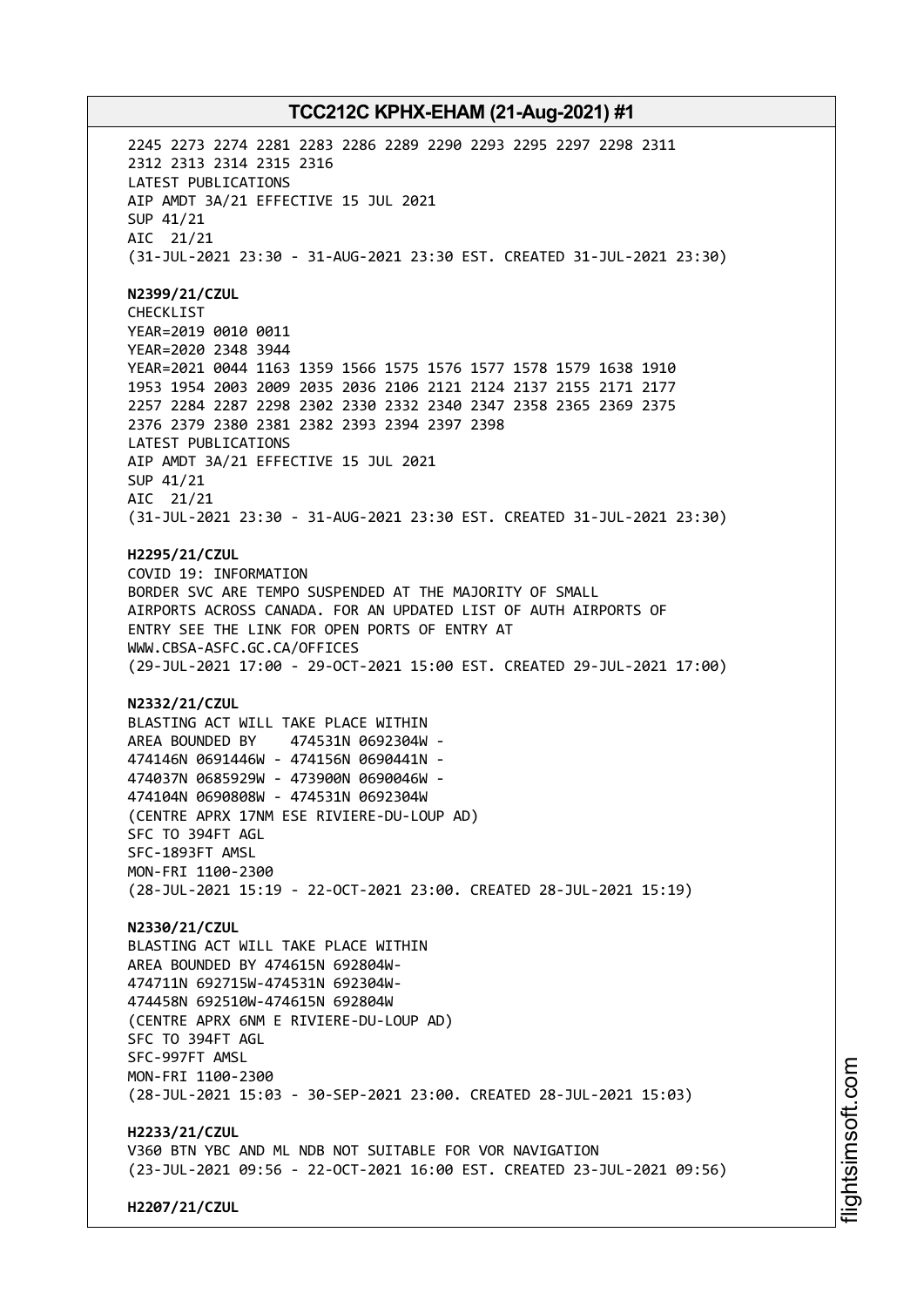J567 BTN YGL AND NM NDB NOT SUITABLE FOR VOR NAVIGATION (21-JUL-2021 11:39 - 20-OCT-2021 18:00 EST. CREATED 21-JUL-2021 11:39)

**H2141/21/CZUL** NOTICE OF TRIAL TO REMOVE FLT PLANNING REQUIREMENTS OF EASTBOUND NORTH AMERICAN RTE (NAR) SYSTEM:

ALL FLT OPR WITHIN THE NORTH ATLANTIC ORGANIZED TRACK STRUCTURE (OTS) ARE NOT REQUIRED TO FILE THE ASSOCIATED NAR LISTED ON THE DAILY ZBW NORTH ATLANTIC ADVISORY OR THE NAT OTS MESSAGE. ASSOCIATED NAR ARE REFERENCED UNDER THE (JFK DEP) SECTION OF THE ADVISORY.

DEP MUST STILL COMPLY WITH ANY DEP RTE, STRUCTURES, AND/OR RESTRICTIONS FM THE DEP AP. OPTIMIZED ROUTINGS CAN ONLY BEGIN FM POINTS WITHIN ZBW AIRSPACE, THE MONCTON FIR, OR BOTH. ONCE INSIDE ZBW AIRSPACE/MONCTON FIR, RANDOM ROUTINGS TO THE OEP ARE PERMITTED. FLT PATHS OF ACFT PARTICIPATING IN THE TRIAL MUST REMAIN AT OR NORTH OF A LINE VITOL-LOMPI. PLEASE REFER TO DAILY ZBW NORTH ATLANTIC ADVISORY FOR SPECIFIC INFO AND STATUS OF THIS TRIAL.

THIS TRIAL MAY BE DISCONTINUED AT ANY TIME, BASED ON OPR IMPACT.

DISPATCHERS SHALL INCLUDE (NO NARS EAST TRIAL) IN THE REMARKS SECTION OF FLT PLANS FOR PARTCIPATING ACFT.

FLT CREWS ARE EXPECTED TO CARRY APPLICABLE NAR DOCUMENTATION ON THE FLT DECK FOR ALL FLT, REGARDLESS IF PARTICIPATING IN THE TRIAL OR NOT. (14-JUL-2021 12:54 - 30-SEP-2021 23:59. CREATED 14-JUL-2021 12:55)

**N2121/21/CZUL** BLASTING ACT WILL TAKE PLACE WITHIN 1640FT RADIUS CENTRED ON 583032N 780100W (APRX 3NM NE INUKJUAK AD) SFC TO 328FT AGL SFC-450FT AMSL (14-JUL-2021 12:44 - 13-OCT-2021 18:00 EST. CREATED 14-JUL-2021 12:44)

**N2036/21/CZUL** AMEND PUBLICATIONS: BLASTING ACT WILL TAKE PLACE 3281FT RADIUS CENTRED ON 550128N 0671659W (APRX 20NM NW SCHEFFERVILLE/SQUAW LAKE (WATER)). SFC TO 656FT AGL SFC-3084FT AMSL (09-JUL-2021 00:01 - PERM. CREATED 07-JUL-2021 13:59)

**N2035/21/CZUL** AMEND PUBLICATIONS: BLASTING ACT WILL TAKE PLACE 3281FT RADIUS CENTRED ON 545909N 0671257W (APRX 17NM NW SCHEFFERVILLE/SQUAW LAKE (WATER) SFC TO 656FT AGL SFC-2756FT AMSL (09-JUL-2021 00:01 - PERM. CREATED 07-JUL-2021 13:52)

**H2042/21/CZUL** V372 BTN YVO AND TAGET NOT SUITABLE FOR VOR NAV (06-JUL-2021 11:55 - 01-OCT-2021 16:00 EST. CREATED 06-JUL-2021 11:55)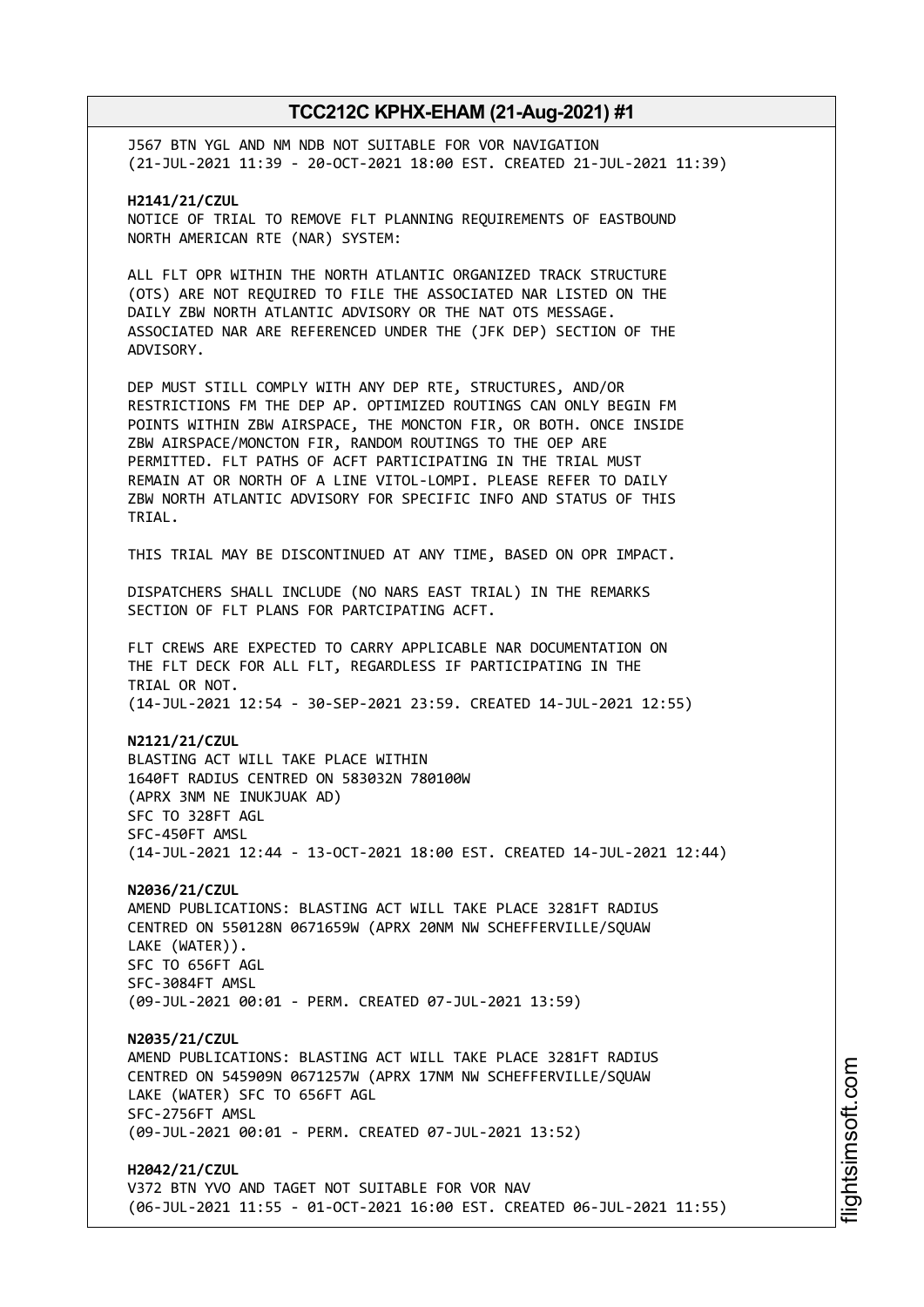**H2004/21/CZUL** COVID-19: FLIGHT RESTRICTIONS UNTIL FURTHER NOTICE, WITH THE INTENT TO PREVENT THE SPREAD OF THE COVID-19 VIRUS THROUGHOUT NUNAVUT ALL NON-SKED FLT ORIGINATING OUTSIDE OF NUNAVUT LDG IN NUNAVUT ARE REQUIRED TO CTC THE OFFICE OF NUNAVUT'S CHIEF PUBLIC HEALTH OFFICE IN ADVANCE CPHOTRAVELREQUESTS GOV.NU.CA OR CALL 1-867-975-5772. IT IS RECOMMENDED TO CTC 24 HR IN ADVANCE (30-JUN-2021 20:30 - 29-SEP-2021 20:00 EST. CREATED 30-JUN-2021 20:30) **H1994/21/CZUL** PURSUANT TO SECTION 5.1 OF THE AERONAUTICS ACT, THE AIRSPACE WITHIN 0.5NM RADIUS CENTRED ON 453243N 734110W (BORDEAUX PRISON, APRX 5NM NE OF CYUL AD) IS RESTRICTED. NO PERSON SHALL OPR A REMOTELY PILOTED ACFT (RPAS, DRONE) WITHIN THE AREA DESCRIBED UNLESS AUTH BY THE DEPUTY DIRECTOR GENERAL OF SECURITY, CORRECTIONAL SERVICES AT 514-864-8010 EXT 50502 OR EMAIL: SOUTIEN-DGAS(A)MSP.GOUV.QC.CA. SFC-1100FT AMSL (29-JUN-2021 19:42 - 27-SEP-2021 23:59 EST. CREATED 29-JUN-2021 19:42) **N1910/21/CZUL** AMEND PUBLICATIONS: V487: BTN YVO AND YMW: MEA TO READ 13000 INSTEAD OF 7000. (28-JUN-2021 14:23 - PERM. CREATED 28-JUN-2021 14:23) **H1969/21/CZUL** AMEND PUBLICATIONS: J542: BTN YVO AND VBS: MEA TO READ 20000 (28-JUN-2021 12:02 - PERM. CREATED 28-JUN-2021 12:02) **H1646/21/CZUL** AMEND PUBLICATIONS: BLASTING WILL TAKE PLACE WITHIN 1640FT RADIUS CENTRED ON 634556N 683321W (APRX 1980FT BEYOND THR 16 AND 2330FT EAST RCL IQALUIT AD) , 164FT AGL, 446FT AMSL SFC-446FT AMSL (12-JUN-2021 02:37 - PERM. CREATED 12-JUN-2021 02:37) **H1568/21/CZUL** AMEND PUBLICATIONS: MONTREAL CENTRE: BREVOORT PERIPHERAL STATION (PAL) FREQ 132.025 TO READ: (BLW FL290) 0730-2330Z (DT 0630-2230Z) O/T GANDER CENTRE CLNC DEL (07-JUN-2021 14:56 - PERM. CREATED 07-JUN-2021 14:56) **H1519/21/CZUL** COVID-19: FLIGHT RESTRICTIONS UNTIL FURTHER NOTICE, WITH THE INTENT TO PREVENT THE SPREAD OF COVID-19 THROUGHOUT CANADA, AN OPERATOR OPERATING A FLIGHT BETWEEN TWO POINTS IN CANADA OR A FLIGHT TO CANADA MUST COMPLY WITH THE PROVISIONS OF THE INTERIM ORDER RESPECTING CERTAIN REQUIREMENTS FOR CIVIL AVIATION DUE TO COVID-19, ISSUED BY THE MINISTER OF TRANSPORT AND CURRENTLY IN FORCE. THIS INCLUDES A REQUIREMENT FOR PASSENGER FACE MASKS. OPERATORS ARE REQUIRED TO NOTIFY PASSENGERS OF THE LATEST MEASURES TO PREVENT THE SPREAD OF COVID-19 TAKEN BY THE TERRITORIAL AND PROVINCIAL GOVERNMENT WITH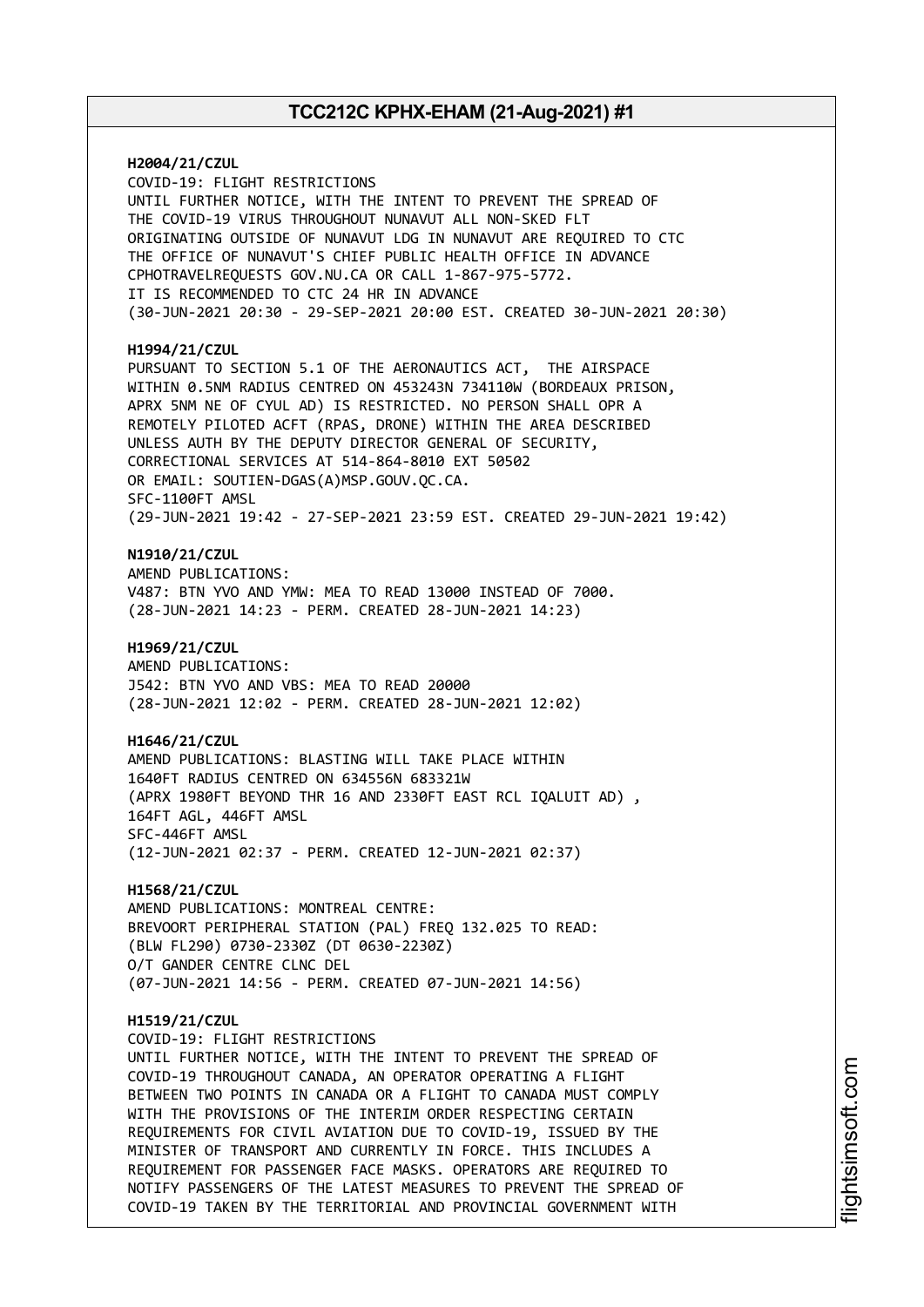┌──────────────────────────────────────────────────────────────────────────────┐

└──────────────────────────────────────────────────────────────────────────────┘

JURISDICTION AT THE DESTINATION AERODROME FOR THAT FLIGHT, OR BY THE FEDERAL GOVERNMENT. SFC-UNL (03-JUN-2021 16:32 - 02-SEP-2021 16:00 EST. CREATED 03-JUN-2021 16:32)

**N3944/20/CZUL** AMEND AIR5002 (MONTREAL VFR NAV CHART): RESTRICTED AIRSPACE 3NM W OF CSC3 TO READ CYR618 INSTEAD OF CYA618 SFC-900FT AMSL (19-DEC-2020 13:11 - PERM. CREATED 19-DEC-2020 13:11)

## │**CZQX (GANDER OCEANIC FIR/UIR)** │

#### **H2661/21/CZQX**

ST. JOHN'S PSR U/S. FLT WITHIN 40NM RADIUS CENTRED ON 473900N 0524825W, 12500FT AMSL AND BLW, WILL NOT BE PROVIDED NON-TRANSPONDER EQUIPPED ACFT INFO (21-AUG-2021 02:58 - 08-SEP-2021 23:59 EST. CREATED 21-AUG-2021 02:58)

#### **H2660/21/CZQX**

ST. JOHN'S SSR U/S. FLT WITHIN 200NM RADIUS CENTRED ON 473900N 0524825W WITHIN GANDER CTA MAY BE DENIED ROUTING AND/OR ALT REQUESTS. POSSIBLE DLA OF UP TO 15 MIN FOR ARR/DEP AT ST. JOHN'S INTL AD. (21-AUG-2021 02:58 - 08-SEP-2021 23:59. CREATED 21-AUG-2021 02:58)

#### **H2656/21/CZQX**

AIRSPACE SECURITY WARNING ISSUED BY THE DEPARTMENT OF TRANSPORT IN RESPONSE TO THE VOLATILE SECURITY SITUATION IN AFGHANISTAN. POTENTIAL RISK FROM EXTREMIST AND MILITANT ACTIVITY AND LIMITED RISK MITIGATION CAPABILITIES. CANADIAN AIR OPERATORS AND OWNERS OF AIRCRAFT REGISTERED IN CANADA ARE ADVISED NOT TO ENTER THE AIRSPACE OF AFGHANISTAN (KABUL FIR (OAKX)). (20-AUG-2021 22:18 - 18-NOV-2021 16:00. CREATED 20-AUG-2021 22:18)

**N2673/21/CZQX**

BLASTING ACT WILL TAKE PLACE WITHIN 5.5NM RADIUS CENTRED ON 514411N 565155W (APRX 21NM NE LOURDES-DE-BLANC-SABLON AD). SFC-500FT AGL DAILY 1000-2200 (19-AUG-2021 12:10 - 27-AUG-2021 22:00. CREATED 19-AUG-2021 12:08)

**H2568/21/CZQX**

MONCTON CENTRE PERIPHERAL STATION (PAL) 368.5MHZ AT SEPT-ILES U/S (16-AUG-2021 23:42 - 03-SEP-2021 23:59. CREATED 16-AUG-2021 23:42)

#### **H2556/21/CZQX**

RESTRICTED AREA CYR727 (AREA 1) GOOSE BAY DEACTIVATED 5000FT AMSL TO 12500FT AMSL 5000FT AMSL-12500FT AMSL (16-AUG-2021 13:54 - 16-OCT-2021 23:59. CREATED 16-AUG-2021 13:55)

**H2432/21/CZQX** COVID-19: FLIGHT RESTRICTIONS PURSUANT TO SECTION 5.1 OF THE AERONAUTICS ACT, THE MINISTER OF TRANSPORT IS OF THE OPINION IT IS NECESSARY FOR AVIATION SAFETY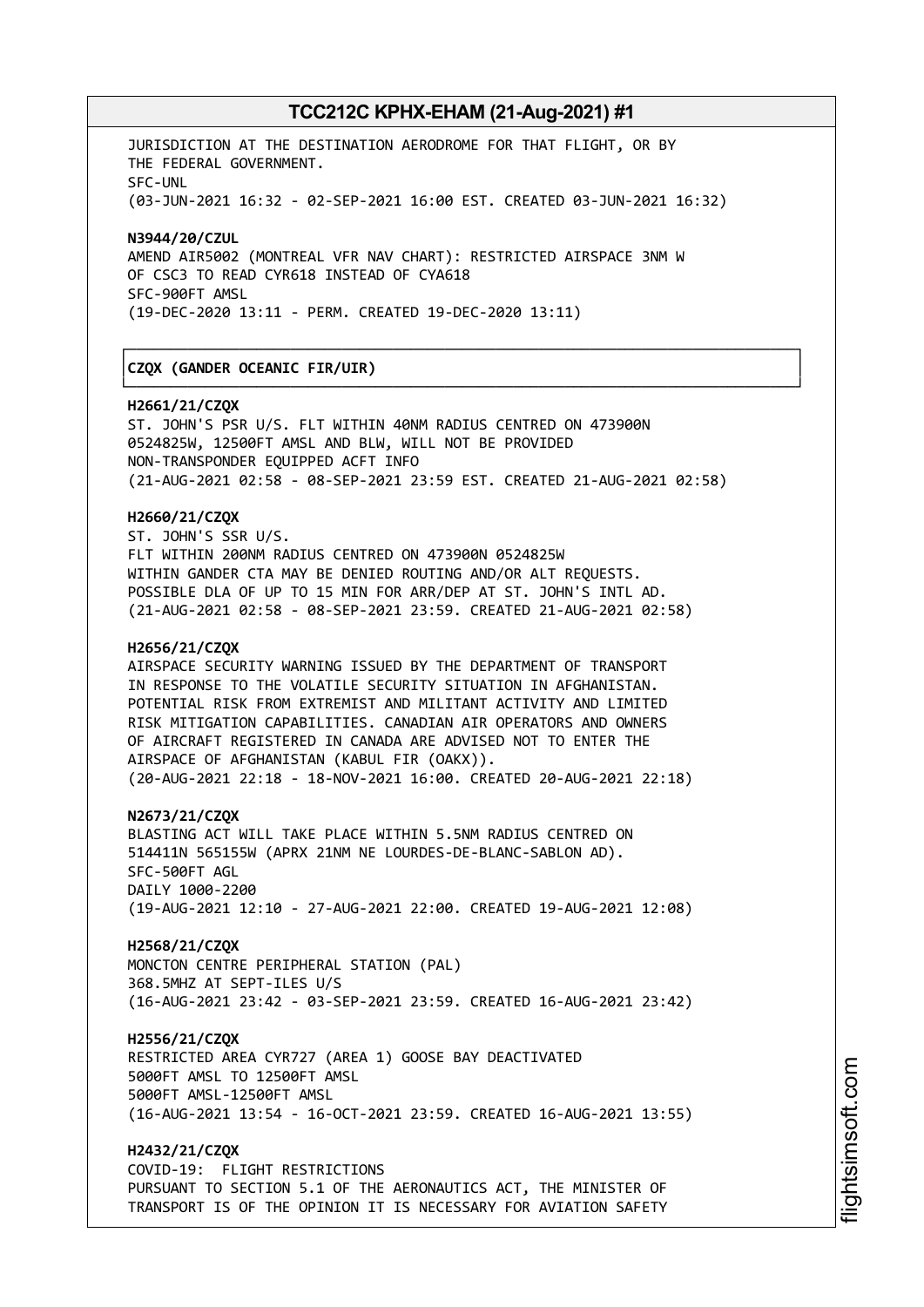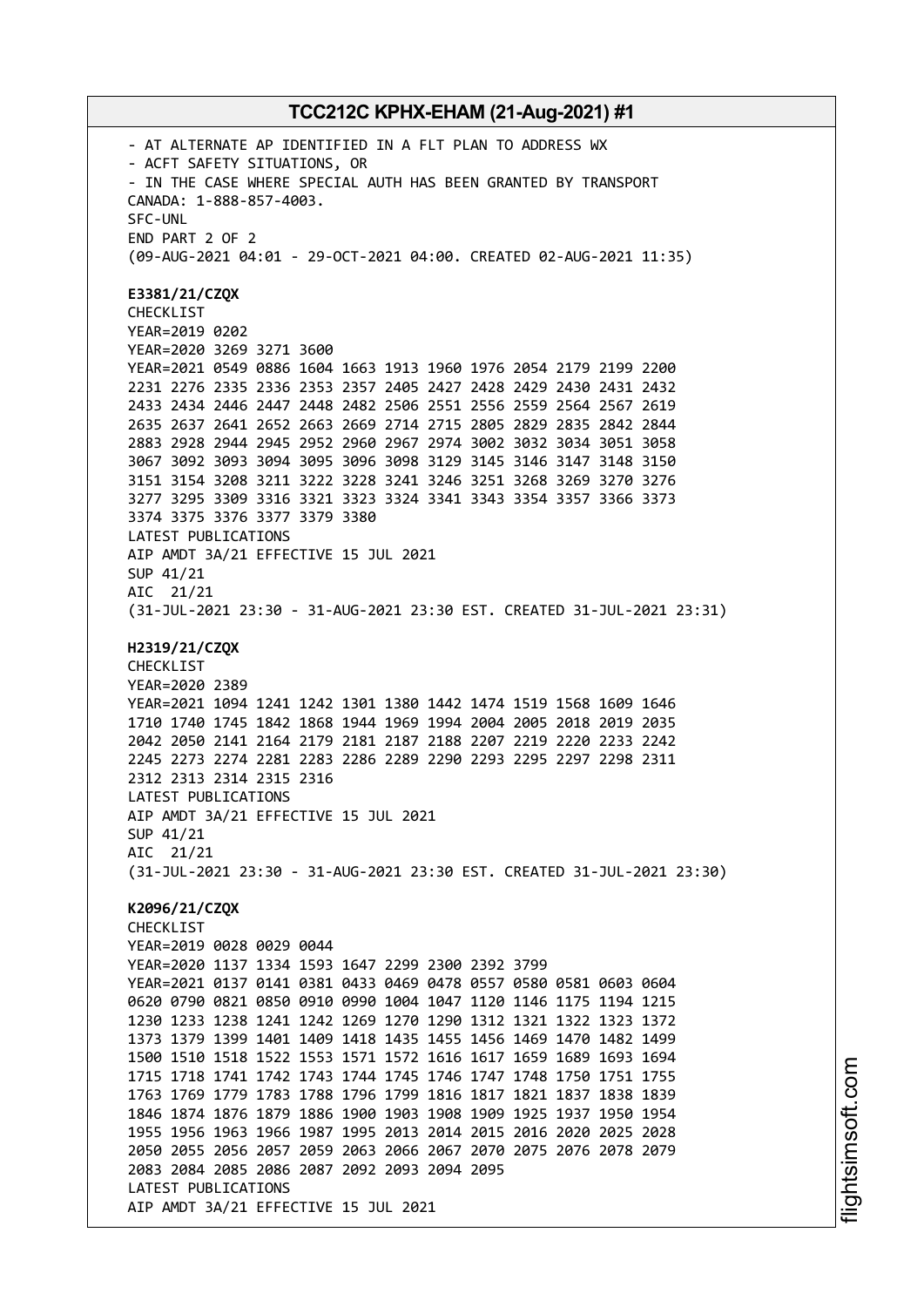SUP 41/21 AIC 21/21 (31-JUL-2021 23:30 - 31-AUG-2021 23:30 EST. CREATED 31-JUL-2021 23:30) **N2399/21/CZQX** CHECKLIST YEAR=2019 0010 0011 YEAR=2020 2348 3944 YEAR=2021 0044 1163 1359 1566 1575 1576 1577 1578 1579 1638 1910 1953 1954 2003 2009 2035 2036 2106 2121 2124 2137 2155 2171 2177 2257 2284 2287 2298 2302 2330 2332 2340 2347 2358 2365 2369 2375 2376 2379 2380 2381 2382 2393 2394 2397 2398 LATEST PUBLICATIONS AIP AMDT 3A/21 EFFECTIVE 15 JUL 2021 SUP 41/21 AIC 21/21 (31-JUL-2021 23:30 - 31-AUG-2021 23:30 EST. CREATED 31-JUL-2021 23:30) **H2295/21/CZQX** COVID 19: INFORMATION BORDER SVC ARE TEMPO SUSPENDED AT THE MAJORITY OF SMALL AIRPORTS ACROSS CANADA. FOR AN UPDATED LIST OF AUTH AIRPORTS OF ENTRY SEE THE LINK FOR OPEN PORTS OF ENTRY AT WWW.CBSA-ASFC.GC.CA/OFFICES (29-JUL-2021 17:00 - 29-OCT-2021 15:00 EST. CREATED 29-JUL-2021 17:00) **H2283/21/CZQX** ALL FLT TO/FM AIRPORTS OF GREENLAND, OR OVERFLYING GREENLANDIC TERRITORY FM BELARUSSIAN AIRSPACE, ARE NOT ALLOWED IF ACFT ARE OPERATED BY BELARUSSIAN AIR CARRIERS AND/OR REGISTRATED IN BELARUS EXC FOR ACFT IN EMERG OR HUMANITARIAN FLT. (28-JUL-2021 13:47 - 27-OCT-2021 16:00 EST. CREATED 28-JUL-2021 13:47) **H2141/21/CZQX** NOTICE OF TRIAL TO REMOVE FLT PLANNING REQUIREMENTS OF EASTBOUND NORTH AMERICAN RTE (NAR) SYSTEM: ALL FLT OPR WITHIN THE NORTH ATLANTIC ORGANIZED TRACK STRUCTURE (OTS) ARE NOT REQUIRED TO FILE THE ASSOCIATED NAR LISTED ON THE DAILY ZBW NORTH ATLANTIC ADVISORY OR THE NAT OTS MESSAGE. ASSOCIATED NAR ARE REFERENCED UNDER THE (JFK DEP) SECTION OF THE ADVISORY. DEP MUST STILL COMPLY WITH ANY DEP RTE, STRUCTURES, AND/OR RESTRICTIONS FM THE DEP AP. OPTIMIZED ROUTINGS CAN ONLY BEGIN FM POINTS WITHIN ZBW AIRSPACE, THE MONCTON FIR, OR BOTH. ONCE INSIDE ZBW AIRSPACE/MONCTON FIR, RANDOM ROUTINGS TO THE OEP ARE PERMITTED. FLT PATHS OF ACFT PARTICIPATING IN THE TRIAL MUST REMAIN AT OR NORTH OF A LINE VITOL-LOMPI. PLEASE REFER TO DAILY ZBW NORTH ATLANTIC ADVISORY FOR SPECIFIC INFO AND STATUS OF THIS TRIAL. THIS TRIAL MAY BE DISCONTINUED AT ANY TIME, BASED ON OPR IMPACT.

DISPATCHERS SHALL INCLUDE (NO NARS EAST TRIAL) IN THE REMARKS SECTION OF FLT PLANS FOR PARTCIPATING ACFT.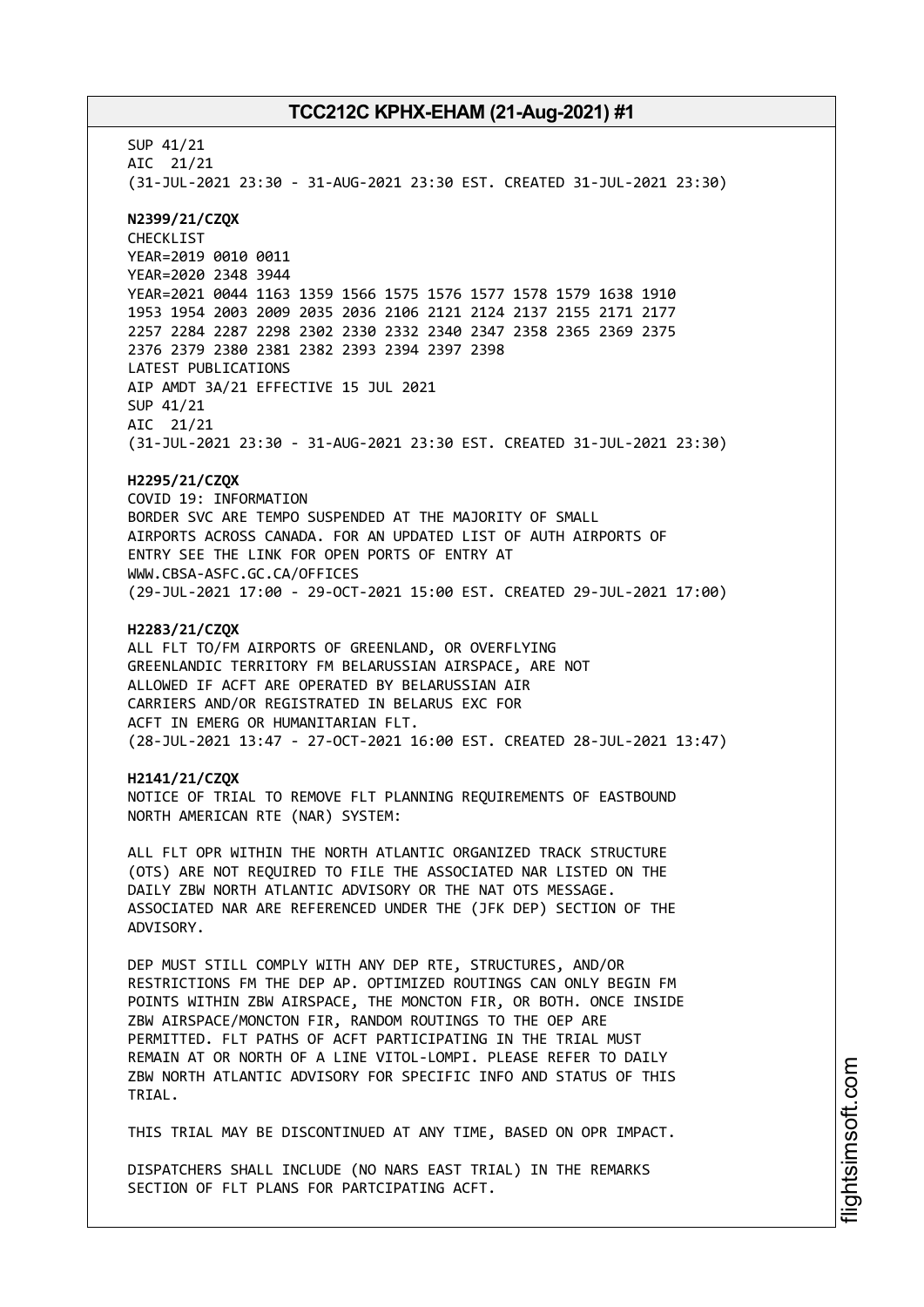FLT CREWS ARE EXPECTED TO CARRY APPLICABLE NAR DOCUMENTATION ON THE FLT DECK FOR ALL FLT, REGARDLESS IF PARTICIPATING IN THE TRIAL OR NOT. (14-JUL-2021 12:54 - 30-SEP-2021 23:59. CREATED 14-JUL-2021 12:55) **N2009/21/CZQX** AMEND PUBLICATIONS: V315 BTN YAY AND YQX MEA TO READ 7500 INSTEAD OF 6500 (05-JUL-2021 15:32 - PERM. CREATED 05-JUL-2021 15:32) **H2005/21/CZQX** GANDER OCEANIC VERBAL CLR DELIVERY SVC NOT AVBL. EASTBOUND OCEANIC FLT WILL REC CLR BY MONCTON, MONTREAL OR GANDER ACC. OPR ARE TO REQUEST THEIR CLR ON CONTROL FREQ. DATA LINK CLR SERVICE UNCHANGED. (30-JUN-2021 22:51 - 30-SEP-2021 13:00. CREATED 30-JUN-2021 22:52) **H1868/21/CZQX** NOTICE OF TEMPORARY CHANGES TO NORTH AMERICAN ROUTES (NARS) FOR KJFK AND KEWR ARR: INLAND NAVIGATION FIXES (INFS) WILL BE OPTIONAL FOR KJFK AND KEWR ARR AND ACFT WILL BE ABLE TO PROCEED DIRECT FM THE OCEANIC ENTRY POINT (OEP) FOR THE FOLLOWING ROUTES: ACFT FLT PLANNED TO KJFK AND KEWR VIA KJOHN MAY FILE DIRECT KJOHN FM THE OEP. ACFT FLT PLANNED TO KJFK VIA PLYMM/ENE MAY FILE DIRECT PLYMM/ENE FM THE OEP. ACFT FLT PLANNED TO KEWR VIA COPLY MAY FILE DIRECT COPLY FM THE OEP (21-JUN-2021 13:45 - 20-SEP-2021 23:59. CREATED 21-JUN-2021 13:45) **N1576/21/CZQX** CHARLOTTETOWN NDB 1D 346KHZ U/S (10-JUN-2021 12:37 - 03-SEP-2021 16:00 EST. CREATED 10-JUN-2021 12:37) **H1568/21/CZQX** AMEND PUBLICATIONS: MONTREAL CENTRE: BREVOORT PERIPHERAL STATION (PAL) FREQ 132.025 TO READ: (BLW FL290) 0730-2330Z (DT 0630-2230Z) O/T GANDER CENTRE CLNC DEL (07-JUN-2021 14:56 - PERM. CREATED 07-JUN-2021 14:56) **H1519/21/CZQX** COVID-19: FLIGHT RESTRICTIONS UNTIL FURTHER NOTICE, WITH THE INTENT TO PREVENT THE SPREAD OF COVID-19 THROUGHOUT CANADA, AN OPERATOR OPERATING A FLIGHT BETWEEN TWO POINTS IN CANADA OR A FLIGHT TO CANADA MUST COMPLY WITH THE PROVISIONS OF THE INTERIM ORDER RESPECTING CERTAIN REQUIREMENTS FOR CIVIL AVIATION DUE TO COVID-19, ISSUED BY THE MINISTER OF TRANSPORT AND CURRENTLY IN FORCE. THIS INCLUDES A REQUIREMENT FOR PASSENGER FACE MASKS. OPERATORS ARE REQUIRED TO NOTIFY PASSENGERS OF THE LATEST MEASURES TO PREVENT THE SPREAD OF COVID-19 TAKEN BY THE TERRITORIAL AND PROVINCIAL GOVERNMENT WITH JURISDICTION AT THE DESTINATION AERODROME FOR THAT FLIGHT, OR BY THE FEDERAL GOVERNMENT. SFC-UNL (03-JUN-2021 16:32 - 02-SEP-2021 16:00 EST. CREATED 03-JUN-2021 16:32)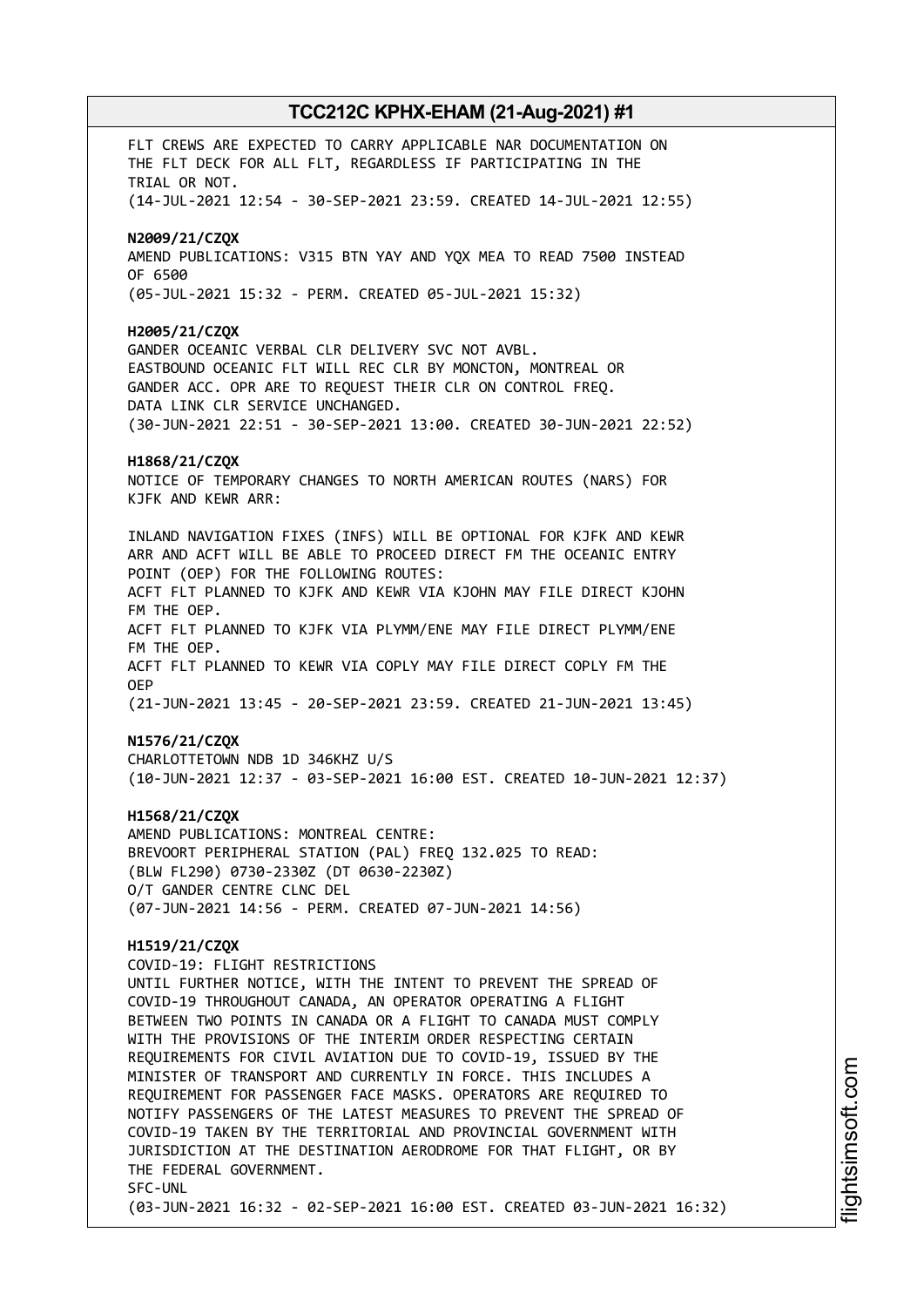┌──────────────────────────────────────────────────────────────────────────────┐

**H2389/20/CZQX** AMEND AIP CANADA (ICAO): PART 2. ENR 7.3.3 (J): TO READ: OZN - 5900N 05000W - CUDDY (FL290-FL600) - PORGY (10-OCT-2020 09:01 - PERM. CREATED 09-SEP-2020 19:37)

#### │**BGGL (NUUK FIR/UIR)** │

└──────────────────────────────────────────────────────────────────────────────┘ **A0525/21/BGGL** NUUK INFORMATION FREQ 5526 KHZ PSN 6534N03707W (KULUSUK) TRANSMITTER UNRELIABLE. (11-AUG-2021 13:49 - 29-OCT-2021 12:00. CREATED 11-AUG-2021 13:49) **B0943/21/BGGL** CHECKLIST YEAR=2021 0128 0482 0590 0655 0656 0821 0822 0823 0824 0825 0827 0828 0829 0830 0831 0832 0834 0835 0836 0837 0838 0839 0840 0841 0842 0843 0844 0845 0848 0849 0850 0851 0859 0861 0875 0877 0878 0890 0901 0915 0927 0936 0938 0939 0940 0942 LATEST AIS PUBLICATIONS ISSUED: AIP AIRAC AMDT IFR 007/2021 EFFECTIVE DATE 09 SEP 21 AIP AMDT IFR 003/2018 EFFECTIVE DATE 15 MAR 18 AIP SUP IFR 002/2019 EFFECTIVE DATE 08 NOV 19 AIC IFR A001/2020 EFFECTIVE DATE 18 JUN 20 AIC CHECKLIST AIP IFR A001/2016 A002/2016 A001/2017 A002/2017 A002/2018 A003/2018 A004/2018 A001/2019 SUP CHECKLIST AIP IFR NIL (01-AUG-2021 01:00 - 01-SEP-2021 00:00 EST. CREATED 01-AUG-2021 01:00) **C0146/21/BGGL** CHECKLIST YEAR=2020 0157 YEAR=2021 0138 0139 0141 0142 0145 LATEST AIS PUBLICATIONS ISSUED: AIP AIRAC AMDT IFR 007/2021 EFFECTIVE DATE 09 SEP 21 AIP AMDT IFR 003/2018 EFFECTIVE DATE 15 MAR 18 AIP SUP IFR 002/2019 EFFECTIVE DATE 08 NOV 19 AIC IFR A001/2020 EFFECTIVE DATE 18 JUN 20 ATC CHECKLIST AIP IFR A001/2016 A002/2016 A001/2017 A002/2017 A002/2018 A003/2018 A004/2018 A001/2019 SUP CHECKLIST AIP IFR **NTI** (01-AUG-2021 00:24 - 01-SEP-2021 00:00 EST. CREATED 01-AUG-2021 00:31) **A0484/21/BGGL CHECKLIST** YEAR=2018 0199 YEAR=2021 0314 0315 0424 0425 0430 0434 0435 0439 0440 0441 0449 0451 0471 0472 0476 0477 0478 0481 0483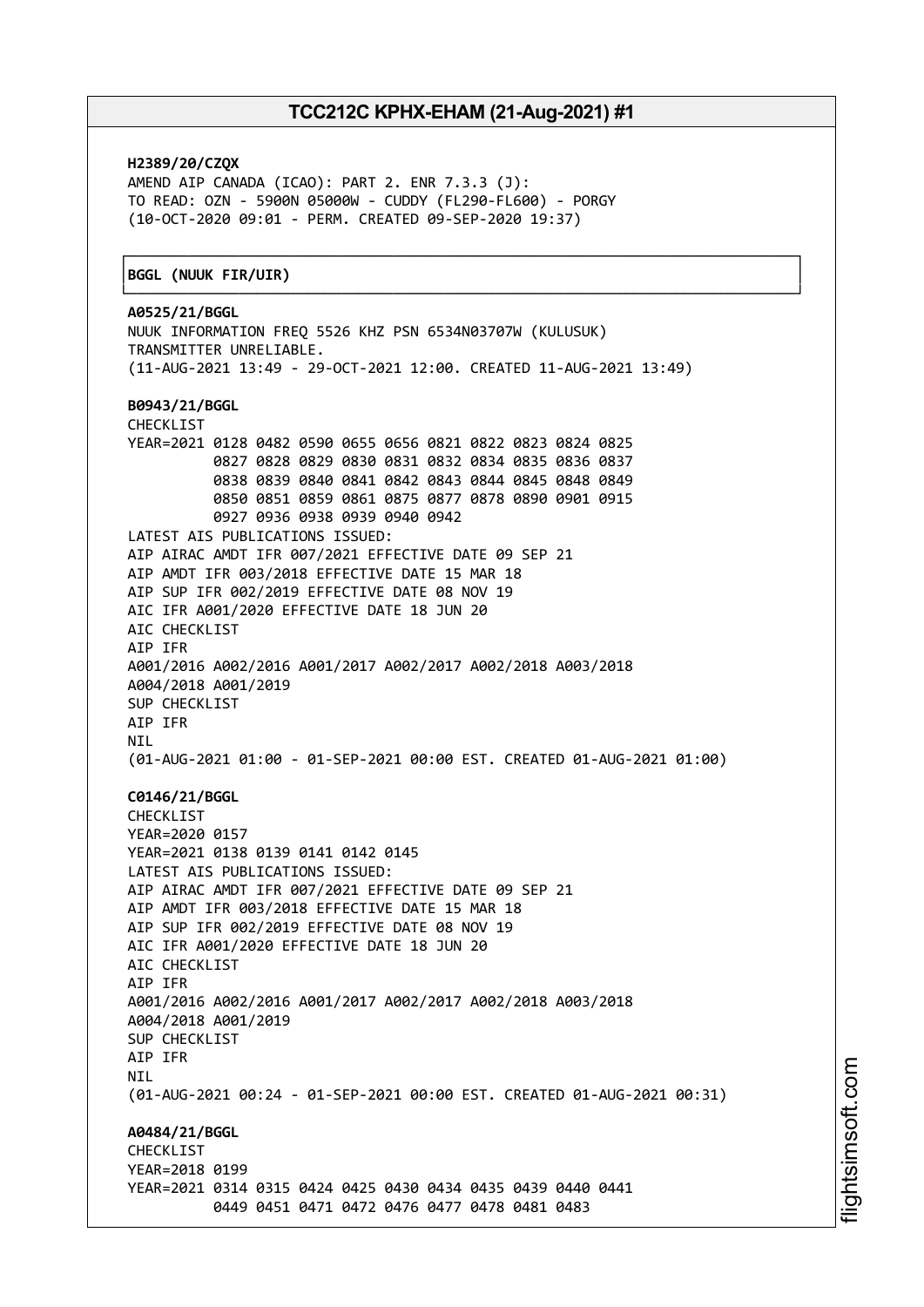LATEST AIS PUBLICATIONS ISSUED: AIP AIRAC AMDT IFR 007/2021 EFFECTIVE DATE 09 SEP 21 AIP AMDT IFR 003/2018 EFFECTIVE DATE 15 MAR 18 AIP SUP IFR 002/2019 EFFECTIVE DATE 08 NOV 19 AIC IFR A001/2020 EFFECTIVE DATE 18 JUN 20 AIC CHECKLIST AIP IFR A001/2016 A002/2016 A001/2017 A002/2017 A002/2018 A003/2018 A004/2018 A001/2019 SUP CHECKLIST AIP IFR **NTI** (01-AUG-2021 00:02 - 01-SEP-2021 00:00 EST. CREATED 01-AUG-2021 00:05) **A0478/21/BGGL** ALL FLIGHTS TO/FROM AIRPORTS OF GREENLAND, OR OVERFLYING GREENLANDIC AIRSPACE FROM BELARUSSIAN AIRSPACE, ARE NOT ALLOWED IF AIRCRAFT ARE OPERATED BY BELARUSSIAN AIR CARRIERS AND/OR REGISTRATED IN BELARUS EXCEPT FOR AIRCRAFT IN EMERGENCY OR HUMANITARIAN FLIGHTS. (28-JUL-2021 06:23 - 01-DEC-2021 00:59. CREATED 28-JUL-2021 06:26) **A0449/21/BGGL** TRIGGER NOTAM - PERM AIP GREENLAND AIRAC AMDT 07/21 WEF 09 SEP 2021. REF GEN 1.1: CHANGE OF CAA NAME AND EMAIL. REF GEN 2.2: ROD - RATE OF DESCENT ADDED. REF ENR 2.1: CHANGE TO NUUK SECTOR NORTH: PSN HF ANTENNA FREQ 5526 KHZ LOCATION KULUSUK CHANGED AND ASTERISK WITHDRAWN AS COORDINATES HAS BEEN WGS-84 VERIFIED AND LOCATION CHANGED TO TASIILAQ. KANGERLUSSUAQ HF ANTENNA NOW SHOWN CORRECTLY WITH FREQ 5526/8945/10042 KHZ. (09-SEP-2021 00:00 - 22-SEP-2021 23:59. CREATED 12-JUL-2021 08:50) **A0441/21/BGGL** COVID-19: FLIGHT RESTRICTION. ALL AIRCRAFT OPERATORS CARRYING PASSENGERS TO GREENLAND MUST RECEIVE A PERMISSION FROM THE CORONA SECRETARIAT BEFORE COMMENCING THE FLIGHT TOWARDS GREENLAND. APPLICATION MUST BE SENT TO CORONA AT NANOQ.GL EXEMPTION: AIRCRAFT OPERATORS WITH REGULAR SCHEDULED FLIGHTS TO GREENLAND CAN BRING PASSENGERS ACCORDING TO THE LIMIT SET BY THE CORONA SECRETARIAT. (02-JUL-2021 19:59 - 01-SEP-2021 01:59. CREATED 02-JUL-2021 19:59) **A0315/21/BGGL** DIRECTION OF CRUISING LEVELS FOR RNP-ROUTE UT596 IS CHANGED FROM ODD FLIGHT LEVELS TO EVEN FLIGHT LEVELS SECTION GH-SUBUD (18-MAY-2021 07:12 - PERM. CREATED 18-MAY-2021 07:14) **A0314/21/BGGL** DIRECTION OF CRUISING LEVELS FOR RNP-ROUTE UW30 IS CHANGED

FROM ODD FLIGHT LEVELS TO EVEN FLIGHT LEVELS DIRECTION AA-HB AND FROM EVEN FLIGHT LEVELS TO ODD FLIGHT LEVELS DIRECTION HB-AA (18-MAY-2021 07:03 - PERM. CREATED 18-MAY-2021 07:12)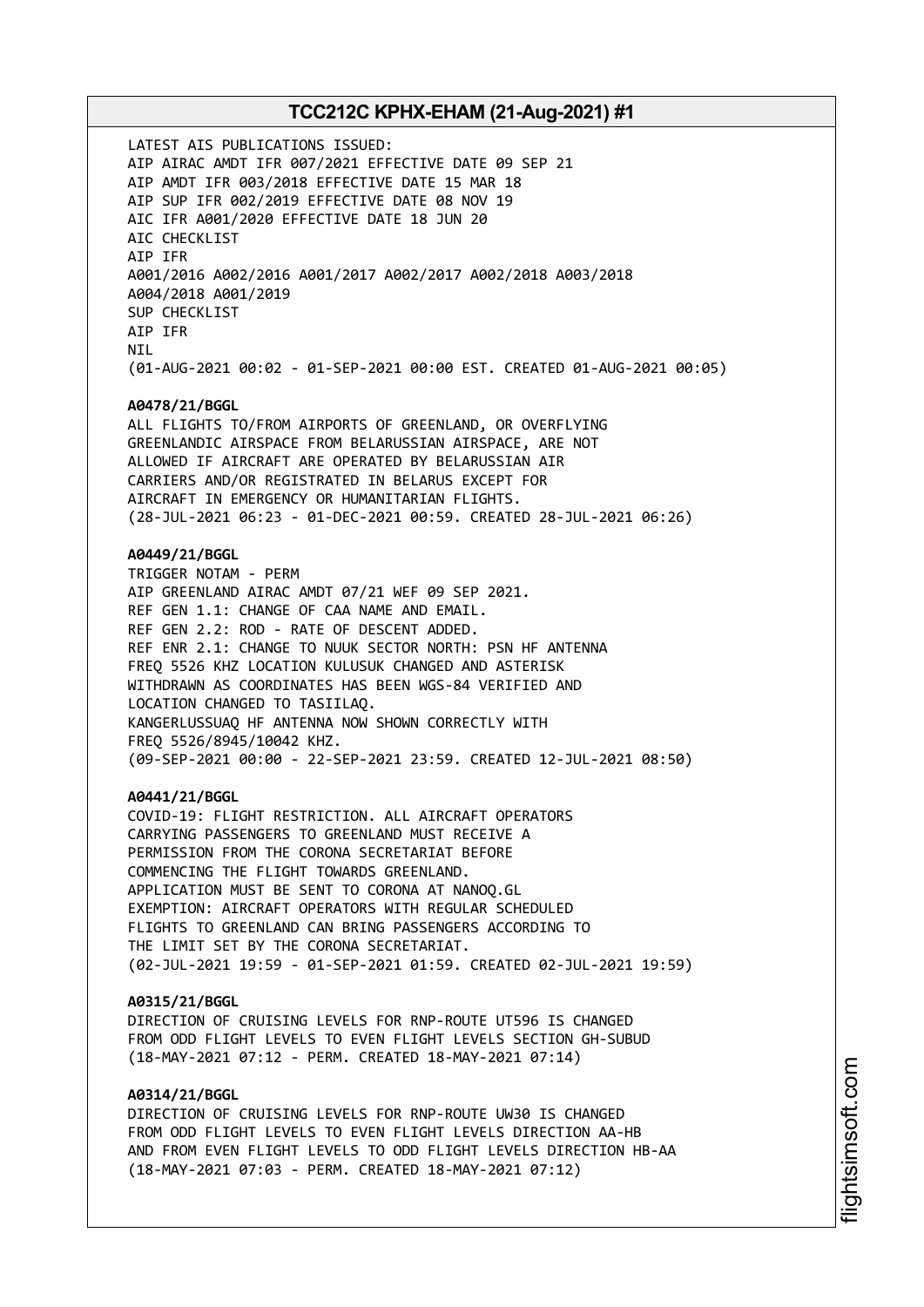┌──────────────────────────────────────────────────────────────────────────────┐

│**EGGX (SHANWICK OCEANIC FIR/UIR)** │

└──────────────────────────────────────────────────────────────────────────────┘ **V0014/21/EGGX** AIRSPACE SECURITY WARNING ISSUED BY THE DEPARTMENT FOR TRANSPORT - RISK TO CIVIL AVIATION IN BELARUS. OPERATORS ARE ADVISED NOT TO ENTER THE TERRITORY AND AIRSPACE OF BELARUS DUE TO SERIOUS SAFETY AND SECURITY CONCERNS POSED TO COMMERCIAL AVIATION. OPERATORS ARE ADVISED TO TAKE THIS INFORMATION INTO ACCOUNT IN THEIR OWN RISK ASSESSMENTS AND ROUTING DECISIONS. CONTACT UK DEPARTMENT FOR TRANSPORT +44(0)207 082 6639 OR +44(0)207 944 5999 OUT OF HOURS. FOR FURTHER DETAILS. 2021-05-0542/AS6 SFC-UNL (20-AUG-2021 08:18 - 17-NOV-2021 11:59 EST. CREATED 20-AUG-2021 08:18) **B2036/21/EGGX** WEF 01 OCT UNTIL 31 DEC THE UK C SERIES NOTAM WILL CHANGE TO P SERIES. ALL EXISTING C SERIES NOTAM WILL BE REISSUED AS A P SERIES ON 01 OCT. ALL NEW NOTAM REQUESTS AFTER 01 OCT WILL BE ISSUED AS A P SERIES. RECIPIENTS OF C SERIES NOTAM WILL AUTOMATICALLY BE MOVED TO THE P SERIES DISTRIBUTION LIST. AIC Y087/21 EFFECTIVE 23 SEP 21 REFERS. UK NOTAM SERIES DETAILS ARE CONTAINED IN UK AIP GEN 3.1 TABLE 3.6.3.4 (01-OCT-2021 00:00 - 31-DEC-2021 23:59. CREATED 18-AUG-2021 14:43) **D1107/21/EGGX** CHECKLIST YEAR=2021 0726 1100 1105 1106 LATEST PUBLICATIONS AIP AIRAC AMDT IFR 009/2021 EFFECTIVE DATE 09 SEP 21 AIP SUP IFR 040/2021 EFFECTIVE DATE 29 JUL 21 AIC IFR W069/2021 EFFECTIVE DATE 29 JUL 21 AIC IFR P067/2021 EFFECTIVE DATE 29 JUL 21 AIC IFR M066/2021 EFFECTIVE DATE 29 JUL 21 AIC IFR Y068/2021 EFFECTIVE DATE 29 JUL 21 AIC IFR G097/2009 EFFECTIVE DATE 31 DEC 09 AIC CHECKLIST AIP IFR P127/2006 P008/2008 P064/2008 P086/2008 P077/2009 P070/2010 P062/2012 P138/2012 Y009/2014 P002/2018 P053/2018 Y104/2018 Y031/2019 Y055/2019 Y117/2019 Y135/2019 P136/2019 P137/2019 P138/2019 P139/2019 Y140/2019 Y141/2019 Y142/2019 Y001/2020 P003/2020 W008/2020 Y011/2020 Y012/2020 W018/2020 Y024/2020 PART 1 OF 2 (01-AUG-2021 00:05 - 01-SEP-2021 00:05 EST. CREATED 01-AUG-2021 01:52) **D1107/21/EGGX** Y028/2020 Y031/2020 P034/2020 W035/2020 Y036/2020 Y039/2020 Y040/2020 Y041/2020 Y042/2020 Y043/2020 P044/2020 Y045/2020 P046/2020 Y051/2020 Y052/2020 P053/2020 P056/2020 P060/2020 P083/2020 Y085/2020 Y086/2020 Y087/2020 Y002/2021 Y008/2021 Y010/2021 Y011/2021 M012/2021 P017/2021 P018/2021 P026/2021 Y027/2021 Y028/2021 Y029/2021 Y037/2021 M044/2021 P045/2021 Y050/2021 Y054/2021 Y055/2021 P056/2021 Y058/2021 M060/2021 Y062/2021 M063/2021 M064/2021 M065/2021 M066/2021 P067/2021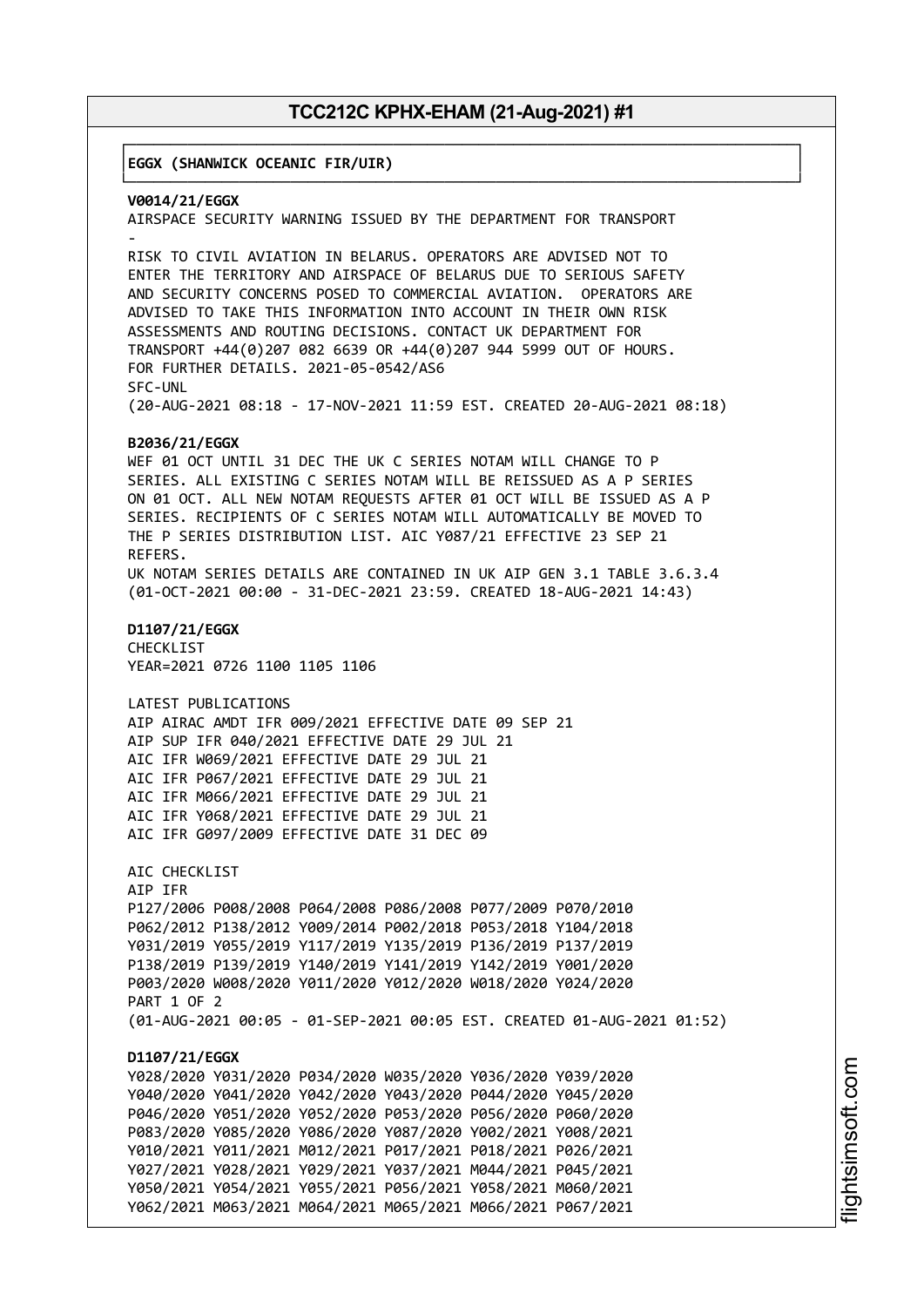Y068/2021 W069/2021 AIP VFR NIL AIP MIL NIL SUP CHECKLIST AIP IFR 053/2018 060/2018 011/2019 023/2019 025/2019 003/2020 017/2020 019/2020 023/2020 030/2020 031/2020 032/2020 037/2020 038/2020 039/2020 045/2020 046/2020 048/2020 049/2020 052/2020 002/2021 003/2021 007/2021 008/2021 012/2021 014/2021 017/2021 018/2021 019/2021 020/2021 022/2021 023/2021 024/2021 025/2021 026/2021 028/2021 029/2021 030/2021 031/2021 032/2021 034/2021 035/2021 036/2021 037/2021 038/2021 039/2021 040/2021 AIP VFR NIL AIP MIL NIL PART 2 OF 2 (01-AUG-2021 00:05 - 01-SEP-2021 00:05 EST. CREATED 01-AUG-2021 01:52) **G0256/21/EGGX** CHECKLIST YEAR=2021 0256 LATEST PUBLICATIONS AIP AIRAC AMDT IFR 009/2021 EFFECTIVE DATE 09 SEP 21 AIP SUP IFR 040/2021 EFFECTIVE DATE 29 JUL 21 AIC IFR W069/2021 EFFECTIVE DATE 29 JUL 21 AIC IFR P067/2021 EFFECTIVE DATE 29 JUL 21 AIC IFR M066/2021 EFFECTIVE DATE 29 JUL 21 AIC IFR Y068/2021 EFFECTIVE DATE 29 JUL 21 AIC IFR G097/2009 EFFECTIVE DATE 31 DEC 09 AIC CHECKLIST AIP IFR P127/2006 P008/2008 P064/2008 P086/2008 P077/2009 P070/2010 P062/2012 P138/2012 Y009/2014 P002/2018 P053/2018 Y104/2018 Y031/2019 Y055/2019 Y117/2019 Y135/2019 P136/2019 P137/2019 P138/2019 P139/2019 Y140/2019 Y141/2019 Y142/2019 Y001/2020 P003/2020 W008/2020 Y011/2020 Y012/2020 W018/2020 Y024/2020 Y028/2020 Y031/2020 P034/2020 W035/2020 Y036/2020 Y039/2020 Y040/2020 Y041/2020 Y042/2020 Y043/2020 P044/2020 Y045/2020 P046/2020 Y051/2020 Y052/2020 P053/2020 P056/2020 P060/2020 PART 1 OF 2 (01-AUG-2021 00:05 - 01-SEP-2021 00:05 EST. CREATED 01-AUG-2021 01:34) **G0256/21/EGGX** P083/2020 Y085/2020 Y086/2020 Y087/2020 Y002/2021 Y008/2021 Y010/2021 Y011/2021 M012/2021 P017/2021 P018/2021 P026/2021 Y027/2021 Y028/2021 Y029/2021 Y037/2021 M044/2021 P045/2021 Y050/2021 Y054/2021 Y055/2021 P056/2021 Y058/2021 M060/2021 Y062/2021 M063/2021 M064/2021 M065/2021 M066/2021 P067/2021 Y068/2021 W069/2021 AIP VFR **NTI** AIP MIL NIL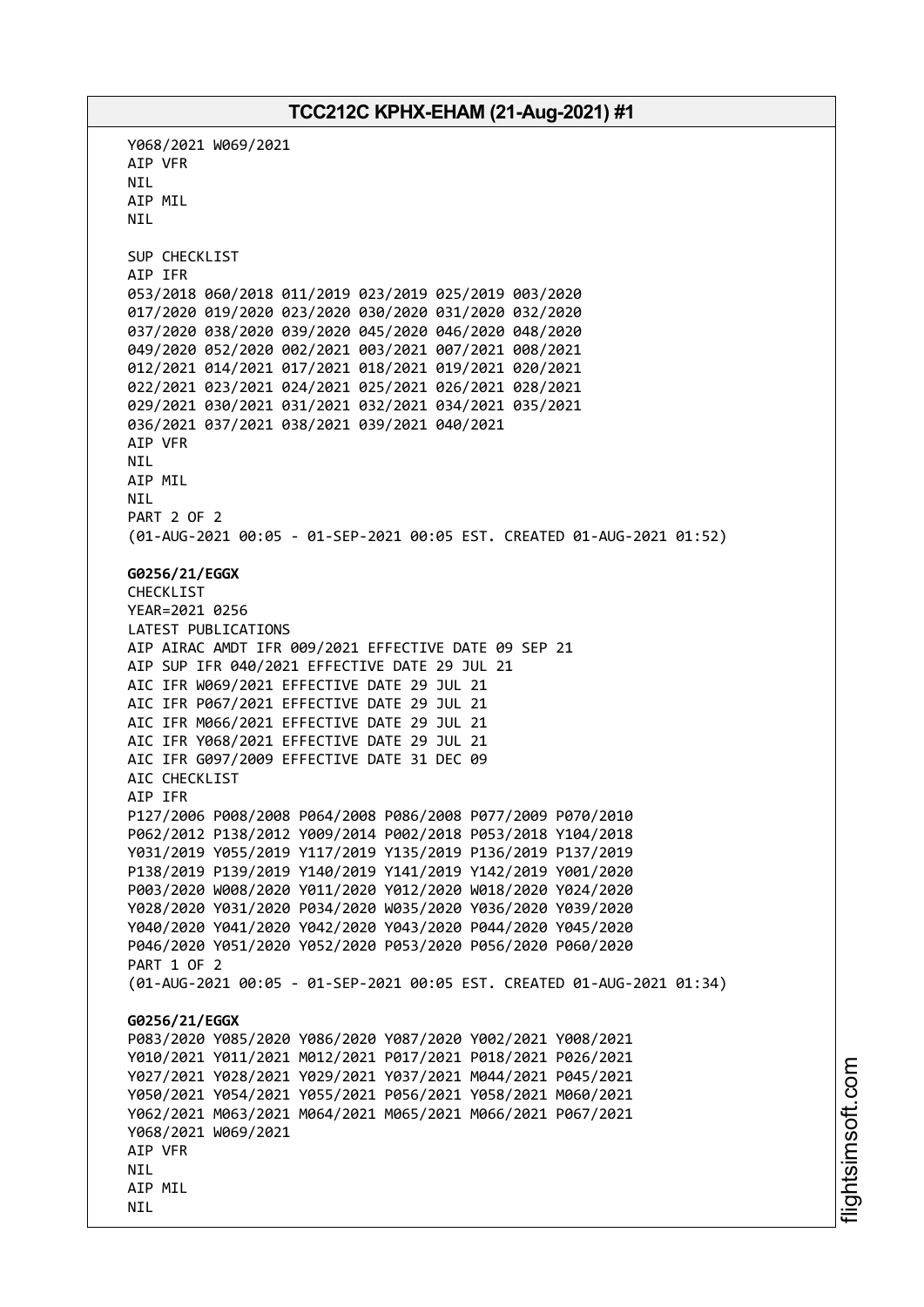# **TCC212C KPHX-EHAM (21-Aug-2021) #1** SUP CHECKLIST AIP IFR 053/2018 060/2018 011/2019 023/2019 025/2019 003/2020 017/2020 019/2020 023/2020 030/2020 031/2020 032/2020 037/2020 038/2020 039/2020 045/2020 046/2020 048/2020 049/2020 052/2020 002/2021 003/2021 007/2021 008/2021 012/2021 014/2021 017/2021 018/2021 019/2021 020/2021 022/2021 023/2021 024/2021 025/2021 026/2021 028/2021 029/2021 030/2021 031/2021 032/2021 034/2021 035/2021 036/2021 037/2021 038/2021 039/2021 040/2021 AIP VFR **NTI** AIP MIL NIL PART 2 OF 2 (01-AUG-2021 00:05 - 01-SEP-2021 00:05 EST. CREATED 01-AUG-2021 01:34) **M2939/21/EGGX** CHECKL<sub>TST</sub> YEAR=2021 2913 2914 2915 2916 2917 2918 2919 2920 2921 2922 2923 2924 2925 2926 2927 2928 2929 2930 2931 2932 2933 2935 LATEST PUBLICATIONS AIP AIRAC AMDT IFR 009/2021 EFFECTIVE DATE 09 SEP 21 AIP SUP IFR 040/2021 EFFECTIVE DATE 29 JUL 21 AIC IFR W069/2021 EFFECTIVE DATE 29 JUL 21 AIC IFR P067/2021 EFFECTIVE DATE 29 JUL 21 AIC IFR M066/2021 EFFECTIVE DATE 29 JUL 21 AIC IFR Y068/2021 EFFECTIVE DATE 29 JUL 21 AIC IFR G097/2009 EFFECTIVE DATE 31 DEC 09 AIC CHECKLIST AIP IFR P127/2006 P008/2008 P064/2008 P086/2008 P077/2009 P070/2010 P062/2012 P138/2012 Y009/2014 P002/2018 P053/2018 Y104/2018 Y031/2019 Y055/2019 Y117/2019 Y135/2019 P136/2019 P137/2019 PART 1 OF 2 (01-AUG-2021 00:05 - 01-SEP-2021 00:05 EST. CREATED 01-AUG-2021 01:33) **M2939/21/EGGX** P138/2019 P139/2019 Y140/2019 Y141/2019 Y142/2019 Y001/2020 P003/2020 W008/2020 Y011/2020 Y012/2020 W018/2020 Y024/2020 Y028/2020 Y031/2020 P034/2020 W035/2020 Y036/2020 Y039/2020 Y040/2020 Y041/2020 Y042/2020 Y043/2020 P044/2020 Y045/2020 P046/2020 Y051/2020 Y052/2020 P053/2020 P056/2020 P060/2020 P083/2020 Y085/2020 Y086/2020 Y087/2020 Y002/2021 Y008/2021 Y010/2021 Y011/2021 M012/2021 P017/2021 P018/2021 P026/2021 Y027/2021 Y028/2021 Y029/2021 Y037/2021 M044/2021 P045/2021 Y050/2021 Y054/2021 Y055/2021 P056/2021 Y058/2021 M060/2021 Y062/2021 M063/2021 M064/2021 M065/2021 M066/2021 P067/2021 Y068/2021 W069/2021 AIP VFR NIL AIP MIL **NTI** 022/2021 023/2021 024/2021 025/2021 026/2021 028/2021 029/2021 030/2021 031/2021 032/2021 034/2021 035/2021 036/2021 037/2021 038/2021 039/2021 040/2021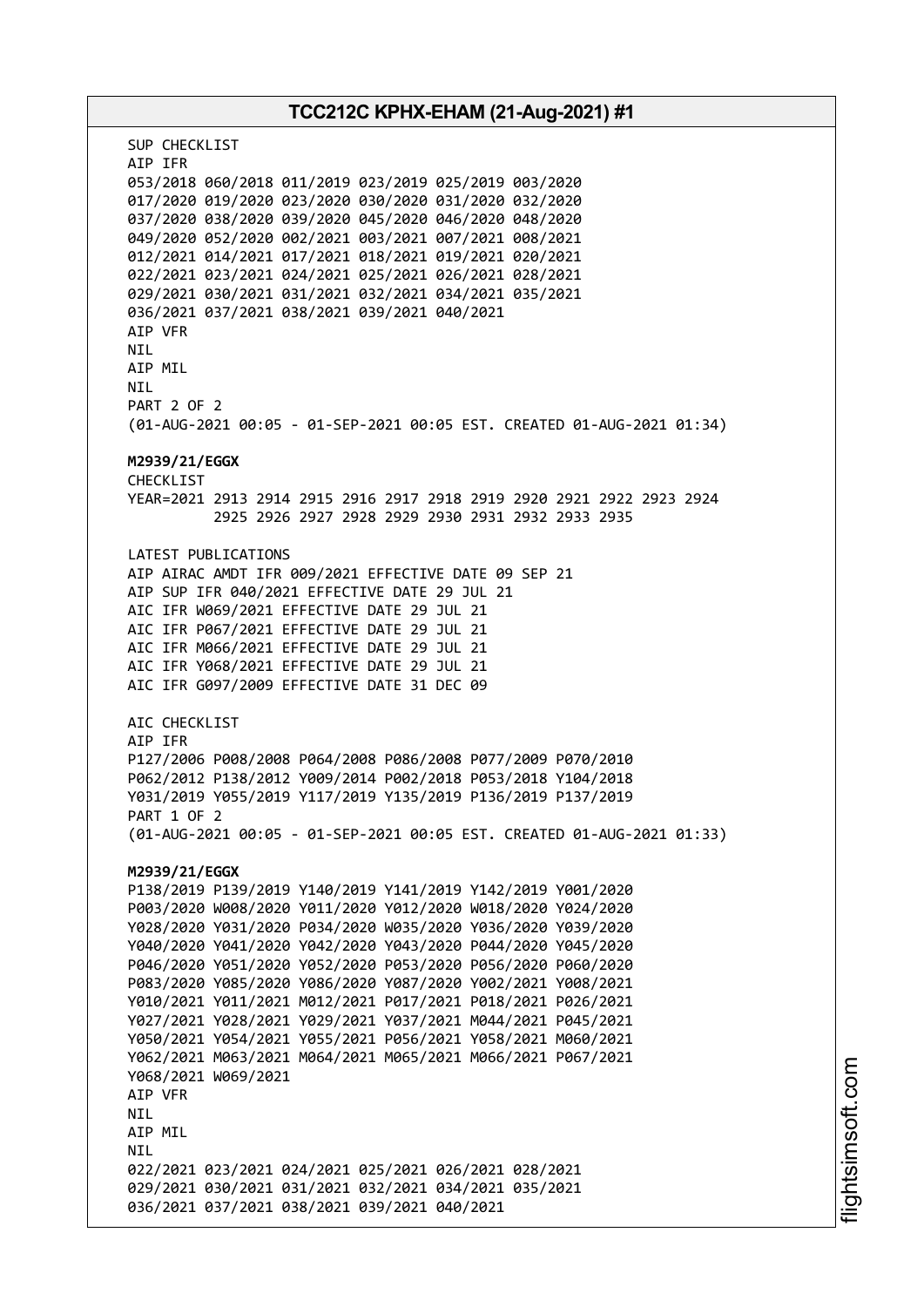AIP VFR NIL AIP MIL NIL PART 2 OF 2 (01-AUG-2021 00:05 - 01-SEP-2021 00:05 EST. CREATED 01-AUG-2021 01:33) **F0776/21/EGGX** CHECKLIST YEAR=2021 0769 0770 0771 0773 0776 LATEST PUBLICATIONS AIP AIRAC AMDT IFR 009/2021 EFFECTIVE DATE 09 SEP 21 AIP SUP IFR 040/2021 EFFECTIVE DATE 29 JUL 21 AIC IFR W069/2021 EFFECTIVE DATE 29 JUL 21 AIC IFR P067/2021 EFFECTIVE DATE 29 JUL 21 AIC IFR M066/2021 EFFECTIVE DATE 29 JUL 21 AIC IFR Y068/2021 EFFECTIVE DATE 29 JUL 21 AIC IFR G097/2009 EFFECTIVE DATE 31 DEC 09 AIC CHECKLIST AIP IFR P127/2006 P008/2008 P064/2008 P086/2008 P077/2009 P070/2010 P062/2012 P138/2012 Y009/2014 P002/2018 P053/2018 Y104/2018 Y031/2019 Y055/2019 Y117/2019 Y135/2019 P136/2019 P137/2019 P138/2019 P139/2019 Y140/2019 Y141/2019 Y142/2019 Y001/2020 P003/2020 W008/2020 Y011/2020 Y012/2020 W018/2020 Y024/2020 Y028/2020 Y031/2020 P034/2020 W035/2020 Y036/2020 Y039/2020 Y040/2020 Y041/2020 Y042/2020 Y043/2020 P044/2020 Y045/2020 PART 1 OF 2 (01-AUG-2021 00:05 - 01-SEP-2021 00:05 EST. CREATED 01-AUG-2021 01:31) **F0776/21/EGGX** P046/2020 Y051/2020 Y052/2020 P053/2020 P056/2020 P060/2020 P083/2020 Y085/2020 Y086/2020 Y087/2020 Y002/2021 Y008/2021 Y010/2021 Y011/2021 M012/2021 P017/2021 P018/2021 P026/2021 Y027/2021 Y028/2021 Y029/2021 Y037/2021 M044/2021 P045/2021 Y050/2021 Y054/2021 Y055/2021 P056/2021 Y058/2021 M060/2021 Y062/2021 M063/2021 M064/2021 M065/2021 M066/2021 P067/2021 Y068/2021 W069/2021 AIP VFR NIL AIP MIL **NTI** SUP CHECKLIST AIP IFR 053/2018 060/2018 011/2019 023/2019 025/2019 003/2020 017/2020 019/2020 023/2020 030/2020 031/2020 032/2020 037/2020 038/2020 039/2020 045/2020 046/2020 048/2020 049/2020 052/2020 002/2021 003/2021 007/2021 008/2021 012/2021 014/2021 017/2021 018/2021 019/2021 020/2021 022/2021 023/2021 024/2021 025/2021 026/2021 028/2021 029/2021 030/2021 031/2021 032/2021 034/2021 035/2021 036/2021 037/2021 038/2021 039/2021 040/2021 AIP VFR **NTL** AIP MIL **NTI** PART 2 OF 2 (01-AUG-2021 00:05 - 01-SEP-2021 00:05 EST. CREATED 01-AUG-2021 01:31)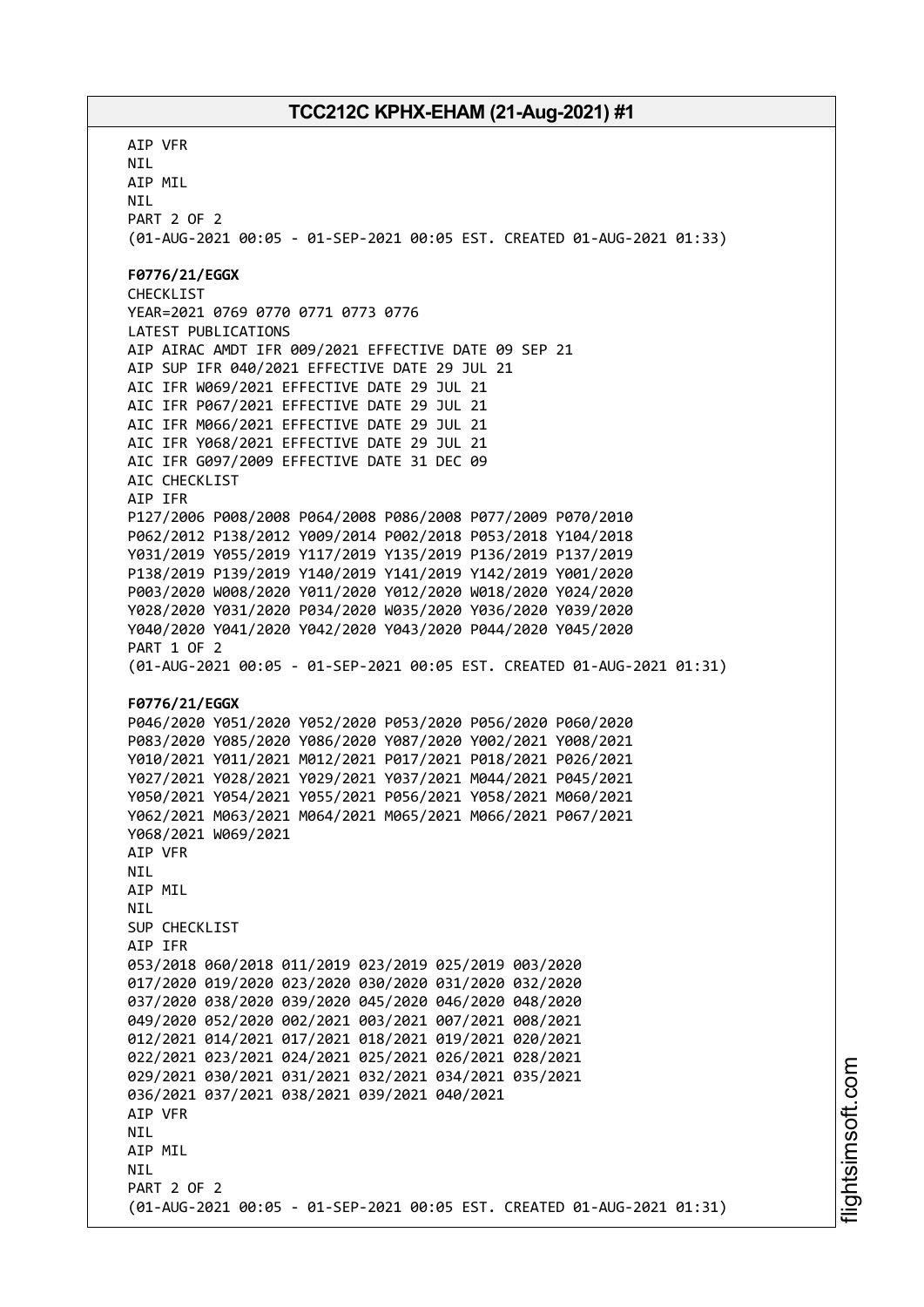**N0151/21/EGGX** P083/2020 Y085/2020 Y086/2020 Y087/2020 Y002/2021 Y008/2021 Y010/2021 Y011/2021 M012/2021 P017/2021 P018/2021 P026/2021 Y027/2021 Y028/2021 Y029/2021 Y037/2021 M044/2021 P045/2021 Y050/2021 Y054/2021 Y055/2021 P056/2021 Y058/2021 M060/2021 Y062/2021 M063/2021 M064/2021 M065/2021 M066/2021 P067/2021 Y068/2021 W069/2021 AIP VFR NIL AIP MIL **NTI** SUP CHECKLIST AIP IFR 053/2018 060/2018 011/2019 023/2019 025/2019 003/2020 017/2020 019/2020 023/2020 030/2020 031/2020 032/2020 037/2020 038/2020 039/2020 045/2020 046/2020 048/2020 049/2020 052/2020 002/2021 003/2021 007/2021 008/2021 012/2021 014/2021 017/2021 018/2021 019/2021 020/2021 022/2021 023/2021 024/2021 025/2021 026/2021 028/2021 029/2021 030/2021 031/2021 032/2021 034/2021 035/2021 036/2021 037/2021 038/2021 039/2021 040/2021 AIP VFR NIL AIP MIL NIL PART 2 OF 2 (01-AUG-2021 00:05 - 01-SEP-2021 00:05 EST. CREATED 01-AUG-2021 01:29) **N0151/21/EGGX** CHECKLIST YEAR=2021 0095 0111 0112 0113 0118 0122 0123 0124 0127 0136 0138 0139 0141 0142 0143 0145 0147 0149 0150 0151 LATEST PUBLICATIONS AIP AIRAC AMDT IFR 009/2021 EFFECTIVE DATE 09 SEP 21 AIP SUP IFR 040/2021 EFFECTIVE DATE 29 JUL 21 AIC IFR W069/2021 EFFECTIVE DATE 29 JUL 21 AIC IFR P067/2021 EFFECTIVE DATE 29 JUL 21 AIC IFR M066/2021 EFFECTIVE DATE 29 JUL 21 AIC IFR Y068/2021 EFFECTIVE DATE 29 JUL 21 AIC IFR G097/2009 EFFECTIVE DATE 31 DEC 09 AIC CHECKLIST AIP IFR P127/2006 P008/2008 P064/2008 P086/2008 P077/2009 P070/2010 P062/2012 P138/2012 Y009/2014 P002/2018 P053/2018 Y104/2018 Y031/2019 Y055/2019 Y117/2019 Y135/2019 P136/2019 P137/2019 P138/2019 P139/2019 Y140/2019 Y141/2019 Y142/2019 Y001/2020 P003/2020 W008/2020 Y011/2020 Y012/2020 W018/2020 Y024/2020 Y028/2020 Y031/2020 P034/2020 W035/2020 Y036/2020 Y039/2020 Y040/2020 Y041/2020 Y042/2020 Y043/2020 P044/2020 Y045/2020 P046/2020 Y051/2020 Y052/2020 P053/2020 P056/2020 P060/2020 PART 1 OF 2 (01-AUG-2021 00:05 - 01-SEP-2021 00:05 EST. CREATED 01-AUG-2021 01:29) **B1876/21/EGGX** AIC IFR Y068/2021 EFFECTIVE DATE 29 JUL 21 AIC IFR G097/2009 EFFECTIVE DATE 31 DEC 09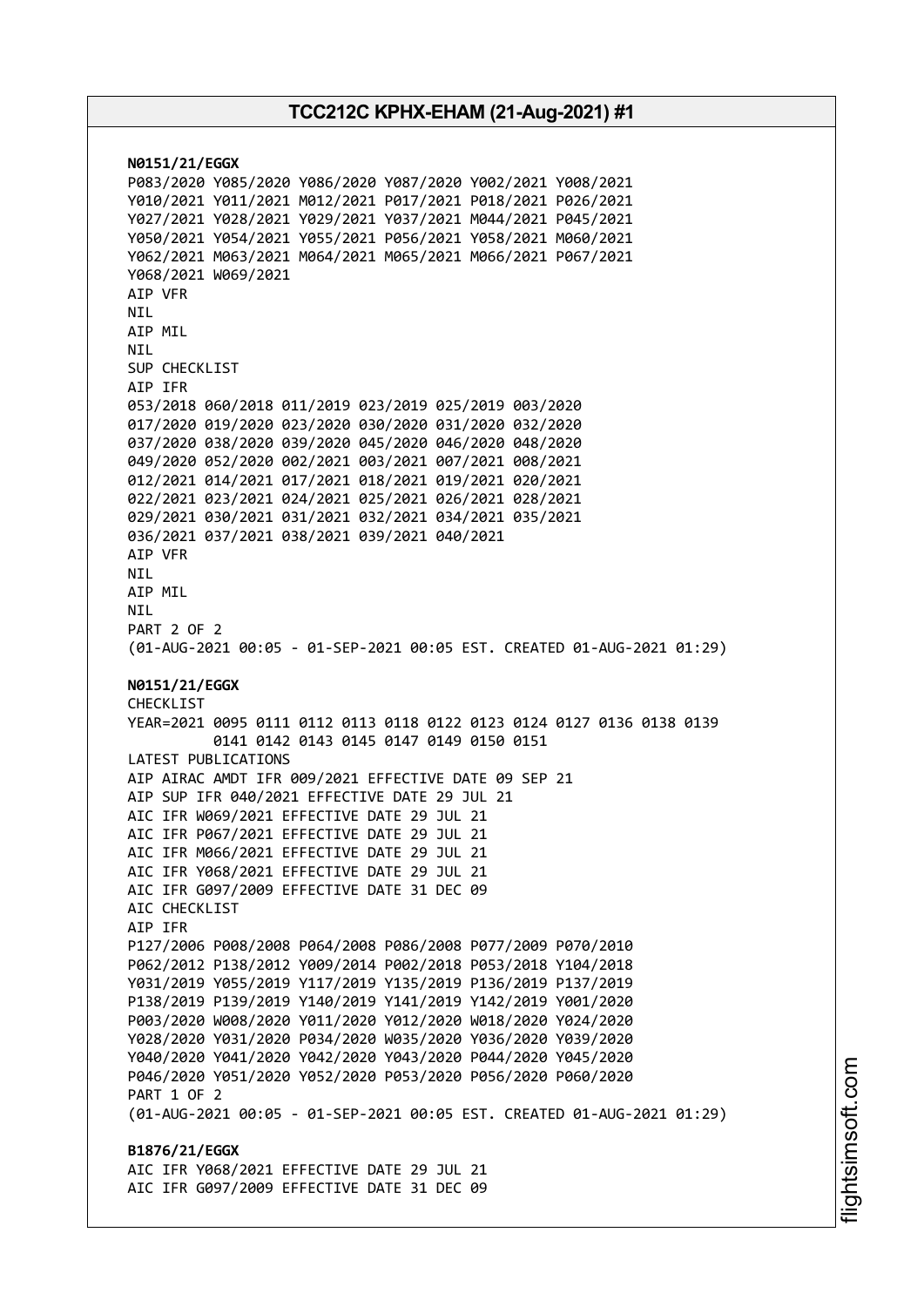**TCC212C KPHX-EHAM (21-Aug-2021) #1** AIC CHECKLIST AIP IFR P127/2006 P008/2008 P064/2008 P086/2008 P077/2009 P070/2010 P062/2012 P138/2012 Y009/2014 P002/2018 P053/2018 Y104/2018 Y031/2019 Y055/2019 Y117/2019 Y135/2019 P136/2019 P137/2019 P138/2019 P139/2019 Y140/2019 Y141/2019 Y142/2019 Y001/2020 P003/2020 W008/2020 Y011/2020 Y012/2020 W018/2020 Y024/2020 Y028/2020 Y031/2020 P034/2020 W035/2020 Y036/2020 Y039/2020 Y040/2020 Y041/2020 Y042/2020 Y043/2020 P044/2020 Y045/2020 P046/2020 Y051/2020 Y052/2020 P053/2020 P056/2020 P060/2020 P083/2020 Y085/2020 Y086/2020 Y087/2020 Y002/2021 Y008/2021 Y010/2021 Y011/2021 M012/2021 P017/2021 P018/2021 P026/2021 Y027/2021 Y028/2021 Y029/2021 Y037/2021 M044/2021 P045/2021 Y050/2021 Y054/2021 Y055/2021 P056/2021 Y058/2021 M060/2021 Y062/2021 M063/2021 M064/2021 M065/2021 M066/2021 P067/2021 Y068/2021 W069/2021 PART 2 OF 3 (01-AUG-2021 00:05 - 01-SEP-2021 00:05 EST. CREATED 01-AUG-2021 01:28) **B1876/21/EGGX** CHECKLIST YEAR=2021 0989 1036 1041 1142 1175 1194 1205 1206 1207 1209 1372 1378 1413 1431 1537 1558 1579 1630 1705 1717 1725 1743 1747 1750 1751 1753 1790 1813 1816 1824 1836 1837 1839 1840 1841 1843 1844 1854 1856 1857 1860 1861 1862 1863 1864 1865 1866 1867 LATEST PUBLICATIONS AIP AIRAC AMDT IFR 009/2021 EFFECTIVE DATE 09 SEP 21 AIP SUP IFR 040/2021 EFFECTIVE DATE 29 JUL 21 AIC IFR W069/2021 EFFECTIVE DATE 29 JUL 21 AIC IFR P067/2021 EFFECTIVE DATE 29 JUL 21 AIC IFR M066/2021 EFFECTIVE DATE 29 JUL 21 PART 1 OF 3 (01-AUG-2021 00:05 - 01-SEP-2021 00:05 EST. CREATED 01-AUG-2021 01:28) **B1876/21/EGGX** AIP VFR NIL AIP MIL NIL SUP CHECKLIST AIP IFR 053/2018 060/2018 011/2019 023/2019 025/2019 003/2020 017/2020 019/2020 023/2020 030/2020 031/2020 032/2020 037/2020 038/2020 039/2020 045/2020 046/2020 048/2020 049/2020 052/2020 002/2021 003/2021 007/2021 008/2021 012/2021 014/2021 017/2021 018/2021 019/2021 020/2021 022/2021 023/2021 024/2021 025/2021 026/2021 028/2021 029/2021 030/2021 031/2021 032/2021 034/2021 035/2021 036/2021 037/2021 038/2021 039/2021 040/2021 AIP VFR NIL AIP MIL **NTL** PART 3 OF 3 (01-AUG-2021 00:05 - 01-SEP-2021 00:05 EST. CREATED 01-AUG-2021 01:28) **A2748/21/EGGX**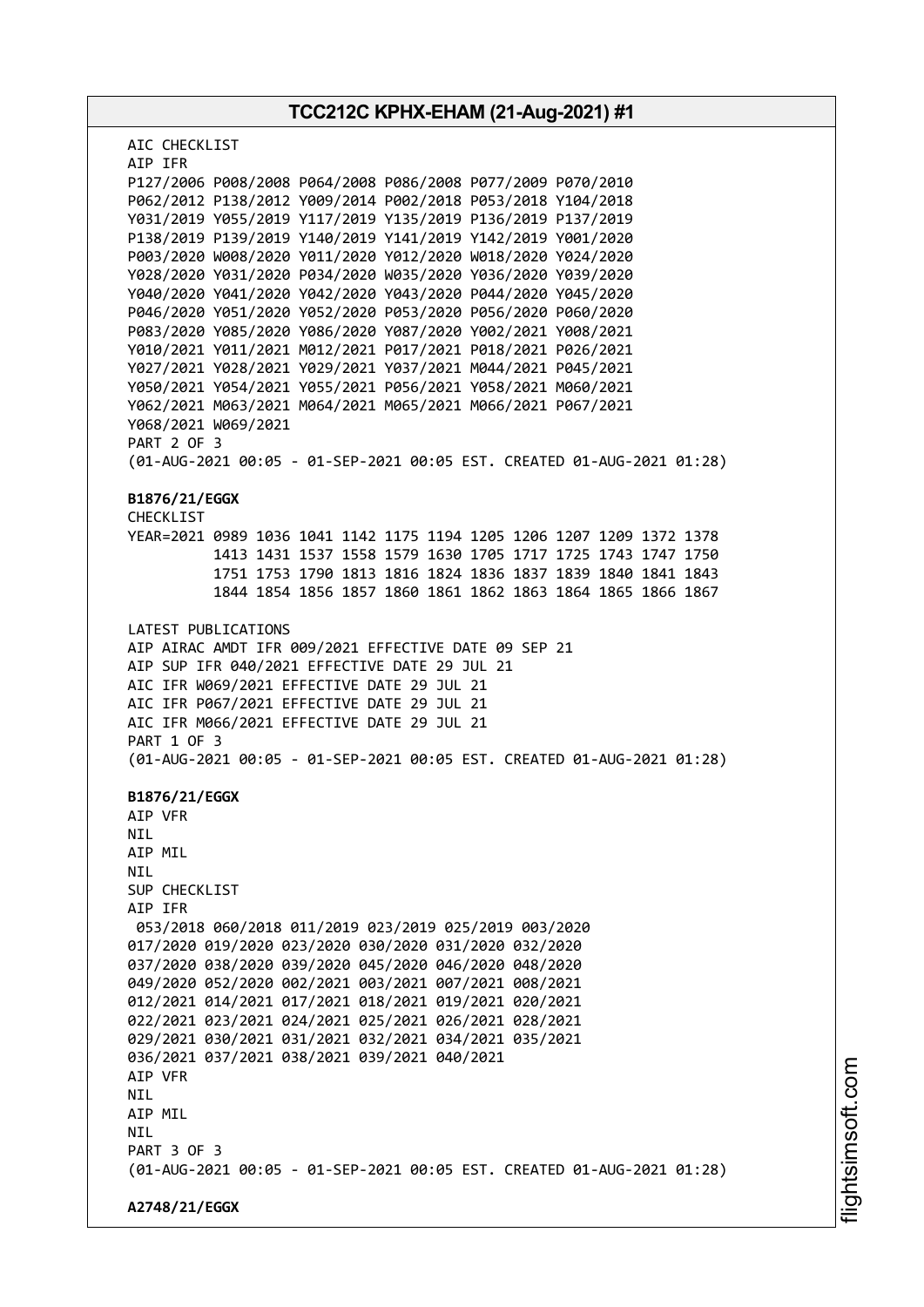| <b>CHECKLIST</b><br>YEAR=2021 1471 1502 1566 1576 1577 1596 1650 1662 1674 1675 1713 1740<br>1747 1798 1845 1938 1940 1970 2020 2025 2032 2033 2034 2078<br>2111 2138 2167 2168 2211 2224 2259 2270 2290 2310 2320 2328<br>2345 2385 2391 2393 2395 2398 2410 2411 2434 2441 2445 2455<br>2457 2462 2463 2464 2484 2509 2510 2524 2527 2528 2530 2548<br>2556 2583 2592 2593 2594 2595 2596 2597 2598 2599 2600 2601<br>2602 2609 2611 2612 2629 2631 2632 2641 2642 2650 2651 2673<br>2674 2680 2682 2685 2686 2690 2692 2694 2701 2702 2703 2704<br>2705 2709 2710 2711 2713 2715 2716 2721 2722 2723 2728 2733<br>2736 2738 2741 2744 2745 2747<br>LATEST PUBLICATIONS<br>AIP AIRAC AMDT IFR 009/2021 EFFECTIVE DATE 09 SEP 21<br>AIP SUP IFR 040/2021 EFFECTIVE DATE 29 JUL 21<br>AIC IFR W069/2021 EFFECTIVE DATE 29 JUL 21<br>AIC IFR P067/2021 EFFECTIVE DATE 29 JUL 21<br>AIC IFR M066/2021 EFFECTIVE DATE 29 JUL 21<br>AIC IFR Y068/2021 EFFECTIVE DATE 29 JUL 21<br>AIC IFR G097/2009 EFFECTIVE DATE 31 DEC 09<br>AIC CHECKLIST<br>AIP IFR<br>P127/2006 P008/2008 P064/2008 P086/2008 P077/2009 P070/2010<br>P062/2012 P138/2012 Y009/2014 P002/2018 P053/2018 Y104/2018<br>PART 1 OF 2<br>(01-AUG-2021 00:05 - 01-SEP-2021 00:05 EST. CREATED 01-AUG-2021 01:27)<br>A2748/21/EGGX<br>Y031/2019 Y055/2019 Y117/2019 Y135/2019 P136/2019 P137/2019<br>P138/2019 P139/2019 Y140/2019 Y141/2019 Y142/2019 Y001/2020<br>P003/2020 W008/2020 Y011/2020 Y012/2020 W018/2020 Y024/2020<br>Y028/2020 Y031/2020 P034/2020 W035/2020 Y036/2020 Y039/2020<br>Y040/2020 Y041/2020 Y042/2020 Y043/2020 P044/2020 Y045/2020<br>P046/2020 Y051/2020 Y052/2020 P053/2020 P056/2020 P060/2020<br>P083/2020 Y085/2020 Y086/2020 Y087/2020 Y002/2021 Y008/2021<br>Y010/2021 Y011/2021 M012/2021 P017/2021 P018/2021 P026/2021<br>Y027/2021 Y028/2021 Y029/2021 Y037/2021 M044/2021 P045/2021<br>Y050/2021 Y054/2021 Y055/2021 P056/2021 Y058/2021 M060/2021<br>Y062/2021 M063/2021 M064/2021 M065/2021 M066/2021 P067/2021<br>Y068/2021 W069/2021<br>AIP VFR<br>NIL<br>AIP MIL<br><b>NIL</b><br>SUP CHECKLIST<br>AIP IFR<br>053/2018 060/2018 011/2019 023/2019 025/2019 003/2020<br>017/2020 019/2020 023/2020 030/2020 031/2020 032/2020<br>037/2020 038/2020 039/2020 045/2020 046/2020 048/2020<br>049/2020 052/2020 002/2021 003/2021 007/2021 008/2021<br>012/2021 014/2021 017/2021 018/2021 019/2021 020/2021<br>022/2021 023/2021 024/2021 025/2021 026/2021 028/2021<br>029/2021 030/2021 031/2021 032/2021 034/2021 035/2021<br>036/2021 037/2021 038/2021 039/2021 040/2021<br>AIP VFR<br><b>NIL</b> | TCC212C KPHX-EHAM (21-Aug-2021) #1 |  |
|---------------------------------------------------------------------------------------------------------------------------------------------------------------------------------------------------------------------------------------------------------------------------------------------------------------------------------------------------------------------------------------------------------------------------------------------------------------------------------------------------------------------------------------------------------------------------------------------------------------------------------------------------------------------------------------------------------------------------------------------------------------------------------------------------------------------------------------------------------------------------------------------------------------------------------------------------------------------------------------------------------------------------------------------------------------------------------------------------------------------------------------------------------------------------------------------------------------------------------------------------------------------------------------------------------------------------------------------------------------------------------------------------------------------------------------------------------------------------------------------------------------------------------------------------------------------------------------------------------------------------------------------------------------------------------------------------------------------------------------------------------------------------------------------------------------------------------------------------------------------------------------------------------------------------------------------------------------------------------------------------------------------------------------------------------------------------------------------------------------------------------------------------------------------------------------------------------------------------------------------------------------------------------------------------------------------------------------------------------------------------------------------------------------------------------------------------------------------------------------------------------------------------------------------------------------------------------------------------------|------------------------------------|--|
|                                                                                                                                                                                                                                                                                                                                                                                                                                                                                                                                                                                                                                                                                                                                                                                                                                                                                                                                                                                                                                                                                                                                                                                                                                                                                                                                                                                                                                                                                                                                                                                                                                                                                                                                                                                                                                                                                                                                                                                                                                                                                                                                                                                                                                                                                                                                                                                                                                                                                                                                                                                                         |                                    |  |
|                                                                                                                                                                                                                                                                                                                                                                                                                                                                                                                                                                                                                                                                                                                                                                                                                                                                                                                                                                                                                                                                                                                                                                                                                                                                                                                                                                                                                                                                                                                                                                                                                                                                                                                                                                                                                                                                                                                                                                                                                                                                                                                                                                                                                                                                                                                                                                                                                                                                                                                                                                                                         |                                    |  |
|                                                                                                                                                                                                                                                                                                                                                                                                                                                                                                                                                                                                                                                                                                                                                                                                                                                                                                                                                                                                                                                                                                                                                                                                                                                                                                                                                                                                                                                                                                                                                                                                                                                                                                                                                                                                                                                                                                                                                                                                                                                                                                                                                                                                                                                                                                                                                                                                                                                                                                                                                                                                         |                                    |  |
| AIP MIL<br><b>NIL</b>                                                                                                                                                                                                                                                                                                                                                                                                                                                                                                                                                                                                                                                                                                                                                                                                                                                                                                                                                                                                                                                                                                                                                                                                                                                                                                                                                                                                                                                                                                                                                                                                                                                                                                                                                                                                                                                                                                                                                                                                                                                                                                                                                                                                                                                                                                                                                                                                                                                                                                                                                                                   |                                    |  |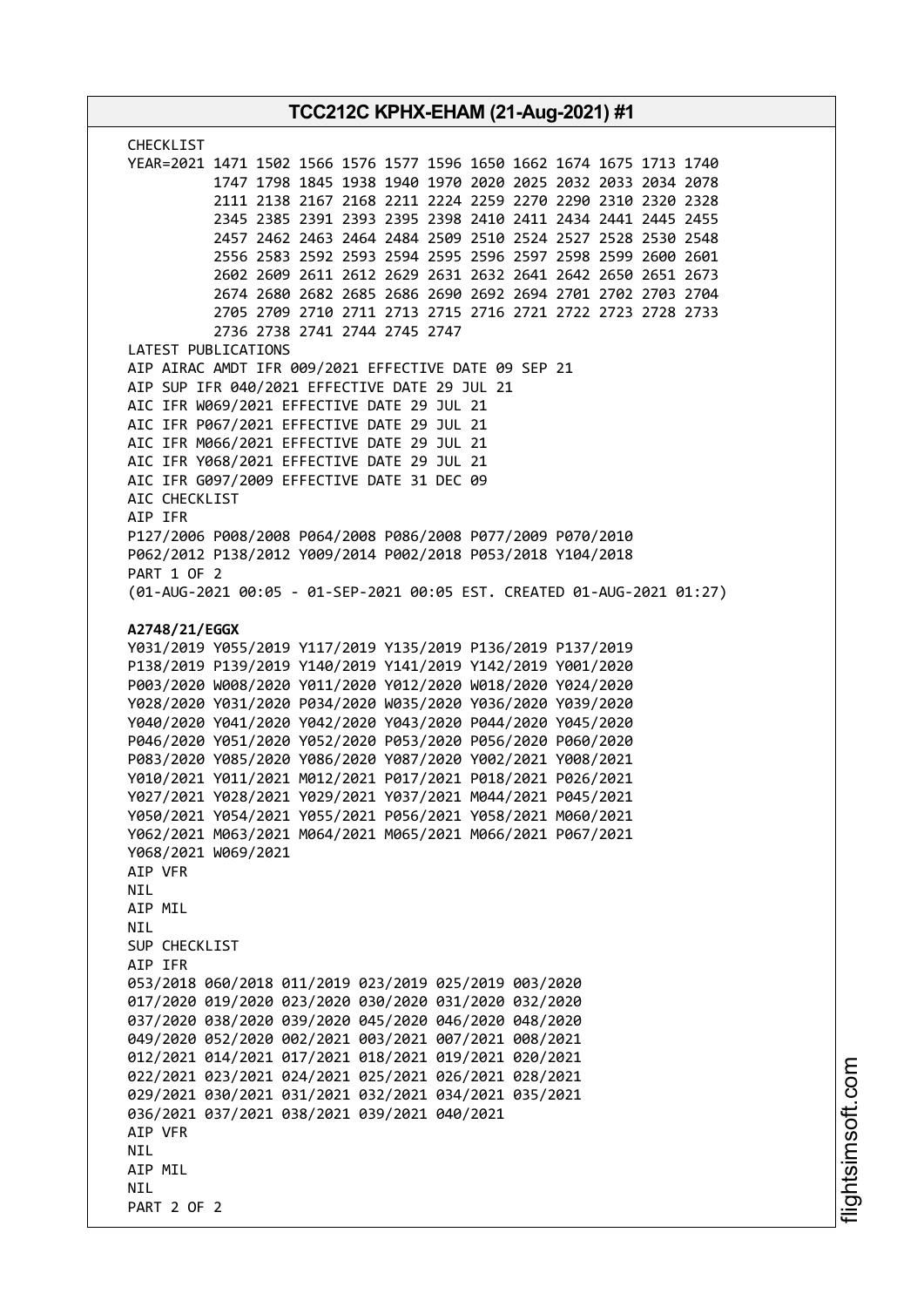(01-AUG-2021 00:05 - 01-SEP-2021 00:05 EST. CREATED 01-AUG-2021 01:27) **Q0411/21/EGGX** CHECKLIST YEAR=2021 0387 0393 0400 0402 0404 0405 0406 0407 0408 0409 0410 0411 LATEST PUBLICATIONS AIP AIRAC AMDT IFR 009/2021 EFFECTIVE DATE 09 SEP 21 AIP SUP IFR 040/2021 EFFECTIVE DATE 29 JUL 21 AIC IFR W069/2021 EFFECTIVE DATE 29 JUL 21 AIC IFR P067/2021 EFFECTIVE DATE 29 JUL 21 AIC IFR M066/2021 EFFECTIVE DATE 29 JUL 21 AIC IFR Y068/2021 EFFECTIVE DATE 29 JUL 21 AIC IFR G097/2009 EFFECTIVE DATE 31 DEC 09 AIC CHECKLIST AIP IFR P127/2006 P008/2008 P064/2008 P086/2008 P077/2009 P070/2010 P062/2012 P138/2012 Y009/2014 P002/2018 P053/2018 Y104/2018 Y031/2019 Y055/2019 Y117/2019 Y135/2019 P136/2019 P137/2019 P138/2019 P139/2019 Y140/2019 Y141/2019 Y142/2019 Y001/2020 P003/2020 W008/2020 Y011/2020 Y012/2020 W018/2020 Y024/2020 Y028/2020 Y031/2020 P034/2020 W035/2020 Y036/2020 Y039/2020 Y040/2020 Y041/2020 Y042/2020 Y043/2020 P044/2020 Y045/2020 P046/2020 Y051/2020 Y052/2020 P053/2020 P056/2020 P060/2020 PART 1 OF 2 (01-AUG-2021 00:05 - 01-SEP-2021 00:05 EST. CREATED 01-AUG-2021 01:12) **Q0411/21/EGGX** P083/2020 Y085/2020 Y086/2020 Y087/2020 Y002/2021 Y008/2021 Y010/2021 Y011/2021 M012/2021 P017/2021 P018/2021 P026/2021 Y027/2021 Y028/2021 Y029/2021 Y037/2021 M044/2021 P045/2021 Y050/2021 Y054/2021 Y055/2021 P056/2021 Y058/2021 M060/2021 Y062/2021 M063/2021 M064/2021 M065/2021 M066/2021 P067/2021 Y068/2021 W069/2021 AIP VFR NIL AIP MIL NIL SUP CHECKLIST AIP IFR 053/2018 060/2018 011/2019 023/2019 025/2019 003/2020 017/2020 019/2020 023/2020 030/2020 031/2020 032/2020 037/2020 038/2020 039/2020 045/2020 046/2020 048/2020 049/2020 052/2020 002/2021 003/2021 007/2021 008/2021 012/2021 014/2021 017/2021 018/2021 019/2021 020/2021 022/2021 023/2021 024/2021 025/2021 026/2021 028/2021 029/2021 030/2021 031/2021 032/2021 034/2021 035/2021 036/2021 037/2021 038/2021 039/2021 040/2021 AIP VFR NIL AIP MIL NIL PART 2 OF 2 (01-AUG-2021 00:05 - 01-SEP-2021 00:05 EST. CREATED 01-AUG-2021 01:12) **K0336/21/EGGX** AIC IFR P067/2021 EFFECTIVE DATE 29 JUL 21 AIC IFR M066/2021 EFFECTIVE DATE 29 JUL 21 AIC IFR Y068/2021 EFFECTIVE DATE 29 JUL 21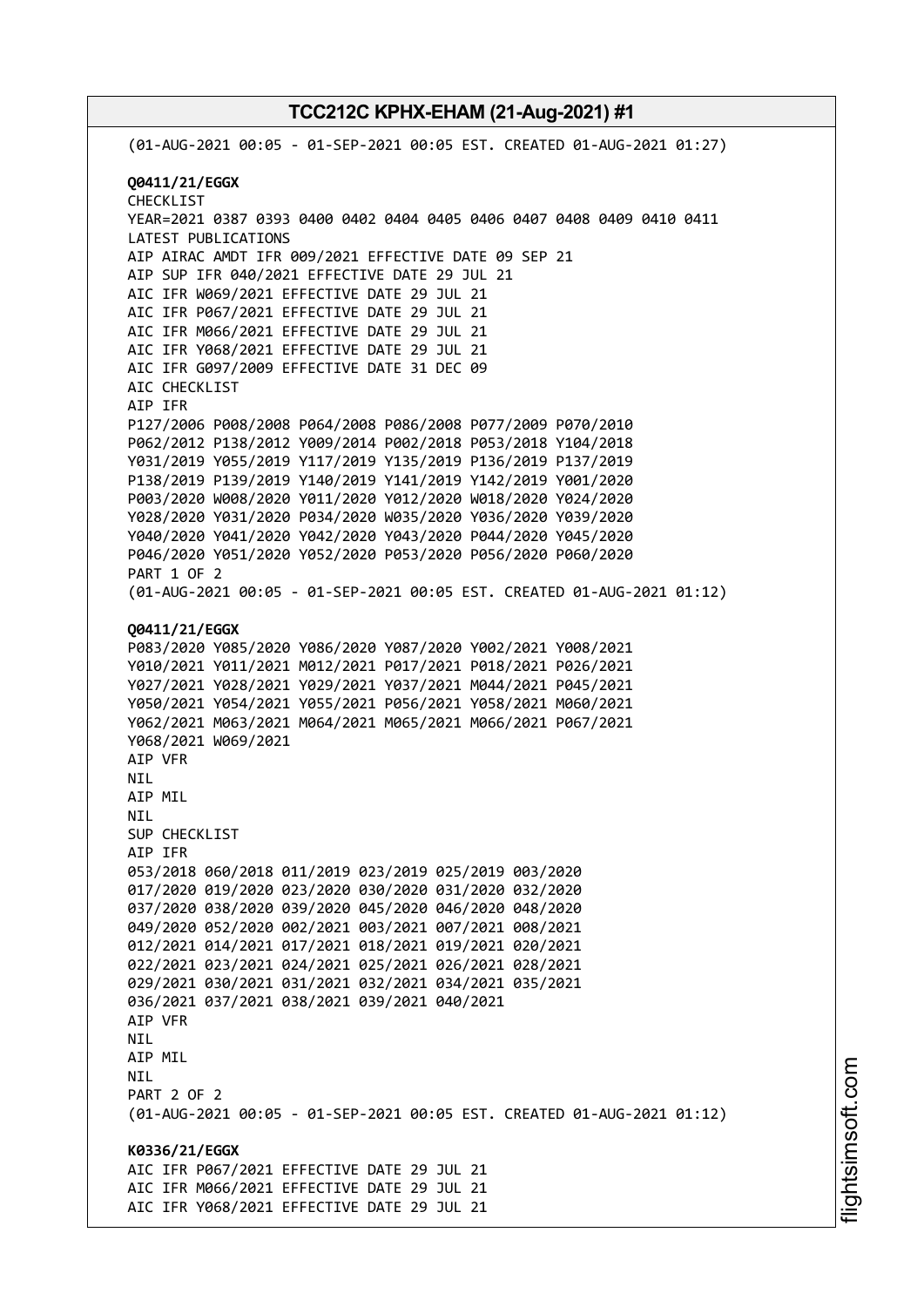**TCC212C KPHX-EHAM (21-Aug-2021) #1** AIC IFR G097/2009 EFFECTIVE DATE 31 DEC 09 AIC CHECKLIST AIP IFR P127/2006 P008/2008 P064/2008 P086/2008 P077/2009 P070/2010 P062/2012 P138/2012 Y009/2014 P002/2018 P053/2018 Y104/2018 Y031/2019 Y055/2019 Y117/2019 Y135/2019 P136/2019 P137/2019 P138/2019 P139/2019 Y140/2019 Y141/2019 Y142/2019 Y001/2020 P003/2020 W008/2020 Y011/2020 Y012/2020 W018/2020 Y024/2020 Y028/2020 Y031/2020 P034/2020 W035/2020 Y036/2020 Y039/2020 Y040/2020 Y041/2020 Y042/2020 Y043/2020 P044/2020 Y045/2020 P046/2020 Y051/2020 Y052/2020 P053/2020 P056/2020 P060/2020 P083/2020 Y085/2020 Y086/2020 Y087/2020 Y002/2021 Y008/2021 Y010/2021 Y011/2021 M012/2021 P017/2021 P018/2021 P026/2021 Y027/2021 Y028/2021 Y029/2021 Y037/2021 M044/2021 P045/2021 Y050/2021 Y054/2021 Y055/2021 P056/2021 Y058/2021 M060/2021 PART 2 OF 3 (01-AUG-2021 00:05 - 01-SEP-2021 00:05 EST. CREATED 01-AUG-2021 01:12) **K0336/21/EGGX** Y062/2021 M063/2021 M064/2021 M065/2021 M066/2021 P067/2021 (01-AUG-2021 00:05 - 01-SEP-2021 00:05 EST. CREATED 01-AUG-2021 01:12) **K0336/21/EGGX** CHECKLIST YEAR=2021 0202 0203 0204 0209 0211 0212 0215 0216 0217 0219 0220 0221 0222 0223 0224 0225 0227 0228 0230 0231 0233 0235 0236 0237 0238 0241 0242 0250 0251 0252 0253 0254 0255 0259 0260 0261 0262 0263 0269 0271 0275 0276 0277 0279 0281 0286 0287 0292 0293 0298 0299 0303 0306 0307 0313 0314 0315 0316 0317 0319 0321 0324 0325 0329 0333 0334 0335 LATEST PUBLICATIONS AIP AIRAC AMDT IFR 009/2021 EFFECTIVE DATE 09 SEP 21 AIP SUP IFR 040/2021 EFFECTIVE DATE 29 JUL 21 AIC IFR W069/2021 EFFECTIVE DATE 29 JUL 21 PART 1 OF 3 (01-AUG-2021 00:05 - 01-SEP-2021 00:05 EST. CREATED 01-AUG-2021 01:12) **C7728/21/EGGX** Y031/2019 Y055/2019 Y117/2019 Y135/2019 P136/2019 P137/2019 P138/2019 P139/2019 Y140/2019 Y141/2019 Y142/2019 Y001/2020 P003/2020 W008/2020 Y011/2020 Y012/2020 W018/2020 Y024/2020 Y028/2020 Y031/2020 P034/2020 W035/2020 Y036/2020 Y039/2020 Y040/2020 Y041/2020 Y042/2020 Y043/2020 P044/2020 Y045/2020 P046/2020 Y051/2020 Y052/2020 P053/2020 P056/2020 P060/2020 P083/2020 Y085/2020 Y086/2020 Y087/2020 Y002/2021 Y008/2021 Y010/2021 Y011/2021 M012/2021 P017/2021 P018/2021 P026/2021 Y027/2021 Y028/2021 Y029/2021 Y037/2021 M044/2021 P045/2021 Y050/2021 Y054/2021 Y055/2021 P056/2021 Y058/2021 M060/2021 Y062/2021 M063/2021 M064/2021 M065/2021 M066/2021 P067/2021 Y068/2021 W069/2021 AIP VFR **NTI** AIP MIL **NTI** SUP CHECKLIST AIP IFR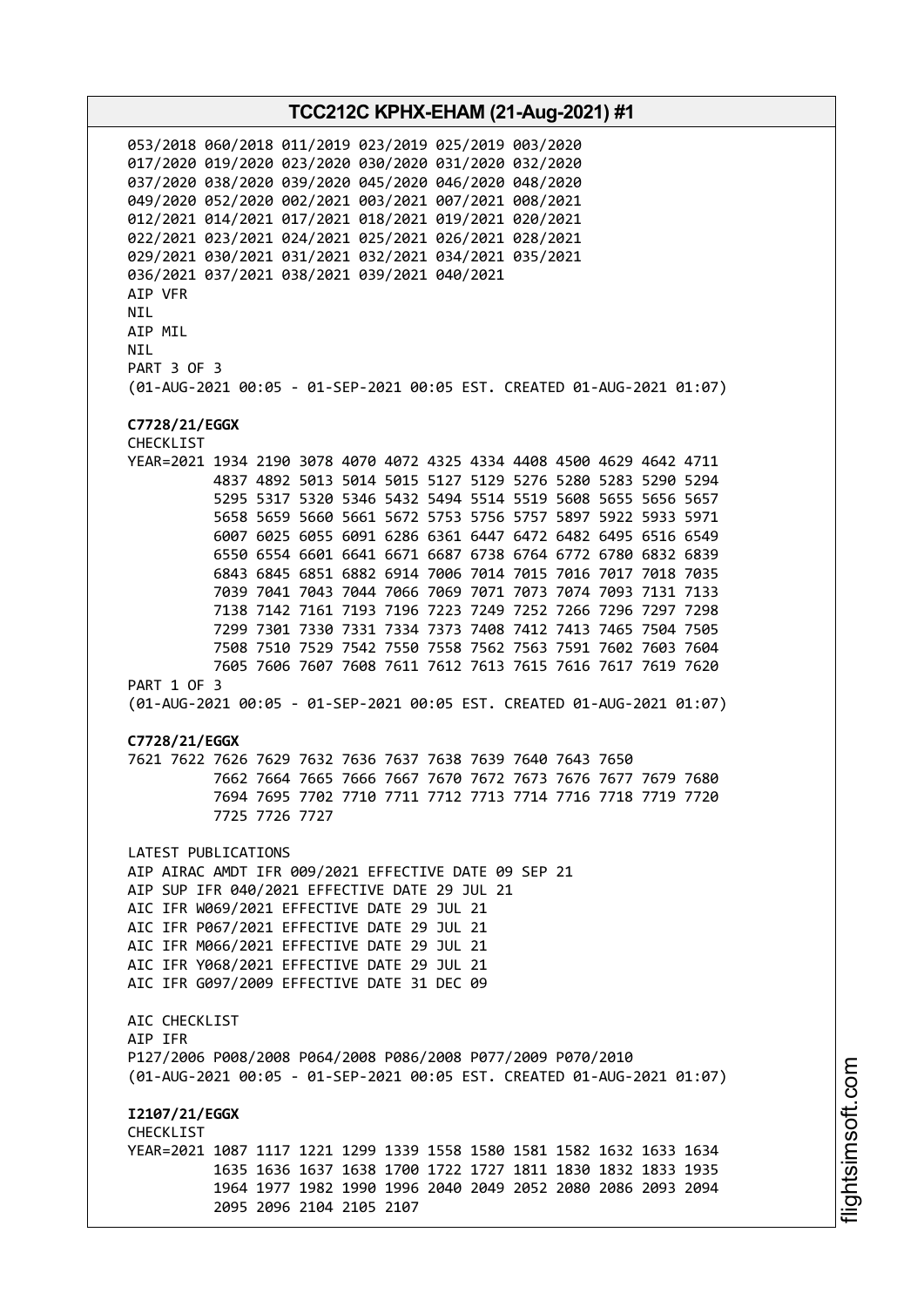LATEST PUBLICATIONS AIP AIRAC AMDT IFR 009/2021 EFFECTIVE DATE 09 SEP 21 AIP SUP IFR 040/2021 EFFECTIVE DATE 29 JUL 21 AIC IFR W069/2021 EFFECTIVE DATE 29 JUL 21 AIC IFR P067/2021 EFFECTIVE DATE 29 JUL 21 AIC IFR M066/2021 EFFECTIVE DATE 29 JUL 21 AIC IFR Y068/2021 EFFECTIVE DATE 29 JUL 21 AIC IFR G097/2009 EFFECTIVE DATE 31 DEC 09 AIC CHECKLIST AIP IFR P127/2006 P008/2008 P064/2008 P086/2008 P077/2009 P070/2010 P062/2012 P138/2012 Y009/2014 P002/2018 P053/2018 Y104/2018 Y031/2019 Y055/2019 Y117/2019 Y135/2019 P136/2019 P137/2019 P138/2019 P139/2019 Y140/2019 Y141/2019 Y142/2019 Y001/2020 P003/2020 W008/2020 Y011/2020 Y012/2020 W018/2020 Y024/2020 Y028/2020 Y031/2020 P034/2020 W035/2020 Y036/2020 Y039/2020 PART 1 OF 2 (01-AUG-2021 00:05 - 01-SEP-2021 00:05 EST. CREATED 01-AUG-2021 01:06) **I2107/21/EGGX** Y040/2020 Y041/2020 Y042/2020 Y043/2020 P044/2020 Y045/2020 P046/2020 Y051/2020 Y052/2020 P053/2020 P056/2020 P060/2020 P083/2020 Y085/2020 Y086/2020 Y087/2020 Y002/2021 Y008/2021 Y010/2021 Y011/2021 M012/2021 P017/2021 P018/2021 P026/2021 Y027/2021 Y028/2021 Y029/2021 Y037/2021 M044/2021 P045/2021 Y050/2021 Y054/2021 Y055/2021 P056/2021 Y058/2021 M060/2021 Y062/2021 M063/2021 M064/2021 M065/2021 M066/2021 P067/2021 Y068/2021 W069/2021 AIP VFR NIL AIP MIL NIL SUP CHECKLIST AIP IFR 053/2018 060/2018 011/2019 023/2019 025/2019 003/2020 017/2020 019/2020 023/2020 030/2020 031/2020 032/2020 037/2020 038/2020 039/2020 045/2020 046/2020 048/2020 049/2020 052/2020 002/2021 003/2021 007/2021 008/2021 012/2021 014/2021 017/2021 018/2021 019/2021 020/2021 022/2021 023/2021 024/2021 025/2021 026/2021 028/2021 029/2021 030/2021 031/2021 032/2021 034/2021 035/2021 036/2021 037/2021 038/2021 039/2021 040/2021 AIP VFR NIL AIP MIL **NTI** PART 2 OF 2 (01-AUG-2021 00:05 - 01-SEP-2021 00:05 EST. CREATED 01-AUG-2021 01:06) **H4810/21/EGGX** CHECKLIST YEAR=2020 4986 4987 4988 YEAR=2021 0911 0951 0952 0953 0954 0955 0960 1565 1567 1568 1571 1573 1657 1693 1768 1769 1770 1771 1772 1773 1776 1778 1779 1780 1781 1792 1832 1948 1969 2046 2165 2293 2294 2295 2298 2300 2301 2302 2462 2465 2507 2515 2691 2694 2695 2696 2739 2740 2765 2832 3003 3015 3016 3018 3069 3070 3168 3211 3216 3223 3231 3288 3301 3308 3327 3342 3346 3347 3349 3350 3383 3384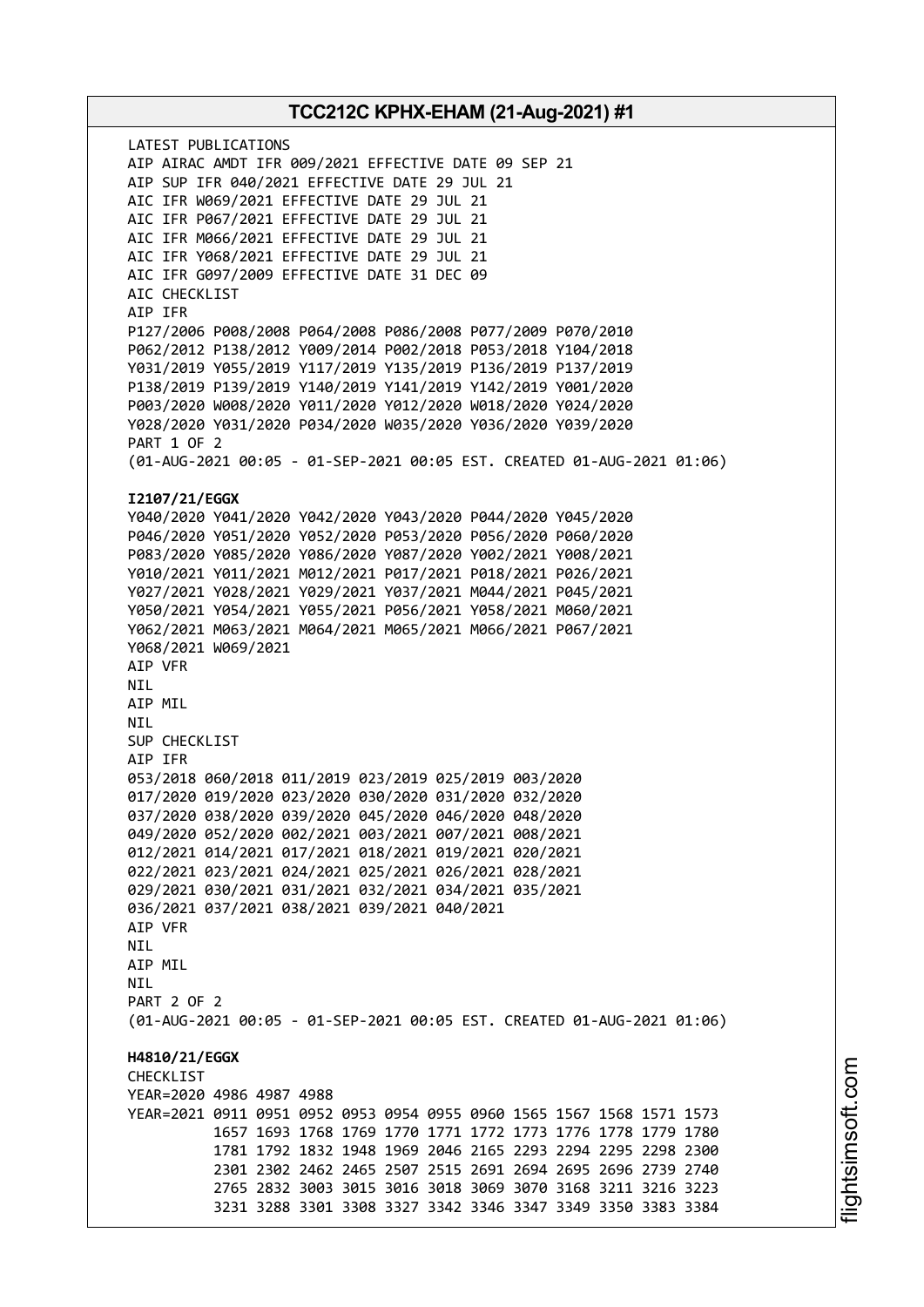3385 3418 3419 3521 3562 3579 3580 3581 3631 3725 3997 4042 4044 4053 4064 4084 4085 4094 4096 4097 4119 4129 4130 4131 4132 4133 4158 4165 4181 4193 4201 4204 4209 4293 4312 4319 4327 4360 4361 4363 4364 4365 4372 4373 4379 4394 4433 4451 4453 4476 4477 4478 4480 4513 4514 4516 4519 4521 4522 4527 4529 4531 4532 4533 4534 4535 4537 4538 4540 4544 4545 4546 4549 4565 4567 4573 4596 4600 4608 4611 4615 4616 4617 4625 4653 4662 4668 4673 4674 4677 4680 4681 4682 4683 4684 4685 PART 1 OF 3 (01-AUG-2021 00:05 - 01-SEP-2021 00:05 EST. CREATED 01-AUG-2021 00:59) **H4810/21/EGGX** 4686 4687 4689 4690 4691 4692 4693 4694 4695 4696 4697 4702 4705 4706 4709 4711 4723 4726 4727 4729 4730 4734 4735 4736 4737 4742 4747 4748 4749 4751 4752 4753 4754 4755 4757 4758 4759 4760 4762 4765 4768 4769 4770 4773 4776 4779 4780 4784 4786 4787 4789 4791 4792 4793 4795 4796 4797 4798 4800 4801 4802 4803 4804 4809 LATEST PUBLICATIONS AIP AIRAC AMDT IFR 009/2021 EFFECTIVE DATE 09 SEP 21 AIP SUP IFR 040/2021 EFFECTIVE DATE 29 JUL 21 AIC IFR W069/2021 EFFECTIVE DATE 29 JUL 21 AIC IFR P067/2021 EFFECTIVE DATE 29 JUL 21 AIC IFR M066/2021 EFFECTIVE DATE 29 JUL 21 AIC IFR Y068/2021 EFFECTIVE DATE 29 JUL 21 AIC IFR G097/2009 EFFECTIVE DATE 31 DEC 09 AIC CHECKLIST AIP IFR P127/2006 P008/2008 P064/2008 P086/2008 P077/2009 P070/2010 P062/2012 P138/2012 Y009/2014 P002/2018 P053/2018 Y104/2018 Y031/2019 Y055/2019 Y117/2019 Y135/2019 P136/2019 P137/2019 P138/2019 P139/2019 Y140/2019 Y141/2019 Y142/2019 Y001/2020 P003/2020 W008/2020 Y011/2020 Y012/2020 W018/2020 Y024/2020 Y028/2020 Y031/2020 P034/2020 W035/2020 Y036/2020 Y039/2020 Y040/2020 Y041/2020 Y042/2020 Y043/2020 P044/2020 Y045/2020 P046/2020 Y051/2020 Y052/2020 P053/2020 P056/2020 P060/2020 PART 2 OF 3 (01-AUG-2021 00:05 - 01-SEP-2021 00:05 EST. CREATED 01-AUG-2021 00:59) **H4810/21/EGGX** P127/2006 P008/2008 P064/2008 P086/2008 P077/2009 P070/2010 P062/2012 P138/2012 Y009/2014 P002/2018 P053/2018 Y104/2018 Y031/2019 Y055/2019 Y117/2019 Y135/2019 P136/2019 P137/2019 P138/2019 P139/2019 Y140/2019 Y141/2019 Y142/2019 Y001/2020 P003/2020 W008/2020 Y011/2020 Y012/2020 W018/2020 Y024/2020 Y028/2020 Y031/2020 P034/2020 W035/2020 Y036/2020 Y039/2020 Y040/2020 Y041/2020 Y042/2020 Y043/2020 P044/2020 Y045/2020 P046/2020 Y051/2020 Y052/2020 P053/2020 P056/2020 P060/2020 PART 2 OF 3 P083/2020 Y085/2020 Y086/2020 Y087/2020 Y002/2021 Y008/2021 Y010/2021 Y011/2021 M012/2021 P017/2021 P018/2021 P026/2021 Y027/2021 Y028/2021 Y029/2021 Y037/2021 M044/2021 P045/2021 Y050/2021 Y054/2021 Y055/2021 P056/2021 Y058/2021 M060/2021 Y062/2021 M063/2021 M064/2021 M065/2021 M066/2021 P067/2021 Y068/2021 W069/2021 AIP VFR NIL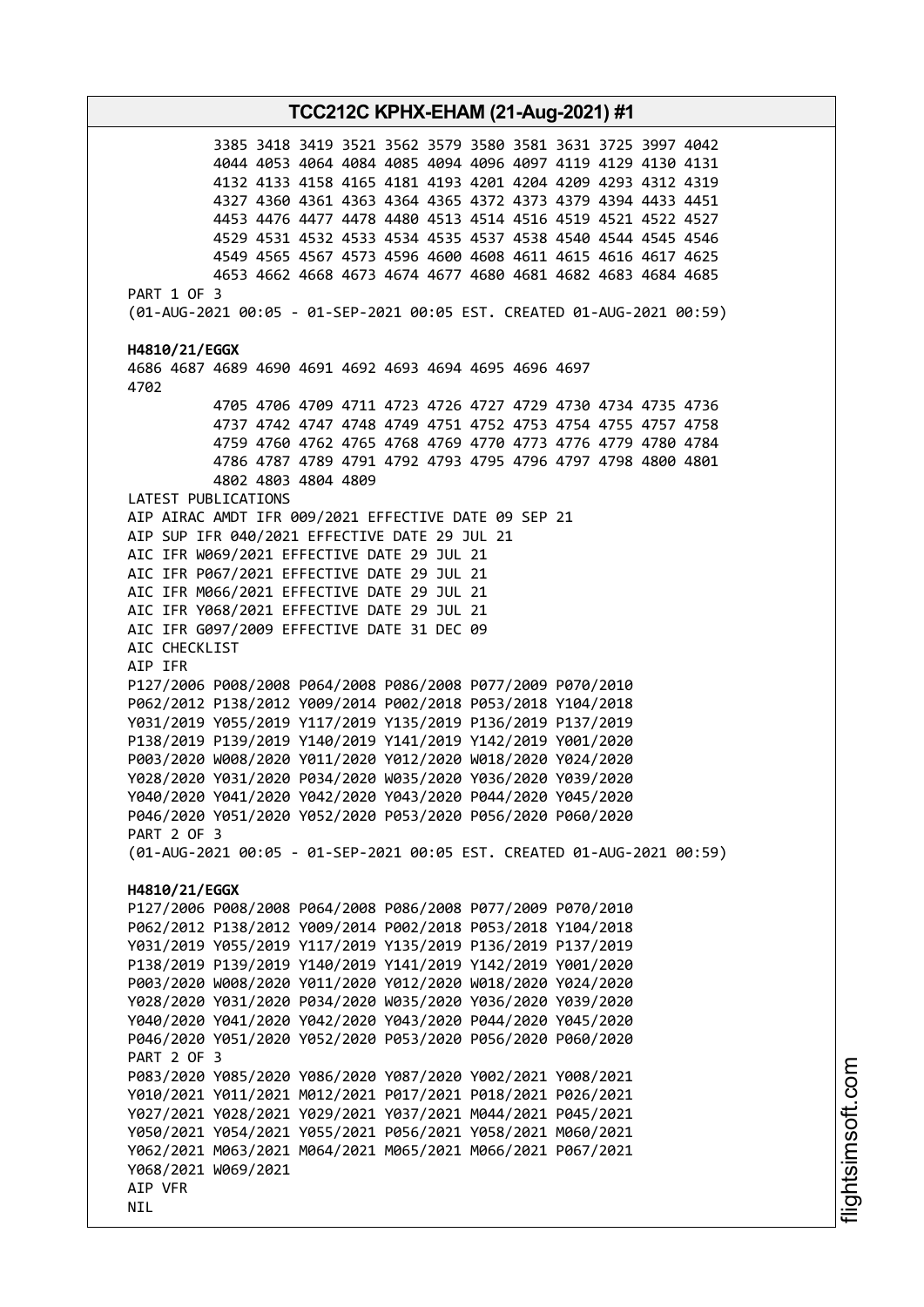AIP MIL NIL SUP CHECKLIST AIP IFR 053/2018 060/2018 011/2019 023/2019 025/2019 003/2020 017/2020 019/2020 023/2020 030/2020 031/2020 032/2020 037/2020 038/2020 039/2020 045/2020 046/2020 048/2020 049/2020 052/2020 002/2021 003/2021 007/2021 008/2021 012/2021 014/2021 017/2021 018/2021 019/2021 020/2021 022/2021 023/2021 024/2021 025/2021 026/2021 028/2021 029/2021 030/2021 031/2021 032/2021 034/2021 035/2021 036/2021 037/2021 038/2021 039/2021 040/2021 AIP VFR NIL AIP MIL NIL PART 3 OF 3 (01-AUG-2021 00:05 - 01-SEP-2021 00:05 EST. CREATED 01-AUG-2021 00:59) **J2907/21/EGGX** CHECKLIST YEAR=2021 2634 2657 2668 2709 2710 2726 2762 2779 2834 2835 2836 2841 2843 2844 2845 2859 2860 2861 2862 2863 2864 2865 2866 2867 2868 2869 2870 2871 2872 2873 2874 2891 2892 2893 2894 2895 2896 2897 2898 2899 2900 2901 2902 2903 2904 2905 2906 LATEST PUBLICATIONS AIP AIRAC AMDT IFR 009/2021 EFFECTIVE DATE 09 SEP 21 AIP SUP IFR 040/2021 EFFECTIVE DATE 29 JUL 21 AIC IFR W069/2021 EFFECTIVE DATE 29 JUL 21 AIC IFR P067/2021 EFFECTIVE DATE 29 JUL 21 AIC IFR M066/2021 EFFECTIVE DATE 29 JUL 21 PART 1 OF 3 (01-AUG-2021 00:05 - 01-SEP-2021 00:05 EST. CREATED 01-AUG-2021 00:57) **J2907/21/EGGX** AIC IFR Y068/2021 EFFECTIVE DATE 29 JUL 21 AIC IFR G097/2009 EFFECTIVE DATE 31 DEC 09 AIC CHECKLIST AIP IFR P127/2006 P008/2008 P064/2008 P086/2008 P077/2009 P070/2010 P062/2012 P138/2012 Y009/2014 P002/2018 P053/2018 Y104/2018 Y031/2019 Y055/2019 Y117/2019 Y135/2019 P136/2019 P137/2019 P138/2019 P139/2019 Y140/2019 Y141/2019 Y142/2019 Y001/2020 P003/2020 W008/2020 Y011/2020 Y012/2020 W018/2020 Y024/2020 Y028/2020 Y031/2020 P034/2020 W035/2020 Y036/2020 Y039/2020 Y040/2020 Y041/2020 Y042/2020 Y043/2020 P044/2020 Y045/2020 P046/2020 Y051/2020 Y052/2020 P053/2020 P056/2020 P060/2020 P083/2020 Y085/2020 Y086/2020 Y087/2020 Y002/2021 Y008/2021 Y010/2021 Y011/2021 M012/2021 P017/2021 P018/2021 P026/2021 Y027/2021 Y028/2021 Y029/2021 Y037/2021 M044/2021 P045/2021 Y050/2021 Y054/2021 Y055/2021 P056/2021 Y058/2021 M060/2021 Y062/2021 M063/2021 M064/2021 M065/2021 M066/2021 P067/2021 Y068/2021 W069/2021 PART 2 OF 3 (01-AUG-2021 00:05 - 01-SEP-2021 00:05 EST. CREATED 01-AUG-2021 00:57) **J2907/21/EGGX**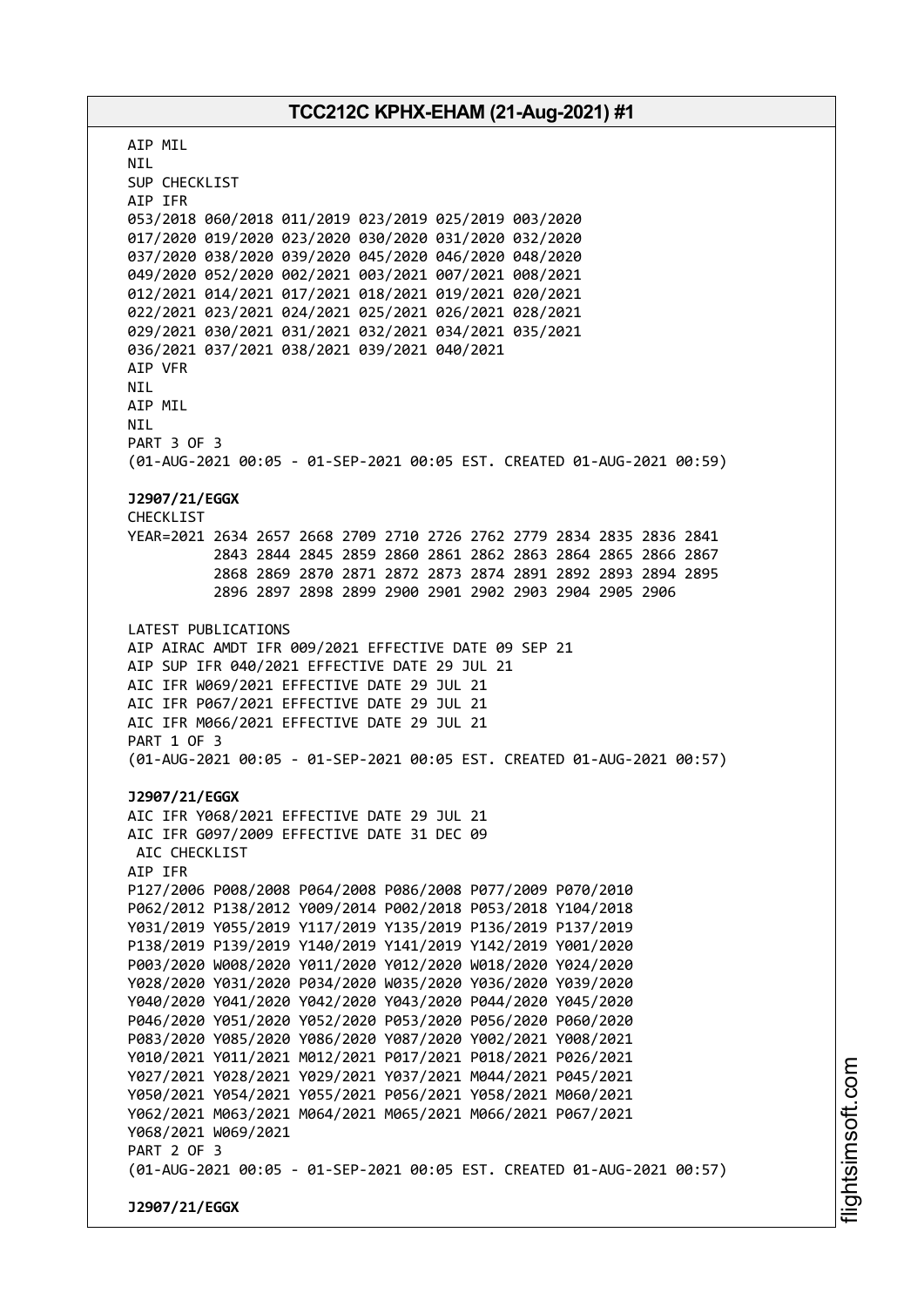AIP VFR NIL AIP MIL NIL SUP CHECKLIST AIP IFR (01-AUG-2021 00:05 - 01-SEP-2021 00:05 EST. CREATED 01-AUG-2021 00:57) **U4729/21/EGGX** CHECKLIST YEAR=2021 2090 2703 2705 2706 2707 2854 2942 2964 2980 2981 3029 3040 3091 3099 3102 3103 3126 3136 3187 3203 3204 3208 3210 3254 3332 3353 3363 3391 3411 3417 3418 3433 3434 3516 3595 3598 3609 3627 3684 3702 3729 3749 3772 3773 3822 3852 3857 3874 3875 3876 3880 3938 3939 3957 3958 3959 3960 3961 3962 3979 4011 4019 4048 4056 4057 4058 4059 4062 4069 4070 4071 4072 4073 4074 4078 4080 4125 4143 4144 4151 4160 4163 4193 4203 4235 4240 4242 4246 4249 4256 4260 4267 4269 4276 4277 4286 4301 4311 4314 4327 4340 4349 4350 4351 4383 4384 4398 4402 4405 4406 4407 4433 4437 4452 4457 4464 4478 4481 4486 4487 4488 4494 4497 4498 4499 4507 4517 4554 4566 4570 4573 4574 4580 4586 4601 4602 4603 4605 4606 4609 4624 4628 4633 4638 4642 4656 4659 4664 4667 4668 4672 4675 4678 4683 4684 4689 4690 4692 4693 4695 4703 4704 4707 4708 4709 4710 4711 4713 4714 4718 4720 4721 4724 4727 4728 4729 LATEST PUBLICATIONS AIP AIRAC AMDT IFR 009/2021 EFFECTIVE DATE 09 SEP 21 AIP SUP IFR 040/2021 EFFECTIVE DATE 29 JUL 21 AIC IFR W069/2021 EFFECTIVE DATE 29 JUL 21 AIC IFR P067/2021 EFFECTIVE DATE 29 JUL 21 AIC IFR M066/2021 EFFECTIVE DATE 29 JUL 21 AIC IFR Y068/2021 EFFECTIVE DATE 29 JUL 21 PART 1 OF 2 (01-AUG-2021 00:05 - 01-SEP-2021 00:05 EST. CREATED 01-AUG-2021 00:54) **U4729/21/EGGX** AIC IFR G097/2009 EFFECTIVE DATE 31 DEC 09 AIC CHECKLIST AIP IFR P127/2006 P008/2008 P064/2008 P086/2008 P077/2009 P070/2010 P062/2012 P138/2012 Y009/2014 P002/2018 P053/2018 Y104/2018 Y031/2019 Y055/2019 Y117/2019 Y135/2019 P136/2019 P137/2019 P138/2019 P139/2019 Y140/2019 Y141/2019 Y142/2019 Y001/2020 P003/2020 W008/2020 Y011/2020 Y012/2020 W018/2020 Y024/2020 Y028/2020 Y031/2020 P034/2020 W035/2020 Y036/2020 Y039/2020 Y040/2020 Y041/2020 Y042/2020 Y043/2020 P044/2020 Y045/2020 P046/2020 Y051/2020 Y052/2020 P053/2020 P056/2020 P060/2020 P083/2020 Y085/2020 Y086/2020 Y087/2020 Y002/2021 Y008/2021 Y010/2021 Y011/2021 M012/2021 P017/2021 P018/2021 P026/2021 Y027/2021 Y028/2021 Y029/2021 Y037/2021 M044/2021 P045/2021 Y050/2021 Y054/2021 Y055/2021 P056/2021 Y058/2021 M060/2021 Y062/2021 M063/2021 M064/2021 M065/2021 M066/2021 P067/2021 Y068/2021 W069/2021 AIP VFR **NTI** AIP MIL NIL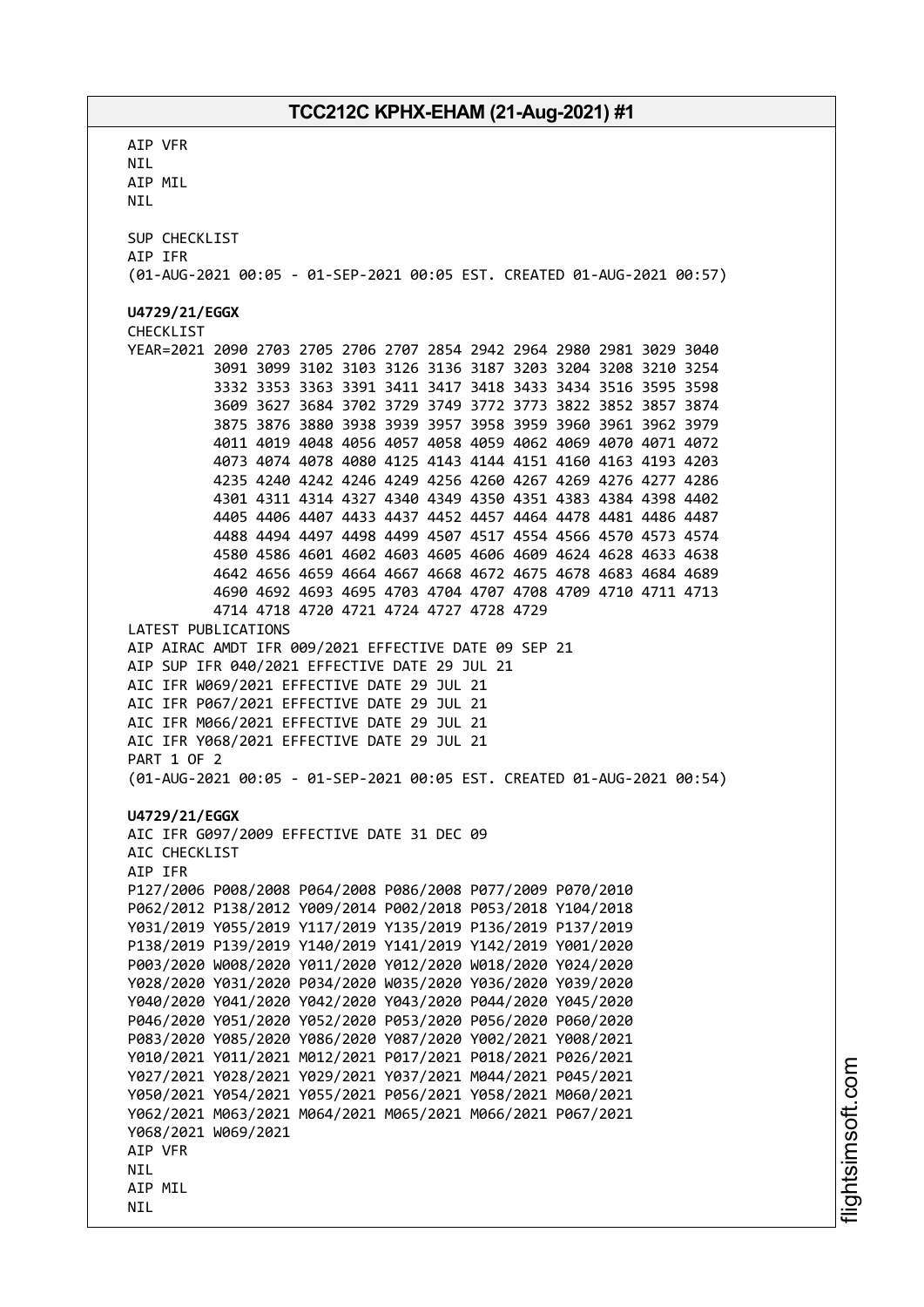# **TCC212C KPHX-EHAM (21-Aug-2021) #1** SUP CHECKLIST AIP IFR 053/2018 060/2018 011/2019 023/2019 025/2019 003/2020 017/2020 019/2020 023/2020 030/2020 031/2020 032/2020 037/2020 038/2020 039/2020 045/2020 046/2020 048/2020 049/2020 052/2020 002/2021 003/2021 007/2021 008/2021 012/2021 014/2021 017/2021 018/2021 019/2021 020/2021 022/2021 023/2021 024/2021 025/2021 026/2021 028/2021 029/2021 030/2021 031/2021 032/2021 034/2021 035/2021 036/2021 037/2021 038/2021 039/2021 040/2021 AIP VFR **NTI** AIP MIL NIL PART 2 OF 2 (01-AUG-2021 00:05 - 01-SEP-2021 00:05 EST. CREATED 01-AUG-2021 00:54) **L3406/21/EGGX** CHECKLIST YEAR=2021 1858 1935 2118 2131 2132 2162 2179 2267 2268 2289 2333 2351 2437 2441 2512 2513 2559 2560 2561 2563 2582 2596 2644 2648 2658 2678 2696 2697 2728 2739 2742 2743 2746 2755 2769 2773 2775 2791 2793 2874 2880 2885 2886 2888 2923 2932 2961 2962 2979 2981 2983 2993 3082 3089 3093 3094 3098 3108 3115 3181 3182 3191 3210 3215 3219 3233 3252 3279 3280 3281 3282 3283 3284 3285 3297 3300 3305 3311 3312 3314 3317 3325 3328 3342 3344 3353 3357 3361 3363 3364 3365 3366 3369 3371 3373 3374 3375 3376 3378 3379 3388 3390 3391 3393 3394 3395 3396 3397 3398 3399 3400 3401 3402 LATEST PUBLICATIONS AIP AIRAC AMDT IFR 009/2021 EFFECTIVE DATE 09 SEP 21 AIP SUP IFR 040/2021 EFFECTIVE DATE 29 JUL 21 AIC IFR W069/2021 EFFECTIVE DATE 29 JUL 21 AIC IFR P067/2021 EFFECTIVE DATE 29 JUL 21 AIC IFR M066/2021 EFFECTIVE DATE 29 JUL 21 AIC IFR Y068/2021 EFFECTIVE DATE 29 JUL 21 AIC IFR G097/2009 EFFECTIVE DATE 31 DEC 09 AIC CHECKLIST AIP IFR PART 1 OF 2 (01-AUG-2021 00:05 - 01-SEP-2021 00:05 EST. CREATED 01-AUG-2021 00:51) **L3406/21/EGGX** P127/2006 P008/2008 P064/2008 P086/2008 P077/2009 P070/2010 P062/2012 P138/2012 Y009/2014 P002/2018 P053/2018 Y104/2018 Y031/2019 Y055/2019 Y117/2019 Y135/2019 P136/2019 P137/2019 P138/2019 P139/2019 Y140/2019 Y141/2019 Y142/2019 Y001/2020 P003/2020 W008/2020 Y011/2020 Y012/2020 W018/2020 Y024/2020 Y028/2020 Y031/2020 P034/2020 W035/2020 Y036/2020 Y039/2020 Y040/2020 Y041/2020 Y042/2020 Y043/2020 P044/2020 Y045/2020 P046/2020 Y051/2020 Y052/2020 P053/2020 P056/2020 P060/2020 P083/2020 Y085/2020 Y086/2020 Y087/2020 Y002/2021 Y008/2021 Y010/2021 Y011/2021 M012/2021 P017/2021 P018/2021 P026/2021 Y027/2021 Y028/2021 Y029/2021 Y037/2021 M044/2021 P045/2021 Y050/2021 Y054/2021 Y055/2021 P056/2021 Y058/2021 M060/2021 Y062/2021 M063/2021 M064/2021 M065/2021 M066/2021 P067/2021 Y068/2021 W069/2021 AIP VFR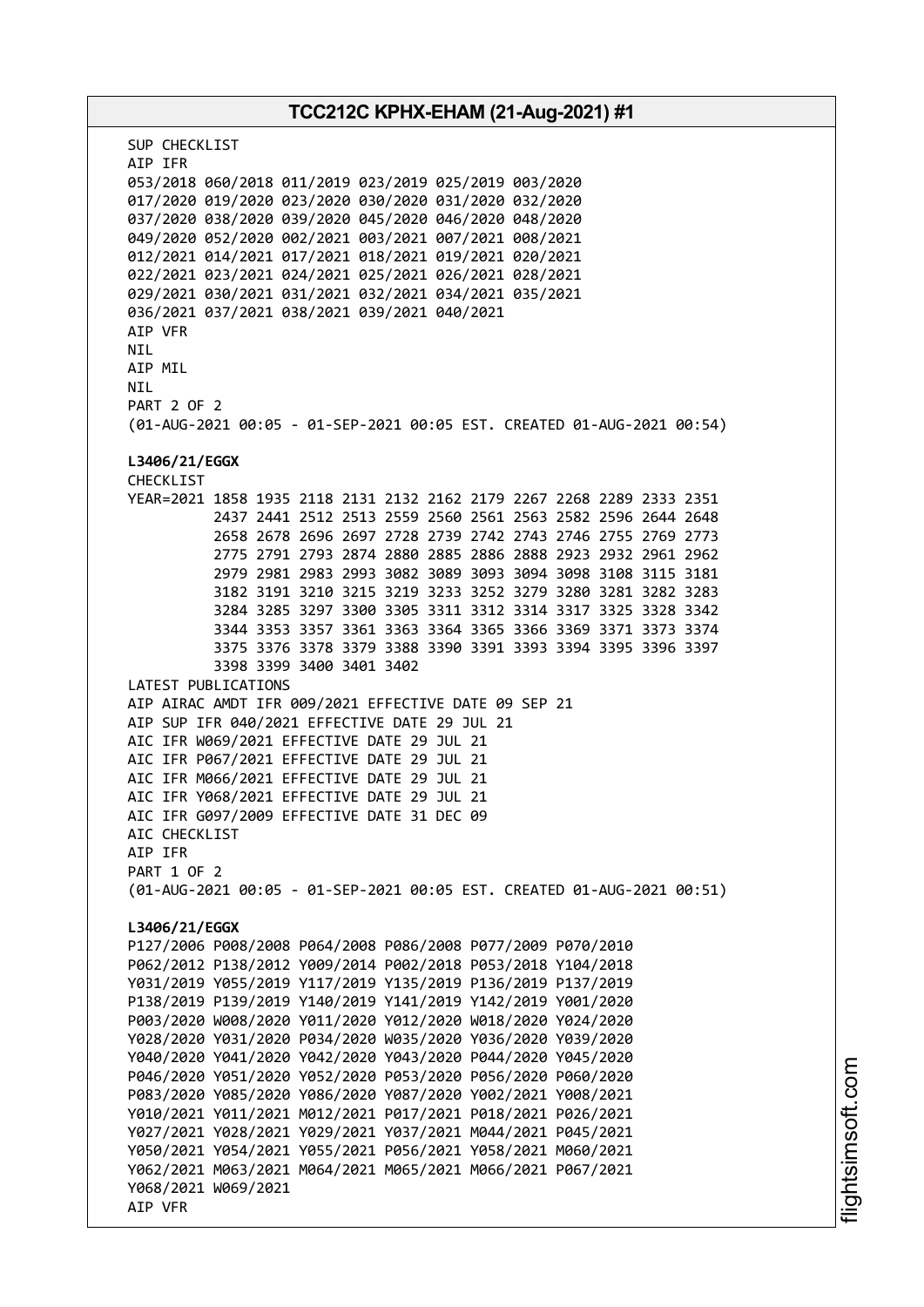**NTI** AIP MIL NIL SUP CHECKLIST AIP IFR 053/2018 060/2018 011/2019 023/2019 025/2019 003/2020 017/2020 019/2020 023/2020 030/2020 031/2020 032/2020 037/2020 038/2020 039/2020 045/2020 046/2020 048/2020 049/2020 052/2020 002/2021 003/2021 007/2021 008/2021 012/2021 014/2021 017/2021 018/2021 019/2021 020/2021 022/2021 023/2021 024/2021 025/2021 026/2021 028/2021 029/2021 030/2021 031/2021 032/2021 034/2021 035/2021 036/2021 037/2021 038/2021 039/2021 040/2021 AIP VFR NIL AIP MIL NIL PART 2 OF 2 (01-AUG-2021 00:05 - 01-SEP-2021 00:05 EST. CREATED 01-AUG-2021 00:51) **V0013/21/EGGX** CHECKLIST YEAR=2021 0009 0012 0013 LATEST PUBLICATIONS AIP AIRAC AMDT IFR 009/2021 EFFECTIVE DATE 09 SEP 21 AIP SUP IFR 040/2021 EFFECTIVE DATE 29 JUL 21 AIC IFR W069/2021 EFFECTIVE DATE 29 JUL 21 AIC IFR P067/2021 EFFECTIVE DATE 29 JUL 21 AIC IFR M066/2021 EFFECTIVE DATE 29 JUL 21 AIC IFR Y068/2021 EFFECTIVE DATE 29 JUL 21 AIC IFR G097/2009 EFFECTIVE DATE 31 DEC 09 AIC CHECKLIST AIP IFR P127/2006 P008/2008 P064/2008 P086/2008 P077/2009 P070/2010 P062/2012 P138/2012 Y009/2014 P002/2018 P053/2018 Y104/2018 Y031/2019 Y055/2019 Y117/2019 Y135/2019 P136/2019 P137/2019 P138/2019 P139/2019 Y140/2019 Y141/2019 Y142/2019 Y001/2020 P003/2020 W008/2020 Y011/2020 Y012/2020 W018/2020 Y024/2020 Y028/2020 Y031/2020 P034/2020 W035/2020 Y036/2020 Y039/2020 Y040/2020 Y041/2020 Y042/2020 Y043/2020 P044/2020 Y045/2020 P046/2020 Y051/2020 Y052/2020 P053/2020 P056/2020 P060/2020 PART 1 OF 2 (01-AUG-2021 00:05 - 01-SEP-2021 00:05 EST. CREATED 01-AUG-2021 00:49) **V0013/21/EGGX** P083/2020 Y085/2020 Y086/2020 Y087/2020 Y002/2021 Y008/2021 Y010/2021 Y011/2021 M012/2021 P017/2021 P018/2021 P026/2021 Y027/2021 Y028/2021 Y029/2021 Y037/2021 M044/2021 P045/2021 Y050/2021 Y054/2021 Y055/2021 P056/2021 Y058/2021 M060/2021 Y062/2021 M063/2021 M064/2021 M065/2021 M066/2021 P067/2021 Y068/2021 W069/2021 AIP VFR NIL AIP MIL **NTI** SUP CHECKLIST AIP IFR 053/2018 060/2018 011/2019 023/2019 025/2019 003/2020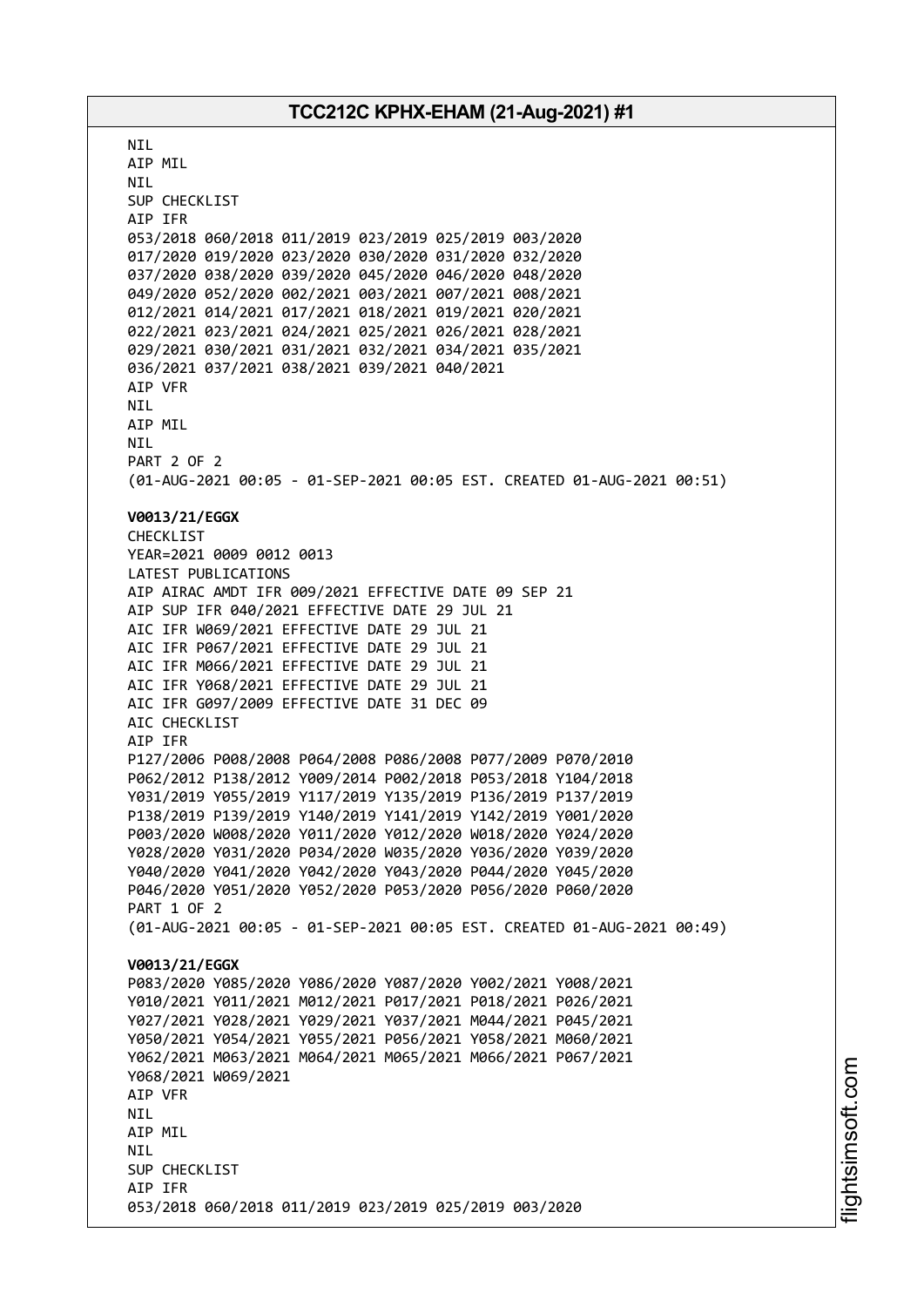017/2020 019/2020 023/2020 030/2020 031/2020 032/2020 037/2020 038/2020 039/2020 045/2020 046/2020 048/2020 049/2020 052/2020 002/2021 003/2021 007/2021 008/2021 012/2021 014/2021 017/2021 018/2021 019/2021 020/2021 022/2021 023/2021 024/2021 025/2021 026/2021 028/2021 029/2021 030/2021 031/2021 032/2021 034/2021 035/2021 036/2021 037/2021 038/2021 039/2021 040/2021 AIP VFR NIL AIP MIL NIL PART 2 OF 2 (01-AUG-2021 00:05 - 01-SEP-2021 00:05 EST. CREATED 01-AUG-2021 00:49)

#### **B1836/21/EGGX**

TRIGGER NOTAM - PERM AIRAC AIP AMDT 09/21 WEF 09 SEP 2021. MULTIPLE ENR CHANGES, SEE COVER SHEET FOR FULL DETAILS (09-SEP-2021 00:00 - 22-SEP-2021 23:59. CREATED 29-JUL-2021 00:11)

### **V0012/21/EGGX**

AIRSPACE SECURITY WARNINGS ISSUED BY THE DEPARTMENT FOR TRANSPORT IN RESPONSE TO HAZARDOUS SITUATIONS WITHIN THE TERRITORY AND/OR AIRSPACE OF AFGHANISTAN, EGYPT, IRAN, IRAQ, KENYA, LIBYA, MALI, NORTH KOREA, PAKISTAN, SOMALIA, SOUTH SUDAN, SYRIA, UP TO 200NM OUTSIDE THE DAMASCUS FIR, UKRAINE AND YEMEN. ALL OPERATORS ARE TO REFER TO THE TABLE IN UK AIP AT ENR 1.1 SECTION 1.4 FOR FURTHER DETAILS. FOR INFORMATION CONTACT UK DEPARTMENT FOR TRANSPORT +44 (0)207 944 6322 OR +44 (0)207 944 5999 OUT OF HOURS. 2018-03-0229-AS6 SFC-UNL (19-JUL-2021 14:14 - 16-OCT-2021 23:59 EST. CREATED 19-JUL-2021 14:18)

#### **B1579/21/EGGX**

TRIGGER NOTAM - PERM AIRAC AIP AMDT 08/21 WEF 12 AUG 21. MULTIPLE ENR CHANGES, SEE COVER SHEET FOR FULL DETAILS (12-AUG-2021 00:00 - 25-AUG-2021 23:59. CREATED 01-JUL-2021 00:05)

#### **B1431/21/EGGX**

COVID-19: EMERGENCY DIVERSIONS. THE ABILITY FOR AERODROMES TO ACCEPT NON-EMERGENCY DIVERSIONS MAY BE LIMITED DURING COVID-19. NON-EMERGENCY DIVERSION REQUESTS WILL TAKE TIME TO COORDINATE AND OPERATORS SHOULD BE AWARE THAT THE EXPECTED ALTERNATE MAY NOT BE ABLE TO ACCEPT THE REQUEST AND ALTERNATE OPTIONS MAY NEED TO BE CONSIDERED IN ADVANCE. SHOULD A DIVERSION EXPECT TO ARRIVE WITH LESS THAN THE FINAL RESERVE FUEL THE COMMANDER SHALL IMMEDIATELY INFORM ATC AND DECLARE AN EMERGENCY. AIRCRAFT EMERGENCIES WILL BE OFFERED ANY SUITABLE AND AVAILABLE AERODROME. 2001-05-0459/AS3). (09-JUN-2021 09:15 - 27-AUG-2021 23:59. CREATED 09-JUN-2021 09:29)

┌──────────────────────────────────────────────────────────────────────────────┐

#### │**EGPX (SCOTTISH FIR/UIR)** │

└──────────────────────────────────────────────────────────────────────────────┘ **H5500/21/EGPX** CIVIL AIRCRAFT NOTIFICATION PROCEDURE - UNDERSLUNG LOADS WILL OPERATE LOW FLYING AREA 14 WI 2NM RADIUS OF PSN 580421N 0042344W, (LAIRG, HIGHLANDS). MAX HEIGHT 500FT AGL. ACFT MAY BE RESTRICTED IN ABILITY TO MANOEUVRE AND UNABLE TO COMPLY WITH RAC OPS CTC 07778131113. 21/08/152/LFC SFC-1500FT AMSL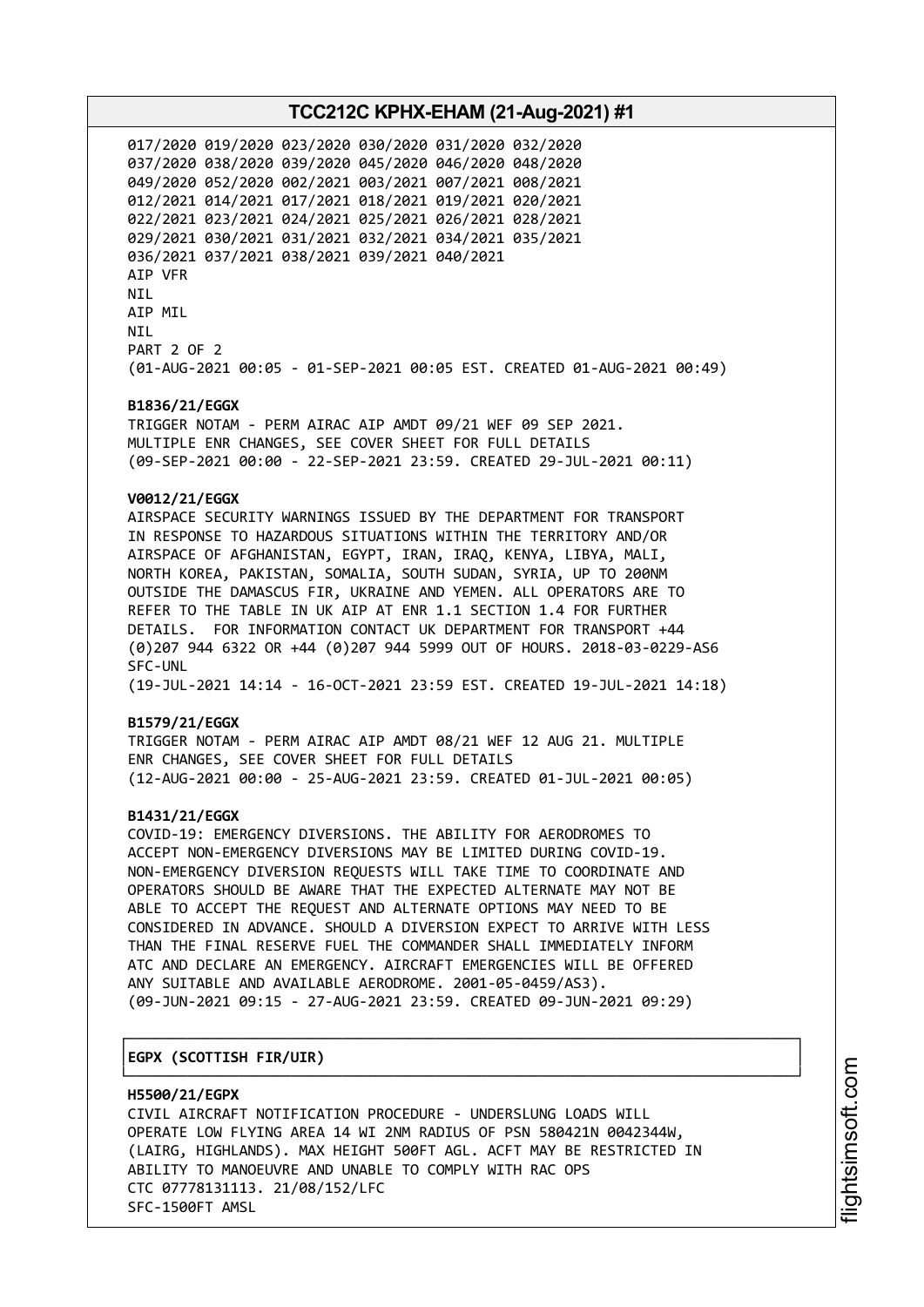(23-AUG-2021 08:00 - 23-AUG-2021 18:00. CREATED 20-AUG-2021 13:48) **H5492/21/EGPX** PIPELINE INSPECTION NOTIFICATION PROCEDURE SYSTEM (PINS) WILL TAKE PLACE IN THE FOLLOWING LOW FLYING AREAS -1,2,4,5,6, 7N,7S,8,9,10,11N,11S,12,13,14E,16,17,18, AND THE THAMES VALLEY AVOIDANCE AREA. MAX HEIGHT 2000FT AGL. UK AIP ENR 6 (PINS AREAS AND UK DAY LOW FLYING SYSTEM (DLFS)) REFERS. 21/08/150/LFBC SFC-6500FT AMSL (23-AUG-2021 06:00 - 23-AUG-2021 17:00. CREATED 20-AUG-2021 12:32) **H5489/21/EGPX** CIVIL AIRCRAFT NOTIFICATION PROCEDURE - UNDERSLUNG LOADS WILL OPERATE IN LOW FLYING AREA 14, 14T WI 2NM RADIUS OF PSN 574445N 0045844W AND 574417N 0045747W. (BRAEMORE, HIGHLANDS). MAX HEIGHT 500FT AGL. ACFT MAY BE RESTRICTED IN ABILITY TO MANOEUVRE AND UNABLE TO COMPLY WITH RAC. OPS CTC 07778131113 21/08/149/LFC SFC-3600FT AMSL (23-AUG-2021 08:00 - 23-AUG-2021 13:00. CREATED 20-AUG-2021 11:59) **H5484/21/EGPX** CIVIL AIRCRAFT NOTIFICATION PROCEDURE - UNDERSLUNG LOADS WILL OPERATE IN LOW FLYING AREA 14, 14T WI 2NM RADIUS OF PSN 575100N 0043938W AND 575051N 0043919W. (ALLADALE,HIGHLANDS). MAX HEIGHT 500FT AGL. ACFT MAY BE RESTRICTED IN ABILITY TO MANOEUVRE AND UNABLE TO COMPLY WITH RAC. OPS CTC 07778131113 21/08/148/LFC SFC-2900FT AMSL (23-AUG-2021 10:00 - 23-AUG-2021 15:00. CREATED 20-AUG-2021 11:48) **M3289/21/EGPX** THE FOLLOWING SOUTHERN MANAGED DANGER AREAS ARE ACTIVATED: EG D323B 0730-0915 FL050-FL660 EG D323B 0915-1030 FL050-FL660 EG D323B 1300-1415 FL050-FL660 EG D323H 0730-0915 FL150-FL660 EG D323H 0915-1030 FL150-FL660 EG D323H 1300-1415 FL150-FL660 EG D323M 0730-0915 FL100-FL660 EG D323M 0915-1030 FL100-FL660 EG D323M 1300-1415 FL100-FL660 EG D323R 0730-0915 FL100-FL660 EG D323R 0915-1030 FL100-FL660 EG D323R 1300-1415 FL100-FL660 FL050-FL660 (23-AUG-2021 07:30 - 23-AUG-2021 14:15. CREATED 20-AUG-2021 11:45) **M3288/21/EGPX** THE FOLLOWING SOUTHERN MANAGED DANGER AREAS ARE ACTIVATED: EG D323A 0730-0915 FL050-FL660 EG D323A 0915-1030 FL050-FL660 EG D323A 1300-1415 FL050-FL660 EG D323G 0730-0915 FL150-FL660 EG D323G 0915-1030 FL150-FL660 EG D323G 1300-1415 FL150-FL660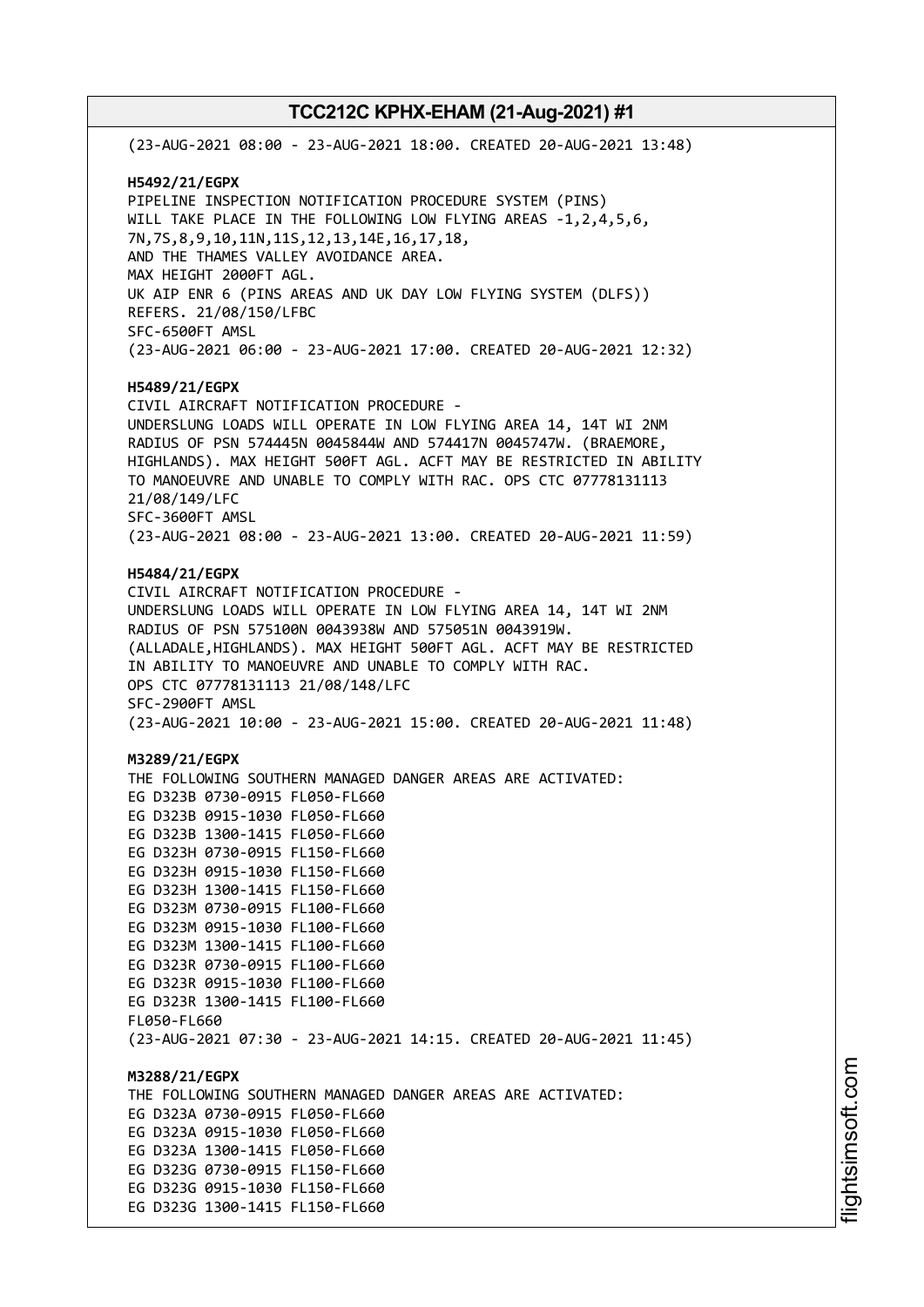EG D323L 0730-0915 FL100-FL660 EG D323L 0915-1030 FL100-FL660 EG D323L 1300-1415 FL100-FL660 EG D323Q 0730-0915 FL100-FL660 EG D323Q 0915-1030 FL100-FL660 EG D323Q 1300-1415 FL100-FL660 FL050-FL660 (23-AUG-2021 07:30 - 23-AUG-2021 14:15. CREATED 20-AUG-2021 11:44) **U5187/21/EGPX** PILOTS MAY EXPERIENCE DIFFICULTIES COMMUNICATING WITH SWANWICK MIL(NORTH) ON THE PUBLISHED UHF FREQ 251.25 DUE TO TRANSMITTER MAINTENANCE. PILOTS ARE ADVISED TO USE VHF FREQ 136.375 IF THIS OCCURS. (24-AUG-2021 08:30 - 24-AUG-2021 09:30. CREATED 20-AUG-2021 11:01) **U5186/21/EGPX** DUE TO TRANSMITTER MAINTENANCE PILOTS MAY EXPERIENCE DIFFICULTIES COMMUNICATING WITH SWANWICK MIL(WEST) ON THE PUBLISHED UHF (282.12). PILOTS ARE ADVISED TO USE THE VHF (127.450) IF THIS OCCURS. (24-AUG-2021 09:30 - 24-AUG-2021 10:30. CREATED 20-AUG-2021 11:00) **M3285/21/EGPX** THE FOLLOWING HEBRIDES DANGER AREAS ARE ACTIVATED. EG D701A 0900-1600 SFC-10000FT AMSL EG D701B 0900-1600 SFC-10000FT AMSL SFC-10000FT AMSL (27-AUG-2021 09:00 - 27-AUG-2021 16:00. CREATED 20-AUG-2021 08:21) **M3284/21/EGPX** THE FOLLOWING HEBRIDES DANGER AREAS ARE ACTIVATED. EG D701A 0900-1600 SFC-10000FT AMSL EG D701B 0900-1600 SFC-10000FT AMSL SFC-10000FT AMSL (26-AUG-2021 09:00 - 26-AUG-2021 16:00. CREATED 20-AUG-2021 08:20) **M3283/21/EGPX** THE FOLLOWING HEBRIDES DANGER AREAS ARE ACTIVATED. EG D701A 0900-1600 SFC-10000FT AMSL EG D701B 0900-1600 SFC-10000FT AMSL SFC-10000FT AMSL (24-AUG-2021 09:00 - 24-AUG-2021 16:00. CREATED 20-AUG-2021 08:20) **M3282/21/EGPX** THE FOLLOWING HEBRIDES DANGER AREAS ARE ACTIVATED. EG D701A 0900-1600 SFC-10000FT AMSL EG D701B 0900-1600 SFC-10000FT AMSL SFC-10000FT AMSL (25-AUG-2021 09:00 - 25-AUG-2021 16:00. CREATED 20-AUG-2021 08:20) **V0014/21/EGPX** AIRSPACE SECURITY WARNING ISSUED BY THE DEPARTMENT FOR TRANSPORT - RISK TO CIVIL AVIATION IN BELARUS. OPERATORS ARE ADVISED NOT TO ENTER THE TERRITORY AND AIRSPACE OF BELARUS DUE TO SERIOUS SAFETY AND SECURITY CONCERNS POSED TO COMMERCIAL AVIATION. OPERATORS ARE ADVISED TO TAKE THIS INFORMATION INTO ACCOUNT IN THEIR OWN RISK ASSESSMENTS AND ROUTING DECISIONS. CONTACT UK DEPARTMENT FOR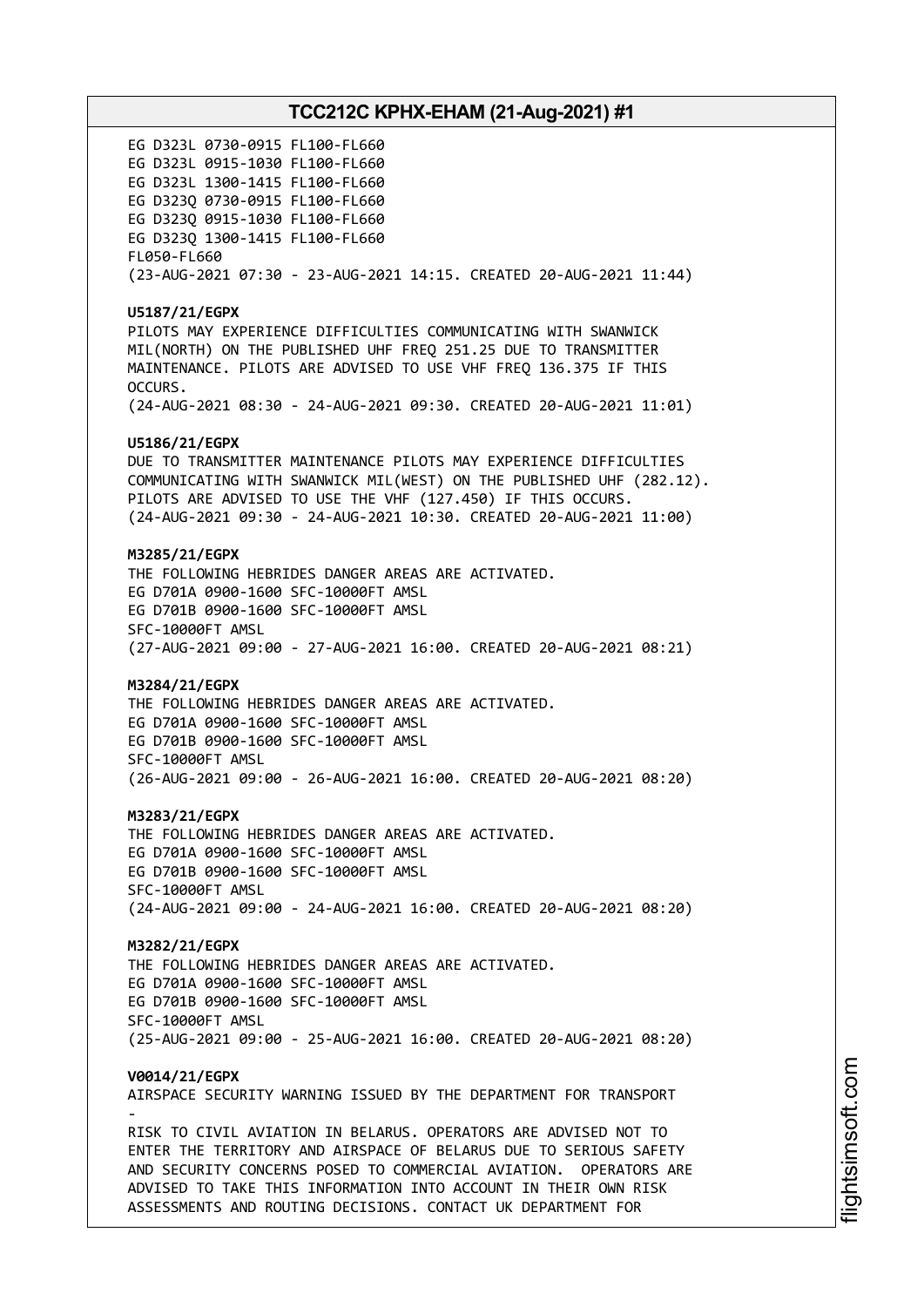TRANSPORT +44(0)207 082 6639 OR +44(0)207 944 5999 OUT OF HOURS. FOR FURTHER DETAILS. 2021-05-0542/AS6 SFC-UNL (20-AUG-2021 08:18 - 17-NOV-2021 11:59 EST. CREATED 20-AUG-2021 08:18) **B2038/21/EGPX** DME GLO/GREEN LOWTHER CH33Y U/S (30-AUG-2021 08:00 - 04-SEP-2021 08:00. CREATED 19-AUG-2021 07:51) **H5418/21/EGPX** INTENSE GLIDING ACTIVITY WI AREA BOUNDED BY: 553705N 0020821W - 553529N 0020216W - 552730N 0020832W - 552911N 0021454W - 553705N 0020821W (MILFIELD, NORTHUMBERLAND). FOR INFO 01668 216284 / 130.105 MHZ. 2021-08-0592/AS3. SFC-12700FT AMSL 0900-1800 (23-AUG-2021 09:00 - 26-AUG-2021 18:00. CREATED 18-AUG-2021 15:38) **N0163/21/EGPX** AIR NAV OBS LGT WIND TURBINE UK0172H573F U/S PSN 545609N 0061202W (RATHSHERRY WIND FARM, COUNTY ANTRIM). HGT UP TO 347FT AGL/1134FT AMSL. 2021-08-0594/CIV1 (18-AUG-2021 15:10 - 25-SEP-2021 12:00. CREATED 18-AUG-2021 15:18) **B2036/21/EGPX** WEF 01 OCT UNTIL 31 DEC THE UK C SERIES NOTAM WILL CHANGE TO P SERIES. ALL EXISTING C SERIES NOTAM WILL BE REISSUED AS A P SERIES ON 01 OCT. ALL NEW NOTAM REQUESTS AFTER 01 OCT WILL BE ISSUED AS A P SERIES. RECIPIENTS OF C SERIES NOTAM WILL AUTOMATICALLY BE MOVED TO THE P SERIES DISTRIBUTION LIST. AIC Y087/21 EFFECTIVE 23 SEP 21 REFERS. UK NOTAM SERIES DETAILS ARE CONTAINED IN UK AIP GEN 3.1 TABLE 3.6.3.4 (01-OCT-2021 00:00 - 31-DEC-2021 23:59. CREATED 18-AUG-2021 14:43) **B2033/21/EGPX** GEN 3.1 PARAGRAPH 3.6.3.4 TABLE - UK NOTAM SERIES K AND SERIES N. REPLACE 300FT AGL WITH 100M (328FT) AGL. (18-AUG-2021 13:25 - PERM. CREATED 18-AUG-2021 13:26) **H5405/21/EGPX** AIR DISPLAY/AEROBATICS WI 2NM RADIUS 554752N 0045240W (LARGS BAY, NORTH AYRSHIRE). FOR INFO 07950 967282. 2021-09-0079/AS1 SFC-3000FT AMSL (05-SEP-2021 11:00 - 05-SEP-2021 16:00. CREATED 18-AUG-2021 12:21) **N0161/21/EGPX** AIR NAV OBS LGT WITHDRAWN POWER STATION CHIMNEY UK0150A006F PSN 560255N 0034057W (LONGANNET POWER STATION, KINCARDINE-ON-FORTH, CLACKMANNANSHIRE). HGT 600FT AGL/603FT AMSL. 2021-08-0568/AS4 (19-AUG-2021 16:00 - 17-NOV-2021 23:59. CREATED 18-AUG-2021 11:03) **B2030/21/EGPX** SWANWICK MIL IS CURRENTLY OPERATING WITH REDUCED STAFFING, THEREFORE ATS AVAILABILITY MAY BE LIMITED FOR THE NORTH AREA OF RESPONSIBILITY. (18-AUG-2021 09:00 - 22-AUG-2021 23:59. CREATED 18-AUG-2021 08:31)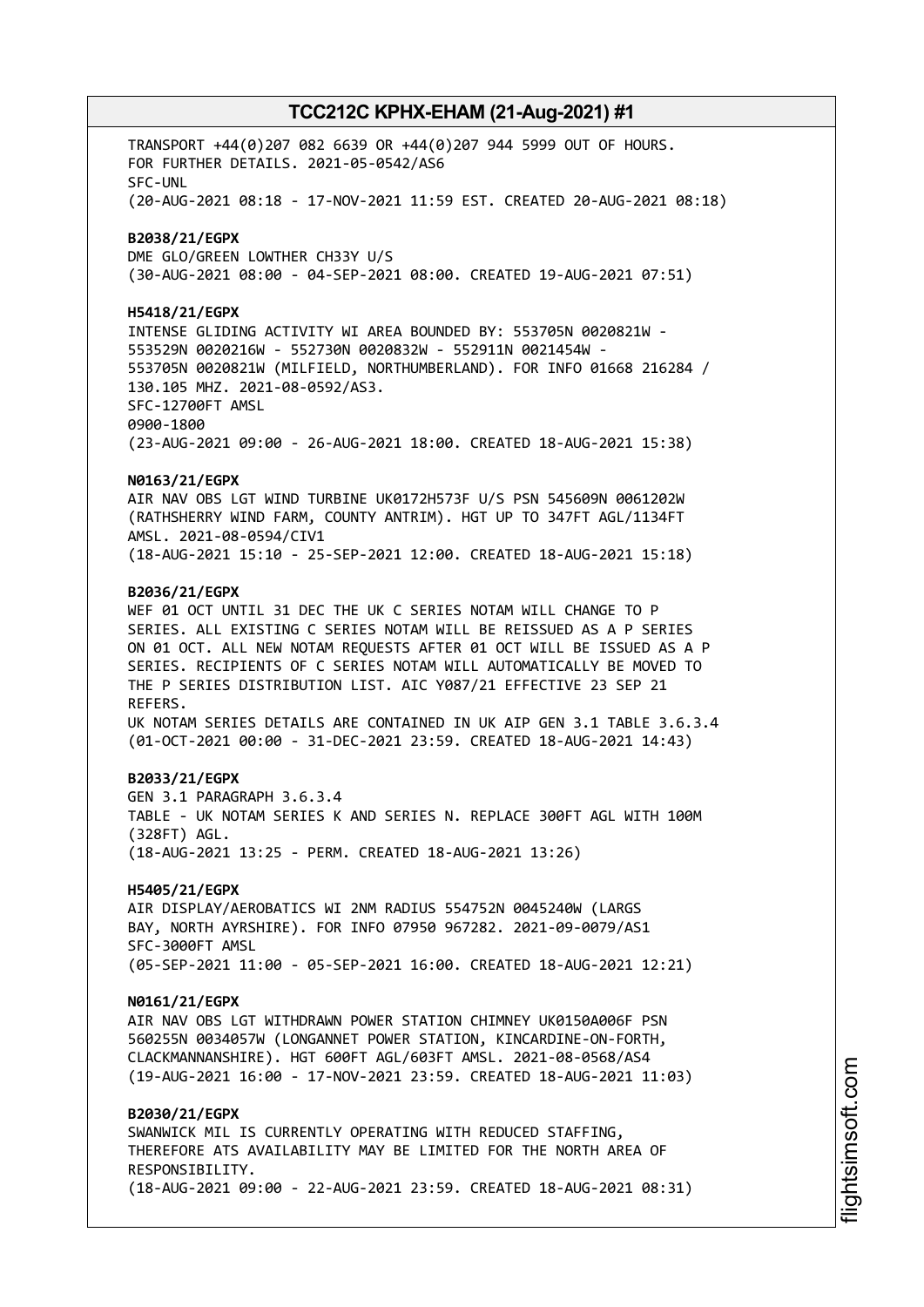#### **H5378/21/EGPX**

STATIONARY TRANSPONDER TESTING. TEST TRANSPONDER LOCATED WI 0.5NM 572027N 0072125W (SOUTH UIST, OUTER HEBRIDES). VIRTUAL STATIONARY - AIRCRAFT INDICATIONS MAY OCCUR ABOVE THE SITE OUT TO 200NM. MODE 3A: 7777 / MODE C: 62000. FOR INFO 07971 910852. 2021-08-0548/AS3. SFC-UNL (27-AUG-2021 23:00 - 30-AUG-2021 23:00. CREATED 17-AUG-2021 15:11)

#### **K0360/21/EGPX**

LIT CRANE POSITION 555212N 0041747W (GLASGOW, LANARKSHIRE) IN LOW FLYING AREA 16, NIGHT SECTOR 3A AND THE GLASGOW/PRESTWICK AVOIDANCE AREA HGT 314FT AMSL (260FT AGL). 21/08/056/LFTP (18-AUG-2021 00:01 - 04-NOV-2021 00:01. CREATED 17-AUG-2021 09:29)

#### **B2018/21/EGPX**

COVID-19: CREWS/PASSENGERS REQUIREMENTS. CREWS SHOULD COMPLETE THE ENHANCED GENERAL AIRCRAFT DECLARATION (GAD) PROCESS FOR ALL INTERNATIONAL FLIGHTS INTO THE UK, INCLUDING THE ACTIVE REPORTING OF NIL RETURNS. IF SYMPTOMATIC PASSENGERS ARE IDENTIFIED, THIS MUST BE NOTIFIED. GADS FOR FLIGHTS TO ENGLAND SHOULD BE SENT TO THE HEALTH CONTROL UNIT TEL: +44 (0) 20 8745 7209 EMAIL: HEATHROW.HCU(AT)PHE.GOV.UK.GADS. FOR FLIGHTS TO SCOTLAND SHOULD BE SENT TO PUBLIC HEALTH SCOTLAND TEL: +44 (0)141 300 1414 EMAIL: NSS.HPSCORONAVIRUS(AT)NHS.NET (SUBJECT: AIRCRAFT DECLARATION). GADS FOR FLIGHTS TO NORTHERN IRELAND SHOULD BE SENT TO PUBLIC HEALTH AGENCY TEL: +44 (0)141 300 1414 EMAIL: NIPORTHEALTH(AT)HSCNI.NET. 2021-05-0359/AS6 (16-AUG-2021 14:00 - 12-NOV-2021 11:59. CREATED 16-AUG-2021 13:53)

#### **H5327/21/EGPX**

AIR DISPLAY/AEROBATICS WI 1.5NM RADIUS 555417N 0030352W (DALKEITH, MIDLOTHIAN). FOR INFO 07734 794793. 2021-09-0076/AS1 SFC-2200FT AMSL (04-SEP-2021 11:45 - 04-SEP-2021 12:45. CREATED 16-AUG-2021 10:16)

#### **B2017/21/EGPX**

SAFETY AND OPERATIONAL DIRECTIVE, NUMBER 2021/003 ISSUED 14 MAY 2021, BOEING 737-8 BOEING 737-8200 AND BOEING 737-9 (MAX) RETURN TO SERVICE. IN ACCORDANCE WITH SD-2021/003 THE CIVIL AVIATION AUTHORITY (CAA), IN EXERCISE OF ITS POWERS UNDER ARTICLE 248, AND IN ACCORDANCE WITH ARTICLE 17(1), OF THE AIR NAVIGATION ORDER 2016, AND SUBJECT TO, AND IN ACCORDANCE WITH, UK REGULATION (EU) 2018/1139 (AS RETAINED IN UK LAW), ARTICLE 70, DIRECTS OPERATORS AND PILOTS IN COMMAND OF ANY BOEING 737-8 MAX OR BOEING 737-9 MAX AIRCRAFT WHICH IS REGISTERED OTHER THAN IN THE UK NOT TO CONDUCT FLIGHTS WITHIN UK AIRSPACE UNLESS THEY HAVE SUBMITTED A DECLARATION TO THE CAA. ADDITIONALLY SUCH AEROPLANES TOGETHER WITH ANY BOEING 737-8200 AEROPLANE ARE NOT TO CONDUCT RNP-AUTHORISATION REQUIRED APPROACH OPERATIONS WITHIN THE UK. NOTWITHSTANDING THE ABOVE OPERATORS AND PILOTS IN COMMAND OF ANY SUCH BOEING 737-8 MAX OR BOEING 737-9 MAX AIRCRAFT REGISTERED OTHER THAN IN THE UK MAY CONDUCT A FERRY FLIGHT OPERATION FOR THE PURPOSE OF ESSENTIAL MAINTENANCE OR MODIFICATION INTO, OUT OF OR THROUGH UK AIRSPACE, SUBJECT TO THE EXPRESS PERMISSION OF THE CAA AND SUBJECT TO SUCH REQUIREMENTS AND CONDITIONS AS THE PERMISSION CONTAINS. TO BE GRANTED A PERMISSION FOR ANY ABOVE FERRY FLIGHT, THE OPERATOR MUST APPLY TO THE CAA AND COMPLY WITH THEIR REQUIREMENTS AND CONDITIONS. PERMISSION WILL BE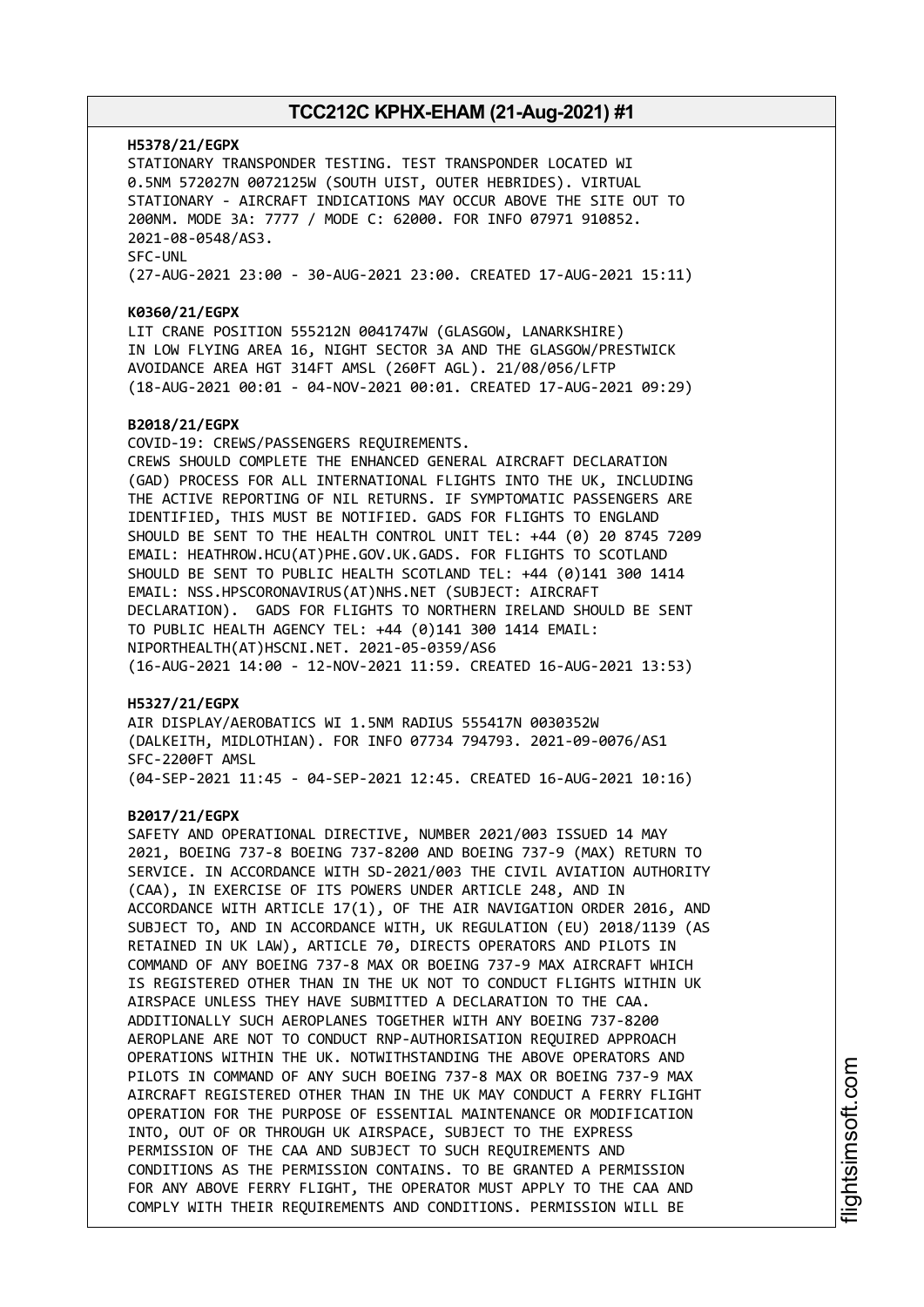PROVIDED TO THE OPERATOR IN WRITING. 2019-03-0217/AS4 (16-AUG-2021 08:40 - 12-NOV-2021 12:00 EST. CREATED 16-AUG-2021 09:08) **B1990/21/EGPX** COVID-19: FLIGHT RESTRICTIONS. ISLE OF MAN. ALL ACFT INTENDING TO LAND ON THE ISLE OF MAN MUST DO SO AT ISLE OF MAN AIRPORT DURING PUBLISHED AIRPORT OPENING HOURS TO COMPLETE PORT ARRIVALS PROCESS PRIOR TO LANDING ELSEWHERE ON THE ISLAND. LANDING FEES ARE WAIVED FOR ACFT DEPARTING TO AN ALTERNATIVE SITE WITHIN 1 HOUR. FAILURE TO COMPLY MAY RESULT IN A FINE OR IMPRISONMENT. FOR INFO SEE COVID19.GOV.IM/GENERAL-INFORMATION/PRIVATE-VESSELS-AND-AIRCRAFTS/ OR PHONE +44 1624 687171. 2020-08-0241/AS4 (12-AUG-2021 12:00 - 09-NOV-2021 23:59 EST. CREATED 12-AUG-2021 12:09) **B1989/21/EGPX** COVID-19 INFORMATION: NEWCASTLE LOWER AIRSPACE RADAR SERVICE OPR HR 0500-2200 (16-AUG-2021 00:00 - 29-AUG-2021 23:59. CREATED 12-AUG-2021 10:48) **C8086/21/EGPX** COVID-19 INFORMATION : NEWCASTLE CTA/CTR/ATZ HOURS ACTIVE 16-20 0000-0130 AND 0445-2359 21-22 0000-0130 AND 0500-2359 23 0000-0200 AND 0445-2359 24-27 0000-0130 AND 0445-2359 28-29 0000-0130 AND 0500-2359 30 0000-0200 (16-AUG-2021 00:00 - 30-AUG-2021 02:00. CREATED 12-AUG-2021 10:40) **U4975/21/EGPX** TIREE RADAR ON MAINTENANCE, LIMITED OR NO RADAR COVER AVAILABLE TO SWANWICK MIL BETWEEN 180-360 DEG OVER THE AREA 562637N 0065459W RADIUS APRX 50NM. INITIAL CONTACT FREQ 282.625 WILL ALSO BE UNAVAILABLE IN THIS AREA. PILOTS REQ A RADAR SERVICE SHOULD CONSIDER CONTACTING ALTERNATIVE AGENCIES. (25-AUG-2021 08:00 - 25-AUG-2021 11:00. CREATED 11-AUG-2021 09:52) **J3027/21/EGPX** RESTRICTED AREA (TEMPORARY) FOR OPEN GOLF CHAMPIONSHIPS AT CARNOUSTIE, ANGUS. A BRIEFING SHEET, WHICH INCLUDES A CHART, WILL REFER. RESTRICTION OF FLYING REGULATIONS MADE UNDER ARTICLE 239 OF AIR NAVIGATION ORDER 2016. NO AIRCRAFT IS TO FLY WITHIN THE AREA BOUNDED SUCCESSIVELY BY STRAIGHT LINES JOINING - 563214N 0023927W - 562910N 0023655W - 562630N 0024615W -562940N 0024910W - 563214N 0023927W EXCEPT FOR AIRCRAFT OPERATED BY THE SCOTTISH AIR AMBULANCE SERVICE BY POLICE SCOTLAND OR BY THE MARITIME AND COASTGUARD AGENCY OR FLYING IN ACCORDANCE WITH THE PERMISSION OF THE POLICE SCOTLAND AVIATION SSAFTY AND SECURITY UNIT WHO MAY BE CONTACTED VIA OSDAVIATIONSAFETYATSCOTLAND.PNN.POLICE.UK OR IF URGENT VIA 01786 895840. THESE RESTRICTIONS OF FLYING ALSO RELATE TO THE OPERATION OF ALL UNMANNED AIRCRAFT SYSTEMS. 2021-08-0090/AS6 SFC-2500FT AMSL 0400-2200 (15-AUG-2021 04:00 - 23-AUG-2021 22:00. CREATED 09-AUG-2021 09:06)

**B1927/21/EGPX**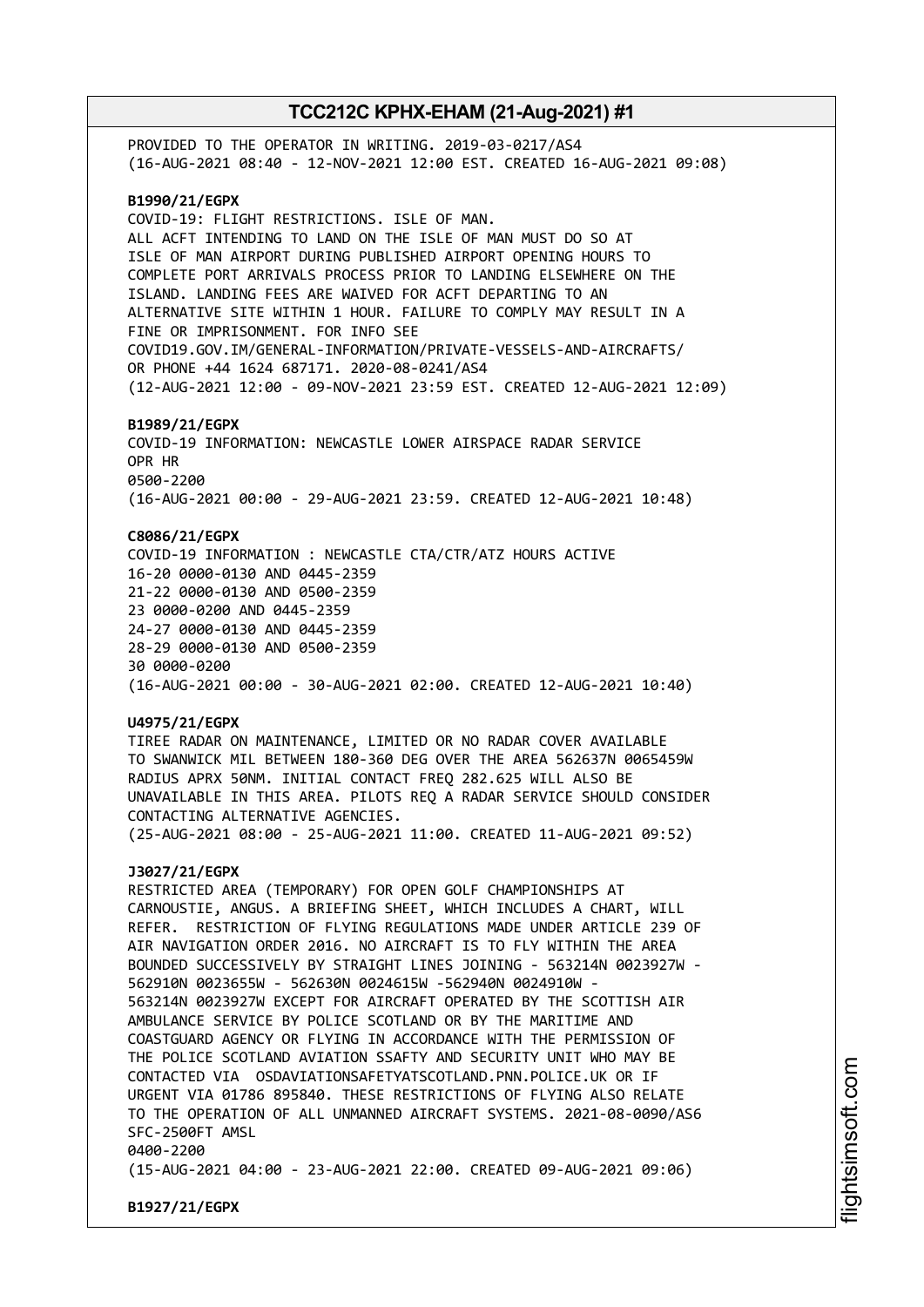COVID-19 INFORMATION COMMERCIAL AND PRIVATE PASSENGER FLIGHTS WHERE THE LAST POINT OF DEPATURE WAS ARGENTINA, BANGLADESH, BRAZIL, CAPE VERDE, CHILE, CUBA DOMINICAN REPUBLIC, EGYPT, ETHIOPIA, GEORGIA, INDONESIA, KENYA, THE MALDIVES, MEXICO, OMAN, PAKISTAN, SOUTH AFRICA, SRI LANKA, TUNISIA OR TURKEY WILL BE PERMITTED TO LAND IN ENGLAND ONLY IF THEY LAND AT LONDON HEATHROW (LHR/EGLL) OR BIRMINGHAM INTERNATIONAL (BHX/EGBB) AND DISEMBARK PASSENGERS THROUGH DEDICATED TERMINALS. THIS REGULATION DOES NOT APPLY TO AIR AMBULANCE ACFT WHERE THE LANDING IS FOR THE PURPOSE OF TRANSPORTING A PERSON FOR MEDICAL TREATMENT. ALL FLIGHTS LANDING TO SECURE THE SAFETY OF THE AIRCRAFT OR FOR HEALTH AND SAFETY OF ANY PERSON ABOARD WILL CONTINUE TO BE PERMITTED. 2020-10-0279 AS6 (08-AUG-2021 03:00 - 05-NOV-2021 11:59. CREATED 05-AUG-2021 11:20)

#### **H4833/21/EGPX**

AERIAL FILMING FROM AN ACFT WI 2NM RADIUS: 562935N 0024314W (CARNOUSTIE GOLF COURSE, ANGUS). FOR INFO 07709 785525 / 07716 736227. 2021-08-0285/AS3. SFC-2000FT AMSL 0800-1800 (18-AUG-2021 08:00 - 22-AUG-2021 18:00. CREATED 02-AUG-2021 15:04)

#### **B1888/21/EGPX**

AIRSPACE REGULATION OPERATIONS (A DEPARTMENT OF THE UK CIVIL AVIATION AUTHORITY WHO DEAL WITH THE NOTIFICATION AND COORDINATION OF UNUSUAL AERIAL ACTIVITIES (UAA) - SEE UK AIP ENR 1.1) WILL BE CLOSED FOR ALL NORMAL ACTIVITY. ANY INDIVIDUAL OR ORGANISATION ANTICIPATING THE NEED FOR THE CO-ORDINATION AND/OR NOTIFICATION OF UNUSUAL AERIAL ACTIVITY (UAA) DURING THE PERIOD IS REMINDED OF THE NEED TO COMPLY WITH THE CURRENT ADVANCE NOTIFICATION REQUIREMENTS DETAILED IN THE UK AIP (ENR 1.1). IF IN DOUBT UAA SPONSORS SHOULD MAKE CONTACT WITH AIRSPACE REGULATION OPERATIONS IN ADVANCE OF THE START OF THE CLOSURE PERIOD USING THE CONTACT DETAILS IN THIS NOTAM. EMERGENCY FLYING RESTRICTIONS AND ROYAL FLIGHT NOTIFICATIONS WILL BE HANDLED DURING THE CLOSED PERIOD AS PER CURRENT OUT OF HOURS ARRANGEMENTS. CTC DURING OFFICE HOURS: 01293 983880 OR EMAIL: AROPS(AT)CAA.CO.UK 2021-08-0272/AS3. (27-AUG-2021 15:30 - 31-AUG-2021 07:30. CREATED 02-AUG-2021 07:56) **D1107/21/EGPX** Y028/2020 Y031/2020 P034/2020 W035/2020 Y036/2020 Y039/2020 Y040/2020 Y041/2020 Y042/2020 Y043/2020 P044/2020 Y045/2020 P046/2020 Y051/2020 Y052/2020 P053/2020 P056/2020 P060/2020 P083/2020 Y085/2020 Y086/2020 Y087/2020 Y002/2021 Y008/2021 Y010/2021 Y011/2021 M012/2021 P017/2021 P018/2021 P026/2021 Y027/2021 Y028/2021 Y029/2021 Y037/2021 M044/2021 P045/2021 Y050/2021 Y054/2021 Y055/2021 P056/2021 Y058/2021 M060/2021

Y062/2021 M063/2021 M064/2021 M065/2021 M066/2021 P067/2021 Y068/2021 W069/2021 AIP VFR NIL AIP MIL **NTI** 

SUP CHECKLIST AIP IFR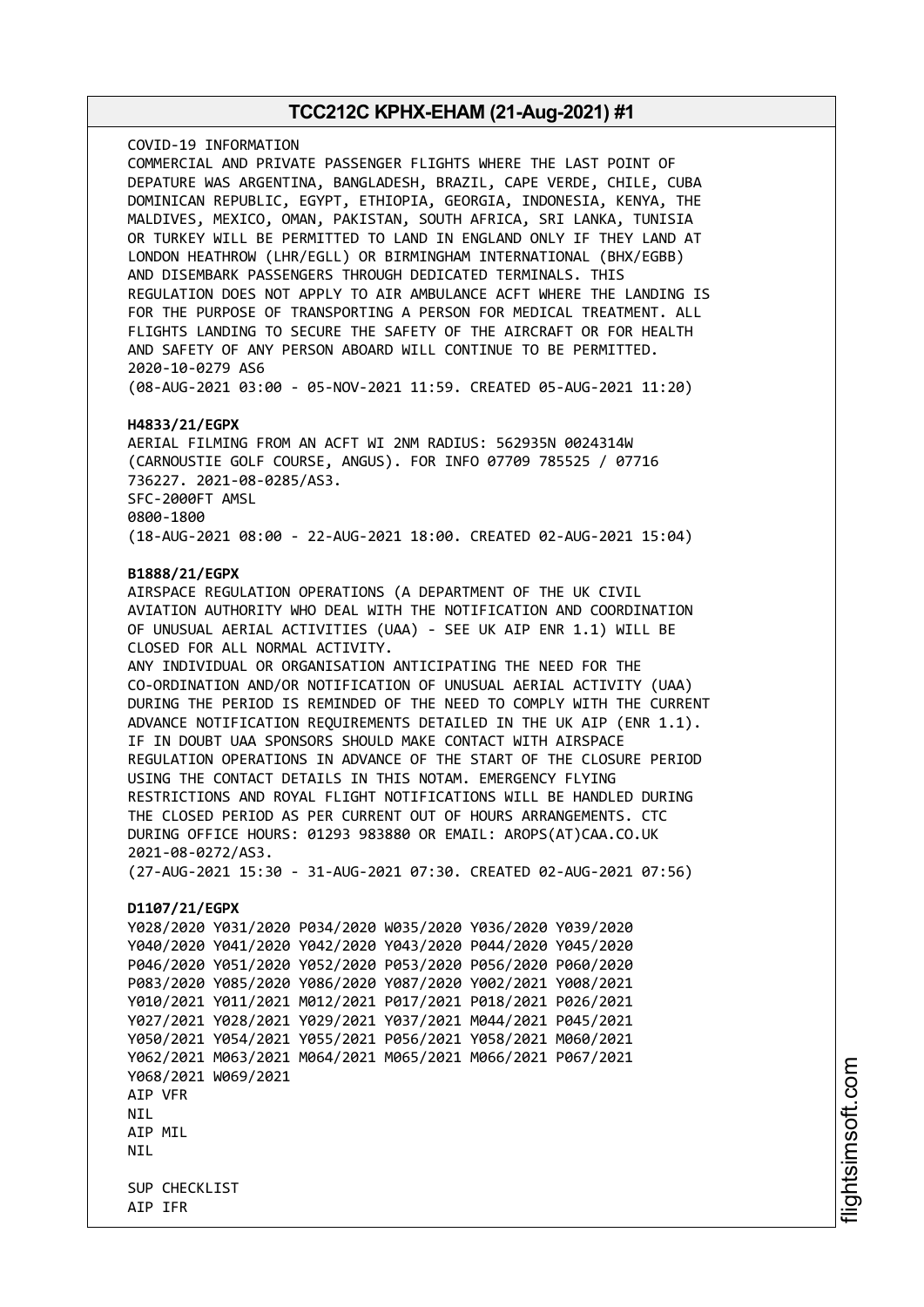053/2018 060/2018 011/2019 023/2019 025/2019 003/2020 017/2020 019/2020 023/2020 030/2020 031/2020 032/2020 037/2020 038/2020 039/2020 045/2020 046/2020 048/2020 049/2020 052/2020 002/2021 003/2021 007/2021 008/2021 012/2021 014/2021 017/2021 018/2021 019/2021 020/2021 022/2021 023/2021 024/2021 025/2021 026/2021 028/2021 029/2021 030/2021 031/2021 032/2021 034/2021 035/2021 036/2021 037/2021 038/2021 039/2021 040/2021 AIP VFR NIL AIP MIL **NTI** PART 2 OF 2 (01-AUG-2021 00:05 - 01-SEP-2021 00:05 EST. CREATED 01-AUG-2021 01:52) **D1107/21/EGPX** CHECKLIST YEAR=2021 0726 1100 1105 1106 LATEST PUBLICATIONS AIP AIRAC AMDT IFR 009/2021 EFFECTIVE DATE 09 SEP 21 AIP SUP IFR 040/2021 EFFECTIVE DATE 29 JUL 21 AIC IFR W069/2021 EFFECTIVE DATE 29 JUL 21 AIC IFR P067/2021 EFFECTIVE DATE 29 JUL 21 AIC IFR M066/2021 EFFECTIVE DATE 29 JUL 21 AIC IFR Y068/2021 EFFECTIVE DATE 29 JUL 21 AIC IFR G097/2009 EFFECTIVE DATE 31 DEC 09 AIC CHECKLIST AIP IFR P127/2006 P008/2008 P064/2008 P086/2008 P077/2009 P070/2010 P062/2012 P138/2012 Y009/2014 P002/2018 P053/2018 Y104/2018 Y031/2019 Y055/2019 Y117/2019 Y135/2019 P136/2019 P137/2019 P138/2019 P139/2019 Y140/2019 Y141/2019 Y142/2019 Y001/2020 P003/2020 W008/2020 Y011/2020 Y012/2020 W018/2020 Y024/2020 PART 1 OF 2 (01-AUG-2021 00:05 - 01-SEP-2021 00:05 EST. CREATED 01-AUG-2021 01:52) **G0256/21/EGPX** CHECKLIST YEAR=2021 0256 LATEST PUBLICATIONS AIP AIRAC AMDT IFR 009/2021 EFFECTIVE DATE 09 SEP 21 AIP SUP IFR 040/2021 EFFECTIVE DATE 29 JUL 21 AIC IFR W069/2021 EFFECTIVE DATE 29 JUL 21 AIC IFR P067/2021 EFFECTIVE DATE 29 JUL 21 AIC IFR M066/2021 EFFECTIVE DATE 29 JUL 21 AIC IFR Y068/2021 EFFECTIVE DATE 29 JUL 21 AIC IFR G097/2009 EFFECTIVE DATE 31 DEC 09 AIC CHECKLIST AIP IFR P127/2006 P008/2008 P064/2008 P086/2008 P077/2009 P070/2010 P062/2012 P138/2012 Y009/2014 P002/2018 P053/2018 Y104/2018 Y031/2019 Y055/2019 Y117/2019 Y135/2019 P136/2019 P137/2019 P138/2019 P139/2019 Y140/2019 Y141/2019 Y142/2019 Y001/2020 P003/2020 W008/2020 Y011/2020 Y012/2020 W018/2020 Y024/2020 Y028/2020 Y031/2020 P034/2020 W035/2020 Y036/2020 Y039/2020 Y040/2020 Y041/2020 Y042/2020 Y043/2020 P044/2020 Y045/2020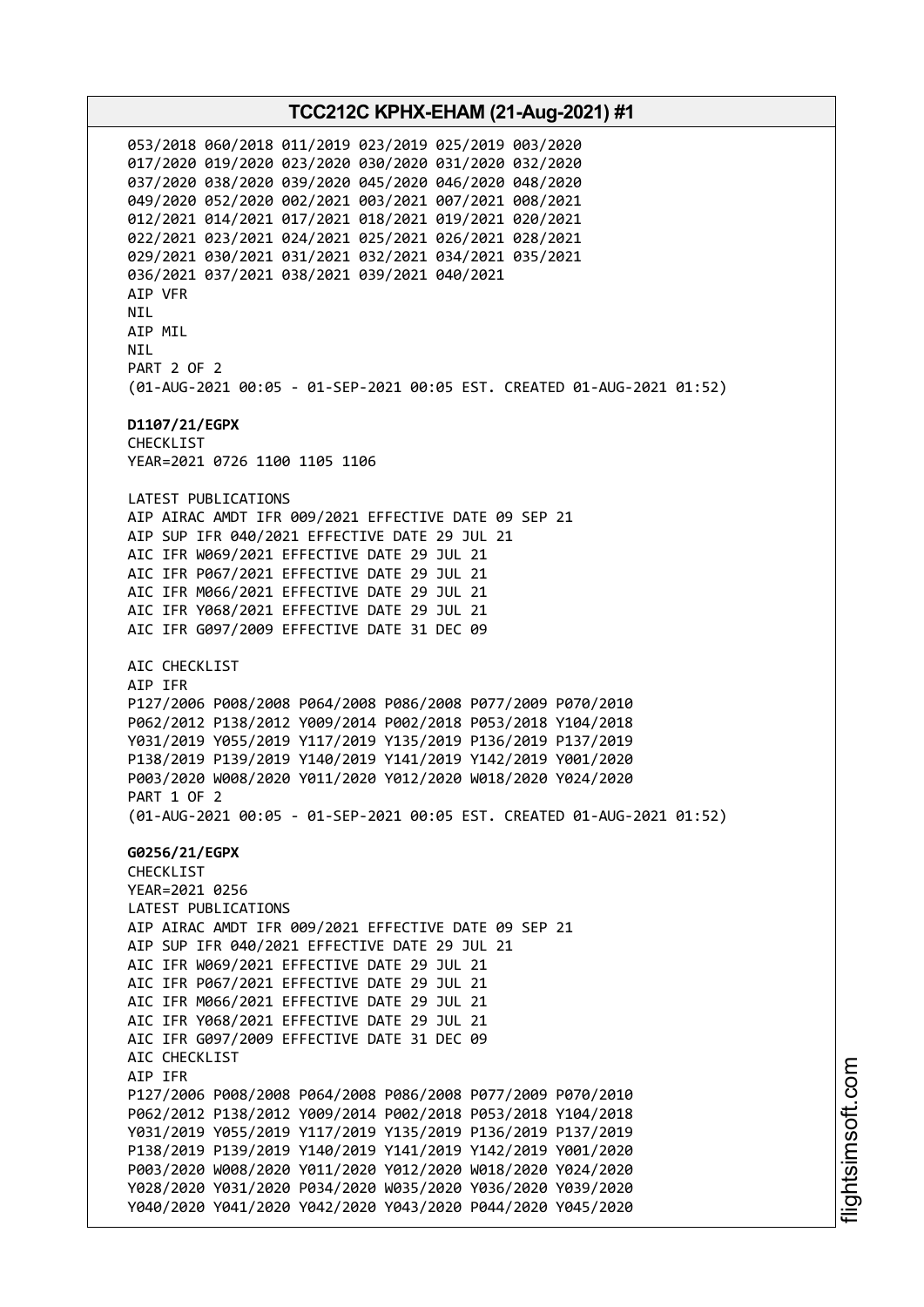# **TCC212C KPHX-EHAM (21-Aug-2021) #1** P046/2020 Y051/2020 Y052/2020 P053/2020 P056/2020 P060/2020 PART 1 OF 2 (01-AUG-2021 00:05 - 01-SEP-2021 00:05 EST. CREATED 01-AUG-2021 01:34) **G0256/21/EGPX** P083/2020 Y085/2020 Y086/2020 Y087/2020 Y002/2021 Y008/2021 Y010/2021 Y011/2021 M012/2021 P017/2021 P018/2021 P026/2021

Y027/2021 Y028/2021 Y029/2021 Y037/2021 M044/2021 P045/2021 Y050/2021 Y054/2021 Y055/2021 P056/2021 Y058/2021 M060/2021 Y062/2021 M063/2021 M064/2021 M065/2021 M066/2021 P067/2021 Y068/2021 W069/2021 AIP VFR NIL AIP MIL NIL SUP CHECKLIST AIP IFR 053/2018 060/2018 011/2019 023/2019 025/2019 003/2020 017/2020 019/2020 023/2020 030/2020 031/2020 032/2020 037/2020 038/2020 039/2020 045/2020 046/2020 048/2020 049/2020 052/2020 002/2021 003/2021 007/2021 008/2021 012/2021 014/2021 017/2021 018/2021 019/2021 020/2021 022/2021 023/2021 024/2021 025/2021 026/2021 028/2021 029/2021 030/2021 031/2021 032/2021 034/2021 035/2021 036/2021 037/2021 038/2021 039/2021 040/2021 AIP VFR NIL AIP MIL NIL PART 2 OF 2 (01-AUG-2021 00:05 - 01-SEP-2021 00:05 EST. CREATED 01-AUG-2021 01:34) **M2939/21/EGPX** P138/2019 P139/2019 Y140/2019 Y141/2019 Y142/2019 Y001/2020 P003/2020 W008/2020 Y011/2020 Y012/2020 W018/2020 Y024/2020 Y028/2020 Y031/2020 P034/2020 W035/2020 Y036/2020 Y039/2020 Y040/2020 Y041/2020 Y042/2020 Y043/2020 P044/2020 Y045/2020 P046/2020 Y051/2020 Y052/2020 P053/2020 P056/2020 P060/2020 P083/2020 Y085/2020 Y086/2020 Y087/2020 Y002/2021 Y008/2021 Y010/2021 Y011/2021 M012/2021 P017/2021 P018/2021 P026/2021 Y027/2021 Y028/2021 Y029/2021 Y037/2021 M044/2021 P045/2021 Y050/2021 Y054/2021 Y055/2021 P056/2021 Y058/2021 M060/2021 Y062/2021 M063/2021 M064/2021 M065/2021 M066/2021 P067/2021 Y068/2021 W069/2021 AIP VFR NIL AIP MIL **NTI** 022/2021 023/2021 024/2021 025/2021 026/2021 028/2021 029/2021 030/2021 031/2021 032/2021 034/2021 035/2021 036/2021 037/2021 038/2021 039/2021 040/2021 AIP VFR NIL AIP MIL **NTI** PART 2 OF 2 (01-AUG-2021 00:05 - 01-SEP-2021 00:05 EST. CREATED 01-AUG-2021 01:33)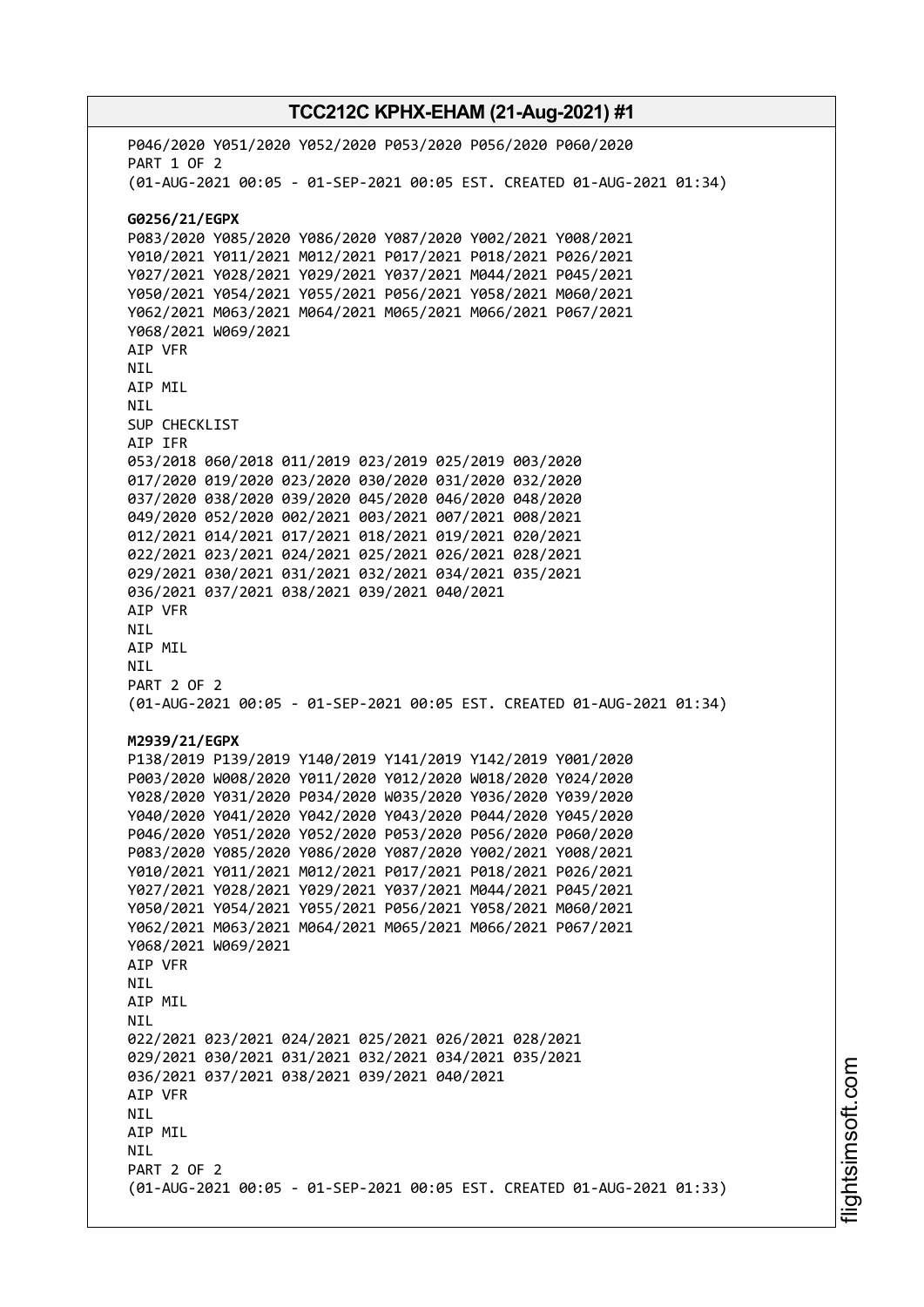**M2939/21/EGPX** CHECKLIST YEAR=2021 2913 2914 2915 2916 2917 2918 2919 2920 2921 2922 2923 2924 2925 2926 2927 2928 2929 2930 2931 2932 2933 2935 LATEST PUBLICATIONS AIP AIRAC AMDT IFR 009/2021 EFFECTIVE DATE 09 SEP 21 AIP SUP IFR 040/2021 EFFECTIVE DATE 29 JUL 21 AIC IFR W069/2021 EFFECTIVE DATE 29 JUL 21 AIC IFR P067/2021 EFFECTIVE DATE 29 JUL 21 AIC IFR M066/2021 EFFECTIVE DATE 29 JUL 21 AIC IFR Y068/2021 EFFECTIVE DATE 29 JUL 21 AIC IFR G097/2009 EFFECTIVE DATE 31 DEC 09 AIC CHECKLIST AIP IFR P127/2006 P008/2008 P064/2008 P086/2008 P077/2009 P070/2010 P062/2012 P138/2012 Y009/2014 P002/2018 P053/2018 Y104/2018 Y031/2019 Y055/2019 Y117/2019 Y135/2019 P136/2019 P137/2019 PART 1 OF 2 (01-AUG-2021 00:05 - 01-SEP-2021 00:05 EST. CREATED 01-AUG-2021 01:33) **F0776/21/EGPX** CHECKLIST YEAR=2021 0769 0770 0771 0773 0776 LATEST PUBLICATIONS AIP AIRAC AMDT IFR 009/2021 EFFECTIVE DATE 09 SEP 21 AIP SUP IFR 040/2021 EFFECTIVE DATE 29 JUL 21 AIC IFR W069/2021 EFFECTIVE DATE 29 JUL 21 AIC IFR P067/2021 EFFECTIVE DATE 29 JUL 21 AIC IFR M066/2021 EFFECTIVE DATE 29 JUL 21 AIC IFR Y068/2021 EFFECTIVE DATE 29 JUL 21 AIC IFR G097/2009 EFFECTIVE DATE 31 DEC 09 AIC CHECKLIST AIP IFR P127/2006 P008/2008 P064/2008 P086/2008 P077/2009 P070/2010 P062/2012 P138/2012 Y009/2014 P002/2018 P053/2018 Y104/2018 Y031/2019 Y055/2019 Y117/2019 Y135/2019 P136/2019 P137/2019 P138/2019 P139/2019 Y140/2019 Y141/2019 Y142/2019 Y001/2020 P003/2020 W008/2020 Y011/2020 Y012/2020 W018/2020 Y024/2020 Y028/2020 Y031/2020 P034/2020 W035/2020 Y036/2020 Y039/2020 Y040/2020 Y041/2020 Y042/2020 Y043/2020 P044/2020 Y045/2020 PART 1 OF 2 (01-AUG-2021 00:05 - 01-SEP-2021 00:05 EST. CREATED 01-AUG-2021 01:31) **F0776/21/EGPX** P046/2020 Y051/2020 Y052/2020 P053/2020 P056/2020 P060/2020 P083/2020 Y085/2020 Y086/2020 Y087/2020 Y002/2021 Y008/2021 Y010/2021 Y011/2021 M012/2021 P017/2021 P018/2021 P026/2021 Y027/2021 Y028/2021 Y029/2021 Y037/2021 M044/2021 P045/2021 Y050/2021 Y054/2021 Y055/2021 P056/2021 Y058/2021 M060/2021 Y062/2021 M063/2021 M064/2021 M065/2021 M066/2021 P067/2021 Y068/2021 W069/2021 AIP VFR NIL AIP MIL **NTI** SUP CHECKLIST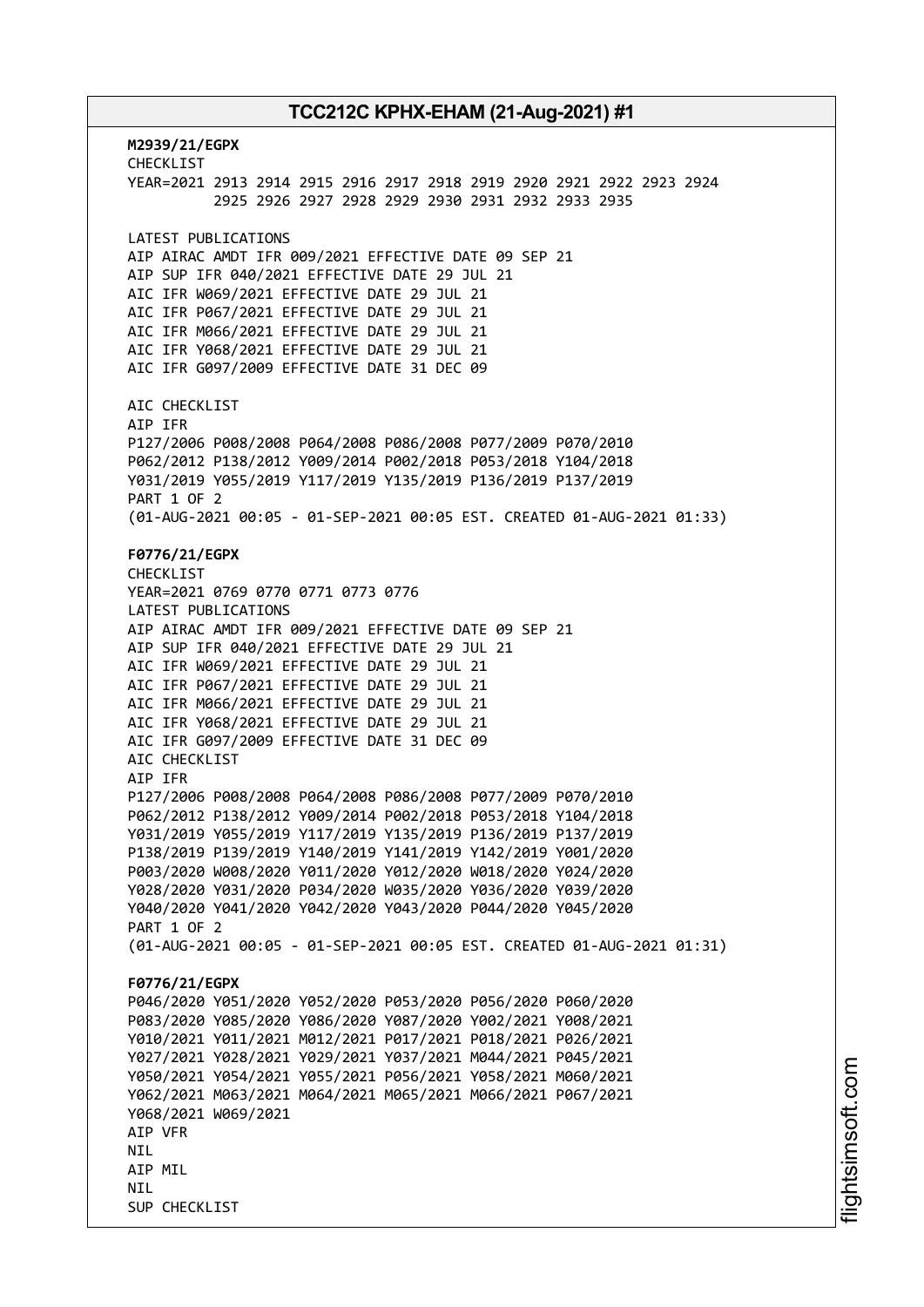AIP IFR 053/2018 060/2018 011/2019 023/2019 025/2019 003/2020 017/2020 019/2020 023/2020 030/2020 031/2020 032/2020 037/2020 038/2020 039/2020 045/2020 046/2020 048/2020 049/2020 052/2020 002/2021 003/2021 007/2021 008/2021 012/2021 014/2021 017/2021 018/2021 019/2021 020/2021 022/2021 023/2021 024/2021 025/2021 026/2021 028/2021 029/2021 030/2021 031/2021 032/2021 034/2021 035/2021 036/2021 037/2021 038/2021 039/2021 040/2021 AIP VFR NIL AIP MIL NIL PART 2 OF 2 (01-AUG-2021 00:05 - 01-SEP-2021 00:05 EST. CREATED 01-AUG-2021 01:31) **N0151/21/EGPX** P083/2020 Y085/2020 Y086/2020 Y087/2020 Y002/2021 Y008/2021 Y010/2021 Y011/2021 M012/2021 P017/2021 P018/2021 P026/2021 Y027/2021 Y028/2021 Y029/2021 Y037/2021 M044/2021 P045/2021 Y050/2021 Y054/2021 Y055/2021 P056/2021 Y058/2021 M060/2021 Y062/2021 M063/2021 M064/2021 M065/2021 M066/2021 P067/2021 Y068/2021 W069/2021 AIP VFR NIL AIP MIL NIL SUP CHECKLIST AIP IFR 053/2018 060/2018 011/2019 023/2019 025/2019 003/2020 017/2020 019/2020 023/2020 030/2020 031/2020 032/2020 037/2020 038/2020 039/2020 045/2020 046/2020 048/2020 049/2020 052/2020 002/2021 003/2021 007/2021 008/2021 012/2021 014/2021 017/2021 018/2021 019/2021 020/2021 022/2021 023/2021 024/2021 025/2021 026/2021 028/2021 029/2021 030/2021 031/2021 032/2021 034/2021 035/2021 036/2021 037/2021 038/2021 039/2021 040/2021 AIP VFR NIL AIP MIL **NTI** PART 2 OF 2 (01-AUG-2021 00:05 - 01-SEP-2021 00:05 EST. CREATED 01-AUG-2021 01:29) **N0151/21/EGPX** CHECKLIST YEAR=2021 0095 0111 0112 0113 0118 0122 0123 0124 0127 0136 0138 0139 0141 0142 0143 0145 0147 0149 0150 0151 LATEST PUBLICATIONS AIP AIRAC AMDT IFR 009/2021 EFFECTIVE DATE 09 SEP 21 AIP SUP IFR 040/2021 EFFECTIVE DATE 29 JUL 21 AIC IFR W069/2021 EFFECTIVE DATE 29 JUL 21 AIC IFR P067/2021 EFFECTIVE DATE 29 JUL 21 AIC IFR M066/2021 EFFECTIVE DATE 29 JUL 21 AIC IFR Y068/2021 EFFECTIVE DATE 29 JUL 21 AIC IFR G097/2009 EFFECTIVE DATE 31 DEC 09 AIC CHECKLIST AIP IFR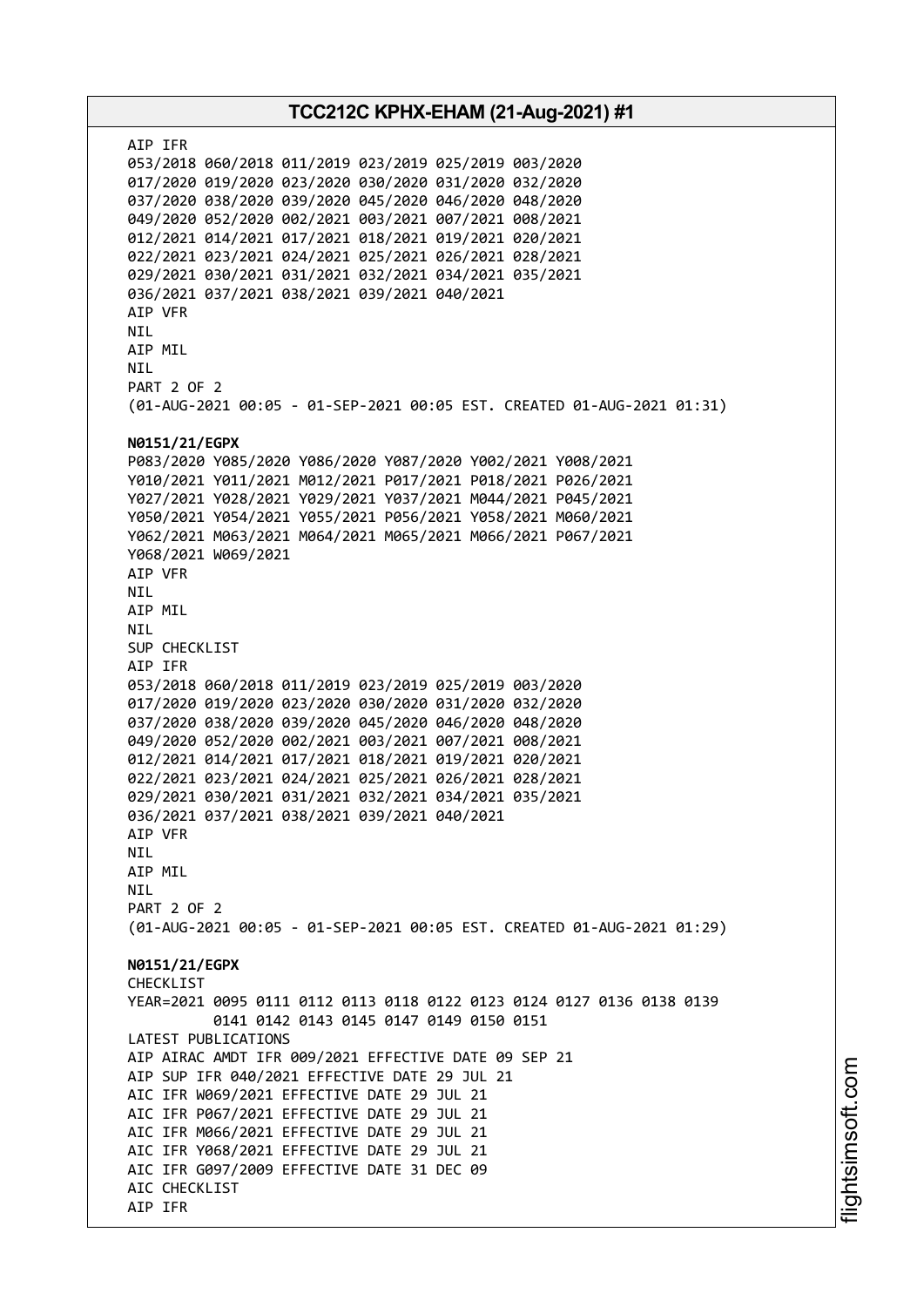P127/2006 P008/2008 P064/2008 P086/2008 P077/2009 P070/2010 P062/2012 P138/2012 Y009/2014 P002/2018 P053/2018 Y104/2018 Y031/2019 Y055/2019 Y117/2019 Y135/2019 P136/2019 P137/2019 P138/2019 P139/2019 Y140/2019 Y141/2019 Y142/2019 Y001/2020 P003/2020 W008/2020 Y011/2020 Y012/2020 W018/2020 Y024/2020 Y028/2020 Y031/2020 P034/2020 W035/2020 Y036/2020 Y039/2020 Y040/2020 Y041/2020 Y042/2020 Y043/2020 P044/2020 Y045/2020 P046/2020 Y051/2020 Y052/2020 P053/2020 P056/2020 P060/2020 PART 1 OF 2 (01-AUG-2021 00:05 - 01-SEP-2021 00:05 EST. CREATED 01-AUG-2021 01:29) **B1876/21/EGPX** CHECKLIST YEAR=2021 0989 1036 1041 1142 1175 1194 1205 1206 1207 1209 1372 1378 1413 1431 1537 1558 1579 1630 1705 1717 1725 1743 1747 1750 1751 1753 1790 1813 1816 1824 1836 1837 1839 1840 1841 1843 1844 1854 1856 1857 1860 1861 1862 1863 1864 1865 1866 1867 LATEST PUBLICATIONS AIP AIRAC AMDT IFR 009/2021 EFFECTIVE DATE 09 SEP 21 AIP SUP IFR 040/2021 EFFECTIVE DATE 29 JUL 21 AIC IFR W069/2021 EFFECTIVE DATE 29 JUL 21 AIC IFR P067/2021 EFFECTIVE DATE 29 JUL 21 AIC IFR M066/2021 EFFECTIVE DATE 29 JUL 21 PART 1 OF 3 (01-AUG-2021 00:05 - 01-SEP-2021 00:05 EST. CREATED 01-AUG-2021 01:28) **B1876/21/EGPX** AIP VFR NIL AIP MIL NIL SUP CHECKLIST AIP IFR 053/2018 060/2018 011/2019 023/2019 025/2019 003/2020 017/2020 019/2020 023/2020 030/2020 031/2020 032/2020 037/2020 038/2020 039/2020 045/2020 046/2020 048/2020 049/2020 052/2020 002/2021 003/2021 007/2021 008/2021 012/2021 014/2021 017/2021 018/2021 019/2021 020/2021 022/2021 023/2021 024/2021 025/2021 026/2021 028/2021 029/2021 030/2021 031/2021 032/2021 034/2021 035/2021 036/2021 037/2021 038/2021 039/2021 040/2021 AIP VFR NIL AIP MIL **NTI** PART 3 OF 3 (01-AUG-2021 00:05 - 01-SEP-2021 00:05 EST. CREATED 01-AUG-2021 01:28) **B1876/21/EGPX** AIC IFR Y068/2021 EFFECTIVE DATE 29 JUL 21 AIC IFR G097/2009 EFFECTIVE DATE 31 DEC 09 ATC CHECKLIST AIP IFR P127/2006 P008/2008 P064/2008 P086/2008 P077/2009 P070/2010 P062/2012 P138/2012 Y009/2014 P002/2018 P053/2018 Y104/2018 Y031/2019 Y055/2019 Y117/2019 Y135/2019 P136/2019 P137/2019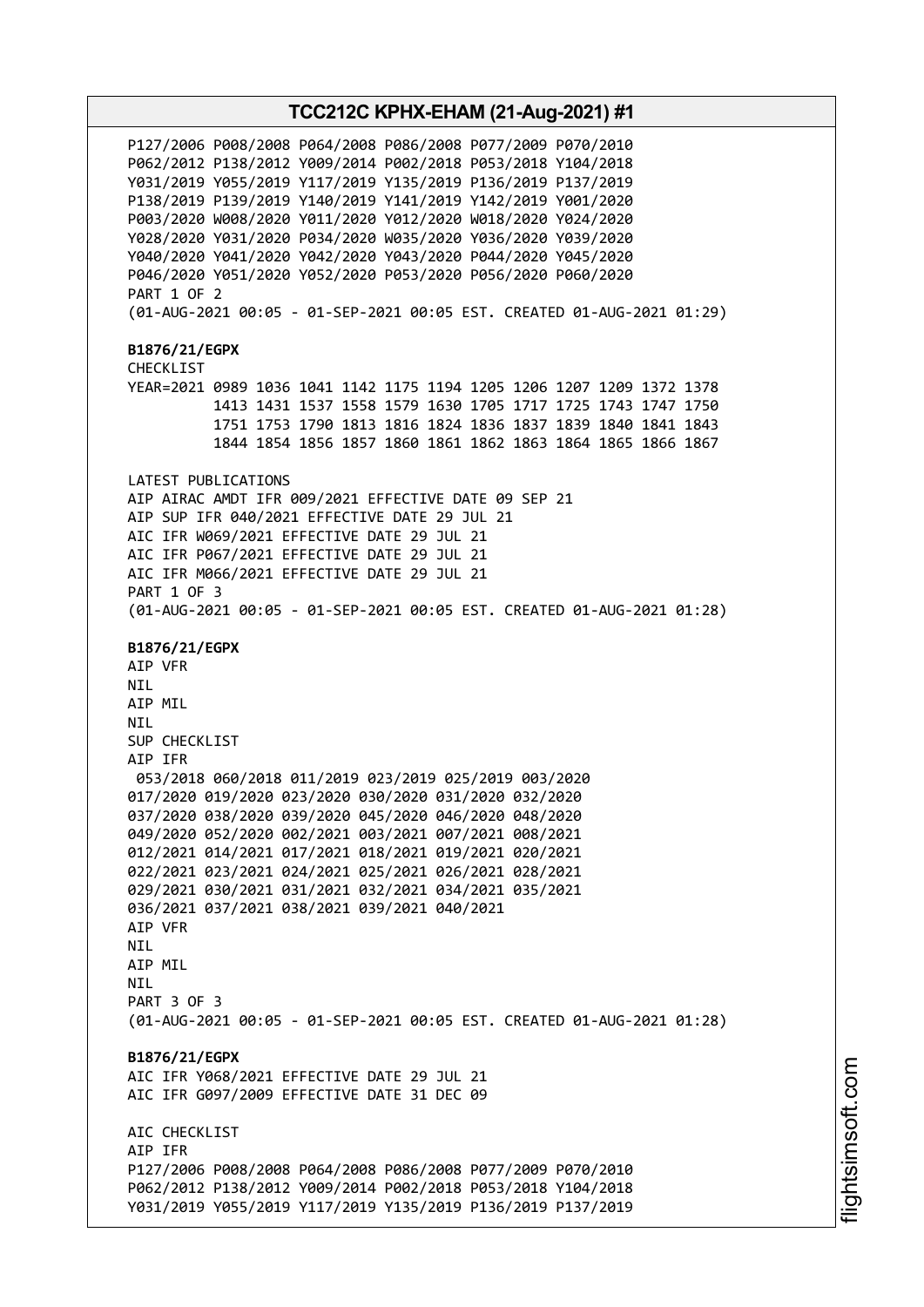**TCC212C KPHX-EHAM (21-Aug-2021) #1** P138/2019 P139/2019 Y140/2019 Y141/2019 Y142/2019 Y001/2020 P003/2020 W008/2020 Y011/2020 Y012/2020 W018/2020 Y024/2020 Y028/2020 Y031/2020 P034/2020 W035/2020 Y036/2020 Y039/2020 Y040/2020 Y041/2020 Y042/2020 Y043/2020 P044/2020 Y045/2020 P046/2020 Y051/2020 Y052/2020 P053/2020 P056/2020 P060/2020 P083/2020 Y085/2020 Y086/2020 Y087/2020 Y002/2021 Y008/2021 Y010/2021 Y011/2021 M012/2021 P017/2021 P018/2021 P026/2021 Y027/2021 Y028/2021 Y029/2021 Y037/2021 M044/2021 P045/2021 Y050/2021 Y054/2021 Y055/2021 P056/2021 Y058/2021 M060/2021 Y062/2021 M063/2021 M064/2021 M065/2021 M066/2021 P067/2021 Y068/2021 W069/2021 PART 2 OF 3 (01-AUG-2021 00:05 - 01-SEP-2021 00:05 EST. CREATED 01-AUG-2021 01:28) **A2748/21/EGPX** CHECKLIST YEAR=2021 1471 1502 1566 1576 1577 1596 1650 1662 1674 1675 1713 1740 1747 1798 1845 1938 1940 1970 2020 2025 2032 2033 2034 2078 2111 2138 2167 2168 2211 2224 2259 2270 2290 2310 2320 2328 2345 2385 2391 2393 2395 2398 2410 2411 2434 2441 2445 2455 2457 2462 2463 2464 2484 2509 2510 2524 2527 2528 2530 2548 2556 2583 2592 2593 2594 2595 2596 2597 2598 2599 2600 2601 2602 2609 2611 2612 2629 2631 2632 2641 2642 2650 2651 2673 2674 2680 2682 2685 2686 2690 2692 2694 2701 2702 2703 2704 2705 2709 2710 2711 2713 2715 2716 2721 2722 2723 2728 2733 2736 2738 2741 2744 2745 2747 LATEST PUBLICATIONS AIP AIRAC AMDT IFR 009/2021 EFFECTIVE DATE 09 SEP 21 AIP SUP IFR 040/2021 EFFECTIVE DATE 29 JUL 21 AIC IFR W069/2021 EFFECTIVE DATE 29 JUL 21 AIC IFR P067/2021 EFFECTIVE DATE 29 JUL 21 AIC IFR M066/2021 EFFECTIVE DATE 29 JUL 21 AIC IFR Y068/2021 EFFECTIVE DATE 29 JUL 21 AIC IFR G097/2009 EFFECTIVE DATE 31 DEC 09 AIC CHECKLIST AIP IFR P127/2006 P008/2008 P064/2008 P086/2008 P077/2009 P070/2010 P062/2012 P138/2012 Y009/2014 P002/2018 P053/2018 Y104/2018 PART 1 OF 2 (01-AUG-2021 00:05 - 01-SEP-2021 00:05 EST. CREATED 01-AUG-2021 01:27) **A2748/21/EGPX** Y031/2019 Y055/2019 Y117/2019 Y135/2019 P136/2019 P137/2019 P138/2019 P139/2019 Y140/2019 Y141/2019 Y142/2019 Y001/2020 P003/2020 W008/2020 Y011/2020 Y012/2020 W018/2020 Y024/2020 Y028/2020 Y031/2020 P034/2020 W035/2020 Y036/2020 Y039/2020 Y040/2020 Y041/2020 Y042/2020 Y043/2020 P044/2020 Y045/2020 P046/2020 Y051/2020 Y052/2020 P053/2020 P056/2020 P060/2020 P083/2020 Y085/2020 Y086/2020 Y087/2020 Y002/2021 Y008/2021 Y010/2021 Y011/2021 M012/2021 P017/2021 P018/2021 P026/2021 Y027/2021 Y028/2021 Y029/2021 Y037/2021 M044/2021 P045/2021 Y050/2021 Y054/2021 Y055/2021 P056/2021 Y058/2021 M060/2021 Y062/2021 M063/2021 M064/2021 M065/2021 M066/2021 P067/2021 Y068/2021 W069/2021 AIP VFR **NTI** AIP MIL NIL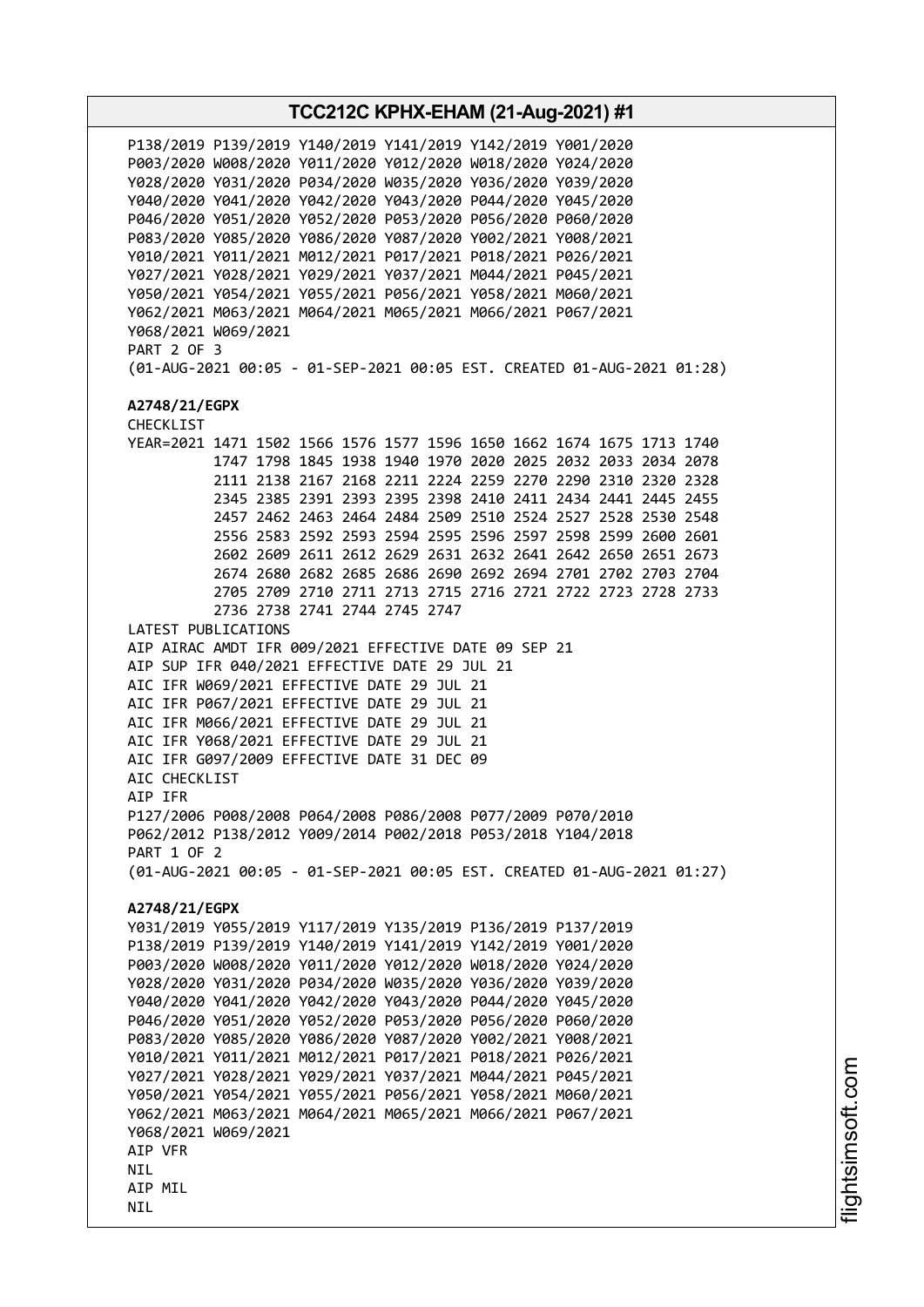# **TCC212C KPHX-EHAM (21-Aug-2021) #1** SUP CHECKLIST AIP IFR 053/2018 060/2018 011/2019 023/2019 025/2019 003/2020 017/2020 019/2020 023/2020 030/2020 031/2020 032/2020 037/2020 038/2020 039/2020 045/2020 046/2020 048/2020 049/2020 052/2020 002/2021 003/2021 007/2021 008/2021 012/2021 014/2021 017/2021 018/2021 019/2021 020/2021 022/2021 023/2021 024/2021 025/2021 026/2021 028/2021 029/2021 030/2021 031/2021 032/2021 034/2021 035/2021 036/2021 037/2021 038/2021 039/2021 040/2021 AIP VFR **NTI** AIP MIL NIL PART 2 OF 2 (01-AUG-2021 00:05 - 01-SEP-2021 00:05 EST. CREATED 01-AUG-2021 01:27) **Q0411/21/EGPX** CHECKLIST YEAR=2021 0387 0393 0400 0402 0404 0405 0406 0407 0408 0409 0410 0411 LATEST PUBLICATIONS AIP AIRAC AMDT IFR 009/2021 EFFECTIVE DATE 09 SEP 21 AIP SUP IFR 040/2021 EFFECTIVE DATE 29 JUL 21 AIC IFR W069/2021 EFFECTIVE DATE 29 JUL 21 AIC IFR P067/2021 EFFECTIVE DATE 29 JUL 21 AIC IFR M066/2021 EFFECTIVE DATE 29 JUL 21 AIC IFR Y068/2021 EFFECTIVE DATE 29 JUL 21 AIC IFR G097/2009 EFFECTIVE DATE 31 DEC 09 AIC CHECKLIST AIP IFR P127/2006 P008/2008 P064/2008 P086/2008 P077/2009 P070/2010 P062/2012 P138/2012 Y009/2014 P002/2018 P053/2018 Y104/2018 Y031/2019 Y055/2019 Y117/2019 Y135/2019 P136/2019 P137/2019 P138/2019 P139/2019 Y140/2019 Y141/2019 Y142/2019 Y001/2020 P003/2020 W008/2020 Y011/2020 Y012/2020 W018/2020 Y024/2020 Y028/2020 Y031/2020 P034/2020 W035/2020 Y036/2020 Y039/2020 Y040/2020 Y041/2020 Y042/2020 Y043/2020 P044/2020 Y045/2020 P046/2020 Y051/2020 Y052/2020 P053/2020 P056/2020 P060/2020 PART 1 OF 2 (01-AUG-2021 00:05 - 01-SEP-2021 00:05 EST. CREATED 01-AUG-2021 01:12) **Q0411/21/EGPX** P083/2020 Y085/2020 Y086/2020 Y087/2020 Y002/2021 Y008/2021 Y010/2021 Y011/2021 M012/2021 P017/2021 P018/2021 P026/2021 Y027/2021 Y028/2021 Y029/2021 Y037/2021 M044/2021 P045/2021 Y050/2021 Y054/2021 Y055/2021 P056/2021 Y058/2021 M060/2021 Y062/2021 M063/2021 M064/2021 M065/2021 M066/2021 P067/2021 Y068/2021 W069/2021 AIP VFR NIL AIP MIL NIL SUP CHECKLIST AIP IFR 053/2018 060/2018 011/2019 023/2019 025/2019 003/2020 017/2020 019/2020 023/2020 030/2020 031/2020 032/2020 037/2020 038/2020 039/2020 045/2020 046/2020 048/2020 049/2020 052/2020 002/2021 003/2021 007/2021 008/2021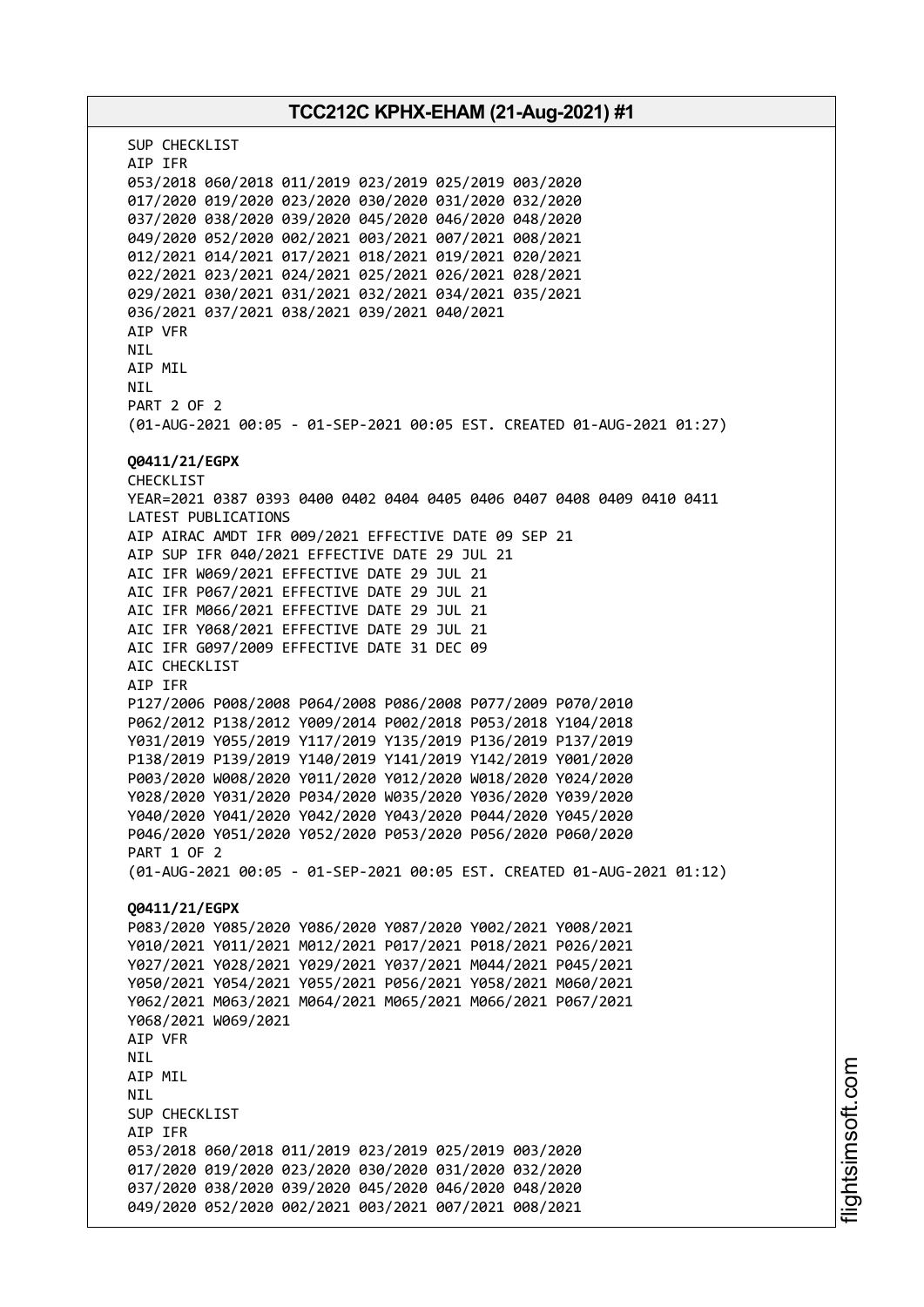012/2021 014/2021 017/2021 018/2021 019/2021 020/2021 022/2021 023/2021 024/2021 025/2021 026/2021 028/2021 029/2021 030/2021 031/2021 032/2021 034/2021 035/2021 036/2021 037/2021 038/2021 039/2021 040/2021 AIP VFR NIL AIP MIL NIL PART 2 OF 2 (01-AUG-2021 00:05 - 01-SEP-2021 00:05 EST. CREATED 01-AUG-2021 01:12) **K0336/21/EGPX** CHECKLIST YEAR=2021 0202 0203 0204 0209 0211 0212 0215 0216 0217 0219 0220 0221 0222 0223 0224 0225 0227 0228 0230 0231 0233 0235 0236 0237 0238 0241 0242 0250 0251 0252 0253 0254 0255 0259 0260 0261 0262 0263 0269 0271 0275 0276 0277 0279 0281 0286 0287 0292 0293 0298 0299 0303 0306 0307 0313 0314 0315 0316 0317 0319 0321 0324 0325 0329 0333 0334 0335 LATEST PUBLICATIONS AIP AIRAC AMDT IFR 009/2021 EFFECTIVE DATE 09 SEP 21 AIP SUP IFR 040/2021 EFFECTIVE DATE 29 JUL 21 AIC IFR W069/2021 EFFECTIVE DATE 29 JUL 21 PART 1 OF 3 (01-AUG-2021 00:05 - 01-SEP-2021 00:05 EST. CREATED 01-AUG-2021 01:12) **K0336/21/EGPX** Y062/2021 M063/2021 M064/2021 M065/2021 M066/2021 P067/2021 (01-AUG-2021 00:05 - 01-SEP-2021 00:05 EST. CREATED 01-AUG-2021 01:12) **K0336/21/EGPX** AIC IFR P067/2021 EFFECTIVE DATE 29 JUL 21 AIC IFR M066/2021 EFFECTIVE DATE 29 JUL 21 AIC IFR Y068/2021 EFFECTIVE DATE 29 JUL 21 AIC IFR G097/2009 EFFECTIVE DATE 31 DEC 09 AIC CHECKLIST AIP IFR P127/2006 P008/2008 P064/2008 P086/2008 P077/2009 P070/2010 P062/2012 P138/2012 Y009/2014 P002/2018 P053/2018 Y104/2018 Y031/2019 Y055/2019 Y117/2019 Y135/2019 P136/2019 P137/2019 P138/2019 P139/2019 Y140/2019 Y141/2019 Y142/2019 Y001/2020 P003/2020 W008/2020 Y011/2020 Y012/2020 W018/2020 Y024/2020 Y028/2020 Y031/2020 P034/2020 W035/2020 Y036/2020 Y039/2020 Y040/2020 Y041/2020 Y042/2020 Y043/2020 P044/2020 Y045/2020 P046/2020 Y051/2020 Y052/2020 P053/2020 P056/2020 P060/2020 P083/2020 Y085/2020 Y086/2020 Y087/2020 Y002/2021 Y008/2021 Y010/2021 Y011/2021 M012/2021 P017/2021 P018/2021 P026/2021 Y027/2021 Y028/2021 Y029/2021 Y037/2021 M044/2021 P045/2021 Y050/2021 Y054/2021 Y055/2021 P056/2021 Y058/2021 M060/2021 PART 2 OF 3 (01-AUG-2021 00:05 - 01-SEP-2021 00:05 EST. CREATED 01-AUG-2021 01:12) **C7728/21/EGPX** Y031/2019 Y055/2019 Y117/2019 Y135/2019 P136/2019 P137/2019 P138/2019 P139/2019 Y140/2019 Y141/2019 Y142/2019 Y001/2020 P003/2020 W008/2020 Y011/2020 Y012/2020 W018/2020 Y024/2020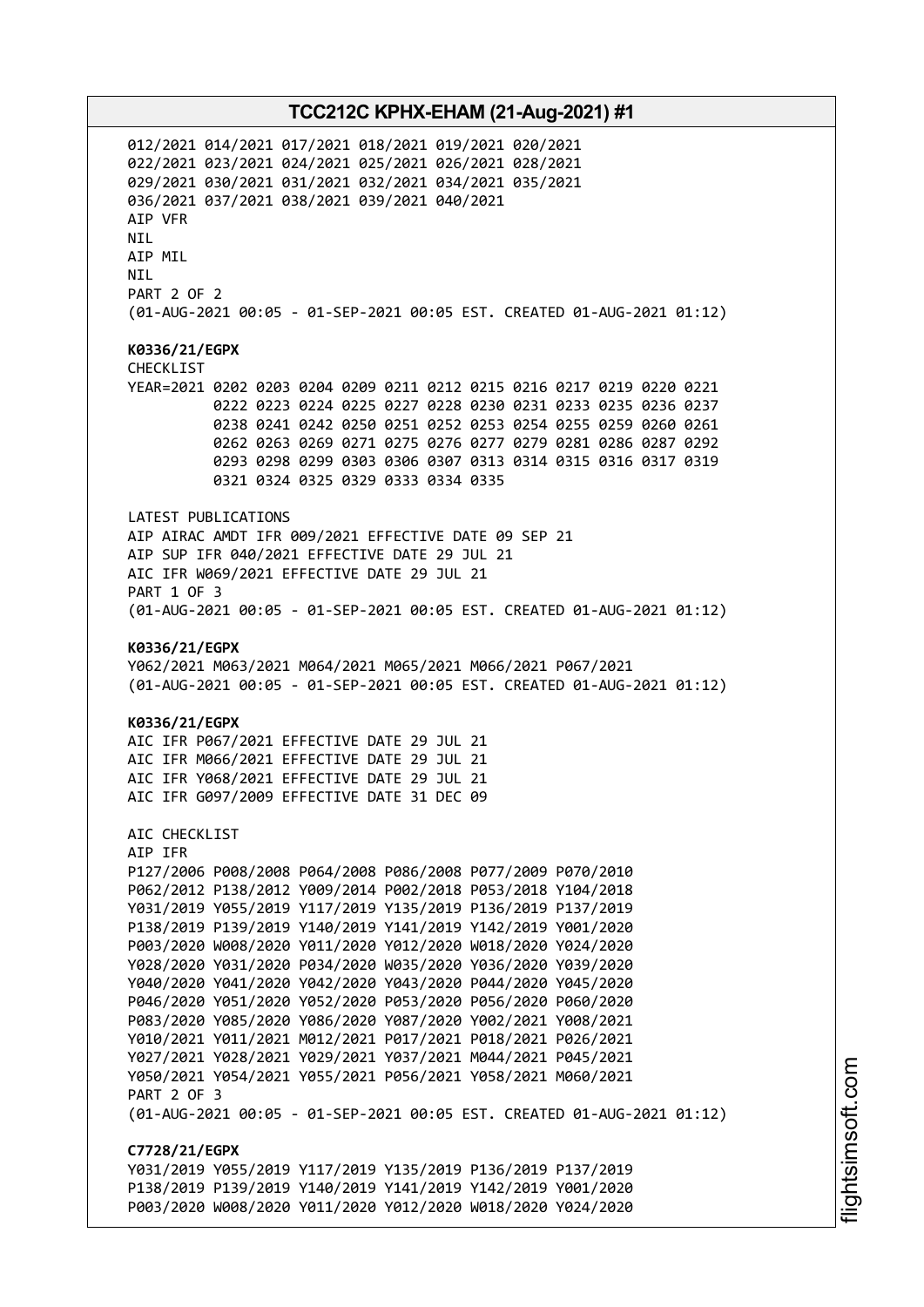Y028/2020 Y031/2020 P034/2020 W035/2020 Y036/2020 Y039/2020 Y040/2020 Y041/2020 Y042/2020 Y043/2020 P044/2020 Y045/2020 P046/2020 Y051/2020 Y052/2020 P053/2020 P056/2020 P060/2020 P083/2020 Y085/2020 Y086/2020 Y087/2020 Y002/2021 Y008/2021 Y010/2021 Y011/2021 M012/2021 P017/2021 P018/2021 P026/2021 Y027/2021 Y028/2021 Y029/2021 Y037/2021 M044/2021 P045/2021 Y050/2021 Y054/2021 Y055/2021 P056/2021 Y058/2021 M060/2021 Y062/2021 M063/2021 M064/2021 M065/2021 M066/2021 P067/2021 Y068/2021 W069/2021 AIP VFR NIL AIP MIL NIL SUP CHECKLIST AIP IFR 053/2018 060/2018 011/2019 023/2019 025/2019 003/2020 017/2020 019/2020 023/2020 030/2020 031/2020 032/2020 037/2020 038/2020 039/2020 045/2020 046/2020 048/2020 049/2020 052/2020 002/2021 003/2021 007/2021 008/2021 012/2021 014/2021 017/2021 018/2021 019/2021 020/2021 022/2021 023/2021 024/2021 025/2021 026/2021 028/2021 029/2021 030/2021 031/2021 032/2021 034/2021 035/2021 036/2021 037/2021 038/2021 039/2021 040/2021 AIP VFR NIL AIP MIL NIL PART 3 OF 3 (01-AUG-2021 00:05 - 01-SEP-2021 00:05 EST. CREATED 01-AUG-2021 01:07) **C7728/21/EGPX** 7621 7622 7626 7629 7632 7636 7637 7638 7639 7640 7643 7650 7662 7664 7665 7666 7667 7670 7672 7673 7676 7677 7679 7680 7694 7695 7702 7710 7711 7712 7713 7714 7716 7718 7719 7720 7725 7726 7727 LATEST PUBLICATIONS AIP AIRAC AMDT IFR 009/2021 EFFECTIVE DATE 09 SEP 21 AIP SUP IFR 040/2021 EFFECTIVE DATE 29 JUL 21 AIC IFR W069/2021 EFFECTIVE DATE 29 JUL 21 AIC IFR P067/2021 EFFECTIVE DATE 29 JUL 21 AIC IFR M066/2021 EFFECTIVE DATE 29 JUL 21 AIC IFR Y068/2021 EFFECTIVE DATE 29 JUL 21 AIC IFR G097/2009 EFFECTIVE DATE 31 DEC 09 AIC CHECKLIST AIP IFR P127/2006 P008/2008 P064/2008 P086/2008 P077/2009 P070/2010 (01-AUG-2021 00:05 - 01-SEP-2021 00:05 EST. CREATED 01-AUG-2021 01:07) **C7728/21/EGPX CHECKLIST** YEAR=2021 1934 2190 3078 4070 4072 4325 4334 4408 4500 4629 4642 4711 4837 4892 5013 5014 5015 5127 5129 5276 5280 5283 5290 5294 5295 5317 5320 5346 5432 5494 5514 5519 5608 5655 5656 5657 5658 5659 5660 5661 5672 5753 5756 5757 5897 5922 5933 5971 6007 6025 6055 6091 6286 6361 6447 6472 6482 6495 6516 6549 6550 6554 6601 6641 6671 6687 6738 6764 6772 6780 6832 6839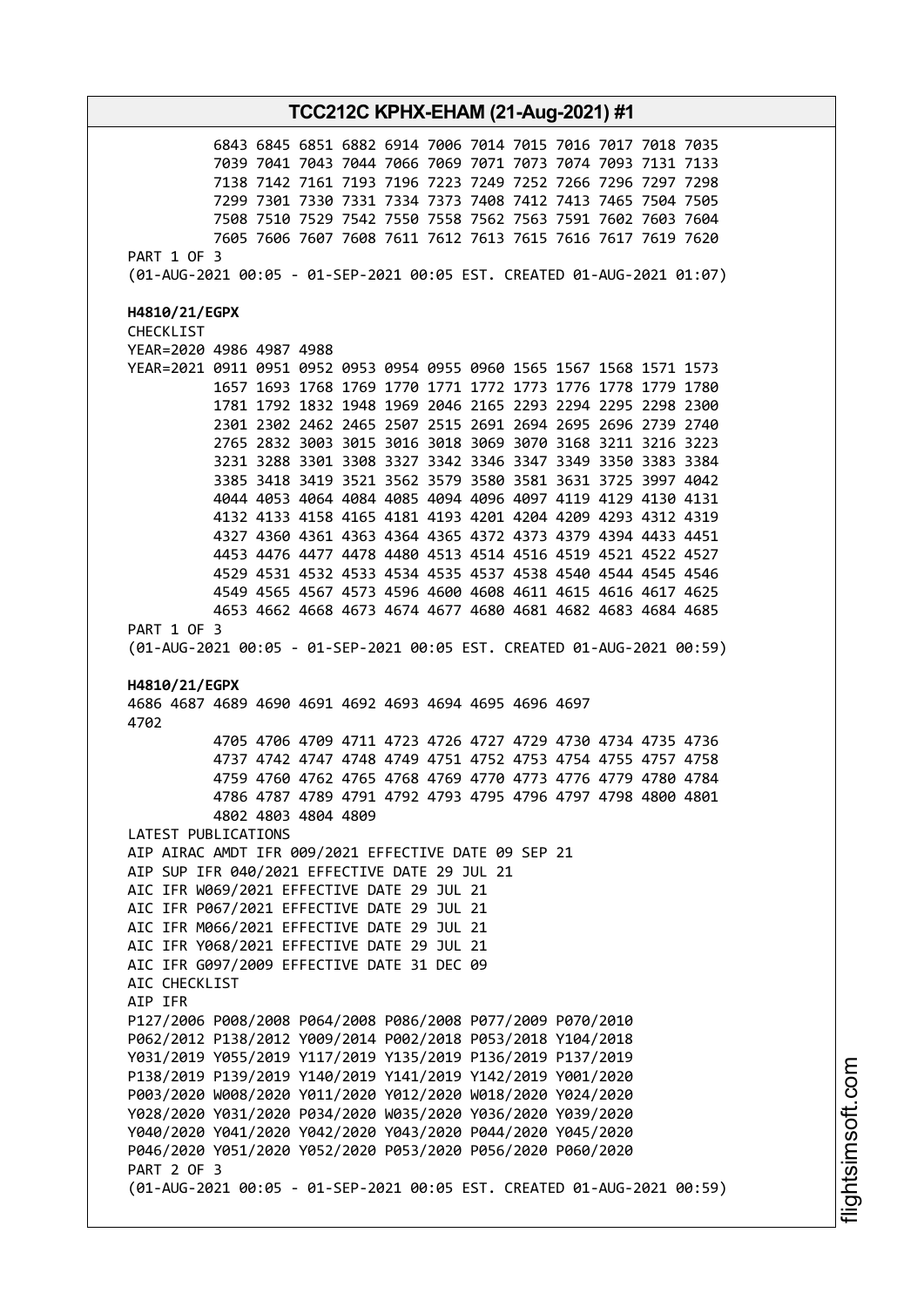| H4810/21/EGPX                                                          |
|------------------------------------------------------------------------|
| P127/2006 P008/2008 P064/2008 P086/2008 P077/2009 P070/2010            |
| P062/2012 P138/2012 Y009/2014 P002/2018 P053/2018 Y104/2018            |
| Y031/2019 Y055/2019 Y117/2019 Y135/2019 P136/2019 P137/2019            |
| P138/2019 P139/2019 Y140/2019 Y141/2019 Y142/2019 Y001/2020            |
| P003/2020 W008/2020 Y011/2020 Y012/2020 W018/2020 Y024/2020            |
| Y028/2020 Y031/2020 P034/2020 W035/2020 Y036/2020 Y039/2020            |
| Y040/2020 Y041/2020 Y042/2020 Y043/2020 P044/2020 Y045/2020            |
| P046/2020 Y051/2020 Y052/2020 P053/2020 P056/2020 P060/2020            |
| <b>PART 2 OF 3</b>                                                     |
| P083/2020 Y085/2020 Y086/2020 Y087/2020 Y002/2021 Y008/2021            |
| Y010/2021 Y011/2021 M012/2021 P017/2021 P018/2021 P026/2021            |
| Y027/2021 Y028/2021 Y029/2021 Y037/2021 M044/2021 P045/2021            |
| Y050/2021 Y054/2021 Y055/2021 P056/2021 Y058/2021 M060/2021            |
| Y062/2021 M063/2021 M064/2021 M065/2021 M066/2021 P067/2021            |
| Y068/2021 W069/2021                                                    |
| AIP VFR                                                                |
| <b>NIL</b><br>AIP MIL                                                  |
| NIL                                                                    |
| SUP CHECKLIST                                                          |
| AIP IFR                                                                |
| 053/2018 060/2018 011/2019 023/2019 025/2019 003/2020                  |
| 017/2020 019/2020 023/2020 030/2020 031/2020 032/2020                  |
| 037/2020 038/2020 039/2020 045/2020 046/2020 048/2020                  |
| 049/2020 052/2020 002/2021 003/2021 007/2021 008/2021                  |
| 012/2021 014/2021 017/2021 018/2021 019/2021 020/2021                  |
| 022/2021 023/2021 024/2021 025/2021 026/2021 028/2021                  |
| 029/2021 030/2021 031/2021 032/2021 034/2021 035/2021                  |
| 036/2021 037/2021 038/2021 039/2021 040/2021                           |
| AIP VFR                                                                |
| NIL                                                                    |
| AIP MIL                                                                |
| <b>NIL</b>                                                             |
| <b>PART 3 OF 3</b>                                                     |
| (01-AUG-2021 00:05 - 01-SEP-2021 00:05 EST. CREATED 01-AUG-2021 00:59) |
| J2907/21/EGPX                                                          |
| AIP VFR                                                                |
| NIL                                                                    |
| AIP MIL                                                                |
| NIL                                                                    |
|                                                                        |
| SUP CHECKLIST                                                          |
| AIP IFR                                                                |
| (01-AUG-2021 00:05 - 01-SEP-2021 00:05 EST. CREATED 01-AUG-2021 00:57) |
|                                                                        |
| J2907/21/EGPX                                                          |
| AIC IFR Y068/2021 EFFECTIVE DATE 29 JUL 21                             |
| AIC IFR G097/2009 EFFECTIVE DATE 31 DEC 09<br>AIC CHECKLIST            |
| AIP IFR                                                                |
| P127/2006 P008/2008 P064/2008 P086/2008 P077/2009 P070/2010            |
| P062/2012 P138/2012 Y009/2014 P002/2018 P053/2018 Y104/2018            |
| Y031/2019 Y055/2019 Y117/2019 Y135/2019 P136/2019 P137/2019            |
| P138/2019 P139/2019 Y140/2019 Y141/2019 Y142/2019 Y001/2020            |
| P003/2020 W008/2020 Y011/2020 Y012/2020 W018/2020 Y024/2020            |
| Y028/2020 Y031/2020 P034/2020 W035/2020 Y036/2020 Y039/2020            |
|                                                                        |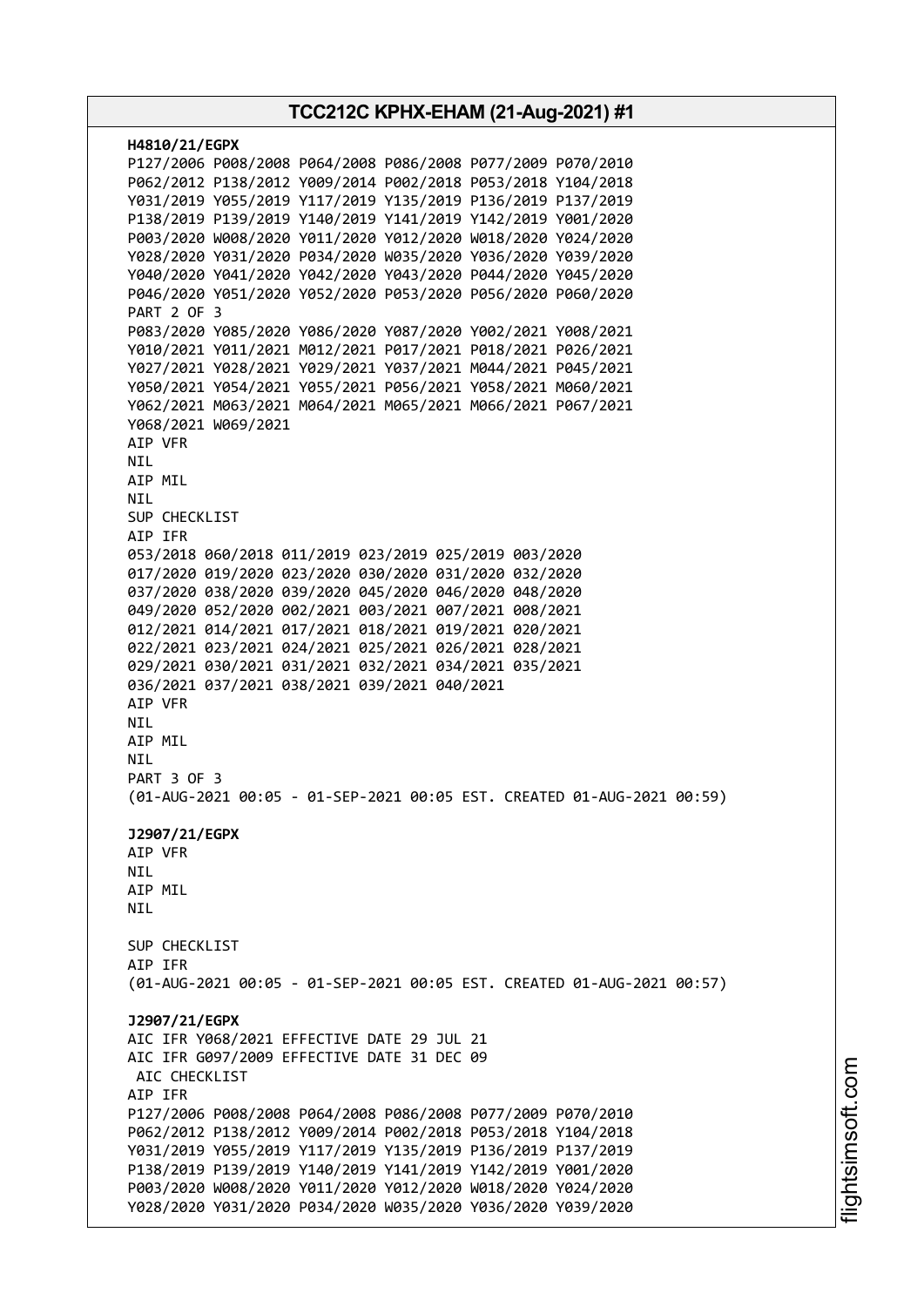Y040/2020 Y041/2020 Y042/2020 Y043/2020 P044/2020 Y045/2020 P046/2020 Y051/2020 Y052/2020 P053/2020 P056/2020 P060/2020 P083/2020 Y085/2020 Y086/2020 Y087/2020 Y002/2021 Y008/2021 Y010/2021 Y011/2021 M012/2021 P017/2021 P018/2021 P026/2021 Y027/2021 Y028/2021 Y029/2021 Y037/2021 M044/2021 P045/2021 Y050/2021 Y054/2021 Y055/2021 P056/2021 Y058/2021 M060/2021 Y062/2021 M063/2021 M064/2021 M065/2021 M066/2021 P067/2021 Y068/2021 W069/2021 PART 2 OF 3 (01-AUG-2021 00:05 - 01-SEP-2021 00:05 EST. CREATED 01-AUG-2021 00:57) **J2907/21/EGPX** CHECKLIST YEAR=2021 2634 2657 2668 2709 2710 2726 2762 2779 2834 2835 2836 2841 2843 2844 2845 2859 2860 2861 2862 2863 2864 2865 2866 2867 2868 2869 2870 2871 2872 2873 2874 2891 2892 2893 2894 2895 2896 2897 2898 2899 2900 2901 2902 2903 2904 2905 2906 LATEST PUBLICATIONS AIP AIRAC AMDT IFR 009/2021 EFFECTIVE DATE 09 SEP 21 AIP SUP IFR 040/2021 EFFECTIVE DATE 29 JUL 21 AIC IFR W069/2021 EFFECTIVE DATE 29 JUL 21 AIC IFR P067/2021 EFFECTIVE DATE 29 JUL 21 AIC IFR M066/2021 EFFECTIVE DATE 29 JUL 21 PART 1 OF 3 (01-AUG-2021 00:05 - 01-SEP-2021 00:05 EST. CREATED 01-AUG-2021 00:57) **U4729/21/EGPX** CHECKLIST YEAR=2021 2090 2703 2705 2706 2707 2854 2942 2964 2980 2981 3029 3040 3091 3099 3102 3103 3126 3136 3187 3203 3204 3208 3210 3254 3332 3353 3363 3391 3411 3417 3418 3433 3434 3516 3595 3598 3609 3627 3684 3702 3729 3749 3772 3773 3822 3852 3857 3874 3875 3876 3880 3938 3939 3957 3958 3959 3960 3961 3962 3979 4011 4019 4048 4056 4057 4058 4059 4062 4069 4070 4071 4072 4073 4074 4078 4080 4125 4143 4144 4151 4160 4163 4193 4203 4235 4240 4242 4246 4249 4256 4260 4267 4269 4276 4277 4286 4301 4311 4314 4327 4340 4349 4350 4351 4383 4384 4398 4402 4405 4406 4407 4433 4437 4452 4457 4464 4478 4481 4486 4487 4488 4494 4497 4498 4499 4507 4517 4554 4566 4570 4573 4574 4580 4586 4601 4602 4603 4605 4606 4609 4624 4628 4633 4638 4642 4656 4659 4664 4667 4668 4672 4675 4678 4683 4684 4689 4690 4692 4693 4695 4703 4704 4707 4708 4709 4710 4711 4713 4714 4718 4720 4721 4724 4727 4728 4729 LATEST PUBLICATIONS AIP AIRAC AMDT IFR 009/2021 EFFECTIVE DATE 09 SEP 21 AIP SUP IFR 040/2021 EFFECTIVE DATE 29 JUL 21 AIC IFR W069/2021 EFFECTIVE DATE 29 JUL 21 AIC IFR P067/2021 EFFECTIVE DATE 29 JUL 21 AIC IFR M066/2021 EFFECTIVE DATE 29 JUL 21 AIC IFR Y068/2021 EFFECTIVE DATE 29 JUL 21 PART 1 OF 2 (01-AUG-2021 00:05 - 01-SEP-2021 00:05 EST. CREATED 01-AUG-2021 00:54) **U4729/21/EGPX** AIC IFR G097/2009 EFFECTIVE DATE 31 DEC 09 AIC CHECKLIST AIP IFR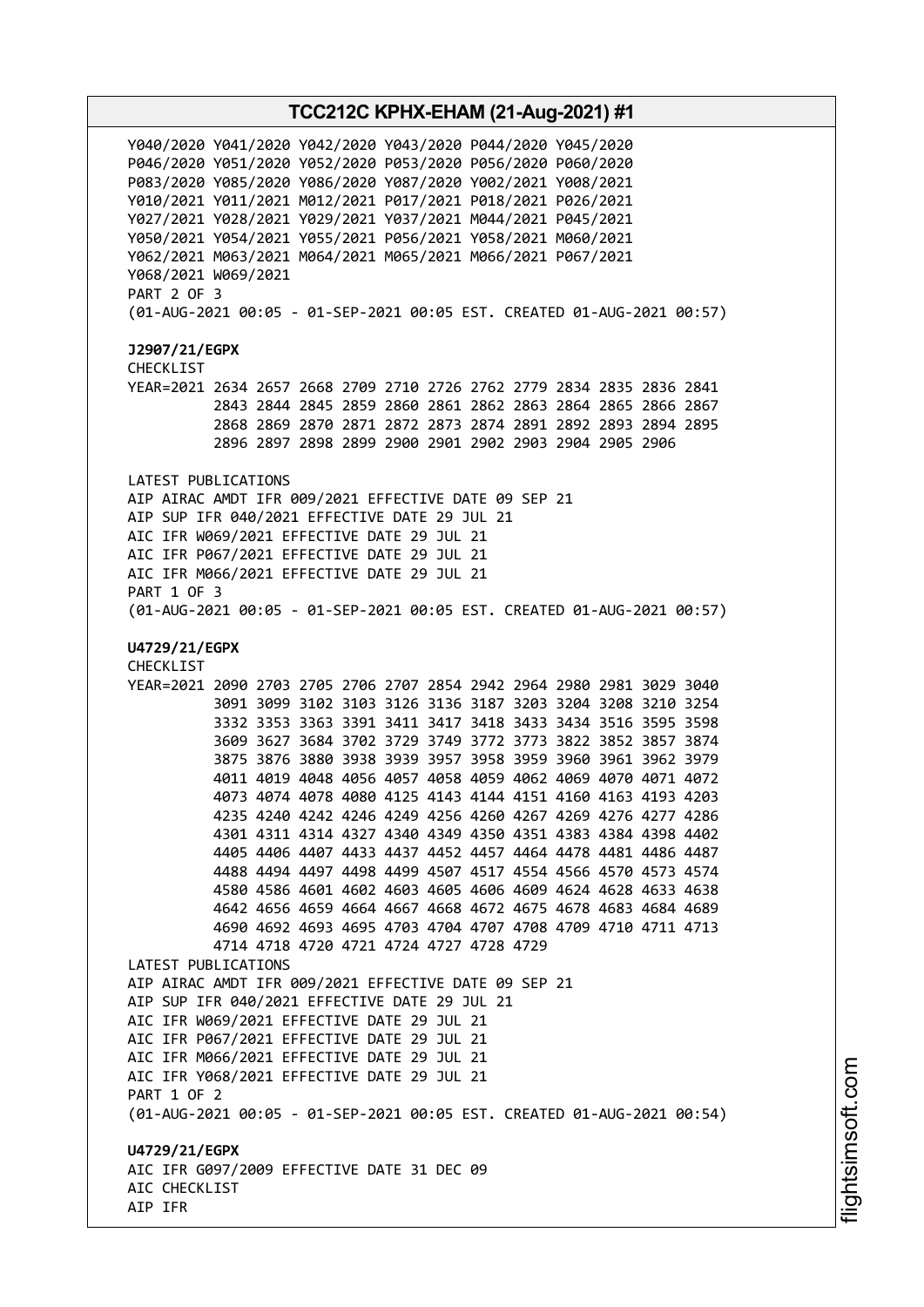**TCC212C KPHX-EHAM (21-Aug-2021) #1** P127/2006 P008/2008 P064/2008 P086/2008 P077/2009 P070/2010 P062/2012 P138/2012 Y009/2014 P002/2018 P053/2018 Y104/2018 Y031/2019 Y055/2019 Y117/2019 Y135/2019 P136/2019 P137/2019 P138/2019 P139/2019 Y140/2019 Y141/2019 Y142/2019 Y001/2020 P003/2020 W008/2020 Y011/2020 Y012/2020 W018/2020 Y024/2020 Y028/2020 Y031/2020 P034/2020 W035/2020 Y036/2020 Y039/2020 Y040/2020 Y041/2020 Y042/2020 Y043/2020 P044/2020 Y045/2020 P046/2020 Y051/2020 Y052/2020 P053/2020 P056/2020 P060/2020 P083/2020 Y085/2020 Y086/2020 Y087/2020 Y002/2021 Y008/2021 Y010/2021 Y011/2021 M012/2021 P017/2021 P018/2021 P026/2021 Y027/2021 Y028/2021 Y029/2021 Y037/2021 M044/2021 P045/2021 Y050/2021 Y054/2021 Y055/2021 P056/2021 Y058/2021 M060/2021 Y062/2021 M063/2021 M064/2021 M065/2021 M066/2021 P067/2021 Y068/2021 W069/2021 AIP VFR NIL AIP MIL NIL SUP CHECKLIST AIP IFR 053/2018 060/2018 011/2019 023/2019 025/2019 003/2020 017/2020 019/2020 023/2020 030/2020 031/2020 032/2020 037/2020 038/2020 039/2020 045/2020 046/2020 048/2020 049/2020 052/2020 002/2021 003/2021 007/2021 008/2021 012/2021 014/2021 017/2021 018/2021 019/2021 020/2021 022/2021 023/2021 024/2021 025/2021 026/2021 028/2021 029/2021 030/2021 031/2021 032/2021 034/2021 035/2021 036/2021 037/2021 038/2021 039/2021 040/2021 AIP VFR NIL AIP MIL NIL PART 2 OF 2 (01-AUG-2021 00:05 - 01-SEP-2021 00:05 EST. CREATED 01-AUG-2021 00:54) **L3406/21/EGPX** P127/2006 P008/2008 P064/2008 P086/2008 P077/2009 P070/2010 P062/2012 P138/2012 Y009/2014 P002/2018 P053/2018 Y104/2018 Y031/2019 Y055/2019 Y117/2019 Y135/2019 P136/2019 P137/2019 P138/2019 P139/2019 Y140/2019 Y141/2019 Y142/2019 Y001/2020 P003/2020 W008/2020 Y011/2020 Y012/2020 W018/2020 Y024/2020 Y028/2020 Y031/2020 P034/2020 W035/2020 Y036/2020 Y039/2020 Y040/2020 Y041/2020 Y042/2020 Y043/2020 P044/2020 Y045/2020 P046/2020 Y051/2020 Y052/2020 P053/2020 P056/2020 P060/2020 P083/2020 Y085/2020 Y086/2020 Y087/2020 Y002/2021 Y008/2021 Y010/2021 Y011/2021 M012/2021 P017/2021 P018/2021 P026/2021 Y027/2021 Y028/2021 Y029/2021 Y037/2021 M044/2021 P045/2021 Y050/2021 Y054/2021 Y055/2021 P056/2021 Y058/2021 M060/2021 Y062/2021 M063/2021 M064/2021 M065/2021 M066/2021 P067/2021 Y068/2021 W069/2021 AIP VFR NIL AIP MIL **NTL** SUP CHECKLIST AIP IFR 053/2018 060/2018 011/2019 023/2019 025/2019 003/2020 017/2020 019/2020 023/2020 030/2020 031/2020 032/2020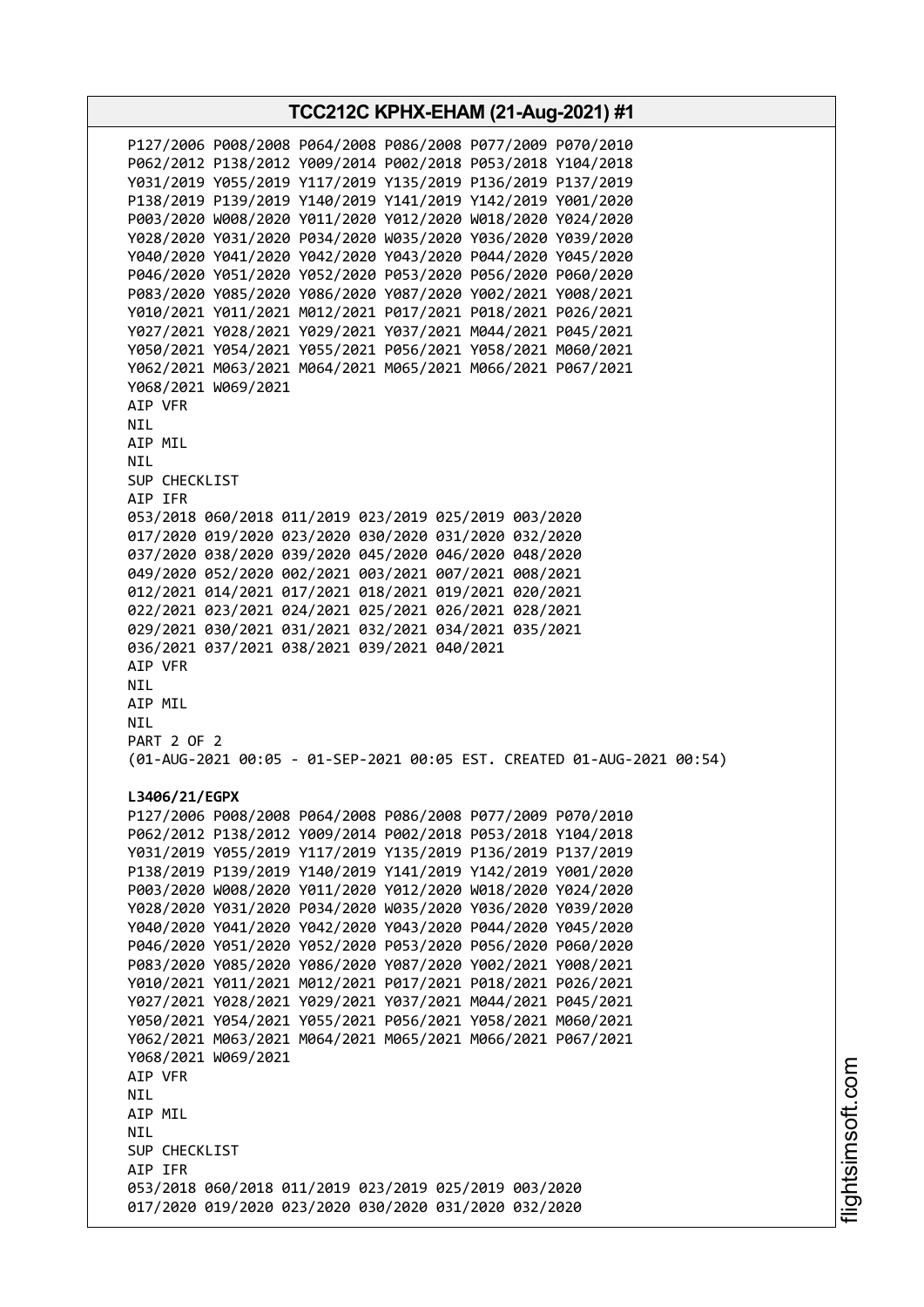037/2020 038/2020 039/2020 045/2020 046/2020 048/2020 049/2020 052/2020 002/2021 003/2021 007/2021 008/2021 012/2021 014/2021 017/2021 018/2021 019/2021 020/2021 022/2021 023/2021 024/2021 025/2021 026/2021 028/2021 029/2021 030/2021 031/2021 032/2021 034/2021 035/2021 036/2021 037/2021 038/2021 039/2021 040/2021 AIP VFR NIL AIP MIL NIL PART 2 OF 2 (01-AUG-2021 00:05 - 01-SEP-2021 00:05 EST. CREATED 01-AUG-2021 00:51) **L3406/21/EGPX** CHECKLIST YEAR=2021 1858 1935 2118 2131 2132 2162 2179 2267 2268 2289 2333 2351 2437 2441 2512 2513 2559 2560 2561 2563 2582 2596 2644 2648 2658 2678 2696 2697 2728 2739 2742 2743 2746 2755 2769 2773 2775 2791 2793 2874 2880 2885 2886 2888 2923 2932 2961 2962 2979 2981 2983 2993 3082 3089 3093 3094 3098 3108 3115 3181 3182 3191 3210 3215 3219 3233 3252 3279 3280 3281 3282 3283 3284 3285 3297 3300 3305 3311 3312 3314 3317 3325 3328 3342 3344 3353 3357 3361 3363 3364 3365 3366 3369 3371 3373 3374 3375 3376 3378 3379 3388 3390 3391 3393 3394 3395 3396 3397 3398 3399 3400 3401 3402 LATEST PUBLICATIONS AIP AIRAC AMDT IFR 009/2021 EFFECTIVE DATE 09 SEP 21 AIP SUP IFR 040/2021 EFFECTIVE DATE 29 JUL 21 AIC IFR W069/2021 EFFECTIVE DATE 29 JUL 21 AIC IFR P067/2021 EFFECTIVE DATE 29 JUL 21 AIC IFR M066/2021 EFFECTIVE DATE 29 JUL 21 AIC IFR Y068/2021 EFFECTIVE DATE 29 JUL 21 AIC IFR G097/2009 EFFECTIVE DATE 31 DEC 09 AIC CHECKLIST AIP IFR PART 1 OF 2 (01-AUG-2021 00:05 - 01-SEP-2021 00:05 EST. CREATED 01-AUG-2021 00:51) **V0013/21/EGPX** CHECKLIST YEAR=2021 0009 0012 0013 LATEST PUBLICATIONS AIP AIRAC AMDT IFR 009/2021 EFFECTIVE DATE 09 SEP 21 AIP SUP IFR 040/2021 EFFECTIVE DATE 29 JUL 21 AIC IFR W069/2021 EFFECTIVE DATE 29 JUL 21 AIC IFR P067/2021 EFFECTIVE DATE 29 JUL 21 AIC IFR M066/2021 EFFECTIVE DATE 29 JUL 21 AIC IFR Y068/2021 EFFECTIVE DATE 29 JUL 21 AIC IFR G097/2009 EFFECTIVE DATE 31 DEC 09 AIC CHECKLIST AIP IFR P127/2006 P008/2008 P064/2008 P086/2008 P077/2009 P070/2010 P062/2012 P138/2012 Y009/2014 P002/2018 P053/2018 Y104/2018 Y031/2019 Y055/2019 Y117/2019 Y135/2019 P136/2019 P137/2019 P138/2019 P139/2019 Y140/2019 Y141/2019 Y142/2019 Y001/2020 P003/2020 W008/2020 Y011/2020 Y012/2020 W018/2020 Y024/2020 Y028/2020 Y031/2020 P034/2020 W035/2020 Y036/2020 Y039/2020 Y040/2020 Y041/2020 Y042/2020 Y043/2020 P044/2020 Y045/2020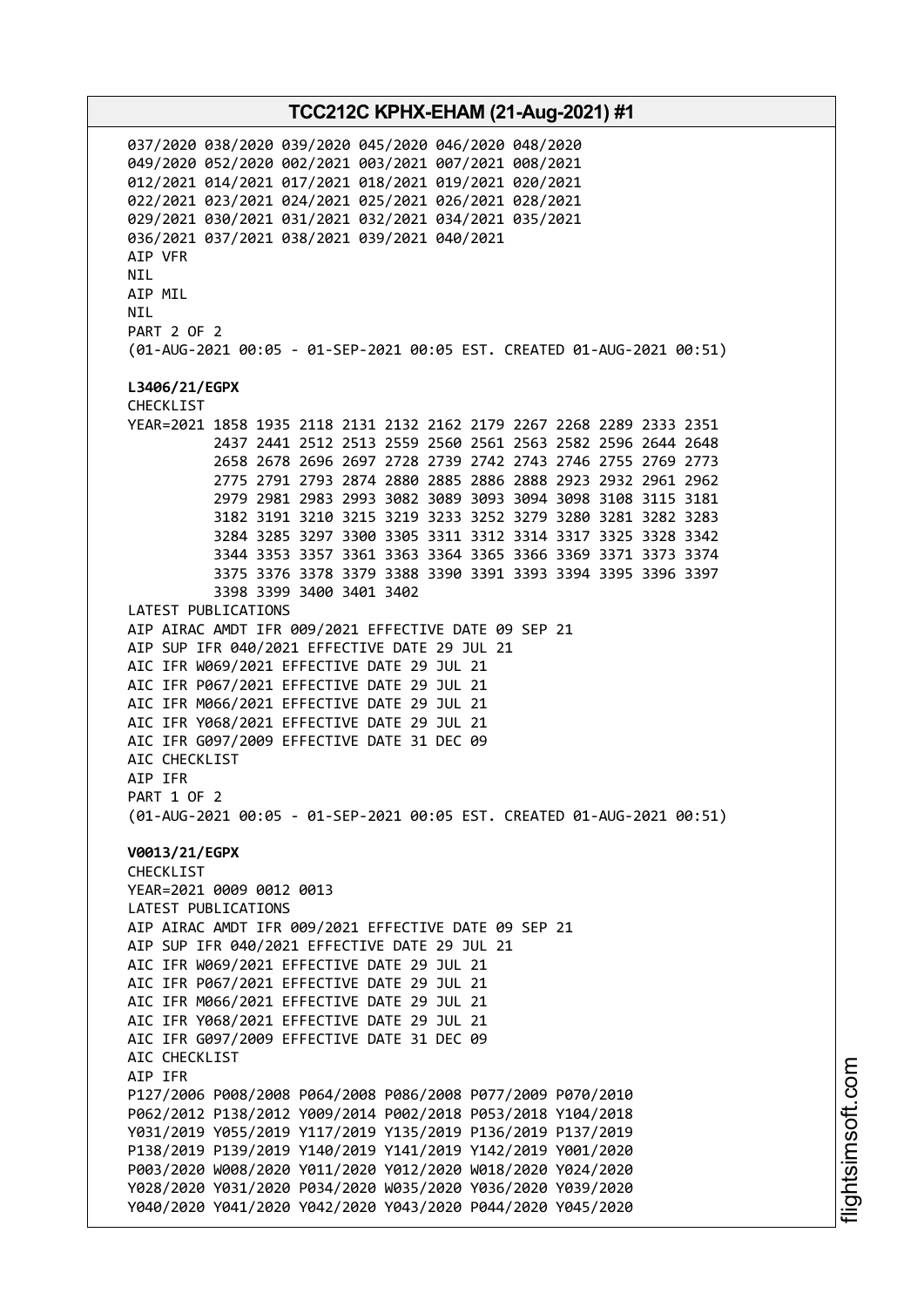# **TCC212C KPHX-EHAM (21-Aug-2021) #1** P046/2020 Y051/2020 Y052/2020 P053/2020 P056/2020 P060/2020 PART 1 OF 2 (01-AUG-2021 00:05 - 01-SEP-2021 00:05 EST. CREATED 01-AUG-2021 00:49) **V0013/21/EGPX** P083/2020 Y085/2020 Y086/2020 Y087/2020 Y002/2021 Y008/2021 Y010/2021 Y011/2021 M012/2021 P017/2021 P018/2021 P026/2021 Y027/2021 Y028/2021 Y029/2021 Y037/2021 M044/2021 P045/2021 Y050/2021 Y054/2021 Y055/2021 P056/2021 Y058/2021 M060/2021 Y062/2021 M063/2021 M064/2021 M065/2021 M066/2021 P067/2021 Y068/2021 W069/2021 AIP VFR NIL AIP MIL NIL SUP CHECKLIST AIP IFR 053/2018 060/2018 011/2019 023/2019 025/2019 003/2020 017/2020 019/2020 023/2020 030/2020 031/2020 032/2020 037/2020 038/2020 039/2020 045/2020 046/2020 048/2020 049/2020 052/2020 002/2021 003/2021 007/2021 008/2021 012/2021 014/2021 017/2021 018/2021 019/2021 020/2021 022/2021 023/2021 024/2021 025/2021 026/2021 028/2021 029/2021 030/2021 031/2021 032/2021 034/2021 035/2021 036/2021 037/2021 038/2021 039/2021 040/2021 AIP VFR NIL AIP MIL NIL PART 2 OF 2 (01-AUG-2021 00:05 - 01-SEP-2021 00:05 EST. CREATED 01-AUG-2021 00:49) **D1105/21/EGPX** DANGER AREA EG D702 FORT GEORGE ACTIVATED SFC-2100FT AMSL 1500-2259 (09-AUG-2021 15:00 - 31-AUG-2021 22:59. CREATED 30-JUL-2021 08:01) **J2841/21/EGPX** TRIGGER NOTAM - TEMPORARY DANGER AREA EG D597 - 06 SEPT TO 24 SEP 2021 AND 07 MAR TO 25 MAR 2022. SUP 039/21 REFERS FL085-FL660 (06-SEP-2021 00:00 - 19-SEP-2021 23:59. CREATED 29-JUL-2021 00:19) **B1836/21/EGPX** TRIGGER NOTAM - PERM AIRAC AIP AMDT 09/21 WEF 09 SEP 2021. MULTIPLE ENR CHANGES, SEE COVER SHEET FOR FULL DETAILS (09-SEP-2021 00:00 - 22-SEP-2021 23:59. CREATED 29-JUL-2021 00:11) **H4702/21/EGPX** MILITARY EXERCISE. MIXED ACFT INCREASED AERIAL ACTIVITY OPR WITH NO LIGHTS WI 4NM: 550343N 0023539W (SPADEADAM, CUMBRIA). AIRSPACE COORDINATION NOTICE 2021-08-0055 (SPADEADAM) REFERS. FOR INFO 07827 939372. 2021-09-0074/AS3. SFC-5700FT AMSL 02-06 11-16 2100-0500 (02-SEP-2021 21:00 - 17-SEP-2021 05:00. CREATED 27-JUL-2021 14:52)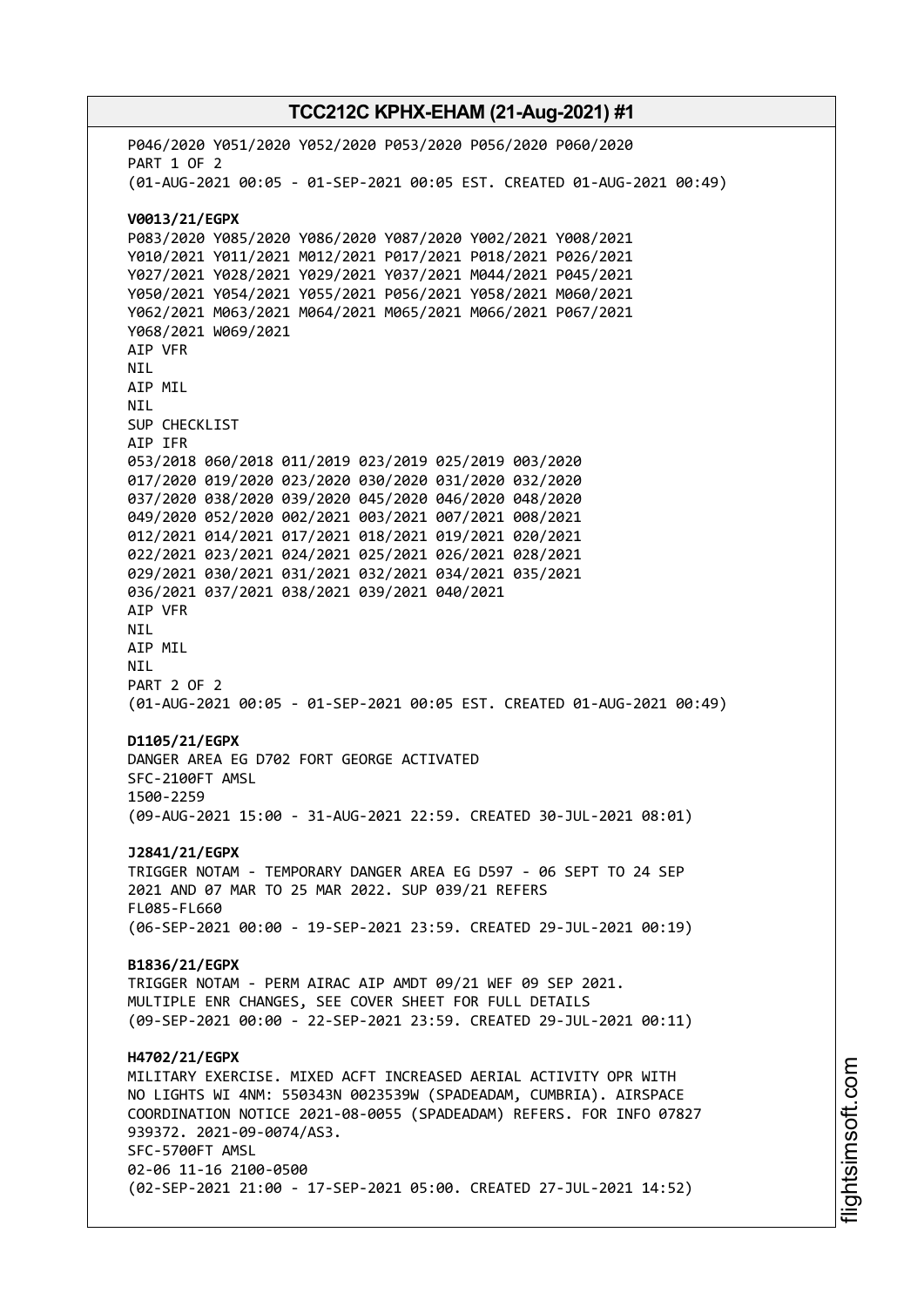### **H4697/21/EGPX** CIVIL AIRCRAFT NOTIFICATION PROCEDURE - UNDERSLUNG LOADS WILL OPERATE LOW FLYING AREA 14 WI 2NM RADIUS OF PSN 570807N 0034019W, (AVIEMORE, HIGHLANDS). MAX HEIGHT 500FT AGL. ACFT MAY BE RESTRICTED IN ABILITY TO MANOEUVRE AND UNABLE TO COMPLY WITH RAC OPS CTC 07442 502437. 21/07/253/LFC SFC-4500FT AMSL 0700-1600 (01-AUG-2021 07:00 - 29-OCT-2021 16:00. CREATED 27-JUL-2021 10:04)

#### **H4684/21/EGPX**

MILITARY EXERCISE. ACFT WILL OPR WI 4NM OF PSN 550343N 0023539W (SPADEADAM, CUMBRIA). ACFT MAY BE UNABLE TO COMPLY WITH RAC. NON-DEVIATING STATUS APPROVED IN ACCORDANCE WITH AIRSPACE COORDINATION NOTICE 2021-08-0055. FOR INFO 07827 939372. 2021-09-0072/AS3. FL180-FL200 02-06 11-16 2100-0500 (02-SEP-2021 21:00 - 17-SEP-2021 05:00. CREATED 27-JUL-2021 08:35)

#### **H4533/21/EGPX**

MODEL ROCKET FIRING WI 2NM LOCATION 554300N 0044800W (FAIRLIE MOOR, NORTH AYRSHIRE). LAUNCH SBJ TO ATC CLEARANCE. FOR INFO 07733 250135. 2021-08-0160/AS2 SFC-16000FT AMSL 1100-1800 (25-AUG-2021 11:00 - 30-AUG-2021 18:00. CREATED 22-JUL-2021 09:19)

#### **V0012/21/EGPX**

AIRSPACE SECURITY WARNINGS ISSUED BY THE DEPARTMENT FOR TRANSPORT IN RESPONSE TO HAZARDOUS SITUATIONS WITHIN THE TERRITORY AND/OR AIRSPACE OF AFGHANISTAN, EGYPT, IRAN, IRAQ, KENYA, LIBYA, MALI, NORTH KOREA, PAKISTAN, SOMALIA, SOUTH SUDAN, SYRIA, UP TO 200NM OUTSIDE THE DAMASCUS FIR, UKRAINE AND YEMEN. ALL OPERATORS ARE TO REFER TO THE TABLE IN UK AIP AT ENR 1.1 SECTION 1.4 FOR FURTHER DETAILS. FOR INFORMATION CONTACT UK DEPARTMENT FOR TRANSPORT +44 (0)207 944 6322 OR +44 (0)207 944 5999 OUT OF HOURS. 2018-03-0229-AS6 SFC-UNL

(19-JUL-2021 14:14 - 16-OCT-2021 23:59 EST. CREATED 19-JUL-2021 14:18)

#### **B1751/21/EGPX**

COVID-19 THE FOLLOWING ON-BOARD MESSAGE MUST BE DELIVERED BY ALL FLIGHTS INTO SCOTLAND PRIOR TO DISEMBARKATION. THIS SHOULD BE COMPLETED IN ENGLISH AND AN OFFICIALLY RECOGNISED LANGUAGE OF THE COUNTRY OF DEPARTURE. -ANNOUNCEMENT STARTS- THE FOLLOWING IS A PUBLIC HEALTH MESSAGE ON BEHALF OF THE UK PUBLIC HEALTH AGENCIES. HOWEVER LONG YOU INTEND TO STAY IN THE UK, EVERYONE MUST TAKE A PRE-BOOKED COVID-19 TEST WITHIN THE FIRST TWO DAYS AFTER YOU ARRIVE, EVEN IF YOU HAVE BEEN FULLY VACCINATED. FOR THOSE NOT FULLY VACCINATED: IF YOU HAVE BEEN IN OR TRANSITED THROUGH ANY COUNTRIES ON THE RED OR AMBER LIST YOU MUST ALSO TAKE ANOTHER PRE-BOOKED TEST 8 DAYS AFTER ARRIVAL AND IF YOU HAVE BEEN IN OR TRANSITED THROUGH AN AMBER OR RED COUNTRY WITHIN THE PREVIOUS 10 DAYS, YOU MUST QUARANTINE FOR THE FIRST 10 DAYS AFTER YOU ARRIVE. THE SYMPTOMS OF CORONAVIRUS ARE A NEW CONTINUOUS COUGH, A HIGH TEMPERATURE OR A LOSS OF, OR CHANGE IN, NORMAL SENSE OF TASTE OR SMELL. IF YOU EXPERIENCE ANY OF THESE SYMPTOMS, HOWEVER MILD, YOU ARE ADVISED TO MAKE YOURSELF KNOWN TO THE CREW. PLEASE FOLLOW THE PUBLIC HEALTH GUIDANCE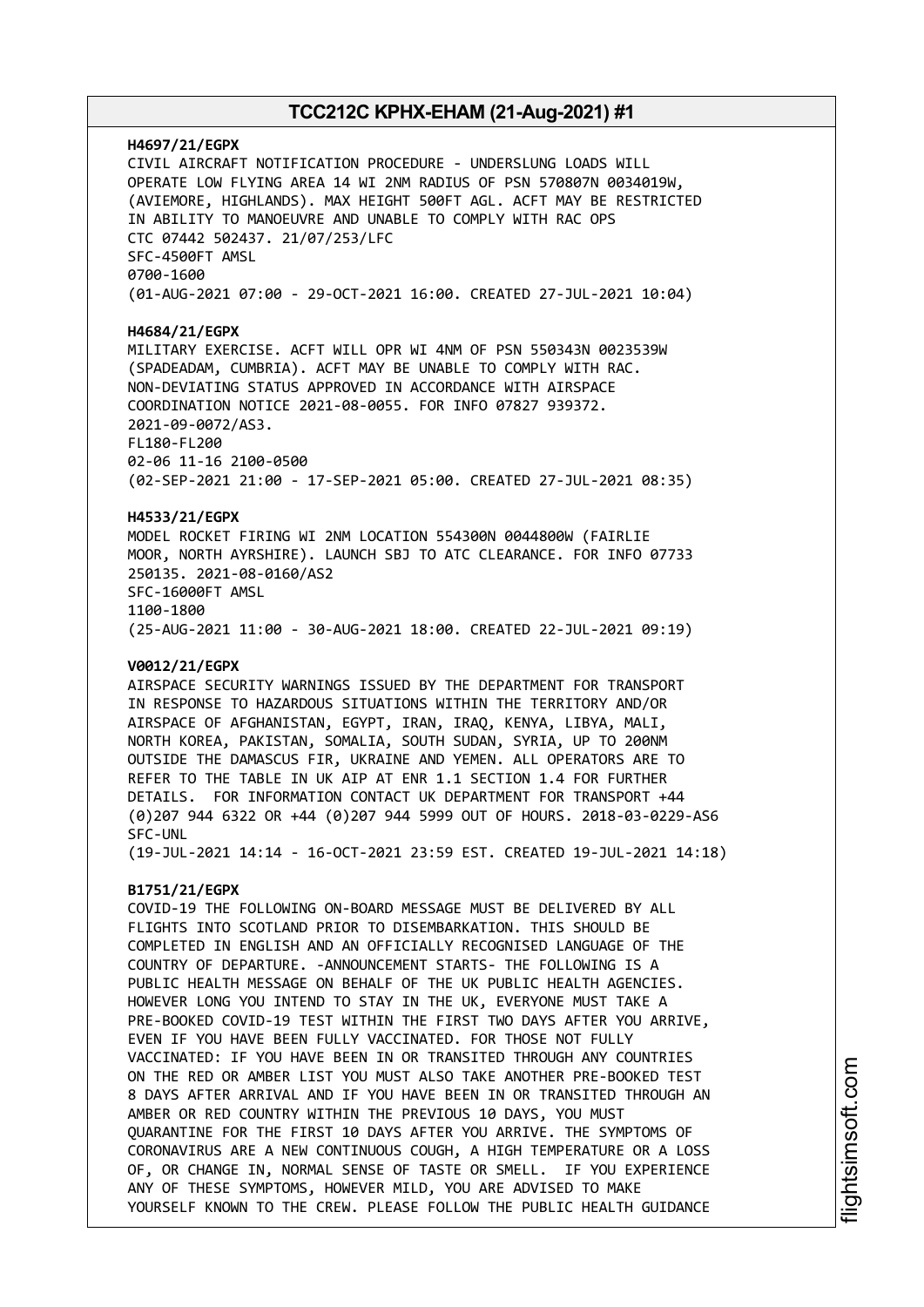FOR THE AREA YOU ARE LIVING OR TRAVELLING IN. VISIT GOV.UK/CORONAVIRUS FOR MORE ADVICE. 2020-10-0279/AS6 (19-JUL-2021 03:00 - 15-OCT-2021 11:59. CREATED 16-JUL-2021 21:06)

#### **B1750/21/EGPX**

COVID-19 THE FOLLOWING ON-BOARD MESSAGE MUST BE DELIVERED BY ALL FLIGHTS INTO ENGLAND, WALES AND NORTHERN IRELAND PRIOR TO DISEMBARKATION. THIS SHOULD BE COMPLETED IN ENGLISH AND AN OFFICIALLY RECOGNISED LANGUAGE OF THE COUNTRY OF DEPARTURE. -ANNOUNCEMENT STARTS- THE FOLLOWING IS A PUBLIC HEALTH MESSAGE ON BEHALF OF THE UK PUBLIC HEALTH AGENCIES. HOWEVER LONG YOU INTEND TO STAY IN THE UK, EVERYONE MUST TAKE A PRE-BOOKED COVID-19 TEST WITHIN THE FIRST TWO DAYS AFTER YOU ARRIVE, EVEN IF YOU HAVE BEEN FULLY VACCINATED. IF YOU HAVE BEEN IN OR TRANSITED THROUGH ANY COUNTRIES ON THE RED OR AMBER LIST YOU MUST ALSO TAKE ANOTHER PRE-BOOKED TEST 8 DAYS AFTER ARRIVAL. IF YOU HAVE BEEN IN OR TRANSITED THROUGH AN AMBER OR RED COUNTRY WITHIN THE PREVIOUS 10 DAYS YOU MUST QUARANTINE FOR THE FIRST 10 DAYS AFTER YOU ARRIVE. THE SYMPTOMS OF CORONAVIRUS ARE A NEW CONTINUOUS COUGH, A HIGH TEMPERATURE OR A LOSS OF, OR CHANGE IN, NORMAL SENSE OF TASTE OR SMELL. IF YOU EXPERIENCE ANY OF THESE SYMPTOMS, HOWEVER MILD, YOU ARE ADVISED TO MAKE YOURSELF KNOWN TO THE CREW. PLEASE FOLLOW THE PUBLIC HEALTH GUIDANCE FOR THE AREA YOU ARE LIVING OR TRAVELLING IN. VISIT GOV.UK/CORONAVIRUS FOR MORE ADVICE. 2020-10-0279/AS6 (19-JUL-2021 03:00 - 15-OCT-2021 11:59. CREATED 16-JUL-2021 21:03)

#### **H4158/21/EGPX**

FLYING OF LARGE MODEL ACFT WI 0.5NM RADIUS OF 560050N 0024738W (DREM, EAST LOTHIAN). FOR INFO CONTACT 07770 746850. 2021-07-0497/AS2. SFC-1700FT AMSL 0900-SS PLUS30 (13-JUL-2021 09:00 - 10-OCT-2021 17:53. CREATED 12-JUL-2021 13:02)

#### **B1579/21/EGPX**

TRIGGER NOTAM - PERM AIRAC AIP AMDT 08/21 WEF 12 AUG 21. MULTIPLE ENR CHANGES, SEE COVER SHEET FOR FULL DETAILS (12-AUG-2021 00:00 - 25-AUG-2021 23:59. CREATED 01-JUL-2021 00:05)

#### **H3562/21/EGPX**

D BAND HIGH INTENSITY RADIO TRANSMISSION AREA (HIRTA) IN LOW FLYING AREA 14 AND NIGHT SECTOR 1A AT 562213N 0025259W, (LEUCHARS, FIFE) RADIUS 0.5NM. MAX HEIGHT 512FT AGL. 21/06/079/LFTP SAFE DISTANCES CIVILIAN ACFT 0.069NM 115FT AGL MIL ACFT SUSCEPTIBILITY VERY LOW SAFE SAFE LOW 0.0843NM 170FT AGL MEDIUM 0.1107NM 262FT AGL HIGH 0.1825NM 512FT AGL PULSE LOW 0.0438NM 28FT AGL PULSE MEDIUM 0.0488NM 46FT AGL PULSE HIGH **DESIGNATION 81FT AGLACI 0.0587NM** 81FT AGL SFC-535FT AMSL (24-JUN-2021 09:45 - 09-SEP-2021 22:59. CREATED 24-JUN-2021 10:01)

**H3211/21/EGPX**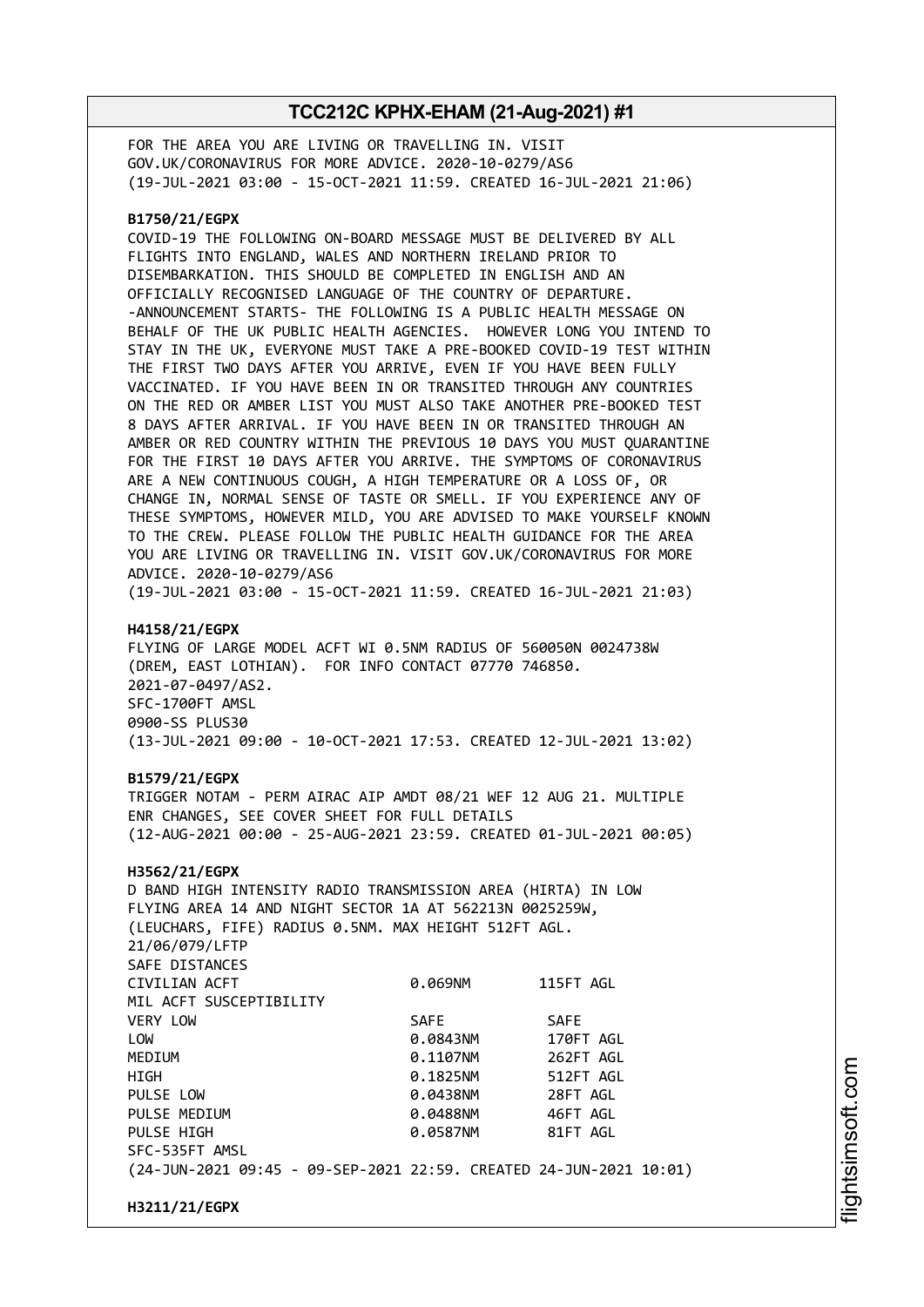UNMANNED CAPTIVE BALLOON IN LOW FLYING AREA 14 WI 1NM RADIUS OF PSN 562756N 0025709W (DUNDEE, DUNDEE CITY) MAX HGT 200FT AGL. 21/06/039/LFTP SFC-600FT AMSL SR - SS (15-JUN-2021 03:21 - 14-SEP-2021 18:32. CREATED 14-JUN-2021 12:33)

### **B1431/21/EGPX**

COVID-19: EMERGENCY DIVERSIONS. THE ABILITY FOR AERODROMES TO ACCEPT NON-EMERGENCY DIVERSIONS MAY BE LIMITED DURING COVID-19. NON-EMERGENCY DIVERSION REQUESTS WILL TAKE TIME TO COORDINATE AND OPERATORS SHOULD BE AWARE THAT THE EXPECTED ALTERNATE MAY NOT BE ABLE TO ACCEPT THE REQUEST AND ALTERNATE OPTIONS MAY NEED TO BE CONSIDERED IN ADVANCE. SHOULD A DIVERSION EXPECT TO ARRIVE WITH LESS THAN THE FINAL RESERVE FUEL THE COMMANDER SHALL IMMEDIATELY INFORM ATC AND DECLARE AN EMERGENCY. AIRCRAFT EMERGENCIES WILL BE OFFERED ANY SUITABLE AND AVAILABLE AERODROME. 2001-05-0459/AS3). (09-JUN-2021 09:15 - 27-AUG-2021 23:59. CREATED 09-JUN-2021 09:29)

#### **B1413/21/EGPX**

THE EUROPEAN GEOSTATIONARY NAVIGATION OVERLAY SERVICE (EGNOS) IS NOT AVAILABLE FOR LPV PROCEDURES. LPV LINES OF OCA(H) DISPLAYED ON RNP INSTRUMENT APPROACH CHARTS ARE NOT AVAILABLE FOR USE. (25-JUN-2021 00:01 - 24-SEP-2021 23:59. CREATED 08-JUN-2021 13:48)

#### **B1372/21/EGPX**

AIRSPACE RESTRICTION ISSUED BY THE DEPARTMENT FOR TRANSPORT - AIRCRAFT OPERATING SCHEDULED SERVICES BY OR ON BEHALF OF BELAVIA BELARUSIAN AIRLINES ARE PROHIBITED FROM FLYING IN UK AIRSPACE, INCLUDING THAT AIRSPACE ABOVE THE TERRITORIAL SEA OF THE UK. THIS REGULATION DOES NOT APPLY TO ANY AIRCRAFT FLYING IN ACCORDANCE WITH THE PERMISSION OF THE UK SECRETARY OF STATE FOR TRANSPORT OR TO ACFT FLYING IN ACCORDANCE WITH A CLEARANCE ISSUED BY LONDON TERMINAL CONTROL CENTRE SWANWICK THE AIR TRAFFIC CONTROL CENTRE PRESTWICK. PERMISSION AVAILABLE FROM UK DEPARTMENT FOR TRANSPORT +44 0300 330 3000, MON-FRI 0830-1730, OR VIA DUTYOFFICERS(AT)DFT.GOV.UK, OR IN WRITING TO CONTACTDFT(AT)DFT.GOV.UK 2021-05-0542/AS6

(03-JUN-2021 11:00 - 01-SEP-2021 10:59 EST. CREATED 03-JUN-2021 11:08)

#### **H2465/21/EGPX**

MILITARY EXERCISE. EXER TYPHOON WARRIOR. UP TO 60 MIL ACFT WILL OPERATE AND CONDUCT HIGH ENERGY MANOEVRES WI AREA BOUNDED BY: 574800N 0002400E - 544500N 0025700E - 542300N 0024500E - 533000N 0030000E - 531600N 0030000E - 532000N 0023000E - 531200N 0023000E - 530900N 0020600E - 532200N 0000400E - 534300N 0000800W - 544200N 0011400W - 550100N 0013000W - 550300N 0014100W - 550600N 0013800W - 552600N 0023700W - 553800N 0025100W - 560000N 0024900W - 560700N 0025600W - 560700N 0033000W - 561400N 0033200W - 562400N 0031500W - 571600N 0021000W - 574800N 0002400E. ACCESS TO CONTROLLED AIRSPACE SUBJ ATC CLR. ACFT MAY BE UNABLE TO COMPLY WITH RAC. FOR OPERATIONAL INFO CTC: 01522 731625 (1ACC DURING HOURS OF ACTIVITY) OR 01526 346346 (AT ALL OTHER TIMES). AIRSPACE COORDINATION NOTICE 2021-07-0028/AS3 REFERS. SFC-FL660 17 19 24 26 0830-1130 (17-AUG-2021 08:30 - 26-AUG-2021 11:30. CREATED 18-MAY-2021 11:16)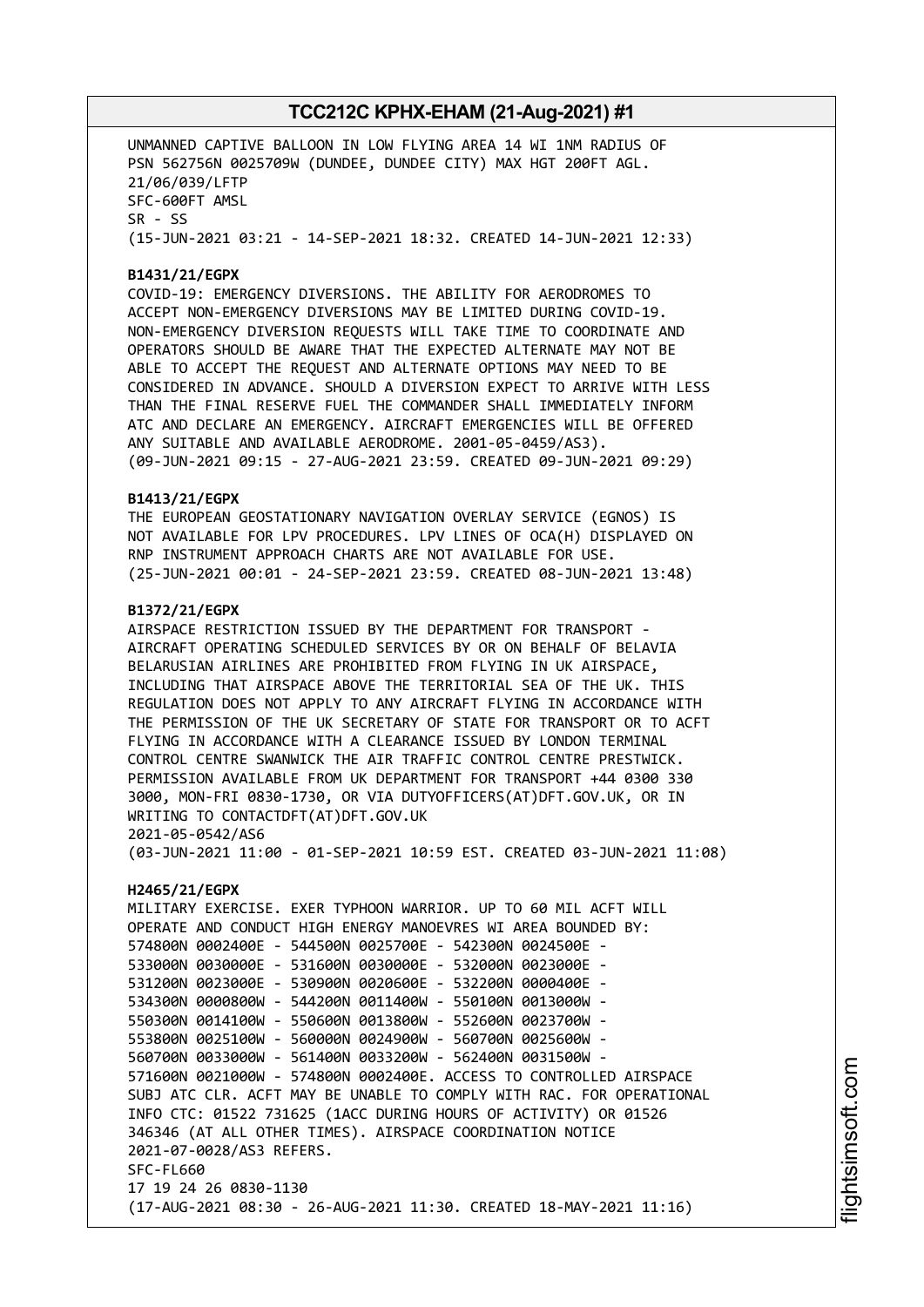**B1207/21/EGPX** MILITARY EXERCISE. SSR MODE 3/A CODES 0100, 0200, 0300, 0400, 0500, 0600, 0700, 1510 - 1577 AND 2400 - 2477 TEMPO ALLOCATED TO EXER TYPHOON WARRIOR 21. INFO CTC 01526 346346 OR 01526 346351. 2021-06-0138/AS3. (15-JUL-2021 00:01 - 26-AUG-2021 23:59. CREATED 14-MAY-2021 14:22) **B0989/21/EGPX** ADD ACTIVITY TO THE REMARKS OF THE PLYMOUTH PORTLAND AND PORTSMOUTH DANGER AREAS. ACTIVITY: ELECTRONIC/ OPTICAL HAZARDS. FOR THE FOLLOWING DANGER AREAS: EG D003 - PLYMOUTH EG D004 - PLYMOUTH EG D006 A,B,C - FALMOUTH BAY EG D007 A,B,C - FOWEY, FOWEY INNER EG D008 A,B,C - PLYMOUTH EG D009 A,B - WEMBURY EG D012 - LYME BAY NORTH EG D013 - LYME BAY EG D014 - PORTLAND EG D017 - PORTLAND EG D021 - PORTLAND EG D023 - PORTLAND EG D031 - PORTLAND EG D036 - PORTSMOUTH EG D037 - PORTSMOUTH EG D038 - PORTSMOUTH EG D039 - PORTSMOUTH EG D040 - PORTSMOUTH UK AIP ENR 5.1 REFERS (26-APR-2021 00:00 - PERM. CREATED 23-APR-2021 13:40) **H1573/21/EGPX** MODEL ROCKET FIRING WI 2NM LOCATION 554300N 0044800W (FAIRLIE MOOR, NORTH AYRSHIRE). FOR INFO 07733 250135. 2021-06-0042/AS2 SFC-16000FT AMSL (06-NOV-2021 12:00 - 06-NOV-2021 17:00. CREATED 14-APR-2021 14:24) **H1571/21/EGPX** MODEL ROCKET FIRING WI 2NM LOCATION 554300N 0044800W (FAIRLIE MOOR, NORTH AYRSHIRE). FOR INFO 07733 250135. 2021-06-0042/AS2 SFC-16000FT AMSL (27-NOV-2021 12:00 - 27-NOV-2021 17:00. CREATED 14-APR-2021 14:22) **H1568/21/EGPX** MODEL ROCKET FIRING WI 2NM LOCATION 554300N 0044800W (FAIRLIE MOOR, NORTH AYRSHIRE). FOR INFO 07733 250135. 2021-06-0042/AS2 SFC-16000FT AMSL (25-SEP-2021 12:00 - 25-SEP-2021 18:00. CREATED 14-APR-2021 14:19) **H1567/21/EGPX** MODEL ROCKET FIRING WI 2NM LOCATION 554300N 0044800W (FAIRLIE MOOR, NORTH AYRSHIRE). FOR INFO 07733 250135. 2021-06-0042/AS2 SFC-16000FT AMSL (16-OCT-2021 12:00 - 16-OCT-2021 18:00. CREATED 14-APR-2021 14:19)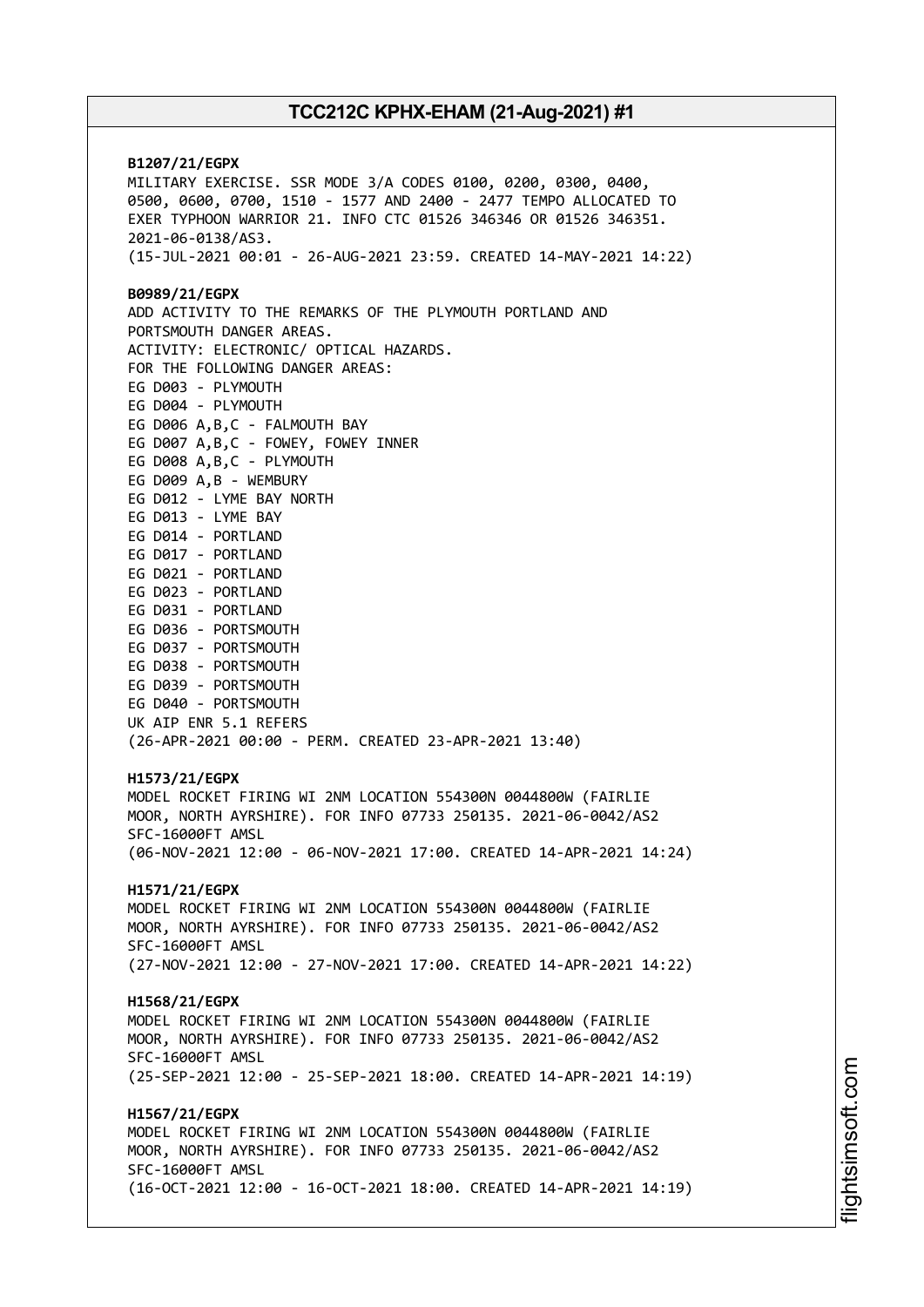┌──────────────────────────────────────────────────────────────────────────────┐

└──────────────────────────────────────────────────────────────────────────────┘

#### │**EGTT (LONDON FIR/UIR)** │

#### **B2056/21/EGTT**

LEEMING LOWER AIRSPACE RADAR SERVICE AVAILABILITY - 0800-1700 (23-AUG-2021 07:00 - 23-AUG-2021 17:00. CREATED 20-AUG-2021 20:31)

#### **J3242/21/EGTT**

TEMPO DANGER AREA (TDA) ESTABLISHED (EG D396E) WI AN AREA BOUNDED **BY** 

STRAIGHT LINES JOINING 530329N 0042425W - 530507N 0042307W THENCE THE ANTICLOCKWISE ARC OF A CIRCLE OF RADIUS 2 NM CENTRED ON 530607N 0042015W BETWEEN 530507N 0042307W AND 530459N 0041732W THENCE STRAIGHT LINES JOINING 530459N 0041732W - 530309N 0041740W - 530317N 0042026W - 530329N 0042425W (SOUTH WEST OF CAERNARFON AD, OVER SEA). BEYOND VISUAL LINE OF SIGHT UAS OPERATIONS CONTAINED WHOLLY WITHIN THE TDA. A DANGER AREA CROSSING SERVICE OR A DANGER AREA ACTIVITY INFORMATION SERVICE WILL BE AVAILABLE FROM RAF VALLEY ON 125.225 MHZ / 01407 762241 EXT 7461 DURING NOTIFIED OPERATING HOURS. OUTSIDE RAF VALLEY OPERATING HOURS A DANGER AREA ACTIVITY INFORMATION SERVICE WILL BE AVAILABLE FROM LONDON INFORMATION ON 124.750 MHZ. A BRIEFING SHEET IS AVAILABLE AT HTTPS://NATS-UK.EAD-IT.COM/CMS-NATS/OPENCMS/EN/PUBLICATIONS/BRIEFING-

SHEETS/. 2021-08-0317/AS4

1500FT AMSL-3000FT AMSL (23-AUG-2021 14:00 - 23-AUG-2021 15:45. CREATED 20-AUG-2021 15:32)

#### **H5505/21/EGTT**

MET BALLOON RELEASES WI 3NM RADIUS 532321N 0012610W (SHEFFIELD, SOUTH YORKSHIRE). ASSOCIATED EQUIPMENT WILL SUBSEQUENTLY DESCEND BY PARACHUTE. FOR INFO 07508 529406 / 0114 2131050. 2020-09-0145/AS5. SFC-UNL

(24-AUG-2021 08:00 - 24-AUG-2021 13:00. CREATED 20-AUG-2021 15:28)

#### **H5504/21/EGTT**

MET BALLOON RELEASES WI 3NM RADIUS 530058N 0014431W (ASHBOURNE, DERBYSHIRE). ASSOCIATED EQUIPMENT WILL SUBSEQUENTLY DESCEND BY PARACHUTE. FOR INFO 07508 529406 OR 0114 2131050. 2020-11-0064/AS5. SFC-UNL

(24-AUG-2021 08:00 - 24-AUG-2021 13:00. CREATED 20-AUG-2021 15:22)

#### **H5503/21/EGTT**

MET BALLOON RELEASES WI 3NM RADIUS 523604N 0011948W (KIRKBY MALLORY, LEICESTERSHIRE). ASSOCIATED EQUIPMENT WILL SUBSEQUENTLY DESCEND BY PARACHUTE. FOR INFO 07508 529406. 2021-06-0338/AS5. SFC-UNL 0800-1300 (25-AUG-2021 08:00 - 27-AUG-2021 13:00. CREATED 20-AUG-2021 15:11)

#### **H5502/21/EGTT**

MET BALLOON RELEASE/S WI 0.5NM RADIUS 532322N 0013832W (SHEFFIELD, YORKSHIRE). THIS ACTIVITY MAY NOT BE WHOLLY CONTAINED WITHIN THE LATERAL DIMENSIONS AS NOTIFIED. ASSOCIATED EQUIPMENT WILL SUBSEQUENTLY DESCEND BY PARACHUTE. FOR INFO 07508 529406. 2021-07-0257/AS5. SFC-UNL 0800-1300 (24-AUG-2021 08:00 - 26-AUG-2021 13:00. CREATED 20-AUG-2021 15:02)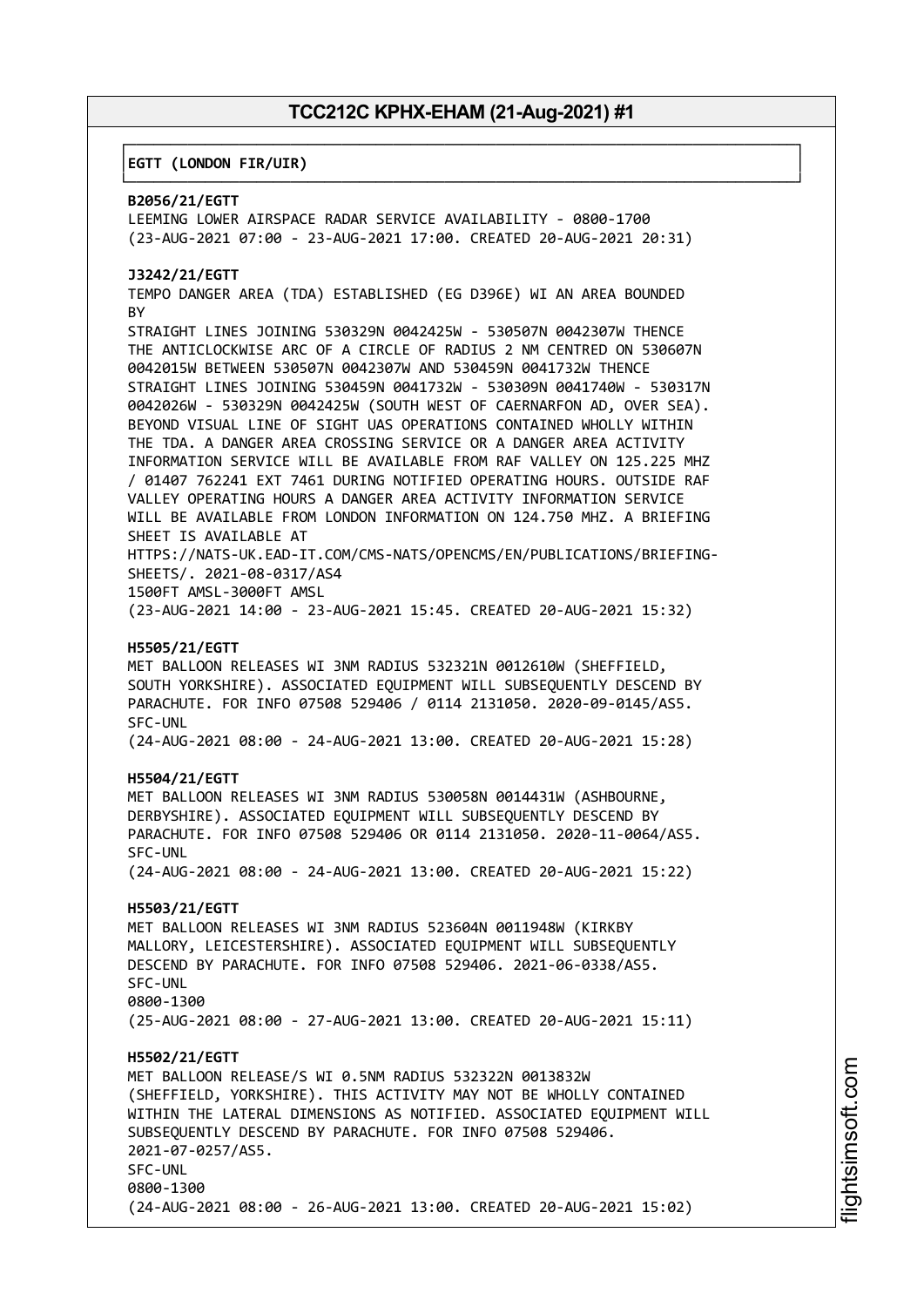**J3238/21/EGTT** TEMPO DANGER AREA (TDA) EG D098C ESTABLISHED WI AN AREA BOUNDED BY: 505359N 0005825E - 510326N 0011118E - 510756N 0012635E - 510635N 0012927E - 510149N 0011316E - 505315N 0010128E - 505359N 0005825E. (ENGLISH CHANNEL) BEYOND VISUAL LINE OF SIGHT UAS OPS CONTAINED WHOLLY WI THE TDA. A DANGER AREA ACTIVITY INFO SERVICE (DAAIS) WILL BE AVBL FM EITHER LONDON INFO ON FREQ 124.600MHZ (OPR H24) OR FM LYDD ATC ON FREQ 120.705MHZ LYDD APPROACH) DURING THE HR OF WATCH. AIC Y058/21 REFERS 2020-12-0038/AS2 SFC-1500FT AMSL (24-AUG-2021 04:00 - 24-AUG-2021 13:30. CREATED 20-AUG-2021 14:36) **J3237/21/EGTT** TEMPO DANGER AREA (TDA) EG D098G ESTABLISHED WI AN AREA BOUNDED BY: 504118N 0002647E - 504815N 0004937E - 503926N 0010808E - 503300N 0005110E - 504118N 0002647E. (ENGLISH CHANNEL) BEYOND VISUAL LINE OF SIGHT UAS OPS CONTAINED WHOLLY WI THE TDA. A DANGER AREA ACTIVITY INFO SERVICE (DAAIS) WILL BE AVBL FM EITHER LONDON INFO ON FREQ 124.600MHZ (OPR H24) OR FM LYDD ATC ON FREQ 120.705MHZ LYDD APPROACH) DURING THE HR OF WATCH. AIC Y058/21 REFERS 2020-12-0038/AS2 SFC-1500FT AMSL (23-AUG-2021 04:00 - 23-AUG-2021 13:30. CREATED 20-AUG-2021 14:28) **J3235/21/EGTT** TEMPO DANGER AREA (TDA) EG D098D ESTABLISHED WI AN AREA BOUNDED BY: 505315N 0010128E - 510149N 0011316E - 510635N 0012927E - 510336N 0013547E - 510227N 0013230E - 505659N 0012114E - 505345N 0011650E - 504948N 0011548E - 505315N 0010128E. (ENGLISH CHANNEL) BEYOND VISUAL LINE OF SIGHT UAS OPS CONTAINED WHOLLY WI THE TDA. A DANGER AREA ACTIVITY INFO SERVICE (DAAIS) WILL BE AVBL FM EITHER LONDON INFO ON FREQ 124.600MHZ (OPR H24) OR FM LYDD ATC ON FREQ 120.705MHZ LYDD APPROACH) DURING THE HR OF WATCH. AIC Y058/21 REFERS 2020-12-0038/AS2 SFC-1500FT AMSL (23-AUG-2021 04:00 - 23-AUG-2021 13:30. CREATED 20-AUG-2021 14:27) **J3236/21/EGTT** TEMPO DANGER AREA (TDA) EG D098A ESTABLISHED WI AN AREA BOUNDED BY: 504815N 0004937E - 505359N 0005825E - 505315N 0010128E - 504703N 0005208E - 504815N 0004937E. (ENGLISH CHANNEL) BEYOND VISUAL LINE OF SIGHT UAS OPS CONTAINED WHOLLY WI THE TDA. A DANGER AREA ACTIVITY INFO SERVICE (DAAIS) WILL BE AVBL FM EITHER LONDON INFO ON FREQ 124.600MHZ (OPR H24) OR FM LYDD ATC ON FREQ 120.705MHZ LYDD APPROACH) DURING THE HR OF WATCH. AIC Y058/21 REFERS 2020-12-0038/AS2 SFC-1500FT AMSL (23-AUG-2021 04:00 - 23-AUG-2021 13:30. CREATED 20-AUG-2021 14:27) **J3234/21/EGTT** TEMPO DANGER AREA (TDA) EG D098E ESTABLISHED WI AN AREA BOUNDED BY: 510756N 0012635E - 511454N 0013137E - 512251N 0013322E - 511740N 0015439E - 511447N 0020000E - 511153N 0015200E -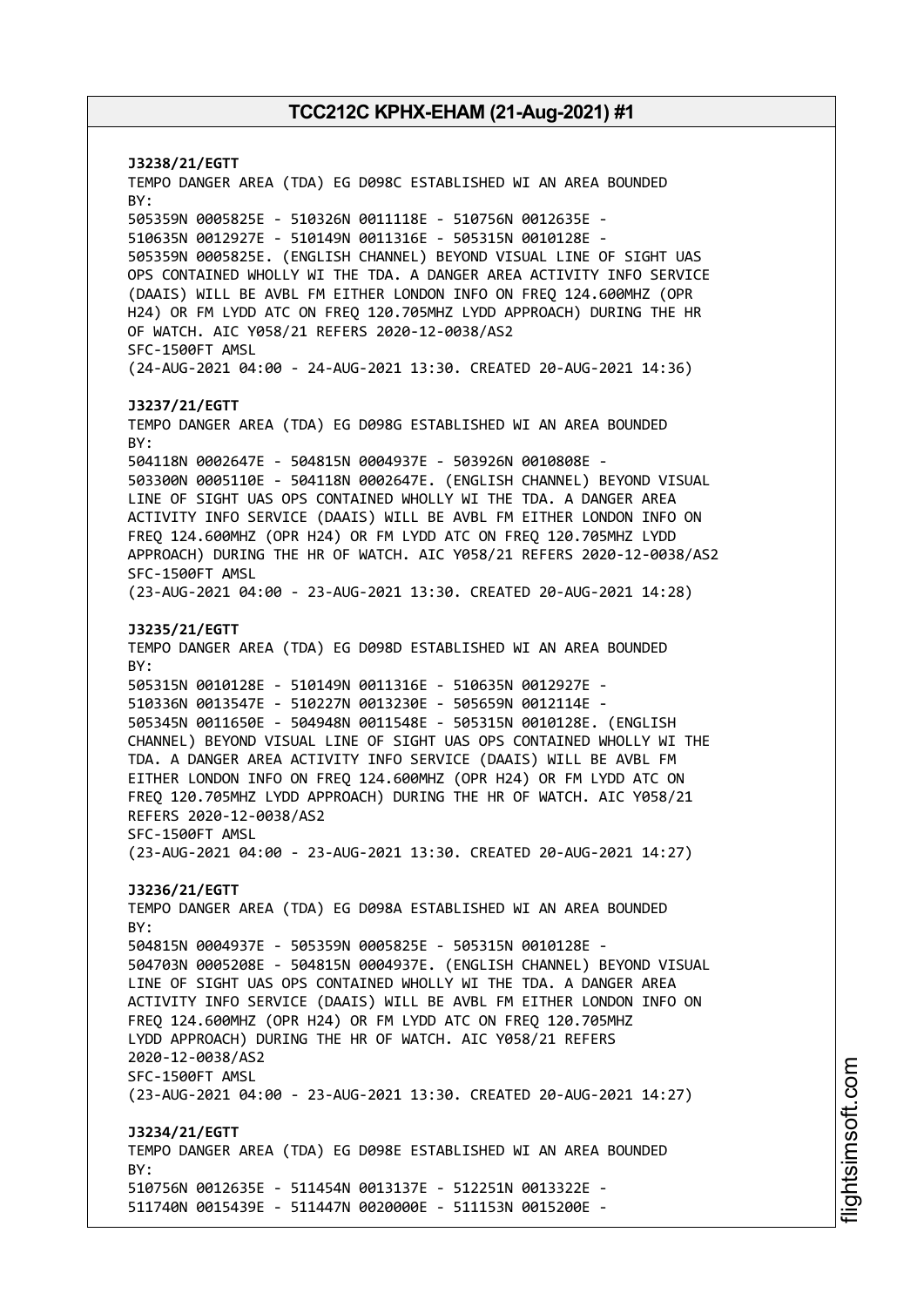510607N 0014309E - 510336N 0013547E - 510756N 0012635E. (ENGLISH CHANNEL) BEYOND VISUAL LINE OF SIGHT UAS OPS CONTAINED WHOLLY WI THE TDA. A DANGER AREA ACTIVITY INFO SERVICE (DAAIS) WILL BE AVBL FM EITHER LONDON INFO ON FREQ 124.600MHZ (OPR H24) OR FM LYDD ATC ON FREQ 120.705MHZ LYDD APPROACH) DURING THE HR OF WATCH. AIC Y058/21 REFERS 2020-12-0038/AS2 SFC-1500FT AMSL (23-AUG-2021 04:00 - 23-AUG-2021 13:30. CREATED 20-AUG-2021 14:25) **J3233/21/EGTT** TEMPO DANGER AREA (TDA) EG D098B ESTABLISHED WI AN AREA BOUNDED BY: 504703N 0005208E - 505315N 0010128E - 504948N 0011548E - 504139N 0011414E - 503926N 0010808E - 504703N 0005208E. (ENGLISH CHANNEL) BEYOND VISUAL LINE OF SIGHT UAS OPS CONTAINED WHOLLY WI THE TDA. A DANGER AREA ACTIVITY INFO SERVICE (DAAIS) WILL BE AVBL FM EITHER LONDON INFO ON FREQ 124.600MHZ (OPR H24), OR FM LYDD ATC ON FREQ 120.705MHZ LYDD APPROACH) DURING THE HR OF WATCH. AIC Y058/21 REFERS 2020-12-0038/AS2 SFC-1500FT AMSL (23-AUG-2021 04:00 - 23-AUG-2021 13:30. CREATED 20-AUG-2021 14:23) **J3232/21/EGTT** TEMPO DANGER AREA (TDA) EG D098G ESTABLISHED WI AN AREA BOUNDED BY: 504118N 0002647E - 504815N 0004937E - 503926N 0010808E - 503300N 0005110E - 504118N 0002647E. (ENGLISH CHANNEL) BEYOND VISUAL LINE OF SIGHT UAS OPS CONTAINED WHOLLY WI THE TDA. A DANGER AREA ACTIVITY INFO SERVICE (DAAIS) WILL BE AVBL FM EITHER LONDON INFO ON FREQ 124.600MHZ (OPR H24) OR FM LYDD ATC ON FREQ 120.705MHZ LYDD APPROACH) DURING THE HR OF WATCH. AIC Y058/21 REFERS 2020-12-0038/AS2 SFC-1500FT AMSL (24-AUG-2021 04:00 - 24-AUG-2021 13:30. CREATED 20-AUG-2021 14:22) **J3231/21/EGTT** TEMPO DANGER AREA (TDA) EG D098C ESTABLISHED WI AN AREA BOUNDED BY: 505359N 0005825E - 510326N 0011118E - 510756N 0012635E - 510635N 0012927E - 510149N 0011316E - 505315N 0010128E - 505359N 0005825E. (ENGLISH CHANNEL) BEYOND VISUAL LINE OF SIGHT UAS OPS CONTAINED WHOLLY WI THE TDA. A DANGER AREA ACTIVITY INFO SERVICE (DAAIS) WILL BE AVBL FM EITHER LONDON INFO ON FREQ 124.600MHZ (OPR H24) OR FM LYDD ATC ON FREQ 120.705MHZ LYDD APPROACH) DURING THE HR OF WATCH. AIC Y058/21 REFERS 2020-12-0038/AS2 SFC-1500FT AMSL (23-AUG-2021 04:00 - 23-AUG-2021 13:30. CREATED 20-AUG-2021 14:22) **J3230/21/EGTT** TEMPO DANGER AREA (TDA) EG D098E ESTABLISHED WI AN AREA BOUNDED BY: 510756N 0012635E - 511454N 0013137E - 512251N 0013322E - 511740N 0015439E - 511447N 0020000E - 511153N 0015200E - 510607N 0014309E - 510336N 0013547E - 510756N 0012635E. (ENGLISH CHANNEL) BEYOND VISUAL LINE OF SIGHT UAS OPS CONTAINED WHOLLY WI THE TDA. A DANGER AREA ACTIVITY INFO SERVICE (DAAIS) WILL BE AVBL FM EITHER LONDON INFO ON FREQ 124.600MHZ (OPR H24) OR FM LYDD ATC ON FREQ 120.705MHZ LYDD APPROACH) DURING THE HR OF WATCH. AIC Y058/21 REFERS 2020-12-0038/AS2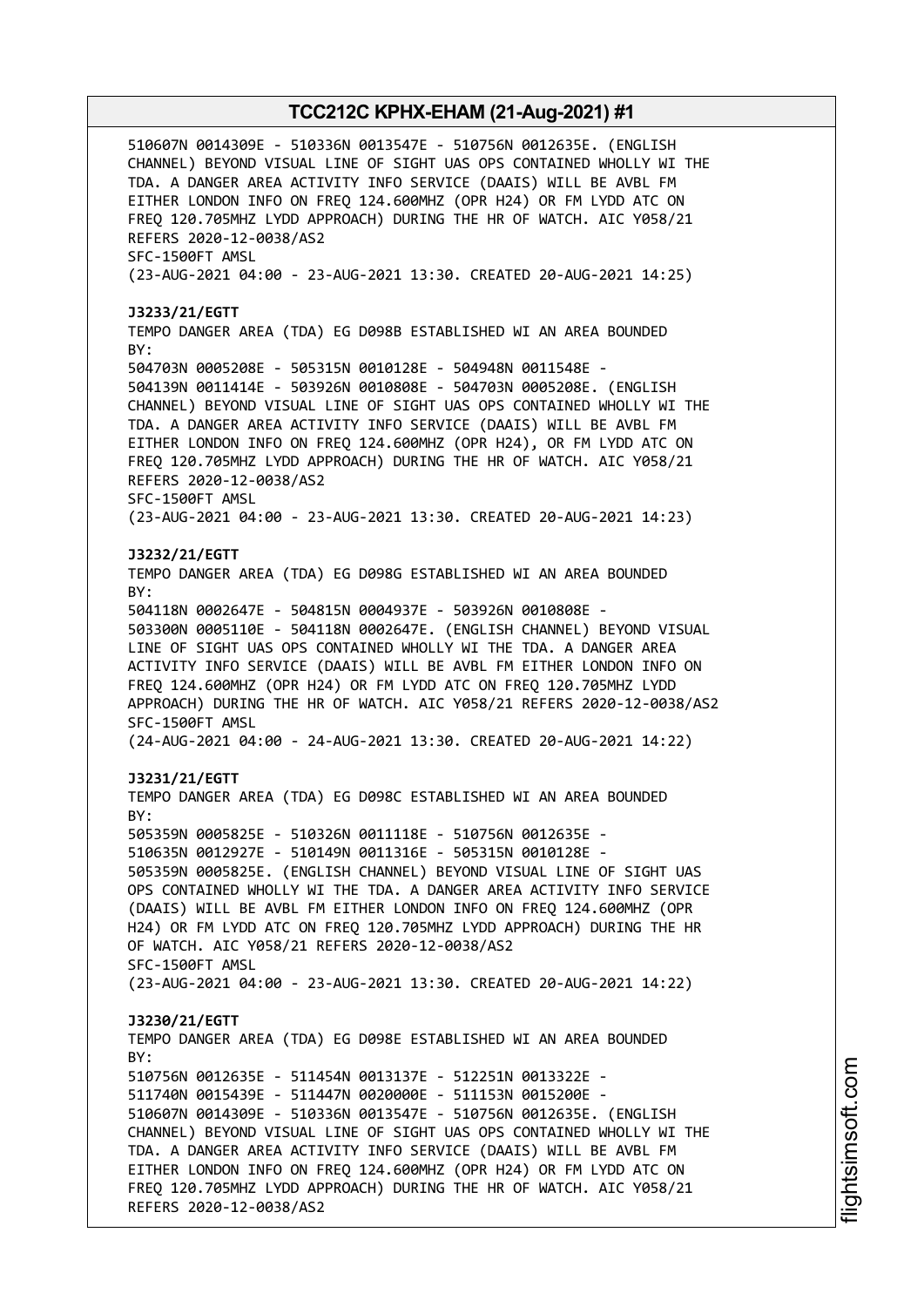SFC-1500FT AMSL (24-AUG-2021 04:00 - 24-AUG-2021 13:30. CREATED 20-AUG-2021 14:21) **J3229/21/EGTT** TEMPO DANGER AREA (TDA) EG D098H ESTABLISHED WI AN AREA BOUNDED BY: STRAIGHT LINES JOINING 510831N 0012227E - 510756N 0012635E - 510629N 0012136E THENCE THE ANTICLOCKWISE ARC OF A CIRCLE OF RADIUS OF 2.25 NAUTICAL MILES CENTRED ON 510800N 0011900E BETWEEN 510629N 0012136E AND 510831N 0012227E (PORT OF DOVER). (ENGLISH CHANNEL) BEYOND VISUAL LINE OF SIGHT UAS OPS CONTAINED WHOLLY WI THE TDA. A DANGER AREA ACTIVITY INFO SERVICE (DAAIS) WILL BE AVBL FM EITHER LONDON INFO ON FREQ 124.600MHZ (OPR H24) OR FM LYDD ATC ON FREQ 120.705MHZ LYDD APPROACH) DURING THE HR OF WATCH. AIC Y058/21 REFERS 2020-12-0038/AS2 SFC-800FT AMSL (23-AUG-2021 04:00 - 23-AUG-2021 13:30. CREATED 20-AUG-2021 14:20) **J3227/21/EGTT** TEMPO DANGER AREA (TDA) EG D098H ESTABLISHED WI AN AREA BOUNDED BY: STRAIGHT LINES JOINING 510831N 0012227E - 510756N 0012635E - 510629N 0012136E THENCE THE ANTICLOCKWISE ARC OF A CIRCLE OF RADIUS OF 2.25 NAUTICAL MILES CENTRED ON 510800N 0011900E BETWEEN 510629N 0012136E AND 510831N 0012227E (PORT OF DOVER). (ENGLISH CHANNEL) BEYOND VISUAL LINE OF SIGHT UAS OPS CONTAINED WHOLLY WI THE TDA. A DANGER AREA ACTIVITY INFO SERVICE (DAAIS) WILL BE AVBL FM EITHER LONDON INFO ON FREQ 124.600MHZ (OPR H24) OR FM LYDD ATC ON FREQ 120.705MHZ LYDD APPROACH) DURING THE HR OF WATCH. AIC Y058/21 REFERS. 2020-12-0038/AS2 SFC-800FT AMSL (24-AUG-2021 04:00 - 24-AUG-2021 13:30. CREATED 20-AUG-2021 14:19) **J3228/21/EGTT** TEMPO DANGER AREA (TDA) EG D098B ESTABLISHED WI AN AREA BOUNDED BY: 504703N 0005208E - 505315N 0010128E - 504948N 0011548E - 504139N 0011414E - 503926N 0010808E - 504703N 0005208E. (ENGLISH CHANNEL) BEYOND VISUAL LINE OF SIGHT UAS OPS CONTAINED WHOLLY WI THE TDA. A DANGER AREA ACTIVITY INFO SERVICE (DAAIS) WILL BE AVBL FM EITHER LONDON INFO ON FREQ 124.600MHZ (OPR H24), OR FM LYDD ATC ON FREQ 120.705MHZ LYDD APPROACH) DURING THE HR OF WATCH. AIC Y058/21 REFERS 2020-12-0038/AS2 SFC-1500FT AMSL (24-AUG-2021 04:00 - 24-AUG-2021 13:30. CREATED 20-AUG-2021 14:19) **J3226/21/EGTT** TEMPO DANGER AREA (TDA) EG D098D ESTABLISHED WI AN AREA BOUNDED  $RY$ 505315N 0010128E - 510149N 0011316E - 510635N 0012927E - 510336N 0013547E - 510227N 0013230E - 505659N 0012114E - 505345N 0011650E - 504948N 0011548E - 505315N 0010128E. (ENGLISH CHANNEL) BEYOND VISUAL LINE OF SIGHT UAS OPS CONTAINED WHOLLY WI THE TDA. A DANGER AREA ACTIVITY INFO SERVICE (DAAIS) WILL BE AVBL FM EITHER LONDON INFO ON FREQ 124.600MHZ (OPR H24) OR FM LYDD ATC ON FREQ 120.705MHZ LYDD APPROACH) DURING THE HR OF WATCH. AIC Y058/21 REFERS 2020-12-0038/AS2 SFC-1500FT AMSL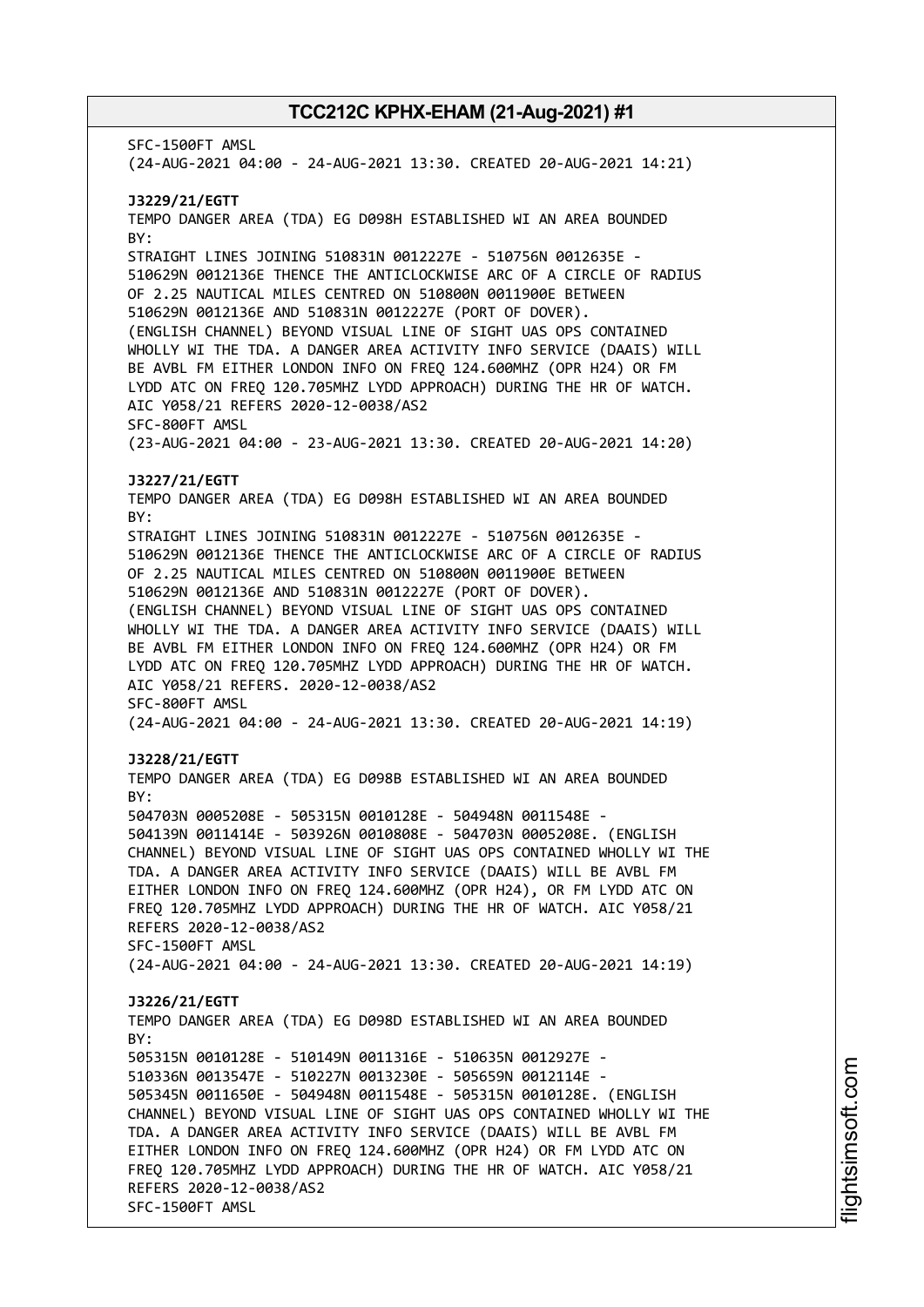(24-AUG-2021 04:00 - 24-AUG-2021 13:30. CREATED 20-AUG-2021 14:18) **J3225/21/EGTT** TEMPO DANGER AREA (TDA) EG D098A ESTABLISHED WI AN AREA BOUNDED BY: 504815N 0004937E - 505359N 0005825E - 505315N 0010128E - 504703N 0005208E - 504815N 0004937E. (ENGLISH CHANNEL) BEYOND VISUAL LINE OF SIGHT UAS OPS CONTAINED WHOLLY WI THE TDA. A DANGER AREA ACTIVITY INFO SERVICE (DAAIS) WILL BE AVBL FM EITHER LONDON INFO ON FREQ 124.600MHZ (OPR H24) OR FM LYDD ATC ON FREQ 120.705MHZ LYDD APPROACH) DURING THE HR OF WATCH. AIC Y058/21 REFERS 2020-12-0038/AS2 SFC-1500FT AMSL (24-AUG-2021 04:00 - 24-AUG-2021 13:30. CREATED 20-AUG-2021 14:16) **M3300/21/EGTT** THE FOLLOWING CASTLEMARTIN DANGER AREAS ARE ACTIVATED: EG D113A 0500-1100 SFC-2000FT AMSL EG D113B 0500-1100 SFC-2000FT AMSL EG D113A 1600-2000 SFC-2000FT AMSL EG D113B 1600-2000 SFC-2000FT AMSL SFC-2000FT AMSL (24-AUG-2021 05:00 - 24-AUG-2021 20:00. CREATED 20-AUG-2021 13:55) **H5499/21/EGTT** AIR DISPLAY/AEROBATICS. WI 3NM RADIUS 513602N 0002614E (BARLEYLANDS FARM, GREAT BURSTEAD, BILLERICAY, ESSEX). FOR INFO 07894 725340. 2021-08-0150/AS1 SFC-3500FT AMSL (29-AUG-2021 18:00 - 29-AUG-2021 19:40. CREATED 20-AUG-2021 13:26) **B2053/21/EGTT** COVID-19: INFORMATION WARTON LOWER AIRSPACE RADAR SERVICE REVISED OPR HOURS: MON-FRI 0800-1500. (23-AUG-2021 06:30 - 27-AUG-2021 16:00. CREATED 20-AUG-2021 13:09) **H5496/21/EGTT** CIVIL AVIATION NOTIFICATION PROCEDURE - AERIAL PHOTOGRAPHY WILL OPERATE IN LOW FLYING AREA 1A WI 2NM RADIUS OF AREA 512253N 0015915W (DEVIZES, WILTSHIRE), MAX HEIGHT 1500FT AGL. ACFT MAY NOT BE ABLE TO COMPLIY WITH RAC. OPS CTC 01264 773373. 21/08/151/LFBC SFC-2500FT AMSL (23-AUG-2021 11:00 - 23-AUG-2021 16:00. CREATED 20-AUG-2021 12:54) **H5495/21/EGTT** LASER DISPLAY WI 1NM 513328N 0004118W (TAPLOW, MAIDENHEAD) . FOR INFO 07720 326463. 2021-08-0611/AS2 SFC-UNL (21-AUG-2021 15:00 - 21-AUG-2021 22:00. CREATED 20-AUG-2021 12:38) **H5492/21/EGTT** PIPELINE INSPECTION NOTIFICATION PROCEDURE SYSTEM (PINS) WILL TAKE PLACE IN THE FOLLOWING LOW FLYING AREAS -1,2,4,5,6, 7N,7S,8,9,10,11N,11S,12,13,14E,16,17,18, AND THE THAMES VALLEY AVOIDANCE AREA. MAX HEIGHT 2000FT AGL.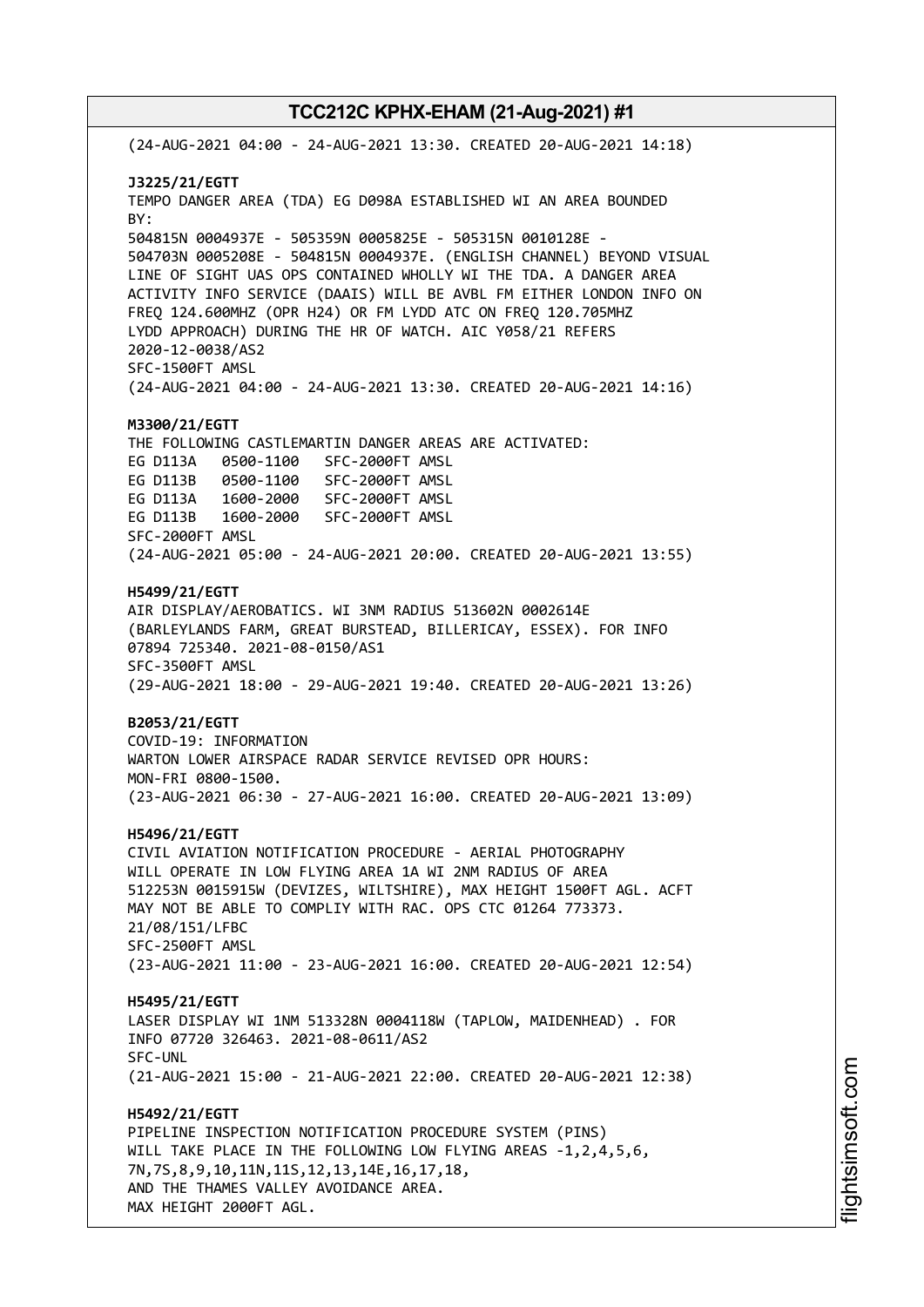UK AIP ENR 6 (PINS AREAS AND UK DAY LOW FLYING SYSTEM (DLFS)) REFERS. 21/08/150/LFBC SFC-6500FT AMSL (23-AUG-2021 06:00 - 23-AUG-2021 17:00. CREATED 20-AUG-2021 12:32) **H5490/21/EGTT** UAS OPR WI 0.5NM RADIUS OF 535735N 0011038W (RUFFORTH, YORK). MAX HGT 400FT AGL. FOR INFO 07730382188. 2021-08-0598/AS2 SFC-452FT AMSL (24-AUG-2021 08:00 - 24-AUG-2021 14:00. CREATED 20-AUG-2021 12:07) **M3297/21/EGTT** THE FOLLOWING LUCE BAY DANGER AREA IS ACTIVATED: EG D403B 1000-1700 SFC-10000FT AMSL PJWA 13 (JSA 1141) - DURING FIRINGS, RADAR RETURNS FROM THE RANGE AREA WILL APPEAR AS INTENSE BUT LOCALISED RAIN SHOWERS FOR THE DURATION OF THE CHAFF EFFECT. IN THE EVENT OF ANY NAVIGATIONAL SAFETY ISSUE PRESENTED BY THE ACTIVITY, CEASE JAM PROCEDURES CAN BE ENACTED VIA WEST FREUGH RANGE OPERATIONS USING THE FOLLOWING LANDLINE CONTACTS: PRIMARY: 01776 88 8930 / ALTERNATE: 01776 88 8932 SFC-10000FT AMSL (23-AUG-2021 10:00 - 23-AUG-2021 17:00. CREATED 20-AUG-2021 12:03) **M3296/21/EGTT** THE FOLLOWING SHOEBURYNESS DANGER AREAS ARE ACTIVATED: EG D138C 0730-1700 SFC-6000FT AMSL EG D138D 0730-1700 SFC-6000FT AMSL SFC-6000FT AMSL (23-AUG-2021 07:30 - 23-AUG-2021 17:00. CREATED 20-AUG-2021 11:58) **M3295/21/EGTT** THE FOLLOWING PENDINE DANGER AREA IS ACTIVATED: EG D117 0700-1700 SFC-12000FT AMSL SFC-12000FT AMSL (23-AUG-2021 07:00 - 23-AUG-2021 17:00. CREATED 20-AUG-2021 11:57) **H5488/21/EGTT** LASER DISPLAY WI 1NM 522758N 0014444E (LOWESTOFT PIER, SUFFOLK). FOR INFO 07940 773169. 2021-08-0578/AS2 SFC-UNL (21-AUG-2021 18:00 - 21-AUG-2021 21:00. CREATED 20-AUG-2021 11:56) **H5487/21/EGTT** SEARCHLIGHT AND LASER DISPLAY WI 1NM 504645N 0031751W (ESCOT PARK, EXETER). FOR INFO 07780 995322. 2021-08-0536/AS2 SFC-UNL (22-AUG-2021 11:00 - 22-AUG-2021 23:00. CREATED 20-AUG-2021 11:55) **H5486/21/EGTT** LASER DISPLAY WI 1NM 544849N 0032254W (TARNS, CUMBRIA). FOR INFO 07880 804718. 2021-08-0554/AS2 SFC-UNL 24-25 2100-2300, 26-29 2000-0300 (24-AUG-2021 21:00 - 30-AUG-2021 03:00. CREATED 20-AUG-2021 11:54) **M3293/21/EGTT** THE FOLLOWING NORTH WALES MILITARY TRAINING AREAS ACTIVATED: NORTH (LOW) 1700-1745 FL195-FL285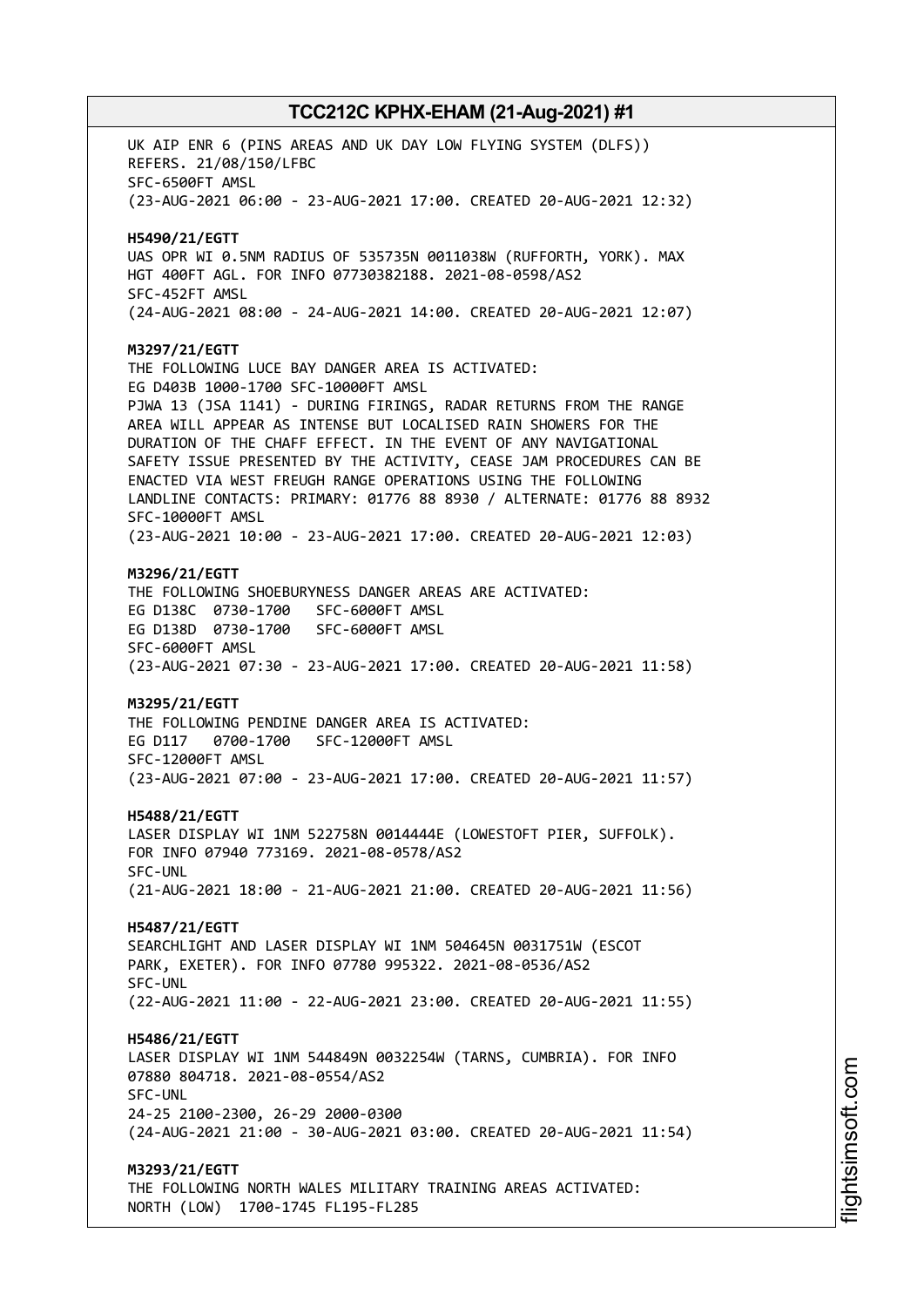NORTH (HIGH) 1000-1300 FL285-FL660 SOUTH (LOW) 1700-1745 FL195-FL285 SOUTH (HIGH) 1000-1300 FL285-FL660 FL195-FL660 (23-AUG-2021 10:00 - 23-AUG-2021 17:45. CREATED 20-AUG-2021 11:51) **D1180/21/EGTT** DANGER AREA EG D118 PEMBREY DEACTIVATED SFC-12000FT AMSL (23-AUG-2021 08:00 - 23-AUG-2021 16:00. CREATED 20-AUG-2021 11:50) **M3291/21/EGTT** THE FOLLOWING SOUTHERN MANAGED DANGER AREAS ARE ACTIVATED: EG D323D 0730-0915 FL050-FL660 EG D323D 0915-1030 FL050-FL660 EG D323D 1300-1415 FL050-FL660 EG D323K 0730-0915 FL150-FL660 EG D323K 0915-1030 FL150-FL660 EG D323K 1300-1415 FL150-FL660 EG D323P 0730-0915 FL100-FL660 EG D323P 0915-1030 FL100-FL660 EG D323P 1300-1415 FL100-FL660 FL050-FL660 (23-AUG-2021 07:30 - 23-AUG-2021 14:15. CREATED 20-AUG-2021 11:49) **M3292/21/EGTT** THE FOLLOWING SOUTHERN MANAGED DANGER AREAS ARE ACTIVATED: EG D323E 0730-0915 FL050-FL660 EG D323E 0915-1030 FL050-FL660 EG D323E 1300-1415 FL050-FL660 FL050-FL660 (23-AUG-2021 07:30 - 23-AUG-2021 14:15. CREATED 20-AUG-2021 11:49) **M3289/21/EGTT** THE FOLLOWING SOUTHERN MANAGED DANGER AREAS ARE ACTIVATED: EG D323B 0730-0915 FL050-FL660 EG D323B 0915-1030 FL050-FL660 EG D323B 1300-1415 FL050-FL660 EG D323H 0730-0915 FL150-FL660 EG D323H 0915-1030 FL150-FL660 EG D323H 1300-1415 FL150-FL660 EG D323M 0730-0915 FL100-FL660 EG D323M 0915-1030 FL100-FL660 EG D323M 1300-1415 FL100-FL660 EG D323R 0730-0915 FL100-FL660 EG D323R 0915-1030 FL100-FL660 EG D323R 1300-1415 FL100-FL660 FL050-FL660 (23-AUG-2021 07:30 - 23-AUG-2021 14:15. CREATED 20-AUG-2021 11:45) **M3290/21/EGTT** THE FOLLOWING SOUTHERN MANAGED DANGER AREAS ARE ACTIVATED: EG D323C 0730-0915 FL050-FL660 EG D323C 0915-1030 FL050-FL660 EG D323C 1300-1415 FL050-FL660 EG D323J 0730-0915 FL150-FL660 EG D323J 0915-1030 FL150-FL660 EG D323J 1300-1415 FL150-FL660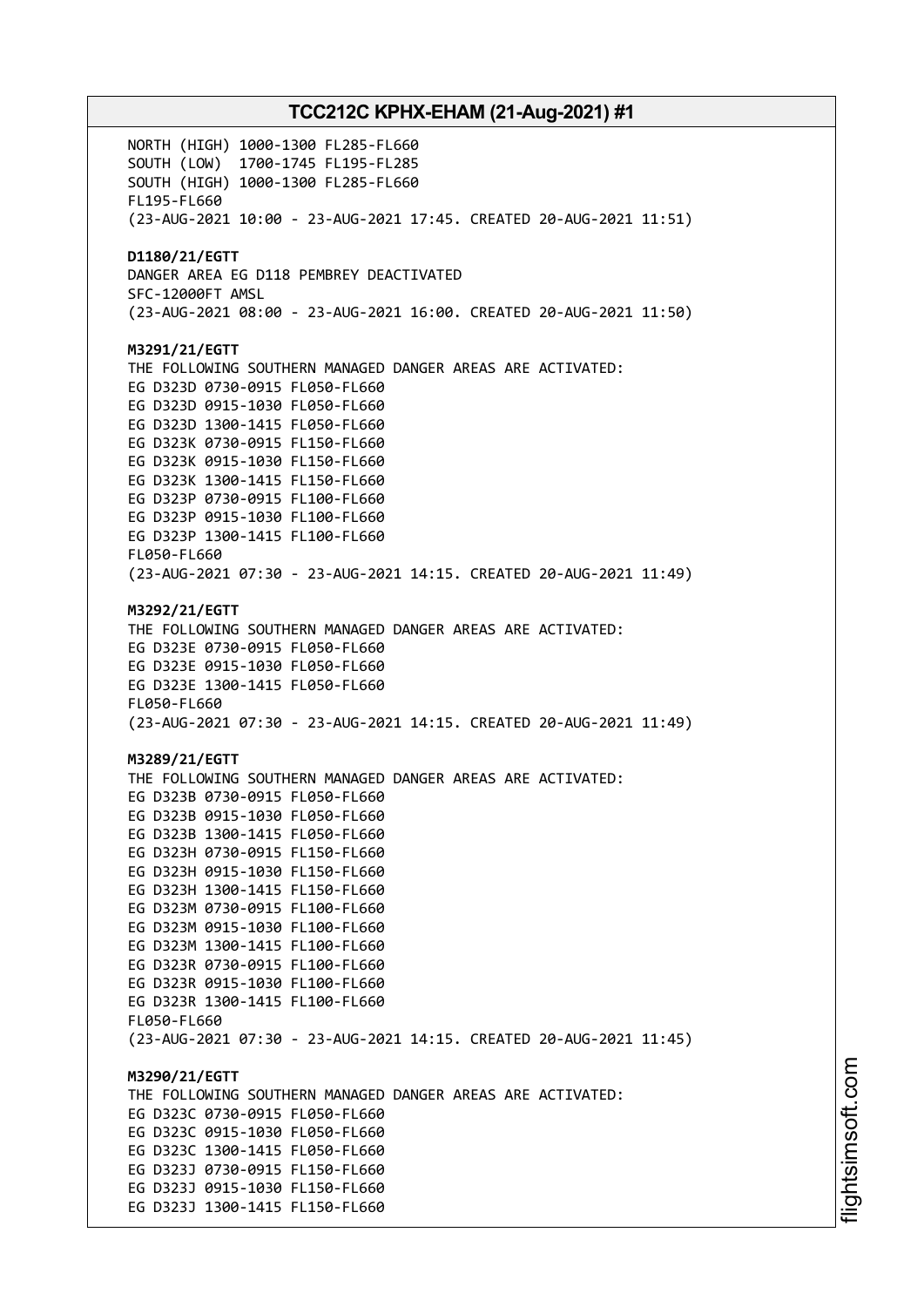EG D323N 0730-0915 FL100-FL660 EG D323N 0915-1030 FL100-FL660 EG D323N 1300-1415 FL100-FL660 FL050-FL660 (23-AUG-2021 07:30 - 23-AUG-2021 14:15. CREATED 20-AUG-2021 11:45) **M3288/21/EGTT** THE FOLLOWING SOUTHERN MANAGED DANGER AREAS ARE ACTIVATED: EG D323A 0730-0915 FL050-FL660 EG D323A 0915-1030 FL050-FL660 EG D323A 1300-1415 FL050-FL660 EG D323G 0730-0915 FL150-FL660 EG D323G 0915-1030 FL150-FL660 EG D323G 1300-1415 FL150-FL660 EG D323L 0730-0915 FL100-FL660 EG D323L 0915-1030 FL100-FL660 EG D323L 1300-1415 FL100-FL660 EG D323Q 0730-0915 FL100-FL660 EG D323Q 0915-1030 FL100-FL660 EG D323Q 1300-1415 FL100-FL660 FL050-FL660 (23-AUG-2021 07:30 - 23-AUG-2021 14:15. CREATED 20-AUG-2021 11:44) **U5187/21/EGTT** PILOTS MAY EXPERIENCE DIFFICULTIES COMMUNICATING WITH SWANWICK MIL(NORTH) ON THE PUBLISHED UHF FREQ 251.25 DUE TO TRANSMITTER MAINTENANCE. PILOTS ARE ADVISED TO USE VHF FREQ 136.375 IF THIS OCCURS. (24-AUG-2021 08:30 - 24-AUG-2021 09:30. CREATED 20-AUG-2021 11:01) **U5186/21/EGTT** DUE TO TRANSMITTER MAINTENANCE PILOTS MAY EXPERIENCE DIFFICULTIES COMMUNICATING WITH SWANWICK MIL(WEST) ON THE PUBLISHED UHF (282.12). PILOTS ARE ADVISED TO USE THE VHF (127.450) IF THIS OCCURS. (24-AUG-2021 09:30 - 24-AUG-2021 10:30. CREATED 20-AUG-2021 11:00) **J3221/21/EGTT** TEMPO DANGER AREA (TDA) ESTABLISHED (EG D396F) WI AN AREA BOUNDED BY: 530329N 0042425W - 525815N 0043508W - 525653N 0043248W - 530317N 0042026W - 530329N 0042425W. (SOUTH WEST OF CAERNARFON AD, OVER SEA). BEYOND VISUAL LINE OF SIGHT UAS OPERATIONS CONTAINED WHOLLY WITHIN THE TDA. A DANGER AREA CROSSING SERVICE OR A DANGER AREA ACTIVITY INFORMATION SERVICE WILL BE AVAILABLE FROM RAF VALLEY ON 125.225 MHZ / 01407 762241 EXTENSION 7461 DURING NOTIFIED OPERATING HOURS. OUTSIDE RAF VALLEY OPERATING HOURS A DANGER AREA ACTIVITY INFORMATION SERVICE WILL BE AVAILABLE FROM LONDON INFORMATION ON 124.750MHZ. A BRIEFING SHEET IS AVAILABLE AT HTTPS://NATS-UK.EAD-IT.COM/CMS-NATS/OPENCMS/EN/PUBLICATIONS/BRIEFING-SHEETS/. 2021-08-0317/AS4 1500FT AMSL-3000FT AMSL (23-AUG-2021 14:00 - 23-AUG-2021 15:45. CREATED 20-AUG-2021 10:52) **J3220/21/EGTT**

TEMPO DANGER AREA (TDA) ESTABLISHED (EG D396K) WI AN AREA BOUNDED BY: 524747N 0043851W - 524757N 0043441W - 524540N 0043000W - 524520N 0044018W - 524747N 0043851W (SOUTH WEST OF PORTH NEIGWL, OVER SEA). BEYOND VISUAL LINE OF SIGHT UAS OPERATIONS CONTAINED WHOLLY WITHIN THE TDA. A DANGER AREA CROSSING SERVICE OR A DANGER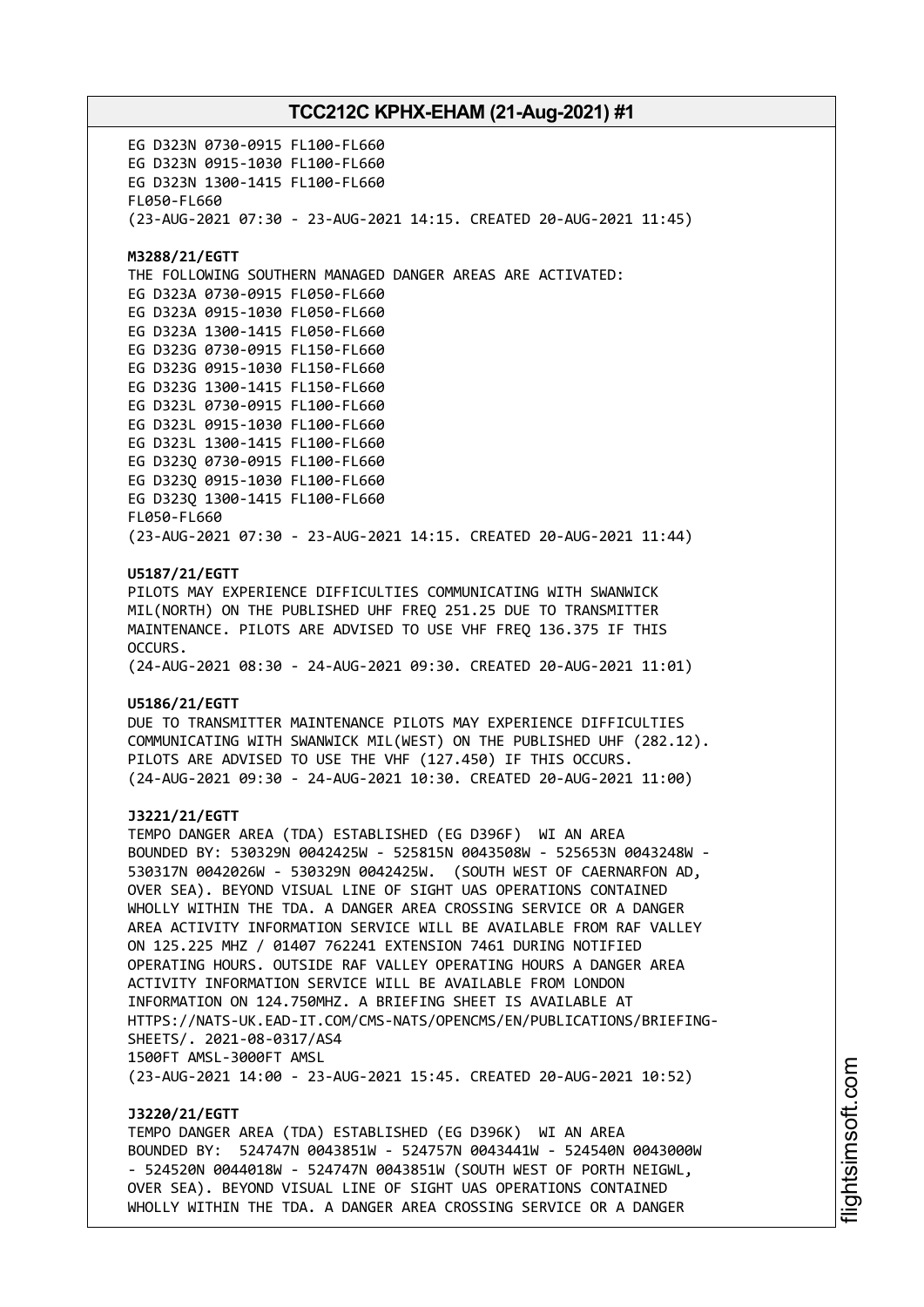AREA ACTIVITY INFORMATION SERVICE WILL BE AVAILABLE FROM RAF VALLEY ON 125.225 MHZ / 01407 762241 EXT 7461 DURING NOTIFIED OPERATING HOURS. OUTSIDE RAF VALLEY OPERATING HOURS A DANGER AREA ACTIVITY INFORMATION SERVICE WILL BE AVAILABLE FROM LONDON INFORMATION ON 124.750 MHZ. A BRIEFING SHEET IS AVAILABLE AT HTTPS://NATS-UK.EAD-IT.COM/CMS-NATS/OPENCMS/EN/PUBLICATIONS/BRIEFING-SHEETS/. 2021-08-0317/AS4 4500FT AMSL-6500FT AMSL (23-AUG-2021 14:00 - 23-AUG-2021 15:45. CREATED 20-AUG-2021 10:52) **J3219/21/EGTT** TEMPO DANGER AREA (TDA) ESTABLISHED (EG D396I) WI AREA BOUNDED BY: 525118N 0044916W - 524851N 0044518W - 524550N 0044520W - 524737N 0045223W - 525118N 0044916W (BRAICH Y PWYLL, GWYNEDD) . BEYOND VISUAL LINE OF SIGHT UAS OPERATIONS CONTAINED WHOLLY WITHIN THE TDA. A DANGER AREA CROSSING SERVICE OR A DANGER AREA ACTIVITY INFORMATION SERVICE WILL BE AVAILABLE FROM RAF VALLEY ON 125.225 MHZ / 01407 762241 EXT 7461 DURING NOTIFIED OPERATING HOURS. OUTSIDE RAF VALLEY OPERATING HOURS A DANGER AREA ACTIVITY INFORMATION SERVICE WILL BE AVAILABLE FROM LONDON INFORMATION ON 124.750 MHZ. A BRIEFING SHEET IS AVAILABLE AT HTTPS://NATS-UK.EAD-IT.COM/CMS-NATS/OPENCMS/EN/PUBLICATIONS/BRIEFING-SHEETS/. 2021-08-0317/AS4 2000FT AMSL-4000FT AMSL (23-AUG-2021 14:00 - 23-AUG-2021 15:45. CREATED 20-AUG-2021 10:51) **J3218/21/EGTT** TEMPO DANGER AREA (TDA) ESTABLISHED (EG D396J) WI AN AREA BOUNDED BY: 524550N 0044520W - 524851N 0044518W - 524747N 0043851W - 524520N 0044018W - 524550N 0044520W. (YNYS GWYLAN-FAWR, GWYNEDD) . BEYOND VISUAL LINE OF SIGHT UAS OPERATIONS CONTAINED WHOLLY WITHIN THE TDA. A DANGER AREA CROSSING SERVICE OR A DANGER AREA ACTIVITY INFORMATION SERVICE WILL BE AVAILABLE FROM RAF VALLEY ON 125.225 MHZ / 01407 762241 EXT 7461 DURING NOTIFIED OPERATING HOURS. OUTSIDE RAF VALLEY OPERATING HOURS A DANGER AREA ACTIVITY INFORMATION SERVICE WILL BE AVAILABLE FROM LONDON INFORMATION ON 124.750 MHZ. A BRIEFING SHEET IS AVAILABLE AT HTTPS://NATS-UK.EAD-IT.COM/CMS-NATS/OPENCMS/EN/PUBLICATIONS/BRIEFING-SHEETS/. 2021-08-0317/AS4 2000FT AMSL-5500FT AMSL (23-AUG-2021 14:00 - 23-AUG-2021 15:45. CREATED 20-AUG-2021 10:50) **J3217/21/EGTT** TEMPO DANGER AREA (TDA) ESTABLISHED (EG D396H) WI AN AREA BOUNDED BY: 525614N 0043925W - 525358N 0043534W - 524851N 0044518W - 525118N 0044916W - 525614N 0043925W. (VCY PENRHYN COLMON, GWYNEDD) . BEYOND VISUAL LINE OF SIGHT UAS OPERATIONS CONTAINED WHOLLY WITHIN THE TDA. A DANGER AREA CROSSING SERVICE OR A DANGER AREA ACTIVITY INFORMATION SERVICE WILL BE AVAILABLE FROM RAF VALLEY ON 125.225 MHZ / 01407 762241 EXT 7461 DURING NOTIFIED OPERATING HOURS. OUTSIDE RAF VALLEY OPERATING HOURS A DANGER AREA ACTIVITY INFORMATION SERVICE WILL BE AVAILABLE FROM LONDON INFORMATION ON 124.750 MHZ. A BRIEFING SHEET IS AVAILABLE AT HTTPS://NATS-UK.EAD-IT.COM/CMS-NATS/OPENCMS/EN/PUBLICATIONS/BRIEFING-SHEETS/. 2021-08-0317/AS4 2000FT AMSL-4000FT AMSL (23-AUG-2021 14:00 - 23-AUG-2021 15:45. CREATED 20-AUG-2021 10:49)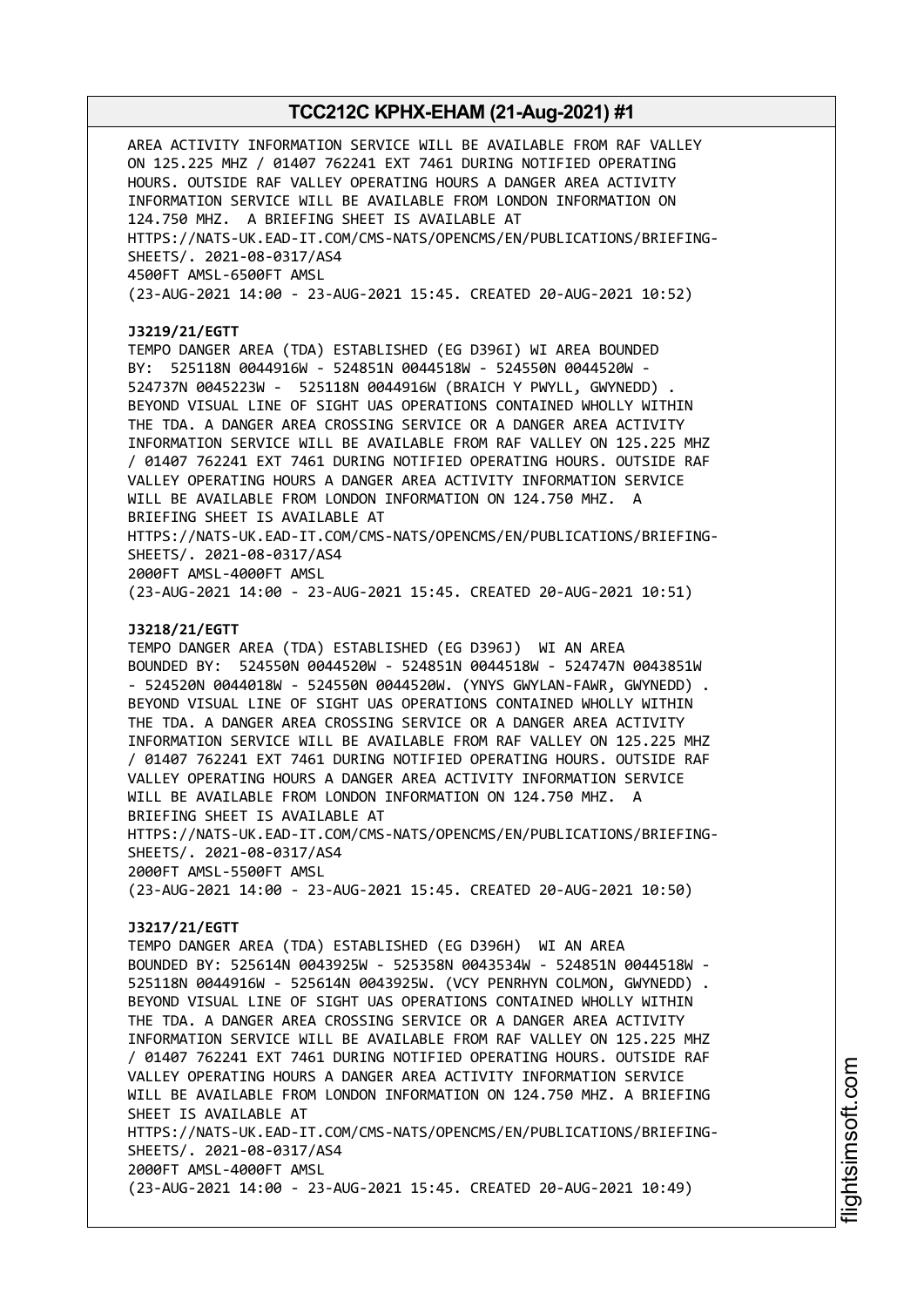**J3216/21/EGTT** TEMPO DANGER AREA (TDA) ESTABLISHED (EG D396G) WI AN AREA BOUNDED BY: 525815N 0043508W - 525605N 0043122W - 525358N 0043534W - 525614N 0043925W - 525815N 0043508W (VCY CARREG DDU, GWYNEDD) . BEYOND VISUAL LINE OF SIGHT UAS OPERATIONS CONTAINED WHOLLY WITHIN THE TDA. A DANGER AREA CROSSING SERVICE OR A DANGER AREA ACTIVITY INFORMATION SERVICE WILL BE AVAILABLE FROM RAF VALLEY ON 125.225 MHZ / 01407 762241 EXT 7461 DURING NOTIFIED OPERATING HOURS. OUTSIDE RAF VALLEY OPERATING HOURS A DANGER AREA ACTIVITY INFORMATION SERVICE WILL BE AVAILABLE FROM LONDON INFORMATION ON 124.750 MHZ. A BRIEFING SHEET IS AVAILABLE AT HTTPS://NATS-UK.EAD-IT.COM/CMS-NATS/OPENCMS/EN/PUBLICATIONS/BRIEFING-SHEETS/. 2021-08-0317/AS4 2000FT AMSL-4000FT AMSL (23-AUG-2021 14:00 - 23-AUG-2021 15:45. CREATED 20-AUG-2021 10:47) **H5482/21/EGTT** MIL PARACHUTING AND ARTICLE DROPS WI 5NM RADIUS PSN 515900N 0012600E (BAWDSEY, SUFFOLK). DROP HGT SUBJ ATC CLR. ACCESS TO CONTROLLED AIRSPACE SUBJ ATC CLR. FOR INFO 01638 545012. 2021-08-0616/AS3. SFC-14000FT AMSL 1000-1300 (23-AUG-2021 10:00 - 26-AUG-2021 13:00. CREATED 20-AUG-2021 10:31) **H5481/21/EGTT** MIL PARACHUTING AND ARTICLE DROPS WI 5NM RADIUS: 525101N 0004611E (SCULTHORPE, NORFOLK). FOR INFO 01638 545012. 2021-08-0615/AS3. SFC-14300FT AMSL 23 1000-1300, 24 1000-1300 2300-0200, 25 1100-1300, 26 1000-1300 1830-2000 (23-AUG-2021 10:00 - 26-AUG-2021 20:00. CREATED 20-AUG-2021 10:30) **B2044/21/EGTT** LEEMING LOWER AIRSPACE RADAR SERVICE AVAILABILITY 0700-1400 1730-1900 (26-AUG-2021 07:00 - 26-AUG-2021 19:00. CREATED 20-AUG-2021 09:02) **V0014/21/EGTT** AIRSPACE SECURITY WARNING ISSUED BY THE DEPARTMENT FOR TRANSPORT - RISK TO CIVIL AVIATION IN BELARUS. OPERATORS ARE ADVISED NOT TO ENTER THE TERRITORY AND AIRSPACE OF BELARUS DUE TO SERIOUS SAFETY AND SECURITY CONCERNS POSED TO COMMERCIAL AVIATION. OPERATORS ARE ADVISED TO TAKE THIS INFORMATION INTO ACCOUNT IN THEIR OWN RISK ASSESSMENTS AND ROUTING DECISIONS. CONTACT UK DEPARTMENT FOR TRANSPORT +44(0)207 082 6639 OR +44(0)207 944 5999 OUT OF HOURS. FOR FURTHER DETAILS. 2021-05-0542/AS6 SFC-UNL (20-AUG-2021 08:18 - 17-NOV-2021 11:59 EST. CREATED 20-AUG-2021 08:18) **H5473/21/EGTT** CIVIL AIRCRAFT NOTIFICATION PROCEDURE - MULTIPLE PARAGLIDERS OPERATING IN LOW FLYING AREA 2 WI 2NM RADIUS OF PSN 510212N 0041533W (CORNBOROUGH, DEVON). 2000FT AGL. CTC 07423 719018. 21/08/144/LFC SFC-2600FT AMSL (22-AUG-2021 04:30 - 22-AUG-2021 19:30. CREATED 20-AUG-2021 07:25)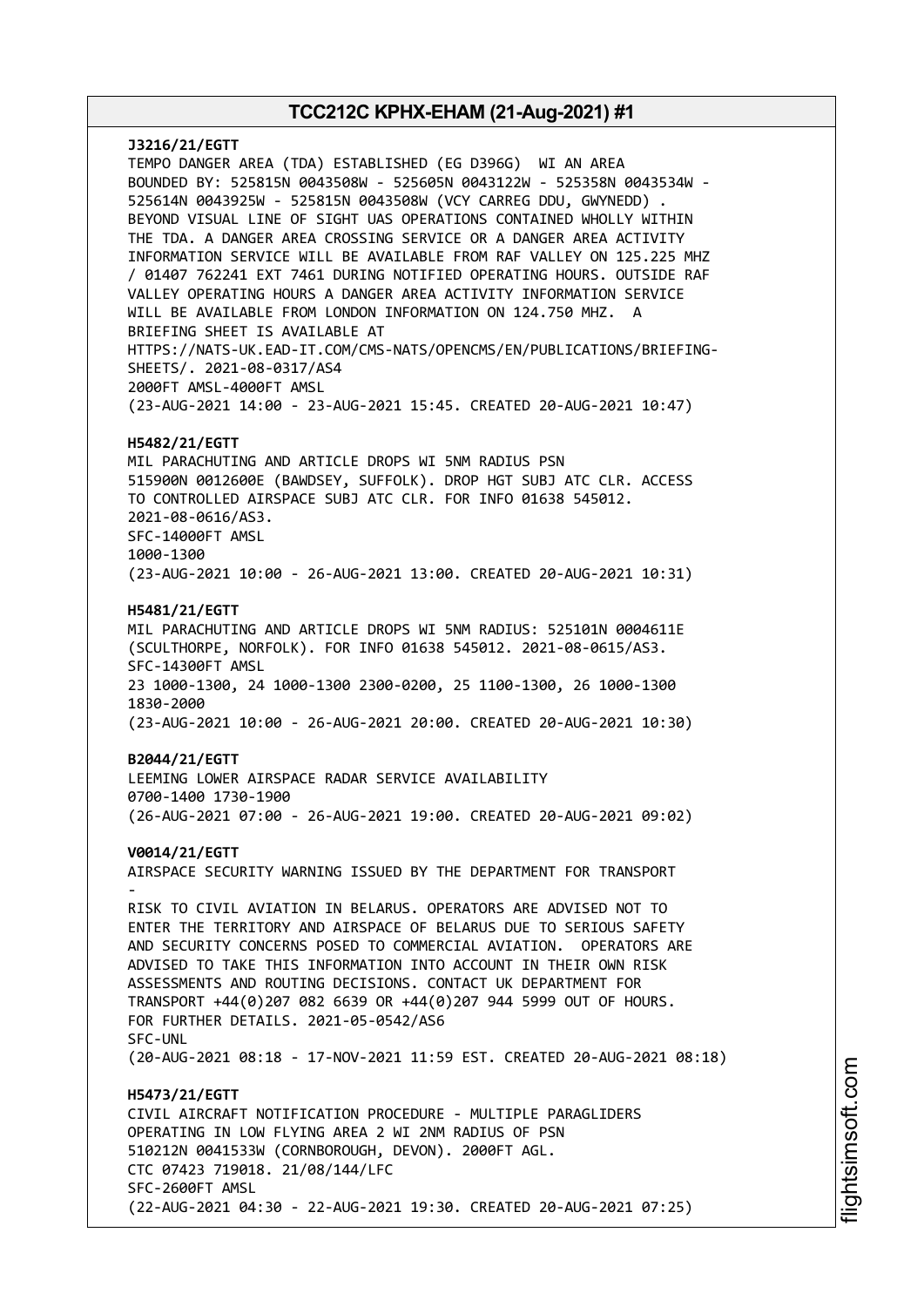**K0367/21/EGTT** LIT CRANE POSITION 520522N 0000117E (MELBOURN, CAMBRIDGESHIRE) IN LOW FLYING AREA 6 AND NIGHT ROTARY REGION 4A HGT 215FT AMSL (148FT AGL). 21/08/066/LFTP (23-AUG-2021 00:01 - 04-NOV-2021 00:01. CREATED 20-AUG-2021 07:23) **K0366/21/EGTT** LIT CRANE POSITION 535219N 0014101W (YEADON, WEST YORKSHIRE) IN LOW FLYING AREA 8, NIGHT SECTOR 3A AND THE LEEDS/BRADFORD AVOIDANCE AREA HGT 794FT AMSL (115FT AGL). 21/08/065/LFTP (23-AUG-2021 07:00 - 23-AUG-2021 17:00. CREATED 20-AUG-2021 07:03) **K0365/21/EGTT** LIT CRANE POSITION 513739N 0003318W (CHALFONT ST PETERS, BUCKINGHAMSHIRE) IN THE THAMES VALLEY AVOIDANCE AREA, HGT 458FT AMSL (123FT AGL). 21/08/064/LFTP (23-AUG-2021 00:01 - 04-NOV-2021 00:01. CREATED 20-AUG-2021 06:51) **K0364/21/EGTT** LIT CRANE POSITION 504407N 0032744W (EXETER, DEVON) IN LOW FLYING AREA 2 AND NIGHT ROTARY REGION 2 HGT 323FT AMSL (207FT AGL). 21/08/063/LFTP (23-AUG-2021 00:01 - 04-NOV-2021 00:01. CREATED 20-AUG-2021 06:42) **B2041/21/EGTT** YEOVILTON LOWER AIRSPACE RADAR SERVICE AVAILABILITY: 23-26 1230-1600 27 NO SERVICE SUBJECT TO MANPOWER AVAILABILITY AND OPERATIONAL COMMITMENTS. TIMINGS MAY BE SUBJECT TO CHANGE OR CANCELLATION AT SHORT NOTICE. (23-AUG-2021 08:30 - 27-AUG-2021 13:00. CREATED 20-AUG-2021 06:33) **H5463/21/EGTT** KITE FLYING WI 1NM RADIUS 531700N 0001836E (SKEGNESS, LINCOLNSHIRE). MAX HGT 3000FT AGL. FOR INFO 07872 935741 OR 07380 272742. 2021-08-0612/AS7 SFC-3100FT AMSL (22-AUG-2021 05:00 - 22-AUG-2021 20:00. CREATED 19-AUG-2021 21:10) **H5462/21/EGTT** LASER DISPLAY WI 1NM 520118N 0001110W (BYGRAVE, HERTFORDSHIRE). FOR INFO 07825 561275. 2021-08-0614/AS2 SFC-UNL (22-AUG-2021 18:40 - 23-AUG-2021 05:28. CREATED 19-AUG-2021 16:02) **H5461/21/EGTT** LASER DISPLAY WI 1NM 520118N 0001110W (BYGRAVE, HERTFORDSHIRE). FOR INFO 07825 561275. 2021-08-0614/AS2 SFC-UNL (21-AUG-2021 18:42 - 22-AUG-2021 05:26. CREATED 19-AUG-2021 15:55) **H5456/21/EGTT** SEARCHLIGHT DISPLAY WI 1NM RADIUS 541156N 0030524W (ULVERSTON, CUMBRIA). FOR INFO 07821 888969. 2021-08-0570/AS2 SFC-UNL 1900-2300 (20-AUG-2021 19:00 - 22-AUG-2021 23:00. CREATED 19-AUG-2021 15:28)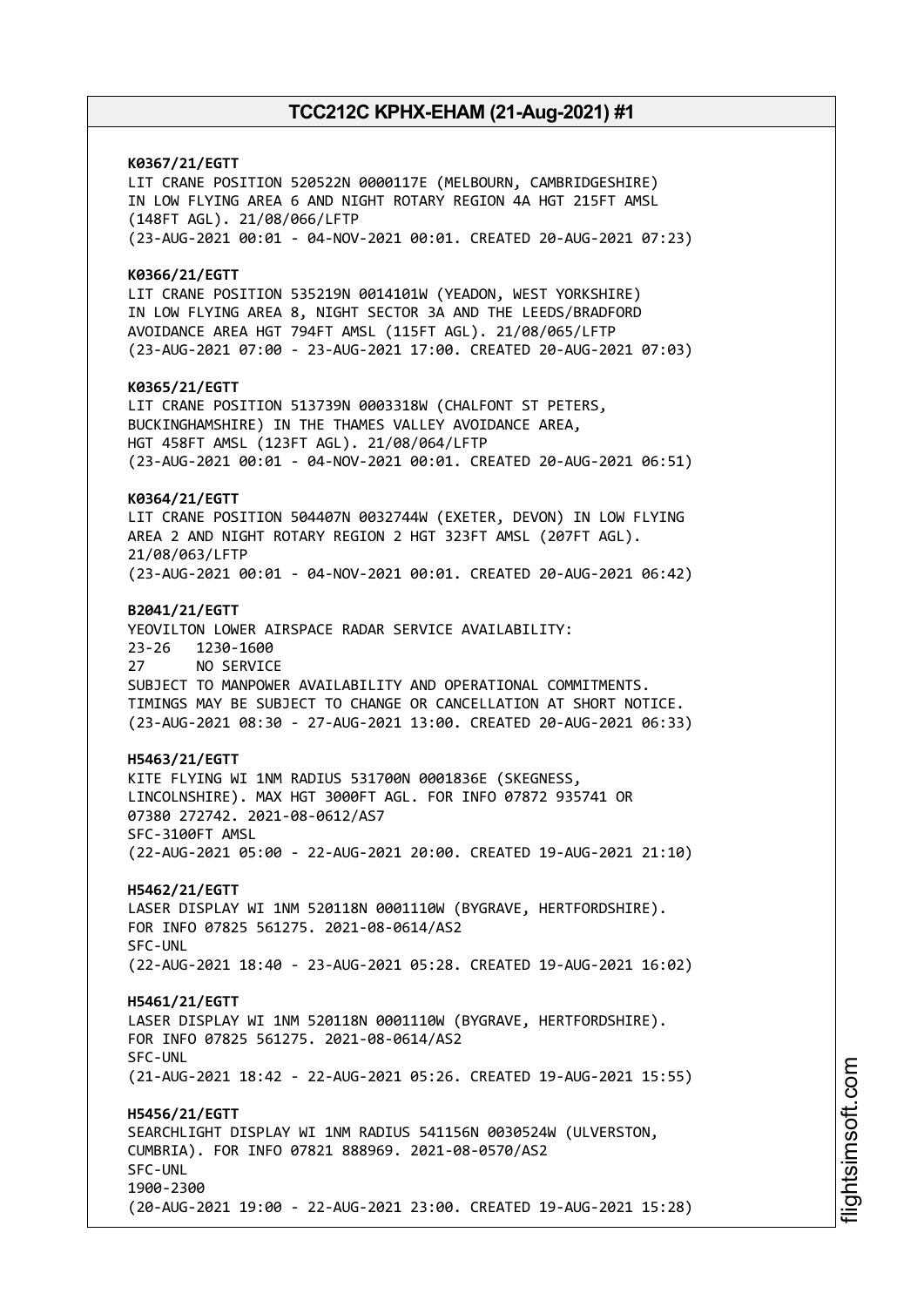**H5451/21/EGTT** KITE FLYING WI 1NM RADIUS 540643N 0030717W (NEWBIGGIN, CUMBRIA). MAX HGT 3000FT AGL. FOR INFO 07872935741 OR 07380272742. 2021-08-0612/AS7 SFC-3100FT AMSL (22-AUG-2021 05:00 - 22-AUG-2021 20:00. CREATED 19-AUG-2021 14:42) **H5450/21/EGTT** KITE FLYING WI 1NM RADIUS 535300N 0030250W (CLEVELEYS, LANCASHIRE). MAX HGT 3000FT AGL. FOR INFO 07872 935741 OR 07380 272742. 2021-08-0612/AS7 SFC-3100FT AMSL (22-AUG-2021 05:00 - 22-AUG-2021 20:00. CREATED 19-AUG-2021 14:42) **H5448/21/EGTT** KITE FLYING WI 1NM RADIUS 541308N 0032104W (SILECROFT, CUMBRIA). MAX HGT 3000FT AGL. FOR INFO 07872 935741 OR 07380 272742. 2021-08-0612/AS7 SFC-3200FT AMSL (22-AUG-2021 05:00 - 22-AUG-2021 20:00. CREATED 19-AUG-2021 14:41) **J3210/21/EGTT** TEMPO DANGER AREA (TDA) EG D098C ESTABLISHED WI AN AREA BOUNDED BY: 505359N 0005825E - 510326N 0011118E - 510756N 0012635E - 510635N 0012927E - 510149N 0011316E - 505315N 0010128E - 505359N 0005825E. (ENGLISH CHANNEL) BEYOND VISUAL LINE OF SIGHT UAS OPS CONTAINED WHOLLY WI THE TDA. A DANGER AREA ACTIVITY INFO SERVICE (DAAIS) WILL BE AVBL FM EITHER LONDON INFO ON FREQ 124.600MHZ (OPR H24) OR FM LYDD ATC ON FREQ 120.705MHZ LYDD APPROACH) DURING THE HR OF WATCH. AIC Y058/21 REFERS 2020-12-0038/AS2 SFC-1500FT AMSL (22-AUG-2021 04:00 - 22-AUG-2021 13:30. CREATED 19-AUG-2021 14:09) **J3209/21/EGTT** TEMPO DANGER AREA (TDA) EG D098B ESTABLISHED WI AN AREA BOUNDED BY: 504703N 0005208E - 505315N 0010128E - 504948N 0011548E - 504139N 0011414E - 503926N 0010808E - 504703N 0005208E. (ENGLISH CHANNEL) BEYOND VISUAL LINE OF SIGHT UAS OPS CONTAINED WHOLLY WI THE TDA. A DANGER AREA ACTIVITY INFO SERVICE (DAAIS) WILL BE AVBL FM EITHER LONDON INFO ON FREQ 124.600MHZ (OPR H24), OR FM LYDD ATC ON FREQ 120.705MHZ LYDD APPROACH) DURING THE HR OF WATCH. AIC Y058/21 REFERS 2020-12-0038/AS2 SFC-1500FT AMSL (22-AUG-2021 04:00 - 22-AUG-2021 13:30. CREATED 19-AUG-2021 14:09) **J3208/21/EGTT** TEMPO DANGER AREA (TDA) EG D098E ESTABLISHED WI AN AREA BOUNDED  $RY$ 510756N 0012635E - 511454N 0013137E - 512251N 0013322E - 511740N 0015439E - 511447N 0020000E - 511153N 0015200E - 510607N 0014309E - 510336N 0013547E - 510756N 0012635E. (ENGLISH CHANNEL) BEYOND VISUAL LINE OF SIGHT UAS OPS CONTAINED WHOLLY WI THE TDA. A DANGER AREA ACTIVITY INFO SERVICE (DAAIS) WILL BE AVBL FM EITHER LONDON INFO ON FREQ 124.600MHZ (OPR H24) OR FM LYDD ATC ON FREQ 120.705MHZ LYDD APPROACH) DURING THE HR OF WATCH. AIC Y058/21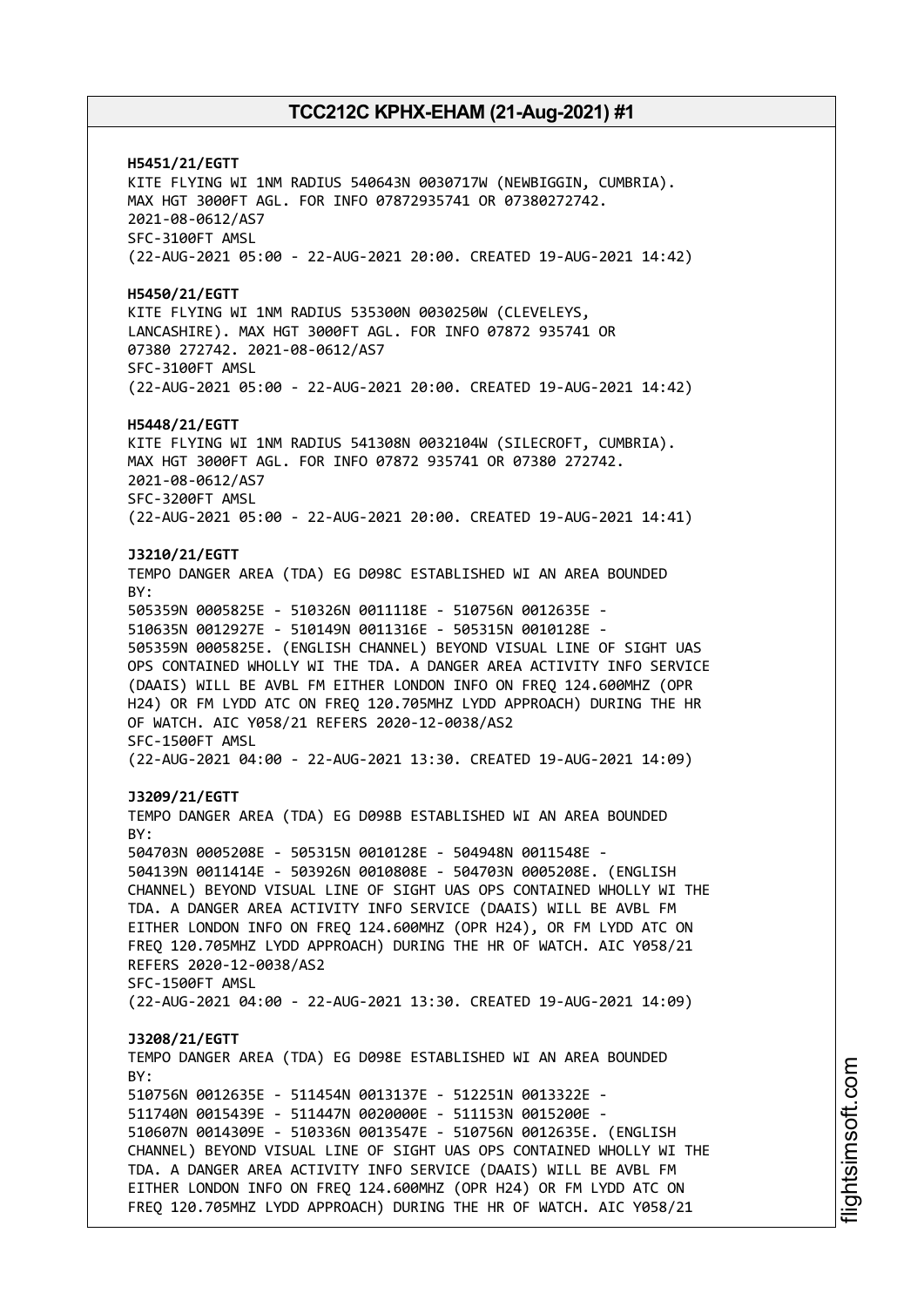REFERS 2020-12-0038/AS2 SFC-1500FT AMSL (22-AUG-2021 04:00 - 22-AUG-2021 13:30. CREATED 19-AUG-2021 14:08) **J3207/21/EGTT** TEMPO DANGER AREA (TDA) EG D098H ESTABLISHED WI AN AREA BOUNDED BY: STRAIGHT LINES JOINING 510831N 0012227E - 510756N 0012635E - 510629N 0012136E THENCE THE ANTICLOCKWISE ARC OF A CIRCLE OF RADIUS OF 2.25 NAUTICAL MILES CENTRED ON 510800N 0011900E BETWEEN 510629N 0012136E AND 510831N 0012227E (PORT OF DOVER). (ENGLISH CHANNEL) BEYOND VISUAL LINE OF SIGHT UAS OPS CONTAINED WHOLLY WI THE TDA. A DANGER AREA ACTIVITY INFO SERVICE (DAAIS) WILL BE AVBL FM EITHER LONDON INFO ON FREQ 124.600MHZ (OPR H24) OR FM LYDD ATC ON FREQ 120.705MHZ LYDD APPROACH) DURING THE HR OF WATCH. AIC Y058/21 REFERS 2020-12-0038/AS2 SFC-800FT AMSL (22-AUG-2021 04:00 - 22-AUG-2021 13:30. CREATED 19-AUG-2021 14:08) **J3206/21/EGTT** TEMPO DANGER AREA (TDA) EG D098F ESTABLISHED WI AN AREA BOUNDED BY: 510352N 0010451E - 510550N 0011325E - 510425N 0011438E - 510326N 0011118E - 510008N 0010648E - 510352N 0010451E. (ENGLISH CHANNEL) BEYOND VISUAL LINE OF SIGHT UAS OPS CONTAINED WHOLLY WI THE TDA. A DANGER AREA ACTIVITY INFO SERVICE (DAAIS) WILL BE AVBL FM EITHER LONDON INFO ON FREQ 124.600MHZ (OPR H24) OR FM LYDD ATC ON FREQ 120.705MHZ LYDD APPROACH) DURING THE HR OF WATCH. AIC Y058/21 REFERS 2020-12-0038/AS2 SFC-1500FT AMSL (22-AUG-2021 04:00 - 22-AUG-2021 13:30. CREATED 19-AUG-2021 14:07) **J3205/21/EGTT** TEMPO DANGER AREA (TDA) EG D098G ESTABLISHED WI AN AREA BOUNDED BY: BY 504118N 0002647E - 504815N 0004937E - 503926N 0010808E - 503300N 0005110E - 504118N 0002647E. (ENGLISH CHANNEL) BEYOND VISUAL LINE OF SIGHT UAS OPS CONTAINED WHOLLY WI THE TDA. A DANGER AREA ACTIVITY INFO SERVICE (DAAIS) WILL BE AVBL FM EITHER LONDON INFO ON FREQ 124.600MHZ (OPR H24) OR FM LYDD ATC ON FREQ 120.705MHZ LYDD APPROACH) DURING THE HR OF WATCH. AIC Y058/21 REFERS 2020-12-0038/AS2 SFC-1500FT AMSL (22-AUG-2021 04:00 - 22-AUG-2021 13:30. CREATED 19-AUG-2021 14:07) **J3204/21/EGTT** TEMPO DANGER AREA (TDA) EG D098A ESTABLISHED WI AN AREA BOUNDED  $RY$ 504815N 0004937E - 505359N 0005825E - 505315N 0010128E - 504703N 0005208E - 504815N 0004937E. (ENGLISH CHANNEL) BEYOND VISUAL LINE OF SIGHT UAS OPS CONTAINED WHOLLY WI THE TDA. A DANGER AREA ACTIVITY INFO SERVICE (DAAIS) WILL BE AVBL FM EITHER LONDON INFO ON FREQ 124.600MHZ (OPR H24) OR FM LYDD ATC ON FREQ 120.705MHZ LYDD APPROACH) DURING THE HR OF WATCH. AIC Y058/21 REFERS 2020-12-0038/AS2 SFC-1500FT AMSL (22-AUG-2021 04:00 - 22-AUG-2021 13:30. CREATED 19-AUG-2021 14:07) **J3201/21/EGTT**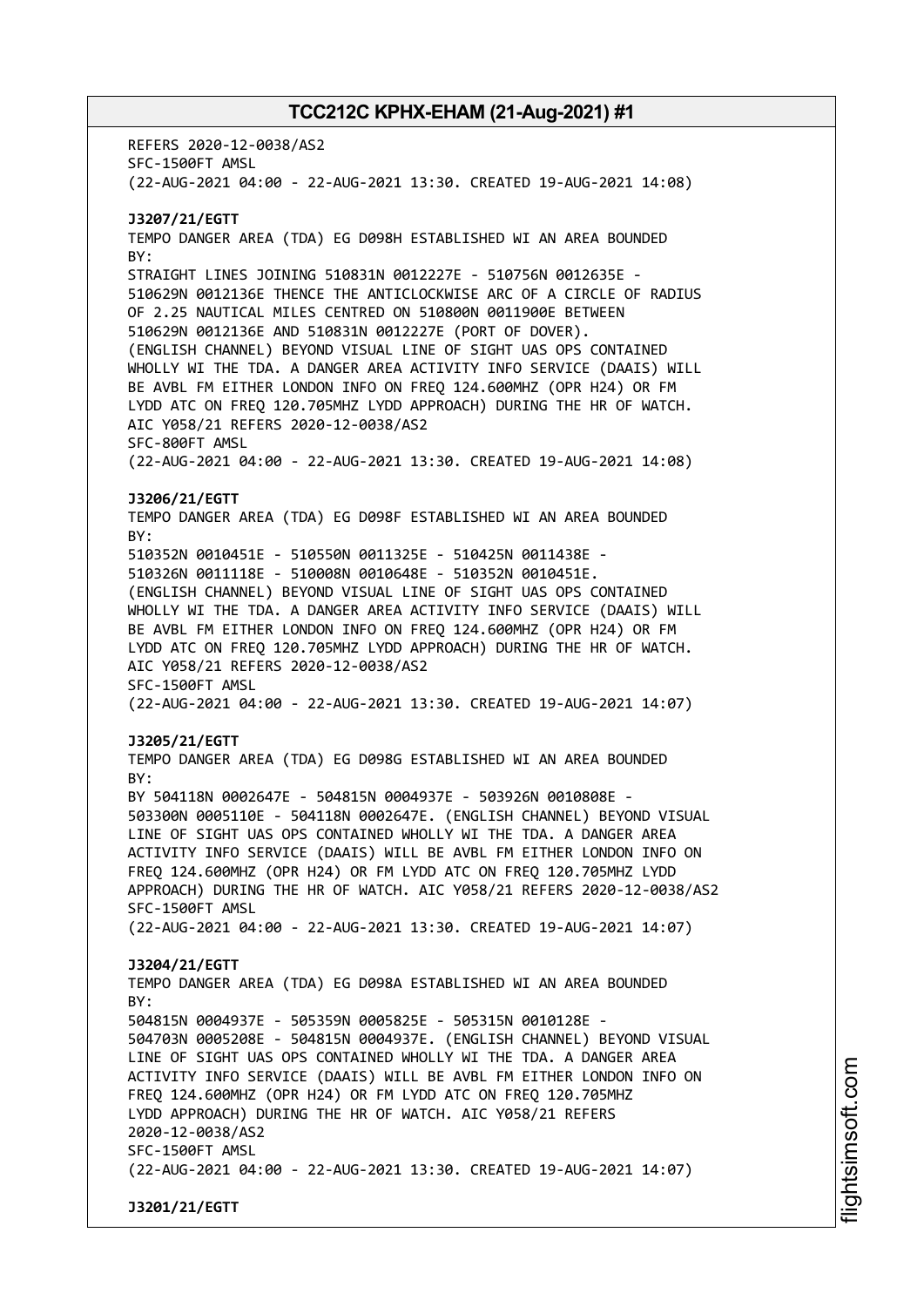TEMPO DANGER AREA (TDA) EG D098D ESTABLISHED WI AN AREA BOUNDED BY: 505315N 0010128E - 510149N 0011316E - 510635N 0012927E - 510336N 0013547E - 510227N 0013230E - 505659N 0012114E - 505345N 0011650E - 504948N 0011548E - 505315N 0010128E. (ENGLISH CHANNEL) BEYOND VISUAL LINE OF SIGHT UAS OPS CONTAINED WHOLLY WI THE TDA. A DANGER AREA ACTIVITY INFO SERVICE (DAAIS) WILL BE AVBL FM EITHER LONDON INFO ON FREQ 124.600MHZ (OPR H24) OR FM LYDD ATC ON FREQ 120.705MHZ LYDD APPROACH) DURING THE HR OF WATCH. AIC Y058/21 REFERS 2020-12-0038/AS2 SFC-1500FT AMSL (22-AUG-2021 04:00 - 22-AUG-2021 13:30. CREATED 19-AUG-2021 14:05) **H5443/21/EGTT** FLYPAST WI 2NM RADIUS 520033N 0013232W (WHICHFORD, WARWICKSHIRE). 2021-08-0603/AS1 SFC-2500FT AMSL (30-AUG-2021 12:20 - 30-AUG-2021 13:20. CREATED 19-AUG-2021 12:34) **H5441/21/EGTT** FLYPAST WI 2NM RADIUS 513855N 0004242W (HAZELMERE, HIGH WYCOMBE,BUCKINGHAMSHIRE). 2021-08-0601/AS1 SFC-2400FT AMSL (30-AUG-2021 14:55 - 30-AUG-2021 15:55. CREATED 19-AUG-2021 12:33) **H5439/21/EGTT** HOT AIR BALLOON FESTIVAL AT 524015N 0022652W (TELFORD, SHROPSHIRE). UP TO 35 HOT AIR BALLOONS MAY PARTICIPATE DURING EACH PERIOD AND MAY BE FOUND UP TO 15NM DOWNWIND OF THE LAUNCH SITE. PILOTS ARE REQUESTED TO EXER CTN IN THE VCY. CONTROLLED AIRSPACE WILL BE AVOIDED. MAX HEIGHT OF BALLOONS 5000FT AGL. FOR INFO 07710701229 / 122.480MHZ. 2021-08-0559/AS5 SFC-6500FT AMSL 0500-0800 1600-1930 (27-AUG-2021 05:00 - 30-AUG-2021 19:30. CREATED 19-AUG-2021 09:12) **H5438/21/EGTT** KITE FLYING WI 1NM RADIUS 511619N 0012308E (SANDWICH BAY, KENT). MAX HGT 3000FT AGL. FOR INFO 07958711333 OR 07985278262. 2021-08-0597/AS7 SFC-3100FT AMSL SR-SS (22-AUG-2021 04:52 - 22-AUG-2021 19:02. CREATED 19-AUG-2021 08:57) **H5437/21/EGTT** KITE FLYING WI 1NM RADIUS 512310N 0005625E (LEYSDOWN, KENT). MAX HGT 3000FT AGL. FOR INFO 07958711333 OR 07985278262. 2021-08-0597/AS7 SFC-3100FT AMSL SR-SS (22-AUG-2021 04:53 - 22-AUG-2021 19:04. CREATED 19-AUG-2021 08:56) **H5436/21/EGTT** KITE FLYING WI 1NM RADIUS 520939N 0013617E (ALDEBURGH, SUFFOLK). MAX HGT 3000FT AGL. FOR INFO 07958711333 OR 07985278262. 2021-08-0597/AS7 SFC-3100FT AMSL SR-SS (22-AUG-2021 04:49 - 22-AUG-2021 19:03. CREATED 19-AUG-2021 08:55)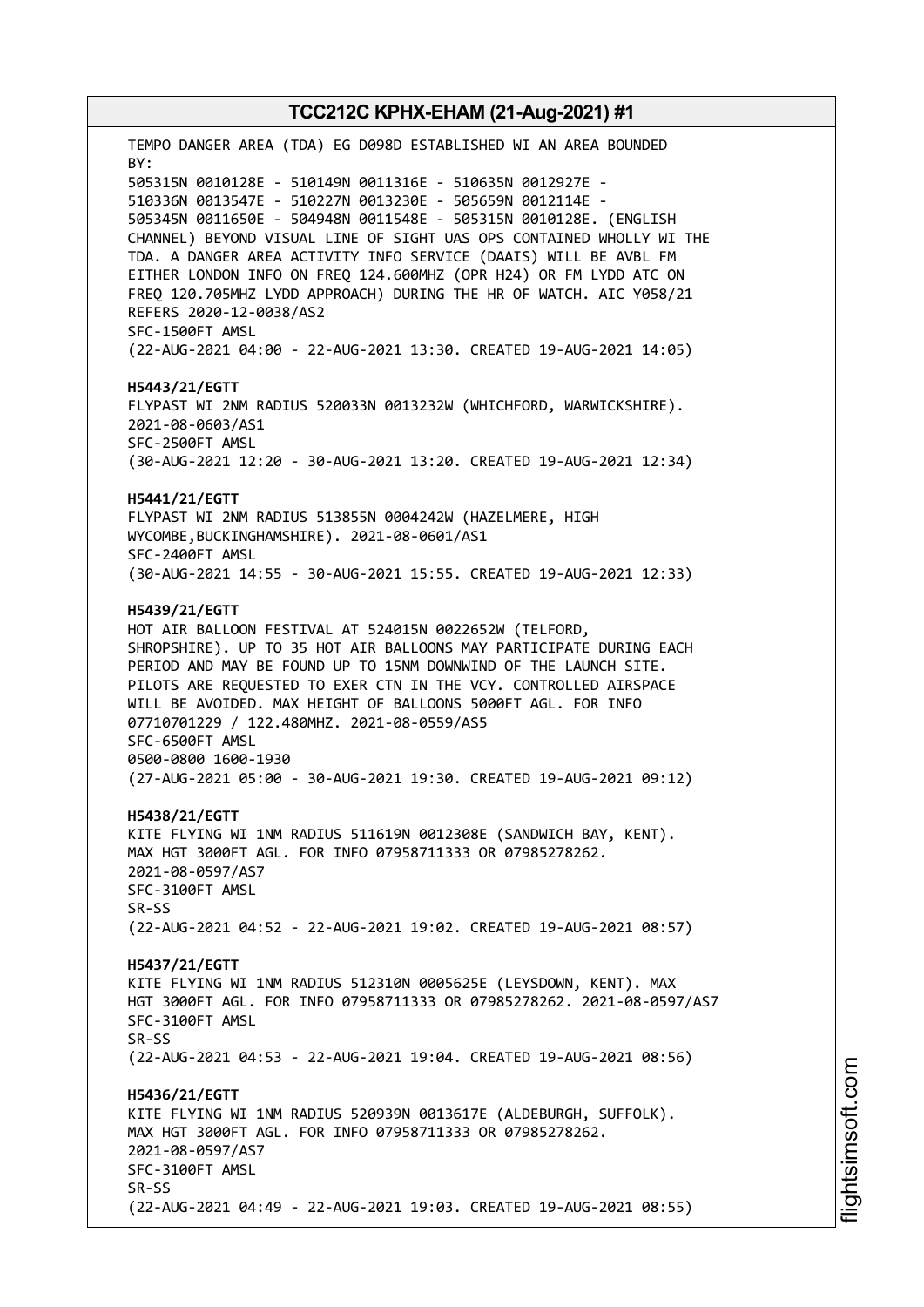## **D1175/21/EGTT** DANGER AREA ACTIVITY INFO SERV AVAIL ON 124.750MHZ (LONDON INFO) DUE SALISBURY OPS CLOSED. DANGER AREA EG D126 (BULFORD) DANGER AREA EG D128 (EVERLEIGH) SFC-1400FT AMSL (30-AUG-2021 07:00 - 31-AUG-2021 07:00. CREATED 19-AUG-2021 08:21) **D1174/21/EGTT** DANGER AREA ACTIVITY INFO SERV AVAIL ON 124.750MHZ (LONDON INFO) DUE SALISBURY OPS CLOSED. DANGER AREA EG D123 (IMBER) AND DANGER AREA EG D125 (LARKHILL) UPPER LIMITS TEMPORARILY REDUCED TO 3000FT AMSL. SFC-50000FT AMSL (30-AUG-2021 07:00 - 31-AUG-2021 07:00. CREATED 19-AUG-2021 08:20) **J3194/21/EGTT** TEMPO DANGER AREA (TDA) ESTABLISHED (EG D095) WI AREA BOUNDED BY STRAIGHT LINES JOINING 504115N 0011437E - 504018N 0011441E - 503949N 0011445E - 503921N 0011452E - 503810N 0011459E - 503706N 0011509E - 503618N 0011449E - 503529N 0011435E - 503439N 0011425E - 502919N 0010000E - 503540N 0010000E - 504115N 0011437E (ENGLISH CHANNEL). BEYOND VISUAL LINE OF SIGHT UAS OPERATIONS CONTAINED WHOLLY WITHIN THE TDA. A DANGER AREA ACTIVITY INFORMATION SERVICE (DAAIS) WILL BE AVAILABLE FROM LONDON INFORMATION 124.600 MHZ AND LILLE INFORMATION 120.275 MHZ. UK AIC Y050/2021 WITH ASSOCIATED CHANGES BY B SERIES NOTAM REFERS. FRENCH AIP SUP 080/21 REFERS. SEE FUTHER FRENCH ISSUED NOTAM FOR ASSOCIATED FRENCH AIRSPACE RESTRICTIONS AND TEMPO DANGER AREA. 2021-04-0275/AS2 SFC-1500FT AMSL (25-AUG-2021 06:00 - 25-AUG-2021 16:00. CREATED 19-AUG-2021 08:17) **J3192/21/EGTT** TEMPO DANGER AREA (TDA) ESTABLISHED (EG D095) WI AREA BOUNDED BY STRAIGHT LINES JOINING 504115N 0011437E - 504018N 0011441E - 503949N 0011445E - 503921N 0011452E - 503810N 0011459E - 503706N 0011509E - 503618N 0011449E - 503529N 0011435E - 503439N 0011425E - 502919N 0010000E - 503540N 0010000E - 504115N 0011437E (ENGLISH CHANNEL). BEYOND VISUAL LINE OF SIGHT UAS OPERATIONS CONTAINED WHOLLY WITHIN THE TDA. A DANGER AREA ACTIVITY INFORMATION SERVICE (DAAIS) WILL BE AVAILABLE FROM LONDON INFORMATION 124.600 MHZ AND LILLE INFORMATION 120.275 MHZ. UK AIC Y050/2021 WITH ASSOCIATED CHANGES BY B SERIES NOTAM REFERS. FRENCH AIP SUP 080/21 REFERS. SEE FUTHER FRENCH ISSUED NOTAM FOR ASSOCIATED FRENCH AIRSPACE RESTRICTIONS AND TEMPO DANGER AREA. 2021-04-0275/AS2 SFC-1500FT AMSL (24-AUG-2021 06:00 - 24-AUG-2021 16:00. CREATED 19-AUG-2021 08:16) **J3193/21/EGTT** TEMPO DANGER AREA (TDA) ESTABLISHED (EG D095) WI AREA BOUNDED BY STRAIGHT LINES JOINING 504115N 0011437E - 504018N 0011441E - 503949N 0011445E - 503921N 0011452E - 503810N 0011459E - 503706N 0011509E - 503618N 0011449E - 503529N 0011435E - 503439N 0011425E - 502919N 0010000E - 503540N 0010000E - 504115N 0011437E (ENGLISH CHANNEL). BEYOND VISUAL LINE OF SIGHT UAS OPERATIONS CONTAINED WHOLLY WITHIN THE TDA. A DANGER AREA ACTIVITY INFORMATION SERVICE (DAAIS) WILL BE AVAILABLE FROM LONDON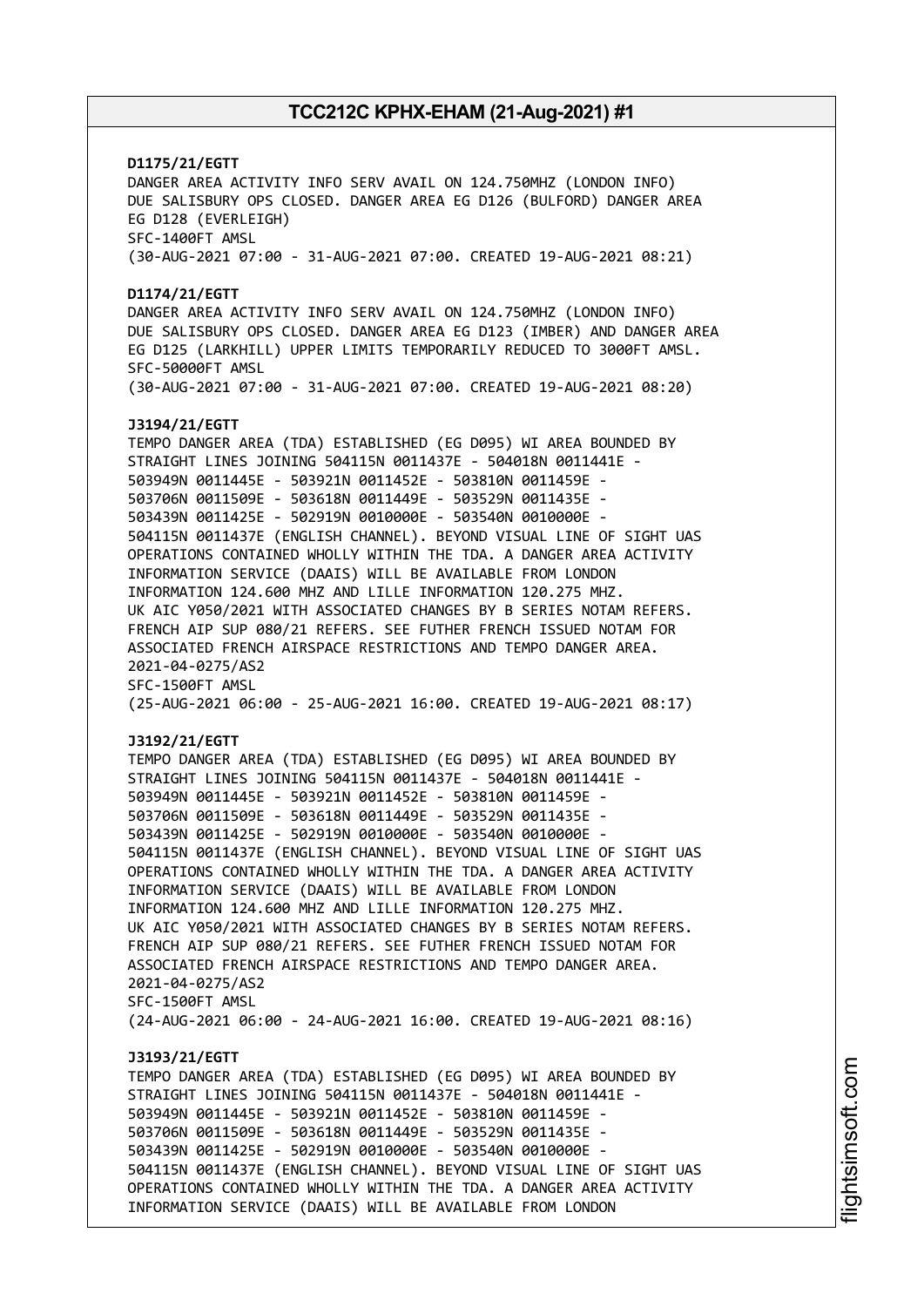INFORMATION 124.600 MHZ AND LILLE INFORMATION 120.275 MHZ. UK AIC Y050/2021 WITH ASSOCIATED CHANGES BY B SERIES NOTAM REFERS. FRENCH AIP SUP 080/21 REFERS. SEE FUTHER FRENCH ISSUED NOTAM FOR ASSOCIATED FRENCH AIRSPACE RESTRICTIONS AND TEMPO DANGER AREA. 2021-04-0275/AS2 SFC-1500FT AMSL (23-AUG-2021 06:00 - 23-AUG-2021 16:00. CREATED 19-AUG-2021 08:16) **H5430/21/EGTT** PJE. PARACHUTING WI 1NM RADIUS PSN 515245N 0010318W (MARSH GIBBON, BUCKINGHAMSHIRE). FOR INFO 129.905MHZ OR 07379 427394. 2021-08-0302/AS3. SFC-5400FT AMSL 0700-1900 (20-AUG-2021 07:00 - 22-AUG-2021 19:00. CREATED 19-AUG-2021 07:56) **H5422/21/EGTT** AIR EXER. MULTIPLE FAST JET ACFT WILL CONDUCT HIGH ENERGY MANOEUVRES IN SUPPORT OF GROUND OPS WI 5NM RADIUS: 525116N 0001016E (HOLBEACH, LINCOLNSHIRE). ACFT MAY OPERATE AT SPEEDS OF UP TO 450 KNOTS IAS AND MAY BE UNABLE TO COMPLY WITH RAC. FOR FURTHER INFO AIC Y042/2020 REFERS. OPS CTC 279.975MHZ / 341.125MHZ. 2021-08-0593/AS3. SFC-20000FT AMSL (25-AUG-2021 09:00 - 25-AUG-2021 10:30. CREATED 18-AUG-2021 16:02) **H5421/21/EGTT** FLYPAST WI 2NM RADIUS 524547N 0005316W (MELTON MOWBARY, LEICESTERSHIRE). 2021-08-0574/AS1 SFC-2500FT AMSL (29-AUG-2021 13:15 - 29-AUG-2021 14:15. CREATED 18-AUG-2021 16:00) **H5412/21/EGTT** FLYPAST WI 2NM RADIUS 524250N 0005518E (BEETLEY, NORFOLK). 2021-08-0584/AS1 SFC-2100FT AMSL (30-AUG-2021 13:00 - 30-AUG-2021 14:00. CREATED 18-AUG-2021 15:33) **H5411/21/EGTT** FLYPAST WI 2NM RADIUS 513243N 0005352W (HENLEY-ON-THAMES, OXFORDSHIRE). 2021-08-0580/AS1 SFC-2400FT AMSL 29 1240-1345, 30 1450-1550 (29-AUG-2021 12:40 - 30-AUG-2021 15:50. CREATED 18-AUG-2021 15:19) **H5409/21/EGTT** PJE. PARACHUTE DISPLAY WI 3NM RADIUS: 535645N 0010555W (YORK RACECOURSE, YORK, NORTH YORKSHIRE). FOR INFO 07825 140120. 2021-08-0572/AS3 SFC-7000FT AMSL (28-AUG-2021 12:45 - 28-AUG-2021 13:15. CREATED 18-AUG-2021 15:14) **B2036/21/EGTT** WEF 01 OCT UNTIL 31 DEC THE UK C SERIES NOTAM WILL CHANGE TO P SERIES. ALL EXISTING C SERIES NOTAM WILL BE REISSUED AS A P SERIES ON 01 OCT. ALL NEW NOTAM REQUESTS AFTER 01 OCT WILL BE ISSUED AS A P SERIES. RECIPIENTS OF C SERIES NOTAM WILL AUTOMATICALLY BE MOVED TO

THE P SERIES DISTRIBUTION LIST. AIC Y087/21 EFFECTIVE 23 SEP 21

REFERS.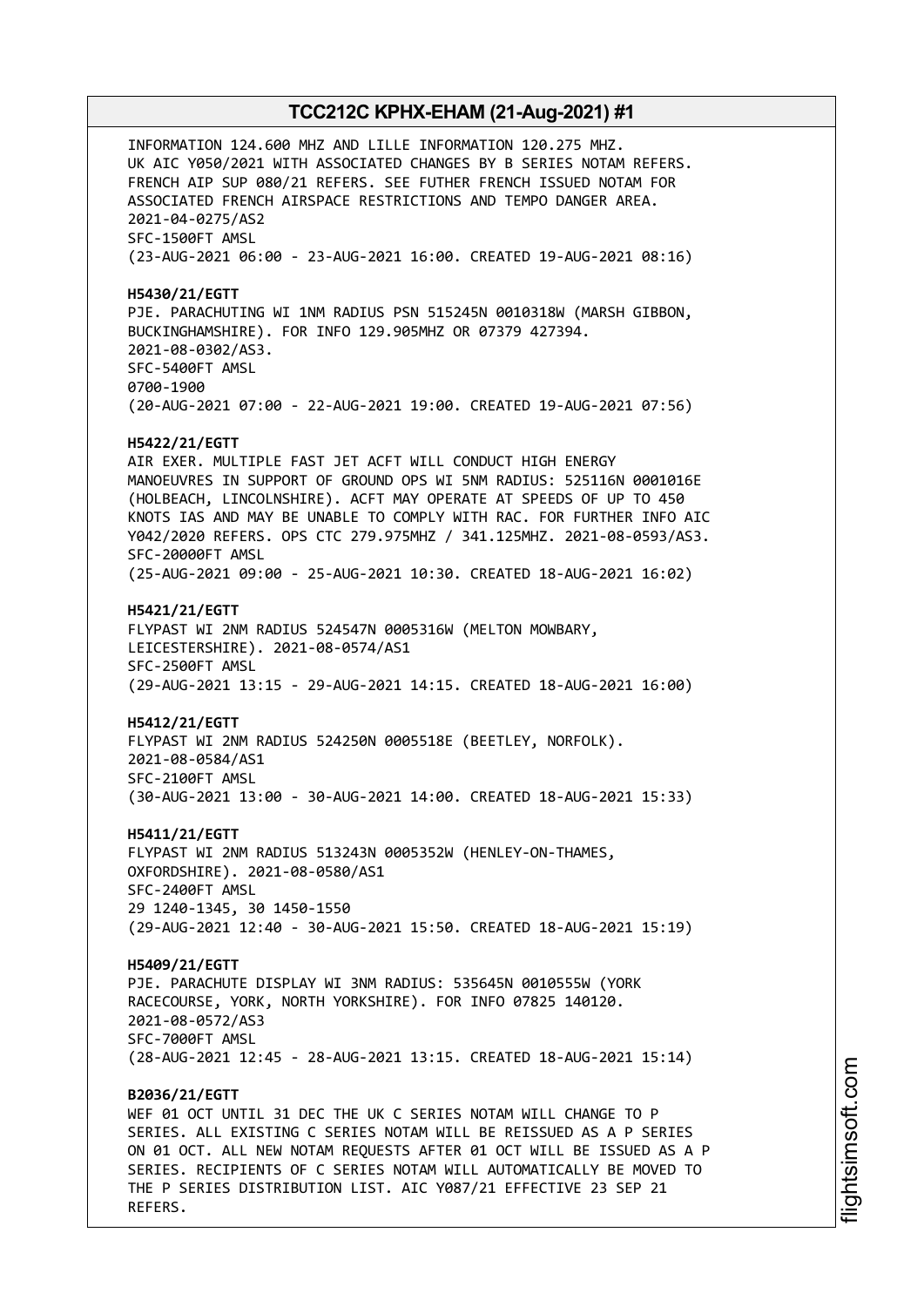UK NOTAM SERIES DETAILS ARE CONTAINED IN UK AIP GEN 3.1 TABLE 3.6.3.4 (01-OCT-2021 00:00 - 31-DEC-2021 23:59. CREATED 18-AUG-2021 14:43) **H5408/21/EGTT** FLYPAST WI 2NM RADIUS 533628N 0002609W (ELSHAM WOLDS DISUSED AD, NORTH LINCOLNSHIRE). 2021-08-0577/AS1 SFC-2300FT AMSL (29-AUG-2021 13:15 - 29-AUG-2021 14:15. CREATED 18-AUG-2021 14:06) **H5406/21/EGTT** FLYPAST WI 2NM RADIUS 524935N 0003100E (SANDRINGHAM, DERSINGHAM, NORFOLK). 2021-08-0575/AS1 SFC-2100FT AMSL (29-AUG-2021 18:30 - 29-AUG-2021 19:30. CREATED 18-AUG-2021 13:59) **B2033/21/EGTT** GEN 3.1 PARAGRAPH 3.6.3.4 TABLE - UK NOTAM SERIES K AND SERIES N. REPLACE 300FT AGL WITH 100M (328FT) AGL. (18-AUG-2021 13:25 - PERM. CREATED 18-AUG-2021 13:26) **H5404/21/EGTT** AIR DISPLAY/AEROBATICS. WI 1.5NM RADIUS 511824N 0003519E (KENT COUNTY SHOWGROUND, DETLING, KENT). FOR INFO 07595 511981. 2021-08-0571/AS1 SFC-2000FT AMSL 1200-1600 (28-AUG-2021 12:00 - 30-AUG-2021 16:00. CREATED 18-AUG-2021 11:43) **H5401/21/EGTT** FLYPAST WI 2NM RADIUS 530552N 0004609W (NEWARK SHOWGROUND, WINTHORPE, NOTTINGHAMSHIRE). 2021-08-0551/AS1 SFC-2100FT AMSL (28-AUG-2021 13:00 - 28-AUG-2021 14:05. CREATED 18-AUG-2021 10:01) **H5400/21/EGTT** MET BALLOON RELEASE/S WI 0.5NM RADIUS 524435N 0030121W (LLANDRINIO, POWYS). THIS ACTIVITY MAY NOT BE WHOLLY CONTAINED WITHIN THE LATERAL DIMENSIONS AS NOTIFIED. ASSOCIATED EQUIPMENT WILL SUBSEQUENTLY DESCEND BY PARACHUTE. FOR INFO 07949 498303. 2021-08-0147/AS5. SFC-UNL (22-AUG-2021 07:00 - 22-AUG-2021 14:00. CREATED 18-AUG-2021 10:01) **H5399/21/EGTT** AIR DISPLAY/AEROBATICS WI 2NM RADIUS 540608N 0012726W (NEWBY HALL, SKELTON-ON-URE, NORTH YORKSHIRE). FOR INFO 079700 017256. 2021-08-0173/AS1 SFC-3000FT AMSL (28-AUG-2021 18:45 - 28-AUG-2021 19:55. CREATED 18-AUG-2021 09:57) **H5398/21/EGTT** FLYPAST WI 2NM RADIUS 513243N 0005352W (HENLEY-ON-THAMES, OXFORDSHIRE). 2021-08-0552/AS1 SFC-2400FT AMSL (28-AUG-2021 12:00 - 28-AUG-2021 13:00. CREATED 18-AUG-2021 09:55) **H5397/21/EGTT**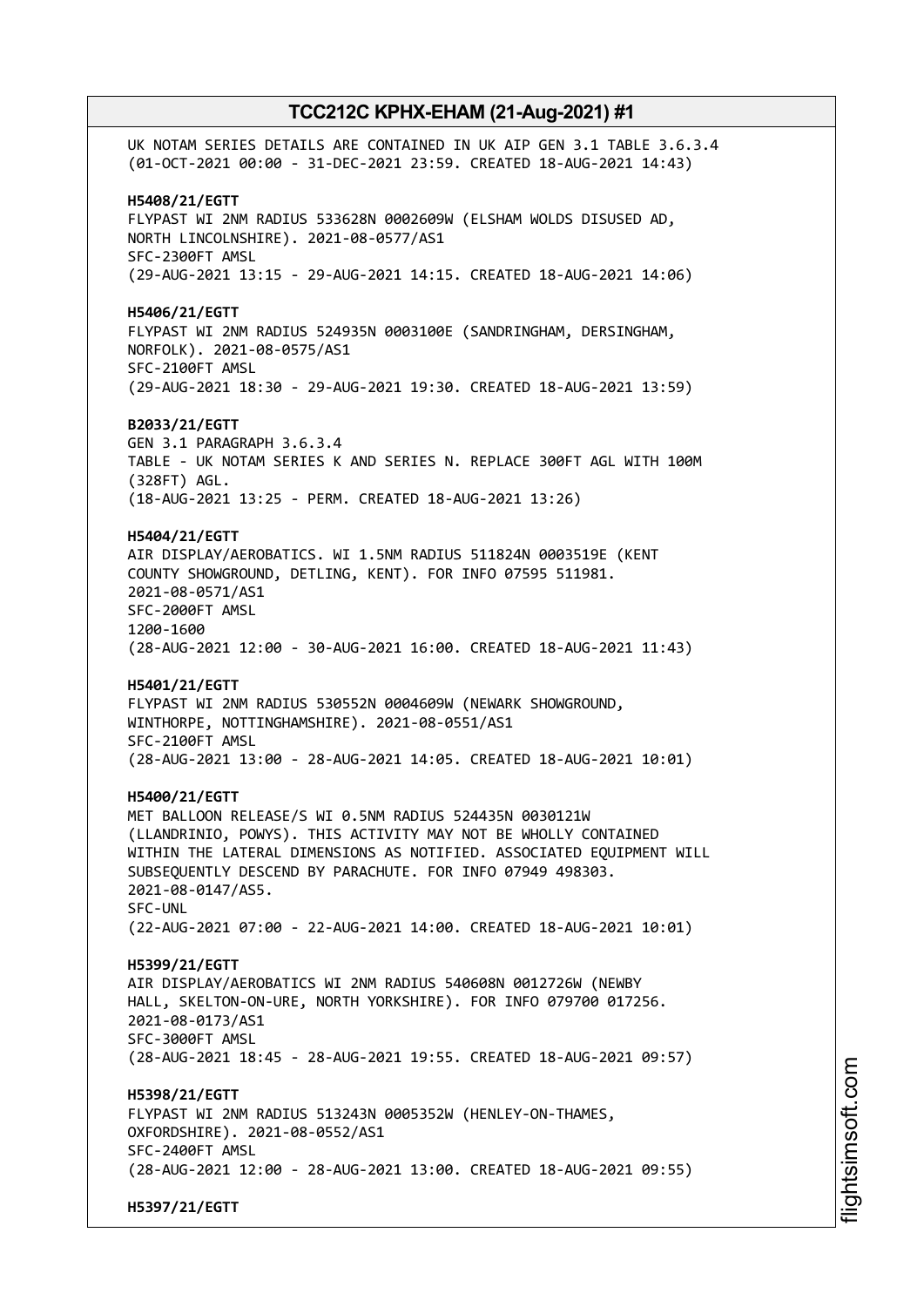AIR DISPLAY/AEROBATICS. WI 2NM RADIUS 505353N 0023048W (LONGBURTON, DORSET). FOR INFO 07985 033596 /130.255MHZ. 2021-08-0532/AS1 SFC-2400FT AMSL (22-AUG-2021 11:45 - 22-AUG-2021 12:45. CREATED 18-AUG-2021 09:55) **H5396/21/EGTT** FLYPAST WI 2NM RADIUS 502118N 0033439W (DARTMOUTH, DEVON). 2021-08-0549/AS1 SFC-2500FT AMSL (27-AUG-2021 16:45 - 27-AUG-2021 17:45. CREATED 18-AUG-2021 09:55) **H5395/21/EGTT** FLYPAST WI 2NM RADIUS 524547N 0005316W (MELTON MOWBRAY, LEICESTERSHIRE). 2021-08-0553/AS1 SFC-2400FT AMSL (28-AUG-2021 12:50 - 28-AUG-2021 13:50. CREATED 18-AUG-2021 09:53) **N0159/21/EGTT** CRANE. CONSTRUCTION SITE CRANE OPERATING AT PSN 534916N 0030303W (BLACKPOOL, LANCASHIRE). UP TO 345FT AGL/415FT AMSL. FOR INFO CONTACT 07985 699920. ON EXPIRY OF THIS NOTAM DETAILS WILL BE INCLUDED IN THE UK AIP ENR 5.4 2021-08-0560/AS4 (26-AUG-2021 01:00 - 24-NOV-2021 23:59. CREATED 18-AUG-2021 09:31) **B2031/21/EGTT** SWANWICK MIL IS CURRENTLY OPERATING WITH REDUCED STAFFING, THEREFORE ATS AVAILABILITY MAY BE LIMITED FOR THE EAST AREA OF RESPONSIBILITY. (18-AUG-2021 09:00 - 22-AUG-2021 23:59. CREATED 18-AUG-2021 08:41) **B2030/21/EGTT** SWANWICK MIL IS CURRENTLY OPERATING WITH REDUCED STAFFING, THEREFORE ATS AVAILABILITY MAY BE LIMITED FOR THE NORTH AREA OF RESPONSIBILITY. (18-AUG-2021 09:00 - 22-AUG-2021 23:59. CREATED 18-AUG-2021 08:31) **H5378/21/EGTT** STATIONARY TRANSPONDER TESTING. TEST TRANSPONDER LOCATED WI 0.5NM 572027N 0072125W (SOUTH UIST, OUTER HEBRIDES). VIRTUAL STATIONARY - AIRCRAFT INDICATIONS MAY OCCUR ABOVE THE SITE OUT TO 200NM. MODE 3A: 7777 / MODE C: 62000. FOR INFO 07971 910852. 2021-08-0548/AS3. SFC-UNL (27-AUG-2021 23:00 - 30-AUG-2021 23:00. CREATED 17-AUG-2021 15:11) **H5374/21/EGTT** PJE. PARACHUTE DISPLAY WI 2NM RADIUS 503848N 0032735W (POWDERHAM CASTLE, EXETER). DROP HGT SUBJ ATC CLR. ACCESS TO CONTROLLED AIRSPACE SUBJ ATC CLR. FOR INFO 07885 665057. 2021-08-0547/AS3. SFC-10000FT AMSL (27-AUG-2021 15:00 - 27-AUG-2021 15:45. CREATED 17-AUG-2021 13:32) **D1165/21/EGTT** DANGER AREA EG D128 EVERLEIGH ACTIVATED SFC-9000FT AMSL (13-SEP-2021 14:00 - 13-SEP-2021 16:00. CREATED 17-AUG-2021 13:23)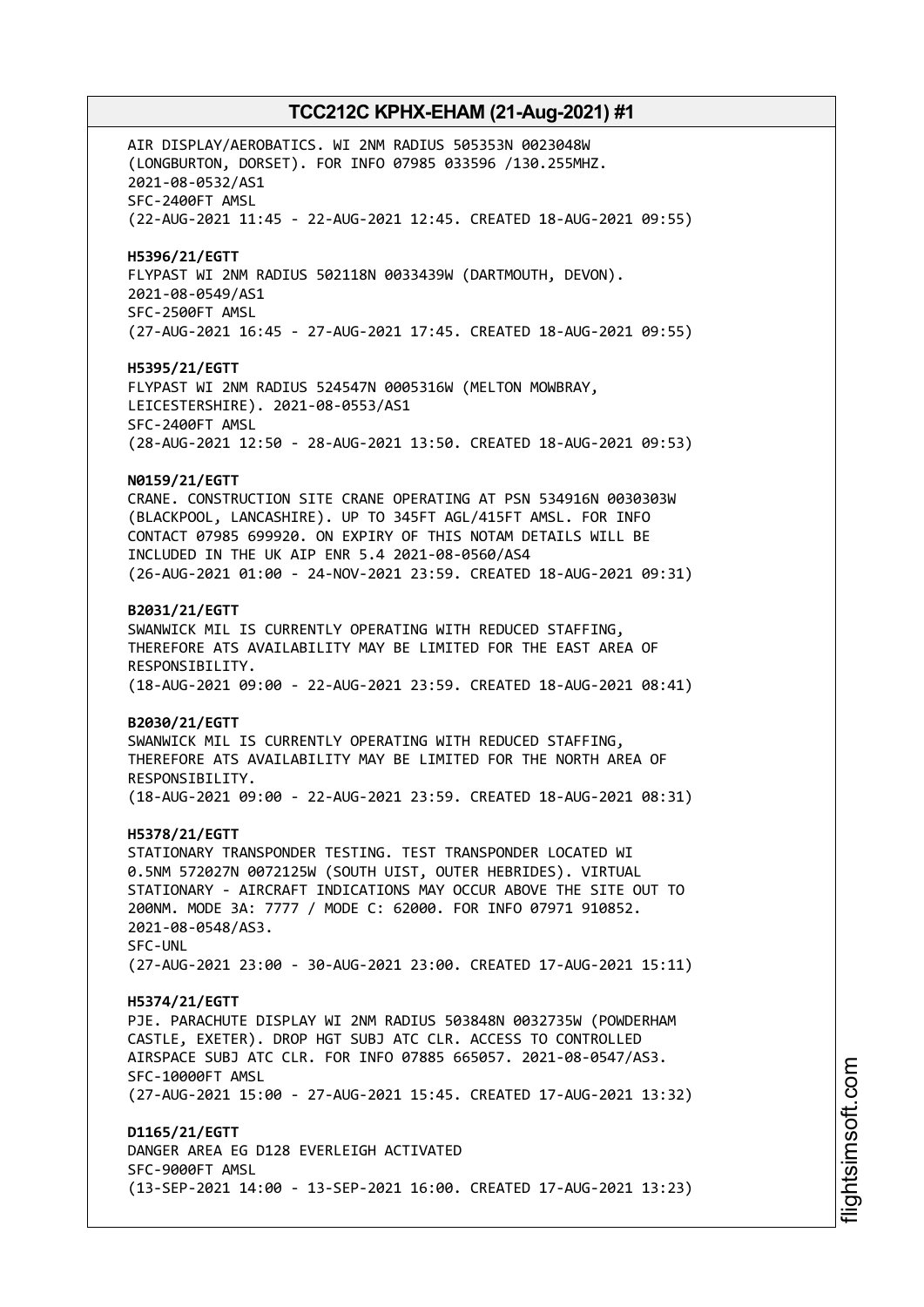**D1164/21/EGTT** DANGER AREA EG D128 EVERLEIGH ACTIVATED. SFC-9000FT AMSL (11-SEP-2021 09:00 - 11-SEP-2021 11:00. CREATED 17-AUG-2021 13:21) **J3165/21/EGTT** AIC Y 010/201 CHANGE OF DAAIS PROVIDER. REMOVE CAERNARFON RADIO ON 122.255 MHZ AS DANGER AREA ACTIVITY INFORMATION SERVICE (DAAIS) PROVIDER. PARAGRAPH 6 REPLACED WITH OUTSIDE RAF VALLEY ATC OPERATING HOURS, THE OPERATING AUTHORITY FOR THE TDA AREAS EG D398A-I WILL BE CAERNARFON AIRPORT. A DANGER AREA ACTIVITY INFORMATION SERVICE (DAAIS) WILL BE AVAILABLE FROM LONDON INFORMATION ON 124.755 MHZ. FURTHER INFO FROM CAERNARFON AIRPORT ON TELEPHONE NUMBER 01286-830800. 2021-04-0060/AS2 SFC-UNL (17-AUG-2021 11:00 - 08-OCT-2021 22:59. CREATED 17-AUG-2021 11:34) **J3163/21/EGTT** RESTRICTED AREA (TEMPORARY) APPLICABLE ONLY TO UNMANNED ACFT SYSTEMS FOR THE MUSIC FESTIVAL AT (READING, BERKSHIRE). WI AN AREA BOUND BY 512858N 0010127W - 512801N 0005827W - 512716N 0005905W - 512813N 0010203W - 512858N 0010127W. AREA ESTABLISHED UNDER ARTICLE 239 OF THE AIR NAVIGATION ORDER 2016. A BRIEFING SHEET REFERS. EXCEPT THOSE OPR WITH THE PERMISSION OF THE FESTIVAL AIRSPACE CO-ORDINATOR WHO MAY BE CONTACTED VIA EVENT CONTROL ON TELEPHONE NUMBER 03302-210662. 2021-08-0027/AS6 SFC-1280FT AMSL (25-AUG-2021 13:00 - 30-AUG-2021 16:00. CREATED 17-AUG-2021 10:44) **J3164/21/EGTT** RESTRICTED AREA (TEMPORARY) APPLICABLE ONLY TO UNMANNED ACFT SYSTEMS FOR THE MUSIC FESTIVAL AT (CLAPHAM COMMON, GREATER LONDON). WI 0.3NM RADIUS 512729N 0000854W. AREA ESTABLISHED UNDER ARTICLE 239 OF THE AIR NAVIGATION ORDER 2016. AIC MAUVE 077/2021 REFERS. EXCEPT THOSE OPR WITH THE PERMISSION OF THE FESTIVAL AIRSPACE CO-ORDINATOR WHO MAY BE CONTACTED VIA EVENT CONTROL ON TELEPHONE NUMBER 03302-210662. 2021-08-0028/AS6 SFC-1000FT AMSL (27-AUG-2021 10:00 - 30-AUG-2021 22:00. CREATED 17-AUG-2021 10:44) **J3162/21/EGTT** RESTRICTED AREA (TEMPORARY) APPLICABLE ONLY TO UNMANNED ACFT SYSTEMS FOR THE MUSIC FESTIVAL AT (BRAMHAM ESTATE, LEEDS, WEST YORKSHIRE). WI 1.2NM RADIUS 535146N 0012242W. AREA ESTABLISHED UNDER ARTICLE 239 OF THE AIR NAVIGATION ORDER 2016. AN AIS BRIEFING SHEET REFERS. EXCEPT THOSE OPR WITH THE PERMISSION OF YTHE FESTIVAL AIRSPACE CO-ORDINATOR WHO MAY BE CONTACTED VIA EVENT CONTROL ON TELEPHONE NUMBER 03302-210662. 2021-08-0026/AS6 SFC-1370FT AMSL (25-AUG-2021 09:00 - 30-AUG-2021 16:00. CREATED 17-AUG-2021 10:42) **H5360/21/EGTT** AIR EXER. MULTIPLE FAST JET ACFT WILL CONDUCT HIGH ENERGY MANOEUVRES IN SUPPORT OF GROUND OPS WI 5NM RADIUS: 525144N 0005429E (LITTLE SNORING, NORFOLK). ACFT MAY OPERATE AT SPEEDS OF UP TO 450 KNOTS IAS AND MAY BE UNABLE TO COMPLY WITH RAC. FOR FURTHER INFO AIC

Y042/2020 REFERS. OPS CTC 07951 079379. 2021-08-0538/AS3.

SFC-15000FT AMSL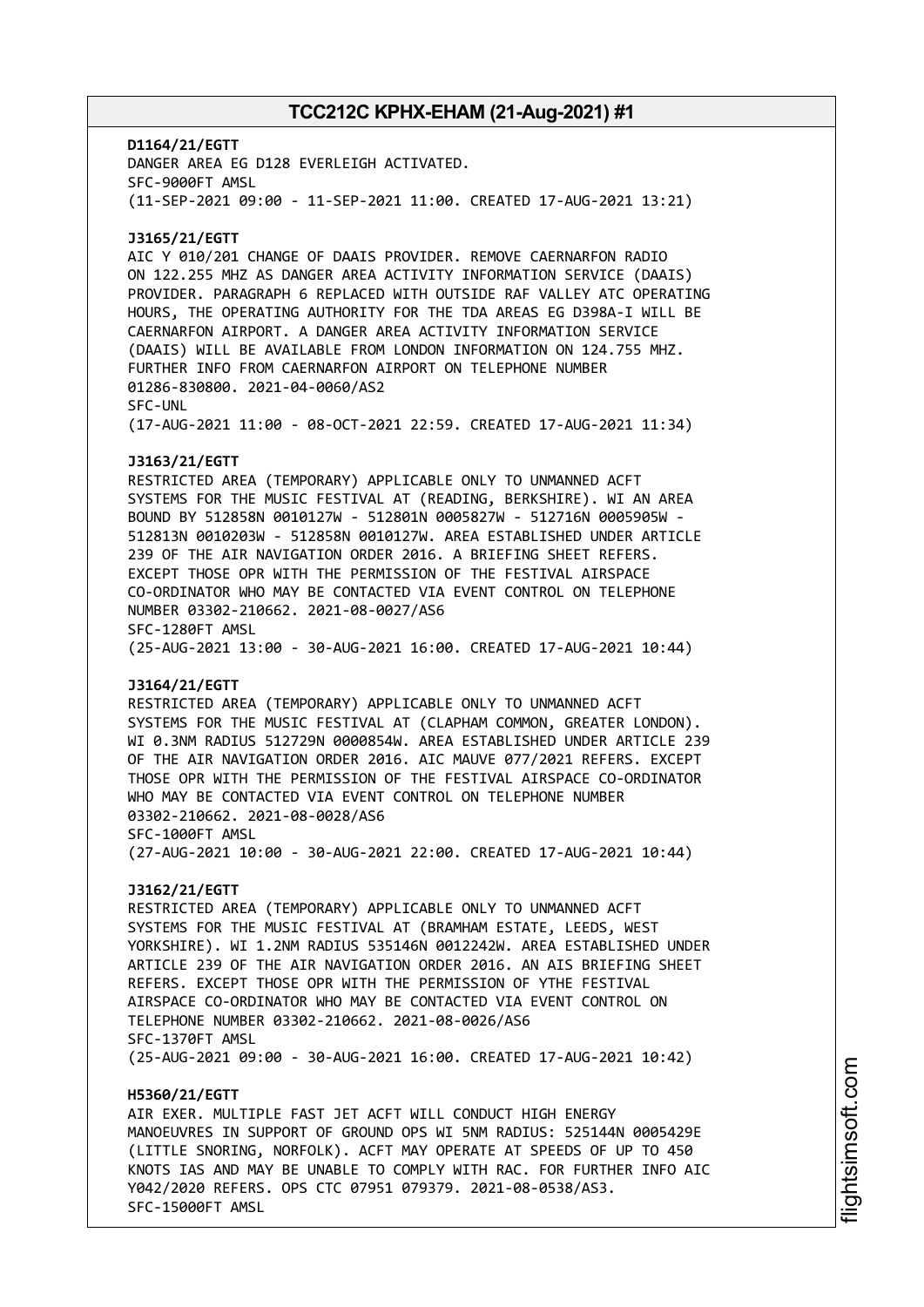(23-AUG-2021 13:00 - 23-AUG-2021 15:00. CREATED 17-AUG-2021 10:25) **H5357/21/EGTT** HOT AIR BALLOON EVENT AT 504107N 0011429W (VCY NEWPORT, ISLE OF WIGHT, HAMPSHIRE). UP TO 12 HOT AIR BALLOONS MAY PARTICIPATE DURING EACH PERIOD AND MAY BE FOUND UP TO 5NM DOWNWIND OF THE LAUNCH SITE. PILOTS ARE REQUESTED TO EXER CTN IN THE VCY. CONTROLLED AIRSPACE WILL BE AVOIDED. FOR INFO 122.480 MHZ. 2021-08-0520/AS5 SFC-3800FT AMSL 0500-0700 1700-2000 (20-AUG-2021 05:00 - 22-AUG-2021 20:00. CREATED 17-AUG-2021 10:22) **H5356/21/EGTT** HOT AIR BALLOON EVENT AT 541431N 0012138W (THIRSK, NORTH YORKSHIRE). UP TO 15 HOT AIR BALLOONS MAY PARTICIPATE DURING EACH PERIOD AND MAY BE FOUND UP TO 10NM DOWNWIND OF THE LAUNCH SITE. PILOTS ARE REQUESTED TO EXER CTN IN THE VCY. CONTROLLED AIRSPACE WILL BE AVOIDED. FOR INFO 07557 098124. 2021-08-0518/AS5 SFC-5000FT AMSL 20 1700-2030, 21 0500-0830 1700-2030, 22 0500-1100 (20-AUG-2021 17:00 - 22-AUG-2021 11:00. CREATED 17-AUG-2021 10:21) **K0363/21/EGTT** LIT CRANE POSITION 512946N 0001259W (HAMMERSMITH, LONDON) IN THE THAMES VALLEY AVOIDANCE AREA HGT 125FT AMSL (112FT AGL). 21/08/059/LFTP (22-AUG-2021 00:01 - 22-AUG-2021 23:59. CREATED 17-AUG-2021 10:06) **K0362/21/EGTT** LIT CRANE POSITION 510803N 0001115W (CRAWLEY, WEST SUSSEX) IN THE THAMES VALLEY AVOIDANCE AREA HGT 324FT AMSL (112FT AGL). 21/08/058/LFTP (22-AUG-2021 00:01 - 22-AUG-2021 23:59. CREATED 17-AUG-2021 09:55) **H5352/21/EGTT** AIR DISPLAY/AEROBATICS. WI 4NM RADIUS 510130N 0003719E (KENT AND SUSSEX RAILWAY, ROLVENDEN,KENT). FOR INFO 01580 848768. 2021-09-0085/AS1 SFC-2500FT AMSL (11-SEP-2021 13:00 - 11-SEP-2021 14:15. CREATED 17-AUG-2021 08:49) **H5349/21/EGTT** HOT AIR BALLOON EVENT AT 514509N 0021215W (STROUD, GLOUCESTERSHIRE). UP TO 13 HOT AIR BALLOONS MAY PARTICIPATE DURING EACH PERIOD AND MAY BE FOUND UP TO 20NM DOWNWIND OF THE LAUNCH SITE. PILOTS ARE REQUESTED TO EXER CTN IN THE VCY. CONTROLLED AND RESTRICTED AIRSPACE WILL BE AVOIDED. FOR INFO 07713 680430. 2021-08-0529/AS5 SFC-9000FT AMSL 0500-0900, 1700-1930 (18-AUG-2021 05:00 - 22-AUG-2021 19:30. CREATED 17-AUG-2021 08:46) **B2022/21/EGTT** LONDON AREA CONTROL FREQ 125.475 MHZ U/S DUE WIP. PILOTS ARE ADVISED OF POSSIBLE COMMUNICATION DIFFICULTIES FOR AIRCRAFT TRYING TO CONTACT FIS N WHEN OPERATING LOW LEVEL IN THAT AREA. (24-AUG-2021 11:30 - 24-AUG-2021 12:30. CREATED 17-AUG-2021 08:39)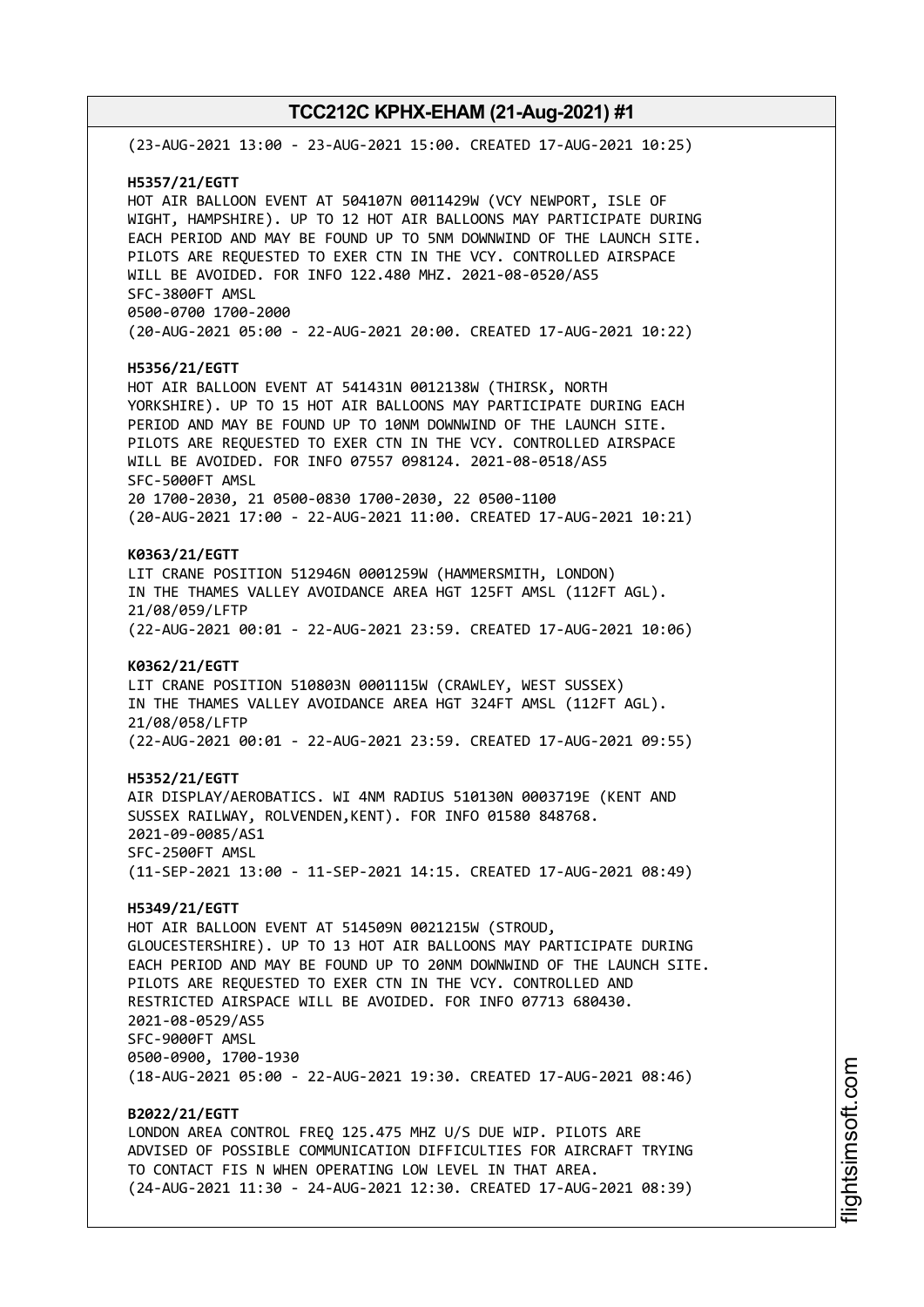**K0359/21/EGTT** (OBSTRUCTION, CRANE) POSITION 510044N 0013054W (AWBRIDGE, HAMPSHIRE) IN LOW FLYING AREA 1A AND NIGHT ROTARY REGION 1 HGT 279FT AMSL (200FT AGL) UNLIT. 21/08/055/LFTP (17-AUG-2021 08:20 - 04-NOV-2021 00:01. CREATED 17-AUG-2021 08:33) **H5345/21/EGTT** AN EQUESTRIAN EVENT WILL TAKE PLACE IN LOW FLYING AREA 18 WI 2NM RADIUS OF PSN 510118N 0000649W (HAYWARDS HEATH, WEST SUSSEX) MILITARY AIRCRAFT SHALL AVOID THE AREA FROM SURFACE TO 2000FT AGL. 21/08/054 LFTP SFC-2400FT AMSL 0430-1930 (21-AUG-2021 04:30 - 22-AUG-2021 19:30. CREATED 17-AUG-2021 07:59) **H5341/21/EGTT** AN EQUESTRIAN EVENT WILL TAKE PLACE IN LOW FLYING AREA 8 WI 2NM RADIUS OF PSN 522254N 0014625W (BENTLEY HEATH, SOLIHULL) MILITARY AIRCRAFT SHALL AVOID THE AREA FROM SURFACE TO 2000FT AGL. 21/08/052 LFTP SFC-2500FT AMSL 0430-1930 (21-AUG-2021 04:30 - 22-AUG-2021 19:30. CREATED 17-AUG-2021 07:31) **H5340/21/EGTT** AN EQUESTRIAN EVENT WILL TAKE PLACE IN LOW FLYING AREA 8 WI 2NM RADIUS OF PSN 531047N 0021714W (CONGLETON, CHESHIRE) MILITARY AIRCRAFT SHALL AVOID THE AREA FROM SURFACE TO 2000FT AGL. 21/08/051 LFTP SFC-2350FT AMSL 0430-1930 (20-AUG-2021 04:30 - 22-AUG-2021 19:30. CREATED 17-AUG-2021 06:54) **N0157/21/EGTT** AIR NAV OBST LGT UK0229G559F RTM REDRUTH MAST U/S PSN 501235.37N 0051418.47W, ELEV 1358FT / 576FT (16-AUG-2021 16:16 - 16-SEP-2021 23:59. CREATED 16-AUG-2021 16:16) **N0156/21/EGTT** AIR NAV OBST LGT UK0171A125F RTM ARFON MAST. LFA7 U/S PSN 530111.75N 0041624.67W, ELEV 2079FT / 1107FT (16-AUG-2021 15:21 - 16-SEP-2021 23:59. CREATED 16-AUG-2021 15:24) **B2018/21/EGTT** COVID-19: CREWS/PASSENGERS REQUIREMENTS. CREWS SHOULD COMPLETE THE ENHANCED GENERAL AIRCRAFT DECLARATION (GAD) PROCESS FOR ALL INTERNATIONAL FLIGHTS INTO THE UK, INCLUDING THE ACTIVE REPORTING OF NIL RETURNS. IF SYMPTOMATIC PASSENGERS ARE IDENTIFIED, THIS MUST BE NOTIFIED. GADS FOR FLIGHTS TO ENGLAND SHOULD BE SENT TO THE HEALTH CONTROL UNIT TEL: +44 (0) 20 8745 7209 EMAIL: HEATHROW.HCU(AT)PHE.GOV.UK.GADS. FOR FLIGHTS TO SCOTLAND SHOULD BE SENT TO PUBLIC HEALTH SCOTLAND TEL: +44 (0)141 300 1414 EMAIL: NSS.HPSCORONAVIRUS(AT)NHS.NET (SUBJECT: AIRCRAFT DECLARATION). GADS FOR FLIGHTS TO NORTHERN IRELAND SHOULD BE SENT TO PUBLIC HEALTH AGENCY TEL: +44 (0)141 300 1414 EMAIL: NIPORTHEALTH(AT)HSCNI.NET. 2021-05-0359/AS6 (16-AUG-2021 14:00 - 12-NOV-2021 11:59. CREATED 16-AUG-2021 13:53)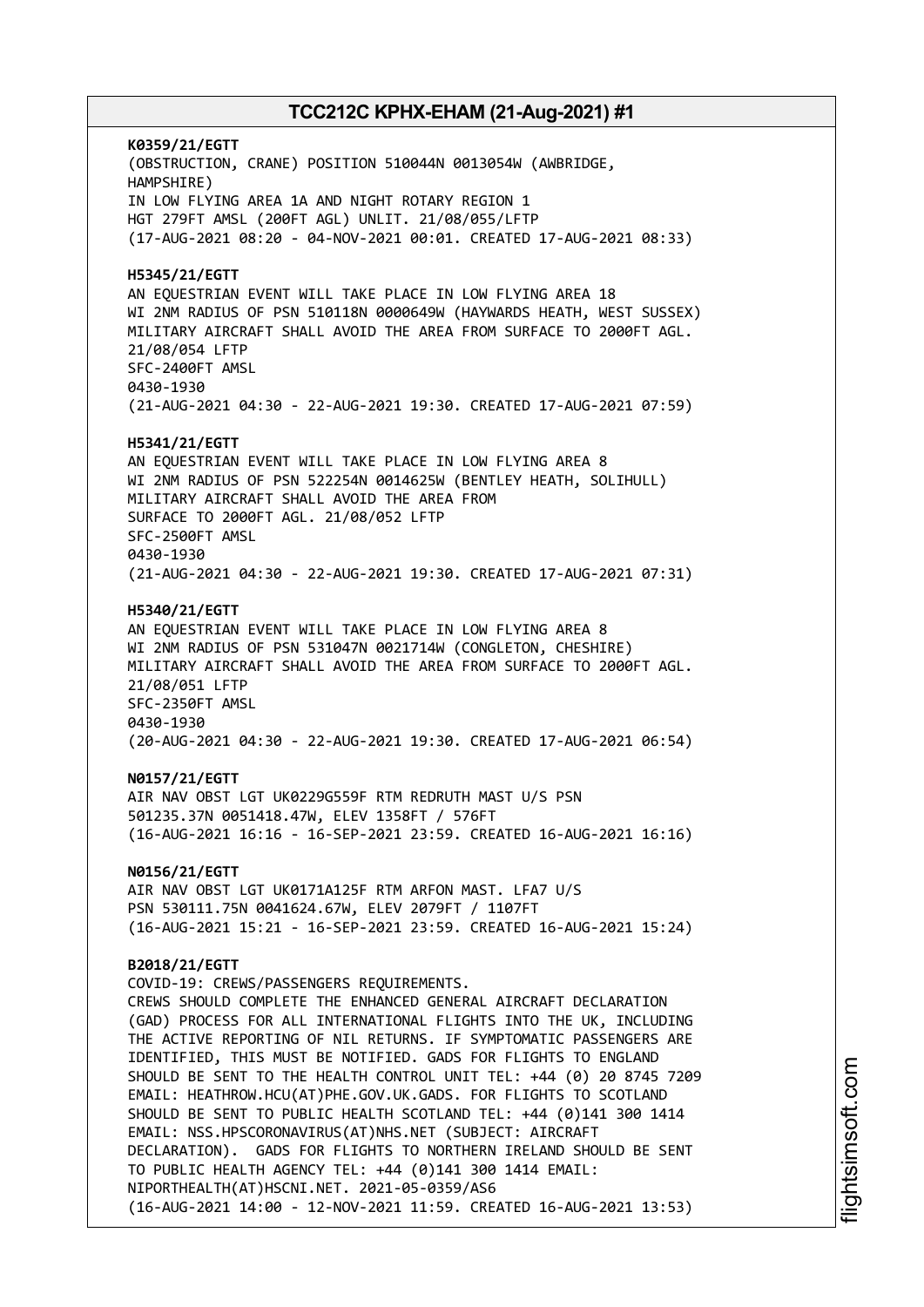**H5329/21/EGTT** PARAMOTORING. PARAMOTOR ACT WI 2NM RADIUS: 501842N 0051341W (ST AGNES, CORNWALL). PARAMOTOR ACTIVITY MAY NOT BE WHOLLY CONTAINED WITHIN THE DECLARED LATERAL AND VERTICAL LIMITS OF THE SITE. FOR INFO 07983 428453. 2021-08-0519/AS3. SFC-2000FT AMSL 0700-1900 (20-AUG-2021 07:00 - 22-AUG-2021 19:00. CREATED 16-AUG-2021 13:01) **K0358/21/EGTT** LIT CRANE POSITION 512744N 0002327W (HOUNSLOW, MIDDLESEX) IN THE THAMES VALLEY AVOIDANCE AREA. HGT 157FT AMSL (182FT AGL). 21/08/049/LFTP (16-AUG-2021 12:15 - 23-AUG-2021 23:59. CREATED 16-AUG-2021 12:23) **H5326/21/EGTT** FLYPAST WI 1.5NM RADIUS 511801N 0023031W (PAULTON, SOMERSET). FOR INFO 07980 613222. 2021-09-0109/AS1 SFC-2500FT AMSL (05-SEP-2021 13:10 - 05-SEP-2021 13:55. CREATED 16-AUG-2021 10:12) **H5323/21/EGTT** AIR DISPLAY/AEROBATICS WI 2NM RADIUS 524112N 0021648W (WESTON PARK, SHROPSHIRE). FOR INFO 07758 895068. 2021-09-0044/AS1 SFC-3000FT AMSL 04 0945-1545 1835-1935, 05 0945-1545 (04-SEP-2021 09:45 - 05-SEP-2021 15:45. CREATED 16-AUG-2021 09:18) **B2017/21/EGTT** SAFETY AND OPERATIONAL DIRECTIVE, NUMBER 2021/003 ISSUED 14 MAY 2021, BOEING 737-8 BOEING 737-8200 AND BOEING 737-9 (MAX) RETURN TO SERVICE. IN ACCORDANCE WITH SD-2021/003 THE CIVIL AVIATION AUTHORITY (CAA), IN EXERCISE OF ITS POWERS UNDER ARTICLE 248, AND IN ACCORDANCE WITH ARTICLE 17(1), OF THE AIR NAVIGATION ORDER 2016, AND SUBJECT TO, AND IN ACCORDANCE WITH, UK REGULATION (EU) 2018/1139 (AS RETAINED IN UK LAW), ARTICLE 70, DIRECTS OPERATORS AND PILOTS IN COMMAND OF ANY BOEING 737-8 MAX OR BOEING 737-9 MAX AIRCRAFT WHICH IS REGISTERED OTHER THAN IN THE UK NOT TO CONDUCT FLIGHTS WITHIN UK AIRSPACE UNLESS THEY HAVE SUBMITTED A DECLARATION TO THE CAA. ADDITIONALLY SUCH AEROPLANES TOGETHER WITH ANY BOEING 737-8200 AEROPLANE ARE NOT TO CONDUCT RNP-AUTHORISATION REQUIRED APPROACH OPERATIONS WITHIN THE UK. NOTWITHSTANDING THE ABOVE OPERATORS AND PILOTS IN COMMAND OF ANY SUCH BOEING 737-8 MAX OR BOEING 737-9 MAX AIRCRAFT REGISTERED OTHER THAN IN THE UK MAY CONDUCT A FERRY FLIGHT OPERATION FOR THE PURPOSE OF ESSENTIAL MAINTENANCE OR MODIFICATION INTO, OUT OF OR THROUGH UK AIRSPACE, SUBJECT TO THE EXPRESS PERMISSION OF THE CAA AND SUBJECT TO SUCH REQUIREMENTS AND CONDITIONS AS THE PERMISSION CONTAINS. TO BE GRANTED A PERMISSION FOR ANY ABOVE FERRY FLIGHT, THE OPERATOR MUST APPLY TO THE CAA AND COMPLY WITH THEIR REQUIREMENTS AND CONDITIONS. PERMISSION WILL BE PROVIDED TO THE OPERATOR IN WRITING. 2019-03-0217/AS4 (16-AUG-2021 08:40 - 12-NOV-2021 12:00 EST. CREATED 16-AUG-2021 09:08)

#### **K0355/21/EGTT**

LIT CRANE POSITION 532806N 0021432W (HULME, GREATER MANCHESTER) IN LOW FLYING AREA 8, NIGHT SECTOR 3A AND THE LIVERPOOL/MANCHESTER AVOIDANCE AREA HGT 270FT AGL/384FT AMSL. 21/08/044/LFTP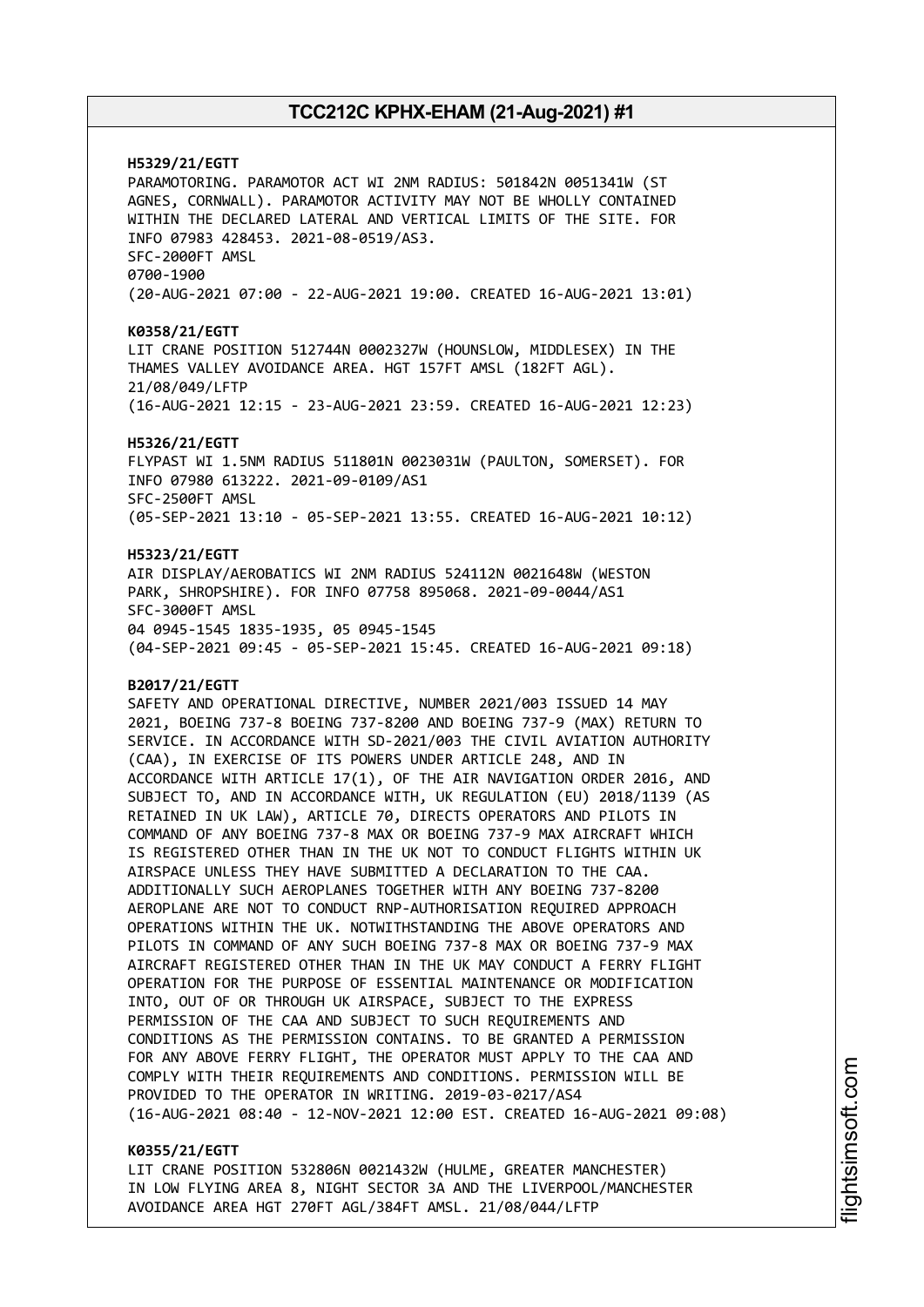(17-AUG-2021 00:01 - 04-NOV-2021 00:01. CREATED 16-AUG-2021 07:29) **K0353/21/EGTT** LIT CRANE POSITION 505203N 0001514W (HAILSHAM, SUSSEX) IN LOW FLYING AREA 18 AND NIGHT ROTARY REGION 18 HGT 180FT AGL/275FT AMSL. 21/08/042/LFTP (16-AUG-2021 06:40 - 04-NOV-2021 00:01. CREATED 16-AUG-2021 06:37) **B1999/21/EGTT** EAST MIDLANDS LOWER AIRSPACE RADAR SERVICE CAPACITY MAY BE REDUCED OR TEMPO UNAVAILABLE. CLEARANCES TO TRANSIT CONTROLLED AIRSPACE MAY BE DELAYED OR REFUSED. (08-SEP-2021 10:00 - 08-SEP-2021 13:00. CREATED 13-AUG-2021 21:51) **H5296/21/EGTT** FLYPAST WI 2NM RADIUS 534504N 0002229W (KINGSTON-UPON-HULL, EAST YORKSHIRE). 2021-08-0443/AS1 SFC-2100FT AMSL (22-AUG-2021 13:30 - 22-AUG-2021 14:30. CREATED 13-AUG-2021 15:33) **H5295/21/EGTT** AIR DISPLAY/AEROBATICS. WI 2.5NM RADIUS 511501N 0003746E (LEEDS CASTLE, KENT). FOR INFO 07796 134992. 2021-07-0117/AS1 SFC-3500FT AMSL (04-SEP-2021 18:00 - 04-SEP-2021 19:00. CREATED 13-AUG-2021 15:27) **H5294/21/EGTT** FLYING OF LARGE MODEL ACFT WI 0.5NM RADIUS OF 505532N 0020117W (CASHMOOR, DORSET). FOR INFO CONTACT 07909 022800. 2021-02-0097/AS2. SFC-1900FT AMSL AUG 14-OCT 30 0800-SS, OCT 31-NOV 11 0900-SS (14-AUG-2021 08:00 - 11-NOV-2021 16:26. CREATED 13-AUG-2021 15:26) **H5286/21/EGTT** FLYPAST WI 2NM RADIUS 524342N 0014341W (ALREWAS, STAFFORDSHIRE). 2021-06-0442/AS1 SFC-2200FT AMSL (22-AUG-2021 14:10 - 22-AUG-2021 15:10. CREATED 13-AUG-2021 15:01) **H5283/21/EGTT** FLYPAST WI 2NM RADIUS 524120N 0012325W (IBSTOCK, LEICESTERSHIRE). 2021-08-0407/AS1 SFC-2400FT AMSL (22-AUG-2021 12:30 - 22-AUG-2021 13:30. CREATED 13-AUG-2021 14:45) **H5282/21/EGTT** FLYPAST WI 2NM RADIUS 515942N 0020752W (TEWKESBURY, GLOUCESTERSHIRE). 2021-08-0406/AS1 SFC-2100FT AMSL (22-AUG-2021 12:50 - 22-AUG-2021 13:50. CREATED 13-AUG-2021 14:44) **H5269/21/EGTT** LASER DISPLAY WI 1NM 512304N 0012236E (MARGATE, KENT). FOR INFO 07787 937745. 2021-08-0499/AS2 SFC-UNL 23 2000-0300, 24 1800-2359 (23-AUG-2021 20:00 - 24-AUG-2021 23:59. CREATED 13-AUG-2021 13:52)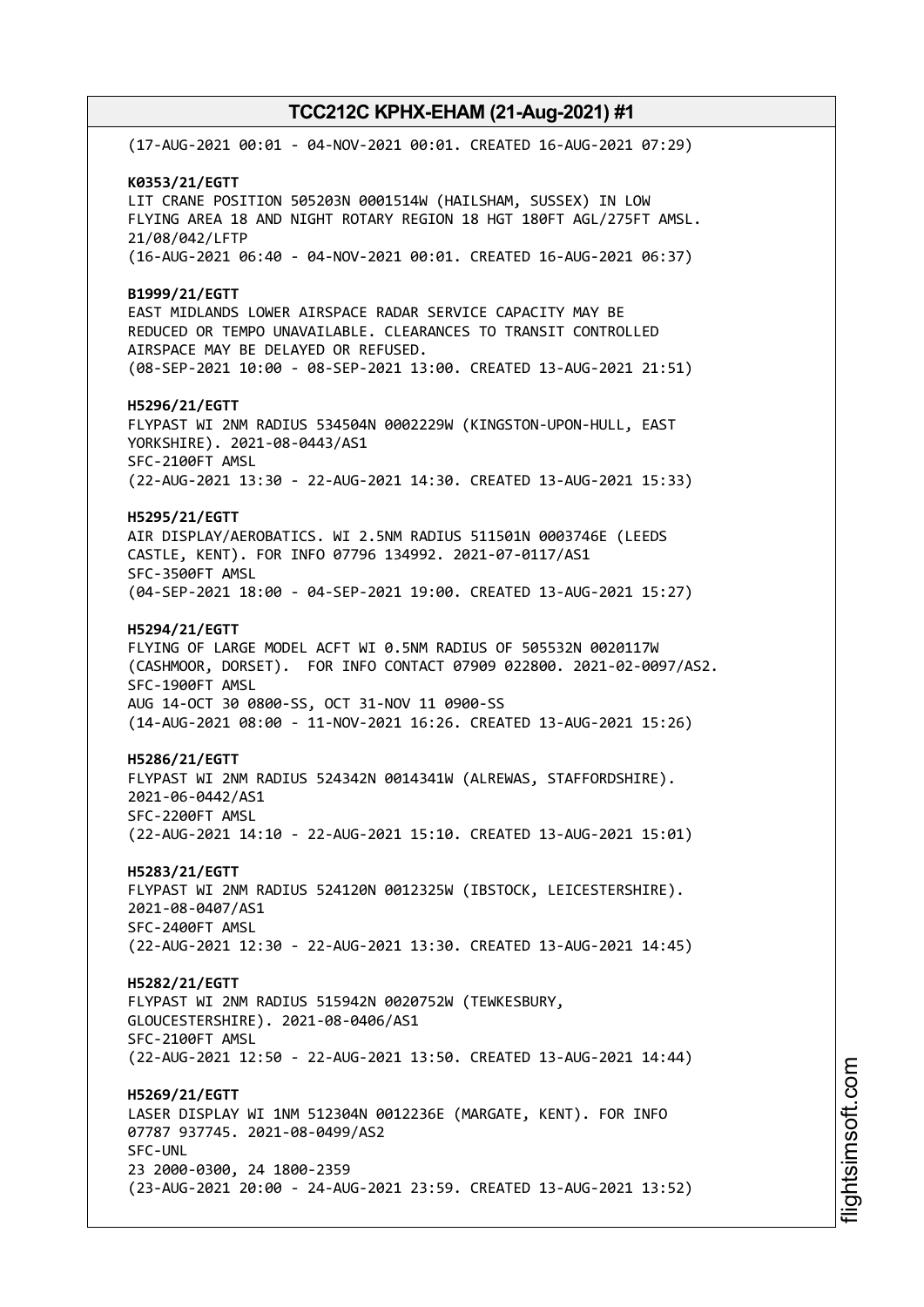**H5261/21/EGTT** INTENSE GLIDING ACT WI 5NM RADIUS: 504231N 0021309W (EYRES FIELD GLIDING SITE, DORSET). ACFT SHALL REMAIN OUTSIDE OF ACTIVE DANGER AREAS. UP TO 10 GLIDERS MAY PARTICIPATE. FOR INFO 07562 685503 / 01929 405599 / 129.980 MHZ. 2021-08-0496/AS3. SFC-5000FT AMSL 0730-1930 (21-AUG-2021 07:30 - 30-AUG-2021 19:30. CREATED 13-AUG-2021 12:27) **B1994/21/EGTT** CULDROSE LOWER AIRSPACE RADAR SERVICE HOURS 13 0730-1100 16 0845-1030 17-19 0730-1030 1200-1600 20 0730-1100 23-26 0730-1030 1200-1600 27 0730-1100 (13-AUG-2021 09:37 - 27-AUG-2021 13:00. CREATED 13-AUG-2021 09:38) **H5244/21/EGTT** LASER DISPLAY WI 1NM 520204N 0004625W (MILTON KEYNES, BUCKINGHAMSHIRE). FOR INFO 07769 732222 / 07812 438485. 2021-10-0023/AS2 SFC-UNL 1430-2300 (07-OCT-2021 14:30 - 10-OCT-2021 23:00. CREATED 13-AUG-2021 09:35) **H5242/21/EGTT** EXPLOSIVE DEMOLITION OF OBST UK18612914F AND UK18612915F CHIMNEYS WI 1NM RADIUS OF 534256N 0011649W (FERRYBRIDGE POWER STATION, WEST YORKSHIRE). FOR INFO 07921 830188. 2021-08-0466/AS2 SFC-2000FT AMSL (22-AUG-2021 07:30 - 22-AUG-2021 11:00. CREATED 13-AUG-2021 09:06) **B1990/21/EGTT** COVID-19: FLIGHT RESTRICTIONS. ISLE OF MAN. ALL ACFT INTENDING TO LAND ON THE ISLE OF MAN MUST DO SO AT ISLE OF MAN AIRPORT DURING PUBLISHED AIRPORT OPENING HOURS TO COMPLETE PORT ARRIVALS PROCESS PRIOR TO LANDING ELSEWHERE ON THE ISLAND. LANDING FEES ARE WAIVED FOR ACFT DEPARTING TO AN ALTERNATIVE SITE WITHIN 1 HOUR. FAILURE TO COMPLY MAY RESULT IN A FINE OR IMPRISONMENT. FOR INFO SEE COVID19.GOV.IM/GENERAL-INFORMATION/PRIVATE-VESSELS-AND-AIRCRAFTS/ OR PHONE +44 1624 687171. 2020-08-0241/AS4 (12-AUG-2021 12:00 - 09-NOV-2021 23:59 EST. CREATED 12-AUG-2021 12:09) **B1989/21/EGTT** COVID-19 INFORMATION: NEWCASTLE LOWER AIRSPACE RADAR SERVICE OPR HR 0500-2200 (16-AUG-2021 00:00 - 29-AUG-2021 23:59. CREATED 12-AUG-2021 10:48) **D1151/21/EGTT** DANGER AREA EG D408 FELDOM ACTIVATED SFC-3000FT AMSL 1630-2259 (25-AUG-2021 16:30 - 26-AUG-2021 22:59. CREATED 12-AUG-2021 10:46)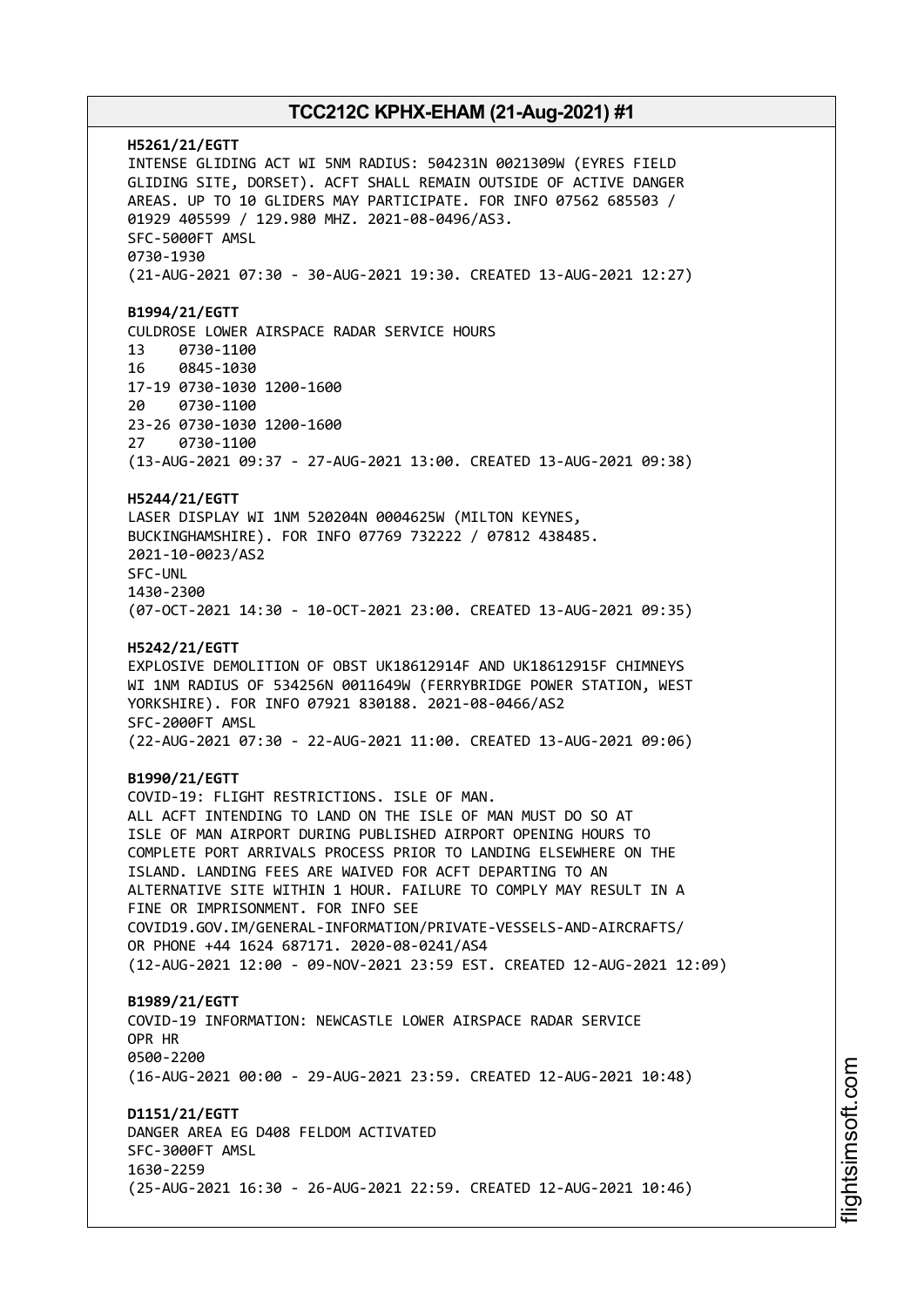**C8086/21/EGTT** COVID-19 INFORMATION : NEWCASTLE CTA/CTR/ATZ HOURS ACTIVE 16-20 0000-0130 AND 0445-2359 21-22 0000-0130 AND 0500-2359 23 0000-0200 AND 0445-2359 24-27 0000-0130 AND 0445-2359 28-29 0000-0130 AND 0500-2359 30 0000-0200 (16-AUG-2021 00:00 - 30-AUG-2021 02:00. CREATED 12-AUG-2021 10:40) **H5205/21/EGTT** WINCH LAUNCH OPERATIONS FOR UP TO 20 GLIDERS AT 531444N 0005132W (DARLTON GLIDING CLUB, NOTTINGHAMSHIRE) UP TO 2000 FT AGL WITHIN 2NM OF SITE. IN ADDITION, AEROTOW LAUNCHING WITHIN 3NM OF SITE MAY TAKE PLACE. CONTACT LAUNCH POINT 07772 704178 OR 07967 049880 OR ON 118.685MHZ. GLIDING AT OTHER TIMES WILL TAKE PLACE AS NOTIFIED IN THE UK AIP ENR 5.5-7. 2021-08-0233/AS7 SFC-2200FT AMSL 31 AUG SR MINUS30 - SS PLUS30, 02 SEP SR MINUS30 - SS PLUS30 (31-AUG-2021 04:41 - 02-SEP-2021 19:20. CREATED 12-AUG-2021 09:21) **H5204/21/EGTT** KITE FLYING WI 0.25NM RADIUS 544834N 0032254W (GOODYHILLS, CUMBRIA). MAX HGT 500FT AGL. FOR INFO 07977 652094. 2021-08-0286/AS7 SFC-650FT AMSL 0800-2000 (27-AUG-2021 08:00 - 29-AUG-2021 20:00. CREATED 12-AUG-2021 09:13) **B1987/21/EGTT** BRECON DVOR/DME BCN FREQ 117.45 MHZ CHANNEL 121Y, DME PART U/S (24-AUG-2021 10:00 - 24-AUG-2021 14:00. CREATED 12-AUG-2021 09:10) **B1986/21/EGTT** BERRYHEAD DVOR/DME BHD FREQ 112.05 MHZ CHANNEL 057Y. DVOR PART U/S (24-AUG-2021 08:30 - 25-AUG-2021 12:00. CREATED 12-AUG-2021 09:09) **H5200/21/EGTT** FIREWORK DISPLAY WI 0.5NM RADIUS 525538N 0010346W (COTSGRAVE, NOTTINGHAMSHIRE). FOR INFO 07890 228526. 2021-08-0271/AS5 SFC-750FT AMSL (05-SEP-2021 19:30 - 05-SEP-2021 21:30. CREATED 12-AUG-2021 08:51) **H5198/21/EGTT** FIREWORK DISPLAY WI 0.5NM RADIUS 525538N 0010346W (COTSGRAVE, NOTTINGHAMSHIRE). FOR INFO 07890 228526. 2021-08-0271/AS5 SFC-750FT AMSL (28-AUG-2021 19:30 - 28-AUG-2021 21:30. CREATED 12-AUG-2021 08:49) **B1980/21/EGTT** CORRECTION TO ATS ROUTE M604 DEPICTION ON ENROUTE CHARTS: M604 ROUTE EXTENDED FROM DME DET TO DME LYD. UK AIP ENR 6-68, ENR 6-70 REFERS (09-SEP-2021 00:00 - PERM. CREATED 11-AUG-2021 12:07) **H5149/21/EGTT** HOT AIR BALLOON EVENT AT 535643N 0010556W (SOUTH BANK, YORK,

YORKSHIRE). UP TO 50 HOT AIR BALLOONS MAY PARTICIPATE DURING EACH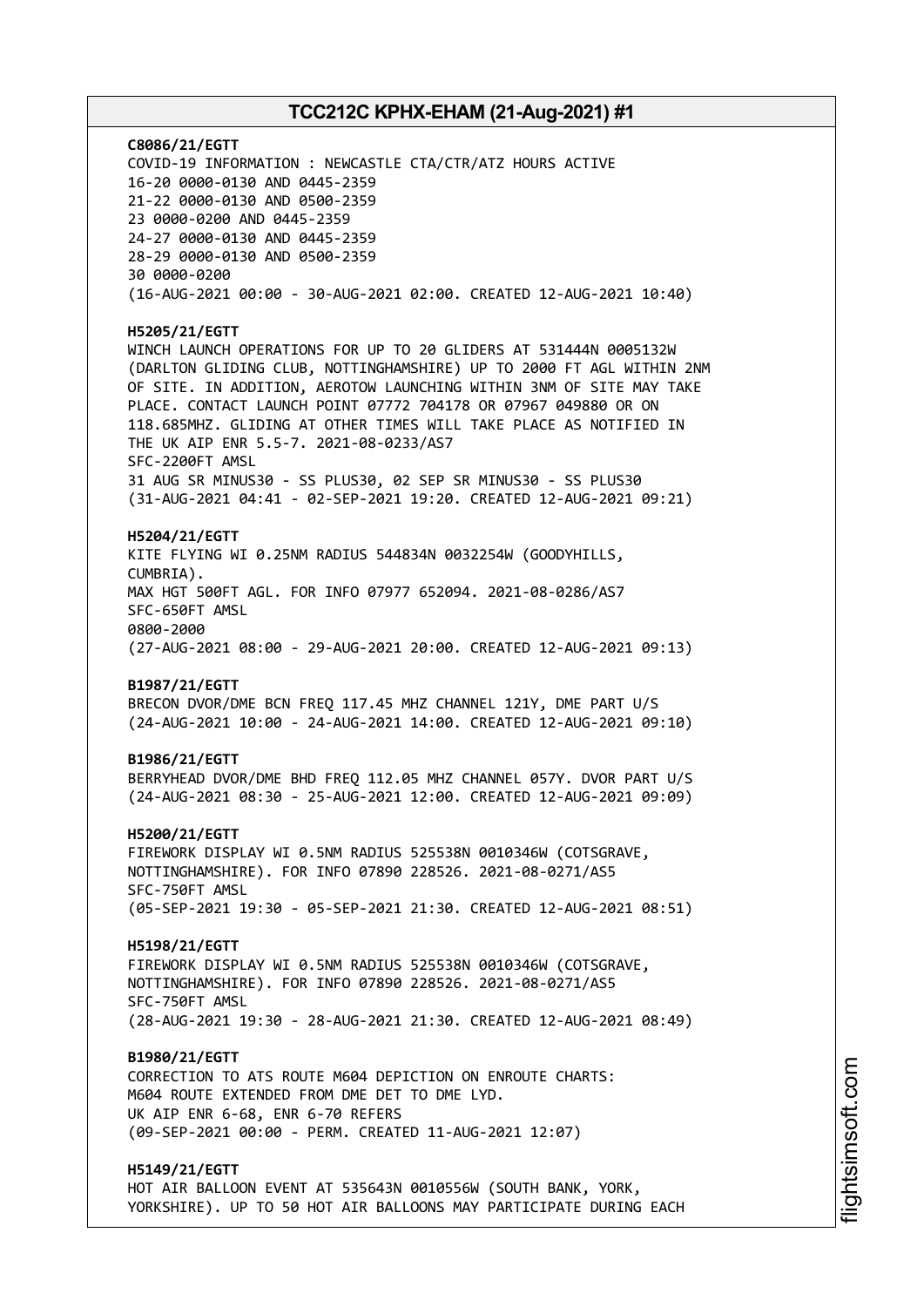PERIOD AND MAY BE FOUND UP TO 15NM DOWNWIND OF THE LAUNCH SITE. PILOTS ARE REQUESTED TO EXER CTN IN THE VCY. CONTROLLED AIRSPACE WILL BE AVOIDED. FOR INFO 122.480 MHZ / 07530 067845. 2021-08-0263/AS5 SFC-5000FT AMSL 0530-0800 1630-1930 (27-AUG-2021 05:30 - 30-AUG-2021 19:30. CREATED 11-AUG-2021 10:01) **N0155/21/EGTT** AIR NAV OBST LGT UK0171A310F (RTM BILSDALE MAST) U/S. PSN 542130.97N 0010901.35W, ELEV 2298FT/HGT 1050FT (10-AUG-2021 16:33 - 10-SEP-2021 23:59. CREATED 10-AUG-2021 16:33) **H5104/21/EGTT** LASER DISPLAY WI 1NM 535203N 0012255W (LEEDS, WEST YORKSHIRE). FOR INFO 07776 528464. 2021-08-0143/AS2 SFC-UNL 28 1900-0500, 29 1900-2200 (28-AUG-2021 19:00 - 29-AUG-2021 22:00. CREATED 10-AUG-2021 09:16) **B1965/21/EGTT** BOSCOMBE DOWN LOWER AIRSPACE RADAR SERVICE NOT AVAILABLE (30-AUG-2021 07:30 - 30-AUG-2021 16:00. CREATED 10-AUG-2021 07:56) **H5085/21/EGTT** UNMANNED CAPTIVE BALLOON IN LOW FLYING AREA 1A, 1B AND NIGHT ROTARY REGION 1 WI 1NM RADIUS OF PSN 511730N 0005446W (WINCHFIELD, HAMPSHIRE) MAX HEIGHT 200FT AGL. 21/08/032/LFTP SFC-457FT AMSL 0800-2100 (10-AUG-2021 08:00 - 10-SEP-2021 21:00. CREATED 10-AUG-2021 07:16) **K0352/21/EGTT** LIT CRANE POSITION 512947N 0000009E (GREENWICH PENINSULA, LONDON) IN LOW FLYING AREA THAMES VALLEY AVOIDANCE AREA DAY AND NIGHT HGT 223FT AMSL (223FT AGL). 21/08/030/LFTP (16-AUG-2021 04:30 - 07-OCT-2021 19:30. CREATED 09-AUG-2021 10:10) **K0351/21/EGTT** LIT CRANE POSITION 513142N 0000011W (ABBEY MILLS, LONDON) IN LOW FLYING AREA THAMES VALLEY AVOIDANCE AREA DAY AND NIGHT HGT 183FT AMSL (180FT AGL). 21/08/029/LFTP (15-AUG-2021 04:30 - 07-OCT-2021 19:30. CREATED 09-AUG-2021 10:00) **H5025/21/EGTT** FLYING OF LARGE MODEL ACFT WI 0.5NM RADIUS OF 523014N 0003542W (DEENETHORPE AD). FOR INFO CONTACT 07969 460032. 2021-08-0404/AS2. SFC-1900FT AMSL 0800-1700 (21-AUG-2021 08:00 - 22-AUG-2021 17:00. CREATED 09-AUG-2021 08:26) **H4979/21/EGTT** AIR DISPLAY/AEROBATICS. WI 2.5NM RADIUS 520801N 0005810W (TOWCESTER RACECOURSE, NORTHAMPTIONSHIRE). FOR INFO 07711 437499. 2021-08-0158/AS1 SFC-3500FT AMSL (30-AUG-2021 13:00 - 30-AUG-2021 20:30. CREATED 05-AUG-2021 15:14)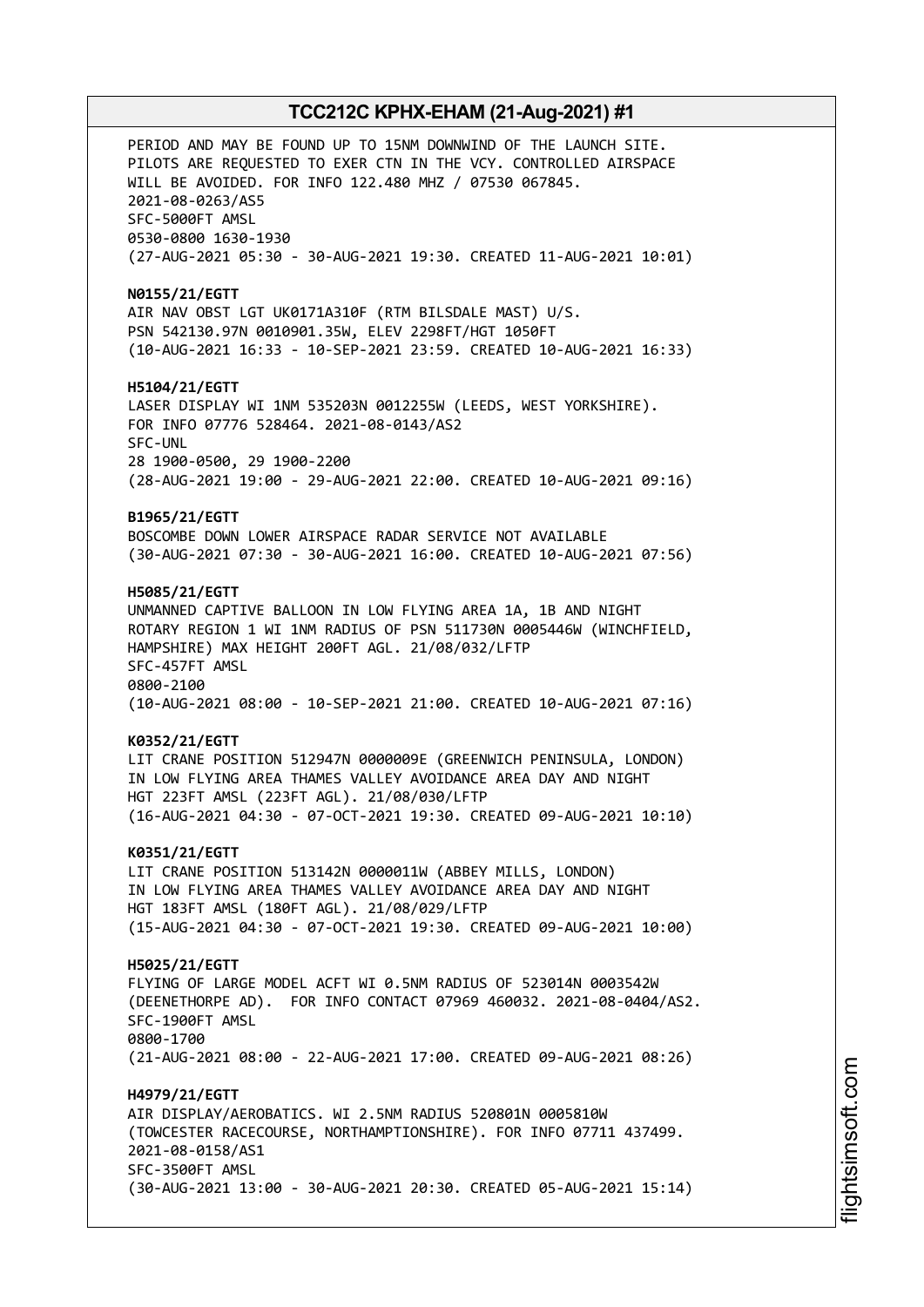**B1927/21/EGTT** COVID-19 INFORMATION COMMERCIAL AND PRIVATE PASSENGER FLIGHTS WHERE THE LAST POINT OF DEPATURE WAS ARGENTINA, BANGLADESH, BRAZIL, CAPE VERDE, CHILE, CUBA DOMINICAN REPUBLIC, EGYPT, ETHIOPIA, GEORGIA, INDONESIA, KENYA, THE MALDIVES, MEXICO, OMAN, PAKISTAN, SOUTH AFRICA, SRI LANKA, TUNISIA OR TURKEY WILL BE PERMITTED TO LAND IN ENGLAND ONLY IF THEY LAND AT LONDON HEATHROW (LHR/EGLL) OR BIRMINGHAM INTERNATIONAL (BHX/EGBB) AND DISEMBARK PASSENGERS THROUGH DEDICATED TERMINALS. THIS REGULATION DOES NOT APPLY TO AIR AMBULANCE ACFT WHERE THE LANDING IS FOR THE PURPOSE OF TRANSPORTING A PERSON FOR MEDICAL TREATMENT. ALL FLIGHTS LANDING TO SECURE THE SAFETY OF THE AIRCRAFT OR FOR HEALTH AND SAFETY OF ANY PERSON ABOARD WILL CONTINUE TO BE PERMITTED. 2020-10-0279 AS6 (08-AUG-2021 03:00 - 05-NOV-2021 11:59. CREATED 05-AUG-2021 11:20) **H4950/21/EGTT** AIR DISPLAY WI 3NM RADIUS 504037N 0031418W (SIDMOUTH, DEVON). SEE J SERIES NOTAM FOR DETAILS OF RESTRICTED AREA (TEMP) FOR A RED ARROWS DISPLAY AT SAME LOCATION. 2021-06-0409/AS1 SFC-3000FT AMSL (27-AUG-2021 16:00 - 27-AUG-2021 17:45. CREATED 05-AUG-2021 09:45) **J2973/21/EGTT** RESTRICTED AREA (TEMPORARY) AT (SIDMOUTH, DEVON). FOR A RED ARROWS DISPLAY WI 6NM RADIUS 504035N 0031420W. AREA ESTABLISHED UNDER ARTICLE 239 OF THE AIR NAVIGATION ORDER 2016. AIC M 065/2021 REFERS. SEE H SERIES FOR DETAILS OF OTHER ACTIVTY AT SAME LOCATION. 2021-08-0017/AS1 SFC-8000FT AMSL (27-AUG-2021 17:25 - 27-AUG-2021 18:05. CREATED 05-AUG-2021 09:44) **H4949/21/EGTT** AIR DISPLAY/AEROBATICS. WI 3NM RADIUS 520456N 0021900W (THREE COUNTIES SHOWGROUND, MALVERN WELLS, WORCESTERSHIRE). FOR INFO 07817 010991. 2021-08-0059/AS1 SFC-3000FT AMSL (28-AUG-2021 18:00 - 28-AUG-2021 19:00. CREATED 05-AUG-2021 09:44) **H4947/21/EGTT** AIR DISPLAY/AEROBATICS. WI 3NM RADIUS 513250N 0005300W (REMENHAM, HENLEY ON THAMES, BERKSHIRE). FOR INFO 07763 739381. 2021-08-0071/AS1 SFC-2000FT AMSL 1400-1530 (28-AUG-2021 14:00 - 30-AUG-2021 15:30. CREATED 05-AUG-2021 09:43) **B1923/21/EGTT** DUE TO COM ISSUES BRIZE NORTON LOWER AIRSPACE RADAR SER 124.275 CAN ONLY PROVIDE AIR SYSTEMS WITH BASIC SERVICE. SER MAY BE CLOSED AT SHORT NOTICE (05-AUG-2021 09:23 - 05-NOV-2021 06:00. CREATED 05-AUG-2021 09:37) **H4935/21/EGTT** MODEL ACFT OPR WI 0.5NM RADIUS OF 533943N 0003340W (WINTERTON, LINCOLNSHIRE). FOR INFO CONTACT 07484 232798. 2020-09-0161/AS2. SFC-1600FT AMSL AUG 07-OCT 30 0700-1800, OCT 31-NOV 06 0800-1900 (07-AUG-2021 07:00 - 06-NOV-2021 19:00. CREATED 04-AUG-2021 13:44)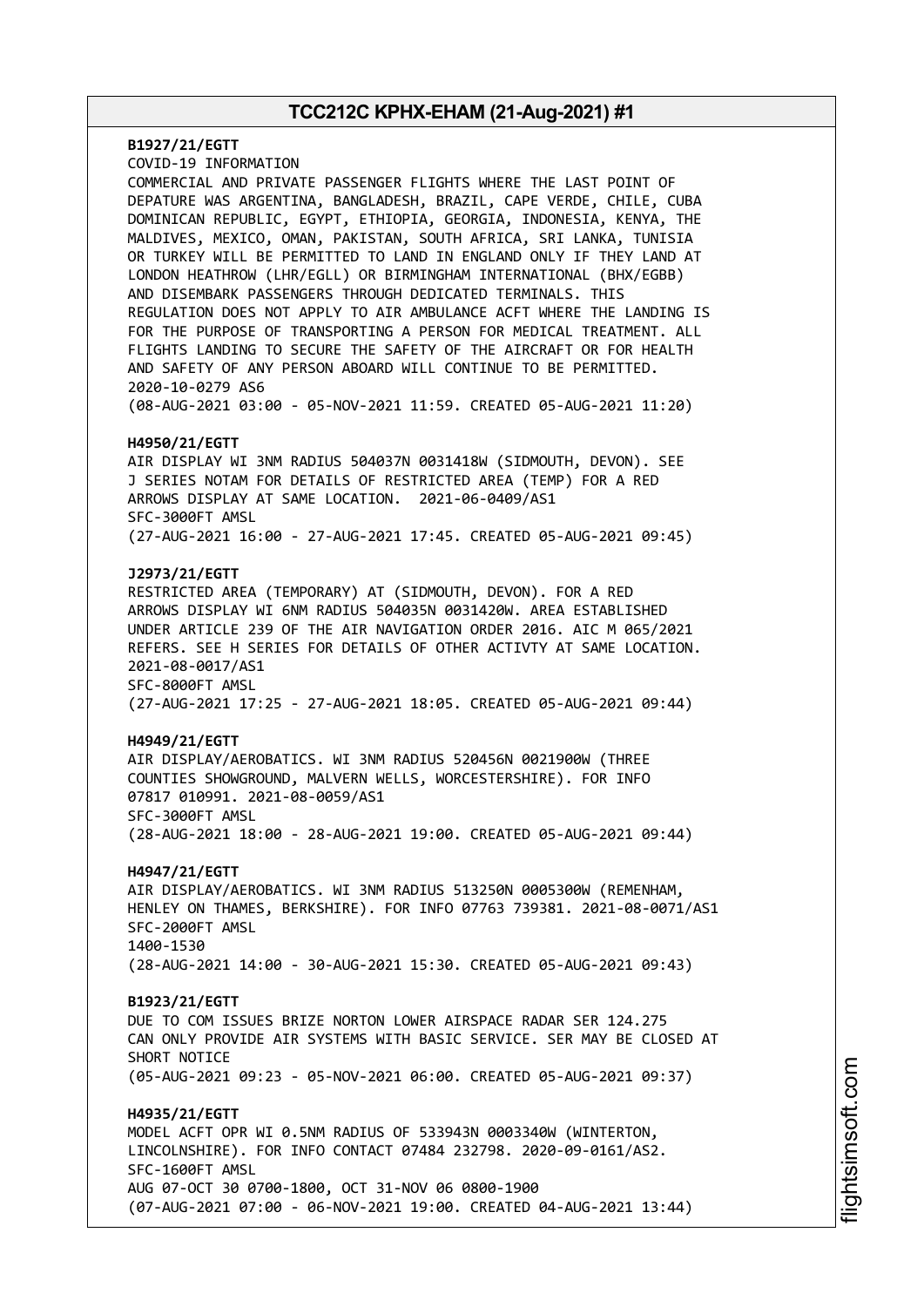**K0348/21/EGTT** LIT CRANE POSITION 510245N 0003030E (HAWKHURST, KENT) IN LOW FLYING AREA 18 AND NIGHT ROTARY REGION 18 HGT 452FT AMSL (233FT AGL). 21/08/016/LFTP (05-AUG-2021 04:30 - 07-OCT-2021 19:30. CREATED 04-AUG-2021 09:56) **H4914/21/EGTT** MODEL ACFT WI 0.5NM RADIUS OF 522407N 0000619W (WARBOYS, CAMBRIDGSHIRE). FOR INFO CONTACT 07586 292737. 2020-12-0127/AS2. SFC-1600FT AMSL AUG 28-OCT 30 0800-1800, OCT 31 0900-1900, NOV 01-NOV 27 0900-2000 (28-AUG-2021 08:00 - 27-NOV-2021 20:00. CREATED 04-AUG-2021 09:27) **K0346/21/EGTT** LIT CRANE POSITION 512837N 0000435W (PECKHAM, LONDON) IN LOW FLYING AREA THAMES VALLEY AVOIDANCE AREA DAY AND NIGHT HGT 250FT AMSL (230FT AGL). 21/08/021/LFTP (06-AUG-2021 04:30 - 07-OCT-2021 19:30. CREATED 04-AUG-2021 09:10) **K0345/21/EGTT** UNLIT CRANE POSITION 512932N 0000338W (SOUTHWARK, LONDON) IN LOW FLYING AREA THAMES VALLEY AVOIDANCE AREA DAY AND NIGHT. HGT 261FT AMSL (251FT AGL). 21/08/020/LFTP (05-AUG-2021 04:30 - 07-OCT-2021 19:30. CREATED 04-AUG-2021 09:01) **K0344/21/EGTT** LIT CRANE POSITION 512551N 0000249W (MAYOW ROAD, LONDON) IN LOW FLYING AREA THAMES VALLEY AVOIDANCE AREA DAY AND NIGHT HGT 394FT AMSL (230FT AGL). 21/08/019/LFTP (05-AUG-2021 04:30 - 07-OCT-2021 19:30. CREATED 04-AUG-2021 08:47) **K0343/21/EGTT** LIT CRANE OPR PSN 513132N 0001228W (KENSAL ROAD, LONDON) IN LOW FLYING AREA THAMES VALLEY AVOIDANCE AREA DAY AND NIGHT HGT 188FT AMSL (96FT AGL). 21/08/018/LFTP (06-AUG-2021 04:30 - 07-OCT-2021 19:30. CREATED 04-AUG-2021 08:41) **K0342/21/EGTT** LIT CRANE POSITION 522211N 0011618W (BILTON ROAD, WARWICKSHIRE) IN LOW FLYING AREA 6 AND NIGHT ROTARY REGION 4C, HGT 493FT AMSL (122FT AGL). 21/08/017/LFTP (05-AUG-2021 04:30 - 07-OCT-2021 19:30. CREATED 04-AUG-2021 08:32) **B1907/21/EGTT** BRIZE NORTON LOWER AIRSPACE RADAR SERVICE MAY BE LIMITED TO BASIC SERVICE ONLY OR CLOSE AT SHORT NOTICE DUE TO FREQUENCY PROBLEMS. (03-AUG-2021 21:00 - 03-NOV-2021 21:00. CREATED 03-AUG-2021 14:35) **K0338/21/EGTT** UNLIT MAST IN POSITION 512113N 0022233W (BATH, SOMERSET) IN LOW FLYING AREA 2 AND NIGHT ROTARY REGION 2. HEIGHT 652FT AMSL (80FT AGL). 21/08/002/LFTP (03-AUG-2021 07:48 - 07-OCT-2021 23:59. CREATED 03-AUG-2021 07:48) **H4856/21/EGTT**

MILITARY EXERCISE. MULTIPLE MIXED MIL ACFT, INCLUDING FAST JETS, WILL CONDUCT HIGH ENERGY MANOEVRES WI 15NM RADIUS 532848N 0001335E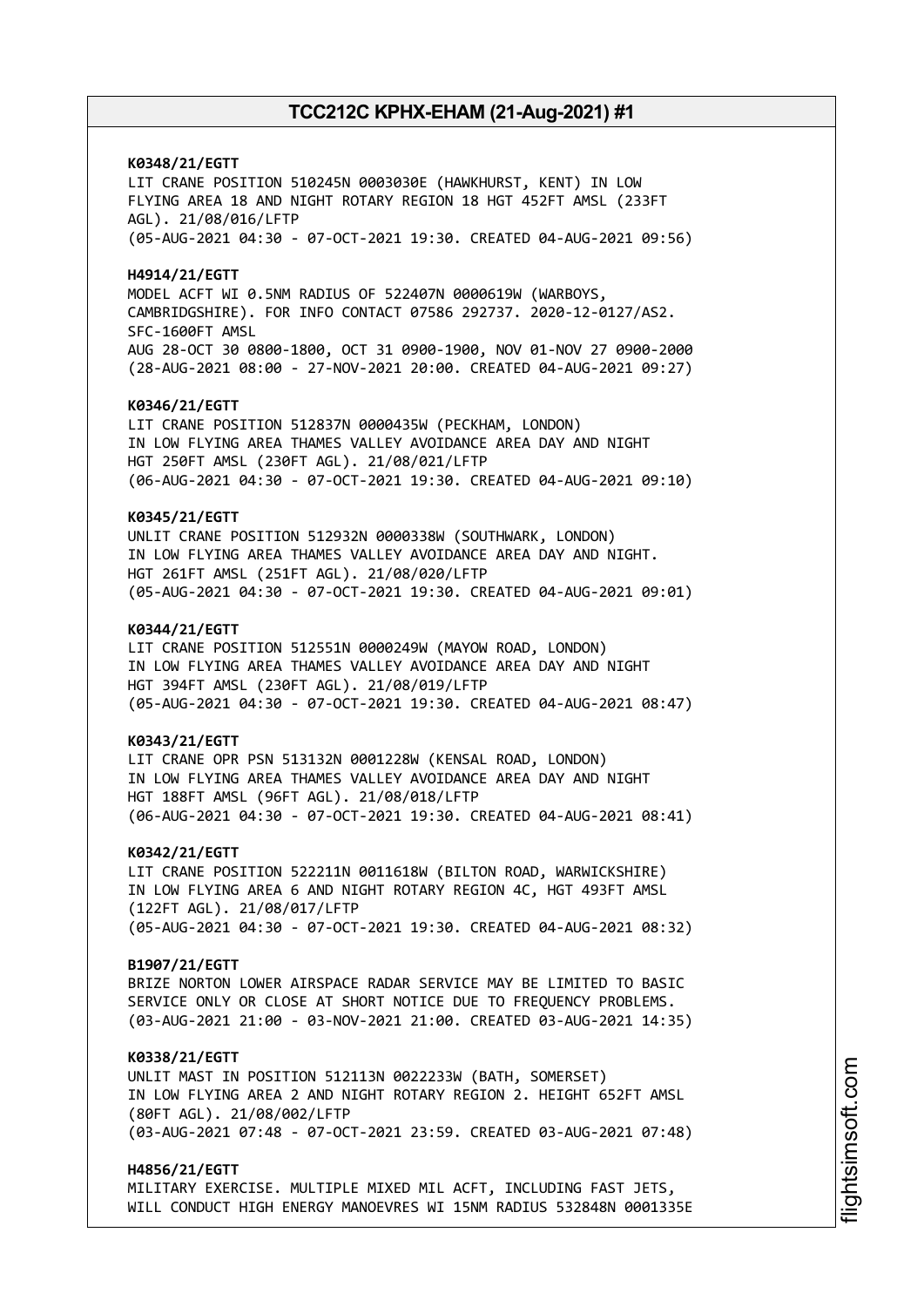(DONNA NOOK, LONCOLNSHIRE). ACFT MAY BE UNABLE TO COMPLY WITH RAC. ACFT SHALL REMAIN OUTSIDE OF CONTROLLED AIRSPACE. FOR FURTHER INFO AIC Y042/2020 REFERS. OPS CTC 276.125MHZ / 373.400MHZ / 122.750MHZ. 2021-10-0019/AS3. SFC-20000FT AMSL MON WED 0800-2100, TUE THU 0800-1530, FRI 0800-1400 (04-OCT-2021 08:00 - 15-OCT-2021 14:00. CREATED 03-AUG-2021 06:25) **H4853/21/EGTT** PJE. PARACHUTE DISPLAY WI 3NM RADIUS PSN 524826N 0003100W (CORBY GLEN, LEICESTERSHIRE). DROP HGT SUBJ ATC CLR. FOR INFO 07855 769977. 2021-09-0107/AS3. SFC-5900FT AMSL (12-SEP-2021 08:25 - 12-SEP-2021 08:55. CREATED 03-AUG-2021 06:11) **H4835/21/EGTT** PARACHUTE DISPLAY WI 3NM RADIUS 520746N 0005823W (TOWCESTER, NORTHAMPTONSHIRE). DROP HGT SUBJ ATC CLR. FOR INFO 07766 203104. 2021-08-0284/AS3. SFC-4300FT AMSL (30-AUG-2021 15:00 - 30-AUG-2021 21:00. CREATED 02-AUG-2021 15:13) **H4834/21/EGTT** PARACHUTE DISPLAY WI 2NM RADIUS 520503N 0021855W (MALVERN, WORCESTERSHIRE). DROP HGT SUBJ ATC CLR. FOR INFO 07949 493569. 2021-08-0264/AS3. SFC-6300FT AMSL (28-AUG-2021 16:45 - 28-AUG-2021 17:15. CREATED 02-AUG-2021 15:04) **N0152/21/EGTT** LIT CRANE OPR AT 545828.8N 0013708.1W NEWCASTLE UPON TYNE (CITY CENTRE). MAX HGT 469FT AGL, 633FT AMSL. (02-AUG-2021 09:30 - 22-SEP-2021 23:59. CREATED 02-AUG-2021 09:41) **B1888/21/EGTT** AIRSPACE REGULATION OPERATIONS (A DEPARTMENT OF THE UK CIVIL AVIATION AUTHORITY WHO DEAL WITH THE NOTIFICATION AND COORDINATION OF UNUSUAL AERIAL ACTIVITIES (UAA) - SEE UK AIP ENR 1.1) WILL BE CLOSED FOR ALL NORMAL ACTIVITY. ANY INDIVIDUAL OR ORGANISATION ANTICIPATING THE NEED FOR THE CO-ORDINATION AND/OR NOTIFICATION OF UNUSUAL AERIAL ACTIVITY (UAA) DURING THE PERIOD IS REMINDED OF THE NEED TO COMPLY WITH THE CURRENT ADVANCE NOTIFICATION REQUIREMENTS DETAILED IN THE UK AIP (ENR 1.1). IF IN DOUBT UAA SPONSORS SHOULD MAKE CONTACT WITH AIRSPACE REGULATION OPERATIONS IN ADVANCE OF THE START OF THE CLOSURE PERIOD USING THE CONTACT DETAILS IN THIS NOTAM. EMERGENCY FLYING RESTRICTIONS AND ROYAL FLIGHT NOTIFICATIONS WILL BE HANDLED DURING THE CLOSED PERIOD AS PER CURRENT OUT OF HOURS ARRANGEMENTS. CTC DURING OFFICE HOURS: 01293 983880 OR EMAIL: AROPS(AT)CAA.CO.UK 2021-08-0272/AS3. (27-AUG-2021 15:30 - 31-AUG-2021 07:30. CREATED 02-AUG-2021 07:56) **B1887/21/EGTT** THE FIS PROVIDED BY LONDON ACC ON FREQ 124.600 MHZ, 124.750 MHZ AND 125.475 MHZ WILL NOT BE AVBL. PILOTS REQUESTING FLIGHT INFORMATION DURING THIS PERIOD MAY CONTACT LONDON CONTROL ON THE NOTIFIED H24 FREQUENCIES IN THE AIP PAGE ENR 2.1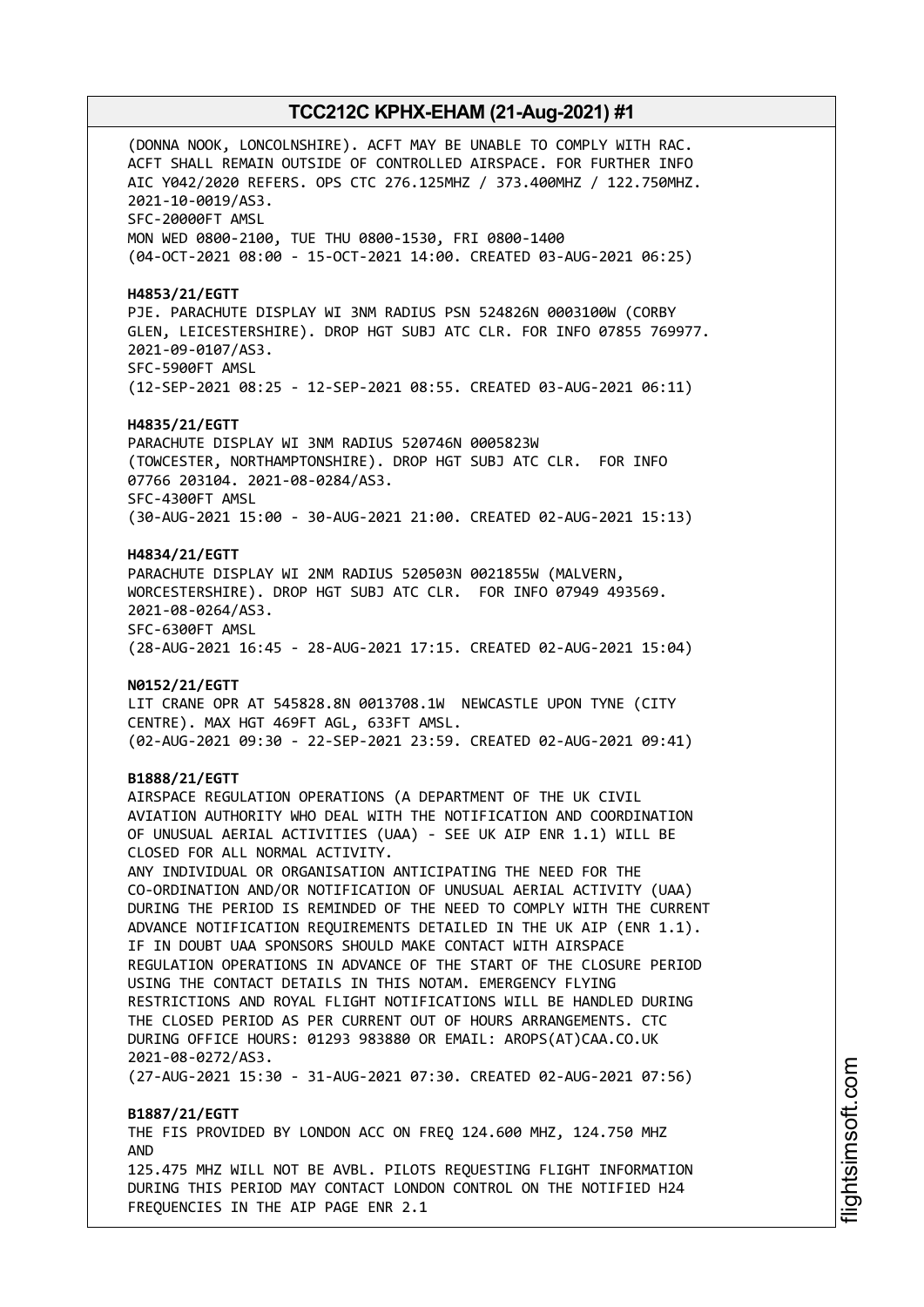02 2300-2330, AUG 03 - AUG 31 0130-0330 2300-2330 (02-AUG-2021 23:00 - 31-AUG-2021 03:30. CREATED 02-AUG-2021 07:16) **B1877/21/EGTT** BOURNEMOUTH LOWER AIRSPACE RADAR SERVICE MAY BE UNAVAILABLE AT TIMES DUE TO OPERATIONAL REASONS (01-AUG-2021 07:00 - 31-AUG-2021 19:00. CREATED 01-AUG-2021 05:57) **D1107/21/EGTT** Y028/2020 Y031/2020 P034/2020 W035/2020 Y036/2020 Y039/2020 Y040/2020 Y041/2020 Y042/2020 Y043/2020 P044/2020 Y045/2020 P046/2020 Y051/2020 Y052/2020 P053/2020 P056/2020 P060/2020 P083/2020 Y085/2020 Y086/2020 Y087/2020 Y002/2021 Y008/2021 Y010/2021 Y011/2021 M012/2021 P017/2021 P018/2021 P026/2021 Y027/2021 Y028/2021 Y029/2021 Y037/2021 M044/2021 P045/2021 Y050/2021 Y054/2021 Y055/2021 P056/2021 Y058/2021 M060/2021 Y062/2021 M063/2021 M064/2021 M065/2021 M066/2021 P067/2021 Y068/2021 W069/2021 AIP VFR **NTI** AIP MIL NIL SUP CHECKLIST AIP IFR 053/2018 060/2018 011/2019 023/2019 025/2019 003/2020 017/2020 019/2020 023/2020 030/2020 031/2020 032/2020 037/2020 038/2020 039/2020 045/2020 046/2020 048/2020 049/2020 052/2020 002/2021 003/2021 007/2021 008/2021 012/2021 014/2021 017/2021 018/2021 019/2021 020/2021 022/2021 023/2021 024/2021 025/2021 026/2021 028/2021 029/2021 030/2021 031/2021 032/2021 034/2021 035/2021 036/2021 037/2021 038/2021 039/2021 040/2021 AIP VFR NIL AIP MIL NIL PART 2 OF 2 (01-AUG-2021 00:05 - 01-SEP-2021 00:05 EST. CREATED 01-AUG-2021 01:52) **D1107/21/EGTT** CHECKLIST YEAR=2021 0726 1100 1105 1106 LATEST PUBLICATIONS AIP AIRAC AMDT IFR 009/2021 EFFECTIVE DATE 09 SEP 21 AIP SUP IFR 040/2021 EFFECTIVE DATE 29 JUL 21 AIC IFR W069/2021 EFFECTIVE DATE 29 JUL 21 AIC IFR P067/2021 EFFECTIVE DATE 29 JUL 21 AIC IFR M066/2021 EFFECTIVE DATE 29 JUL 21 AIC IFR Y068/2021 EFFECTIVE DATE 29 JUL 21 AIC IFR G097/2009 EFFECTIVE DATE 31 DEC 09 ATC CHECKLIST AIP IFR P127/2006 P008/2008 P064/2008 P086/2008 P077/2009 P070/2010 P062/2012 P138/2012 Y009/2014 P002/2018 P053/2018 Y104/2018 Y031/2019 Y055/2019 Y117/2019 Y135/2019 P136/2019 P137/2019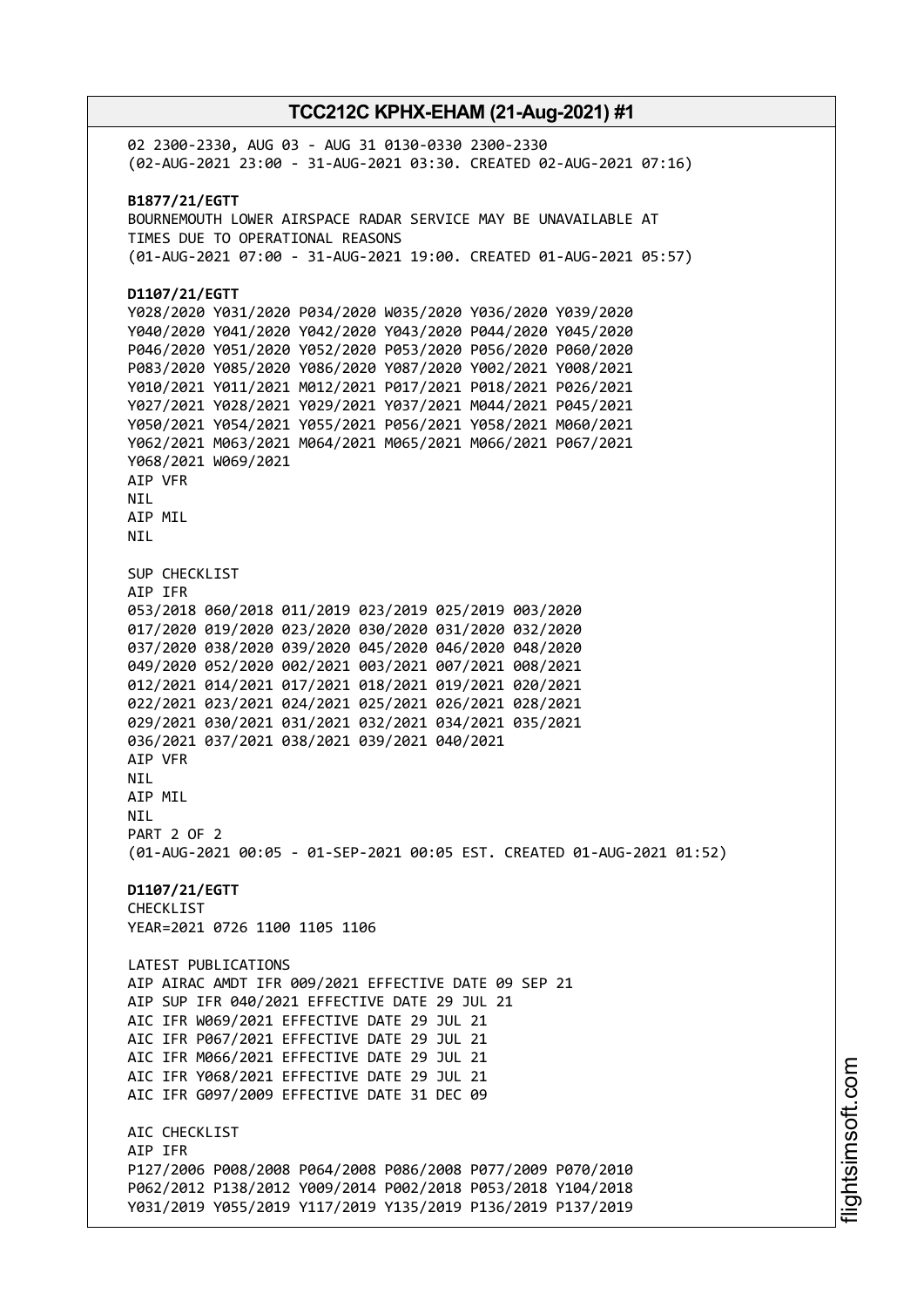P138/2019 P139/2019 Y140/2019 Y141/2019 Y142/2019 Y001/2020 P003/2020 W008/2020 Y011/2020 Y012/2020 W018/2020 Y024/2020 PART 1 OF 2 (01-AUG-2021 00:05 - 01-SEP-2021 00:05 EST. CREATED 01-AUG-2021 01:52) **G0256/21/EGTT** P083/2020 Y085/2020 Y086/2020 Y087/2020 Y002/2021 Y008/2021 Y010/2021 Y011/2021 M012/2021 P017/2021 P018/2021 P026/2021 Y027/2021 Y028/2021 Y029/2021 Y037/2021 M044/2021 P045/2021 Y050/2021 Y054/2021 Y055/2021 P056/2021 Y058/2021 M060/2021 Y062/2021 M063/2021 M064/2021 M065/2021 M066/2021 P067/2021 Y068/2021 W069/2021 AIP VFR NIL AIP MIL NIL SUP CHECKLIST AIP IFR 053/2018 060/2018 011/2019 023/2019 025/2019 003/2020 017/2020 019/2020 023/2020 030/2020 031/2020 032/2020 037/2020 038/2020 039/2020 045/2020 046/2020 048/2020 049/2020 052/2020 002/2021 003/2021 007/2021 008/2021 012/2021 014/2021 017/2021 018/2021 019/2021 020/2021 022/2021 023/2021 024/2021 025/2021 026/2021 028/2021 029/2021 030/2021 031/2021 032/2021 034/2021 035/2021 036/2021 037/2021 038/2021 039/2021 040/2021 AIP VFR NIL AIP MIL NIL PART 2 OF 2 (01-AUG-2021 00:05 - 01-SEP-2021 00:05 EST. CREATED 01-AUG-2021 01:34) **G0256/21/EGTT** CHECKLIST YEAR=2021 0256 LATEST PUBLICATIONS AIP AIRAC AMDT IFR 009/2021 EFFECTIVE DATE 09 SEP 21 AIP SUP IFR 040/2021 EFFECTIVE DATE 29 JUL 21 AIC IFR W069/2021 EFFECTIVE DATE 29 JUL 21 AIC IFR P067/2021 EFFECTIVE DATE 29 JUL 21 AIC IFR M066/2021 EFFECTIVE DATE 29 JUL 21 AIC IFR Y068/2021 EFFECTIVE DATE 29 JUL 21 AIC IFR G097/2009 EFFECTIVE DATE 31 DEC 09 ATC CHECKLIST AIP IFR P127/2006 P008/2008 P064/2008 P086/2008 P077/2009 P070/2010 P062/2012 P138/2012 Y009/2014 P002/2018 P053/2018 Y104/2018 Y031/2019 Y055/2019 Y117/2019 Y135/2019 P136/2019 P137/2019 P138/2019 P139/2019 Y140/2019 Y141/2019 Y142/2019 Y001/2020 P003/2020 W008/2020 Y011/2020 Y012/2020 W018/2020 Y024/2020 Y028/2020 Y031/2020 P034/2020 W035/2020 Y036/2020 Y039/2020 Y040/2020 Y041/2020 Y042/2020 Y043/2020 P044/2020 Y045/2020 P046/2020 Y051/2020 Y052/2020 P053/2020 P056/2020 P060/2020 PART 1 OF 2 (01-AUG-2021 00:05 - 01-SEP-2021 00:05 EST. CREATED 01-AUG-2021 01:34) **M2939/21/EGTT**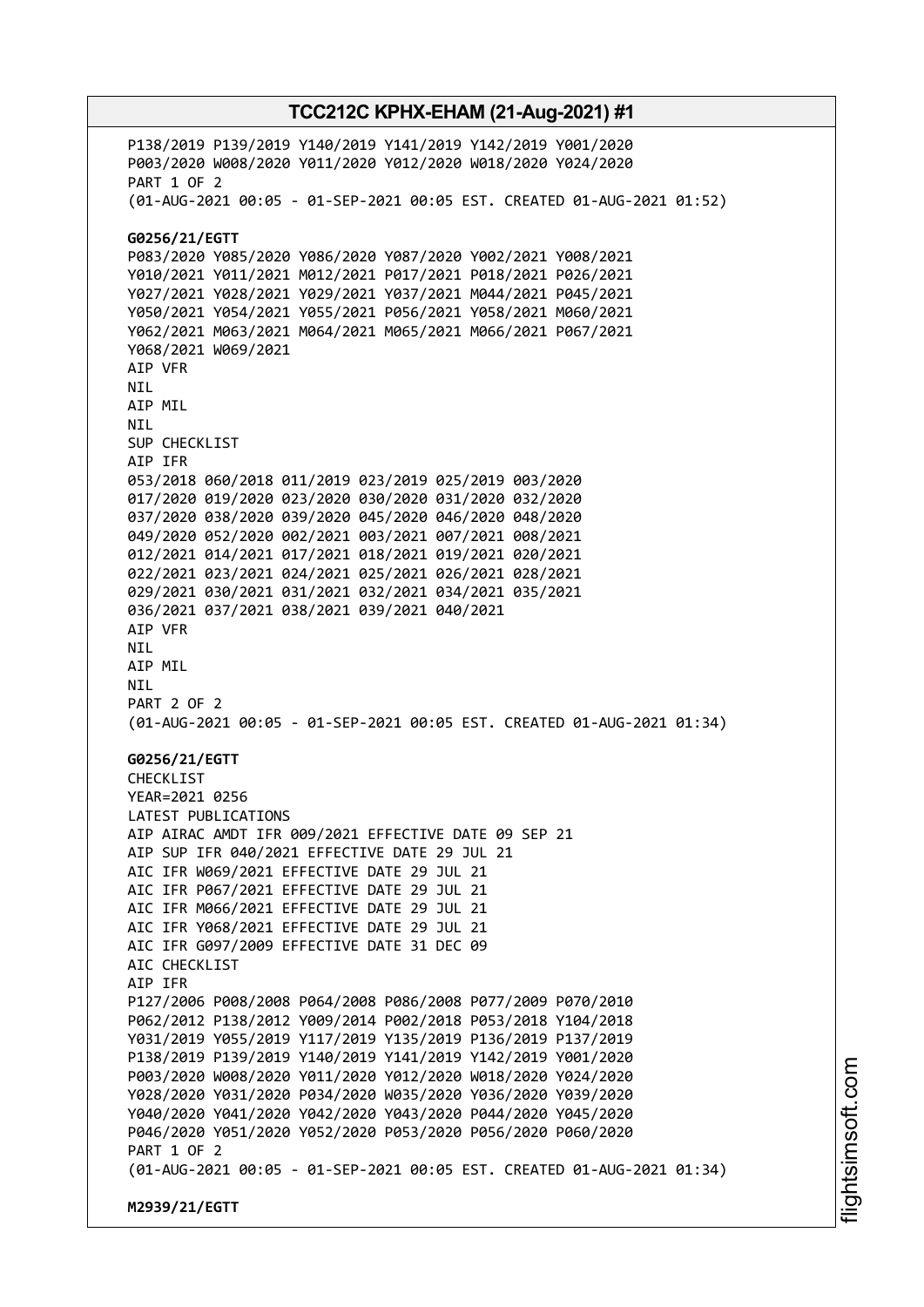**TCC212C KPHX-EHAM (21-Aug-2021) #1** P138/2019 P139/2019 Y140/2019 Y141/2019 Y142/2019 Y001/2020 P003/2020 W008/2020 Y011/2020 Y012/2020 W018/2020 Y024/2020 Y028/2020 Y031/2020 P034/2020 W035/2020 Y036/2020 Y039/2020 Y040/2020 Y041/2020 Y042/2020 Y043/2020 P044/2020 Y045/2020 P046/2020 Y051/2020 Y052/2020 P053/2020 P056/2020 P060/2020 P083/2020 Y085/2020 Y086/2020 Y087/2020 Y002/2021 Y008/2021 Y010/2021 Y011/2021 M012/2021 P017/2021 P018/2021 P026/2021 Y027/2021 Y028/2021 Y029/2021 Y037/2021 M044/2021 P045/2021 Y050/2021 Y054/2021 Y055/2021 P056/2021 Y058/2021 M060/2021 Y062/2021 M063/2021 M064/2021 M065/2021 M066/2021 P067/2021 Y068/2021 W069/2021 AIP VFR NIL AIP MIL NIL 022/2021 023/2021 024/2021 025/2021 026/2021 028/2021 029/2021 030/2021 031/2021 032/2021 034/2021 035/2021 036/2021 037/2021 038/2021 039/2021 040/2021 AIP VFR **NTI** AIP MIL NIL PART 2 OF 2 (01-AUG-2021 00:05 - 01-SEP-2021 00:05 EST. CREATED 01-AUG-2021 01:33) **M2939/21/EGTT** CHECKL<sub>TST</sub> YEAR=2021 2913 2914 2915 2916 2917 2918 2919 2920 2921 2922 2923 2924 2925 2926 2927 2928 2929 2930 2931 2932 2933 2935 LATEST PUBLICATIONS AIP AIRAC AMDT IFR 009/2021 EFFECTIVE DATE 09 SEP 21 AIP SUP IFR 040/2021 EFFECTIVE DATE 29 JUL 21 AIC IFR W069/2021 EFFECTIVE DATE 29 JUL 21 AIC IFR P067/2021 EFFECTIVE DATE 29 JUL 21 AIC IFR M066/2021 EFFECTIVE DATE 29 JUL 21 AIC IFR Y068/2021 EFFECTIVE DATE 29 JUL 21 AIC IFR G097/2009 EFFECTIVE DATE 31 DEC 09 AIC CHECKLIST AIP IFR P127/2006 P008/2008 P064/2008 P086/2008 P077/2009 P070/2010 P062/2012 P138/2012 Y009/2014 P002/2018 P053/2018 Y104/2018 Y031/2019 Y055/2019 Y117/2019 Y135/2019 P136/2019 P137/2019 PART 1 OF 2 (01-AUG-2021 00:05 - 01-SEP-2021 00:05 EST. CREATED 01-AUG-2021 01:33) **F0776/21/EGTT** CHECKLIST YEAR=2021 0769 0770 0771 0773 0776 LATEST PUBLICATIONS AIP AIRAC AMDT IFR 009/2021 EFFECTIVE DATE 09 SEP 21 AIP SUP IFR 040/2021 EFFECTIVE DATE 29 JUL 21 AIC IFR W069/2021 EFFECTIVE DATE 29 JUL 21 AIC IFR P067/2021 EFFECTIVE DATE 29 JUL 21 AIC IFR M066/2021 EFFECTIVE DATE 29 JUL 21 AIC IFR Y068/2021 EFFECTIVE DATE 29 JUL 21 AIC IFR G097/2009 EFFECTIVE DATE 31 DEC 09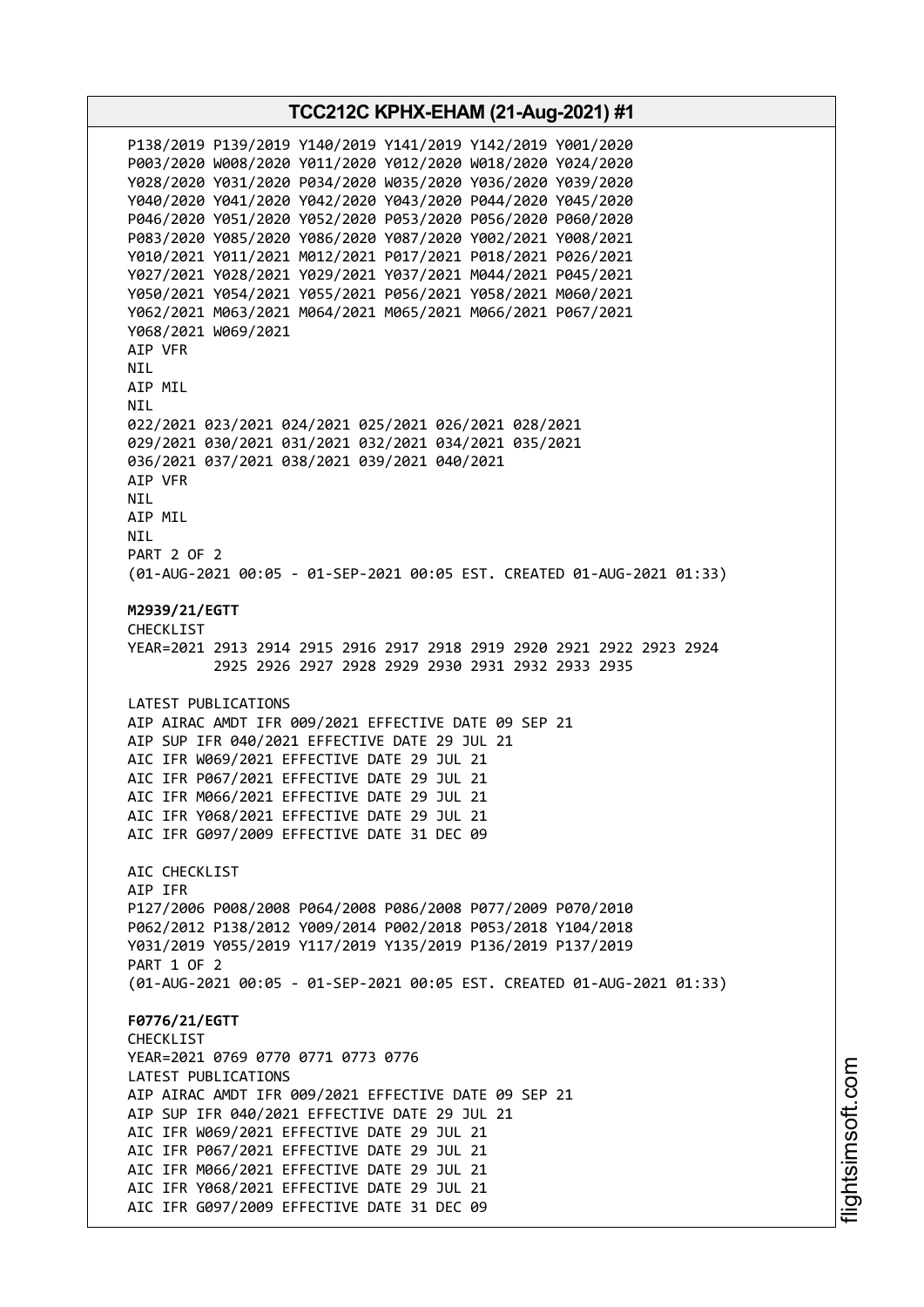| TCC212C KPHX-EHAM (21-Aug-2021) #1                                                                                         |
|----------------------------------------------------------------------------------------------------------------------------|
| AIC CHECKLIST<br>AIP IFR                                                                                                   |
| P127/2006 P008/2008 P064/2008 P086/2008 P077/2009 P070/2010                                                                |
| P062/2012 P138/2012 Y009/2014 P002/2018 P053/2018 Y104/2018                                                                |
| Y031/2019 Y055/2019 Y117/2019 Y135/2019 P136/2019 P137/2019                                                                |
| P138/2019 P139/2019 Y140/2019 Y141/2019 Y142/2019 Y001/2020                                                                |
| P003/2020 W008/2020 Y011/2020 Y012/2020 W018/2020 Y024/2020                                                                |
| Y028/2020 Y031/2020 P034/2020 W035/2020 Y036/2020 Y039/2020                                                                |
| Y040/2020 Y041/2020 Y042/2020 Y043/2020 P044/2020 Y045/2020                                                                |
| <b>PART 1 OF 2</b><br>(01-AUG-2021 00:05 - 01-SEP-2021 00:05 EST. CREATED 01-AUG-2021 01:31)                               |
| F0776/21/EGTT                                                                                                              |
| P046/2020 Y051/2020 Y052/2020 P053/2020 P056/2020 P060/2020                                                                |
| P083/2020 Y085/2020 Y086/2020 Y087/2020 Y002/2021 Y008/2021                                                                |
| Y010/2021 Y011/2021 M012/2021 P017/2021 P018/2021 P026/2021                                                                |
| Y027/2021 Y028/2021 Y029/2021 Y037/2021 M044/2021 P045/2021                                                                |
| Y050/2021 Y054/2021 Y055/2021 P056/2021 Y058/2021 M060/2021                                                                |
| Y062/2021 M063/2021 M064/2021 M065/2021 M066/2021 P067/2021                                                                |
| Y068/2021 W069/2021                                                                                                        |
| AIP VFR                                                                                                                    |
| NIL.                                                                                                                       |
| AIP MIL                                                                                                                    |
| NIL                                                                                                                        |
| SUP CHECKLIST                                                                                                              |
| AIP IFR                                                                                                                    |
| 053/2018 060/2018 011/2019 023/2019 025/2019 003/2020                                                                      |
| 017/2020 019/2020 023/2020 030/2020 031/2020 032/2020<br>037/2020 038/2020 039/2020 045/2020 046/2020 048/2020             |
| 049/2020 052/2020 002/2021 003/2021 007/2021 008/2021                                                                      |
| 012/2021 014/2021 017/2021 018/2021 019/2021 020/2021                                                                      |
| 022/2021 023/2021 024/2021 025/2021 026/2021 028/2021                                                                      |
| 029/2021 030/2021 031/2021 032/2021 034/2021 035/2021                                                                      |
| 036/2021 037/2021 038/2021 039/2021 040/2021                                                                               |
| AIP VFR                                                                                                                    |
| NIL                                                                                                                        |
| AIP MIL                                                                                                                    |
| NIL                                                                                                                        |
| PART 2 OF 2                                                                                                                |
| (01-AUG-2021 00:05 - 01-SEP-2021 00:05 EST. CREATED 01-AUG-2021 01:31)                                                     |
|                                                                                                                            |
| N0151/21/EGTT                                                                                                              |
| P083/2020 Y085/2020 Y086/2020 Y087/2020 Y002/2021 Y008/2021                                                                |
| Y010/2021 Y011/2021 M012/2021 P017/2021 P018/2021 P026/2021                                                                |
| Y027/2021 Y028/2021 Y029/2021 Y037/2021 M044/2021 P045/2021<br>Y050/2021 Y054/2021 Y055/2021 P056/2021 Y058/2021 M060/2021 |
| Y062/2021 M063/2021 M064/2021 M065/2021 M066/2021 P067/2021                                                                |
| Y068/2021 W069/2021                                                                                                        |
| AIP VFR                                                                                                                    |
| NIL                                                                                                                        |
| AIP MIL                                                                                                                    |
| <b>NIL</b>                                                                                                                 |
| SUP CHECKLIST                                                                                                              |
| AIP IFR                                                                                                                    |
| 053/2018 060/2018 011/2019 023/2019 025/2019 003/2020                                                                      |
| 017/2020 019/2020 023/2020 030/2020 031/2020 032/2020                                                                      |
| 037/2020 038/2020 039/2020 045/2020 046/2020 048/2020                                                                      |
| 049/2020 052/2020 002/2021 003/2021 007/2021 008/2021                                                                      |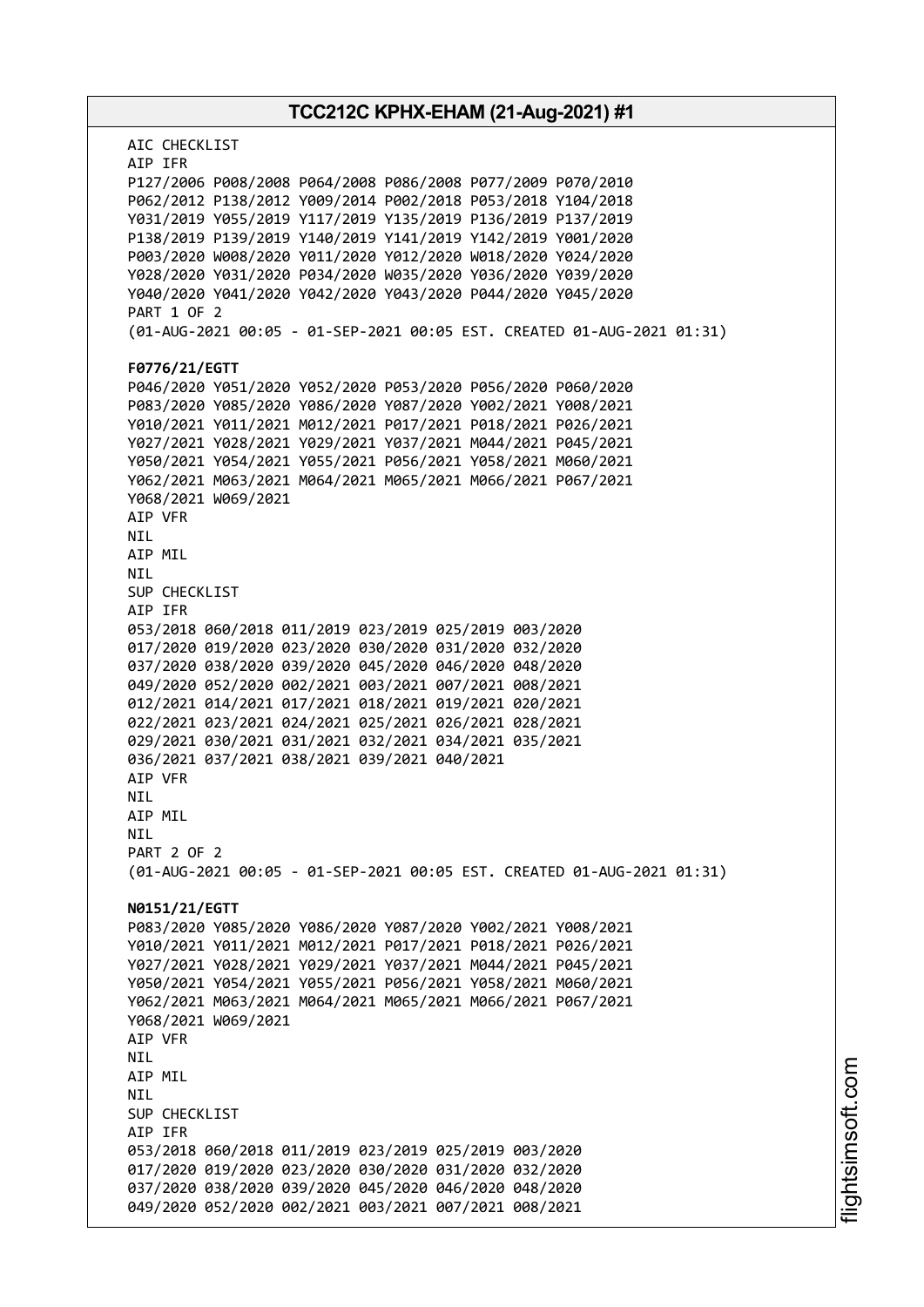012/2021 014/2021 017/2021 018/2021 019/2021 020/2021 022/2021 023/2021 024/2021 025/2021 026/2021 028/2021 029/2021 030/2021 031/2021 032/2021 034/2021 035/2021 036/2021 037/2021 038/2021 039/2021 040/2021 AIP VFR NIL AIP MIL NIL PART 2 OF 2 (01-AUG-2021 00:05 - 01-SEP-2021 00:05 EST. CREATED 01-AUG-2021 01:29) **N0151/21/EGTT** CHECKLIST YEAR=2021 0095 0111 0112 0113 0118 0122 0123 0124 0127 0136 0138 0139 0141 0142 0143 0145 0147 0149 0150 0151 LATEST PUBLICATIONS AIP AIRAC AMDT IFR 009/2021 EFFECTIVE DATE 09 SEP 21 AIP SUP IFR 040/2021 EFFECTIVE DATE 29 JUL 21 AIC IFR W069/2021 EFFECTIVE DATE 29 JUL 21 AIC IFR P067/2021 EFFECTIVE DATE 29 JUL 21 AIC IFR M066/2021 EFFECTIVE DATE 29 JUL 21 AIC IFR Y068/2021 EFFECTIVE DATE 29 JUL 21 AIC IFR G097/2009 EFFECTIVE DATE 31 DEC 09 AIC CHECKLIST AIP IFR P127/2006 P008/2008 P064/2008 P086/2008 P077/2009 P070/2010 P062/2012 P138/2012 Y009/2014 P002/2018 P053/2018 Y104/2018 Y031/2019 Y055/2019 Y117/2019 Y135/2019 P136/2019 P137/2019 P138/2019 P139/2019 Y140/2019 Y141/2019 Y142/2019 Y001/2020 P003/2020 W008/2020 Y011/2020 Y012/2020 W018/2020 Y024/2020 Y028/2020 Y031/2020 P034/2020 W035/2020 Y036/2020 Y039/2020 Y040/2020 Y041/2020 Y042/2020 Y043/2020 P044/2020 Y045/2020 P046/2020 Y051/2020 Y052/2020 P053/2020 P056/2020 P060/2020 PART 1 OF 2 (01-AUG-2021 00:05 - 01-SEP-2021 00:05 EST. CREATED 01-AUG-2021 01:29) **B1876/21/EGTT** AIC IFR Y068/2021 EFFECTIVE DATE 29 JUL 21 AIC IFR G097/2009 EFFECTIVE DATE 31 DEC 09 AIC CHECKLIST AIP IFR P127/2006 P008/2008 P064/2008 P086/2008 P077/2009 P070/2010 P062/2012 P138/2012 Y009/2014 P002/2018 P053/2018 Y104/2018 Y031/2019 Y055/2019 Y117/2019 Y135/2019 P136/2019 P137/2019 P138/2019 P139/2019 Y140/2019 Y141/2019 Y142/2019 Y001/2020 P003/2020 W008/2020 Y011/2020 Y012/2020 W018/2020 Y024/2020 Y028/2020 Y031/2020 P034/2020 W035/2020 Y036/2020 Y039/2020 Y040/2020 Y041/2020 Y042/2020 Y043/2020 P044/2020 Y045/2020 P046/2020 Y051/2020 Y052/2020 P053/2020 P056/2020 P060/2020 P083/2020 Y085/2020 Y086/2020 Y087/2020 Y002/2021 Y008/2021 Y010/2021 Y011/2021 M012/2021 P017/2021 P018/2021 P026/2021 Y027/2021 Y028/2021 Y029/2021 Y037/2021 M044/2021 P045/2021 Y050/2021 Y054/2021 Y055/2021 P056/2021 Y058/2021 M060/2021 Y062/2021 M063/2021 M064/2021 M065/2021 M066/2021 P067/2021 Y068/2021 W069/2021 PART 2 OF 3 (01-AUG-2021 00:05 - 01-SEP-2021 00:05 EST. CREATED 01-AUG-2021 01:28)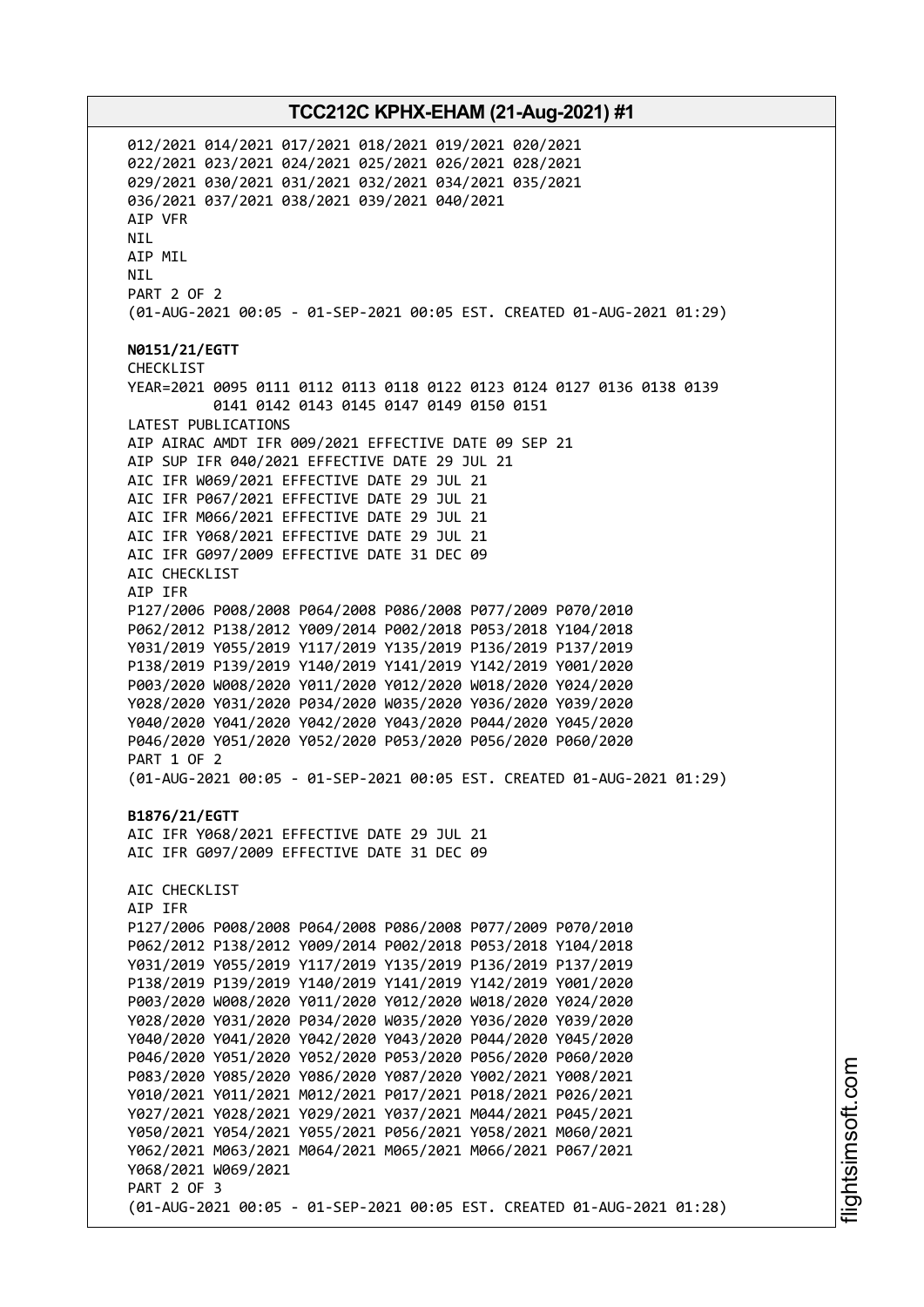**B1876/21/EGTT** CHECKLIST YEAR=2021 0989 1036 1041 1142 1175 1194 1205 1206 1207 1209 1372 1378 1413 1431 1537 1558 1579 1630 1705 1717 1725 1743 1747 1750 1751 1753 1790 1813 1816 1824 1836 1837 1839 1840 1841 1843 1844 1854 1856 1857 1860 1861 1862 1863 1864 1865 1866 1867 LATEST PUBLICATIONS AIP AIRAC AMDT IFR 009/2021 EFFECTIVE DATE 09 SEP 21 AIP SUP IFR 040/2021 EFFECTIVE DATE 29 JUL 21 AIC IFR W069/2021 EFFECTIVE DATE 29 JUL 21 AIC IFR P067/2021 EFFECTIVE DATE 29 JUL 21 AIC IFR M066/2021 EFFECTIVE DATE 29 JUL 21 PART 1 OF 3 (01-AUG-2021 00:05 - 01-SEP-2021 00:05 EST. CREATED 01-AUG-2021 01:28) **B1876/21/EGTT** AIP VFR NIL AIP MIL NIL SUP CHECKLIST AIP IFR 053/2018 060/2018 011/2019 023/2019 025/2019 003/2020 017/2020 019/2020 023/2020 030/2020 031/2020 032/2020 037/2020 038/2020 039/2020 045/2020 046/2020 048/2020 049/2020 052/2020 002/2021 003/2021 007/2021 008/2021 012/2021 014/2021 017/2021 018/2021 019/2021 020/2021 022/2021 023/2021 024/2021 025/2021 026/2021 028/2021 029/2021 030/2021 031/2021 032/2021 034/2021 035/2021 036/2021 037/2021 038/2021 039/2021 040/2021 AIP VFR **NTI** AIP MIL **NTL** PART 3 OF 3 (01-AUG-2021 00:05 - 01-SEP-2021 00:05 EST. CREATED 01-AUG-2021 01:28) **A2748/21/EGTT** Y031/2019 Y055/2019 Y117/2019 Y135/2019 P136/2019 P137/2019 P138/2019 P139/2019 Y140/2019 Y141/2019 Y142/2019 Y001/2020 P003/2020 W008/2020 Y011/2020 Y012/2020 W018/2020 Y024/2020 Y028/2020 Y031/2020 P034/2020 W035/2020 Y036/2020 Y039/2020 Y040/2020 Y041/2020 Y042/2020 Y043/2020 P044/2020 Y045/2020 P046/2020 Y051/2020 Y052/2020 P053/2020 P056/2020 P060/2020 P083/2020 Y085/2020 Y086/2020 Y087/2020 Y002/2021 Y008/2021 Y010/2021 Y011/2021 M012/2021 P017/2021 P018/2021 P026/2021 Y027/2021 Y028/2021 Y029/2021 Y037/2021 M044/2021 P045/2021 Y050/2021 Y054/2021 Y055/2021 P056/2021 Y058/2021 M060/2021 Y062/2021 M063/2021 M064/2021 M065/2021 M066/2021 P067/2021 Y068/2021 W069/2021 AIP VFR **NTI** AIP MIL **NTI** SUP CHECKLIST AIP IFR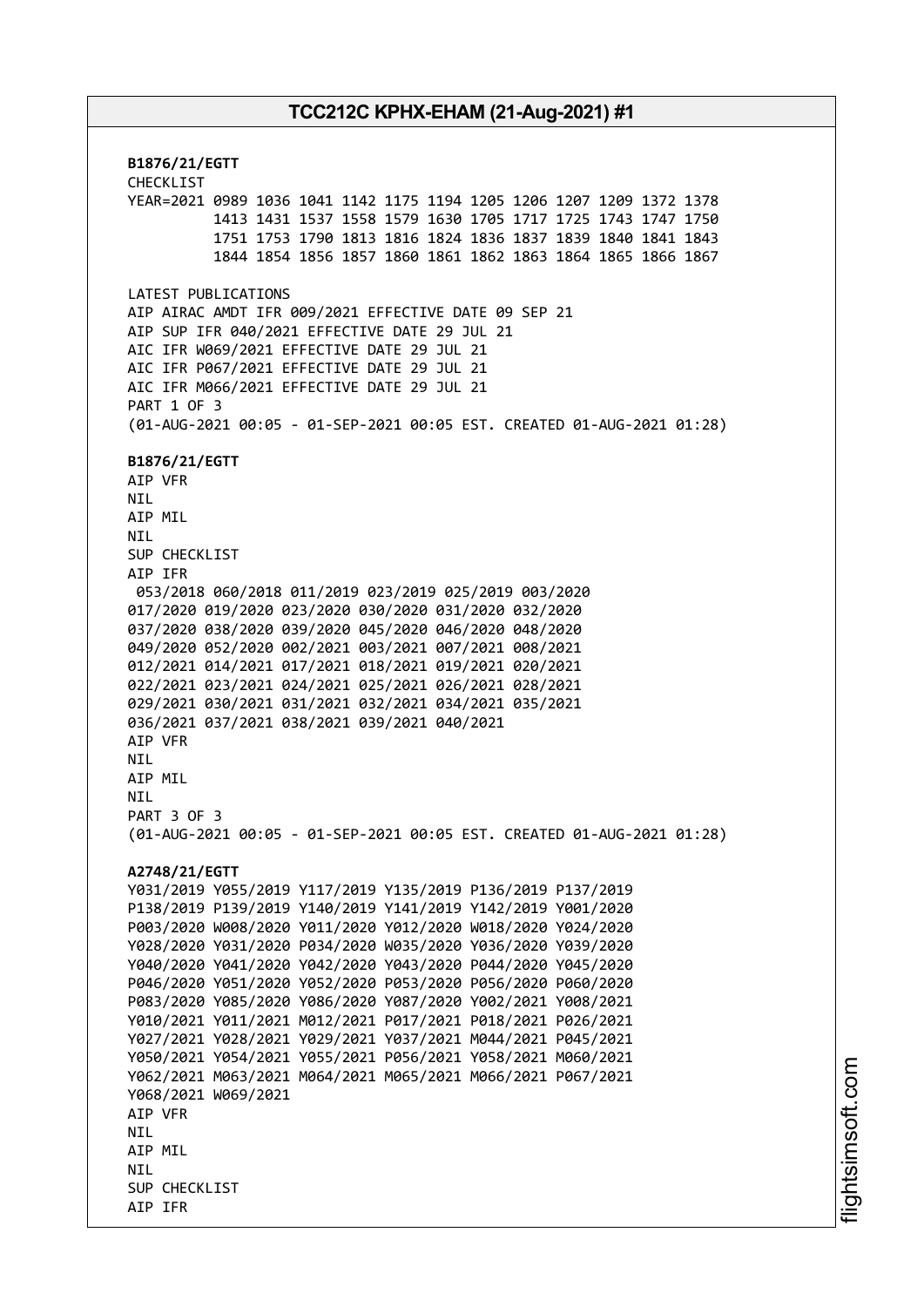053/2018 060/2018 011/2019 023/2019 025/2019 003/2020 017/2020 019/2020 023/2020 030/2020 031/2020 032/2020 037/2020 038/2020 039/2020 045/2020 046/2020 048/2020 049/2020 052/2020 002/2021 003/2021 007/2021 008/2021 012/2021 014/2021 017/2021 018/2021 019/2021 020/2021 022/2021 023/2021 024/2021 025/2021 026/2021 028/2021 029/2021 030/2021 031/2021 032/2021 034/2021 035/2021 036/2021 037/2021 038/2021 039/2021 040/2021 AIP VFR NIL AIP MIL **NTI** PART 2 OF 2 (01-AUG-2021 00:05 - 01-SEP-2021 00:05 EST. CREATED 01-AUG-2021 01:27) **A2748/21/EGTT** CHECKLIST YEAR=2021 1471 1502 1566 1576 1577 1596 1650 1662 1674 1675 1713 1740 1747 1798 1845 1938 1940 1970 2020 2025 2032 2033 2034 2078 2111 2138 2167 2168 2211 2224 2259 2270 2290 2310 2320 2328 2345 2385 2391 2393 2395 2398 2410 2411 2434 2441 2445 2455 2457 2462 2463 2464 2484 2509 2510 2524 2527 2528 2530 2548 2556 2583 2592 2593 2594 2595 2596 2597 2598 2599 2600 2601 2602 2609 2611 2612 2629 2631 2632 2641 2642 2650 2651 2673 2674 2680 2682 2685 2686 2690 2692 2694 2701 2702 2703 2704 2705 2709 2710 2711 2713 2715 2716 2721 2722 2723 2728 2733 2736 2738 2741 2744 2745 2747 LATEST PUBLICATIONS AIP AIRAC AMDT IFR 009/2021 EFFECTIVE DATE 09 SEP 21 AIP SUP IFR 040/2021 EFFECTIVE DATE 29 JUL 21 AIC IFR W069/2021 EFFECTIVE DATE 29 JUL 21 AIC IFR P067/2021 EFFECTIVE DATE 29 JUL 21 AIC IFR M066/2021 EFFECTIVE DATE 29 JUL 21 AIC IFR Y068/2021 EFFECTIVE DATE 29 JUL 21 AIC IFR G097/2009 EFFECTIVE DATE 31 DEC 09 ATC CHECKLIST AIP IFR P127/2006 P008/2008 P064/2008 P086/2008 P077/2009 P070/2010 P062/2012 P138/2012 Y009/2014 P002/2018 P053/2018 Y104/2018 PART 1 OF 2 (01-AUG-2021 00:05 - 01-SEP-2021 00:05 EST. CREATED 01-AUG-2021 01:27) **Q0411/21/EGTT** P083/2020 Y085/2020 Y086/2020 Y087/2020 Y002/2021 Y008/2021 Y010/2021 Y011/2021 M012/2021 P017/2021 P018/2021 P026/2021 Y027/2021 Y028/2021 Y029/2021 Y037/2021 M044/2021 P045/2021 Y050/2021 Y054/2021 Y055/2021 P056/2021 Y058/2021 M060/2021 Y062/2021 M063/2021 M064/2021 M065/2021 M066/2021 P067/2021 Y068/2021 W069/2021 AIP VFR NIL AIP MIL NIL SUP CHECKLIST AIP IFR 053/2018 060/2018 011/2019 023/2019 025/2019 003/2020 017/2020 019/2020 023/2020 030/2020 031/2020 032/2020 037/2020 038/2020 039/2020 045/2020 046/2020 048/2020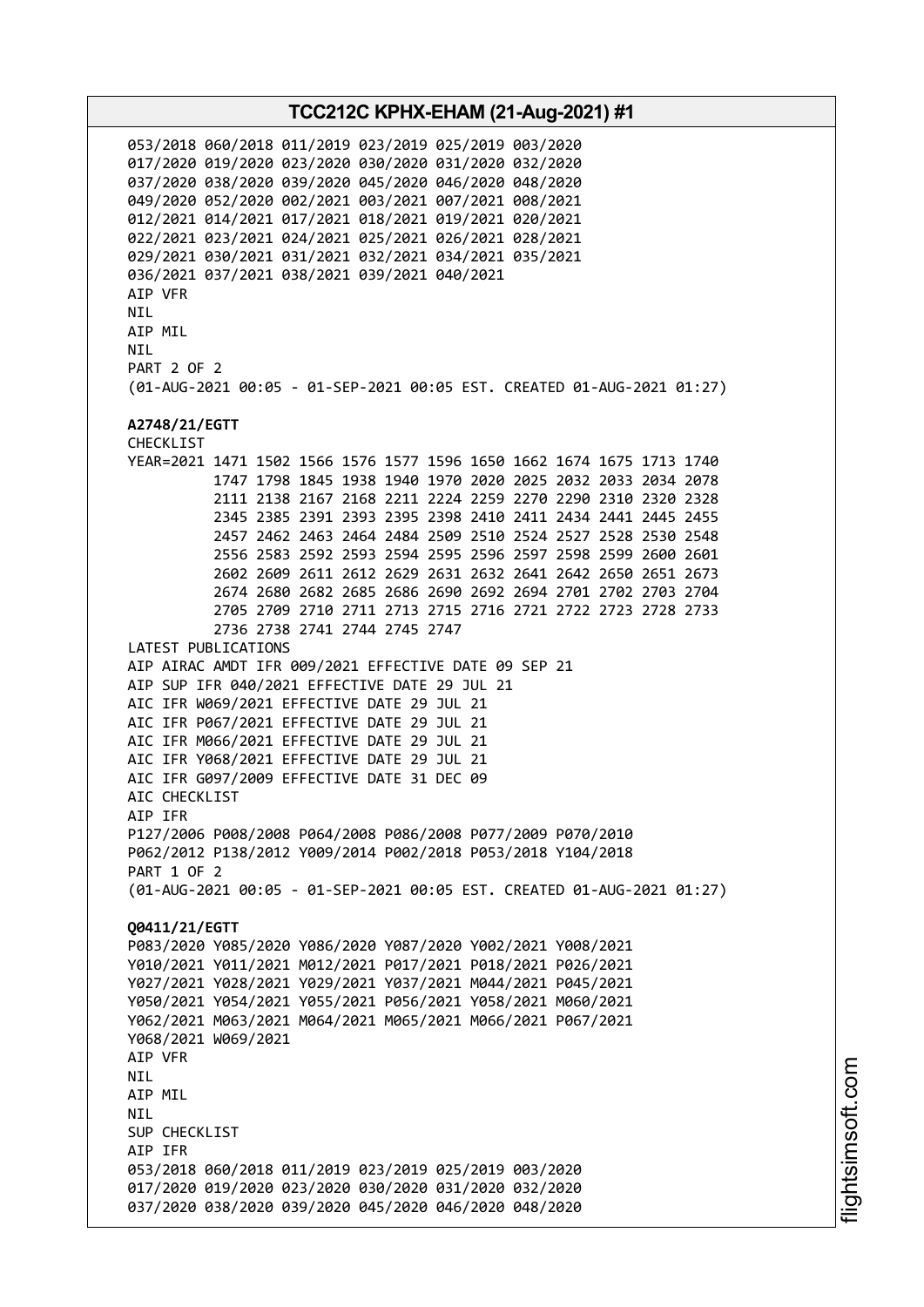049/2020 052/2020 002/2021 003/2021 007/2021 008/2021 012/2021 014/2021 017/2021 018/2021 019/2021 020/2021 022/2021 023/2021 024/2021 025/2021 026/2021 028/2021 029/2021 030/2021 031/2021 032/2021 034/2021 035/2021 036/2021 037/2021 038/2021 039/2021 040/2021 AIP VFR NIL AIP MIL NIL PART 2 OF 2 (01-AUG-2021 00:05 - 01-SEP-2021 00:05 EST. CREATED 01-AUG-2021 01:12) **K0336/21/EGTT** AIC IFR P067/2021 EFFECTIVE DATE 29 JUL 21 AIC IFR M066/2021 EFFECTIVE DATE 29 JUL 21 AIC IFR Y068/2021 EFFECTIVE DATE 29 JUL 21 AIC IFR G097/2009 EFFECTIVE DATE 31 DEC 09 AIC CHECKLIST AIP IFR P127/2006 P008/2008 P064/2008 P086/2008 P077/2009 P070/2010 P062/2012 P138/2012 Y009/2014 P002/2018 P053/2018 Y104/2018 Y031/2019 Y055/2019 Y117/2019 Y135/2019 P136/2019 P137/2019 P138/2019 P139/2019 Y140/2019 Y141/2019 Y142/2019 Y001/2020 P003/2020 W008/2020 Y011/2020 Y012/2020 W018/2020 Y024/2020 Y028/2020 Y031/2020 P034/2020 W035/2020 Y036/2020 Y039/2020 Y040/2020 Y041/2020 Y042/2020 Y043/2020 P044/2020 Y045/2020 P046/2020 Y051/2020 Y052/2020 P053/2020 P056/2020 P060/2020 P083/2020 Y085/2020 Y086/2020 Y087/2020 Y002/2021 Y008/2021 Y010/2021 Y011/2021 M012/2021 P017/2021 P018/2021 P026/2021 Y027/2021 Y028/2021 Y029/2021 Y037/2021 M044/2021 P045/2021 Y050/2021 Y054/2021 Y055/2021 P056/2021 Y058/2021 M060/2021 PART 2 OF 3 (01-AUG-2021 00:05 - 01-SEP-2021 00:05 EST. CREATED 01-AUG-2021 01:12) **Q0411/21/EGTT** CHECKLIST YEAR=2021 0387 0393 0400 0402 0404 0405 0406 0407 0408 0409 0410 0411 LATEST PUBLICATIONS AIP AIRAC AMDT IFR 009/2021 EFFECTIVE DATE 09 SEP 21 AIP SUP IFR 040/2021 EFFECTIVE DATE 29 JUL 21 AIC IFR W069/2021 EFFECTIVE DATE 29 JUL 21 AIC IFR P067/2021 EFFECTIVE DATE 29 JUL 21 AIC IFR M066/2021 EFFECTIVE DATE 29 JUL 21 AIC IFR Y068/2021 EFFECTIVE DATE 29 JUL 21 AIC IFR G097/2009 EFFECTIVE DATE 31 DEC 09 AIC CHECKLIST AIP IFR P127/2006 P008/2008 P064/2008 P086/2008 P077/2009 P070/2010 P062/2012 P138/2012 Y009/2014 P002/2018 P053/2018 Y104/2018 Y031/2019 Y055/2019 Y117/2019 Y135/2019 P136/2019 P137/2019 P138/2019 P139/2019 Y140/2019 Y141/2019 Y142/2019 Y001/2020 P003/2020 W008/2020 Y011/2020 Y012/2020 W018/2020 Y024/2020 Y028/2020 Y031/2020 P034/2020 W035/2020 Y036/2020 Y039/2020 Y040/2020 Y041/2020 Y042/2020 Y043/2020 P044/2020 Y045/2020 P046/2020 Y051/2020 Y052/2020 P053/2020 P056/2020 P060/2020 PART 1 OF 2 (01-AUG-2021 00:05 - 01-SEP-2021 00:05 EST. CREATED 01-AUG-2021 01:12)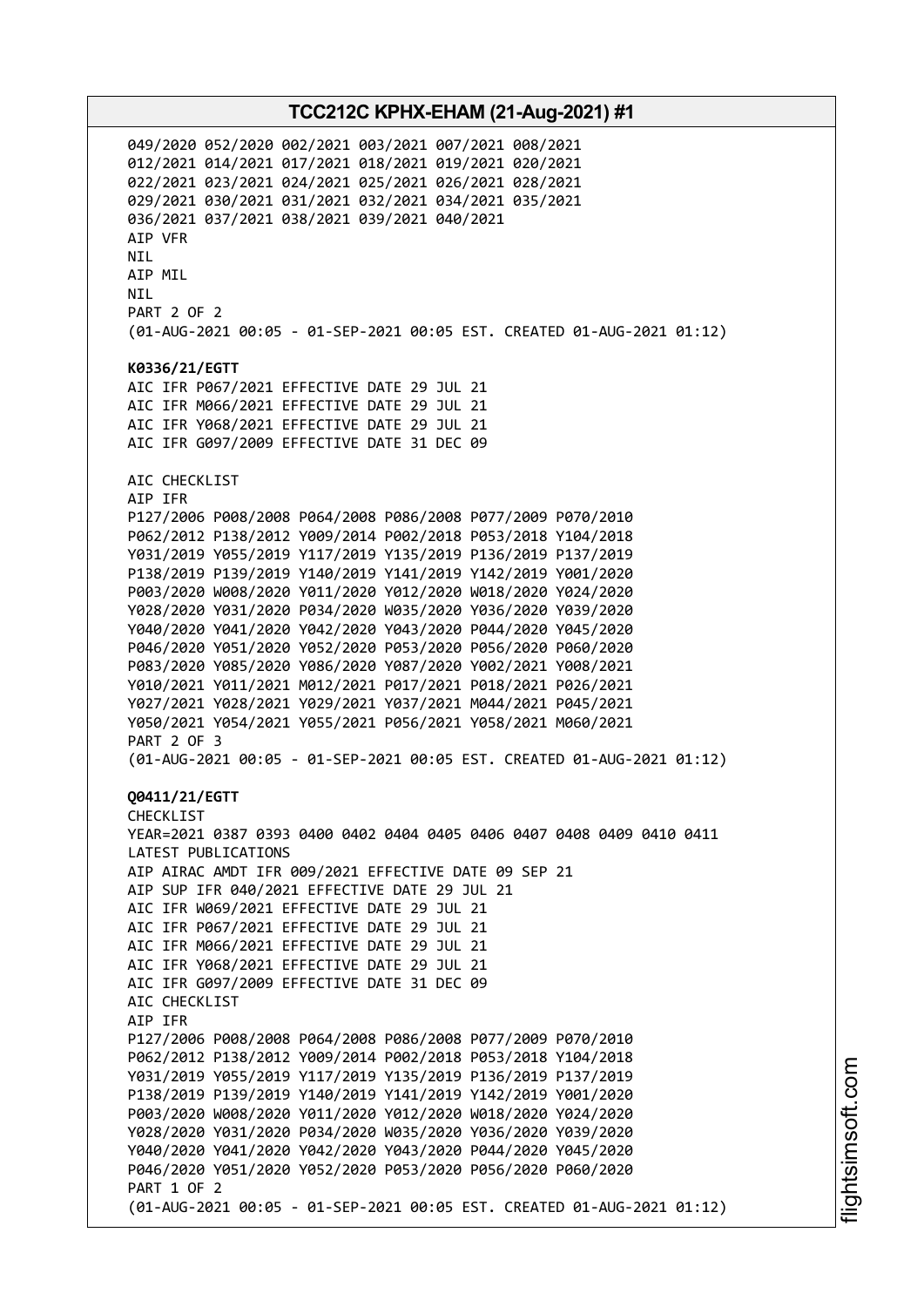**K0336/21/EGTT** CHECKLIST YEAR=2021 0202 0203 0204 0209 0211 0212 0215 0216 0217 0219 0220 0221 0222 0223 0224 0225 0227 0228 0230 0231 0233 0235 0236 0237 0238 0241 0242 0250 0251 0252 0253 0254 0255 0259 0260 0261 0262 0263 0269 0271 0275 0276 0277 0279 0281 0286 0287 0292 0293 0298 0299 0303 0306 0307 0313 0314 0315 0316 0317 0319 0321 0324 0325 0329 0333 0334 0335 LATEST PUBLICATIONS AIP AIRAC AMDT IFR 009/2021 EFFECTIVE DATE 09 SEP 21 AIP SUP IFR 040/2021 EFFECTIVE DATE 29 JUL 21 AIC IFR W069/2021 EFFECTIVE DATE 29 JUL 21 PART 1 OF 3 (01-AUG-2021 00:05 - 01-SEP-2021 00:05 EST. CREATED 01-AUG-2021 01:12) **K0336/21/EGTT** Y062/2021 M063/2021 M064/2021 M065/2021 M066/2021 P067/2021 (01-AUG-2021 00:05 - 01-SEP-2021 00:05 EST. CREATED 01-AUG-2021 01:12) **C7728/21/EGTT** Y031/2019 Y055/2019 Y117/2019 Y135/2019 P136/2019 P137/2019 P138/2019 P139/2019 Y140/2019 Y141/2019 Y142/2019 Y001/2020 P003/2020 W008/2020 Y011/2020 Y012/2020 W018/2020 Y024/2020 Y028/2020 Y031/2020 P034/2020 W035/2020 Y036/2020 Y039/2020 Y040/2020 Y041/2020 Y042/2020 Y043/2020 P044/2020 Y045/2020 P046/2020 Y051/2020 Y052/2020 P053/2020 P056/2020 P060/2020 P083/2020 Y085/2020 Y086/2020 Y087/2020 Y002/2021 Y008/2021 Y010/2021 Y011/2021 M012/2021 P017/2021 P018/2021 P026/2021 Y027/2021 Y028/2021 Y029/2021 Y037/2021 M044/2021 P045/2021 Y050/2021 Y054/2021 Y055/2021 P056/2021 Y058/2021 M060/2021 Y062/2021 M063/2021 M064/2021 M065/2021 M066/2021 P067/2021 Y068/2021 W069/2021 AIP VFR **NTI** AIP MIL **NTI** SUP CHECKLIST AIP IFR 053/2018 060/2018 011/2019 023/2019 025/2019 003/2020 017/2020 019/2020 023/2020 030/2020 031/2020 032/2020 037/2020 038/2020 039/2020 045/2020 046/2020 048/2020 049/2020 052/2020 002/2021 003/2021 007/2021 008/2021 012/2021 014/2021 017/2021 018/2021 019/2021 020/2021 022/2021 023/2021 024/2021 025/2021 026/2021 028/2021 029/2021 030/2021 031/2021 032/2021 034/2021 035/2021 036/2021 037/2021 038/2021 039/2021 040/2021 AIP VFR NIL AIP MIL **NTL** PART 3 OF 3 (01-AUG-2021 00:05 - 01-SEP-2021 00:05 EST. CREATED 01-AUG-2021 01:07) **C7728/21/EGTT** CHECKLIST YEAR=2021 1934 2190 3078 4070 4072 4325 4334 4408 4500 4629 4642 4711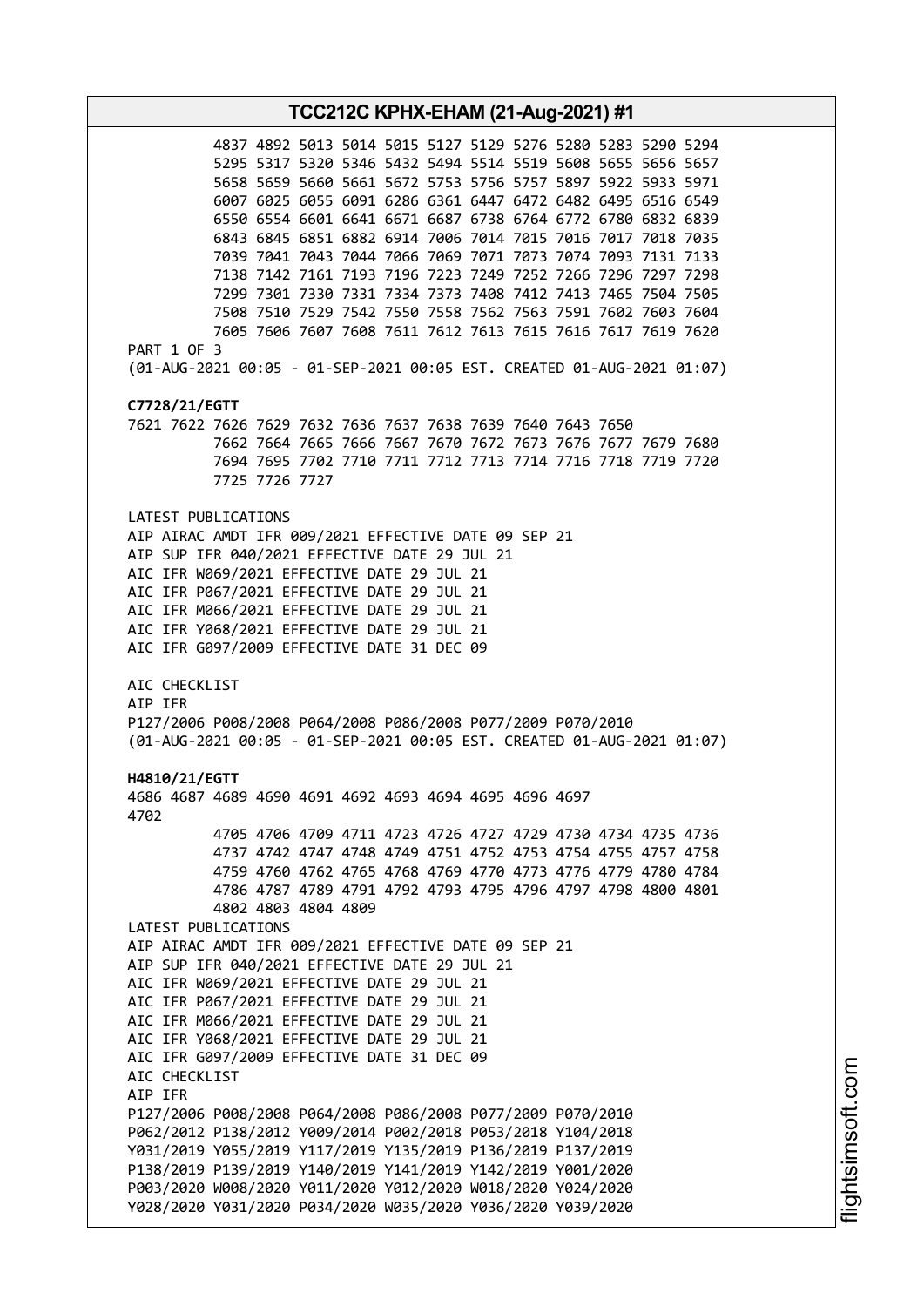Y040/2020 Y041/2020 Y042/2020 Y043/2020 P044/2020 Y045/2020 P046/2020 Y051/2020 Y052/2020 P053/2020 P056/2020 P060/2020 PART 2 OF 3 (01-AUG-2021 00:05 - 01-SEP-2021 00:05 EST. CREATED 01-AUG-2021 00:59) **H4810/21/EGTT** P127/2006 P008/2008 P064/2008 P086/2008 P077/2009 P070/2010 P062/2012 P138/2012 Y009/2014 P002/2018 P053/2018 Y104/2018 Y031/2019 Y055/2019 Y117/2019 Y135/2019 P136/2019 P137/2019 P138/2019 P139/2019 Y140/2019 Y141/2019 Y142/2019 Y001/2020 P003/2020 W008/2020 Y011/2020 Y012/2020 W018/2020 Y024/2020 Y028/2020 Y031/2020 P034/2020 W035/2020 Y036/2020 Y039/2020 Y040/2020 Y041/2020 Y042/2020 Y043/2020 P044/2020 Y045/2020 P046/2020 Y051/2020 Y052/2020 P053/2020 P056/2020 P060/2020 PART 2 OF 3 P083/2020 Y085/2020 Y086/2020 Y087/2020 Y002/2021 Y008/2021 Y010/2021 Y011/2021 M012/2021 P017/2021 P018/2021 P026/2021 Y027/2021 Y028/2021 Y029/2021 Y037/2021 M044/2021 P045/2021 Y050/2021 Y054/2021 Y055/2021 P056/2021 Y058/2021 M060/2021 Y062/2021 M063/2021 M064/2021 M065/2021 M066/2021 P067/2021 Y068/2021 W069/2021 AIP VFR NIL AIP MIL NIL SUP CHECKLIST AIP IFR 053/2018 060/2018 011/2019 023/2019 025/2019 003/2020 017/2020 019/2020 023/2020 030/2020 031/2020 032/2020 037/2020 038/2020 039/2020 045/2020 046/2020 048/2020 049/2020 052/2020 002/2021 003/2021 007/2021 008/2021 012/2021 014/2021 017/2021 018/2021 019/2021 020/2021 022/2021 023/2021 024/2021 025/2021 026/2021 028/2021 029/2021 030/2021 031/2021 032/2021 034/2021 035/2021 036/2021 037/2021 038/2021 039/2021 040/2021 AIP VFR NIL AIP MIL NIL PART 3 OF 3 (01-AUG-2021 00:05 - 01-SEP-2021 00:05 EST. CREATED 01-AUG-2021 00:59) **H4810/21/EGTT CHECKLIST** YEAR=2020 4986 4987 4988 YEAR=2021 0911 0951 0952 0953 0954 0955 0960 1565 1567 1568 1571 1573 1657 1693 1768 1769 1770 1771 1772 1773 1776 1778 1779 1780 1781 1792 1832 1948 1969 2046 2165 2293 2294 2295 2298 2300 2301 2302 2462 2465 2507 2515 2691 2694 2695 2696 2739 2740 2765 2832 3003 3015 3016 3018 3069 3070 3168 3211 3216 3223 3231 3288 3301 3308 3327 3342 3346 3347 3349 3350 3383 3384 3385 3418 3419 3521 3562 3579 3580 3581 3631 3725 3997 4042 4044 4053 4064 4084 4085 4094 4096 4097 4119 4129 4130 4131 4132 4133 4158 4165 4181 4193 4201 4204 4209 4293 4312 4319 4327 4360 4361 4363 4364 4365 4372 4373 4379 4394 4433 4451 4453 4476 4477 4478 4480 4513 4514 4516 4519 4521 4522 4527 4529 4531 4532 4533 4534 4535 4537 4538 4540 4544 4545 4546 4549 4565 4567 4573 4596 4600 4608 4611 4615 4616 4617 4625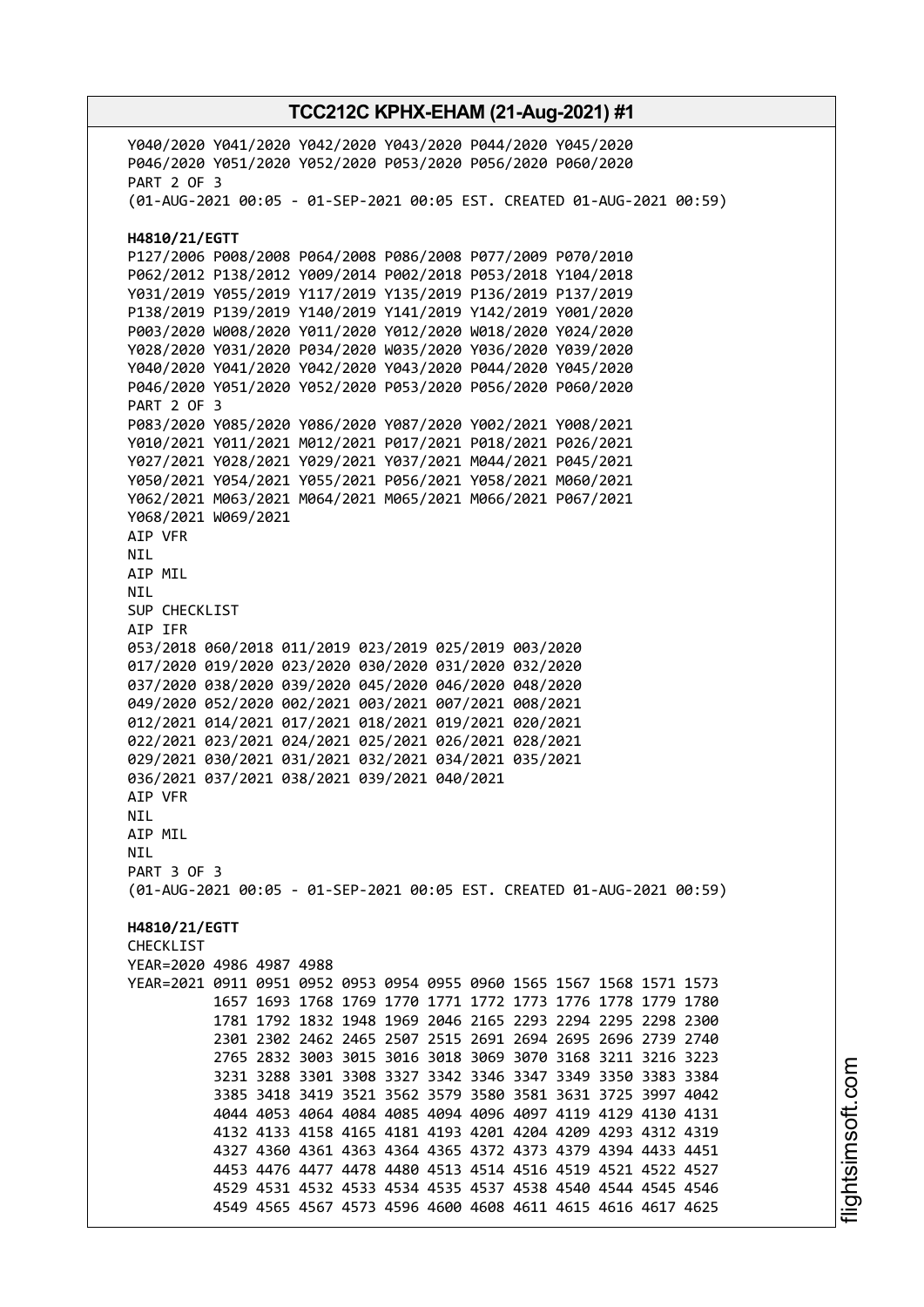4653 4662 4668 4673 4674 4677 4680 4681 4682 4683 4684 4685 PART 1 OF 3 (01-AUG-2021 00:05 - 01-SEP-2021 00:05 EST. CREATED 01-AUG-2021 00:59) **J2907/21/EGTT** AIP VFR NIL AIP MIL NIL SUP CHECKLIST AIP IFR (01-AUG-2021 00:05 - 01-SEP-2021 00:05 EST. CREATED 01-AUG-2021 00:57) **J2907/21/EGTT** AIC IFR Y068/2021 EFFECTIVE DATE 29 JUL 21 AIC IFR G097/2009 EFFECTIVE DATE 31 DEC 09 AIC CHECKLIST AIP IFR P127/2006 P008/2008 P064/2008 P086/2008 P077/2009 P070/2010 P062/2012 P138/2012 Y009/2014 P002/2018 P053/2018 Y104/2018 Y031/2019 Y055/2019 Y117/2019 Y135/2019 P136/2019 P137/2019 P138/2019 P139/2019 Y140/2019 Y141/2019 Y142/2019 Y001/2020 P003/2020 W008/2020 Y011/2020 Y012/2020 W018/2020 Y024/2020 Y028/2020 Y031/2020 P034/2020 W035/2020 Y036/2020 Y039/2020 Y040/2020 Y041/2020 Y042/2020 Y043/2020 P044/2020 Y045/2020 P046/2020 Y051/2020 Y052/2020 P053/2020 P056/2020 P060/2020 P083/2020 Y085/2020 Y086/2020 Y087/2020 Y002/2021 Y008/2021 Y010/2021 Y011/2021 M012/2021 P017/2021 P018/2021 P026/2021 Y027/2021 Y028/2021 Y029/2021 Y037/2021 M044/2021 P045/2021 Y050/2021 Y054/2021 Y055/2021 P056/2021 Y058/2021 M060/2021 Y062/2021 M063/2021 M064/2021 M065/2021 M066/2021 P067/2021 Y068/2021 W069/2021 PART 2 OF 3 (01-AUG-2021 00:05 - 01-SEP-2021 00:05 EST. CREATED 01-AUG-2021 00:57) **J2907/21/EGTT** CHECKLIST YEAR=2021 2634 2657 2668 2709 2710 2726 2762 2779 2834 2835 2836 2841 2843 2844 2845 2859 2860 2861 2862 2863 2864 2865 2866 2867 2868 2869 2870 2871 2872 2873 2874 2891 2892 2893 2894 2895 2896 2897 2898 2899 2900 2901 2902 2903 2904 2905 2906 LATEST PUBLICATIONS AIP AIRAC AMDT IFR 009/2021 EFFECTIVE DATE 09 SEP 21 AIP SUP IFR 040/2021 EFFECTIVE DATE 29 JUL 21 AIC IFR W069/2021 EFFECTIVE DATE 29 JUL 21 AIC IFR P067/2021 EFFECTIVE DATE 29 JUL 21 AIC IFR M066/2021 EFFECTIVE DATE 29 JUL 21 PART 1 OF 3 (01-AUG-2021 00:05 - 01-SEP-2021 00:05 EST. CREATED 01-AUG-2021 00:57) **U4729/21/EGTT CHECKLIST** YEAR=2021 2090 2703 2705 2706 2707 2854 2942 2964 2980 2981 3029 3040 3091 3099 3102 3103 3126 3136 3187 3203 3204 3208 3210 3254 3332 3353 3363 3391 3411 3417 3418 3433 3434 3516 3595 3598 3609 3627 3684 3702 3729 3749 3772 3773 3822 3852 3857 3874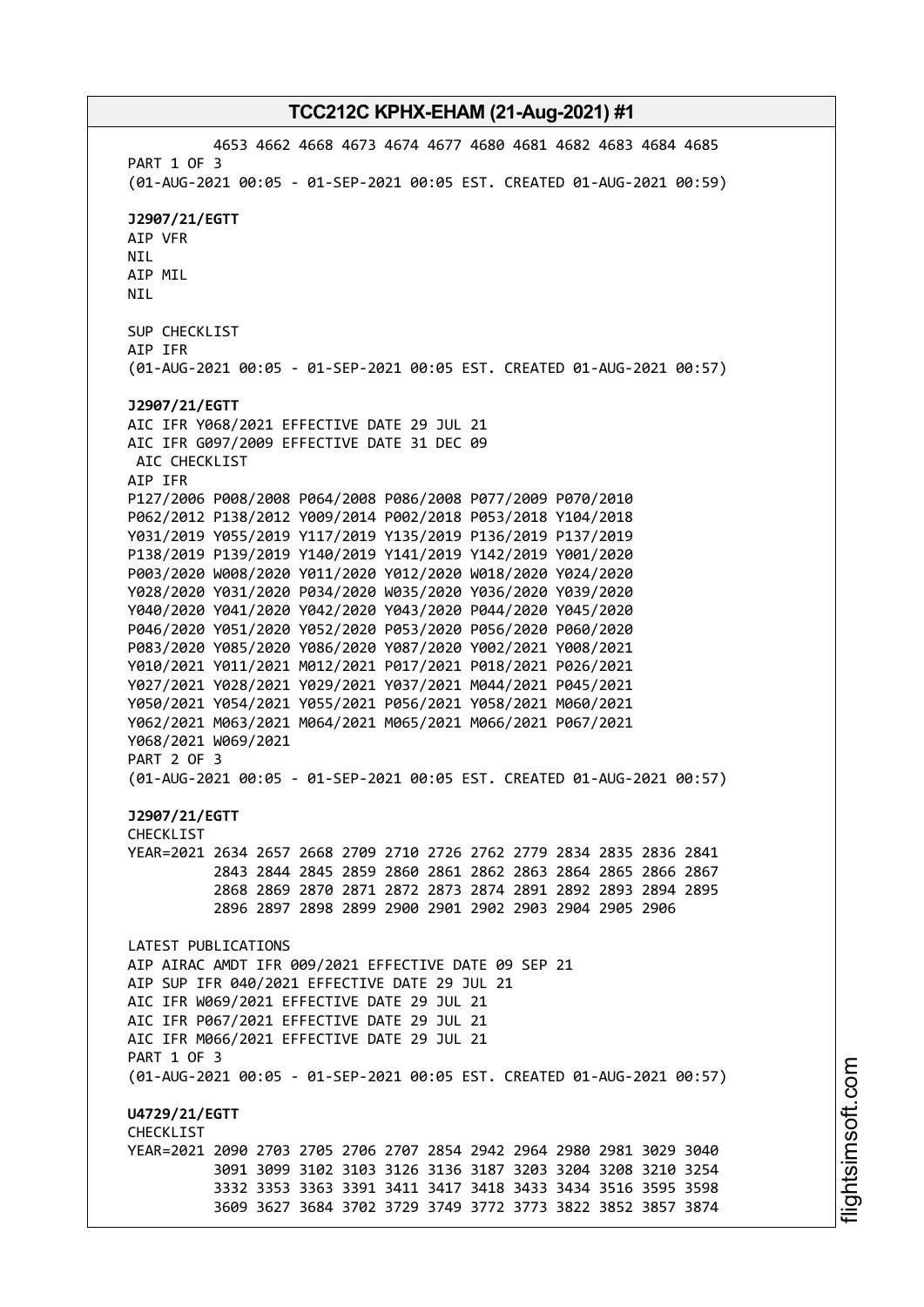**TCC212C KPHX-EHAM (21-Aug-2021) #1** 3875 3876 3880 3938 3939 3957 3958 3959 3960 3961 3962 3979 4011 4019 4048 4056 4057 4058 4059 4062 4069 4070 4071 4072 4073 4074 4078 4080 4125 4143 4144 4151 4160 4163 4193 4203 4235 4240 4242 4246 4249 4256 4260 4267 4269 4276 4277 4286 4301 4311 4314 4327 4340 4349 4350 4351 4383 4384 4398 4402 4405 4406 4407 4433 4437 4452 4457 4464 4478 4481 4486 4487 4488 4494 4497 4498 4499 4507 4517 4554 4566 4570 4573 4574 4580 4586 4601 4602 4603 4605 4606 4609 4624 4628 4633 4638 4642 4656 4659 4664 4667 4668 4672 4675 4678 4683 4684 4689 4690 4692 4693 4695 4703 4704 4707 4708 4709 4710 4711 4713 4714 4718 4720 4721 4724 4727 4728 4729 LATEST PUBLICATIONS AIP AIRAC AMDT IFR 009/2021 EFFECTIVE DATE 09 SEP 21 AIP SUP IFR 040/2021 EFFECTIVE DATE 29 JUL 21 AIC IFR W069/2021 EFFECTIVE DATE 29 JUL 21 AIC IFR P067/2021 EFFECTIVE DATE 29 JUL 21 AIC IFR M066/2021 EFFECTIVE DATE 29 JUL 21 AIC IFR Y068/2021 EFFECTIVE DATE 29 JUL 21 PART 1 OF 2 (01-AUG-2021 00:05 - 01-SEP-2021 00:05 EST. CREATED 01-AUG-2021 00:54) **U4729/21/EGTT** AIC IFR G097/2009 EFFECTIVE DATE 31 DEC 09 AIC CHECKLIST AIP IFR P127/2006 P008/2008 P064/2008 P086/2008 P077/2009 P070/2010 P062/2012 P138/2012 Y009/2014 P002/2018 P053/2018 Y104/2018 Y031/2019 Y055/2019 Y117/2019 Y135/2019 P136/2019 P137/2019 P138/2019 P139/2019 Y140/2019 Y141/2019 Y142/2019 Y001/2020 P003/2020 W008/2020 Y011/2020 Y012/2020 W018/2020 Y024/2020 Y028/2020 Y031/2020 P034/2020 W035/2020 Y036/2020 Y039/2020 Y040/2020 Y041/2020 Y042/2020 Y043/2020 P044/2020 Y045/2020 P046/2020 Y051/2020 Y052/2020 P053/2020 P056/2020 P060/2020 P083/2020 Y085/2020 Y086/2020 Y087/2020 Y002/2021 Y008/2021 Y010/2021 Y011/2021 M012/2021 P017/2021 P018/2021 P026/2021 Y027/2021 Y028/2021 Y029/2021 Y037/2021 M044/2021 P045/2021 Y050/2021 Y054/2021 Y055/2021 P056/2021 Y058/2021 M060/2021 Y062/2021 M063/2021 M064/2021 M065/2021 M066/2021 P067/2021 Y068/2021 W069/2021 AIP VFR **NTI** AIP MIL NIL SUP CHECKLIST AIP IFR 053/2018 060/2018 011/2019 023/2019 025/2019 003/2020 017/2020 019/2020 023/2020 030/2020 031/2020 032/2020 037/2020 038/2020 039/2020 045/2020 046/2020 048/2020 049/2020 052/2020 002/2021 003/2021 007/2021 008/2021 012/2021 014/2021 017/2021 018/2021 019/2021 020/2021 022/2021 023/2021 024/2021 025/2021 026/2021 028/2021 029/2021 030/2021 031/2021 032/2021 034/2021 035/2021 036/2021 037/2021 038/2021 039/2021 040/2021 AIP VFR **NTI** AIP MIL **NTI** PART 2 OF 2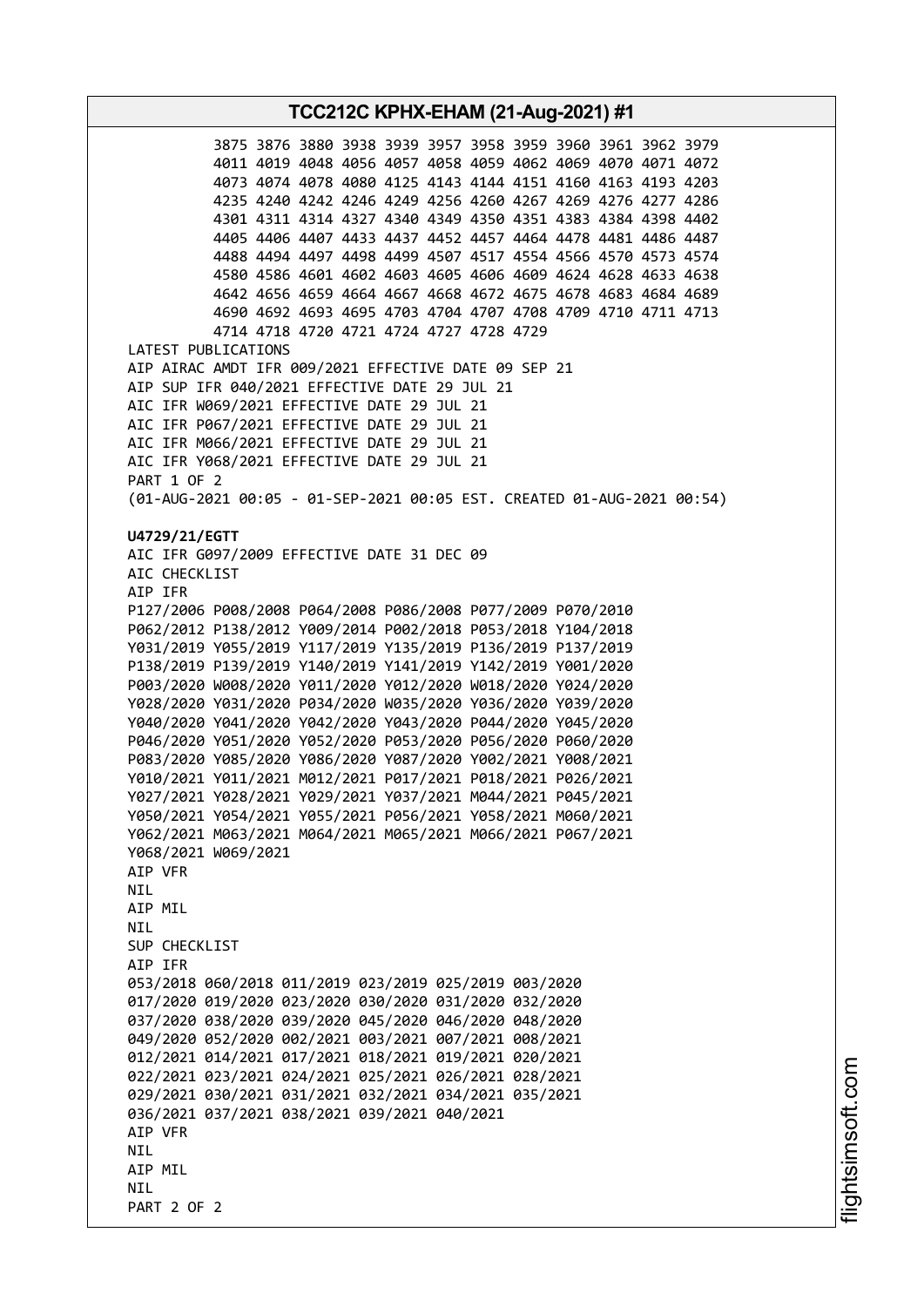**TCC212C KPHX-EHAM (21-Aug-2021) #1** (01-AUG-2021 00:05 - 01-SEP-2021 00:05 EST. CREATED 01-AUG-2021 00:54) **L3406/21/EGTT** CHECKLIST YEAR=2021 1858 1935 2118 2131 2132 2162 2179 2267 2268 2289 2333 2351 2437 2441 2512 2513 2559 2560 2561 2563 2582 2596 2644 2648 2658 2678 2696 2697 2728 2739 2742 2743 2746 2755 2769 2773 2775 2791 2793 2874 2880 2885 2886 2888 2923 2932 2961 2962 2979 2981 2983 2993 3082 3089 3093 3094 3098 3108 3115 3181 3182 3191 3210 3215 3219 3233 3252 3279 3280 3281 3282 3283 3284 3285 3297 3300 3305 3311 3312 3314 3317 3325 3328 3342 3344 3353 3357 3361 3363 3364 3365 3366 3369 3371 3373 3374 3375 3376 3378 3379 3388 3390 3391 3393 3394 3395 3396 3397 3398 3399 3400 3401 3402 LATEST PUBLICATIONS AIP AIRAC AMDT IFR 009/2021 EFFECTIVE DATE 09 SEP 21 AIP SUP IFR 040/2021 EFFECTIVE DATE 29 JUL 21 AIC IFR W069/2021 EFFECTIVE DATE 29 JUL 21 AIC IFR P067/2021 EFFECTIVE DATE 29 JUL 21 AIC IFR M066/2021 EFFECTIVE DATE 29 JUL 21 AIC IFR Y068/2021 EFFECTIVE DATE 29 JUL 21 AIC IFR G097/2009 EFFECTIVE DATE 31 DEC 09 AIC CHECKLIST AIP IFR PART 1 OF 2 (01-AUG-2021 00:05 - 01-SEP-2021 00:05 EST. CREATED 01-AUG-2021 00:51) **L3406/21/EGTT** P127/2006 P008/2008 P064/2008 P086/2008 P077/2009 P070/2010 P062/2012 P138/2012 Y009/2014 P002/2018 P053/2018 Y104/2018 Y031/2019 Y055/2019 Y117/2019 Y135/2019 P136/2019 P137/2019 P138/2019 P139/2019 Y140/2019 Y141/2019 Y142/2019 Y001/2020 P003/2020 W008/2020 Y011/2020 Y012/2020 W018/2020 Y024/2020 Y028/2020 Y031/2020 P034/2020 W035/2020 Y036/2020 Y039/2020 Y040/2020 Y041/2020 Y042/2020 Y043/2020 P044/2020 Y045/2020 P046/2020 Y051/2020 Y052/2020 P053/2020 P056/2020 P060/2020 P083/2020 Y085/2020 Y086/2020 Y087/2020 Y002/2021 Y008/2021 Y010/2021 Y011/2021 M012/2021 P017/2021 P018/2021 P026/2021 Y027/2021 Y028/2021 Y029/2021 Y037/2021 M044/2021 P045/2021 Y050/2021 Y054/2021 Y055/2021 P056/2021 Y058/2021 M060/2021 Y062/2021 M063/2021 M064/2021 M065/2021 M066/2021 P067/2021 Y068/2021 W069/2021 AIP VFR NIL AIP MIL **NTI** SUP CHECKLIST AIP IFR 053/2018 060/2018 011/2019 023/2019 025/2019 003/2020 017/2020 019/2020 023/2020 030/2020 031/2020 032/2020 037/2020 038/2020 039/2020 045/2020 046/2020 048/2020 049/2020 052/2020 002/2021 003/2021 007/2021 008/2021 012/2021 014/2021 017/2021 018/2021 019/2021 020/2021 022/2021 023/2021 024/2021 025/2021 026/2021 028/2021 029/2021 030/2021 031/2021 032/2021 034/2021 035/2021 036/2021 037/2021 038/2021 039/2021 040/2021 AIP VFR **NTL**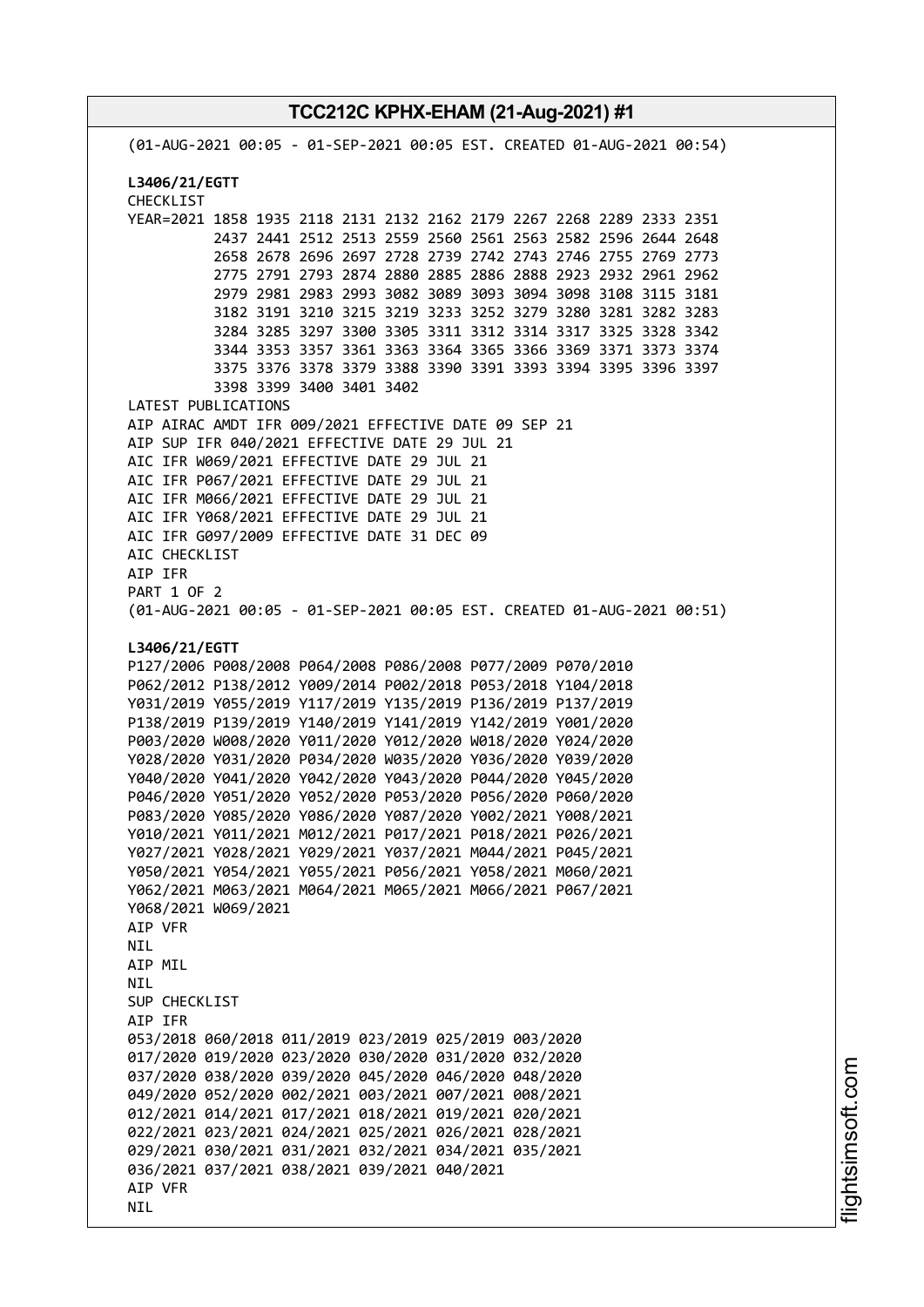AIP MIL NIL PART 2 OF 2 (01-AUG-2021 00:05 - 01-SEP-2021 00:05 EST. CREATED 01-AUG-2021 00:51) **V0013/21/EGTT** P083/2020 Y085/2020 Y086/2020 Y087/2020 Y002/2021 Y008/2021 Y010/2021 Y011/2021 M012/2021 P017/2021 P018/2021 P026/2021 Y027/2021 Y028/2021 Y029/2021 Y037/2021 M044/2021 P045/2021 Y050/2021 Y054/2021 Y055/2021 P056/2021 Y058/2021 M060/2021 Y062/2021 M063/2021 M064/2021 M065/2021 M066/2021 P067/2021 Y068/2021 W069/2021 AIP VFR NIL AIP MIL NIL SUP CHECKLIST AIP IFR 053/2018 060/2018 011/2019 023/2019 025/2019 003/2020 017/2020 019/2020 023/2020 030/2020 031/2020 032/2020 037/2020 038/2020 039/2020 045/2020 046/2020 048/2020 049/2020 052/2020 002/2021 003/2021 007/2021 008/2021 012/2021 014/2021 017/2021 018/2021 019/2021 020/2021 022/2021 023/2021 024/2021 025/2021 026/2021 028/2021 029/2021 030/2021 031/2021 032/2021 034/2021 035/2021 036/2021 037/2021 038/2021 039/2021 040/2021 AIP VFR NIL AIP MIL NIL PART 2 OF 2 (01-AUG-2021 00:05 - 01-SEP-2021 00:05 EST. CREATED 01-AUG-2021 00:49) **V0013/21/EGTT** CHECKLIST YEAR=2021 0009 0012 0013 LATEST PUBLICATIONS AIP AIRAC AMDT IFR 009/2021 EFFECTIVE DATE 09 SEP 21 AIP SUP IFR 040/2021 EFFECTIVE DATE 29 JUL 21 AIC IFR W069/2021 EFFECTIVE DATE 29 JUL 21 AIC IFR P067/2021 EFFECTIVE DATE 29 JUL 21 AIC IFR M066/2021 EFFECTIVE DATE 29 JUL 21 AIC IFR Y068/2021 EFFECTIVE DATE 29 JUL 21 AIC IFR G097/2009 EFFECTIVE DATE 31 DEC 09 ATC CHECKLIST AIP IFR P127/2006 P008/2008 P064/2008 P086/2008 P077/2009 P070/2010 P062/2012 P138/2012 Y009/2014 P002/2018 P053/2018 Y104/2018 Y031/2019 Y055/2019 Y117/2019 Y135/2019 P136/2019 P137/2019 P138/2019 P139/2019 Y140/2019 Y141/2019 Y142/2019 Y001/2020 P003/2020 W008/2020 Y011/2020 Y012/2020 W018/2020 Y024/2020 Y028/2020 Y031/2020 P034/2020 W035/2020 Y036/2020 Y039/2020 Y040/2020 Y041/2020 Y042/2020 Y043/2020 P044/2020 Y045/2020 P046/2020 Y051/2020 Y052/2020 P053/2020 P056/2020 P060/2020 PART 1 OF 2 (01-AUG-2021 00:05 - 01-SEP-2021 00:05 EST. CREATED 01-AUG-2021 00:49) **H4809/21/EGTT**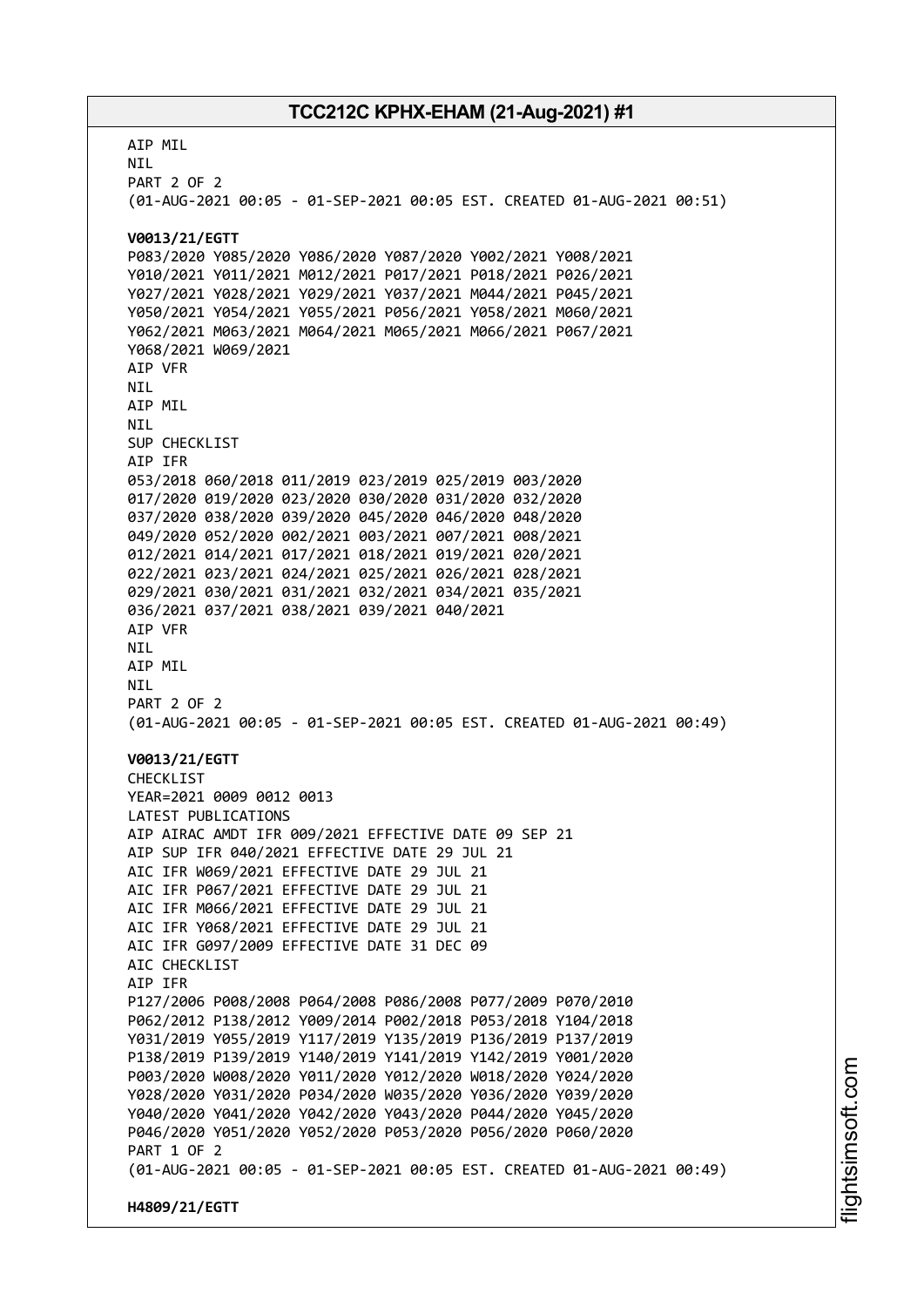PYROTECHNICS WI 2NM RADIUS: 542221N 0014531W (CATTERICK, NORTH YORKSHIRE). FOR INFO 07624 909374. 2021-08-0207/AS3. SFC-3000FT AMSL 1630-0600 (01-AUG-2021 16:30 - 01-SEP-2021 06:00. CREATED 31-JUL-2021 11:17) **N0150/21/EGTT** AIR NAV OBST LGT UK0229A072F RTM HE02 RIDGEHILL IBA OS U/S PSN 515950.81N 0023223.68W, ELEV 1217 FT / 540 FT (31-JUL-2021 06:08 - 31-AUG-2021 23:59. CREATED 31-JUL-2021 06:09) **H4798/21/EGTT** UAS OPR BEYOND VISUAL LINE OF SIGHT (BVLOS) WITHOUT VISUAL OBSERVERS WI 0.5NM RADIUS OF 512250N 0010602W (PADWORTH COMMON, READING, BERKSHIRE) MAX HGT 2625FT AGL. FOR INFO 01189 701103. 2021-08-0221/AS2 SFC-3000FT AMSL 0800-1600 (01-AUG-2021 08:00 - 30-SEP-2021 16:00. CREATED 30-JUL-2021 13:44) **H4795/21/EGTT** UAS OPR BEYOND VISUAL LINE OF SIGHT (BVLOS) UTILISING VISUAL OBSERVERS (EXTENDED LINE OF SIGHT) WI 1.6NM RADIUS OF 521045N 0002947W (CLAPHAM, BEDFORDSHIRE). MAX HGT 1000FT AGL. FOR INFO 07801 368609. 2021-08-0244/AS2 SFC-1280FT AMSL MON-FRI 0800-1600 (02-AUG-2021 08:00 - 30-SEP-2021 16:00. CREATED 30-JUL-2021 13:38) **H4793/21/EGTT** FLYING OF LARGE MODEL ACFT WI 0.5NM RADIUS OF 534138N 0011924W (PONTEFRACT, WEST YORKSHIRE). FOR INFO CONTACT 07802 725231. 2021-07-0674/AS2. SFC-1670FT AMSL JUL 31 - OCT 30 0800-2000, OCT 31 0900-2100 (31-JUL-2021 08:00 - 31-OCT-2021 21:00. CREATED 30-JUL-2021 13:23) **J2874/21/EGTT** RESTRICTED AREA (TEMPORARY) AT (CLACTON-ON-SEA, ESSEX). FOR A RED ARROWS DISPLAY WI 6NM RADIUS 514643N 0010838E. AREA ESTABLISHED UNDER ARTICLE 239 OF THE AIR NAVIGATION ORDER 2016. AIC M 065/2021 REFERS. 2021-08-0016/AS1 SFC-8100FT AMSL 26 1410-1450, 27 1140-1220 (26-AUG-2021 14:10 - 27-AUG-2021 12:20. CREATED 30-JUL-2021 09:26) **B1854/21/EGTT** CULDROSE LOWER AIRSPACE RADAR SERVICE NOT AVAILABLE (30-AUG-2021 07:30 - 30-AUG-2021 16:00. CREATED 30-JUL-2021 08:16) **H4759/21/EGTT** UNMANNED CAPTIVE BALLOON IN LOW FLYING AREA 4 1NM RADIUS OF PSN 514502N 0021815W (STROUD, GLOUCESTERSHIRE). MAX HEIGHT 200FT AGL. 21/07/095/LFTP SFC-550FT AMSL  $SR - SS$ (30-JUL-2021 04:29 - 30-AUG-2021 19:00. CREATED 29-JUL-2021 12:24)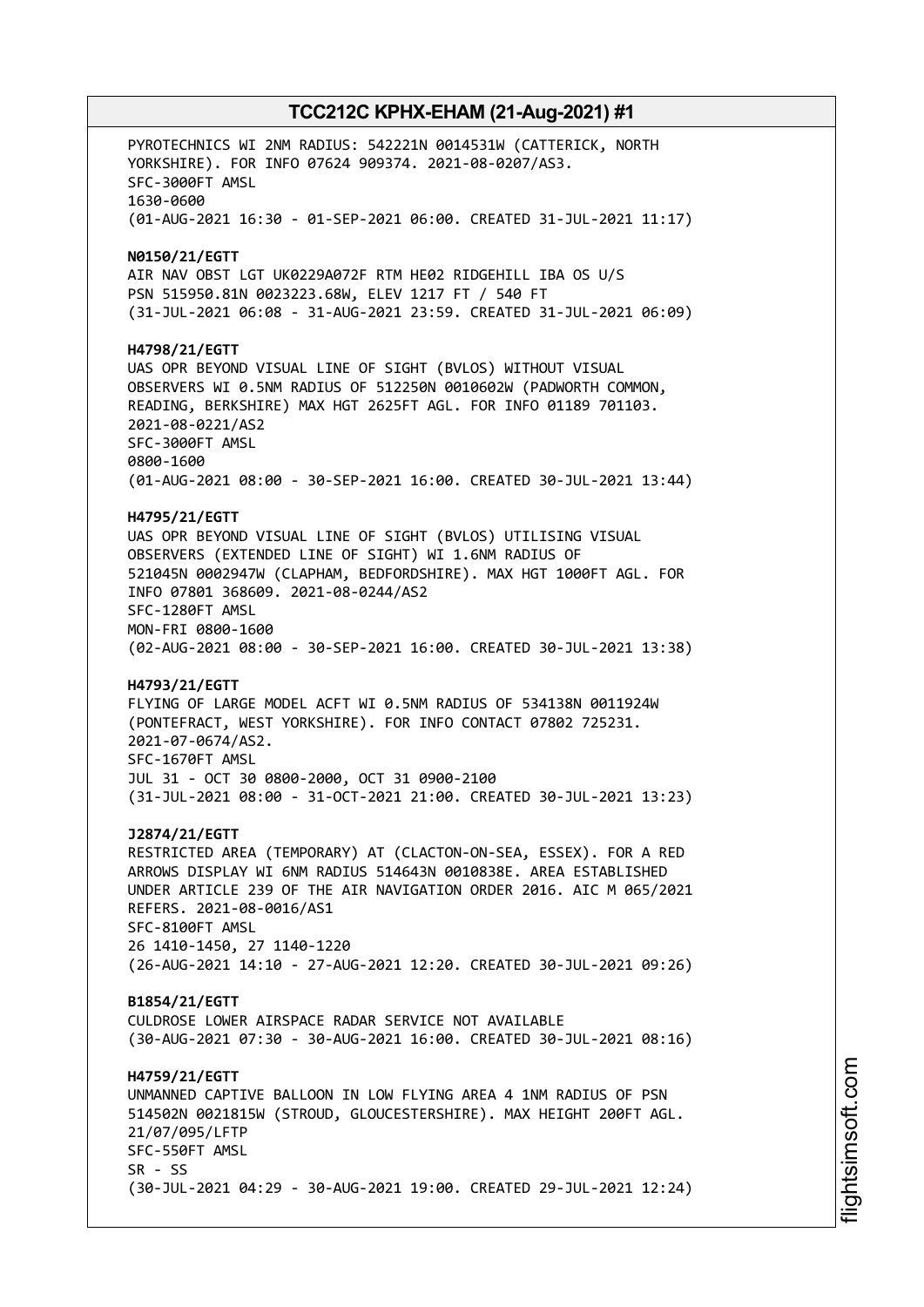**H4758/21/EGTT** UNMANNED CAPTIVE BALLOON IN LOW FLYING AREA 8 AND MANCHESTER AVOIDANCE AREA WI 1NM RADIUS OF PSN 532157N 0030401W (BROOKWAY, PRENTON) MAX HEIGHT 150FT AGL. 21/07/001/LFTP SFC-400FT AMSL SR-SS (29-JUL-2021 12:07 - 01-SEP-2021 19:01. CREATED 29-JUL-2021 12:08) **H4757/21/EGTT** UNMANNED CAPTIVE BALLOON IN LOW FLYING AREA THAMES VALLEY AVOIDANCE AREA WI 1NM RADIUS OF PSN 513556N 0003721W (BEACONSFIELD, BUCKINGHAMSHIRE) MAX HEIGHT 200FT AGL. 21/07/007/LFTP SFC-600FT AMSL SR-SS (29-JUL-2021 12:06 - 02-SEP-2021 18:47. CREATED 29-JUL-2021 12:07) **K0335/21/EGTT** LIT CRANE POSITION 504319N 0015823W (POOLE, DORSET) IN LOW FLYING AREA 18, BOURMENOUTH/SOUTHAMPTON/ISLE OF WIGHT AVOIDANCE AREA DAY AND NIGHT AND NIGHT ROTARY REGION 18. HGT 325FT AMSL (273FT AGL). 21/07/094/LFTP (30-JUL-2021 03:30 - 09-SEP-2021 23:59. CREATED 29-JUL-2021 10:47) **H4735/21/EGTT** PJE. PARACHUTE DISPLAY WI 3NM RADIUS: 524014N 0022642W (TELFORD, SHROPSHIRE). DROP HGT SUBJ ATC CLR. FOR INFO 01980 628211 / 07885 665057. 2021-08-0229/AS3. SFC-10000FT AMSL (28-AUG-2021 11:00 - 28-AUG-2021 12:00. CREATED 29-JUL-2021 07:52) **J2841/21/EGTT** TRIGGER NOTAM - TEMPORARY DANGER AREA EG D597 - 06 SEPT TO 24 SEP 2021 AND 07 MAR TO 25 MAR 2022. SUP 039/21 REFERS FL085-FL660 (06-SEP-2021 00:00 - 19-SEP-2021 23:59. CREATED 29-JUL-2021 00:19) **B1836/21/EGTT** TRIGGER NOTAM - PERM AIRAC AIP AMDT 09/21 WEF 09 SEP 2021. MULTIPLE ENR CHANGES, SEE COVER SHEET FOR FULL DETAILS (09-SEP-2021 00:00 - 22-SEP-2021 23:59. CREATED 29-JUL-2021 00:11) **K0333/21/EGTT** UNMARKED WIRES BETWEEN POSITIONS 525334N 0005819W - 525124N 0010208W IN LOW FLYING AREA 6 AND NIGHT SECTOR 3A. HGT 700FT AMSL (200FT AGL) UNLIT. 21/07/092/LFTP (28-JUL-2021 12:35 - 07-OCT-2021 23:59. CREATED 28-JUL-2021 12:43) **H4702/21/EGTT** MILITARY EXERCISE. MIXED ACFT INCREASED AERIAL ACTIVITY OPR WITH NO LIGHTS WI 4NM: 550343N 0023539W (SPADEADAM, CUMBRIA). AIRSPACE COORDINATION NOTICE 2021-08-0055 (SPADEADAM) REFERS. FOR INFO 07827 939372. 2021-09-0074/AS3. SFC-5700FT AMSL 02-06 11-16 2100-0500 (02-SEP-2021 21:00 - 17-SEP-2021 05:00. CREATED 27-JUL-2021 14:52)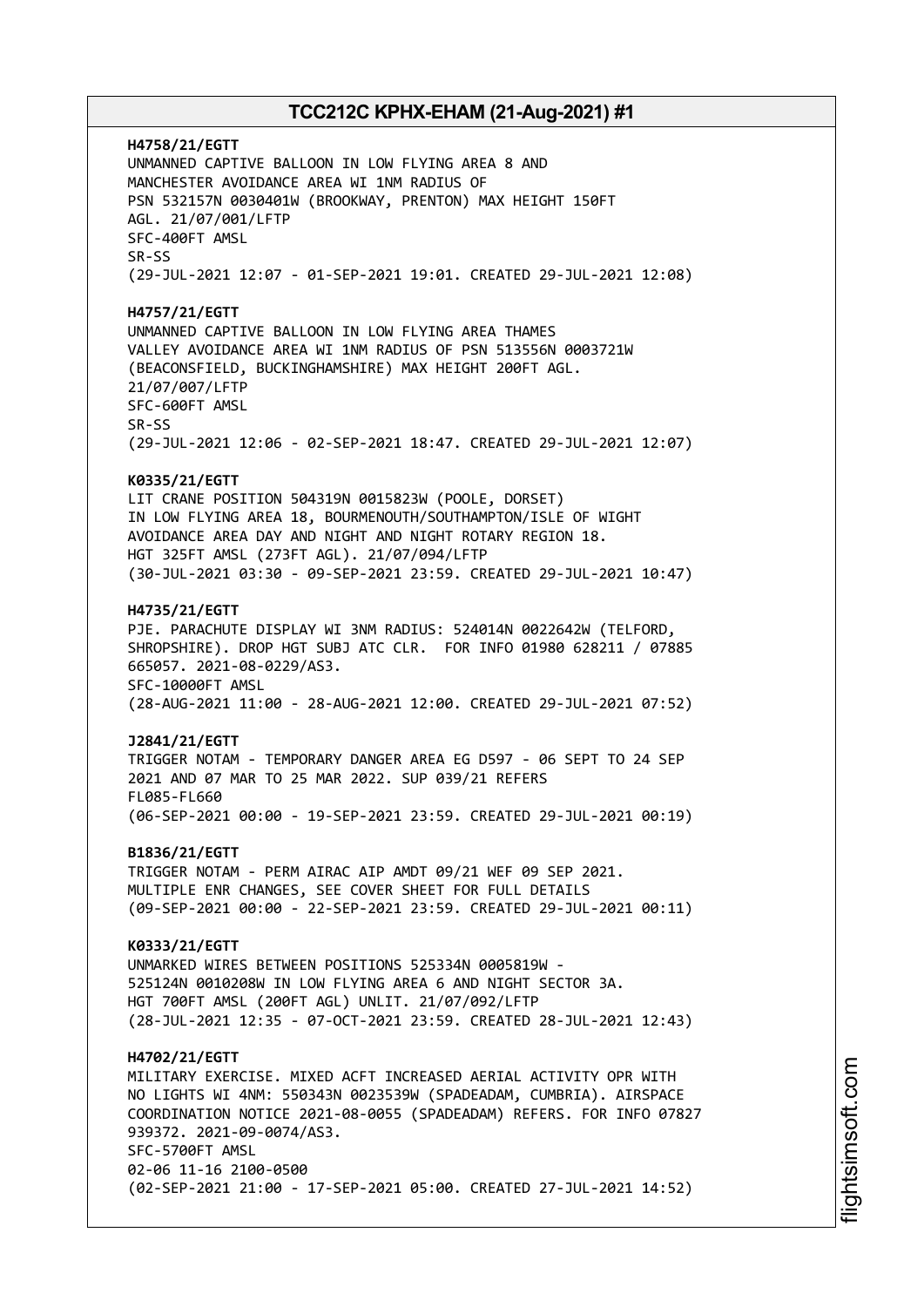# **B1824/21/EGTT** PLYMOUTH MILITARY RADAR CLOSED. EAST AND WEST LOWER AIRSPACE RADAR SERVICE NOT AVBL (28-JUL-2021 16:00 - 23-AUG-2021 07:00. CREATED 27-JUL-2021 13:36) **K0329/21/EGTT** LIT CRANE POSITION 511920N 0001223W (BANSTEAD, SURREY) IN LOW FLYING AREA THE THAMES VALLEY AVOIDANCE AREA DAY AND NIGHT HGT 630FT AMSL (108FT AGL). 21/07/087/LFTP (02-AUG-2021 04:30 - 09-SEP-2021 23:59. CREATED 27-JUL-2021 10:06) **H4687/21/EGTT** MILITARY EXERCISE. ACFT WILL OPR WI 4NM OF PSN 520205N 0033643W (SENNYBRIDGE, POWYS). ACFT MAY BE UNABLE TO COMPLY WITH RAC. NON-DEVIATING STATUS APPROVED IN ACCORDANCE WITH AIRSPACE COORDINATION NOTICE 2021-08-0055. FOR INFO 07827 939372. 2021-09-0078/AS3. FL180-FL200 02-06 11-16 2100-0500 (02-SEP-2021 21:00 - 17-SEP-2021 05:00. CREATED 27-JUL-2021 08:37) **H4686/21/EGTT** MILITARY EXERCISE. MULTIPLE LARGE MIL ACFT WILL CONDUCT TACTICAL LANDINGS WITHOUT LIGHTS WI 4NM RADIUS: 511851N 0020637W (KEEVIL, WILTSHIRE). FOR INFO 07827 939372. 2021-08-0204/AS3. SFC-4000FT AMSL AUG 30-SEP 02 0600-0100, SEP 07-10 0600-0100 (30-AUG-2021 06:00 - 11-SEP-2021 01:00. CREATED 27-JUL-2021 08:36) **H4685/21/EGTT** MILITARY EXERCISE. MULTIPLE LARGE MIL ACFT WILL CONDUCT TACTICAL LANDINGS WITHOUT LIGHTS WI 4NM RADIUS: 525101N 0004610E (SCULTHORPE DISSUSED AD, NORFOLK). FOR INFO 07827 939372. 2021-08-0200/AS3. SFC-4000FT AMSL AUG 30-SEP 02 0600-0100, SEP 07-10 0600-0100 (30-AUG-2021 06:00 - 11-SEP-2021 01:00. CREATED 27-JUL-2021 08:35) **H4684/21/EGTT** MILITARY EXERCISE. ACFT WILL OPR WI 4NM OF PSN 550343N 0023539W (SPADEADAM, CUMBRIA). ACFT MAY BE UNABLE TO COMPLY WITH RAC. NON-DEVIATING STATUS APPROVED IN ACCORDANCE WITH AIRSPACE COORDINATION NOTICE 2021-08-0055. FOR INFO 07827 939372. 2021-09-0072/AS3. FL180-FL200 02-06 11-16 2100-0500 (02-SEP-2021 21:00 - 17-SEP-2021 05:00. CREATED 27-JUL-2021 08:35) **H4680/21/EGTT** MILITARY EXERCISE. MIXED ACFT INCREASED AERIAL ACTIVITY OPR WITH NO LIGHTS WI 4NM: 520205N 0033643W (SENNYBRIDGE, POWYS). AIRSPACE COORDINATION NOTICE 2021-08-0055 (SENNYBRIDGE) REFERS. FOR INFO 07827 939372. 2021-09-0077/AS3. SFC-5600FT AMSL 02-06 11-16 2100-0500 (02-SEP-2021 21:00 - 17-SEP-2021 05:00. CREATED 27-JUL-2021 08:08) **N0149/21/EGTT**

CRANE. CONSTRUCTION SITE CRANE OPERATING AT PSN 512713N 0023507W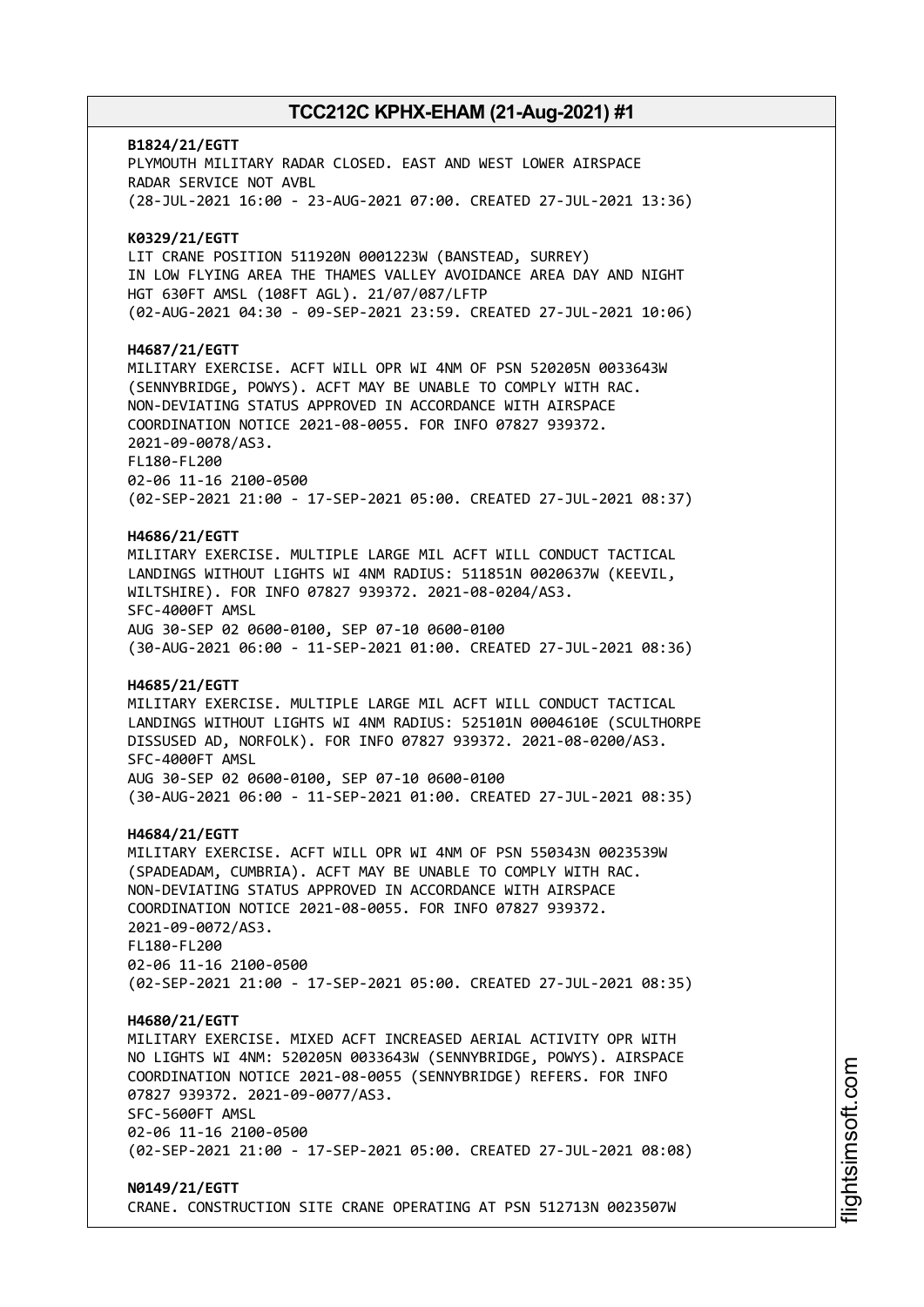(CITY CENTRE, BRISTOL). UP TO 358FT AGL/398FT AMSL. FOR INFO CONTACT 07483 318152. ON EXPIRY OF THIS NOTAM DETAILS WILL BE INCLUDED IN THE UK AIP ENR 5.4 2021-08-0197/AS4 (14-AUG-2021 01:00 - 12-NOV-2021 23:59. CREATED 26-JUL-2021 13:37) **K0325/21/EGTT** LIT CRANE PSN 513428N 0004108E (SOUTHEND AIRPORT BUSINESS PARK, ESSEX) IN LOW FLYING AREA THE THAMES VALLEY AVOIDANCE AREA DAY AND NIGHT. HGT 130FT AMSL (87FT AGL). 21/07/076/LFTP (29-JUL-2021 03:30 - 09-SEP-2021 23:59. CREATED 26-JUL-2021 13:06) **K0324/21/EGTT** UNLIT CRANE POSITION 524055N 0014952W (BEACONSFIELD HOUSE, STAFFORDSHIRE) IN LOW FLYING AREA 8, BIRMINGHAM AVOIDANCE AREA DAY AND NIGHT AND NIGHT ROTARY REGION 4C. HGT 390FT AMSL (121FT AGL). 21/07/075/LFTP (30-JUL-2021 03:30 - 09-SEP-2021 23:59. CREATED 26-JUL-2021 12:48) **H4625/21/EGTT** PJE. PARACHUTE DISPLAY WI 2NM RADIUS: 530255N 0010035W (OXTON, NOTTINGHAMSHIRE). DROP HGT SUBJ ATC CLR. FOR INFO 07936 295682. 2021-08-0188/AS3. SFC-14000FT AMSL 1600-1900 (23-AUG-2021 16:00 - 24-AUG-2021 19:00. CREATED 23-JUL-2021 22:42) **H4600/21/EGTT** FLYING OF LARGE MODEL ACFT WI 0.5NM RADIUS OF 521434N 0012038W (NAPTON ON THE HILL, WARWICKSHIRE). FOR INFO CONTACT 07801 281492. 2020-09-0492/AS2. SFC-1500FT AMSL 0900-SS PLUS30 (23-JUL-2021 09:00 - 22-OCT-2021 17:26. CREATED 23-JUL-2021 08:21) **H4546/21/EGTT** KITE FLYING WI 0.25NM RADIUS 524411N 0022535W (LILLESHALL, SHROPESHIRE). MAX HGT 1500FT AGL. FOR INFO 07966 361181. 2021-08-0125/AS7 SFC-1900FT AMSL SR-SS (08-AUG-2021 04:40 - 08-NOV-2021 16:27. CREATED 22-JUL-2021 10:39) **H4540/21/EGTT** MODEL ROCKET FIRING WI 1NM LOCATION 521500N 0000537W (ELSWORTH, CAMBRIDGESHIRE). FOR INFO 07792 607247 OR 07813 037022. 2021-09-0054/AS2 SFC-10200FT AMSL (05-SEP-2021 08:30 - 05-SEP-2021 18:00. CREATED 22-JUL-2021 09:43) **H4538/21/EGTT** LASER DISPLAY WI 1NM 503820N 0021231W (LULWORTH, DORSET). FOR INFO 07584 091934. 2021-08-0130/AS2 SFC-UNL 1900-0200 (31-AUG-2021 19:00 - 02-SEP-2021 02:00. CREATED 22-JUL-2021 09:28) **H4537/21/EGTT** LASER DISPLAY WI 1NM 512743N 0005920W (READING, BERKSHIRE). FOR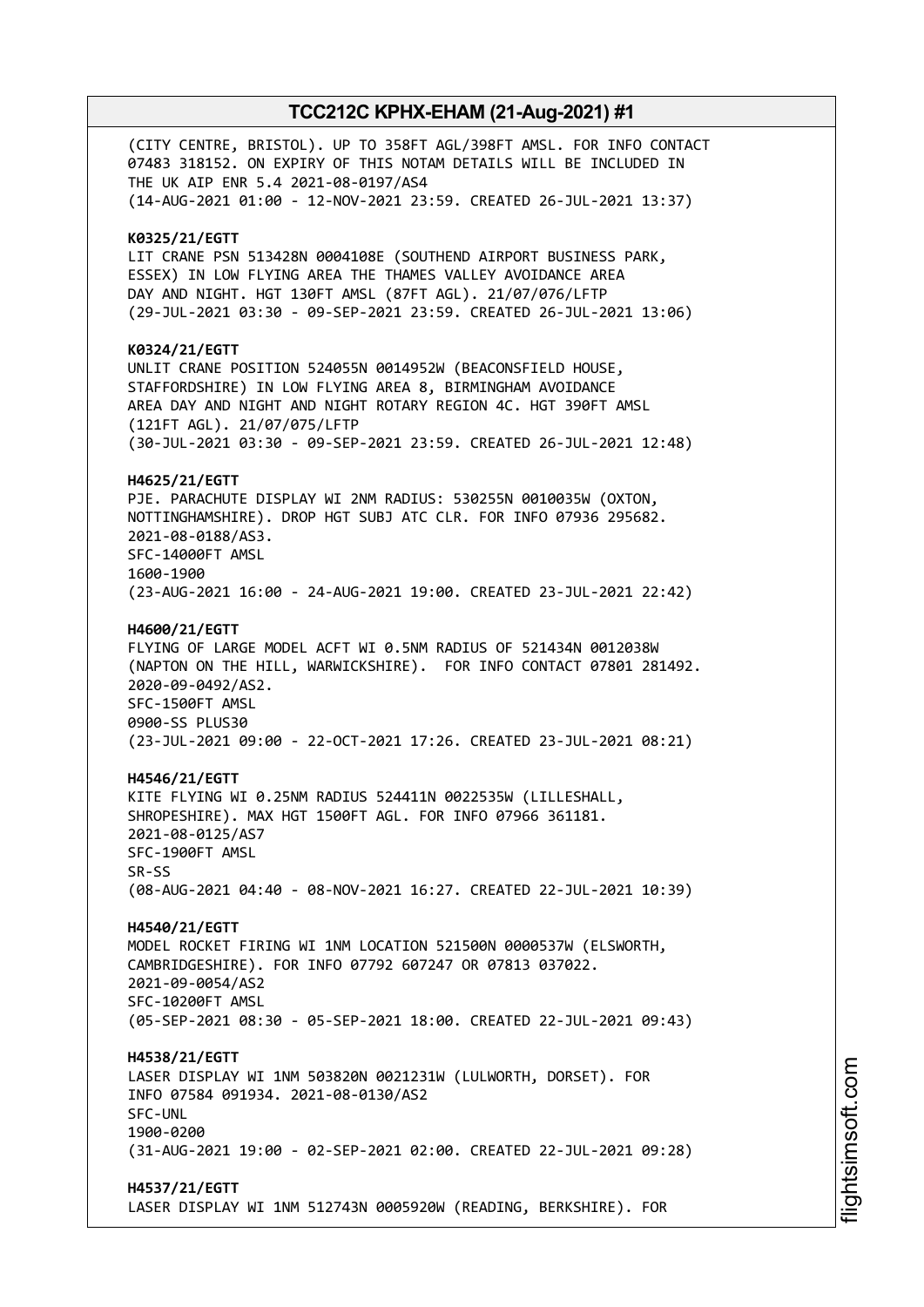INFO 07776 528464. 2021-08-0142/AS2 SFC-UNL 27 1900-0500, 28 1900-2200 (27-AUG-2021 19:00 - 28-AUG-2021 22:00. CREATED 22-JUL-2021 09:27) **H4534/21/EGTT** LASER DISPLAY WI 1NM 520852N 0002753W (BEDFORD PARK, BEDFORDSHIRE). FOR INFO 07889 907696. 2021-09-0060/AS2 SFC-UNL 10 2100-2300, 11-12 2000-2230 (10-SEP-2021 21:00 - 12-SEP-2021 22:30. CREATED 22-JUL-2021 09:20) **H4529/21/EGTT** UAS SWARM OPR WI 0.5NM RADIUS OF 534906N 0015836W (KEIGHLEY, YORKSHIRE). UP TO 50 UAS SWARM. MAX HGT 400FT AGL. SWARM MAY BE AIRBORNE BUT UNLIT AT PERIODS. FOR INFO 07478 353853. 2021-08-0145/AS2 SFC-1490FT AMSL 1400-0600 (16-AUG-2021 14:00 - 31-AUG-2021 06:00. CREATED 22-JUL-2021 08:50) **H4522/21/EGTT** FLYING OF LARGE MODEL ACFT WI 0.5NM RADIUS OF 505225N 0002637W (FINDON, WEST SUSSEX). MAX HEIGHT 600FT AGL. FOR INFO CONTACT 07967 399254. 2019-10-0171/AS2. SFC-1600FT AMSL SR-SS (23-JUL-2021 04:15 - 22-OCT-2021 16:55. CREATED 22-JUL-2021 08:21) **H4521/21/EGTT** FLYING OF LARGE MODEL ACFT WI 0.5NM RADIUS OF 504930N 0003336W (LITTLEHAMPTON, WEST SUSSEX). MAX HEIGHT 600FT AGL. FOR INFO CONTACT 07967 399254. 2019-10-0173/AS2. SFC-1100FT AMSL SR-SS (23-JUL-2021 04:16 - 22-OCT-2021 16:56. CREATED 22-JUL-2021 08:20) **K0321/21/EGTT** LIT CRANE POSITION 512820N 0031035W (CARDIFF, GLAMORGAN) IN LOW FLYING AREA 7 AND NIGHT ROTARY REGION 7S HGT 310FT AMSL (300FT AGL). 21/07/069/LFTP (27-JUL-2021 00:01 - 09-SEP-2021 23:59. CREATED 21-JUL-2021 12:15) **K0319/21/EGTT** LIT CRANE POSITION 512841N 0000203W (LEWISHAM, LONDON) IN THE THAMES VALLEY AVOIDANCE AREA HGT 224FT AMSL (204FT AGL). 21/07/067/LFTP (27-JUL-2021 00:01 - 09-SEP-2021 23:59. CREATED 21-JUL-2021 11:54) **N0147/21/EGTT** CRANES. TWO CONSTRUCTION SITE CRANES OPERATING AT PSN 512240N 0000608W (CROYDON, GREATER LONDON). UP TO 504FT AGL/624FT AMSL. FOR INFO CONTACT 01895 627315. ON EXPIRY OF THIS NOTAM DETAILS WILL BE INCLUDED IN THE UK AIP ENR 5.4 2021-08-0166/AS4 (20-AUG-2021 01:00 - 18-NOV-2021 23:59. CREATED 21-JUL-2021 11:39) **H4477/21/EGTT**

PJE. PARACHUTE DISPLAY WI 2NM RADIUS: 514135N 0011851W (ABINGDON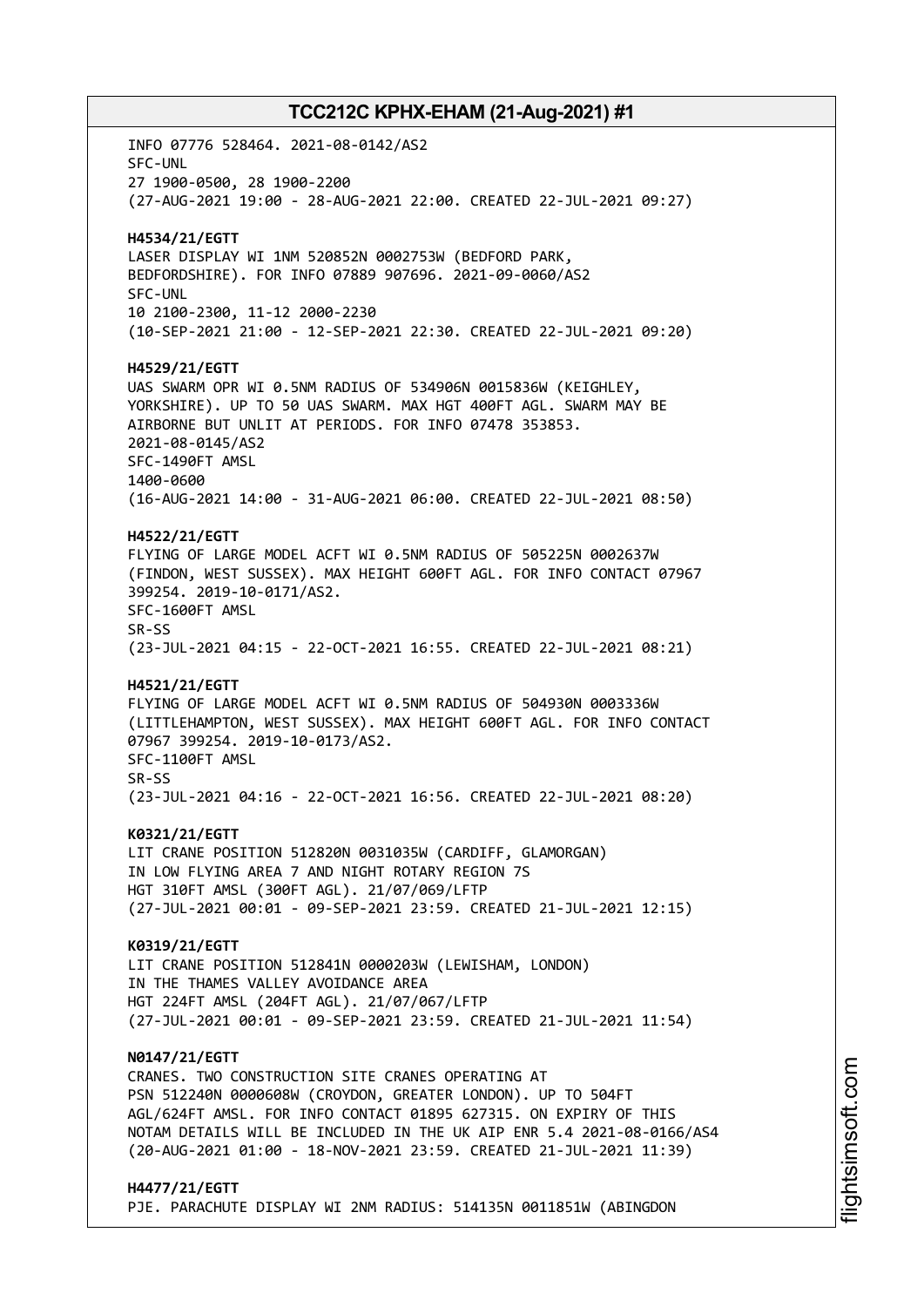AD, OXFORDSHIRE). DROP HGT SUBJ ATC CLR. FOR INFO 07766 203104. 2021-08-0154/AS3. SFC-4300FT AMSL (21-AUG-2021 14:00 - 21-AUG-2021 21:00. CREATED 21-JUL-2021 09:45) **H4476/21/EGTT** LIVE WEAPONS FIRING AND EXPLOSIVE DEMOLITION WI 2NM RADIUS OF: 521518N 0031105W (NEW RADNOR, POWYS). FOR INFO 01544 267441 / 07971 631827. 2021-08-0162/AS3. SFC-4200FT AMSL 0730-1600 (25-AUG-2021 07:30 - 26-AUG-2021 16:00. CREATED 21-JUL-2021 09:44) **H4453/21/EGTT** INCREASED AERIAL ACTIVITY WI 5NM RADIUS 520828N 0015053W (BIDFORD AD, BIDFORD-ON-AVON) AND DROPPING OF ARTICLES FM ACFT OVER BIDFORD AD. FOR INFO CONTACT 07770 456075 . 2021-07-0514/AS1 SFC-3000FT AMSL 1100-1700 (25-AUG-2021 11:00 - 26-AUG-2021 17:00. CREATED 20-JUL-2021 13:04) **V0012/21/EGTT** AIRSPACE SECURITY WARNINGS ISSUED BY THE DEPARTMENT FOR TRANSPORT IN RESPONSE TO HAZARDOUS SITUATIONS WITHIN THE TERRITORY AND/OR AIRSPACE OF AFGHANISTAN, EGYPT, IRAN, IRAQ, KENYA, LIBYA, MALI, NORTH KOREA, PAKISTAN, SOMALIA, SOUTH SUDAN, SYRIA, UP TO 200NM OUTSIDE THE DAMASCUS FIR, UKRAINE AND YEMEN. ALL OPERATORS ARE TO REFER TO THE TABLE IN UK AIP AT ENR 1.1 SECTION 1.4 FOR FURTHER DETAILS. FOR INFORMATION CONTACT UK DEPARTMENT FOR TRANSPORT +44 (0)207 944 6322 OR +44 (0)207 944 5999 OUT OF HOURS. 2018-03-0229-AS6 SFC-UNL (19-JUL-2021 14:14 - 16-OCT-2021 23:59 EST. CREATED 19-JUL-2021 14:18) **K0316/21/EGTT** UNLIT CRANE POSITION 520248N 0001352W (BIGGLESWADE, BEDFORDSHIRE) IN LOW FLYING AREA 4 AND NIGHT ROTARY REGION 4C HGT 160FT AGL/409FT AMSL. 21/07/057/LFTP (26-JUL-2021 00:01 - 09-SEP-2021 23:59. CREATED 19-JUL-2021 12:45) **K0315/21/EGTT** LIT CRANE POSITION 514203N 0004055W (CHESHAM, BUCKINGHAMSHIRE) IN THE THAMES VALLEY AVOIDANCE AREA HGT 156FT AGL/756FT AMSL. 21/07/055/LFTP (26-JUL-2021 00:01 - 27-AUG-2021 23:59. CREATED 19-JUL-2021 12:22) **K0314/21/EGTT** LIT CRANE POSITION 510039N 0030718W (MUSGROVE HOSPITAL, TAUNTON) IN LOW FLYING AREA 2 AND NIGHT ROTARY REGION 2 HGT 219FT AMSL (147FT AGL). 21/07/054/LFTP (26-JUL-2021 00:01 - 02-SEP-2021 23:59. CREATED 19-JUL-2021 11:25) **K0313/21/EGTT** LIT CRANE PSN 525416N 0022852W (MARKET DRAYTON, SHROPSHIRE) IN LOW FLYING AREA 9 AND NIGHT ROTARY REGION 9 HGT 247FT AGL/529FT AMSL. 21/07/053/LFTP (22-JUL-2021 00:01 - 09-SEP-2021 23:59. CREATED 19-JUL-2021 09:22) **B1751/21/EGTT**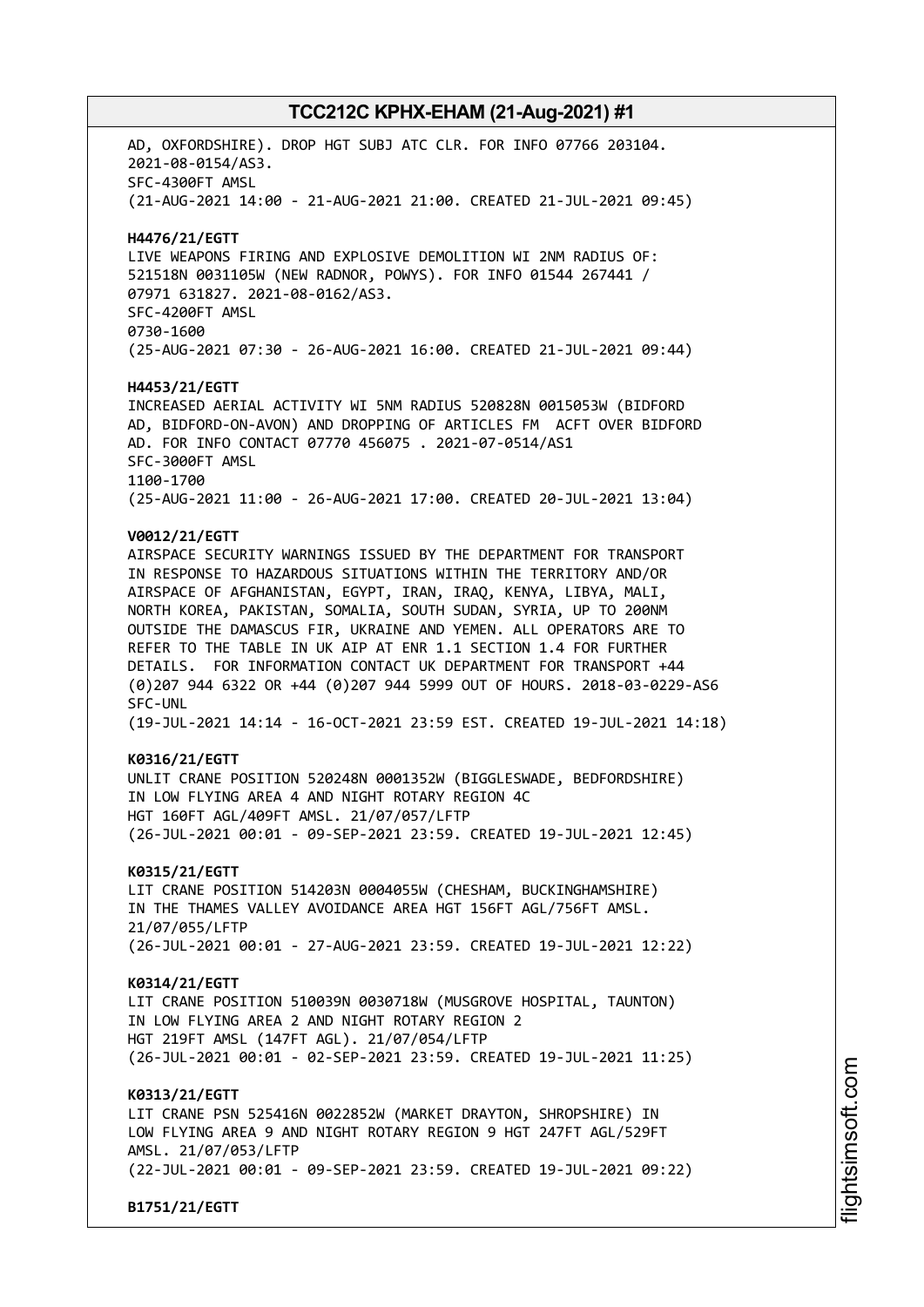COVID-19 THE FOLLOWING ON-BOARD MESSAGE MUST BE DELIVERED BY ALL FLIGHTS INTO SCOTLAND PRIOR TO DISEMBARKATION. THIS SHOULD BE COMPLETED IN ENGLISH AND AN OFFICIALLY RECOGNISED LANGUAGE OF THE COUNTRY OF DEPARTURE. -ANNOUNCEMENT STARTS- THE FOLLOWING IS A PUBLIC HEALTH MESSAGE ON BEHALF OF THE UK PUBLIC HEALTH AGENCIES. HOWEVER LONG YOU INTEND TO STAY IN THE UK, EVERYONE MUST TAKE A PRE-BOOKED COVID-19 TEST WITHIN THE FIRST TWO DAYS AFTER YOU ARRIVE, EVEN IF YOU HAVE BEEN FULLY VACCINATED. FOR THOSE NOT FULLY VACCINATED: IF YOU HAVE BEEN IN OR TRANSITED THROUGH ANY COUNTRIES ON THE RED OR AMBER LIST YOU MUST ALSO TAKE ANOTHER PRE-BOOKED TEST 8 DAYS AFTER ARRIVAL AND IF YOU HAVE BEEN IN OR TRANSITED THROUGH AN AMBER OR RED COUNTRY WITHIN THE PREVIOUS 10 DAYS, YOU MUST QUARANTINE FOR THE FIRST 10 DAYS AFTER YOU ARRIVE. THE SYMPTOMS OF CORONAVIRUS ARE A NEW CONTINUOUS COUGH, A HIGH TEMPERATURE OR A LOSS OF, OR CHANGE IN, NORMAL SENSE OF TASTE OR SMELL. IF YOU EXPERIENCE ANY OF THESE SYMPTOMS, HOWEVER MILD, YOU ARE ADVISED TO MAKE YOURSELF KNOWN TO THE CREW. PLEASE FOLLOW THE PUBLIC HEALTH GUIDANCE FOR THE AREA YOU ARE LIVING OR TRAVELLING IN. VISIT GOV.UK/CORONAVIRUS FOR MORE ADVICE. 2020-10-0279/AS6 (19-JUL-2021 03:00 - 15-OCT-2021 11:59. CREATED 16-JUL-2021 21:06)

### **B1750/21/EGTT**

COVID-19 THE FOLLOWING ON-BOARD MESSAGE MUST BE DELIVERED BY ALL FLIGHTS INTO ENGLAND, WALES AND NORTHERN IRELAND PRIOR TO DISEMBARKATION. THIS SHOULD BE COMPLETED IN ENGLISH AND AN OFFICIALLY RECOGNISED LANGUAGE OF THE COUNTRY OF DEPARTURE. -ANNOUNCEMENT STARTS- THE FOLLOWING IS A PUBLIC HEALTH MESSAGE ON BEHALF OF THE UK PUBLIC HEALTH AGENCIES. HOWEVER LONG YOU INTEND TO STAY IN THE UK, EVERYONE MUST TAKE A PRE-BOOKED COVID-19 TEST WITHIN THE FIRST TWO DAYS AFTER YOU ARRIVE, EVEN IF YOU HAVE BEEN FULLY VACCINATED. IF YOU HAVE BEEN IN OR TRANSITED THROUGH ANY COUNTRIES ON THE RED OR AMBER LIST YOU MUST ALSO TAKE ANOTHER PRE-BOOKED TEST 8 DAYS AFTER ARRIVAL. IF YOU HAVE BEEN IN OR TRANSITED THROUGH AN AMBER OR RED COUNTRY WITHIN THE PREVIOUS 10 DAYS YOU MUST QUARANTINE FOR THE FIRST 10 DAYS AFTER YOU ARRIVE. THE SYMPTOMS OF CORONAVIRUS ARE A NEW CONTINUOUS COUGH, A HIGH TEMPERATURE OR A LOSS OF, OR CHANGE IN, NORMAL SENSE OF TASTE OR SMELL. IF YOU EXPERIENCE ANY OF THESE SYMPTOMS, HOWEVER MILD, YOU ARE ADVISED TO MAKE YOURSELF KNOWN TO THE CREW. PLEASE FOLLOW THE PUBLIC HEALTH GUIDANCE FOR THE AREA YOU ARE LIVING OR TRAVELLING IN. VISIT GOV.UK/CORONAVIRUS FOR MORE ADVICE. 2020-10-0279/AS6

(19-JUL-2021 03:00 - 15-OCT-2021 11:59. CREATED 16-JUL-2021 21:03)

#### **B1747/21/EGTT**

AMEND ENR 5.3 OTHER ACTIVITIES OF A DANGEROUS NATURE AND OTHER POTENTIAL HAZARDS CHANGE TO PERSHORE AND PORTSDOWN HIRTA INTRODUCED BY AIRAC 07/2021 EFF 15/07/2021 IS CANCELLED IN TOTAL. ORIGINAL ENTRY SHOULD BE REINSTATED. PERSHORE HIRTA - A CIRCLE, 1 NM RADIUS, CENTRED AT 520813N 0020205W. UPPER LIMIT 6000 FT ALT, LOWER LIMIT SFC. PORTSDOWN HIRTA - A CIRCLE, 1 NM RADIUS, CENTRED AT 505124N 0010522W. UPPER LIMIT 6600 FT ALT, LOWER LIMIT SFC. MADLEY, SUTTON COLDFIELD AND COLERNE HIRTA SHOULD BE REMOVED FROM THE AIP. UK AIP ENR 5.3 REFERS (16-JUL-2021 15:36 - PERM. CREATED 16-JUL-2021 15:38)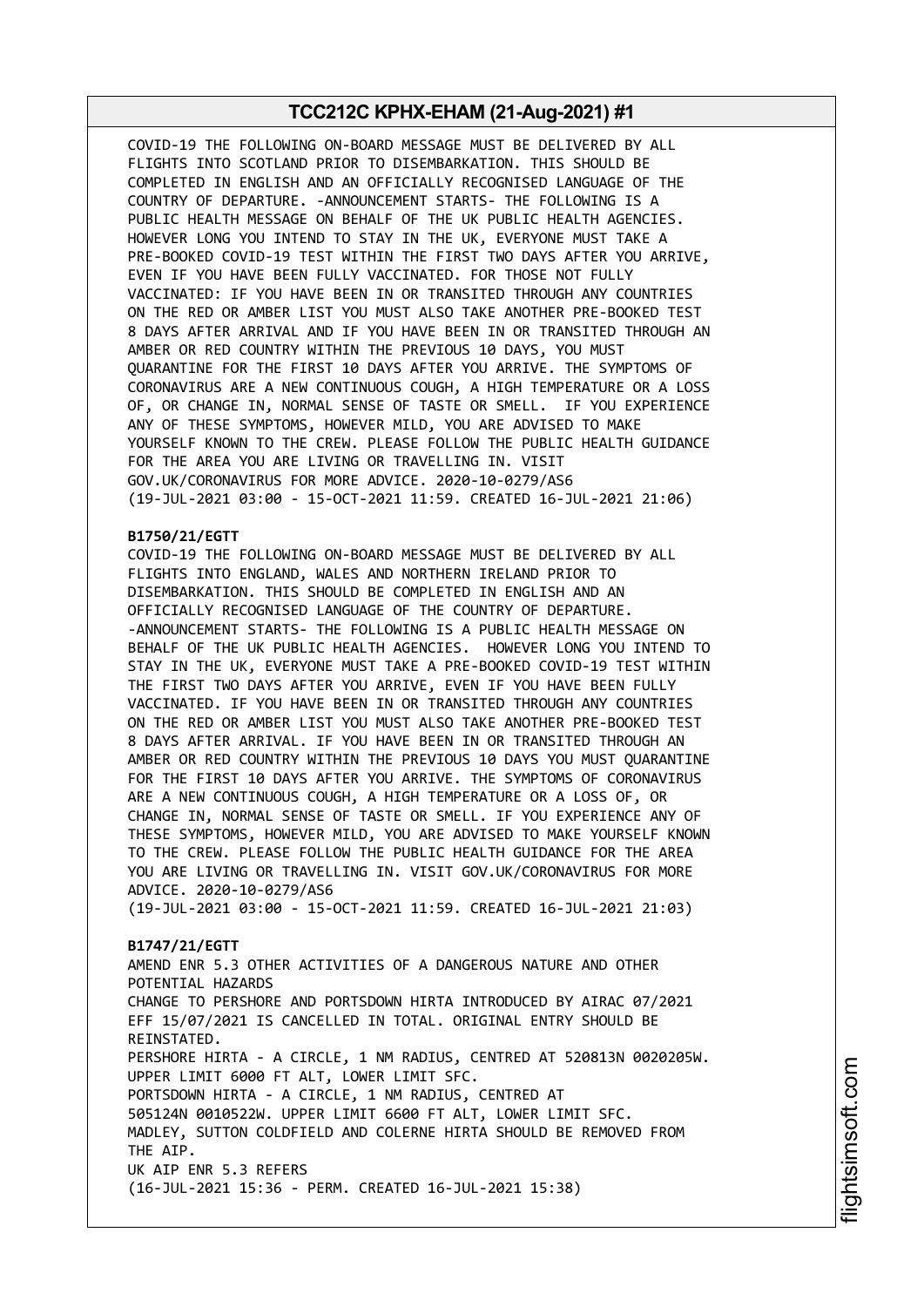**K0307/21/EGTT** UNLIT UNCHARTED OBSTRUCTION, CONCRETE WATER TOWER WITH AERIALS PSN 522248N 0003532W (WOODFORD, NORTHAMPTONSHIRE) IN LOW FLYING AREA 6 AND NIGHT SECTOR NIGHT ROTARY REGION 4C HGT 120FT AGL/390FT AMSL 21/07/045/LFTP (15-JUL-2021 12:40 - 09-SEP-2021 23:59. CREATED 15-JUL-2021 13:11) **B1717/21/EGTT** BIRD SANCTUARIES - ENTRY FOR SEVERN TO READ: PILOTS ARE REQUESTED TO AVOID THE AREA THROUGHOUT THE YEAR. UK AIP ENR 5.6 REFERS. (15-JUL-2021 08:30 - PERM. CREATED 15-JUL-2021 07:39) **K0299/21/EGTT** LIT CRANE POSITION 545734N 0035850W (CASTLE DOUGLAS, DUMFRIES AND GALLOWAY) IN LOW FLYING AREA 20T AND NIGHT SECTOR 2B. HGT 345FT AMSL (190FT AGL). 21/07/036/LFTP (19-JUL-2021 06:00 - 09-SEP-2021 23:59. CREATED 13-JUL-2021 12:20) **K0298/21/EGTT** LIT CRANE POSITION 513509N 0000112W (WALTHAMSTOW, LONDON) IN LOW FLYING AREA THE THAMES VALLEY AVOIDANCE AREA DAY AND NIGHT HGT 278FT AGL/380FT AMSL. 21/07/035/LFTP (19-JUL-2021 06:00 - 09-SEP-2021 23:59. CREATED 13-JUL-2021 12:05) **H4132/21/EGTT** LASER DISPLAY WI 1NM 504229N 0011720W (NEWPORT, ISLE OF WIGHT). FOR INFO 07776 528464. 2021-09-0050/AS2 SFC-UNL 17 2200-0300, 18 1900-2200 (17-SEP-2021 22:00 - 18-SEP-2021 22:00. CREATED 12-JUL-2021 08:45) **H4131/21/EGTT** AERIAL SURVEY WI 5NM RADIUS: 504323N 0021423W (BOVINGTON, DORSET). FOR INFO 01302 230501. 2021-09-0049/AS3. 500FT AMSL-6000FT AMSL 0830-1600 (06-SEP-2021 08:30 - 10-SEP-2021 16:00. CREATED 12-JUL-2021 08:42) **H4130/21/EGTT** PJE. PARACHUTE DISPLAY WI 3NM RADIUS: 530539N 0005904W (EDINGLEY, NOTTINGHAMSHIRE). DROP HGT SUBJ ATC CLR. FOR INFO 07872 938030. 2021-09-0048/AS3 SFC-5200FT AMSL (05-SEP-2021 11:30 - 05-SEP-2021 12:30. CREATED 12-JUL-2021 08:42) **H4096/21/EGTT** PJE. PARACHUTE DISPLAY WI 2NM RADIUS: 504930N 0005533W (THORNEY ISLAND, WEST SUSSEX). DROP HGT SUBJ ATC CLR. ACCESS TO CONTROLLED AIRSPACE SUBJ ATC CLR. FOR INFO 01980 628250. 2021-09-0046/AS3. SFC-8000FT AMSL (04-SEP-2021 13:30 - 04-SEP-2021 14:30. CREATED 09-JUL-2021 09:40) **K0293/21/EGTT** LIT CRANE POSITION 534045N 0013436W (WAKEFIELD, WEST YORKSHIRE) IN LOW FLYING AREA 8, NIGHT SECTOR 3A AND THE LEEDS BRADFORD AVOIDANCE AREA HGT 556FT AMSL (223FT AGL). 21/07/022/LFTP (13-JUL-2021 04:00 - 09-SEP-2021 22:59. CREATED 06-JUL-2021 10:19)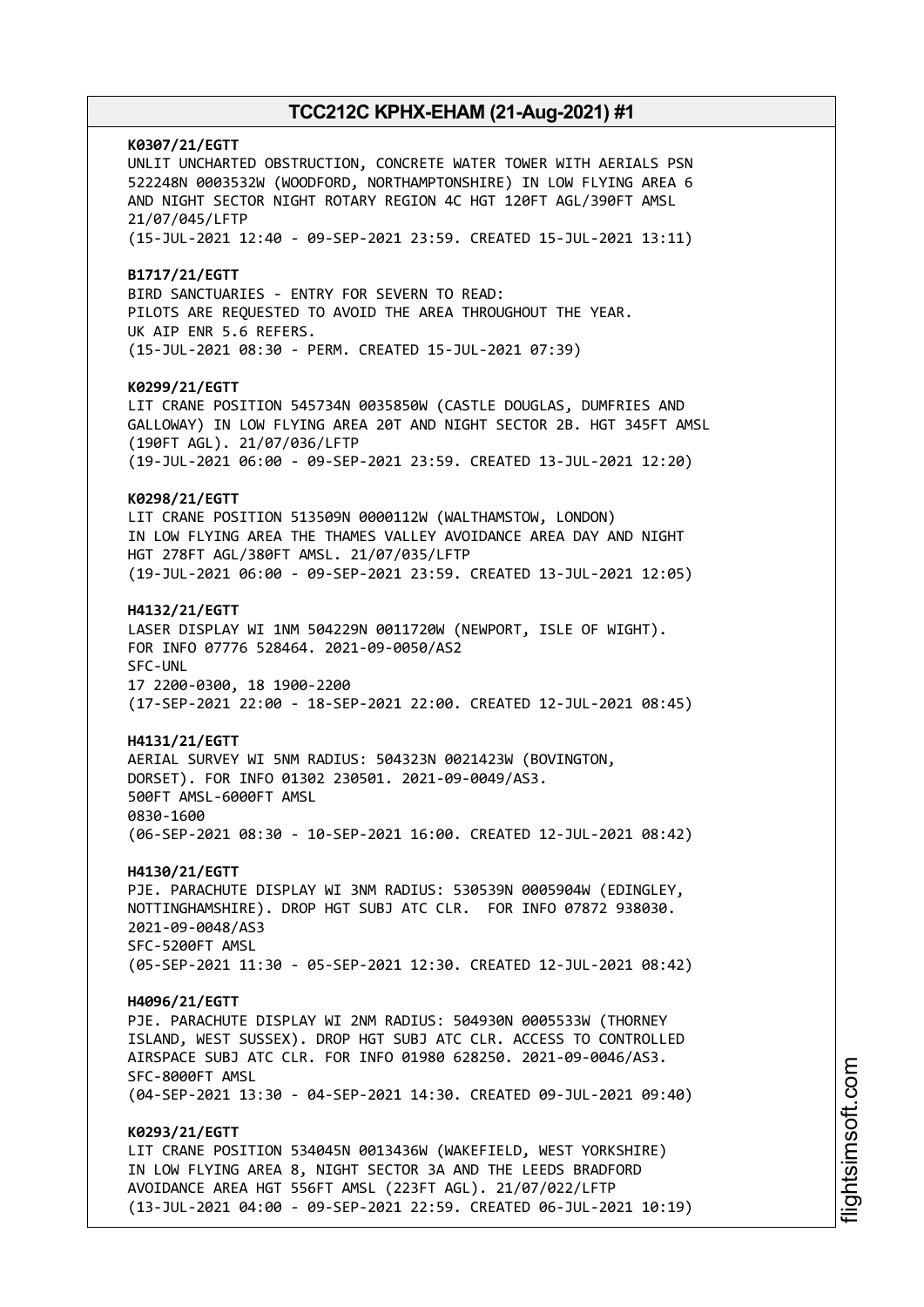**K0292/21/EGTT** UNLIT CRANE POSITION 521154N 0012906W (STRATFORD UPON AVON, WARWICKSHIRE) IN LOW FLYING AREA 4 AND NIGHT ROTARY REGION 4C. HGT 510FT AMSL (100FT AGL). 21/07/021/LFTP (12-JUL-2021 04:00 - 09-SEP-2021 22:59. CREATED 06-JUL-2021 10:05) **B1630/21/EGTT** LONDON DVOR LON FREQ 113.60 MHZ THERE MAY BE OBSERVATIONS OF MDVOR BEARING FLUCTUATIONS WITHIN THE 045 - 085 DEG. MAG. SECTOR RADIALS FROM THE LONDON VOR/DME STATION (113.600 HZ), DUE TO CRANE ACTIVITY IN THE VICINITY. (12-JUL-2021 00:01 - 29-OCT-2021 23:59. CREATED 06-JUL-2021 09:56) **K0287/21/EGTT** LIT CRANE POSITION 515448N 0003012W (HOUGHTON REGIS, DUNSTABLE) IN LOW FLYING AREA 6 HGT 591FT AMSL (171FT AGL). 21/07/008/LFTP SR-SS (05-JUL-2021 07:45 - 09-SEP-2021 18:31. CREATED 05-JUL-2021 07:40) **K0286/21/EGTT** LIT CRANE POSITION 515228N 0001001W (BRAGBURY, STEVENAGE) IN LOW FLYING AREA THE THAMES VALLEY AVOIDANCE AREA DAY AND NIGHT HGT 418FT AMSL (118FT AGL). 21/07/006/LFTP (05-JUL-2021 03:30 - 09-SEP-2021 22:59. CREATED 02-JUL-2021 09:19) **B1579/21/EGTT** TRIGGER NOTAM - PERM AIRAC AIP AMDT 08/21 WEF 12 AUG 21. MULTIPLE ENR CHANGES, SEE COVER SHEET FOR FULL DETAILS (12-AUG-2021 00:00 - 25-AUG-2021 23:59. CREATED 01-JUL-2021 00:05) **K0281/21/EGTT** LIT CRANE POSITION 505016N 0000734W (HOLLINGDEAN ROAD, BRIGHTON) IN LOW FLYING AREA 18 AND NIGHT SECTOR NIGHT ROTARY REGION 18 HGT 282FT AMSL (185FT AGL). 21/06/099/LFTP (05-JUL-2021 03:30 - 09-SEP-2021 22:59. CREATED 30-JUN-2021 10:03) **K0277/21/EGTT** LIT CRANE OPR PSN 532815N 0021421W (CHESTER STREET, MANCHESTER) IN LOW FLYING AREA 8, MANCHESTER AVOIDANCE AREA DAY AND NIGHT AND NIGHT SECTOR 3A HGT 405FT AMSL (285FT AGL). 21/06/094/LFTP (03-JUL-2021 06:00 - 09-SEP-2021 22:59. CREATED 29-JUN-2021 14:11) **K0276/21/EGTT** LIT CRANE POSITION 513230N 0003938E (PURFLEET,ESSEX) IN LOW FLYING AREA THE THAMES VALLEY AVOIDANCE AREA DAY AND NIGHT HGT 210FT AMSL (99FT AGL). 21/06/093/LFTP (01-JUL-2021 06:00 - 09-SEP-2021 22:59. CREATED 29-JUN-2021 13:47) **N0136/21/EGTT** LIT CRANE OPR PSN 513125N 0003740W (SLOUGH, BERKSHIRE) IN LOW FLYING AREA THE THAMES VALLEY AVOIDANCE AREA DAY AND NIGHT HGT 430FT AMSL 318FT AGL. 21/06/091/LFTP (05-JUL-2021 06:00 - 09-SEP-2021 22:59. CREATED 29-JUN-2021 11:39) **H3581/21/EGTT**

UAS OPR EXTENDED VISUAL LINE OF SIGHT WI 0.5NM RADIUS OF 510636N 0020224W (CHILMARK, WILTSHIRE). MAX HGT 1000FT AGL. FOR INFO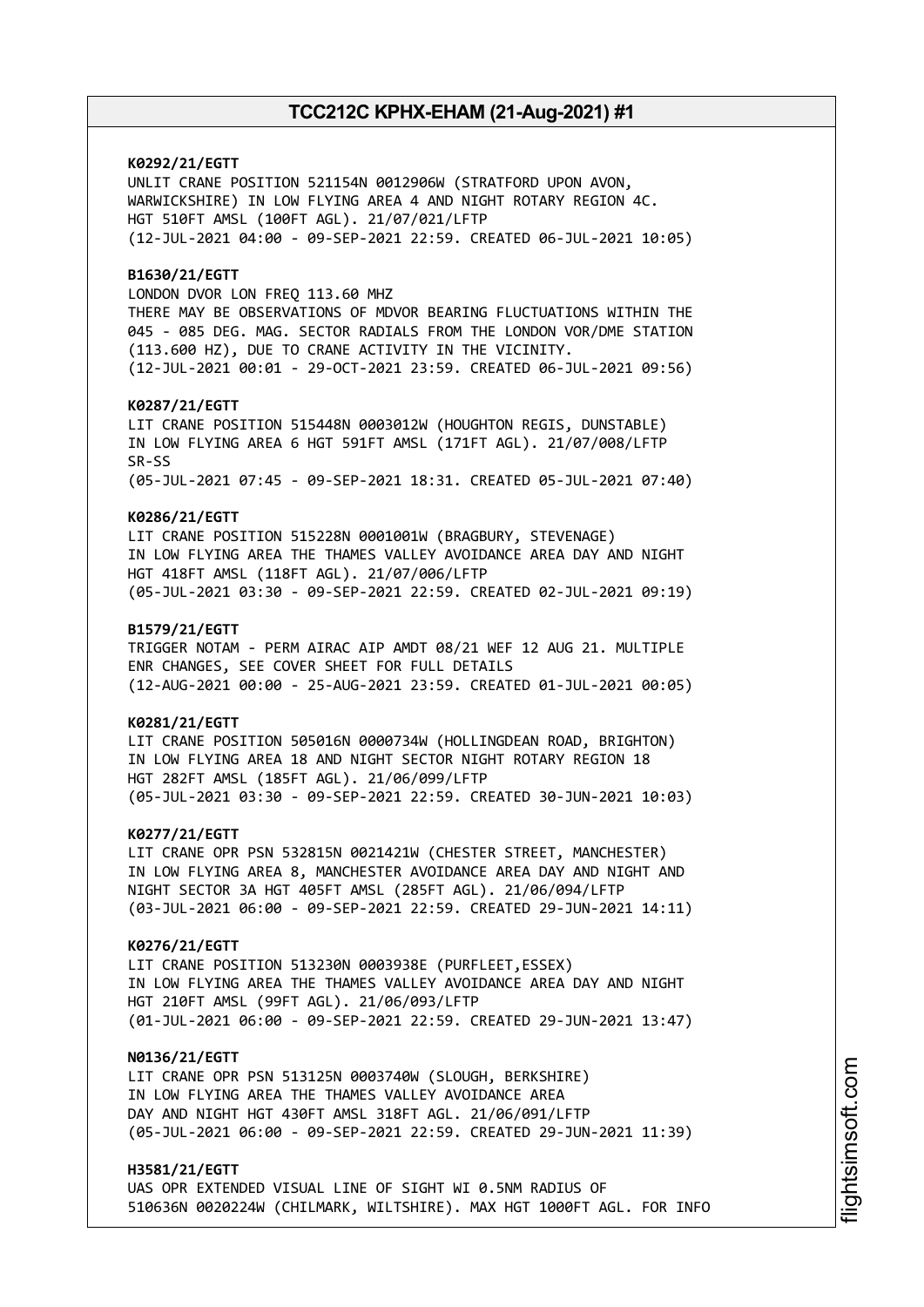01722 744946. 2020-12-0205/AS2 SFC-1700FT AMSL SR-SS (25-JUN-2021 10:44 - 14-SEP-2021 18:25. CREATED 25-JUN-2021 10:45) **H3579/21/EGTT** FLYING OF LARGE MODEL ACFT WI 0.5NM RADIUS OF 513300N 0013000W (SPARSHOLT FIRS, OXFORDSHIRE). FOR INFO CONTACT 07454 733211. 2020-03-0017/AS2. SFC-2200FT AMSL 0700-1900 (01-JUL-2021 07:00 - 30-SEP-2021 19:00. CREATED 25-JUN-2021 10:41) **K0275/21/EGTT** UNCHARTED MAST POSITION 535542N 0020915W IN LOW FLYING AREA 17 AND NIGHT SECTOR 3BW AND 3BE. HGT 833FT AMSL (230FT AGL) UNLIT. 21/06/083/LFTP (25-JUN-2021 07:15 - 09-SEP-2021 22:59. CREATED 25-JUN-2021 07:22) **K0271/21/EGTT** LIT CRANE POSITION 531141N 0022658W (MIDDLEWICH, CHESHIRE) IN LOW FLYING AREA 8 AND NIGHT SECTOR 5E. HGT 379FT AMSL (258FT AGL). 21/06/078/LFTP (24-JUN-2021 00:01 - 09-SEP-2021 00:01. CREATED 23-JUN-2021 14:14) **K0269/21/EGTT** LIT CRANE OPR PSN 534635N 0002015W (HULL, HUMBERSIDE) IN LOW FLYING AREA 11 AND NIGHT SECTOR 4BW HGT 186FT AMSL (177FT AGL). 21/06/069/LFTP (28-JUN-2021 00:01 - 27-AUG-2021 23:59. CREATED 21-JUN-2021 13:27) **K0263/21/EGTT** LIT CRANE OPR PSN 513005N 0000019E (PENINUSLA SQUARE, LONDON) IN THE THAMES VALLEY AVOIDANCE AREA. HGT 155FT AMSL (145FT AGL). 21/06/065/LFTP (24-JUN-2021 00:01 - 09-SEP-2021 00:01. CREATED 21-JUN-2021 11:42) **H3419/21/EGTT** FLYING OF LARGE MODEL ACFT WI 0.5NM RADIUS 514259N 0001541W (E OF LONDON COLNEY, HERTFORDSHIRE). FOR INFO, 07710 924721. 2020-04-0193/AS2. SFC-2000FT AMSL 0600-2100 (28-JUN-2021 06:00 - 29-SEP-2021 21:00. CREATED 21-JUN-2021 08:01) **H3418/21/EGTT** FLYING OF LARGE MODEL ACFT WI 0.5NM RADIUS OF 531318N 0001720W (BARDNEY, LINCOLNSHIRE). FOR INFO CONTACT 07397 268321 OR 07450 707636. 2020-05-0238/AS2. SFC-1300FT AMSL 0700-2200 (21-JUN-2021 07:00 - 20-SEP-2021 22:00. CREATED 21-JUN-2021 08:01) **H3385/21/EGTT** FLYING OF LARGE MODEL ACFT WI 0.5NM RADIUS 525523N 0005743E (BINHAM, NORFOLK). FOR INFO, 07710 924721. 2020-04-0192/AS2. SFC-1700FT AMSL SR MINUS30-SS PLUS30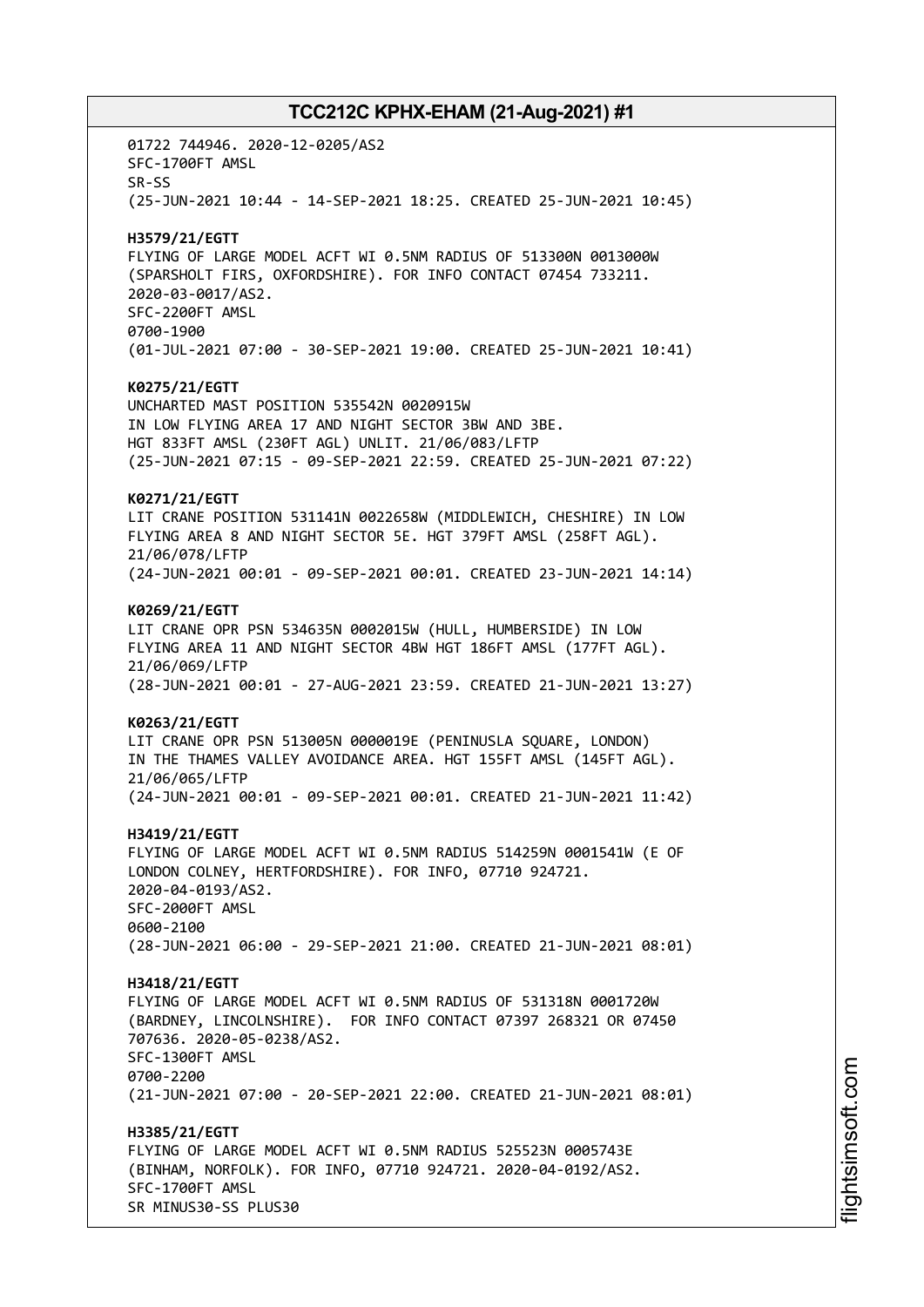(19-JUN-2021 03:00 - 18-SEP-2021 18:34. CREATED 18-JUN-2021 09:37) **H3384/21/EGTT** FLYING OF LARGE MODEL ACFT WI 0.5NM RADIUS 515905N 0000955W (E OF BALDOCK, HERTFORDSHIRE). FOR INFO 07710 924721. 2020-04-0191/AS2. SFC-2000FT AMSL 0600-2100 (28-JUN-2021 06:00 - 27-SEP-2021 21:00. CREATED 18-JUN-2021 09:37) **H3383/21/EGTT** FLYING OF LARGE MODEL ACFT WI 0.5NM RADIUS 521200N 0002132W (COLESDEN, BEDFORD). FOR INFO 07876 200320. 2019-06-0836/AS2. SFC-1400FT AMSL 0800-SS PLUS30 (27-JUN-2021 08:00 - 26-SEP-2021 18:20. CREATED 18-JUN-2021 09:36) **K0262/21/EGTT** LIT CRANE POSITION 512234N 0002121W (ESHER, SURREY) IN THE THAMES VALLEY AVOIDANCE AREA DAY AND NIGHT HGT 200FT AMSL (78FT AGL). 21/06/065/LFTP (21-JUN-2021 00:01 - 08-SEP-2021 23:59. CREATED 18-JUN-2021 09:13) **H3350/21/EGTT** EXPLOSIVE DEMOLITION WI 1NM RADIUS OF 534256N 0011649W (FERRYBRIDGE, WAKEFIELD) . FOR INFO 07921 830188. 2021-08-0019/AS2 SFC-750FT AMSL (22-AUG-2021 07:30 - 22-AUG-2021 11:00. CREATED 17-JUN-2021 12:24) **K0260/21/EGTT** LIT CRANE POSITION 535116N 0015036W (BINGLEY, WEST YORKSHIRE) IN LOW FLYING AREA 11 AND NIGHT SECTOR 3A HGT 410FT AMSL (124FT AGL). 21/06/063/LFTP (21-JUN-2021 00:00 - 09-SEP-2021 23:59. CREATED 17-JUN-2021 09:28) **H3327/21/EGTT** UNMANNED CAPTIVE BALLOON IN LOW FLYING AREA 18 WI 1NM RADIUS OF PSN 504651N 0010522W (PORTSMOUTH, HAMPSHIRE) MAX HEIGHT 198FT AGL. 21/06/062/LFTP SFC-201FT AMSL SR-SS (21-JUN-2021 03:51 - 03-SEP-2021 18:45. CREATED 17-JUN-2021 09:25) **K0259/21/EGTT** LIT CRANE POSITION 534730N 0013313W (LEEDS, WEST YORKSHIRE) IN LOW FLYING AREA 11 AND NIGHT SECTOR 3A HGT 372FT AMSL (287FT AGL). 21/06/061/LFTP (19-JUN-2021 00:00 - 09-SEP-2021 23:59. CREATED 17-JUN-2021 09:13) **H3308/21/EGTT** KITE FLYING WI 0.25NM RADIUS 520939N 0012513W (BURTON DASSETT, WARWICKSHIRE). MAX HGT 2400FT AGL. FOR INFO 07890 348762. 2021-06-0428/AS7 SFC-3100FT AMSL SAT SUN SR MINUS30-SS PLUS30 (19-JUN-2021 03:14 - 12-SEP-2021 18:58. CREATED 16-JUN-2021 15:21) **H3301/21/EGTT** KITE FLYING WI 0.25NM RADIUS 520939N 0012513W (BURTON DASSETT,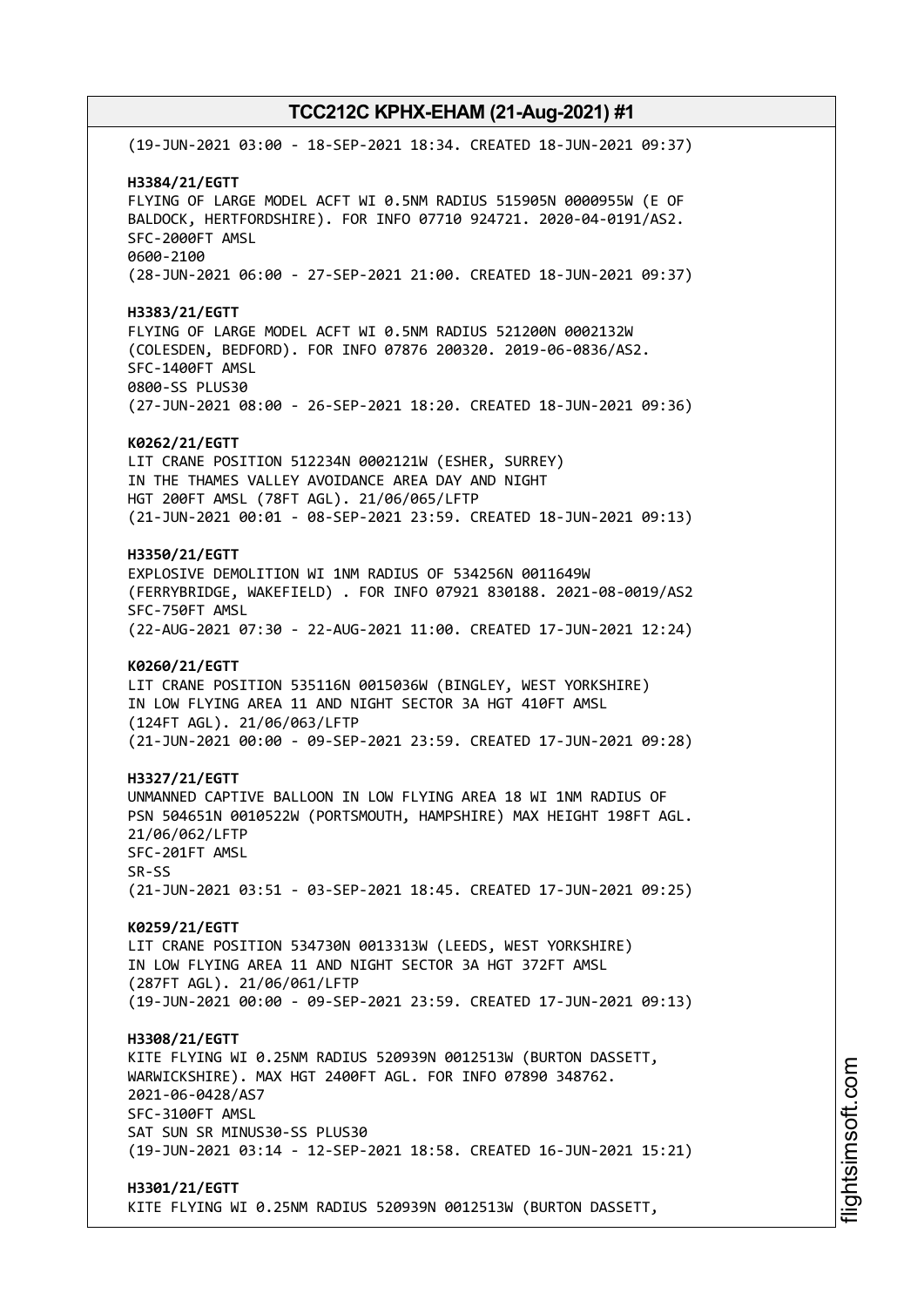WARWICKSHIRE). MAX HGT 2400FT AGL. FOR INFO 07890 348762. 2021-06-0428/AS7 SFC-3100FT AMSL SAT SUN SR MINUS30-SS PLUS30 (18-SEP-2021 05:15 - 31-OCT-2021 17:09. CREATED 16-JUN-2021 14:25) **K0255/21/EGTT** LIT CRANE OPR PSN 532813N 0021422W (MANCHESTER, GREATER MANCHESTER) IN LOW FLYING AREA 8 AND NIGHT SECTOR 3A HGT 372FT AMSL (255FT AGL). 21/06/056/LFTP (19-JUN-2021 00:00 - 09-SEP-2021 23:59. CREATED 16-JUN-2021 11:09) **K0254/21/EGTT** LIT CRANE POSITION 513156N 0000326E (EAST HAM, LONDON) IN LOW FLYING AREA THAMES VALLEY AVOIDANCE AREA HGT 218FT AMSL (208FT AGL). 21/06/055/LFTP (19-JUN-2021 00:00 - 09-SEP-2021 23:59. CREATED 16-JUN-2021 10:43) **K0253/21/EGTT** LIT CRANE POSITION 530704N 0041643W (CAERNARFON, GWYNEDD) IN LOW FLYING AREA 7 AND NIGHT SECTOR 5DN HGT 241FT AMSL (150FT AGL). 21/06/053/LFTP (17-JUN-2021 00:00 - 30-AUG-2021 23:59. CREATED 15-JUN-2021 09:52) **K0252/21/EGTT** LIT CRANE POSITION 530705N 0041632W (CAERNARFON, GWYNEDD) IN LOW FLYING AREA 7 AND NIGHT SECTOR 5DN HGT 226FT AMSL (120FT AGL). 21/06/052/LFTP (17-JUN-2021 00:00 - 30-AUG-2021 23:59. CREATED 15-JUN-2021 09:50) **K0251/21/EGTT** LIT CRANE POSITION 530808N 0041458W (CAERNARFON, GWYNEDD) IN LOW FLYING AREA 7 AND NIGHT SECTOR 5DN HGT 265FT AMSL (150FT AGL). 21/06/050/LFTP (17-JUN-2021 00:00 - 30-AUG-2021 23:59. CREATED 15-JUN-2021 09:43) **K0250/21/EGTT** LIT CRANE POSITION 530641N 0041703W (CAERNARFON, GWYNEDD) IN LOW FLYING AREA 7 AND NIGHT SECTOR 5DN HGT 184FT AMSL (120FT AGL). 21/06/050/LFTP (17-JUN-2021 00:00 - 30-AUG-2021 23:59. CREATED 15-JUN-2021 09:41) **H3223/21/EGTT** UAS SWARM COMPRISED 150 UAS OPR WI 0.5NM RADIUS OF 522128N 0010456W (WINWICK HALL, WINWICK, NORTHAMPTONSHIRE). MAX HGT 400FT AGL. FOR INFO 07970 017256. 2021-06-0460/AS2 SFC-950FT AMSL 1700-2230 (14-JUN-2021 17:00 - 04-SEP-2021 22:30. CREATED 14-JUN-2021 14:19) **H3168/21/EGTT** FLYING OF LARGE MODEL ACFT WI 0.5NM RADIUS OF 524650N 0004242W (SEWSTERN, LEICESTERSHIRE). FOR INFO CONTACT 07778 287350. 2021-06-0430/AS2. SFC-2000FT AMSL 0800-2000 (12-JUN-2021 08:00 - 09-SEP-2021 20:00. CREATED 11-JUN-2021 13:03)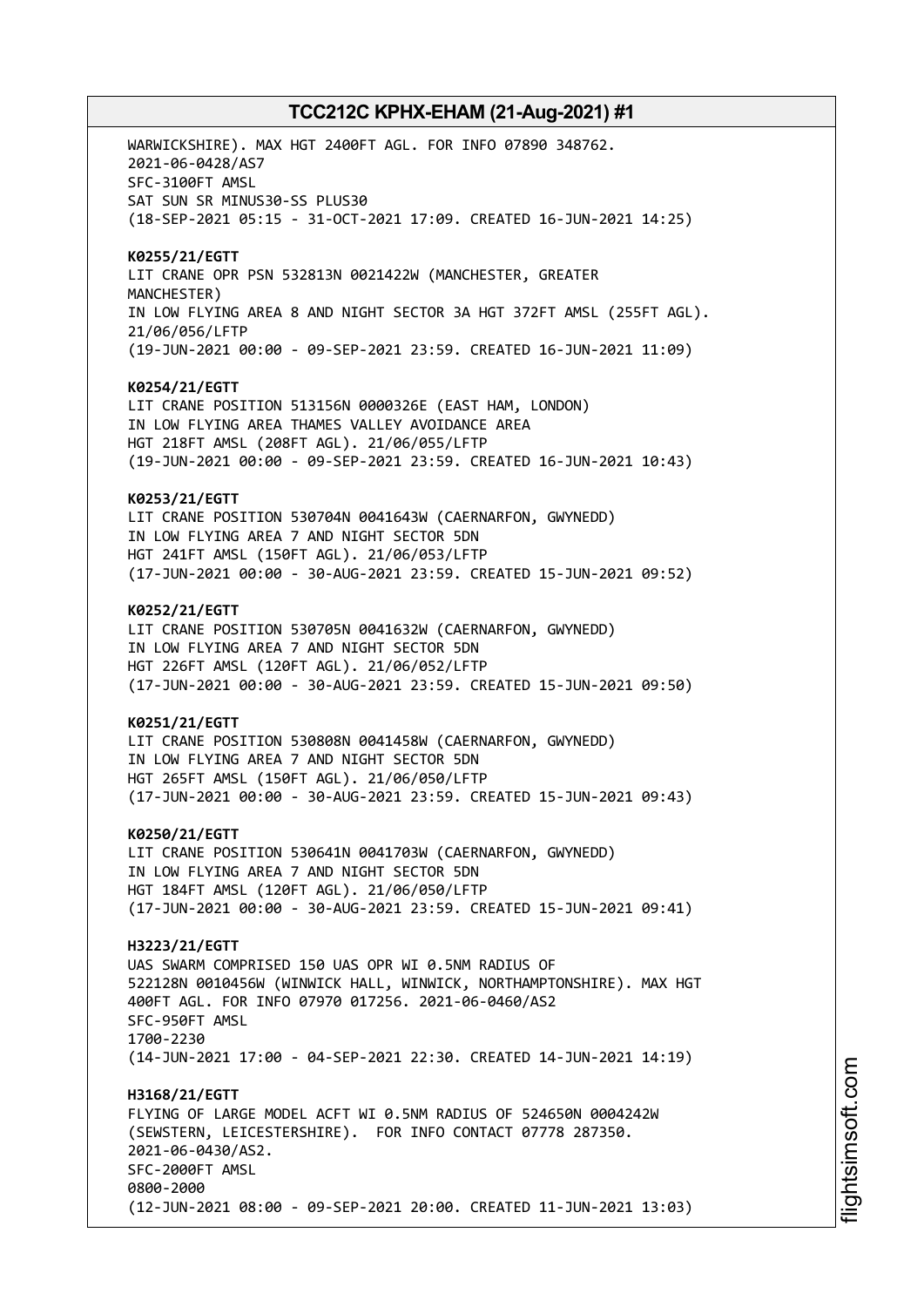**N0124/21/EGTT**

CRANE. CONSTRUCTION SITE CRANE OPERATING AT PSN 512225N 0000537W (CROYDON, SOUTH EAST LONDON). UP TO 555FT AGL/749FT AMSL. FOR INFO CONTACT 08458 735936. ON EXPIRY OF THIS NOTAM DETAILS WILL BE INCLUDED IN THE UK AIP ENR 5.4 2021-06-0371/AS4 (09-JUN-2021 15:00 - 07-SEP-2021 23:59. CREATED 09-JUN-2021 10:50)

**H3069/21/EGTT** LASER DISPLAY WI 0.5NM 540719N 0005422W (CASTLE HOWARD, YORKSHIRE). FOR INFO 07889 907696. 2021-08-0051/AS2 SFC-UNL 19 2100-2300, 20-21 2000-2230 (19-AUG-2021 21:00 - 21-AUG-2021 22:30. CREATED 09-JUN-2021 10:30)

#### **B1431/21/EGTT**

COVID-19: EMERGENCY DIVERSIONS. THE ABILITY FOR AERODROMES TO ACCEPT NON-EMERGENCY DIVERSIONS MAY BE LIMITED DURING COVID-19. NON-EMERGENCY DIVERSION REQUESTS WILL TAKE TIME TO COORDINATE AND OPERATORS SHOULD BE AWARE THAT THE EXPECTED ALTERNATE MAY NOT BE ABLE TO ACCEPT THE REQUEST AND ALTERNATE OPTIONS MAY NEED TO BE CONSIDERED IN ADVANCE. SHOULD A DIVERSION EXPECT TO ARRIVE WITH LESS THAN THE FINAL RESERVE FUEL THE COMMANDER SHALL IMMEDIATELY INFORM ATC AND DECLARE AN EMERGENCY. AIRCRAFT EMERGENCIES WILL BE OFFERED ANY SUITABLE AND AVAILABLE AERODROME. 2001-05-0459/AS3). (09-JUN-2021 09:15 - 27-AUG-2021 23:59. CREATED 09-JUN-2021 09:29)

#### **B1413/21/EGTT**

THE EUROPEAN GEOSTATIONARY NAVIGATION OVERLAY SERVICE (EGNOS) IS NOT AVAILABLE FOR LPV PROCEDURES. LPV LINES OF OCA(H) DISPLAYED ON RNP INSTRUMENT APPROACH CHARTS ARE NOT AVAILABLE FOR USE. (25-JUN-2021 00:01 - 24-SEP-2021 23:59. CREATED 08-JUN-2021 13:48)

**H3015/21/EGTT** MODEL ROCKET FIRING WI 1NM LOCATION 513321N 0025015W (REDWICK, NEWPORT). MAX HEIGHT 3500FT AGL. FOR INFO 07903 254338. 2021-07-0122/AS2 SFC-3520FT AMSL (19-SEP-2021 09:00 - 19-SEP-2021 15:00. CREATED 08-JUN-2021 08:40)

**H3003/21/EGTT** PJE. PARACHUTE DISPLAY WI 3NM RADIUS: 531929N 0032932W (RHYL, DENBIGHSHIRE). DROP HGT SUBJ ATC CLR. FOR INFO 07872 938030. 2021-08-0062/AS3. SFC-5000FT AMSL 1215-1245 (28-AUG-2021 12:15 - 29-AUG-2021 12:45. CREATED 08-JUN-2021 07:48)

**K0228/21/EGTT**

LIT CRANE POSITION 513706N 0003130W (RICKMANSWORTH, HERTFORDSHIRE) IN LOW FLYING AREA THAMES VALLEY AVOIDANCE AREA HGT 400FT AMSL (130FT AGL). 21/06/008/LFTP (05-JUN-2021 00:00 - 21-AUG-2021 23:59. CREATED 04-JUN-2021 08:38)

**B1378/21/EGTT** ENR 1.11, SECTION 3 VFR FLIGHT PLAN ADDRESSING AMEND FLIGHT PLANNING REQUIREMENT FOR EGFF (CARDIFF) TO READ: ADD EGFFZIZF (FOR VFR DEPARTURES FROM CARDIFF AND VFR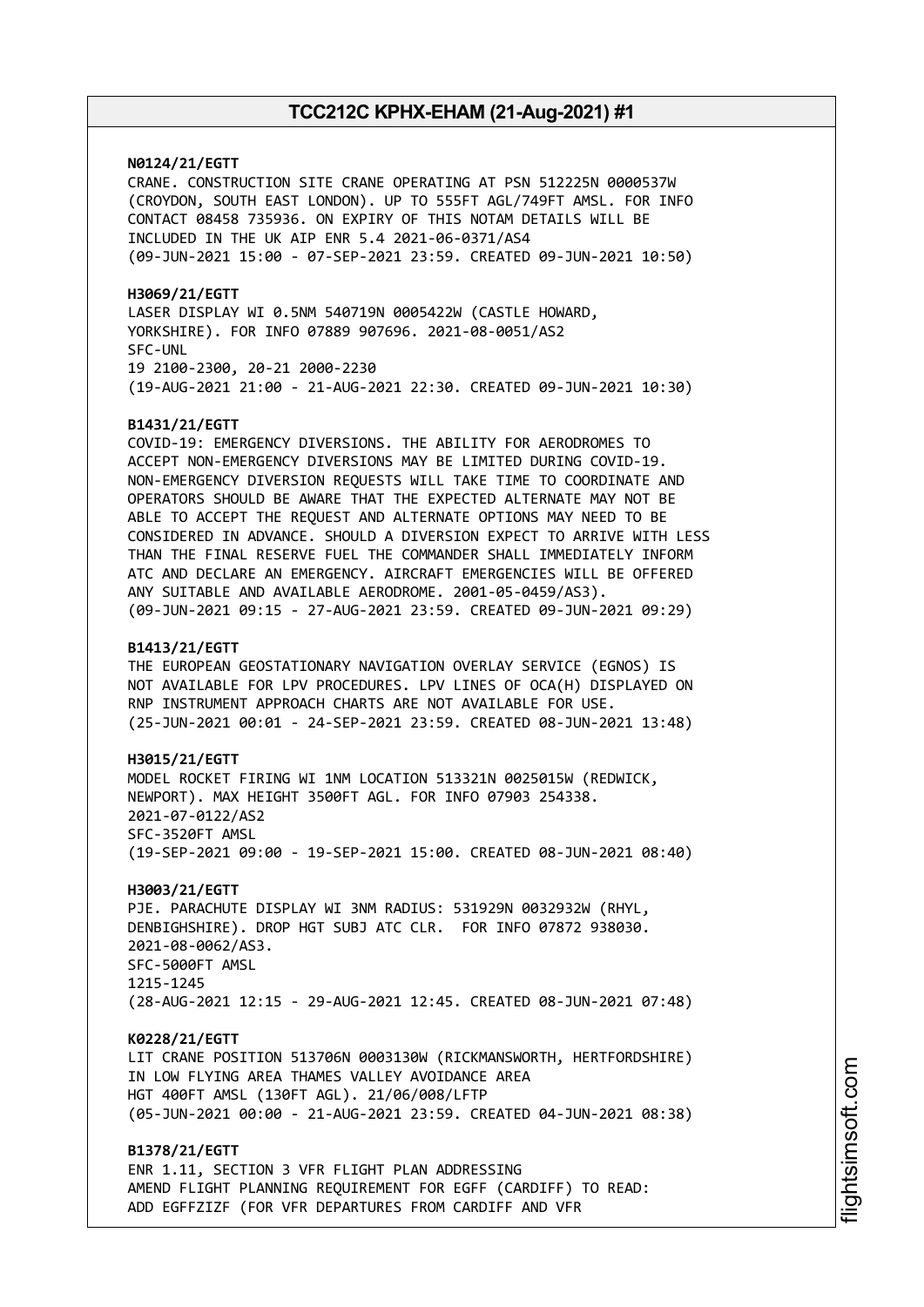FLIGHT PLANS REQUIRING ONWARD TRANSMISSION). ADD EGFFFDMS (FOR ALL VFR OR IFR DEPARTURES FROM CARDIFF). UK AIP ENR 1.11 REFERS (04-JUN-2021 08:23 - PERM. CREATED 04-JUN-2021 08:24)

### **B1372/21/EGTT**

AIRSPACE RESTRICTION ISSUED BY THE DEPARTMENT FOR TRANSPORT - AIRCRAFT OPERATING SCHEDULED SERVICES BY OR ON BEHALF OF BELAVIA BELARUSIAN AIRLINES ARE PROHIBITED FROM FLYING IN UK AIRSPACE, INCLUDING THAT AIRSPACE ABOVE THE TERRITORIAL SEA OF THE UK. THIS REGULATION DOES NOT APPLY TO ANY AIRCRAFT FLYING IN ACCORDANCE WITH THE PERMISSION OF THE UK SECRETARY OF STATE FOR TRANSPORT OR TO ACFT FLYING IN ACCORDANCE WITH A CLEARANCE ISSUED BY LONDON TERMINAL CONTROL CENTRE SWANWICK THE AIR TRAFFIC CONTROL CENTRE PRESTWICK. PERMISSION AVAILABLE FROM UK DEPARTMENT FOR TRANSPORT +44 0300 330 3000, MON-FRI 0830-1730, OR VIA DUTYOFFICERS(AT)DFT.GOV.UK, OR IN WRITING TO CONTACTDFT(AT)DFT.GOV.UK 2021-05-0542/AS6 (03-JUN-2021 11:00 - 01-SEP-2021 10:59 EST. CREATED 03-JUN-2021 11:08)

#### **H2765/21/EGTT**

FLYING OF MODEL ACFT WI 0.5NM RADIUS OF 510718N 0021047W (MONKTON DEVRILL, WILTSHIRE). MAX HGT 1500 AGL. FOR INFO CONTACT 07962 013388. 2021-05-0579/AS2. SFC-2200FT AMSL 0800-1800

(28-MAY-2021 08:00 - 26-AUG-2021 18:00. CREATED 27-MAY-2021 13:57)

### **H2740/21/EGTT**

FLYING OF MODEL ACFT WI 0.5NM RADIUS OF 534828N 0025641W (WEETON, LANCASHIRE). MAX HGT 1400FT AGL. FOR INFO CONTACT 07591 561535 / 07906 541357. 2021-05-0567/AS2. SFC-1500FT AMSL MON-SAT 0800-2000, SUN 0900-1800

(27-MAY-2021 09:24 - 24-AUG-2021 20:00. CREATED 27-MAY-2021 09:25)

#### **H2739/21/EGTT**

FLYING OF LARGE MODEL ACFT WI 0.5NM RADIUS OF 511815N 0002116W (LEATHERHEAD, SURREY). FOR INFO CONTACT 07770 830039. 2020-12-0102/AS2. SFC-1400FT AMSL 0900-1900 (01-JUN-2021 09:00 - 30-AUG-2021 19:00. CREATED 27-MAY-2021 09:13)

#### **H2691/21/EGTT**

FLYING OF MODEL ACFT WI 0.5NM RADIUS OF 534828N 0025641W (WEETON, LANCASHIRE). MAX HGT 1400FT AGL. FOR INFO CONTACT 07591 561535 / 07906 541357. 2021-05-0567/AS2. SFC-1500FT AMSL MON-SAT 0800-2000, SUN 0900-1800

(25-AUG-2021 08:00 - 30-SEP-2021 20:00. CREATED 26-MAY-2021 10:10)

**N0112/21/EGTT** OBST WINDFARM MULTIPLE AVIATION LGT U/S WI 3NM RADIUS 534841N 0000830E (WESTERMOST ROUGH, OFFSHORE GARTON, EAST YORKSHIRE, NORTH SEA). UP TO 394FT AMSL. FOR INFO CONTACT 07867 654242. 2021-05-0566/AS4 (26-MAY-2021 08:45 - 24-AUG-2021 23:59. CREATED 26-MAY-2021 09:06)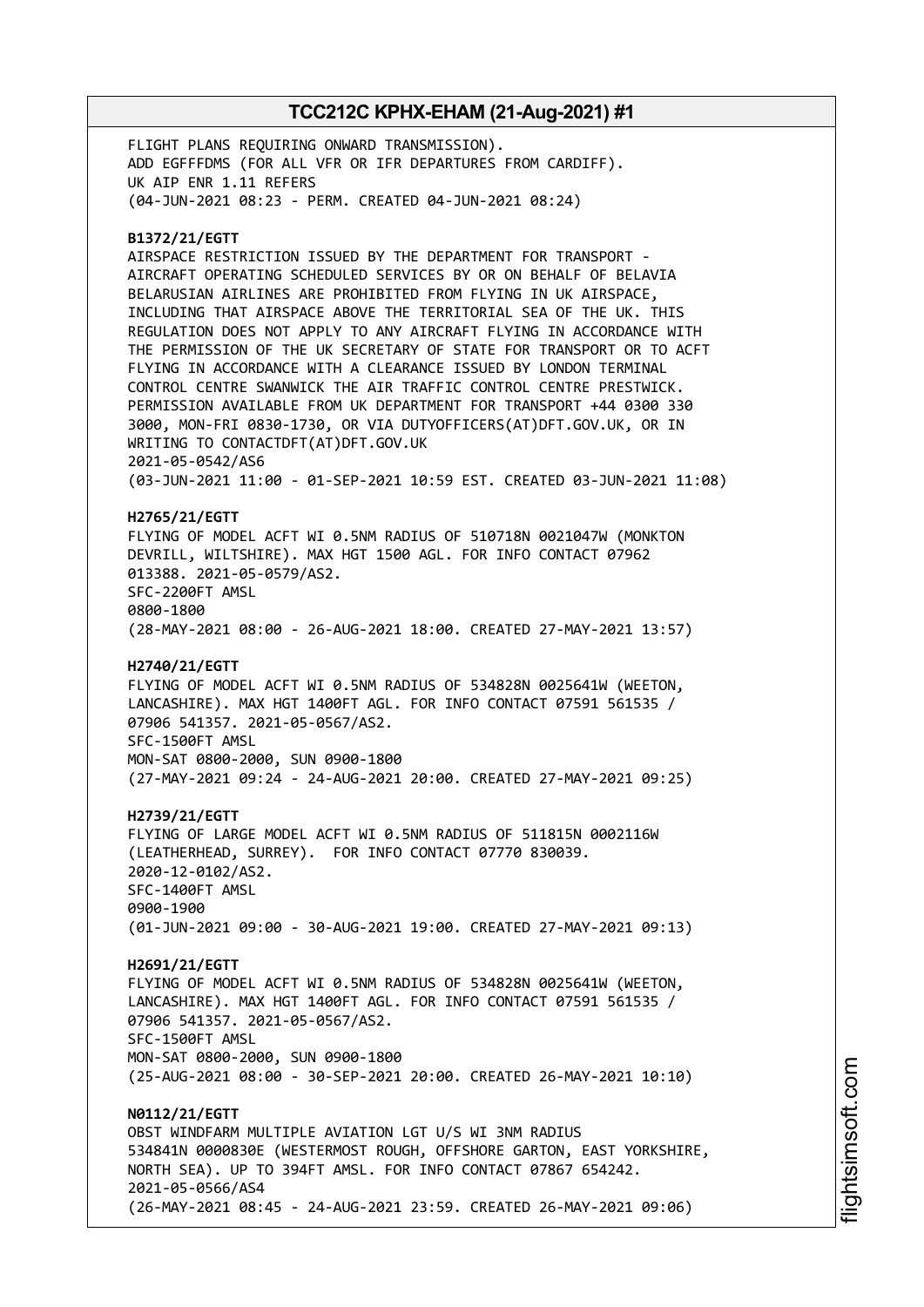**H2465/21/EGTT** MILITARY EXERCISE. EXER TYPHOON WARRIOR. UP TO 60 MIL ACFT WILL OPERATE AND CONDUCT HIGH ENERGY MANOEVRES WI AREA BOUNDED BY: 574800N 0002400E - 544500N 0025700E - 542300N 0024500E - 533000N 0030000E - 531600N 0030000E - 532000N 0023000E - 531200N 0023000E - 530900N 0020600E - 532200N 0000400E - 534300N 0000800W - 544200N 0011400W - 550100N 0013000W - 550300N 0014100W - 550600N 0013800W - 552600N 0023700W - 553800N 0025100W - 560000N 0024900W - 560700N 0025600W - 560700N 0033000W - 561400N 0033200W - 562400N 0031500W - 571600N 0021000W - 574800N 0002400E. ACCESS TO CONTROLLED AIRSPACE SUBJ ATC CLR. ACFT MAY BE UNABLE TO COMPLY WITH RAC. FOR OPERATIONAL INFO CTC: 01522 731625 (1ACC DURING HOURS OF ACTIVITY) OR 01526 346346 (AT ALL OTHER TIMES). AIRSPACE COORDINATION NOTICE 2021-07-0028/AS3 REFERS. SFC-FL660 17 19 24 26 0830-1130 (17-AUG-2021 08:30 - 26-AUG-2021 11:30. CREATED 18-MAY-2021 11:16) **B1207/21/EGTT** MILITARY EXERCISE. SSR MODE 3/A CODES 0100, 0200, 0300, 0400, 0500, 0600, 0700, 1510 - 1577 AND 2400 - 2477 TEMPO ALLOCATED TO EXER TYPHOON WARRIOR 21. INFO CTC 01526 346346 OR 01526 346351. 2021-06-0138/AS3. (15-JUL-2021 00:01 - 26-AUG-2021 23:59. CREATED 14-MAY-2021 14:22) **B1206/21/EGTT** AMEND LOWER AIRSPACE RADAR SERVICE (LARS) EN-ROUTE CHART EXETER APP FREQUENCY TO READ 128.980. UK AIP ENR 6-11 REFERS. (14-MAY-2021 14:07 - PERM. CREATED 14-MAY-2021 14:07) **D0726/21/EGTT** THE FOLLOWING DANGER AREAS EGD 123 IMBER EGD 125 LARKHILL EGD 126 BULFORD EGD 128 EVERLEIGH NO DANGER AREA CROSSING SERVICE AVBL FM SALISBURY OPS CONTACT LONDON INFO 124.750 SFC-50000FT AMSL (02-JUN-2021 08:00 - 31-AUG-2021 08:00. CREATED 13-MAY-2021 08:22) **H2302/21/EGTT** MAJOR GLIDING COMPETITION. INTENSE ACT WI 5NM RADIUS 535541N 0004751W (POCKLINGTON, EAST RIDING OF YORKSHIRE). UP TO 30 GLIDERS AND 5 TUG ACFT MAY PARTICIPATE. FOR DAILY ROUTE INFO: WWW.GLIDINGTASKS.CO.UK OR 01759 303579 AND 118.685 MHZ. 2021-08-0044/AS3. SFC-FL100 0900-1800 (22-AUG-2021 09:00 - 29-AUG-2021 18:00. CREATED 12-MAY-2021 10:38) **H2301/21/EGTT** MAJOR GLIDING COMPETITION. INTENSE ACT WI 5NM RADIUS 521041N 0000653W (GRANSDEN LODGE, CAMBRIDGESHIRE). UP TO 30 GLIDERS AND 5 TUG ACFT MAY PARTICIPATE. ACFT SHALL REMAIN CLEAR OF CONTROLLED AIRSPACE. FOR DAILY ROUTE INFO: WWW.GLIDINGTASKS.CO.UK OR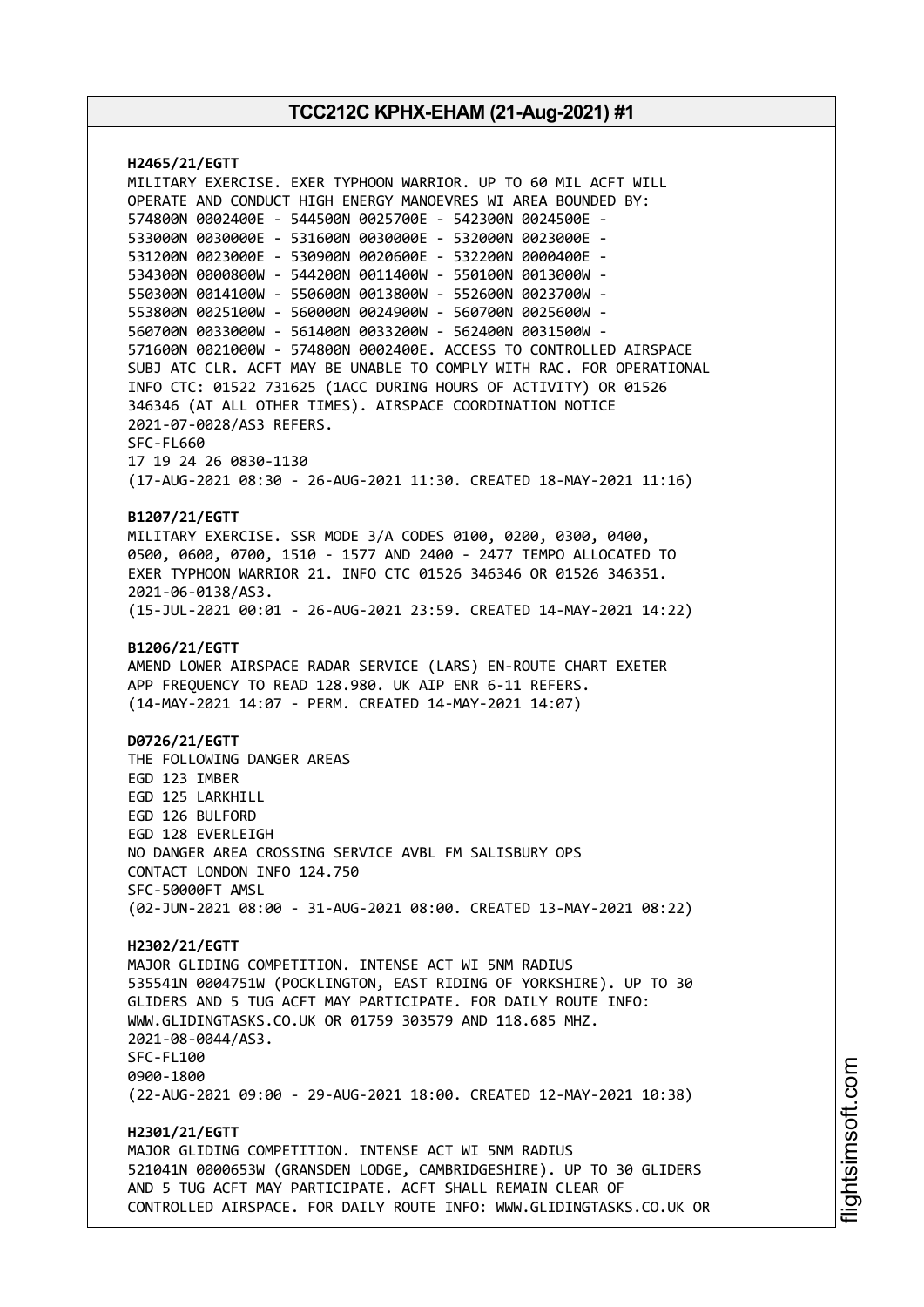01767 677077 AND 131.280 MHZ. 2021-08-0040/AS3. SFC-FL100 0900-1800 (21-AUG-2021 09:00 - 29-AUG-2021 18:00. CREATED 12-MAY-2021 10:36) **B1142/21/EGTT** AMEND LOWER AIRSPACE RADAR SERVICE (LARS) EN-ROUTE CHART - BOURNEMOUTH APP FREQUENCY TO READ 119.480. UK AIP ENR 6-11 REFERS. (10-MAY-2021 12:21 - PERM. CREATED 10-MAY-2021 14:41) **H2046/21/EGTT** MODEL ACFT WI 0.5NM RADIUS OF 522407N 0000619W (WARBOYS, CAMBRIDGSHIRE). FOR INFO CONTACT 07586 292737. 2020-12-0127/AS2. SFC-1600FT AMSL 0800-1800 (30-MAY-2021 08:00 - 27-AUG-2021 18:00. CREATED 04-MAY-2021 13:45) **H1969/21/EGTT** MODEL ACFT OPR WI 1NM RADIUS OF 525220N 0042836W (PENRHOS, GWYNEDD). FOR INFO, 07475 649156. 2021-07-0043/AS2. SFC-1200FT AMSL 0800-2000 (01-JUL-2021 08:00 - 30-SEP-2021 20:00. CREATED 29-APR-2021 09:10) **B1041/21/EGTT** CHANGE CARDIFF APPROACH FREQUENCY FROM 119.150 TO 119.155. UK AIP ENR 1.6 CARDIFF LOWER AIRSPACE RADAR SERVICE REFERS (30-APR-2021 00:00 - PERM. CREATED 28-APR-2021 14:18) **B1036/21/EGTT** THE CHANGE TO 5LNC FROM KARNO TO KARMO INTRODUCED BY AIRAC 06/2021 IS SUSPENDED UNTIL AIRAC 09/2021, EFFECTIVE 09 SEP 2021. UK AIP ENR 4.4, ENR 3.3 (N862, T7), ENR 6-68, ENR 6-70 REFERS. (28-APR-2021 09:25 - PERM. CREATED 28-APR-2021 09:25) **H1832/21/EGTT** KITE FLYING FOR FALCONRY PURPOSES AT VARIOUS POSITIONS WI 0.5NM RADIUS 530842N 0012941W (HOLESTONE MOOR, NEAR ASHOVER). LARGE BIRDS OF PREY FLYING TO/FROM THE KITE. FOR INFO, TEL 07860 331351. 2021-04-0386/AS7. SFC-2000FT AMSL SR-SS (18-OCT-2021 06:38 - 16-JAN-2022 16:21. CREATED 23-APR-2021 14:54) **B0989/21/EGTT** ADD ACTIVITY TO THE REMARKS OF THE PLYMOUTH PORTLAND AND PORTSMOUTH DANGER AREAS. ACTIVITY: ELECTRONIC/ OPTICAL HAZARDS. FOR THE FOLLOWING DANGER AREAS: EG D003 - PLYMOUTH EG D004 - PLYMOUTH EG D006 A,B,C - FALMOUTH BAY EG D007 A,B,C - FOWEY, FOWEY INNER EG D008 A,B,C - PLYMOUTH EG D009 A,B - WEMBURY EG D012 - LYME BAY NORTH EG D013 - LYME BAY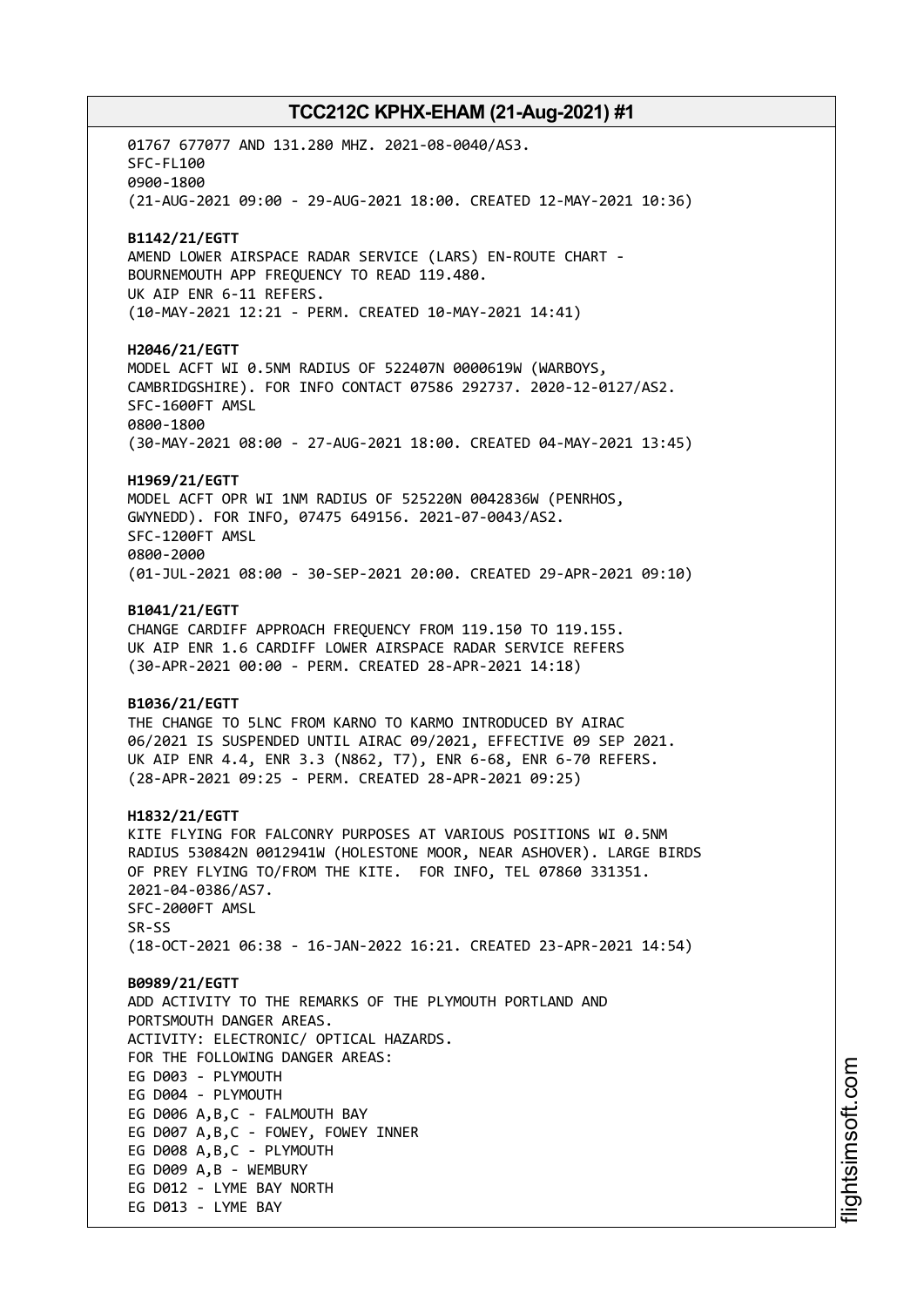# **TCC212C KPHX-EHAM (21-Aug-2021) #1** EG D014 - PORTLAND EG D017 - PORTLAND EG D021 - PORTLAND EG D023 - PORTLAND EG D031 - PORTLAND EG D036 - PORTSMOUTH EG D037 - PORTSMOUTH EG D038 - PORTSMOUTH EG D039 - PORTSMOUTH EG D040 - PORTSMOUTH UK AIP ENR 5.1 REFERS (26-APR-2021 00:00 - PERM. CREATED 23-APR-2021 13:40) **H1792/21/EGTT** KITE FLYING FOR FALCONRY PURPOSES AT VARIOUS POSITIONS WI 0.5NM RADIUS 530842N 0012941W (HOLESTONE MOOR, NEAR ASHOVER). LARGE BIRDS OF PREY FLYING TO/FROM THE KITE. FOR INFO, TEL 07860 331351. 2021-04-0386/AS7. SFC-2000FT AMSL SR-SS (17-JAN-2022 08:10 - 17-APR-2022 19:10. CREATED 22-APR-2021 11:23) **H1780/21/EGTT** KITE FLYING WI 0.25NM RADIUS 512924N 0014641W (BARBURY CASTLE, WILTSHIRE). MAX HGT 500FT AGL. FOR INFO 07973 753389 OR 07917 762254. 2021-01-0284/AS7 SFC-1300FT AMSL (12-SEP-2021 08:00 - 12-SEP-2021 16:00. CREATED 22-APR-2021 10:54) **H1779/21/EGTT** KITE FLYING WI 0.25NM RADIUS 512924N 0014641W (BARBURY CASTLE, WILTSHIRE). MAX HGT 500FT AGL. FOR INFO 07973 753389 OR 07917 762254. 2021-01-0284/AS7 SFC-1300FT AMSL (10-OCT-2021 08:00 - 10-OCT-2021 16:00. CREATED 22-APR-2021 10:54) **H1778/21/EGTT** KITE FLYING WI 0.25NM RADIUS 512924N 0014641W (BARBURY CASTLE, WILTSHIRE). MAX HGT 500FT AGL. FOR INFO 07973 753389 OR 07917 762254. 2021-01-0284/AS7 SFC-1300FT AMSL (14-NOV-2021 09:00 - 14-NOV-2021 17:00. CREATED 22-APR-2021 10:53) **H1776/21/EGTT** KITE FLYING WI 0.25NM RADIUS 512924N 0014641W (BARBURY CASTLE, WILTSHIRE). MAX HGT 500FT AGL. FOR INFO 07973 753389 OR 07917 762254. 2021-01-0284/AS7 SFC-1300FT AMSL (12-DEC-2021 09:00 - 12-DEC-2021 17:00. CREATED 22-APR-2021 10:52) **H1773/21/EGTT** KITE FLYING WI 0.25NM RADIUS 521119N 0021156W (WORCESTER COUNTRYSIDE CENTRE, WORCESTERSHIRE). MAX HGT 800FT AGL. FOR INFO 07577 663244. 2021-01-0111/AS7 SFC-1100FT AMSL 1030-SS PLUS30 (19-DEC-2021 10:30 - 19-DEC-2021 16:28. CREATED 22-APR-2021 10:44)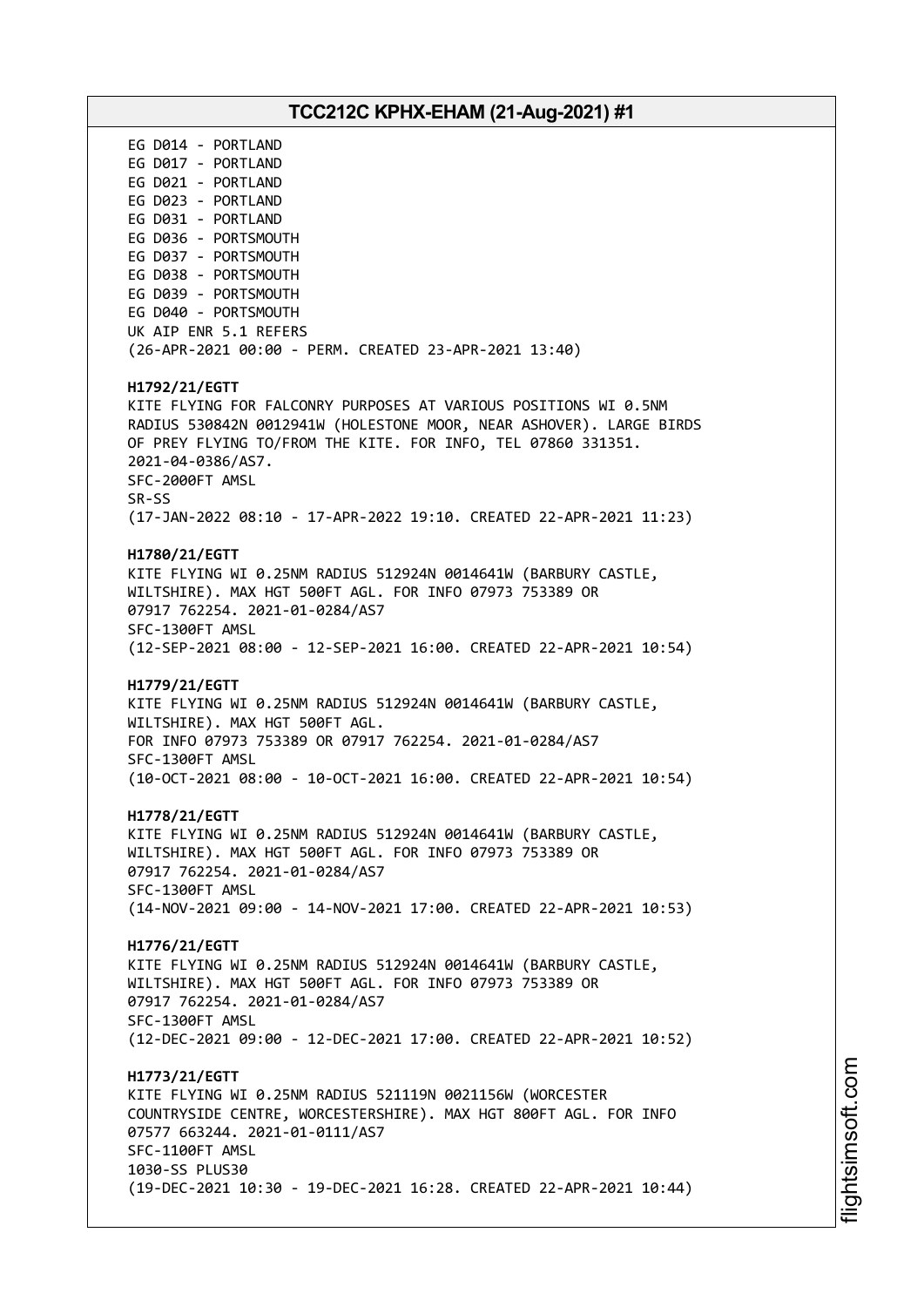**H1772/21/EGTT** KITE FLYING WI 0.25NM RADIUS 521119N 0021156W (WORCESTER COUNTRYSIDE CENTRE, WORCESTERSHIRE). MAX HGT 800FT AGL. FOR INFO 07577 663244. 2021-01-0111/AS7 SFC-1100FT AMSL 1030-SS PLUS30 (21-NOV-2021 10:30 - 21-NOV-2021 16:39. CREATED 22-APR-2021 10:43) **H1769/21/EGTT** KITE FLYING WI 0.25NM RADIUS 521119N 0021156W (WORCESTER COUNTRYSIDE CENTRE, WORCESTERSHIRE). MAX HGT 800FT AGL. FOR INFO 07577 663244. 2021-01-0111/AS7 SFC-1100FT AMSL 0930-SS PLUS30 (30-AUG-2021 09:30 - 30-AUG-2021 19:30. CREATED 22-APR-2021 10:42) **H1770/21/EGTT** KITE FLYING WI 0.25NM RADIUS 521119N 0021156W (WORCESTER COUNTRYSIDE CENTRE, WORCESTERSHIRE). MAX HGT 800FT AGL. FOR INFO 07577 663244. 2021-01-0111/AS7 SFC-1100FT AMSL 0930-SS PLUS30 (19-SEP-2021 09:30 - 19-SEP-2021 18:44. CREATED 22-APR-2021 10:42) **H1768/21/EGTT** KITE FLYING WI 0.25NM RADIUS 521119N 0021156W (WORCESTER COUNTRYSIDE CENTRE, WORCESTERSHIRE). MAX HGT 800FT AGL. FOR INFO 07577 663244. 2021-01-0111/AS7 SFC-1100FT AMSL 0930-SS PLUS30 (17-OCT-2021 09:30 - 17-OCT-2021 17:40. CREATED 22-APR-2021 10:41) **H1657/21/EGTT** KITE FLYING FOR FALCONRY PURPOSES AT VARIOUS POSITIONS WI 0.5NM RADIUS 530842N 0012941W (HOLESTONE MOOR, NEAR ASHOVER). LARGE BIRDS OF PREY FLYING TO/FROM THE KITE. FOR INFO, TEL 07860 331351. 2021-04-0386/AS7. SFC-2000FT AMSL SR-SS (19-JUL-2021 04:03 - 17-OCT-2021 17:05. CREATED 19-APR-2021 12:21) **H0911/21/EGTT** KITE FLYING WI 0.25NM RADIUS 504730N 0003827W (FELPHAM, BOGNOR REGIS, WEST SUSSEX). MAX HGT 1000FT AGL. FOR INFO 07841 456494. 2021-08-0020/AS7 SFC-1100FT AMSL 0800-2130 (28-AUG-2021 08:00 - 30-AUG-2021 21:30. CREATED 16-MAR-2021 12:43) **H4988/20/EGTT** KITE FLYING 0.5NM RADIUS 503708N 0032151W (SANDY BAY, E OF EXMOUTH, DEVON) FOR INFO, 07843 098727 / 01395 279443. 2020-12-0012/AS7. SFC-1300FT AMSL 1100-SS PLUS30 (25-SEP-2021 11:00 - 30-OCT-2021 17:22. CREATED 10-NOV-2020 13:49) **H4987/20/EGTT**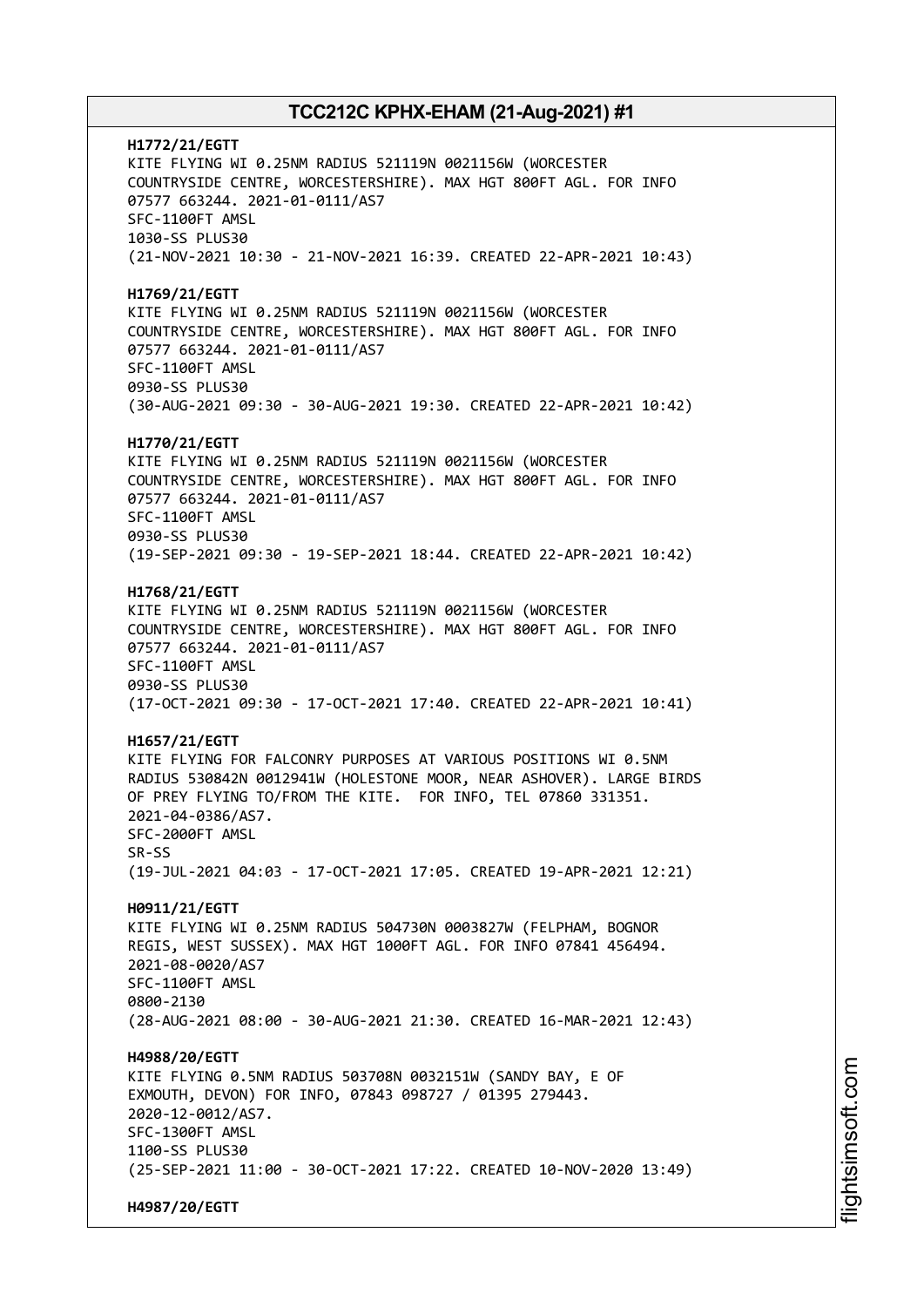┌──────────────────────────────────────────────────────────────────────────────┐

KITE FLYING 0.5NM RADIUS 503708N 0032151W (SANDY BAY, E OF EXMOUTH, DEVON) FOR INFO, 07843 098727 / 01395 279443. 2020-12-0012/AS7. SFC-1300FT AMSL 1100-SS PLUS30 (27-JUN-2021 11:00 - 24-SEP-2021 18:37. CREATED 10-NOV-2020 13:32)

**H4986/20/EGTT** KITE FLYING 0.5NM RADIUS 503708N 0032151W (SANDY BAY, E OF EXMOUTH, DEVON) FOR INFO, 07843 098727 / 01395 279443. 2020-12-0012/AS7. SFC-1300FT AMSL 1200-SS PLUS30 (31-OCT-2021 12:00 - 30-NOV-2021 16:43. CREATED 10-NOV-2020 13:15)

### │**EHAA (AMSTERDAM FIR/UIR)** │

└──────────────────────────────────────────────────────────────────────────────┘ **B0551/21/EHAA** FLARING OPERATIONS AT DRILLING RIG PROSPECTOR 1, PSN 522947N 0041257E. SFC-1000FT AMSL (22-AUG-2021 12:00 - 24-AUG-2021 12:00 EST. CREATED 20-AUG-2021 15:32) **M2523/21/EHAA** TEMPORARY RESTRICTED AREA 'MEPPEL-ZWOLLE' ACTIVATED FOR FLIGHTS WITH UNMANNED AERIAL SYSTEM. AREA: 523318N 0060827E - 523812N 0060752E - 524217N 0061241E - 524159N 0061431E - 523753N 0060948E - 523318N 0061010E BACK TO 523318N 0060827E BTN GND/600FT AGL. AREA PROHIBITED. POLICE, SAR AND HELICOPTER EMERGENCY MEDICAL SERVICES EXEMPTED. GND-600FT AGL

(23-AUG-2021 08:00 - 23-AUG-2021 14:00. CREATED 20-AUG-2021 12:07)

### **M2522/21/EHAA**

PJE WILL TAKE PLACE AT OMMEN PSN 522948N 0062251E RADIUS 2NM. GND-6500FT AGL (25-AUG-2021 15:45 - 25-AUG-2021 18:00. CREATED 20-AUG-2021 12:02)

### **M2521/21/EHAA**

FIREWORKS AT GRIJPSKERKE PSN 513125N 0033350E. GND-250FT AGL (18-SEP-2021 17:00 - 18-SEP-2021 23:30. CREATED 20-AUG-2021 11:39)

#### **M2520/21/EHAA**

FIREWORKS AT BAARN PSN 521309N 0051419E. GND-130FT AGL (24-SEP-2021 19:30 - 24-SEP-2021 21:55. CREATED 20-AUG-2021 11:35)

### **M2519/21/EHAA**

FIREWORKS AT DROUWENERMOND PSN 525816N 0065228E. GND-660FT AGL (24-SEP-2021 19:00 - 24-SEP-2021 20:45. CREATED 20-AUG-2021 10:55)

#### **M2514/21/EHAA**

KITE FLYING FESTIVAL WILL TAKE PLACE AT EMMEN. MULTIPLE KITES CAN BE EXPECTED IN THE FOLLOWING AREA: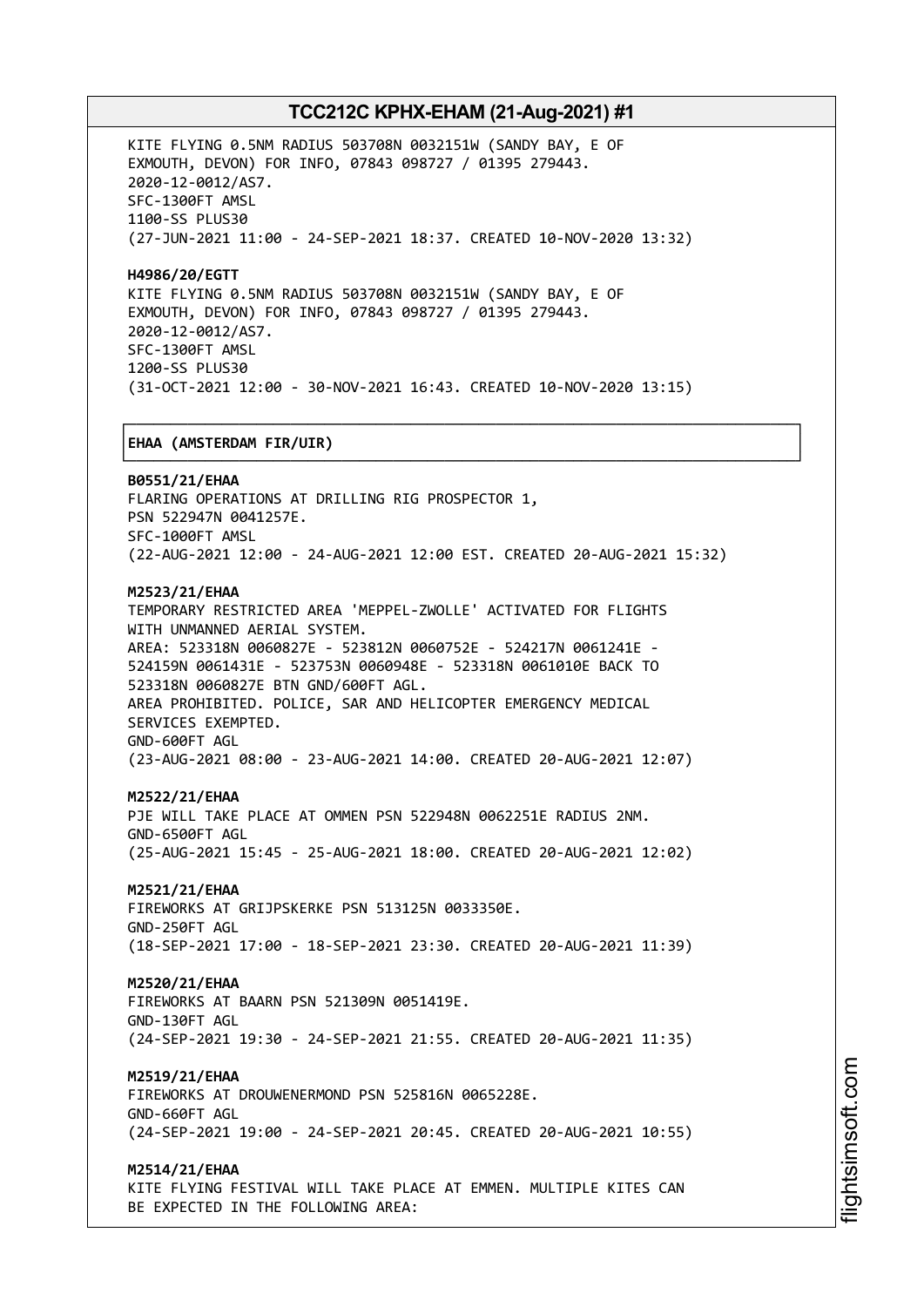PSN 524428N 0065400E RADIUS 1NM BTN GND/3600FT AMSL. REQ TO AVOID AREA. GND-3600FT AMSL FRI 1000-2130, SAT 0700-2130, SUN 0700-1500 (20-AUG-2021 10:00 - 22-AUG-2021 15:00. CREATED 20-AUG-2021 05:39) **M2510/21/EHAA** TEMPORARY RESTRICTED AREA EHTRA14C ACTIVATED. AREA PROHIBITED. GND-2000FT AMSL 0700-1000 1130-1430 (26-AUG-2021 07:00 - 26-AUG-2021 14:30. CREATED 19-AUG-2021 10:36) **A1882/21/EHAA** MANDATORY DIGITAL SUBMISSION OF GENERAL DECLARATION VIA WWW.GENDEC.EU FOR ALL FLIGHTS ORIGINATING FROM NON-SCHENGEN COUNTRIES OR ALL FLIGHTS WITH DESTINATION TO NON-SCHENGEN COUNTRIES. GENDEC SUBMISSION AT LEAST 2 HOURS PRIOR TO ALL DEPARTURES FROM A NON-SCHENGEN COUNTRY TO THE NETHERLANDS OR ALL DEPARTURES FROM THE NETHERLANDS TO NON-SCHENGEN COUNTRIES. AIRPORTS MAY HAVE ADDITIONAL REQUIREMENTS ON MINIMUM TIME FOR SUBMISSION OF GENDEC. REF AIP NETHERLANDS GEN 1.2. (19-AUG-2021 10:19 - PERM. CREATED 19-AUG-2021 10:20) **M2508/21/EHAA** TEMPORARY RESTRICTED AREA 'PRAKTIJKGEBIED RWS WEST' ACTIVATED FOR FLIGHTS WITH UNMANNED AERIAL SYSTEM. AREA: 515444N 0053338E - 515432N 0054055E - 515312N 0054956E - 515223N 0055102E - 515117N 0054943E - 515317N 0054051E - 515346N 0053338E BACK TO 515444N 0053338E BTN GND/500FT AGL. AREA PROHIBITED. POLICE, SAR AND HELICOPTER EMERGENCY MEDICAL SERVICE FLIGHTS ARE EXEMPTED. GND-500FT AGL (01-SEP-2021 08:30 - 01-SEP-2021 15:00. CREATED 19-AUG-2021 08:43) **M2504/21/EHAA** TEMPORARY SEGREGATED AREA EHTSA56 (LEUSDERHEIDE) ACTIVATED. AREA PROHIBITED. GND-600FT AMSL (25-AUG-2021 06:00 - 25-AUG-2021 14:00. CREATED 18-AUG-2021 13:12) **M2503/21/EHAA** TEMPORARY SEGREGATED AREA EHTSA55 (DE VLASAKKERS, RPAS) ACTIVATED. AREA PROHIBITED. GND-600FT AMSL (25-AUG-2021 06:00 - 25-AUG-2021 14:00. CREATED 18-AUG-2021 13:12) **M2502/21/EHAA** DUTCH MIL INFO RX FREQ 132.350 MHZ U/S IN THE NORTH EASTERN PART OF THE NETHERLANDS, IN CASE OF URGENCY CONTACT DUTCH MIL LOWER ON FREQ 128.355 MHZ. (18-AUG-2021 13:02 - 31-AUG-2021 23:59 EST. CREATED 18-AUG-2021 13:04) **M2486/21/EHAA** MIL NAVAL SHOOTING EXERCISE WILL TAKE PLACE AT PSN: 513200N 0024320E RADIUS 5NM BTN SFC/FL055. REQ TO AVOID AREA. SFC-FL055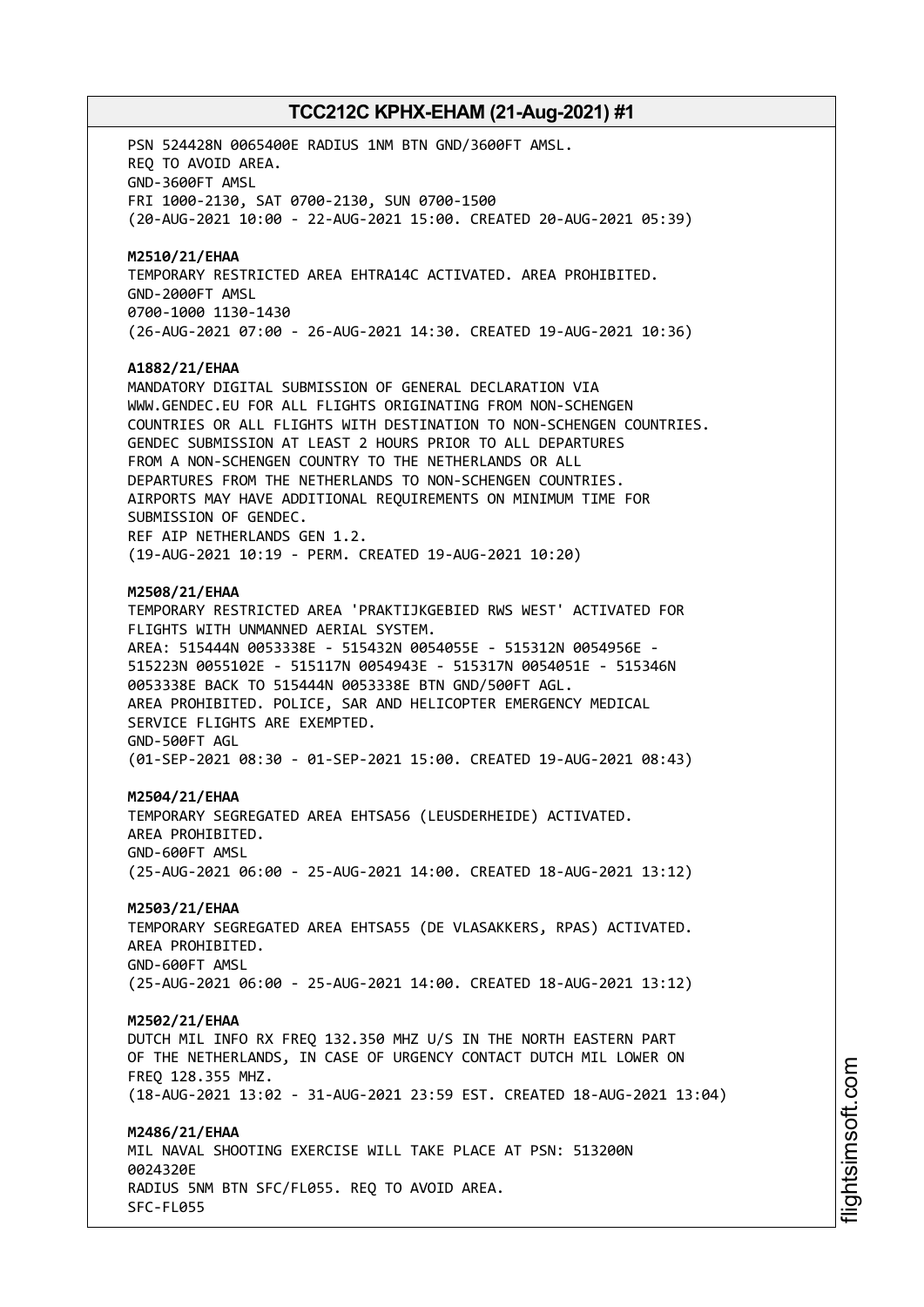(24-AUG-2021 08:00 - 24-AUG-2021 10:00. CREATED 18-AUG-2021 09:22) **M2480/21/EHAA** TEMPORARY RESTRICTED AREA 'ZEELANDBRUG' ACTIVATED. AREA: 513809N 0035450E - 513748N 0035529E - 513518N 0035203E - 513539N 0035123E BACK TO 513809N 0035450E BTN GND/1000FT AMSL. AREA PROHIBITED. SAR, POLICE, HELICOPTER EMERGENCY MEDICAL SERVICE FLIGHTS AND OTHER AUTHORISED TFC ARE EXEMPTED AFTER PRIOR PERMISSION FROM MILATCC SCHIPHOL OR AMSTERDAM FIC. GND-1000FT AMSL DAILY 0600-1500 (18-OCT-2021 06:00 - 22-OCT-2021 15:00. CREATED 17-AUG-2021 19:21) **M2479/21/EHAA** TEMPORARY RESTRICTED AREA 'ZEELANDBRUG' ACTIVATED. AREA: 513809N 0035450E - 513748N 0035529E - 513518N 0035203E - 513539N 0035123E BACK TO 513809N 0035450E BTN GND/1000FT AMSL. AREA PROHIBITED. SAR, POLICE, HELICOPTER EMERGENCY MEDICAL SERVICE FLIGHTS AND OTHER AUTHORISED TFC ARE EXEMPTED AFTER PRIOR PERMISSION FROM MILATCC SCHIPHOL OR AMSTERDAM FIC. GND-1000FT AMSL DAILY 0600-1500 (04-OCT-2021 06:00 - 08-OCT-2021 15:00. CREATED 17-AUG-2021 19:20) **M2458/21/EHAA** RESTRICTED AREA EHR2A (MARNEWAARD A) ACTIVATED. AREA PROHIBITED. GND-FL195 DAILY 1000-1130 (01-SEP-2021 10:00 - 02-SEP-2021 11:30. CREATED 17-AUG-2021 08:47) **M2448/21/EHAA** TEMPORARY RESTRICTED AREA EHTRA14B ACTIVATED. AREA PROHIBITED. GND-2000FT AMSL DAILY 0700-1000 1130-1430 (23-AUG-2021 07:00 - 27-AUG-2021 14:30. CREATED 17-AUG-2021 08:11) **M2447/21/EHAA** TEMPORARY RESTRICTED AREA EHTRA14 ACTIVATED. AREA PROHIBITED. 2000FT AMSL-FL065 DAILY 0700-1000 1130-1430 (23-AUG-2021 07:00 - 27-AUG-2021 14:30. CREATED 17-AUG-2021 08:10) **A1861/21/EHAA** BASED ON THE LATEST COVID-19 REGULATIONS (TIJDELIJKE REGELING MAATREGELEN COVID-19) ALL FLIGHTS SHOULD ADHERE TO THE FOLLOWING CONDITIONS: 1. DISINFECT CABIN, SEATS AND INSTRUMENTS. 2. ALL PASSENGERS ARE REQUIRED TO USE A MANDATORY NON MEDICAL FACE MASK FROM BEFORE BOARDING UNTIL AFTER DISEMBARKING (NON COMMERCIAL FLIGHTS ARE EXEMPTED) . 3. BEFORE BOARDING, A HEALTH CHECK OF ALL POB SHALL BE PERFORMED BY CREW BASED ON THE RIVM GUIDELINES: HTTPS://WWW.RIVM.NL/CORONAVIRUS-COVID-19/ADVIEZEN-WERK-VRIJE-TIJD/GEN ERIEK-KADER-CORONAMAATREGELEN 4. COMPANIES SHALL ADHERE TO COMPANY SPECIFIC PROTOCOL. NOTE: POLICE, HELICOPTER EMERGENCY SERVICES AND SAR FLIGHTS ARE EXEMPTED. (16-AUG-2021 13:44 - 19-SEP-2021 09:00 EST. CREATED 16-AUG-2021 13:44)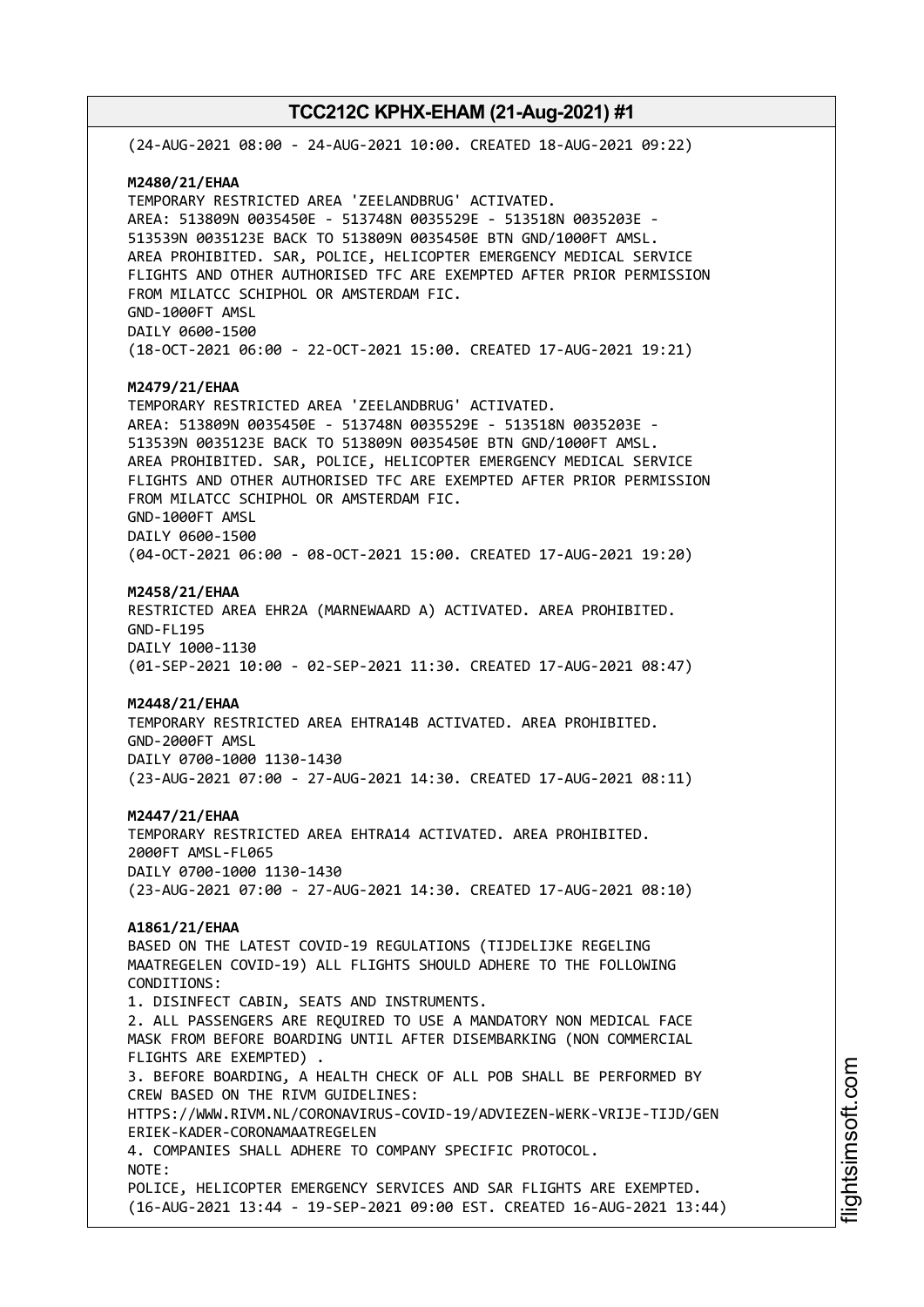**B0543/21/EHAA** MOBILE RIG SWIFT-10 RELOCATED, PSN 5236.7N 00350.4E. (16-AUG-2021 06:39 - 16-NOV-2021 09:00 EST. CREATED 16-AUG-2021 06:40) **B0541/21/EHAA** NEW OBSTACLES AT VEERE, BINNENHAVEN, 4 WIND TURBINES WITHIN AREA BTN: 513725N 0034124E, 513715N 0034136E, 513659N 0034131E, 513700N 0034111E. HEIGHT 669FT AGL, ELEV 682FT AMSL, LGT OBST/DAY FLG WHITE, NIGHT FLG R. REF AIP ENR 5.4. (13-AUG-2021 14:06 - PERM. CREATED 13-AUG-2021 14:06) **B0540/21/EHAA** NEW OBSTACLES AT 'S HERTOGENBOSCH, 4 WIND TURBINES WITHIN AREA BTN: 514301N 0051700E, 514232N 0051631E, 514226N 0051615E, 514242N 0051611E. HEIGHT 583FT AGL, ELEV 590FT AMSL, LGT OBST/DAY FLG WHITE, NIGHT R. REF AIP ENR 5.4. (13-AUG-2021 13:06 - PERM. CREATED 13-AUG-2021 13:06) **M2413/21/EHAA** TEMPORARY RESTRICTED AREA EHTRA11 ACTIVATED. AREA PROHIBITED. 3000FT AMSL-FL095 DAILY 1000-1130 (01-SEP-2021 10:00 - 02-SEP-2021 11:30. CREATED 12-AUG-2021 10:21) **M2402/21/EHAA** TEMPORARY SEGREGATED AREA EHTSA52 (HAVELTE) ACTIVATED. AREA PROHIBITED. GND-600FT AMSL DAILY 0700-1300 (05-OCT-2021 07:00 - 06-OCT-2021 13:00. CREATED 11-AUG-2021 13:20) **M2390/21/EHAA** CHECKLIST YEAR=2020 3689 YEAR=2021 0085 0086 0087 0088 0089 0090 0091 0092 0136 0137 0175 0260 0390 0830 0844 0953 0959 0974 1150 1221 1301 1479 1494 1496 1504 1510 1511 1512 1513 1597 1598 1602 1603 1611 1612 1614 1616 1617 1618 1619 1630 1653 1670 1671 1673 1674 1675 1680 1729 1730 1731 1732 1744 1749 1757 1765 1769 1770 1794 1795 1796 1822 1826 1829 1861 1862 1863 1864 1886 1895 1899 1900 1902 1941 1945 1951 1961 1966 1974 1996 1997 1998 1999 2001 2005 2025 2026 2034 2035 2036 2042 2043 2044 2045 2050 2051 2052 2056 2059 2067 2068 2076 2082 2091 2092 2093 2094 2117 2128 2137 2150 2153 2154 2155 2157 2174 2177 2179 2192 2193 2213 2214 2215 2217 2226 2227 2228 2237 2238 2240 2241 2244 2249 2250 2253 2254 2255 2257 2260 2261 2267 2273 2274 2275 2277 2279 2285 2292 2296 2304 2309 2311 2320 2321 2322 2326 2328 2329 2330 2333 2336 2337 2342 2343 2344 2345 2348 2349 2352 2354 2356 2361 2362 2363 2364 2366 2367 2368 2369 2370 2371 2372 2373 2374 2375 2376 2377 2380 2384 2385 2386 2387 2388 2389

LATEST PUBLICATIONS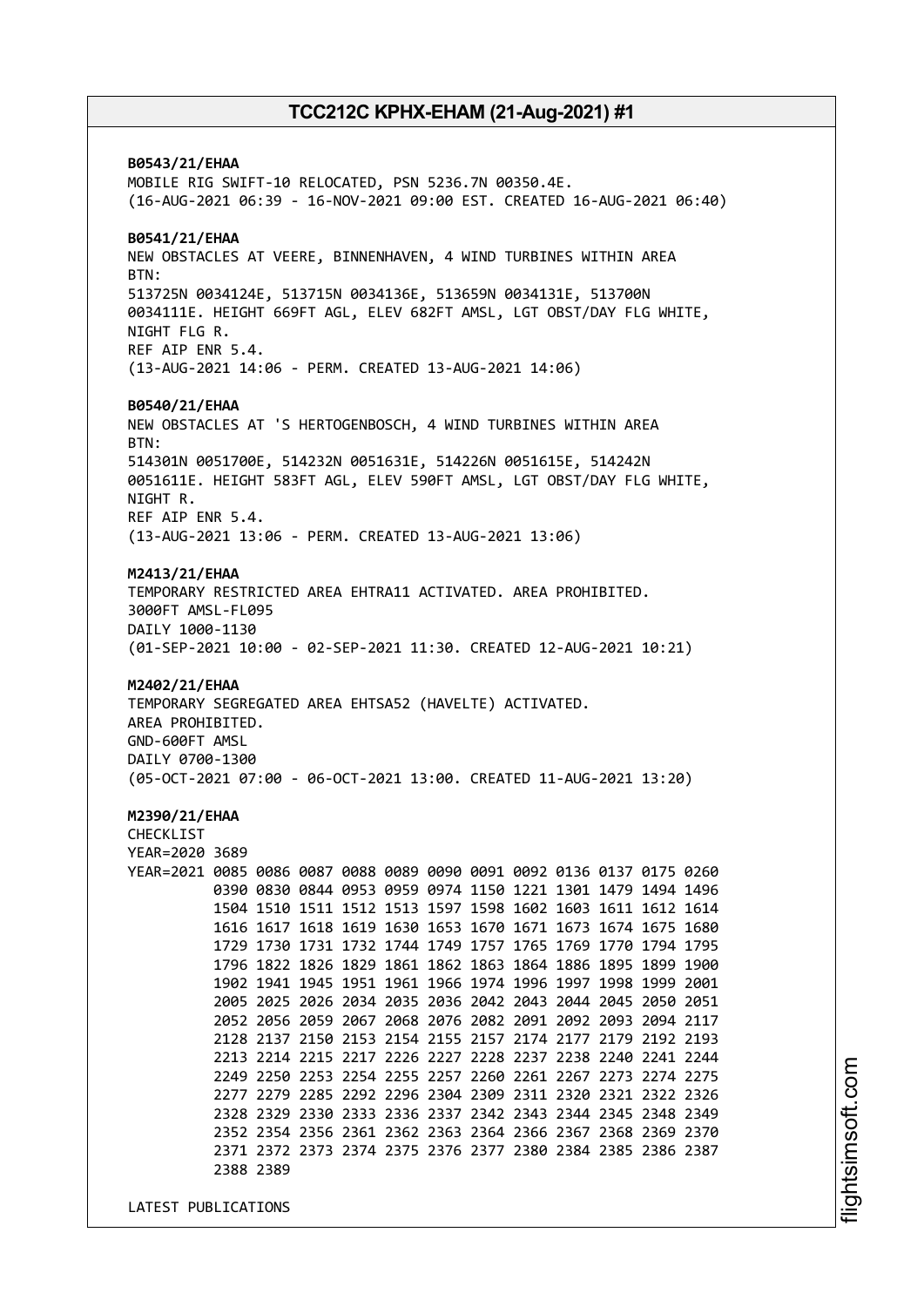AIP AIRAC AMDT MIL 009/2021 EFFECTIVE DATE 09 SEP 21 AIP AIRAC SUP MIL 002/2011 EFFECTIVE DATE 17 NOV 11 AIP SUP MIL 002/2015 EFFECTIVE DATE 21 OCT 15 AIC CHECKLIST AIP MIL NIL SUP CHECKLIST AIP MIL NIL (11-AUG-2021 09:18 - 11-SEP-2021 09:18 EST. CREATED 11-AUG-2021 09:21) **M2356/21/EHAA** PJE WILL TAKE PLACE AT NUNSPEET PSN 522301N 0054839E RADIUS 2NM. EHR3 AND EHR3A (OLDEBROEK) ARE EXCLUDED. GND-4000FT AGL (10-SEP-2021 16:15 - 10-SEP-2021 16:30. CREATED 09-AUG-2021 13:57) **B0532/21/EHAA** OBST LIGHTS U/S PART OF THE OBST LIGHTS PRINSES AMALIAWINDPARK U/S. REF AIP 5.4 ID 317. STRAIGHT LINE DEFINED BY: 523625N 0041420E - 523504N 0041547E - 523405N 0041449E - 523433N 0041059E - 523616N 0041140E. (09-AUG-2021 06:58 - 06-SEP-2021 09:00 EST. CREATED 09-AUG-2021 06:59) **B0530/21/EHAA** SEVERAL OBSTACLE LIGHTS U/S AT NOORDZEE WINDPARK BORKUM RIFFGRUND 2. PSN 5357N00628E RADIUS 3NM. REF AIP THE NETHERLANDS ENR 5.4 ID 518. (06-AUG-2021 12:44 - 05-NOV-2021 09:00 EST. CREATED 06-AUG-2021 12:45) **A1800/21/EHAA** COVID-19: BY ORDER OF THE GOVERNMENT OF THE KINGDOM OF THE NETHERLANDS, THERE ARE CURRENTLY COVID-19 RESTRICTIONS IN EFFECT. NOTICE 1: AS OF AUGUST 8TH 2021, CHANGES IN REGARDS TO TRAVEL AND TESTING REGULATION WILL BE IN EFFECT. NOTICE 2: AS OF AUGUST 14TH 2021, A WAITING PERIOD OF 28 DAYS IS REQUIRED FOR TRAVELLERS WHO HAVE BEEN ADMINISTERED THE JANSSEN VACCINE. TRAVELLERS WHO HAVE A JANSSEN CERTIFICATE THAT WAS ISSUED BEFORE THE 14TH OF AUGUST, HAVE A WAITING PERIOD OF 14 DAYS. PLEASE REFER TO THE FOLLOWING WEBSITE FOR MORE INFORMATION: HTTPS://WWW.GOVERNMENT.NL/COVID19NOTAM (DOCUMENTS: NL COVID-19 TRAVEL RESTRICTIONS AND VACCINE DECLARATION). DURATION OF TRAVEL RESTRICTIONS: THE TEMPORARY TRAVEL RESTRICTIONS ARE APPLICABLE UNTIL FURTHER NOTICE, REGARDLESS OF THE INDICATED ENDING TIME OF THIS NOTAM. ANY POSSIBLE CHANGE OF THIS PERIOD WILL BE ASSESSED DEPENDING ON FURTHER DEVELOPMENTS. (07-AUG-2021 22:00 - 07-OCT-2021 21:59 EST. CREATED 06-AUG-2021 08:24) **M2330/21/EHAA** TEMPORARY SEGREGATED AREA EHTSA56 (LEUSDERHEIDE) ACTIVATED. AREA PROHIBITED. GND-600FT AMSL

DAILY 0700-1500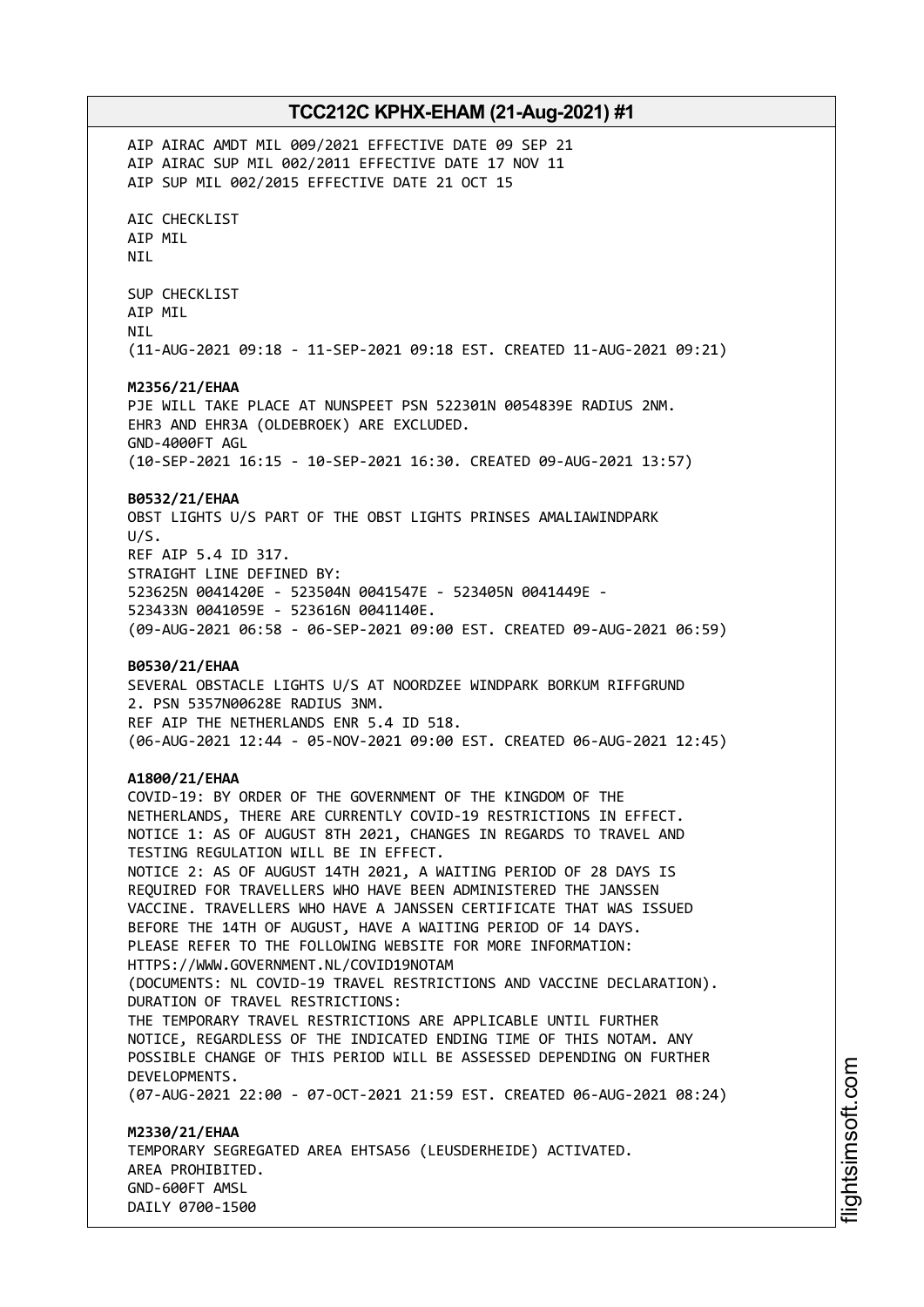(18-OCT-2021 07:00 - 22-OCT-2021 15:00. CREATED 05-AUG-2021 10:05) **M2329/21/EHAA** TEMPORARY SEGREGATED AREA EHTSA56 (LEUSDERHEIDE) ACTIVATED. AREA PROHIBITED. GND-600FT AMSL DAILY 0700-1500 (04-OCT-2021 07:00 - 08-OCT-2021 15:00. CREATED 05-AUG-2021 10:03) **B0528/21/EHAA** SEVERAL OBST LIGHTS NOORDZEE RIFFGAT U/S. 487FT AMSL. REF AIP NETHERLANDS ENR 5.4 ID 415. (04-AUG-2021 17:57 - 05-NOV-2021 10:00 EST. CREATED 04-AUG-2021 17:58) **B0527/21/EHAA** TEMPORARY SEGREGATED AREA EHTSA28 (ROERMOND) ACTIVATED. PROHIBITED FOR ALL TRAFFIC EXCEPT EMERGENCY FLIGHTS BY OR ON BEHALF OF POLICE, TRAUMA TEAMS OR SAR. GND-3000FT AMSL (04-SEP-2021 11:30 - 04-SEP-2021 13:30. CREATED 03-AUG-2021 15:57) **B0524/21/EHAA** CHECKLIST YEAR=2021 0274 0281 0282 0309 0334 0335 0337 0345 0347 0348 0368 0370 0373 0378 0384 0424 0434 0435 0452 0455 0462 0464 0467 0470 0471 0472 0476 0478 0484 0485 0486 0492 0496 0497 0506 0507 0508 0509 0516 0517 0521 0522 0523 LATEST PUBLICATIONS AIP AIRAC AMDT IFR 008/2021 EFFECTIVE DATE 12 AUG 21 AIP AIRAC SUP IFR 007/2021 EFFECTIVE DATE 12 AUG 21 AIP SUP IFR 005/2021 EFFECTIVE DATE 08 APR 21 AIC IFR B003/2021 EFFECTIVE DATE 03 JUN 21 AIC IFR A003/2021 EFFECTIVE DATE 03 JUN 21 ATC CHECKLIST AIP IFR A019/1992 B061/1992 B006/2002 A016/2002 B023/2004 B001/2006 A012/2007 A001/2008 B003/2008 A009/2008 A013/2010 A014/2010 A006/2011 B009/2011 B005/2013 A006/2013 A003/2014 A004/2014 A006/2014 A004/2015 B004/2015 B005/2016 B001/2017 B002/2018 B001/2019 A002/2019 B002/2019 B003/2019 A004/2019 A006/2019 A009/2019 A011/2019 A012/2019 A013/2019 A014/2019 A002/2020 A004/2020 B001/2021 A001/2021 A002/2021 B002/2021 B003/2021 A003/2021 AIP VFR **NTI** SUP CHECKLIST AIP IFR 001/2020 004/2020 004/2021 005/2021 AIP VFR NIL (01-AUG-2021 00:05 - 01-SEP-2021 00:05 EST. CREATED 01-AUG-2021 00:07) **A1762/21/EHAA** CHECKLIST YEAR=2021 0206 0207 0379 0439 0463 0464 0465 0466 0489 0541 0734 0735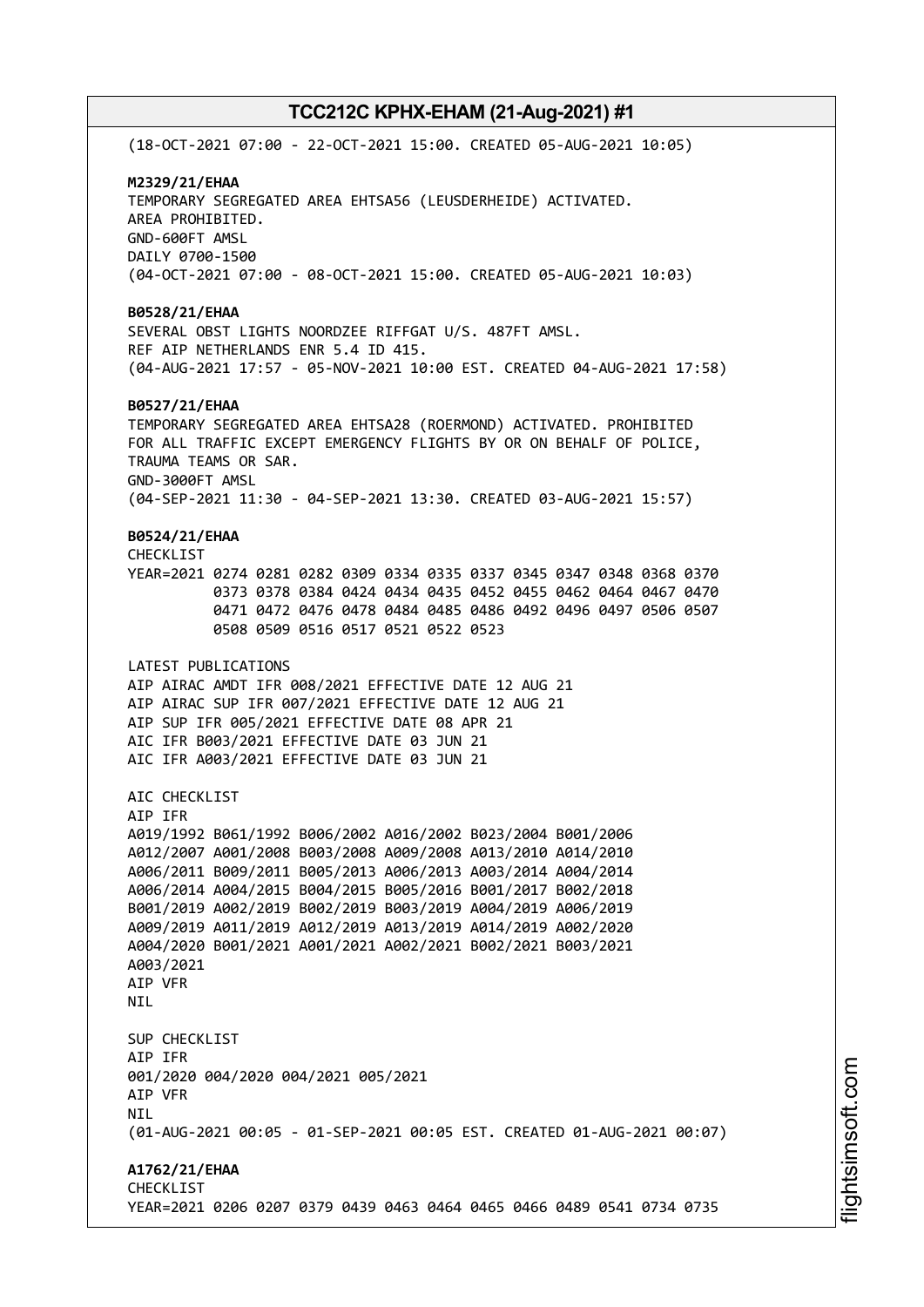**TCC212C KPHX-EHAM (21-Aug-2021) #1** 0814 0948 0978 0999 1000 1014 1047 1049 1111 1149 1160 1161 1162 1230 1278 1284 1286 1308 1334 1338 1355 1366 1371 1375 1379 1384 1391 1409 1431 1484 1487 1488 1490 1494 1499 1502 1503 1510 1516 1517 1518 1519 1520 1521 1522 1537 1538 1539 1541 1543 1569 1590 1599 1606 1607 1611 1615 1616 1634 1645 1652 1653 1664 1678 1684 1686 1689 1693 1702 1703 1707 1713 1714 1723 1726 1727 1728 1730 1734 1736 1737 1746 1749 1750 1752 1753 1755 1756 1757 1758 1759 1760 1761 LATEST PUBLICATIONS AIP AIRAC AMDT IFR 008/2021 EFFECTIVE DATE 12 AUG 21 AIP AIRAC SUP IFR 007/2021 EFFECTIVE DATE 12 AUG 21 AIP SUP IFR 005/2021 EFFECTIVE DATE 08 APR 21 AIC IFR B003/2021 EFFECTIVE DATE 03 JUN 21 AIC IFR A003/2021 EFFECTIVE DATE 03 JUN 21 AIC CHECKLIST AIP IFR A019/1992 B061/1992 B006/2002 A016/2002 B023/2004 B001/2006 A012/2007 A001/2008 B003/2008 A009/2008 A013/2010 A014/2010 A006/2011 B009/2011 B005/2013 A006/2013 A003/2014 A004/2014 A006/2014 A004/2015 B004/2015 B005/2016 B001/2017 B002/2018 B001/2019 A002/2019 B002/2019 B003/2019 A004/2019 A006/2019 A009/2019 A011/2019 A012/2019 A013/2019 A014/2019 A002/2020 A004/2020 B001/2021 A001/2021 A002/2021 B002/2021 B003/2021 A003/2021 AIP VFR NIL SUP CHECKLIST AIP IFR 001/2020 004/2020 004/2021 005/2021 AIP VFR **NTI** (01-AUG-2021 00:05 - 01-SEP-2021 00:05 EST. CREATED 01-AUG-2021 00:06) **M2277/21/EHAA** TEMPORARY RESTRICTED AREA 'EHR49 EXT' ACTIVATED. AREA: 530103N 0051232E - 525345N 0051600E - 525329N 0051111E - 524839N 0051016E - 524847N 0050733E - 525053N 0050749E - 525600N 0050333E BACK TO 530103N 0051232E BTN 19500FT AMSL/FL350. AREA PROHIBITED. SAR, POLICE, HELICOPTER EMERGENCY MEDICAL SERVICE FLIGHTS AND OTHER AUTHORISED TFC ARE EXEMPTED AFTER PRIOR PERMISSION FROM MILATCC SCHIPHOL/AMSTERDAM ACC (BELOW FL245) OR MAASTRICHT UAC (ABOVE FL245). 19500FT AMSL-FL350 MON-FRI 0900-1130 1330-1500 (27-SEP-2021 09:00 - 08-OCT-2021 15:00. CREATED 30-JUL-2021 09:06) **A1746/21/EHAA** TRIGGER NOTAM - AIRAC AIP AMDT 09/2021 WEF 09 SEP 2021: NIL. CONTAINS NON AIRAC INFORMATION ONLY. (09-SEP-2021 00:00 - 22-SEP-2021 23:59. CREATED 29-JUL-2021 12:02) **M2267/21/EHAA** TEMPORARY SEGREGATED AREA EHTSA50 (MARNE) ACTIVATED. AREA PROHIBITED. GND-1200FT AMSL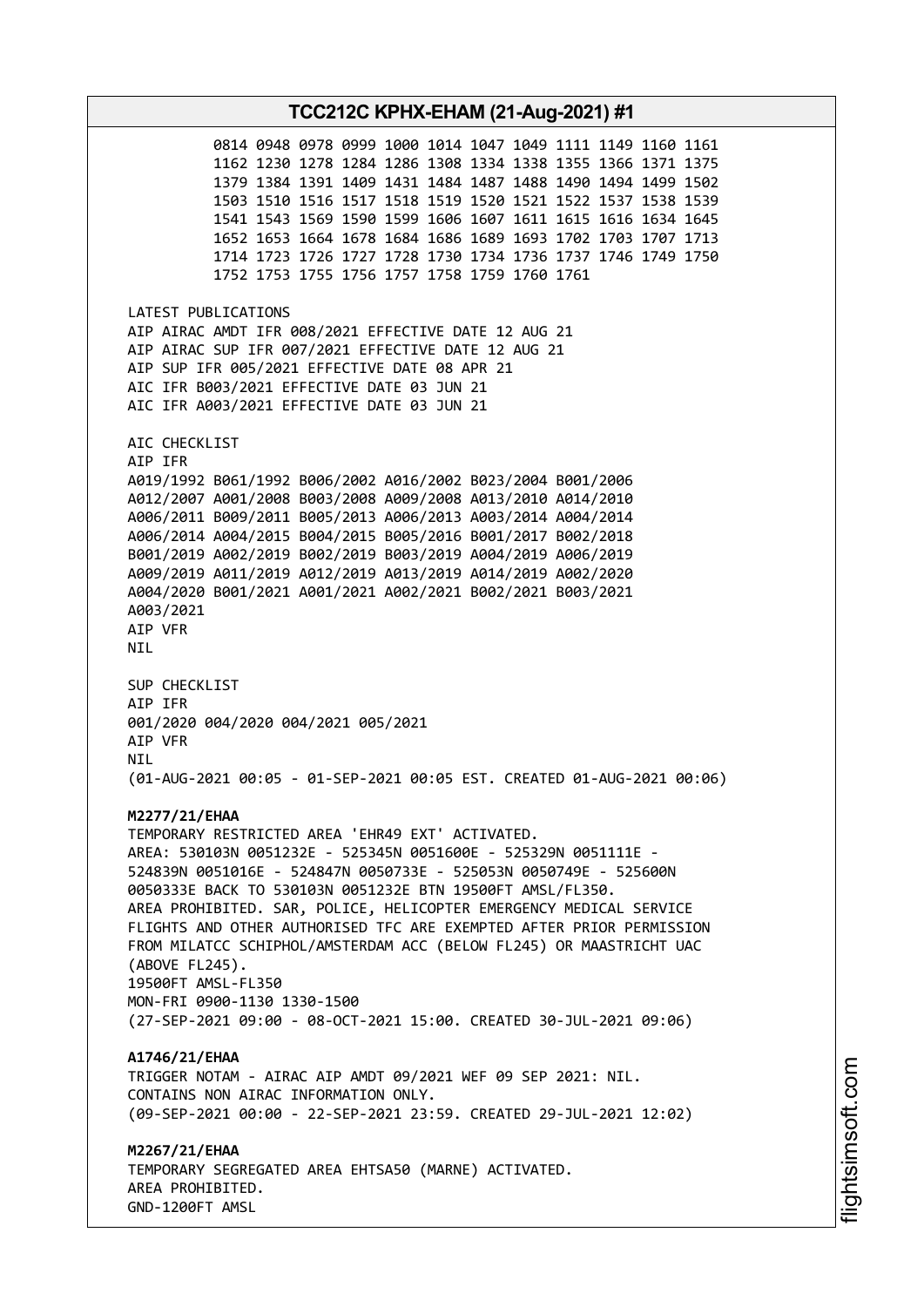(29-NOV-2021 11:00 - 03-DEC-2021 11:00. CREATED 29-JUL-2021 11:24) **B0517/21/EHAA** SEVERAL OBSTACLE LIGHTS U/S AT NOORDZEE TRIANEL WINDPARK BORKUM. PSN 5403N 00627E RADIUS 5NM. REF AIP THE NETHERLANDS ENR 5.4 ID 420. (29-JUL-2021 05:30 - 29-OCT-2021 12:00 EST. CREATED 29-JUL-2021 05:30) **B0516/21/EHAA** UAS ACTIVITY WI 500M RADIUS CENTERED ON 514735N 0043322E MAASDAM. GND-400FT AGL (01-SEP-2021 09:00 - 01-SEP-2021 14:00. CREATED 28-JUL-2021 10:54) **M2244/21/EHAA** IN EXERCISE 'LONGBOW STRIKE' INTENSE MIL ACTIVITY CAN BE EXPECTED BELOW MNM VFR ALT IN THE FOLLOWING AREA: 522853N 0060604E - 522757N 0063401E - 520955N 0064517E - 520919N 0061203E BACK TO 522853N 0060604E BTN GND/1500FT AMSL. REQ TO AVOID AREA. GND-1500FT AMSL MON-THU 1000-2030, FRI 0730-1400 (18-OCT-2021 10:00 - 22-OCT-2021 14:00. CREATED 28-JUL-2021 09:52) **A1734/21/EHAA** COVID-19: TO ENSURE SAFE AND EXPEDITIOUS DELIVERY OF COVID-19 VACCINES, AIRCRAFT OPERATORS OF FLIGHTS CARRYING SUCH VACCINES ARE EXEMPTED FROM ANY DUTCH ATFM MEASURES FOR EACH FLIGHT DEEMED CRITICAL. FOR SUCH CRITICAL FLIGHTS INSERT STS/ATFMX AND RMK/VACCINE IN ITEM 18 OF THE FLIGHT PLAN. (28-JUL-2021 08:33 - 28-OCT-2021 10:00 EST. CREATED 28-JUL-2021 08:34) **M2241/21/EHAA** TEMPORARY SEGREGATED AREA EHTSA50 (MARNE) ACTIVATED. AREA PROHIBITED. GND-1200FT AMSL 04 0600-08 1000, 11 1000-15 1000 (04-OCT-2021 06:00 - 15-OCT-2021 10:00. CREATED 27-JUL-2021 11:56) **M2240/21/EHAA** TEMPORARY SEGREGATED AREA EHTSA50 (MARNE) ACTIVATED. AREA PROHIBITED. VERTICAL LIMITS CHANGED DURING ACTIVATION. GND-600FT AMSL SEP 27 0600-OCT 01 1000 (27-SEP-2021 06:00 - 01-OCT-2021 10:00. CREATED 27-JUL-2021 11:54) **M2238/21/EHAA** MIL ACFT HAVE TO AVOID OVERFLYING THE VICINITY OF OISTERWIJK DUE TO CEREMONY. PSN: 513349N 0051151E RADIUS 1NM BTN GND/3000FT AMSL. GND-3000FT AMSL (08-SEP-2021 13:00 - 08-SEP-2021 14:30. CREATED 27-JUL-2021 10:59) **M2228/21/EHAA** UAS FLYING WILL TAKE PLACE AT SLIEDRECHT PSN 514915N 0044601E RADIUS 100M BTN GND/132FT AGL, REQ TO AVOID AREA. GND-132FT AGL (28-AUG-2021 11:00 - 28-AUG-2021 12:30. CREATED 26-JUL-2021 09:07)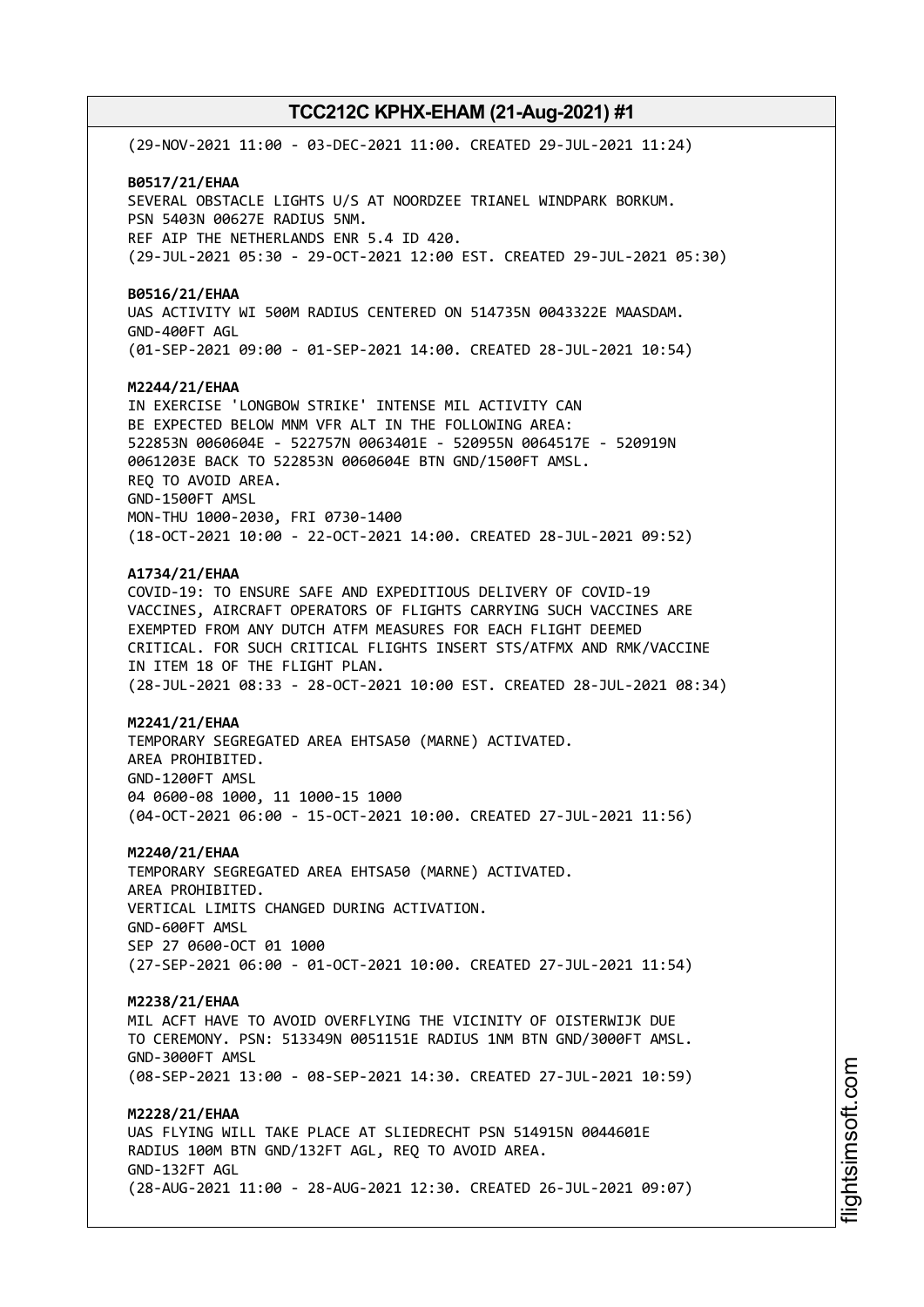**B0508/21/EHAA** OBST LIGHT 18 AND 24 U/S AT WINDPARK NOORDZEE LUCHTERDUINEN. REF AIP ENR 5.4 ID 454. (25-JUL-2021 09:30 - 25-AUG-2021 09:00. CREATED 25-JUL-2021 09:31) **B0506/21/EHAA** MOBILE RIG SEAFOX-4 RELOCATED PSN 5318.4N00356.8E (ACP K15-G) . (22-JUL-2021 17:47 - 22-OCT-2021 09:00 EST. CREATED 22-JUL-2021 17:49) **M2215/21/EHAA** TEMPORARY RESTRICTED AREA EHTRA81 (MAAS/WAAL) ACTIVATED. AREA PROHIBITED. GND-3000FT AMSL 0830-1530 1730-2130 (13-DEC-2021 08:30 - 13-DEC-2021 21:30. CREATED 22-JUL-2021 09:46) **M2193/21/EHAA** MIL ACFT HAVE TO AVOID OVERFLYING OF ZWIGGELTE AT PSN 525358N 0063348E RADIUS 0,5NM BTN GND/500FT AGL. GND-500FT AGL (20-JUL-2021 13:35 - 20-OCT-2021 23:59 EST. CREATED 20-JUL-2021 13:35) **B0497/21/EHAA** EHTRA14 AMEND CO-ORDINATES TO READ: 525716N 0071115E - ALONG DUTCH-GERMAN BORDER - 521956N 0070320E - 521811N 0064627E - 522808N 0062830E - 523821N 0062000E - 524117N 0062000E - 524157N 0063506E - 525236N 0063146E - 525716N 0071115E. REF AIP NETHERLANDS ENR 5.1. 2000FT AMSL-FL065 (19-JUL-2021 14:42 - PERM. CREATED 19-JUL-2021 14:44) **M2179/21/EHAA** UAS FLYING WILL TAKE PLACE AT NIEUW MILLIGEN PSN 521324N 0054554E RADIUS 0,5NM BTN GND/130FT AMSL, REQ TO AVOID AREA. GND-130FT AMSL DAILY 0600-1400 (06-SEP-2021 06:00 - 10-SEP-2021 14:00. CREATED 19-JUL-2021 11:53) **M2174/21/EHAA** PARAGLIDING WILL TAKE PLACE WITH WINCH LAUNCHING CABLE UP TO 2500FT AMSL AT TOLDIJK PSN 5202N00613E RADIUS 2NM, EXP INTENSE ACT IN VCY AND ABOVE. GND-2500FT AMSL DAILY SR-SS (25-JUL-2021 03:46 - 25-OCT-2021 16:20. CREATED 19-JUL-2021 07:42) **B0496/21/EHAA** MOBILE RIG PROSPECTOR-1 RELOCATED, PSN 5229.7N 00412.8E (ACP  $010 - A$ ). (18-JUL-2021 17:04 - 18-OCT-2021 09:00 EST. CREATED 18-JUL-2021 17:05)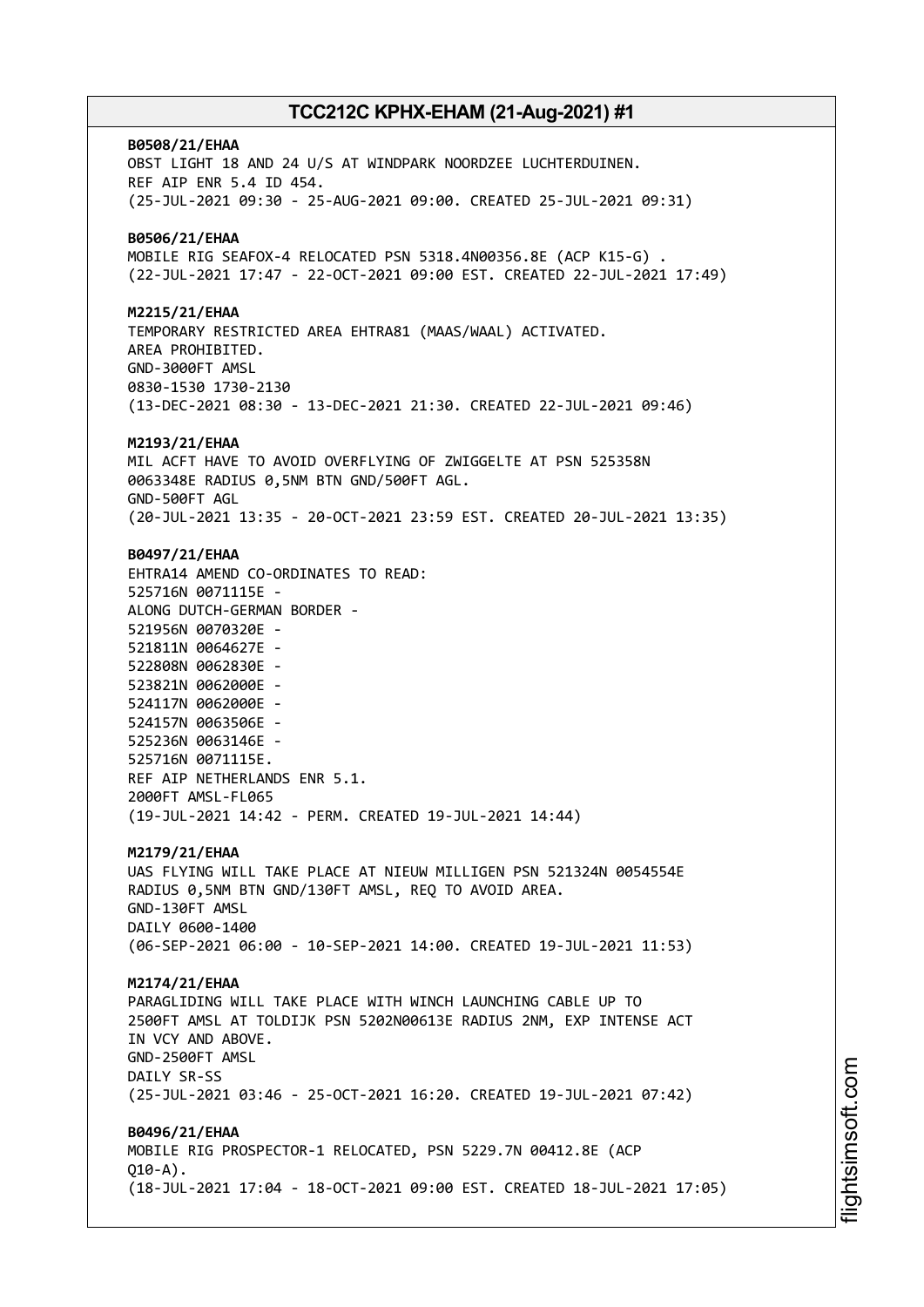# **A1645/21/EHAA** IN LINE WITH THE DATA LINK SERVICE IMPLEMENTING RULE EU 29/2009, MAASTRICHT-UAC, WILL AS OF 24 AUG 2021 ONLY SUPPORT CONTROLLER PILOT DATA LINK COMMUNICATIONS (CPDLC) VIA ATN. LEGACY FANS 1/A SUPPORT WILL SEIZE AS OF THEN. WIE ALL AIRLINES WITH EUROCONTROL NM LOG-ON LISTED DUAL STACK AIRFRAMES, SHOULD ENSURE THE APPROPRIATE AVIONICS CONFIGURATION AND COCKPIT PROCEDURES TO LOG-ON VIA ATN TO EDYY (ISO FANS 1/A), TO SMOOTHEN THE OPERATIONAL TRANSITION TO ATN ONLY CPDLC AS SOON AS PRACTICABLE. VALIDITY OF THE AIRCRAFT DATA PROVIDED TO EUROCONTROL NM IN THE LOG ON LIST AND NECESSARY UPDATES UPDATES SHOULD BE PROVIDED VIA ONE SKY TEAMS. THE PROCESS TO ADD AIRCRAFT TO THE LOGON LIST IS DESCRIBED: HTTPS://EXT.EUROCONTROL.INT/WIKILINK/INDEX.PHP/LOGON(UNDERSCORE)LIST IN CASE AIRCRAFT/FLEET ARE ELIGIBLE FOR LOG ON LISTING, BUT NOT YET L ISTED, REGISTRATION PROCESS SHOULD BE STARTED ASAP DUE TO THE ATN LOG -ON REQUIREMENTS AT MAASTRICHT-UAC. (15-JUL-2021 12:00 - 15-SEP-2021 12:00 EST. CREATED 15-JUL-2021 10:06) **M2137/21/EHAA** RESTRICTED AREA EHR2A (MARNEWAARD A) ACTIVATED. AREA PROHIBITED. VERTICAL LIMITS CHANGED DURING ACTIVATION. GND-FL065 SEP 27-29 0700-1000 1130-1330, OCT 01 0700-1000 1130-1330 (27-SEP-2021 07:00 - 01-OCT-2021 13:30. CREATED 15-JUL-2021 08:23) **B0492/21/EHAA** INFO EEMSHAVEN HELIPORT IN AD.3 NOT FOR OPERATIONAL USE. REF AIP NETHERLANDS AIRAC AMDT 07/2021, AD 3.EHHE. (14-JUL-2021 18:26 - 03-SEP-2021 12:00 EST. CREATED 14-JUL-2021 18:26) **M2128/21/EHAA** TEMPORARY SEGREGATED AREA EHTSA52 (HAVELTE) ACTIVATED. AREA PROHIBITED. GND-600FT AMSL 23 1000-1500, 24 25 0600-1500 (23-AUG-2021 10:00 - 25-AUG-2021 15:00. CREATED 14-JUL-2021 13:14) **M2094/21/EHAA** TEMPORARY SEGREGATED AREA EHTSA50 (MARNE) ACTIVATED. AREA PROHIBITED. GND-1200FT AMSL (13-SEP-2021 10:00 - 13-SEP-2021 21:59. CREATED 12-JUL-2021 13:56) **M2093/21/EHAA** RESTRICTED AREA EHR2 (MARNEWAARD) ACTIVATED. AREA PROHIBITED. VERTICAL LIMITS CHANGED DURING ACTIVATION. GND-FL065 (13-SEP-2021 10:00 - 13-SEP-2021 21:59. CREATED 12-JUL-2021 13:54) **M2092/21/EHAA** RESTRICTED AREA EHR2A (MARNEWAARD A) ACTIVATED. AREA PROHIBITED. VERTICAL LIMITS CHANGED DURING ACTIVATION. GND-FL065 (13-SEP-2021 10:00 - 13-SEP-2021 21:59. CREATED 12-JUL-2021 13:51) **M2091/21/EHAA** RESTRICTED AREA EHR2A (MARNEWAARD A) ACTIVATED. AREA PROHIBITED.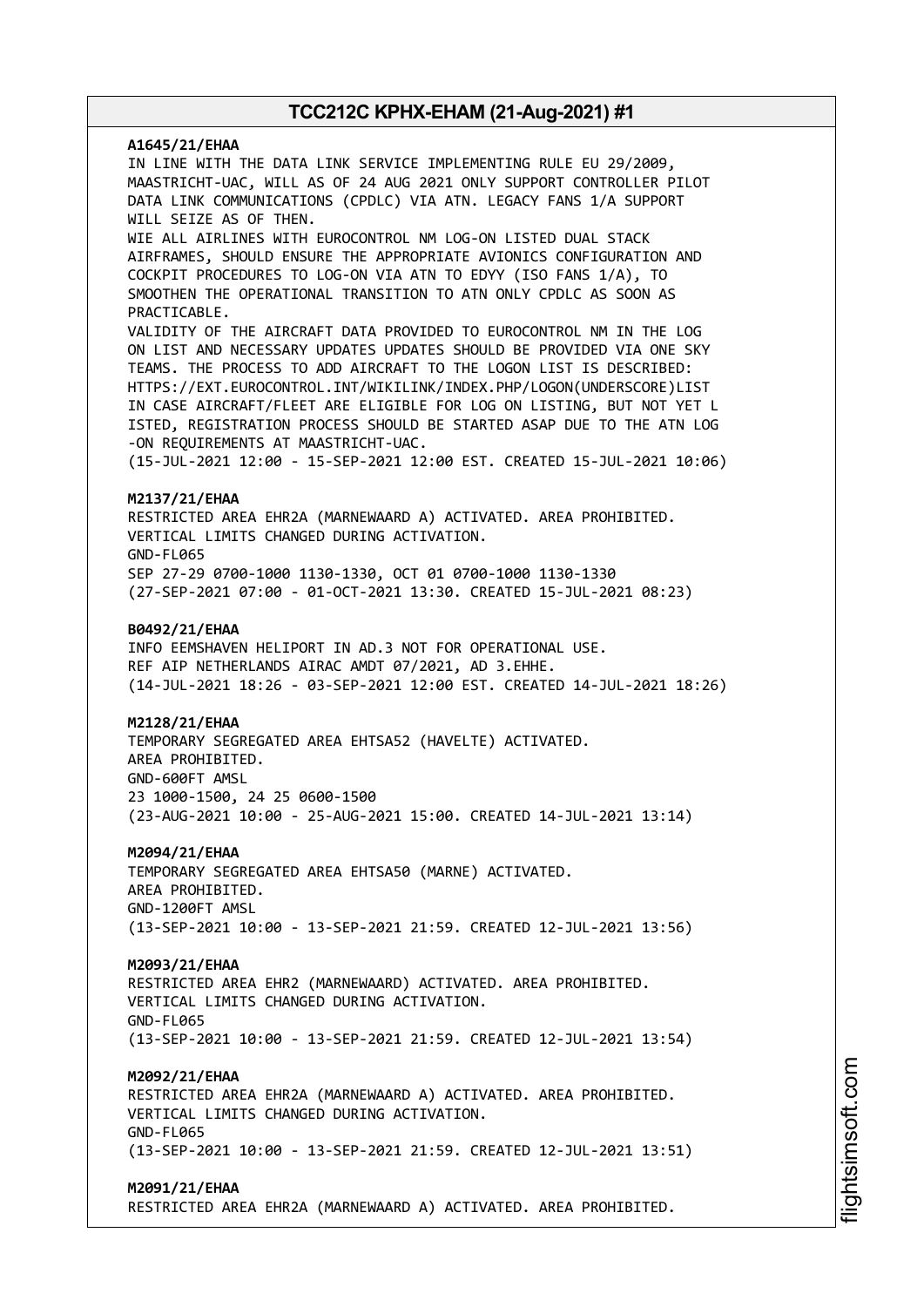VERTICAL LIMITS CHANGED DURING ACTIVATION. GND-1200FT AGL 08 1400-12 2359, 13 0000-1000 2200-2359, 14 0000-0600 (08-SEP-2021 14:00 - 14-SEP-2021 06:00. CREATED 12-JUL-2021 13:47) **M2076/21/EHAA** FIREWORKS AT ZWOLLE PSN 523053N 0060520E GND-100FT AGL (09-SEP-2021 19:00 - 09-SEP-2021 21:00. CREATED 12-JUL-2021 06:28) **B0485/21/EHAA** FIREWORKS AT DE ZILK PSN 521824N 0043241E. GND-363FT AGL (03-SEP-2021 15:00 - 03-SEP-2021 20:00. CREATED 09-JUL-2021 16:34) **M2056/21/EHAA** TEMPORARY SEGREGATED AREA EHTSA52 (HAVELTE) ACTIVATED. AREA PROHIBITED. GND-600FT AMSL DAILY 0600-1300 (06-SEP-2021 06:00 - 07-SEP-2021 13:00. CREATED 09-JUL-2021 06:06) **A1569/21/EHAA** CROSSING AND ENTERING EHR4, EHR4A, EHR4B, EHR4C, EHR4D, EHR4E AND EHR4F (VLIEHORS) IS PROHIBITED TO GENERAL AVIATION WHEN ACTIVE. POLICE, SAR, HEMS AND FLIGHTS TO AND FROM OIL PLATFORM L15-FA-1 ARE EXEMPTED. THESE FLIGHTS MUST BE COORDINATED WITH DUTCH MIL INFO (132.350) PRIOR TO ENTRY. AIRSPACE CLASSIFICATION G IS APPLICABLE WITHIN THE ABOVE MENTIONED AIRSPACE. REF AIP NETHERLANDS ENR 5.1 PARA 7.2. SFC-FL285 (08-JUL-2021 11:22 - PERM. CREATED 08-JUL-2021 11:22) **M2052/21/EHAA** RESTRICTED AREA EHR2C (MARNEWAARD C) ACTIVATED. AREA PROHIBITED. 1200FT AMSL-2500FT AMSL (30-SEP-2021 06:00 - 30-SEP-2021 14:30. CREATED 08-JUL-2021 10:07) **M2050/21/EHAA** RESTRICTED AREA EHR2A (MARNEWAARD A) ACTIVATED. AREA PROHIBITED. VERTICAL LIMITS CHANGED DURING ACTIVATION. GND-FL065 (30-SEP-2021 06:00 - 30-SEP-2021 14:30. CREATED 08-JUL-2021 10:05) **B0484/21/EHAA** OBST LIGHTS CHIMNEY NIJMEGEN 515122N 0054944E U/S. REF AIP ENR 5.4 ITEM 123. HEIGT 512FT AGL, ELEVATION 551FT AMSL. (08-JUL-2021 07:22 - 26-AUG-2021 09:00 EST. CREATED 08-JUL-2021 07:22) **M2045/21/EHAA** FIREWORKS AT UTRECHT PSN 520436N 0050327E. GND-200FT AGL (04-SEP-2021 18:00 - 04-SEP-2021 21:30. CREATED 08-JUL-2021 06:52) **M2044/21/EHAA** FIREWORKS AT ELIM PSN 524056N 0063414E. GND-135FT AGL (06-SEP-2021 19:00 - 06-SEP-2021 21:00. CREATED 08-JUL-2021 06:48)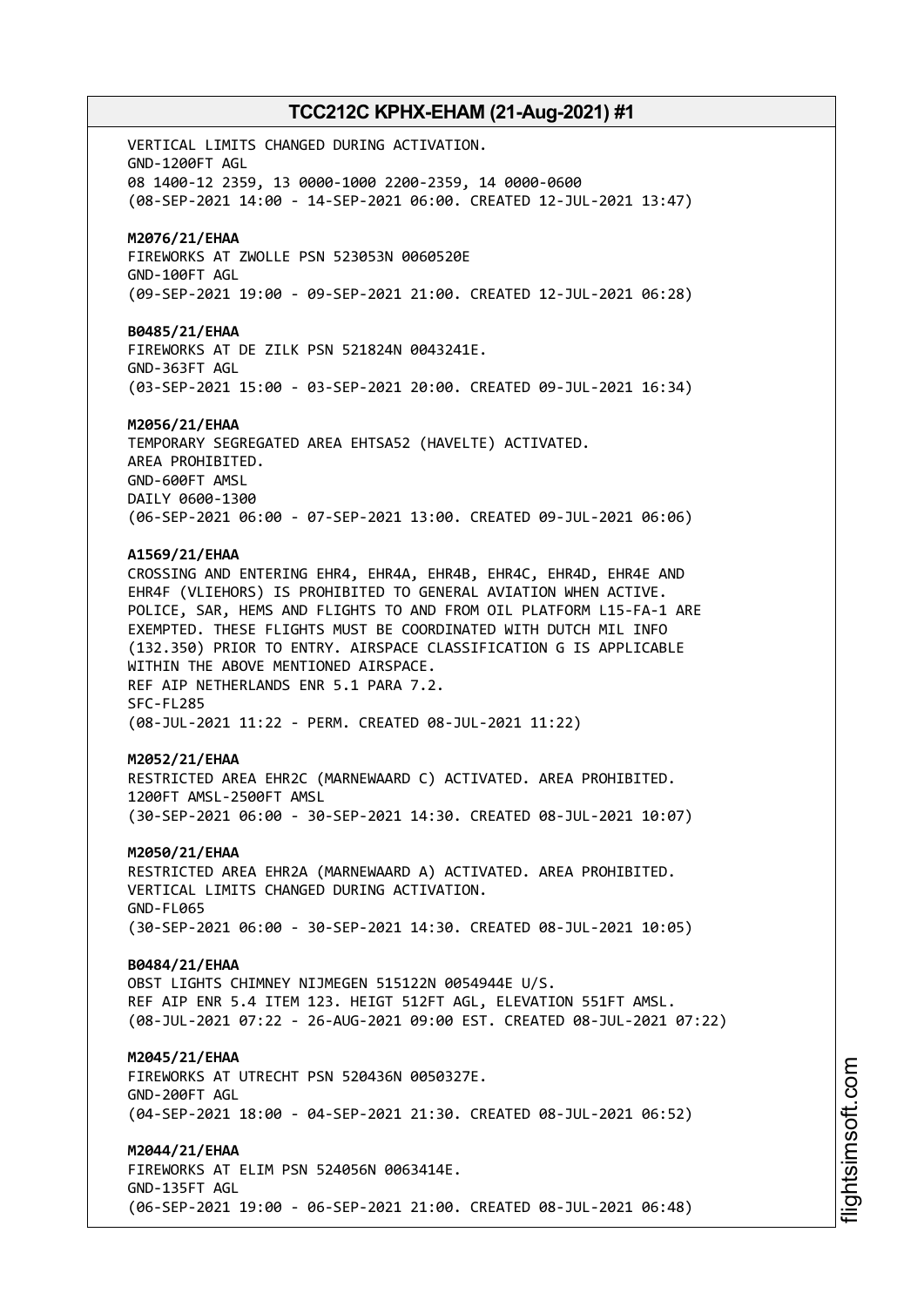### **M2043/21/EHAA**

FIREWORKS AT SINT-NICOLAASGA PSN 525514N 0054406E. GND-100FT AGL (03-SEP-2021 20:00 - 03-SEP-2021 21:00. CREATED 08-JUL-2021 06:44)

### **M2042/21/EHAA**

FIREWORKS AT GRAMSBERGEN PSN 523649N 0064035E. GND-495FT AGL (03-SEP-2021 19:00 - 03-SEP-2021 20:30. CREATED 08-JUL-2021 06:41)

#### **M2035/21/EHAA**

DUE TO LACK OF PERSONNEL NO OAT ATS WILL BE PROVIDED IN EHAA FIR BY DUTCHMIL BTN GND AND FL245 UNLESS PPR OBTAINED VIA DUTCHMIL SUPERVISOR PHONE +31 (0)577 45 8700. DAILY 0600-1500 (07-JUL-2021 13:54 - 07-OCT-2021 15:00. CREATED 07-JUL-2021 13:55)

#### **M2034/21/EHAA**

TEMPORARY SEGREGATED AREA EHTSA56 (LEUSDERHEIDE) ACTIVATED. AREA PROHIBITED. GND-600FT AMSL DAILY 0600-1300 (01-SEP-2021 06:00 - 03-SEP-2021 13:00. CREATED 07-JUL-2021 13:34)

#### **M2026/21/EHAA**

CROSSING AND ENTERING EHR4, EHR4A, EHR4B, EHR4C, EHR4D, EHR4E AND EHR4F (VLIEHORS) IS PROHIBITED TO GENERAL AVIATION WHEN ACTIVE. POLICE, SAR, HEMS AND FLIGHTS TO AND FROM OIL PLATFORM L15-FA-1 ARE EXEMPTED. THESE FLIGHTS MUST BE COORDINATED WITH DUTCH MIL INFO (FREQ 132.350MHZ) PRIOR TO ENTRY. AIRSPACE CLASSIFICATION G IS APPLICABLE WITHIN THE ABOVE MENTIONED AIRSPACE. SFC-FL285 (07-JUL-2021 08:32 - 25-AUG-2021 10:00 EST. CREATED 07-JUL-2021 08:33)

#### **M2025/21/EHAA**

TEMPORARY RESTRICTED AREA ACTIVATED FOR 'DONAC 2021'. AREA: 513039N 0034113E - 513045N 0034609E - 512908N 0034609E - 512908N 0034113E BACK TO 513039N 0034113E BTN 500FT AMSL/FL050. AREA PROHIBITED. SAR, POLICE AND HELICOPTER EMERGENCY MEDICAL SERVICES ARE EXEMPTED AFTER PRIOR PERMISSION FROM DUTCH MIL INFO. 500FT AMSL-FL050 02 1000-1800, 03 0700-1800, 04 0700-1500 (02-SEP-2021 10:00 - 04-SEP-2021 15:00. CREATED 07-JUL-2021 08:29)

#### **M2001/21/EHAA**

FIREWORKS AT UTRECHT PSN 520657N 0050250E. GND-135FT AGL (29-AUG-2021 18:00 - 29-AUG-2021 20:00. CREATED 06-JUL-2021 06:33)

#### **M1998/21/EHAA**

FIREWORKS AT HOLTEN PSN 521635N 0062427E. GND-165FT AGL (27-AUG-2021 19:30 - 27-AUG-2021 20:30. CREATED 06-JUL-2021 06:21)

#### **M1997/21/EHAA**

FIREWORKS AT GORINCHEM PSN 514932N 0045938E. GND-660FT AGL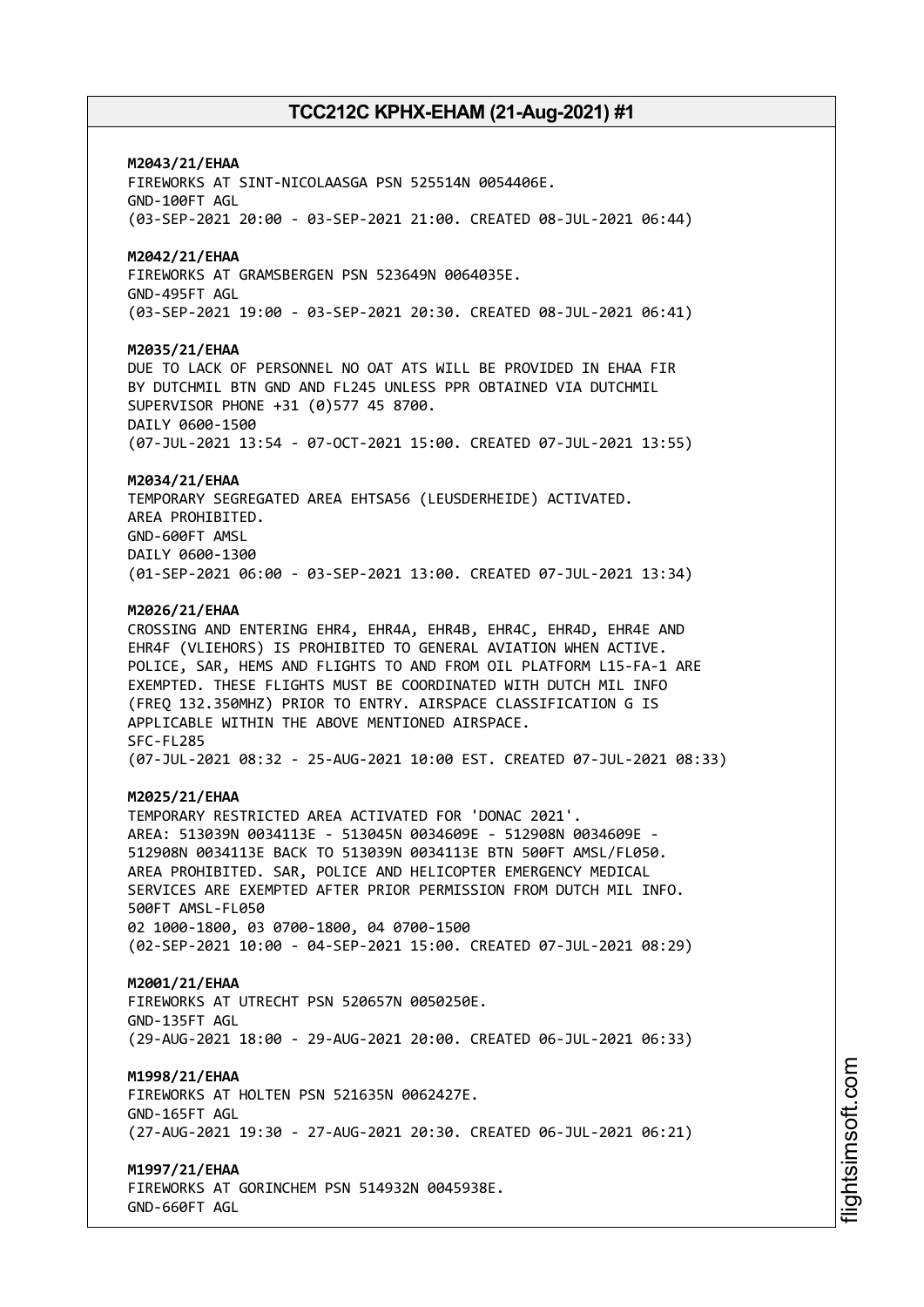(28-AUG-2021 20:00 - 28-AUG-2021 22:00. CREATED 06-JUL-2021 06:18)

### **M1996/21/EHAA** FIREWORKS AT OMMEN PSN 523049N 0062446E. GND-100FT AGL (27-AUG-2021 20:30 - 27-AUG-2021 22:00. CREATED 06-JUL-2021 06:15)

### **A1543/21/EHAA**

OPERATIONS IN FIR MINSK (UMMV) NETHERLANDS AIR CARRIERS AND CAPTAINS OF ACFT IN CHARGE OF AIR SERVICE MANAGED BY CARRIERS HOLDERS OF OPERATING LICENCE ISSUED BY THE NETHERLANDS, WHETHER THEY ARE CONTRACTUAL CARRIERS AND/OR DE FACTO CARRIERS, OR PERFORMING AIR SERVICE WITH COMMERCIAL CHARTER AGREEMENT OR WITH CODE SHARING AND TO ALL FLIGHT PERFORMED WITH NETHERLANDS ACFT REGISTRATION, ARE REQUESTED TO AVOID MINSK FIR (UMMV). FOREIGN AIR CARRIERS INBOUND EU ARE RECOMMENDED TO AVOID BELARUS MINSK FIR(UMMV). (02-JUL-2021 18:08 - 02-SEP-2021 23:59 EST. CREATED 02-JUL-2021 18:09)

### **B0472/21/EHAA**

PJE WILL TAKE PLACE AT ROCKANJE, PSN 515232N 0040244E. GND-FL050 (04-SEP-2021 15:00 - 04-SEP-2021 18:00. CREATED 02-JUL-2021 16:49)

#### **A1539/21/EHAA**

AMSTERDAM INFORMATION 124.300MHZ EXPECT LIMITED RADIO COVERAGE BELOW 1500FT BETWEEN EHRD CTR AND EHSE. (02-JUL-2021 14:10 - 02-OCT-2021 12:00 EST. CREATED 02-JUL-2021 13:31)

### **A1538/21/EHAA**

AMSTERDAM INFORMATION 119.175MHZ EXPECT LIMITED RADIO COVERAGE BELOW 2000FT AROUND ATRIX RADIUS 10NM. (02-JUL-2021 14:10 - 02-OCT-2021 12:00 EST. CREATED 02-JUL-2021 13:27)

#### **M1966/21/EHAA**

DUE TO TECHNICAL ISSUES DUTCH MIL LOWER FREQUENCY 128.355MHZ HAS LIMITED RADIO COVERAGE IN CTA NORTH AND TMA A. CONTACT DUTCH MIL INFO ON 132.350MHZ WHEN UNABLE TO MAKE RADIO CONTACT. (02-JUL-2021 12:28 - 02-OCT-2021 23:59. CREATED 02-JUL-2021 12:32)

### **A1521/21/EHAA**

TRIGGER NOTAM - AIRAC AIP AMDT 08/2021 WEF 12 AUG 2021: PERMANENTLY OUT OF SERVICE: VOR AMS, HDR, HSD, PAM, SPY: NDB EHN, ROT, STD / CH, NV, OA, PS, RR: LOCATORS CH, NV, OA, PS, RR. (12-AUG-2021 00:00 - 25-AUG-2021 23:59. CREATED 01-JUL-2021 10:03)

#### **M1945/21/EHAA**

TEMPORARY SEGREGATED AREA EHTSA52 (HAVELTE, RPAS) ACTIVATED. AREA PROHIBITED. GND-600FT AMSL DAILY 0600-1400 (02-SEP-2021 06:00 - 03-SEP-2021 14:00. CREATED 30-JUN-2021 13:48)

#### **B0467/21/EHAA**

NEW PARAGLIDING SITE VELDHOEK, PSN 520200N 0062510E.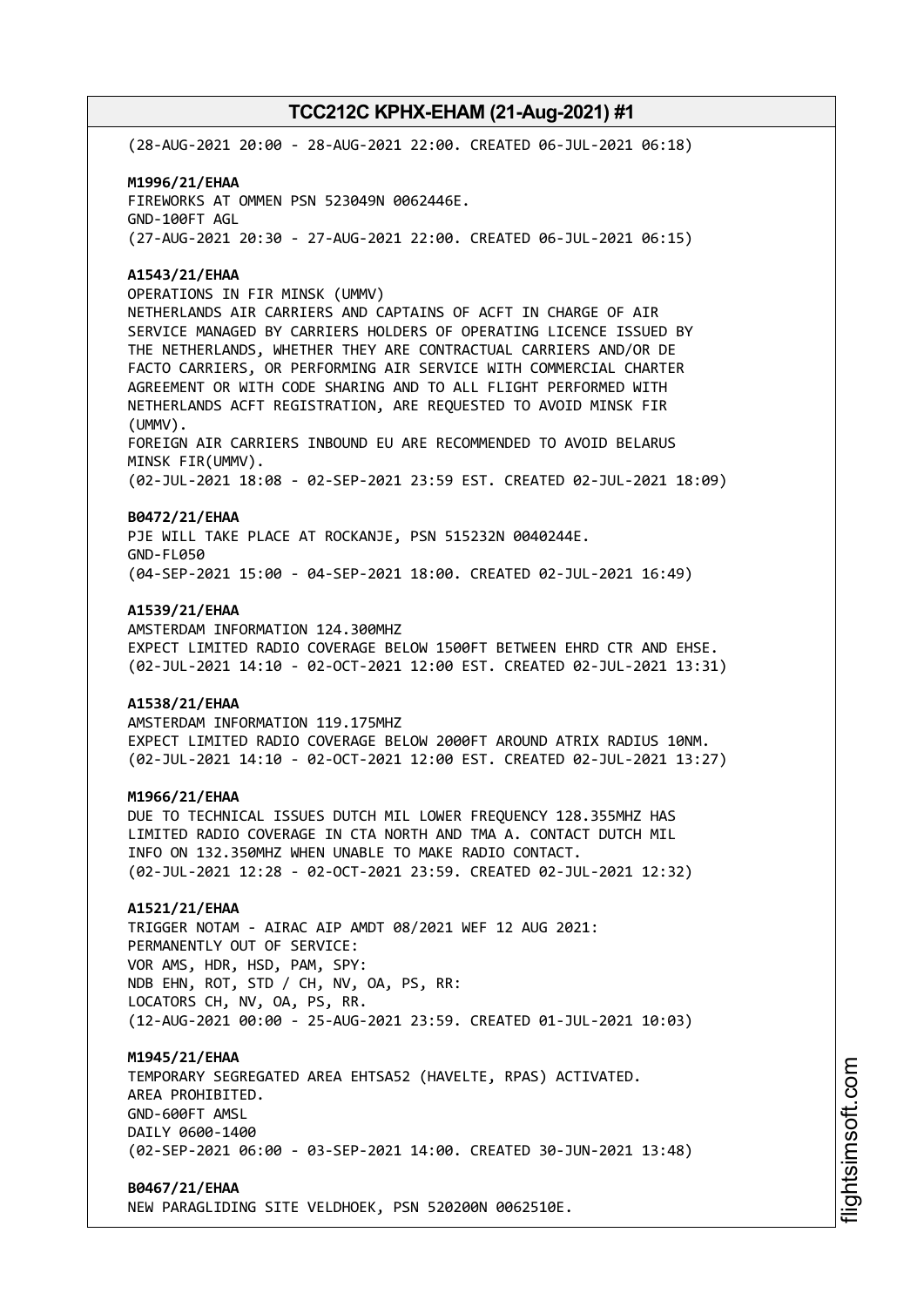MAX CABLE HGT 1500FT AMSL, ACTIVE DAILY UDP. REF AIP NETHERLANDS ENR 5.5. GND-1500FT AMSL (30-JUN-2021 09:50 - PERM. CREATED 30-JUN-2021 09:51) **B0452/21/EHAA** NEW OBSTACLE UNDER CONSTRUCTION IJSSELMEER WINDFARM FRYSLAN, 89 WIND TURBINES WITHIN AREA: 530153N0051541E-530145N0051700E-525933N0051851E-525816N0051633E-52583 4N0051357E-530040N0051246E-530144N0051433E-530153N0051541E. ELEV 590FT AMSL, NOT LGTD. REF AIP ENR 5.4 (28-JUN-2021 14:48 - PERM. CREATED 28-JUN-2021 14:49) **M1829/21/EHAA** RESTRICTED AREA EHR49 (BREEZANDDIJK) ACTIVATED. AREA PROHIBITED. SFC-19500FT AMSL MON-FRI 0600-1500 (27-SEP-2021 06:00 - 08-OCT-2021 15:00. CREATED 22-JUN-2021 10:13) **M1826/21/EHAA** FIREWORKS AT STEGEREN PSN 523237N 0062922E. GND-100FT AGL (24-AUG-2021 20:00 - 24-AUG-2021 21:00. CREATED 22-JUN-2021 09:56) **M1822/21/EHAA** FIREWORKS AT UTRECHT PSN 520729N 0050755E. GND-200FT AGL (28-AUG-2021 20:00 - 28-AUG-2021 22:00. CREATED 22-JUN-2021 09:48) **M1796/21/EHAA** TEMPORARY SEGREGATED AREA EHTSA50 (MARNE) ACTIVATED. AREA PROHIBITED. GND-1200FT AMSL 14-16 20-23 0600-2159, 17 0600-1500 (14-SEP-2021 06:00 - 23-SEP-2021 21:59. CREATED 18-JUN-2021 13:16) **M1795/21/EHAA** RESTRICTED AREA EHR2A (MARNEWAARD A) ACTIVATED. AREA PROHIBITED. VERTICAL LIMITS CHANGED DURING ACTIVATION. GND-6500FT AMSL 14-16 20-23 0600-2159, 17 0600-1500 (14-SEP-2021 06:00 - 23-SEP-2021 21:59. CREATED 18-JUN-2021 13:13) **M1794/21/EHAA** RESTRICTED AREA EHR2 (MARNEWAARD) ACTIVATED. AREA PROHIBITED. VERTICAL LIMITS CHANGED DURING ACTIVATION. SFC-6500FT AMSL 14-16 20-23 0600-2159, 17 0600-1500 (14-SEP-2021 06:00 - 23-SEP-2021 21:59. CREATED 18-JUN-2021 13:09) **M1765/21/EHAA** TEMPORARY SEGREGATED AREA EHTSA50 (MARNE) ACTIVATED. AREA PROHIBITED. GND-600FT AGL (30-AUG-2021 20:00 - 08-SEP-2021 20:00. CREATED 16-JUN-2021 10:12)

**M1749/21/EHAA**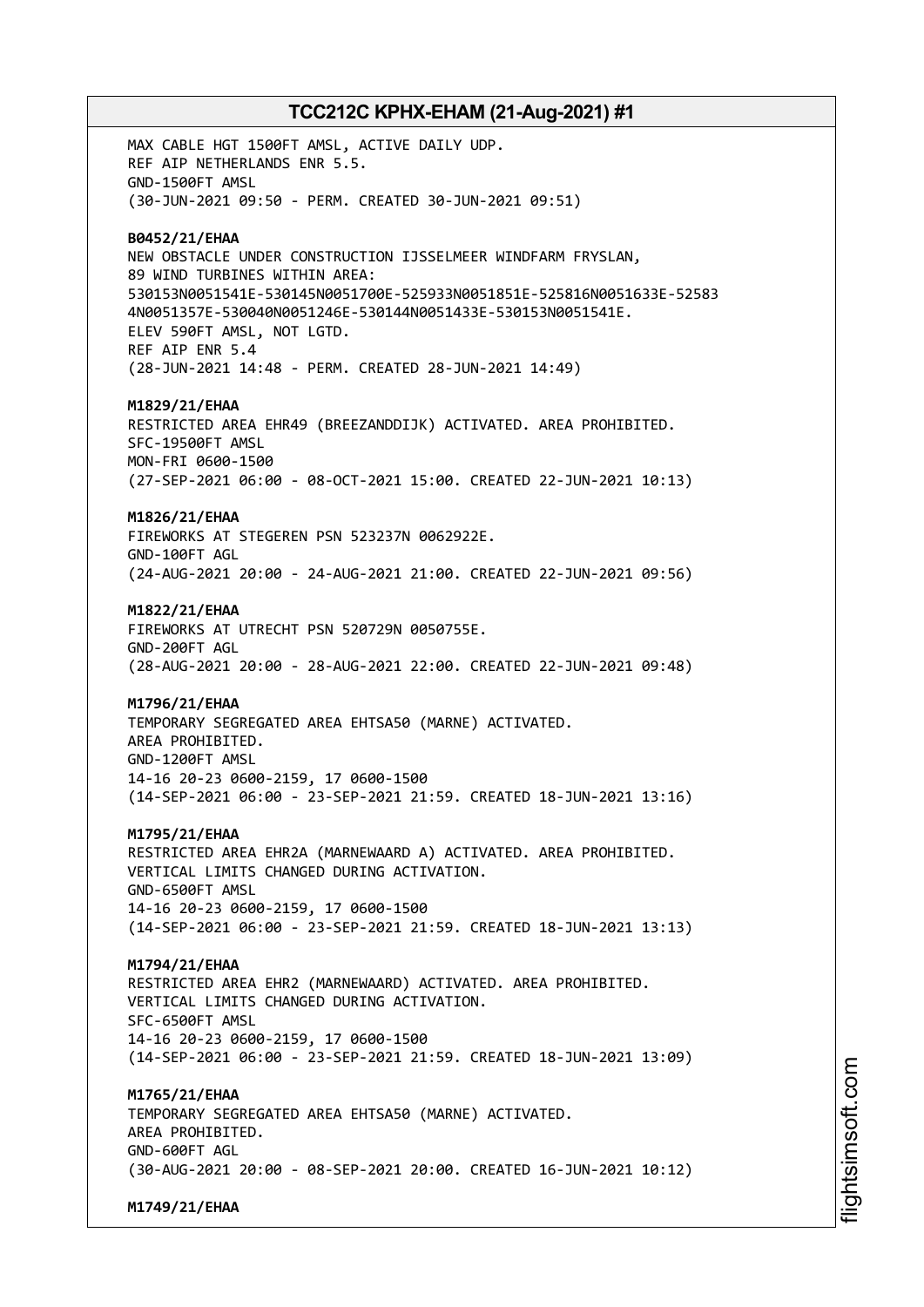PJE WILL TAKE PLACE AT GROESBEEK PSN 514512N 0055527E RADIUS 2NM. GND-3000FT AGL (17-SEP-2021 04:59 - 17-SEP-2021 18:01. CREATED 15-JUN-2021 07:49) **B0435/21/EHAA** OBST LIGHTS WIND FARM BARD OFFSHORE 1 PARTLY U/S. ELEVATION 492FT AMSL. REF AIP THE NETHERLANDS ENR 5.4 ID 333. (14-JUN-2021 14:44 - 14-SEP-2021 09:00 EST. CREATED 14-JUN-2021 14:45) **B0434/21/EHAA** MOBILE RIG MAERSK RESOLUTE RELOCATED, PSN 5222.7N 00323.9E (ACP P11-UNITY). (13-JUN-2021 00:53 - 13-SEP-2021 09:00 EST. CREATED 13-JUN-2021 00:54) **M1730/21/EHAA** MIL ACFT HAVE TO AVOID OVERFLYING OF SLUIS DUE TO OSTRICH FARM AT PSN 511658N 0032501E RADIUS 2NM BTN GND/3000FT AGL. GND-3000FT AGL (11-JUN-2021 11:40 - 11-SEP-2021 23:59 EST. CREATED 11-JUN-2021 11:41) **M1731/21/EHAA** ACFT HAVE TO AVOID OVERFLYING OF OUWEHANDS DIERENPARK RHENEN AT PSN 515727N 0053525E RADIUS 1.5NM BTN GND/3000FT AGL. GND-3000FT AGL (11-JUN-2021 11:40 - 11-SEP-2021 23:59 EST. CREATED 11-JUN-2021 11:41) **M1732/21/EHAA** MIL ACFT HAVE TO AVOID OVERFLYING OF DIERENPARK APENHEUL AT PSN 521257N 0055505E RADIUS 0.5NM BTN GND/1000FT AGL. GND-1000FT AGL (11-JUN-2021 11:41 - 11-SEP-2021 23:59 EST. CREATED 11-JUN-2021 11:41) **M1729/21/EHAA** MIL ACFT HAVE TO AVOID OVERFLYING OF LITHOIJEN PSN 514600N 0052622E RADIUS 1NM BTN GND/500FT AGL. GND-500FT AGL (11-JUN-2021 11:39 - 11-SEP-2021 23:59 EST. CREATED 11-JUN-2021 11:40) **B0424/21/EHAA** MOBILE RIG TEST PLATFORM 590021-TEST PSN 5314.0N 00314.5E. (11-JUN-2021 07:45 - 06-SEP-2021 12:00 EST. CREATED 11-JUN-2021 07:46) **M1675/21/EHAA** FIREWORKS AT OLDENZAAL PSN 521822N 0065317E GND-265FT AGL DAILY 1830-2030 (27-AUG-2021 18:30 - 28-AUG-2021 20:30. CREATED 09-JUN-2021 06:43) **M1674/21/EHAA** FIREWORKS AT HARLINGEN PSN 531023N 0052426E GND-465FT AGL (28-AUG-2021 19:30 - 28-AUG-2021 21:30. CREATED 09-JUN-2021 06:40) **M1671/21/EHAA** FIREWORKS AT DROUWENERMOND PSN 525816N 0065227E. GND-280FT AGL 19 0700-1100 2100-2330, 20 2100-2359, 21 2100-0015 (19-AUG-2021 07:00 - 22-AUG-2021 00:15. CREATED 09-JUN-2021 06:21)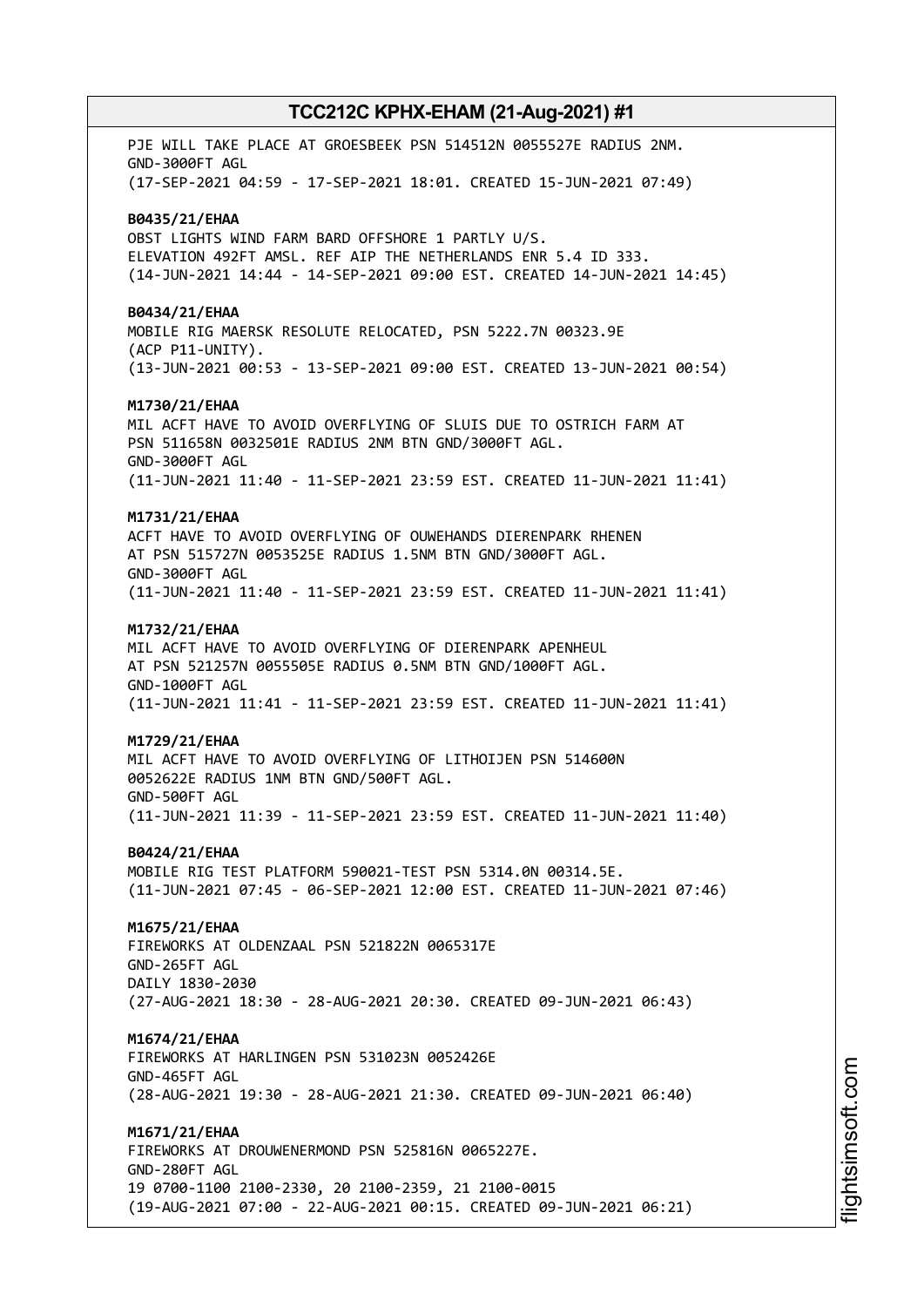### **A1278/21/EHAA**

ALL FLIGHTS TO/FROM AIRPORTS IN THE NETHERLANDS, OR OVERFLYING NETHERLANDS TERRITORY, ARE NOT ALLOWED IF AIRCRAFT ARE OPERATED BY BELARUSIAN AIR CARRIERS AND/OR REGISTERED IN BELARUS, EXCEPT FOR AIRCRAFT IN EMERGENCY OR HUMANITARIAN FLIGHTS. (05-JUN-2021 00:00 - 06-SEP-2021 12:00 EST. CREATED 04-JUN-2021 18:50)

#### **M1611/21/EHAA**

TEMPORARY RESTRICTED AREA 'TGB MARNEWAARD' ACTIVATED FOR EXERCISE 'FALCON LEAP'. AREA: PSN 532300N 0061504E RADIUS 5NM BTN GND/3000FT AMSL. AREA PROHIBITED. SAR, POLICE, HELICOPTER EMERGENCY MEDICAL SERVICES AND OTHER AUTHORISED TFC ARE EXEMPTED AFTER PRIOR PERMISSION FROM MILATCC SCHIPHOL. GND-3000FT AMSL 07 08 0800-1000 1200-1400 1600-1800, 13 0700-1600

(07-SEP-2021 08:00 - 13-SEP-2021 16:00. CREATED 02-JUN-2021 10:04)

#### **M1598/21/EHAA**

IN EXERCISE 'WEAPON INSTRUCTOR COURSE' INTENSE MIL ACTIVITY CAN BE EXPECTED BELOW MNM VFR ALT IN THE FOLLOWING AREA: 532732N 0064038E - 532437N 0063630E - 524803N 0051711E - 524350N 0043648E ALONG A LINE (1NM WEST OF THE NORTH SEA COAST) TO 525835N 0044259E ALONG THE SOUTHERN BOUNDARY OF THE 'WADDENZEE' AREA (SEE: AIP ENR 5.6 AND ENR 6-5.3) TO 532441N 0060956E ALONG A CLOCKWISE ARC (RADIUS 4NM WITH CENTRE 532300N 0061600E) TO 532446N 0062159E ALONG THE SOUTHERN BOUNDARY OF THE 'WADDENZEE' AREA (SEE: AIP ENR 5.6 AND ENR 6-5.3) BACK TO 532732N 0064038E BTN SFC/1500FT AGL. BIRD SANCTUARIES (AS DEFINED IN AIP ENR 5.6.3 AND ENR 6-5.3) 'LAUWERSMEER/WIERUMMER WAD/WAD FERWERADEEL' AND 'HORNHUIZER WAD' ARE EXCLUDED. REQ TO AVOID AREA. SFC-1500FT AGL DAILY 0700-1000 1130-1330

(27-SEP-2021 07:00 - 01-OCT-2021 13:30. CREATED 01-JUN-2021 12:13)

#### **B0378/21/EHAA**

LIMITED RADIO COVERAGE OF THE AMSTERDAM INFO FREQUENCY 119.175MHZ BETWEEN UTIRA AND EPOXU BELOW 1000FT. NORTH SEA AREA AMSTERAM IS A RADIO MANDATORY ZONE AND RADIO COMMUNICATION WITH AMSTERDAM INFORMATION IS REQUIRED. TO PREVENT SAFETY INCIDENTS KEEP TRYING TO CALL AMSTERDAM INFO WHEN OPERATING IN THIS AREA. (01-JUN-2021 09:04 - 01-SEP-2021 12:00 EST. CREATED 01-JUN-2021 09:05)

#### **B0373/21/EHAA**

SEVERAL CRANES ERECTED AT ZEEWOLDE PSN 522055N 0052025E, 548FT AMSL, AND 558FT AGL. (28-MAY-2021 14:31 - 28-AUG-2021 09:00 EST. CREATED 28-MAY-2021 14:31)

### **B0370/21/EHAA**

FIREWORKS AT HOORN PSN 523828N 0050522E. GND-660FT AGL (28-AUG-2021 21:45 - 28-AUG-2021 22:30. CREATED 26-MAY-2021 13:45)

#### **M1504/21/EHAA**

MILITARY TRAFFIC WITH DEPARTURE OR DESTINATION ETNG OVERFLYING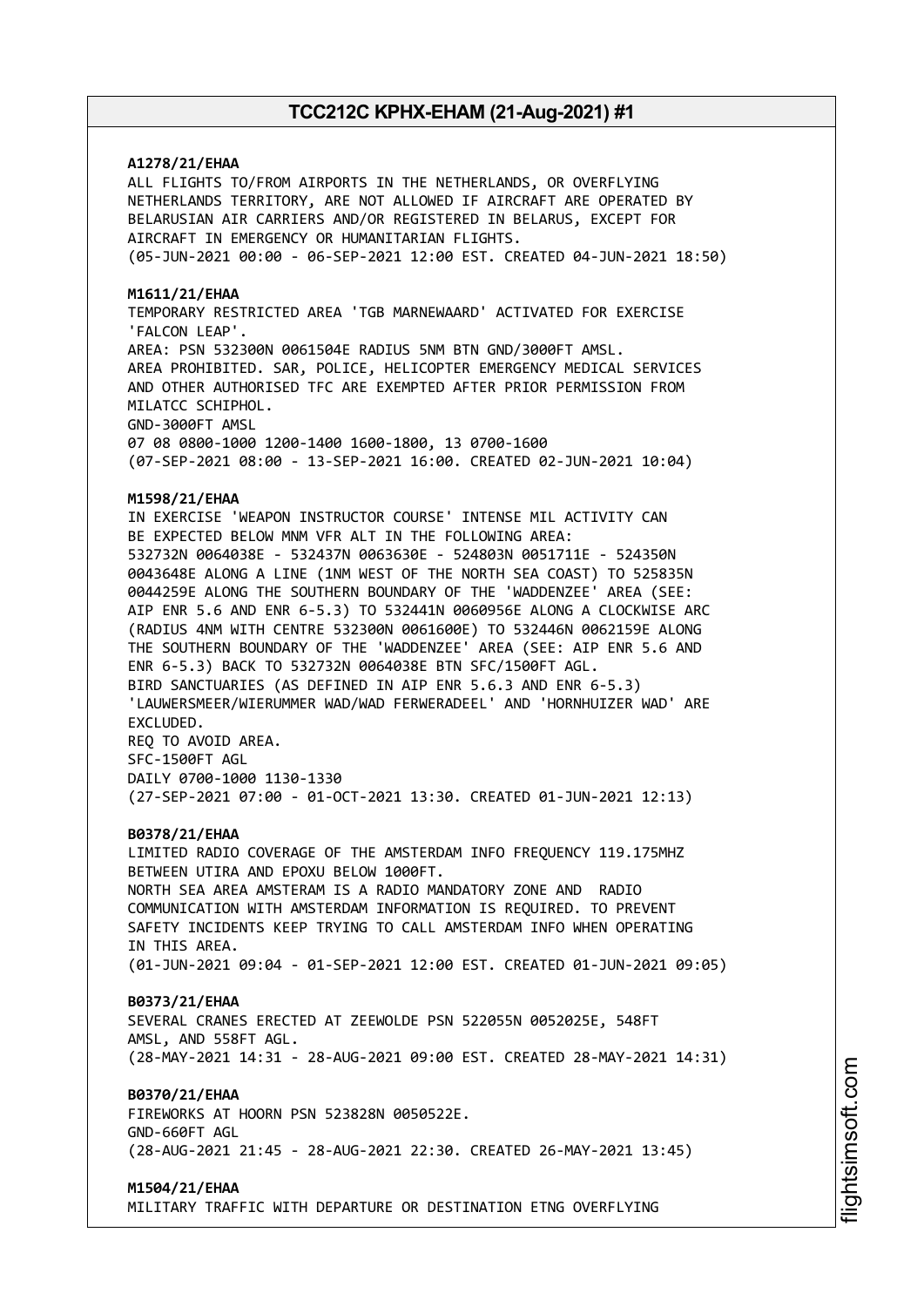EHAA FIR SHALL FILE A GAT FLIGHTPLAN, FILED IN ACCORDANCE WITH AIP THE NETHERLANDS SECTION ENR1.10 AND ACKNOWLEDGED BY IFPS. (25-MAY-2021 06:56 - 26-AUG-2021 23:59 EST. CREATED 25-MAY-2021 06:58)

#### **M1496/21/EHAA**

TEMPORARY RESTRICTED AREA 'MARNEWAARD' ACTIVATED FOR MIL EXER 'WEAPON INSTRUCTOR COURSE'. AREA: 532422N 0060943E ALONG CLOCKWISE ARC (RADIUS 4NM WITH CENTRE 532300N 0061600E) TO 532500N 0062147E ALONG THE BOUNDARY OF EHR2A (MARNEWAARD A) BACK TO 532422N 0060943E BTN SFC/2000FT AMSL. AREA PROHIBITED. POLICE, SAR, HELICOPTER EMERGENCY MEDICAL SERVICE FLIGHTS AND PARTICIPATING FLIGHTS ARE EXEMPTED AFTER PRIOR PERMISSION FROM MILATCC SCHIPHOL. SFC-2000FT AMSL DAILY 0700-1000 1130-1330 (27-SEP-2021 07:00 - 01-OCT-2021 13:30. CREATED 21-MAY-2021 12:50)

#### **B0348/21/EHAA**

NEW OBSTACLES UNDER CONSTRUCTION AT OSPELDIJK, 4 WIND TURBINES (LINE) BTN PSN 511858N 0055138E AND 511827N 0055008E. HEIGHT 689FT AGL, ELEV 784FT AMSL. NOT LGT. REF AIP ENR 5.4. (20-MAY-2021 14:15 - PERM. CREATED 20-MAY-2021 14:16)

#### **B0334/21/EHAA**

NEW OBSTACLES AT HATTEMERBROEK, 4 WIND TURBINES (LINE) BTN PSN 522958N 0060004E AND 522929N 0060048E. HEIGHT 492FT AGL, ELEV 495FT AMSL, NOT LGT. REF AIP ENR 5.4. (18-MAY-2021 12:15 - PERM. CREATED 18-MAY-2021 12:15)

#### **B0282/21/EHAA**

NEW OBSTACLES AT NEER UNDER CONSTRUCTION, 3 WIND TURBINES IN LINE BTN 511706N 0055851E AND 511646N 0055950E. HEIGHT 659FT AGL, ELEV 751FT AMSL. LGT OBST/DAY FLG WHITE, NIGHT RED. REF AIP ENR 5.4. (26-APR-2021 14:34 - PERM. CREATED 26-APR-2021 14:34)

#### **B0281/21/EHAA**

NEW OBSTACLES AT EGCHEL UNDER CONSTRUCTION, 5 WIND TURBINES IN LINE BTN 511917N 0055423E AND 511839N 0055638E. HEIGHT 656FT AGL, ELEV 757FT AMSL. LGT OBST/DAY FLG WHITE, NIGHT RED. REF AIP ENR 5.4. (26-APR-2021 14:21 - PERM. CREATED 26-APR-2021 14:25)

#### **B0274/21/EHAA**

OBST ERECTED, 4 NEW WIND TUNBINES AT ANGERLO BTN PSN 515833N 0060722E AND 515850N 0060825E. HEIGHT 577 FT AGL, ELEV 606FT AMSL, LGT OBST/DAY FLG W, NIGHT R. REF AIP ENR 5.4. (22-APR-2021 14:45 - PERM. CREATED 22-APR-2021 14:45)

### **M0844/21/EHAA**

TEMPORARY RESTRICTED AREA 'TGB HOUTDORPERVELD' ACTIVATED. AREA: PSN 521528N 0054345E RADIUS 5NM BTN GND/3000FT AMSL. AREA PROHIBITED. SAR, POLICE, HELICOPTER EMERGENCY MEDICAL SERVICES AND OTHER AUTHORISED TFC EXEMPTED AFTER PRIOR PERMISSION FROM MILATCC SCHIPHOL. GND-3000FT AMSL 14 16 0700-1600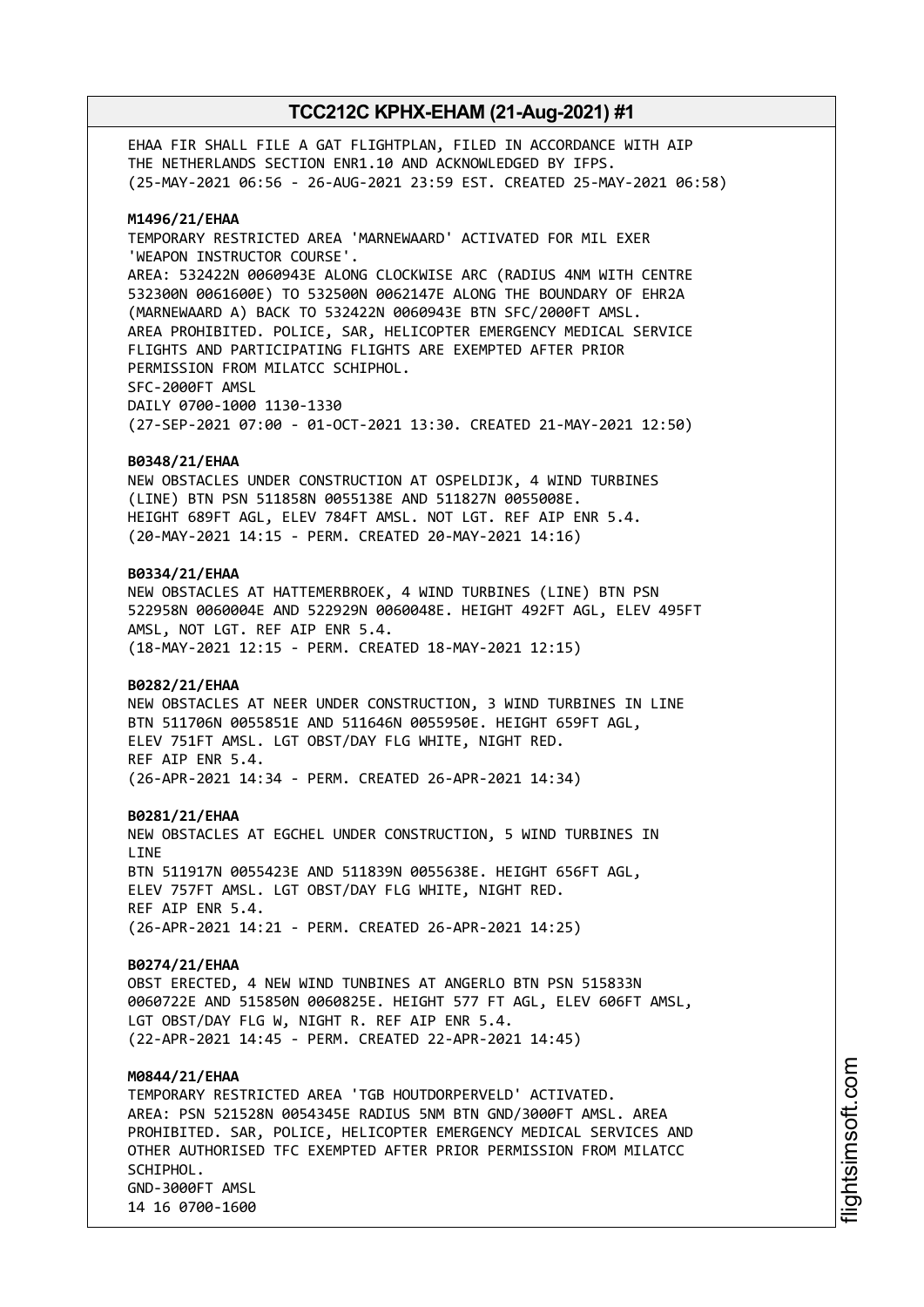┌──────────────────────────────────────────────────────────────────────────────┐

└──────────────────────────────────────────────────────────────────────────────┘

┌──────────────────────────────────────────────────────────────────────────────┐

└──────────────────────────────────────────────────────────────────────────────┘

(14-SEP-2021 07:00 - 16-SEP-2021 16:00. CREATED 26-MAR-2021 12:06)

│**EBUR (BRUSSELS UIR)** │

WARNING: CAN'T RETRIEVE NOTAMS

#### │**EBBU (BRUSSELS FIR)** │

**B4561/21/EBBU** HOTTON 501600N 0052700E ASCENTS AND EVOLUTION OF ABOUT 20 HOT AIR BALLOONS. RADIUS 10NM GND-2500FT AMSL AUG 21 1621-1921, 22 0411-0811 1619-1919 (21-AUG-2021 17:21 - 22-AUG-2021 19:19. CREATED 21-AUG-2021 17:26) **B4560/21/EBBU** TEMPO SEGREGATED AREA (TSA) 'KIEWIT' ESTABLISHED 505732N 0052124E RADIUS 01NM. ALL FLT PROHIBITED EXC SAR, STATE AND MEDICAL FLT. EBZH AD AND EBZH CIRCUIT PATTERN NOT INCLUDED GND-1500FT AMSL (21-AUG-2021 17:16 - 23-AUG-2021 10:00. CREATED 21-AUG-2021 17:19) **B4558/21/EBBU** ZONNEBEKE 505026N 0030238E PARAMOTOR ACT RADIUS 05NM GND-1800FT AGL 21 1159-1851, 22 0441-1849

(21-AUG-2021 11:59 - 22-AUG-2021 18:49. CREATED 21-AUG-2021 12:02)

#### **B4557/21/EBBU**

REF SUP012/2021. GLIDER AREA SAINT-HUBERT ACT. CONSULT SUP FOR APPLICABLE PROC. TRANSPONDER (CODE A1477) REQUIRED 4500FT AMSL-FL065 (23-AUG-2021 09:40 - 23-AUG-2021 13:00. CREATED 20-AUG-2021 16:17)

**M4492/21/EBBU**

REF SUP012/2021. GLIDER AREA SAINT-HUBERT ACT. CONSULT SUP FOR APPLICABLE PROC. TRANSPONDER (CODEA1477) REQUIRED. 4500FT AMSL-FL065 (23-AUG-2021 09:40 - 23-AUG-2021 13:00. CREATED 20-AUG-2021 16:13)

**B4555/21/EBBU** REF SUP012/2021. GLIDER AREA MILFAG13 ACT. CONSULT SUP FOR APPLICABLE PROC. TRANSPONDER NOT REQUIRED 4500FT AMSL-FL065 (23-AUG-2021 09:30 - 23-AUG-2021 13:00. CREATED 20-AUG-2021 13:35)

**B4554/21/EBBU** REF SUP012/2021. GLIDER AREA MALMEDY ACT. CONSULT SUP FOR APPLICABLE PROC. TRANSPONDER NOT REQUIRED 4500FT AMSL-FL065 (23-AUG-2021 09:00 - 23-AUG-2021 16:00. CREATED 20-AUG-2021 13:34)

**B4553/21/EBBU** REF SUP012/2021. GLIDER AREA LA ROCHE ACT. CONSULT SUP FOR APPLICABLE PROC. TRANSPONDER (CODE A1477) REQUIRED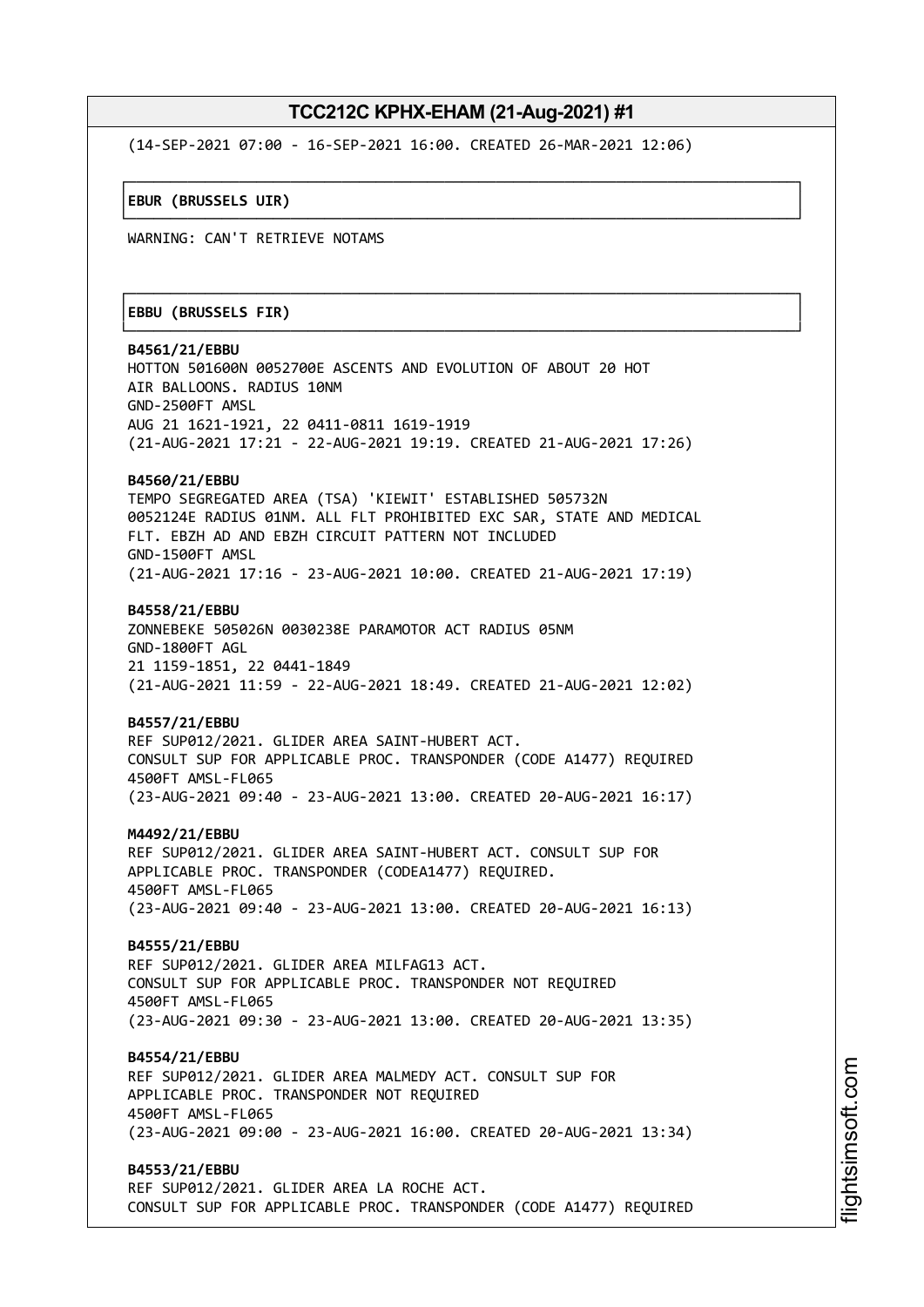4500FT AMSL-FL065 (23-AUG-2021 09:00 - 23-AUG-2021 16:00. CREATED 20-AUG-2021 13:33) **B4551/21/EBBU** LFA11-KOKSIJDE TRAINING AREA ACT 10FT AMSL-500FT AMSL (23-AUG-2021 06:30 - 23-AUG-2021 15:30. CREATED 20-AUG-2021 13:31) **B4550/21/EBBU** HTA10A-COASTAL HELICOPTER TRAINING AREA A ACT GND-2000FT AMSL (23-AUG-2021 11:00 - 23-AUG-2021 14:30. CREATED 20-AUG-2021 13:30) **B4549/21/EBBU** HTA12B-HELICOPTER TRAINING AREA 12B ACT GND-250FT AGL 0800-0930 1100-1230 (23-AUG-2021 08:00 - 23-AUG-2021 12:30. CREATED 20-AUG-2021 13:29) **B4548/21/EBBU** HTA13-HELICOPTER TRAINING AREA 13 ACT GND-250FT AGL (23-AUG-2021 08:00 - 23-AUG-2021 14:00. CREATED 20-AUG-2021 13:28) **B4547/21/EBBU** HTA12A-HELICOPTER TRAINING AREA 12A ACT GND-250FT AGL (23-AUG-2021 08:00 - 23-AUG-2021 14:00. CREATED 20-AUG-2021 13:28) **B4546/21/EBBU** HTA08-HELICOPTER TRAINING AREA 08 ACT GND-500FT AGL (23-AUG-2021 08:00 - 23-AUG-2021 14:00. CREATED 20-AUG-2021 13:27) **B4545/21/EBBU** HTA07-ARDENNES 07 ACT GND-250FT AGL (23-AUG-2021 08:00 - 23-AUG-2021 14:00. CREATED 20-AUG-2021 13:26) **B4544/21/EBBU** HTA01-ARDENNES 01 ACT GND-250FT AGL (23-AUG-2021 08:00 - 23-AUG-2021 14:00. CREATED 20-AUG-2021 13:25) **B4543/21/EBBU** LFA11-KOKSIJDE TRAINING AREA ACT 10FT AMSL-500FT AMSL DAILY 0630-1530 (21-AUG-2021 06:30 - 22-AUG-2021 15:30. CREATED 20-AUG-2021 13:24) **B4542/21/EBBU** EBR04-ELSENBORN 01 ACT GND-FL105 DAILY 0600-1500 (28-AUG-2021 06:00 - 29-AUG-2021 15:00. CREATED 20-AUG-2021 13:23) **B4541/21/EBBU** HTA10A-COASTAL HELICOPTER TRAINING AREA A ACT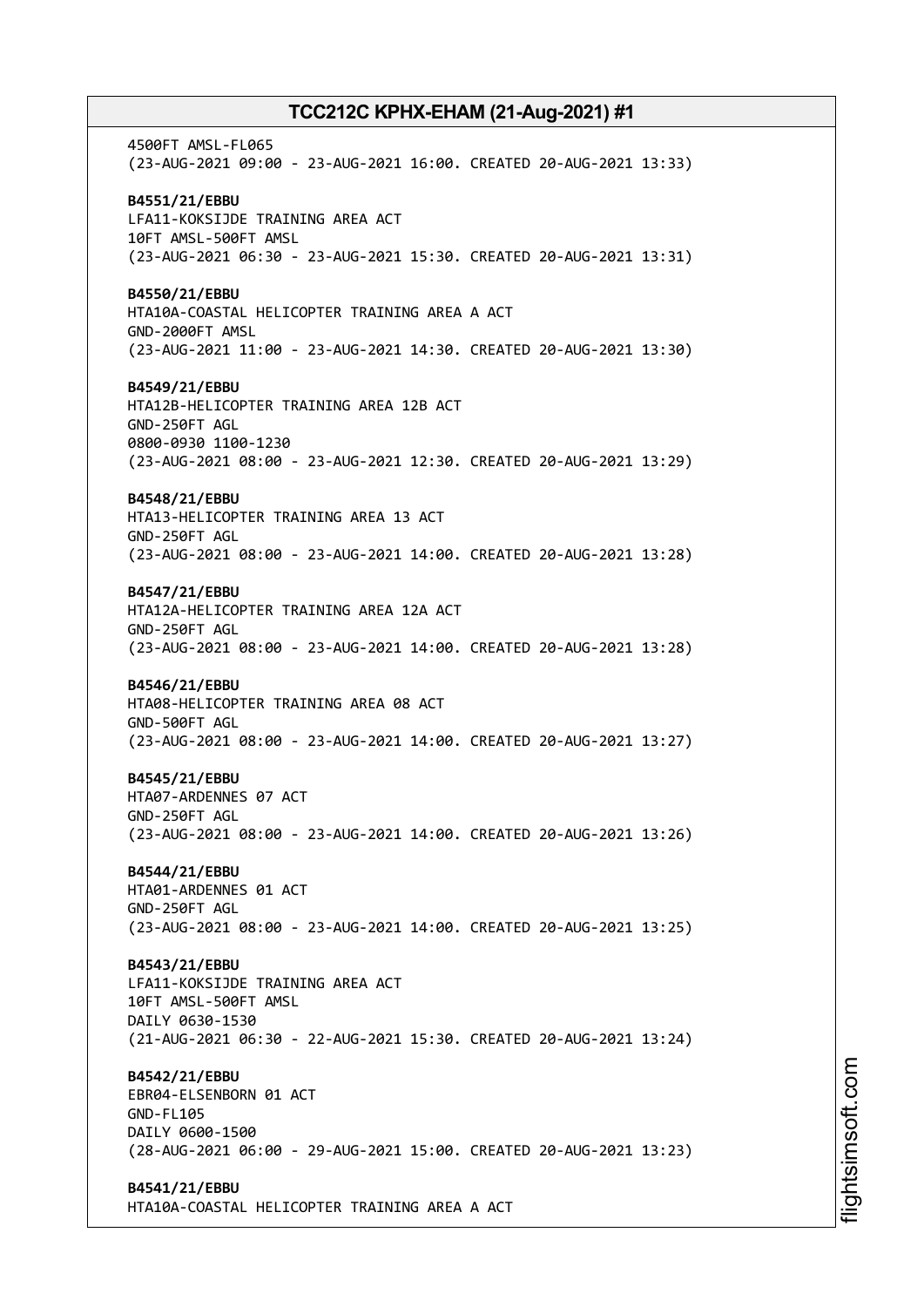GND-2000FT AMSL (22-AUG-2021 11:00 - 22-AUG-2021 15:00. CREATED 20-AUG-2021 13:22) **M4488/21/EBBU** REF SUP012/2021. GLIDER AREA MILFAG13 ACT. CONSULT SUP FOR APPLICABLE PROC. TRANSPONDER NOT REQUIRED. 4500FT AMSL-FL065 (23-AUG-2021 09:30 - 23-AUG-2021 13:00. CREATED 20-AUG-2021 13:04) **M4487/21/EBBU** REF SUP012/2021. GLIDER AREA MALMEDY ACT. CONSULT SUP FOR APPLICABLE PROC. TRANSPONDER NOT REQUIRED. 4500FT AMSL-FL065 (23-AUG-2021 09:00 - 23-AUG-2021 16:00. CREATED 20-AUG-2021 13:04) **M4486/21/EBBU** REF SUP012/2021. GLIDER AREA LA ROCHE ACT. CONSULT SUP FOR APPLICABLE PROC. TRANSPONDER (CODEA1477) REQUIRED. 4500FT AMSL-FL065 (23-AUG-2021 09:00 - 23-AUG-2021 16:00. CREATED 20-AUG-2021 13:04) **M4484/21/EBBU** LFA11-KOKSIJDE TRAINING AREA ACT 10FT AMSL-500FT AMSL (23-AUG-2021 06:30 - 23-AUG-2021 15:30. CREATED 20-AUG-2021 13:02) **M4483/21/EBBU** HTA10A-COASTAL HELICOPTER TRAINING AREA ACT GND-2000FT AMSL (23-AUG-2021 11:00 - 23-AUG-2021 14:30. CREATED 20-AUG-2021 13:01) **M4482/21/EBBU** HTA12B-HELICOPTER TRAINING AREA 12B ACT GND-250FT AGL 0800-0930 1100-1230 (23-AUG-2021 08:00 - 23-AUG-2021 12:30. CREATED 20-AUG-2021 13:01) **M4481/21/EBBU** HTA13-HELICOPTER TRAINING AREA 13 ACT GND-250FT AGL (23-AUG-2021 08:00 - 23-AUG-2021 14:00. CREATED 20-AUG-2021 13:00) **M4480/21/EBBU** HTA12A-HELICOPTER TRAINING AREA 12A ACT GND-250FT AGL (23-AUG-2021 08:00 - 23-AUG-2021 14:00. CREATED 20-AUG-2021 13:00) **M4479/21/EBBU** HTA08-HELICOPTER TRAINING AREA 08 ACT GND-500FT AGL (23-AUG-2021 08:00 - 23-AUG-2021 14:00. CREATED 20-AUG-2021 12:59) **M4478/21/EBBU** HTA07-ARDENNES 07 ACT GND-250FT AGL (23-AUG-2021 08:00 - 23-AUG-2021 14:00. CREATED 20-AUG-2021 12:59) **M4477/21/EBBU**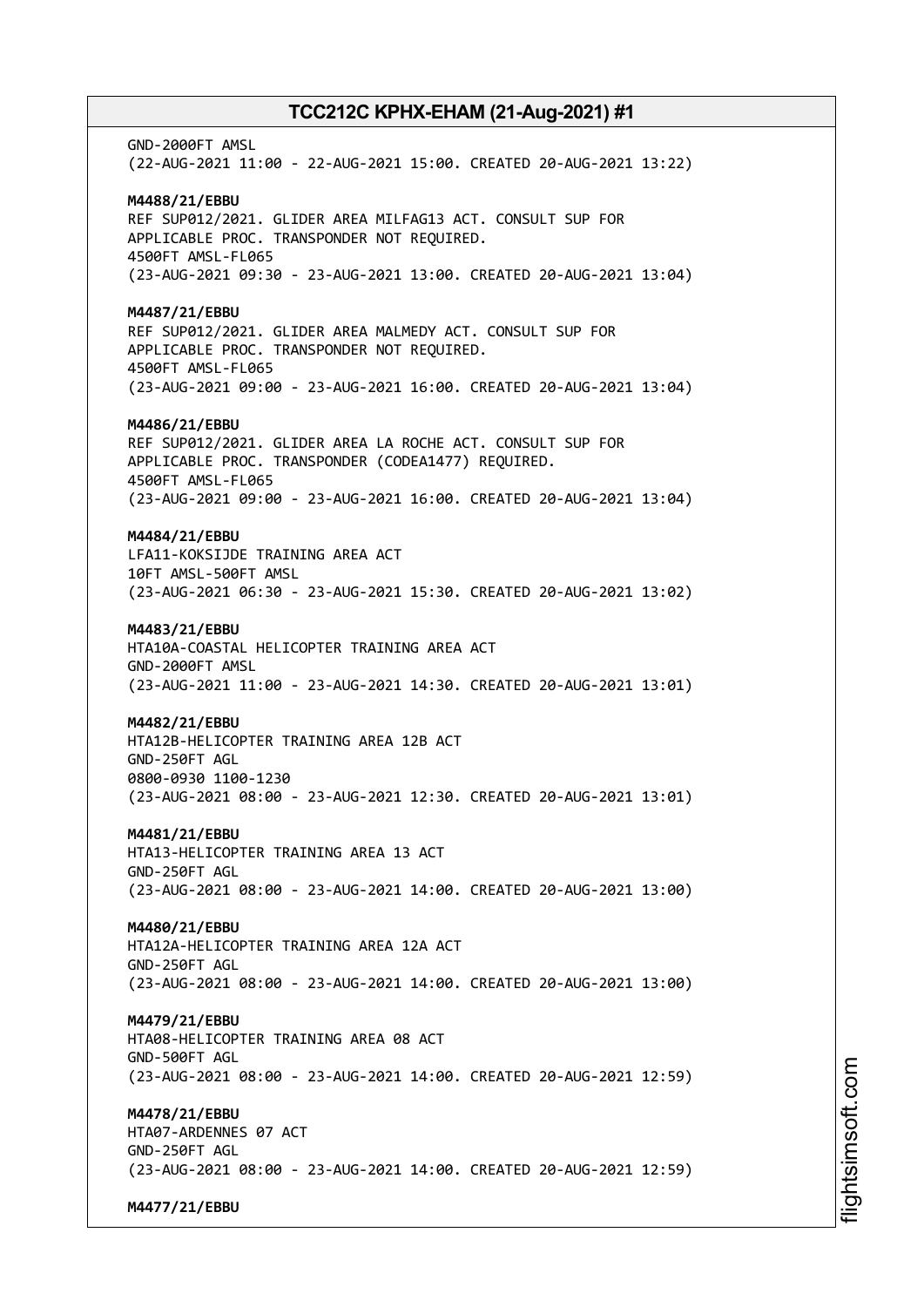HTA01-ARDENNES 01 ACT GND-250FT AGL (23-AUG-2021 08:00 - 23-AUG-2021 14:00. CREATED 20-AUG-2021 12:58) **M4476/21/EBBU** LFA11-KOKSIJDE TRAINING AREA ACT 10FT AMSL-500FT AMSL DAILY 0630-1530 (21-AUG-2021 06:30 - 22-AUG-2021 15:30. CREATED 20-AUG-2021 12:56) **M4475/21/EBBU** EBR04-ELSENBORN 01 ACT GND-FL105 DAILY 0600-1500 (28-AUG-2021 06:00 - 29-AUG-2021 15:00. CREATED 20-AUG-2021 12:55) **M4474/21/EBBU** HTA10A-COASTAL HELICOPTER TRAINING AREA ACT GND-2000FT AMSL (22-AUG-2021 11:00 - 22-AUG-2021 15:00. CREATED 20-AUG-2021 12:54) **B4537/21/EBBU** EBR67 NIVELLES ACT GND-400FT AGL (23-AUG-2021 07:30 - 23-AUG-2021 14:30. CREATED 20-AUG-2021 09:10) **B4535/21/EBBU** EBR67 NIVELLES ACT GND-400FT AGL (07-SEP-2021 07:00 - 07-SEP-2021 09:00. CREATED 20-AUG-2021 09:07) **B4534/21/EBBU** EBR67 NIVELLES ACT GND-400FT AGL (24-AUG-2021 11:00 - 24-AUG-2021 13:00. CREATED 20-AUG-2021 09:06) **B4532/21/EBBU** OUFFET - COMBLAIN TEMPO SEGREGATED AREA (TSA)ESTABLISHED WHEN MILITARY ARE INACTIVE 502812N 0052814E - 503005N 0053513E - 502920N 0053541E - 502720N 0052841E. TEST FLIGHTS FOR HIGH TENSION LINE INSPECTION GND-600FT AGL DAILY 0700-1500 (23-AUG-2021 07:00 - 27-AUG-2021 15:00. CREATED 20-AUG-2021 04:53) **B4531/21/EBBU** BRUME - WERBOMONT TEMPO SEGREGATED AREA (TSA)ESTABLISHED WHEN MILITARY ARE INACTIVE 502425N 0054156E - 502252N 0055112E - 502113N 0055025E - 502303N 0054101E TEST FLIGHTS FOR HIGH TENSION LINE INSPECTION GND-600FT AGL DAILY 0700-1500 (23-AUG-2021 07:00 - 27-AUG-2021 15:00. CREATED 20-AUG-2021 04:36) **A3468/21/EBBU** TSA26A - ARDENNES 01 ACT. GAT ALLOWED TO CROSS TRACK MATIX-MMD ON FIXED LVL BLW FL195 AFTER COOR BTN BELGA RADAR AND CRNA/NORD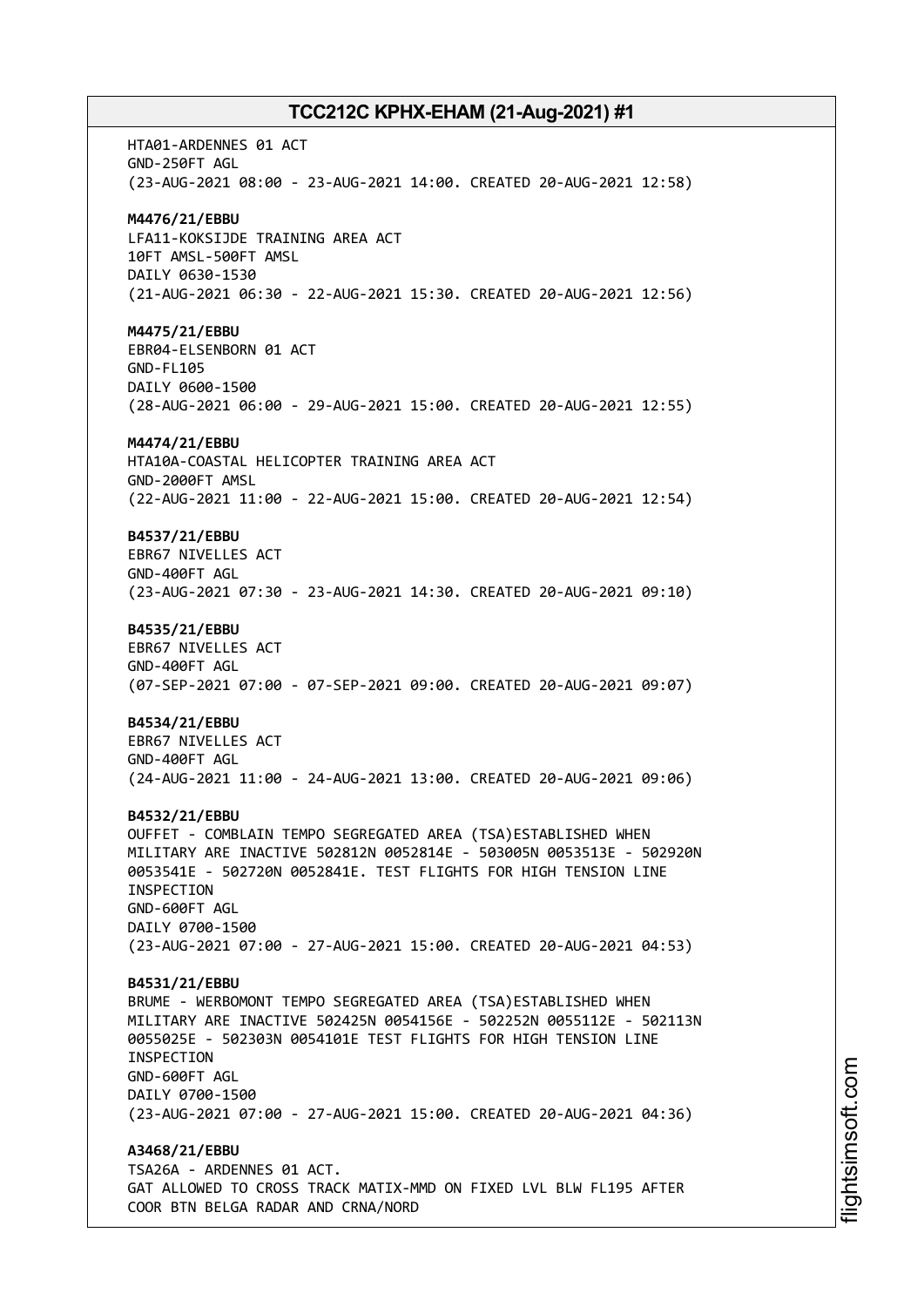FL095-UNL 1200-1300 1330-1500 (27-AUG-2021 12:00 - 27-AUG-2021 15:00. CREATED 19-AUG-2021 16:12) **B4530/21/EBBU** EBD26-ARDENNES 05 ACT 1000FT AGL-4500FT AMSL (27-AUG-2021 09:00 - 27-AUG-2021 13:00. CREATED 19-AUG-2021 16:10) **B4529/21/EBBU** TSA26B - ARDENNES 04 ACT 4500FT AMSL-FL095 0900-1300 1330-1500 (27-AUG-2021 09:00 - 27-AUG-2021 15:00. CREATED 19-AUG-2021 16:09) **B4528/21/EBBU** TSA26B - ARDENNES 04 ACT 4500FT AMSL-FL095 0730-0830 1330-1500 (26-AUG-2021 07:30 - 26-AUG-2021 15:00. CREATED 19-AUG-2021 16:07) **B4527/21/EBBU** TSA26B - ARDENNES 04 ACT FL075-FL095 (26-AUG-2021 09:30 - 26-AUG-2021 10:30. CREATED 19-AUG-2021 16:06) **B4526/21/EBBU** EBD26-ARDENNES 05 ACT 1000FT AGL-4500FT AMSL (26-AUG-2021 07:30 - 26-AUG-2021 15:00. CREATED 19-AUG-2021 16:05) **A3467/21/EBBU** TSA26A - ARDENNES 01 ACT. GAT ALLOWED TO CROSS TRACK MATIX-MMD ON FIXED LVL BLW FL195 AFTER COOR BTN BELGA RADAR AND CRNA/NORD FL095-UNL 0730-0830 0930-1030 1330-1500 (26-AUG-2021 07:30 - 26-AUG-2021 15:00. CREATED 19-AUG-2021 16:03) **B4525/21/EBBU** EBD26-ARDENNES 05 ACT 1000FT AGL-4500FT AMSL (25-AUG-2021 07:30 - 25-AUG-2021 08:30. CREATED 19-AUG-2021 16:01) **M4470/21/EBBU** EBTSA26A ARDENNES 01 ACT. -DURING ACT EBTSA26A IS NOT PERMEABLE AND TG1 IS CLOSED. -GAT TRAFFIC IS ALLOWED TO CROSS THE TSA26A ON THE TRACK MATIX - MMD ON A FIXED FL AFTER COORD BTN BELGA RADAR AND CRNA/NORD. THE TRAFFIC WILL REMAIN BELOW FL195. -TRANSITS FROM AND TO FRANCE VIA RSL01, RSL10 AND RSL09 WILL NOT BE ALLOWED DURING TSA26A ACT. - TRANSITS FROM AND TO GERMANY VIA EXCOS (SOUTHERN CORRIDOR) WILL NOTBE ALLOWED DURING TSA26A ACT. - TO COORDINATE A TRANSIT FROM AND TO FRANCE DURING TSA26A ACT, CONTACT BELGA RADAR SUPERVISOR ON +3224438204 FL095-UNL 1200-1300 1330-1500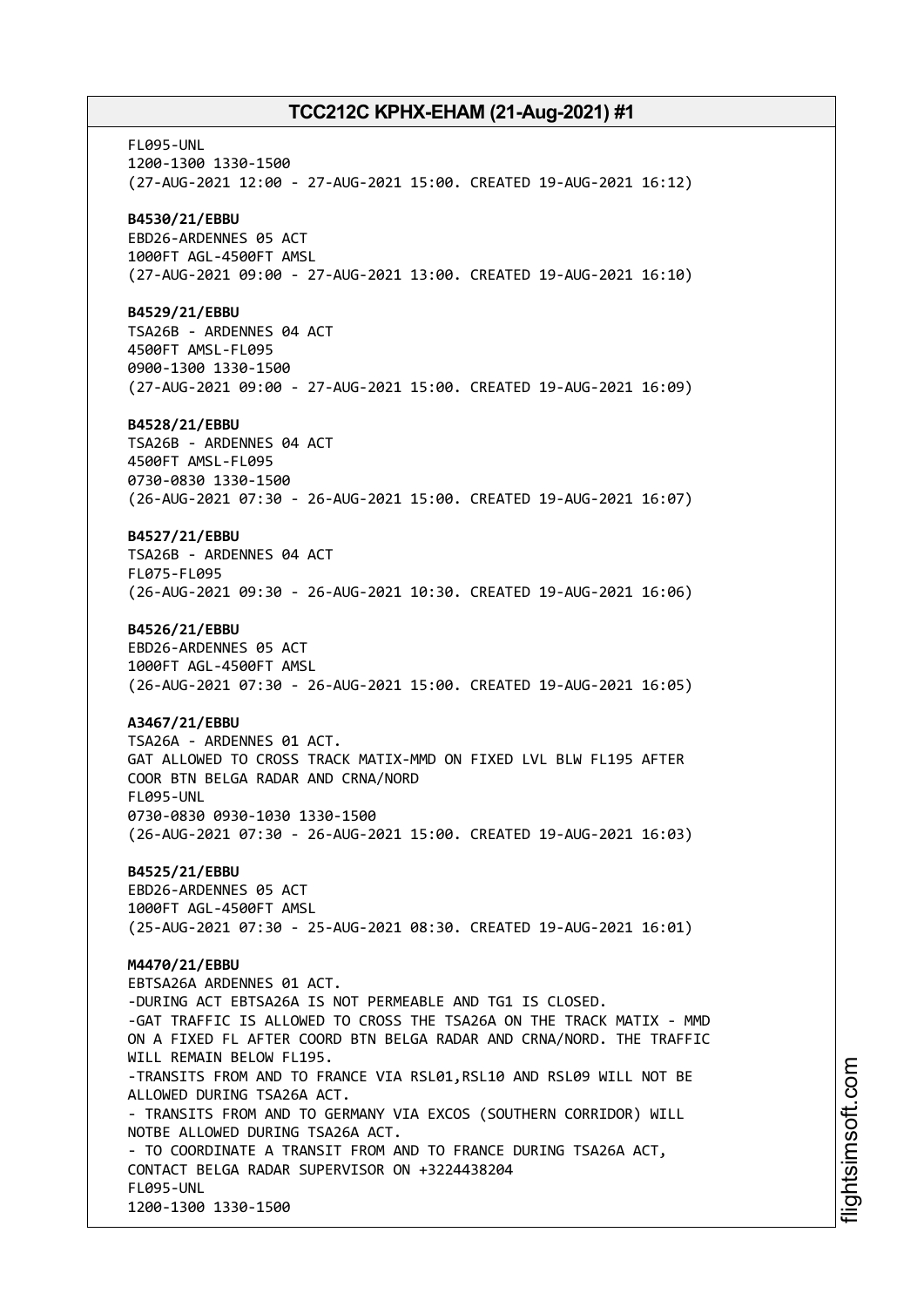(27-AUG-2021 12:00 - 27-AUG-2021 15:00. CREATED 19-AUG-2021 15:59) **B4524/21/EBBU** TSA26B - ARDENNES 04 ACT FL075-FL095 0930-1030 1200-1300 (25-AUG-2021 09:30 - 25-AUG-2021 13:00. CREATED 19-AUG-2021 15:59) **M4469/21/EBBU** EBD26-ARDENNES 05 ACT 1000FT AGL-4500FT AMSL (27-AUG-2021 09:00 - 27-AUG-2021 13:00. CREATED 19-AUG-2021 15:58) **M4468/21/EBBU** EBTSA26B ARDENNES 04 ACT. TSA26B IS PERMEABLE DURING ITS ACT FOR TRAFFIC IN AND OUT OF EBFS AND FOR ACFT IN EMERGENCY. 4500FT AMSL-FL095 0900-1300 1330-1500 (27-AUG-2021 09:00 - 27-AUG-2021 15:00. CREATED 19-AUG-2021 15:58) **M4467/21/EBBU** EBTSA26B ARDENNES 04 ACT. TSA26B IS PERMEABLE DURING ITS ACT FOR TRAFFIC IN AND OUT OF EBFS AND FOR ACFT IN EMERGENCY. 4500FT AMSL-FL095 0730-0830 1330-1500 (26-AUG-2021 07:30 - 26-AUG-2021 15:00. CREATED 19-AUG-2021 15:57) **B4523/21/EBBU** TSA26B - ARDENNES 04 ACT 4500FT AMSL-FL095 (25-AUG-2021 07:30 - 25-AUG-2021 08:30. CREATED 19-AUG-2021 15:57) **M4466/21/EBBU** EBTSA26B ARDENNES 04 ACT. TSA26B IS PERMEABLE DURING ITS ACT FOR TRAFFIC IN AND OUT OF EBFS AND FOR ACFT IN EMERGENCY. FL075-FL095 (26-AUG-2021 09:30 - 26-AUG-2021 10:30. CREATED 19-AUG-2021 15:56) **M4465/21/EBBU** EBD26-ARDENNES 05 ACT 1000FT AGL-4500FT AMSL 0730-0830 1330-1500 (26-AUG-2021 07:30 - 26-AUG-2021 15:00. CREATED 19-AUG-2021 15:56) **A3466/21/EBBU** TSA26A - ARDENNES 01 ACT. GAT ALLOWED TO CROSS TRACK MATIX-MMD ON FIXED LVL BLW FL195 AFTER COOR BTN BELGA RADAR AND CRNA/NORD FL095-UNL 0730-0830 0930-1030 1200-1300 (25-AUG-2021 07:30 - 25-AUG-2021 13:00. CREATED 19-AUG-2021 15:56) **M4464/21/EBBU** EBTSA26A ARDENNES 01 ACT. -DURING ACT EBTSA26A IS NOT PERMEABLE AND TG1 IS CLOSED. -GAT TRAFFIC IS ALLOWED TO CROSS THE TSA26A ON THE TRACK MATIX - MMD ON A FIXED FL AFTER COORD BTN BELGA RADAR AND CRNA/NORD. THE TRAFFIC

WILL REMAIN BELOW FL195.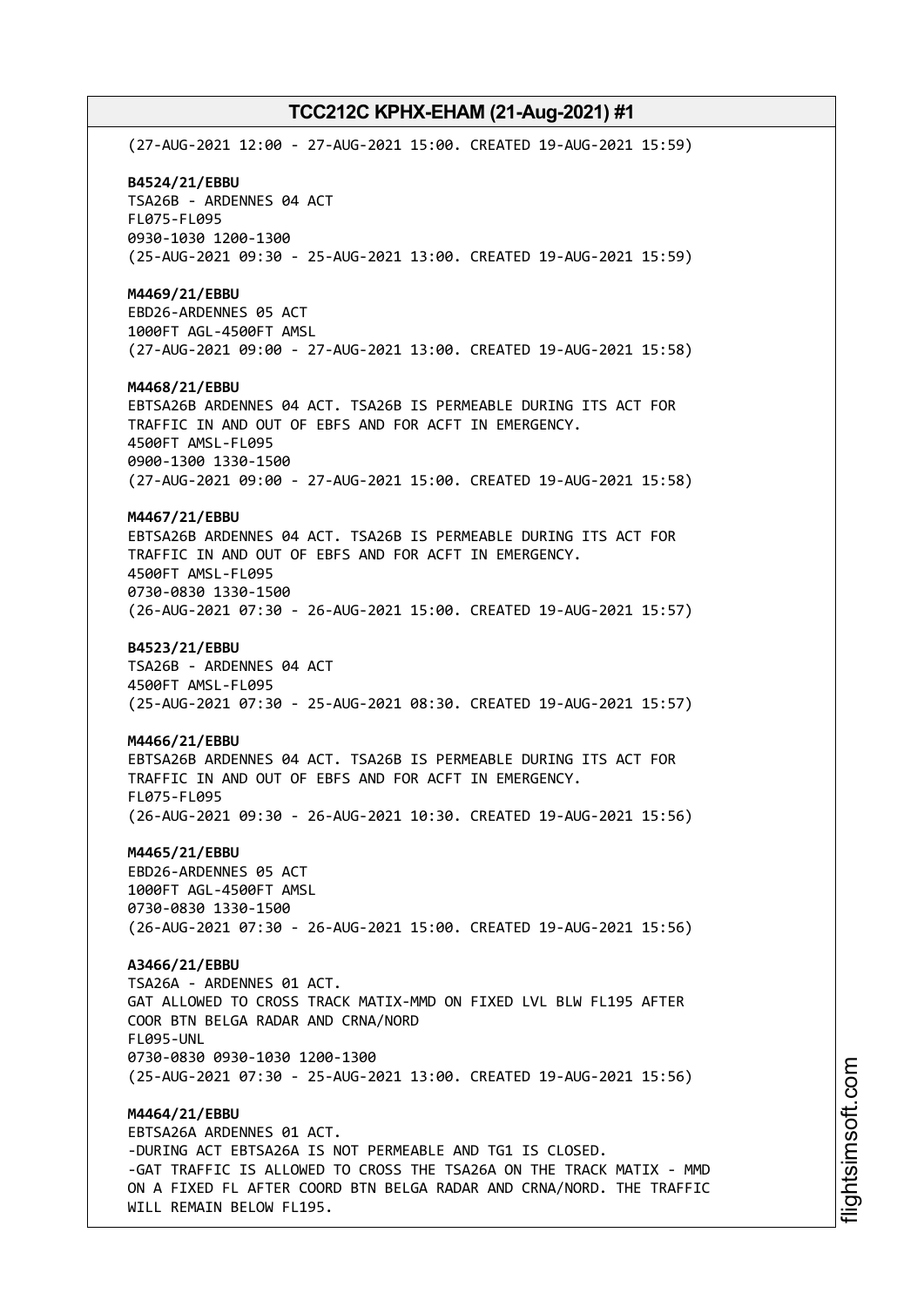-TRANSITS FROM AND TO FRANCE VIA RSL01, RSL10 AND RSL09 WILL NOT BE ALLOWED DURING TSA26A ACT. - TRANSITS FROM AND TO GERMANY VIA EXCOS (SOUTHERN CORRIDOR) WILL NOTBE ALLOWED DURING TSA26A ACT. - TO COORDINATE A TRANSIT FROM AND TO FRANCE DURING TSA26A ACT, CONTACT BELGA RADAR SUPERVISOR ON +3224438204 FL095-UNL 0730-0830 0930-1030 1330-1500 (26-AUG-2021 07:30 - 26-AUG-2021 15:00. CREATED 19-AUG-2021 15:55) **M4463/21/EBBU** EBD26-ARDENNES 05 ACT 1000FT AGL-4500FT AMSL (25-AUG-2021 07:30 - 25-AUG-2021 08:30. CREATED 19-AUG-2021 15:54) **M4462/21/EBBU** EBTSA26B ARDENNES 04 ACT. TSA26B IS PERMEABLE DURING ITS ACT FOR TRAFFIC IN AND OUT OF EBFS AND FOR ACFT IN EMERGENCY. FL075-FL095 0930-1030 1200-1300 (25-AUG-2021 09:30 - 25-AUG-2021 13:00. CREATED 19-AUG-2021 15:53) **M4460/21/EBBU** EBTSA26A ARDENNES 01 ACT. -DURING ACT EBTSA26A IS NOT PERMEABLE AND TG1 IS CLOSED. -GAT TRAFFIC IS ALLOWED TO CROSS THE TSA26A ON THE TRACK MATIX - MMD ON A FIXED FL AFTER COORD BTN BELGA RADAR AND CRNA/NORD. THE TRAFFIC WILL REMAIN BELOW FL195. -TRANSITS FROM AND TO FRANCE VIA RSL01, RSL10 AND RSL09 WILL NOT BE ALLOWED DURING TSA26A ACT. - TRANSITS FROM AND TO GERMANY VIA EXCOS (SOUTHERN CORRIDOR) WILL NOTBE ALLOWED DURING TSA26A ACT. - TO COORDINATE A TRANSIT FROM AND TO FRANCE DURING TSA26A ACT, CONTACT BELGA RADAR SUPERVISOR ON +3224438204 FL095-UNL 0730-0830 0930-1030 1200-1300 (25-AUG-2021 07:30 - 25-AUG-2021 13:00. CREATED 19-AUG-2021 15:52) **M4461/21/EBBU** EBTSA26B ARDENNES 04 ACT. TSA26B IS PERMEABLE DURING ITS ACT FOR TRAFFIC IN AND OUT OF EBFS AND FOR ACFT IN EMERGENCY. 4500FT AMSL-FL095 (25-AUG-2021 07:30 - 25-AUG-2021 08:30. CREATED 19-AUG-2021 15:52) **B4522/21/EBBU** TSA26B - ARDENNES 04 ACT FL075-FL095 0930-1030 1330-1500 (24-AUG-2021 09:30 - 24-AUG-2021 15:00. CREATED 19-AUG-2021 14:20) **A3462/21/EBBU** TSA26A - ARDENNES 01 ACT. GAT ALLOWED TO CROSS TRACK MATIX-MMD ON FIXED LVL BLW FL195 AFTER COOR BTN BELGA RADAR AND CRNA/NORD FL095-UNL (24-AUG-2021 09:30 - 24-AUG-2021 15:00. CREATED 19-AUG-2021 14:18) **B4521/21/EBBU**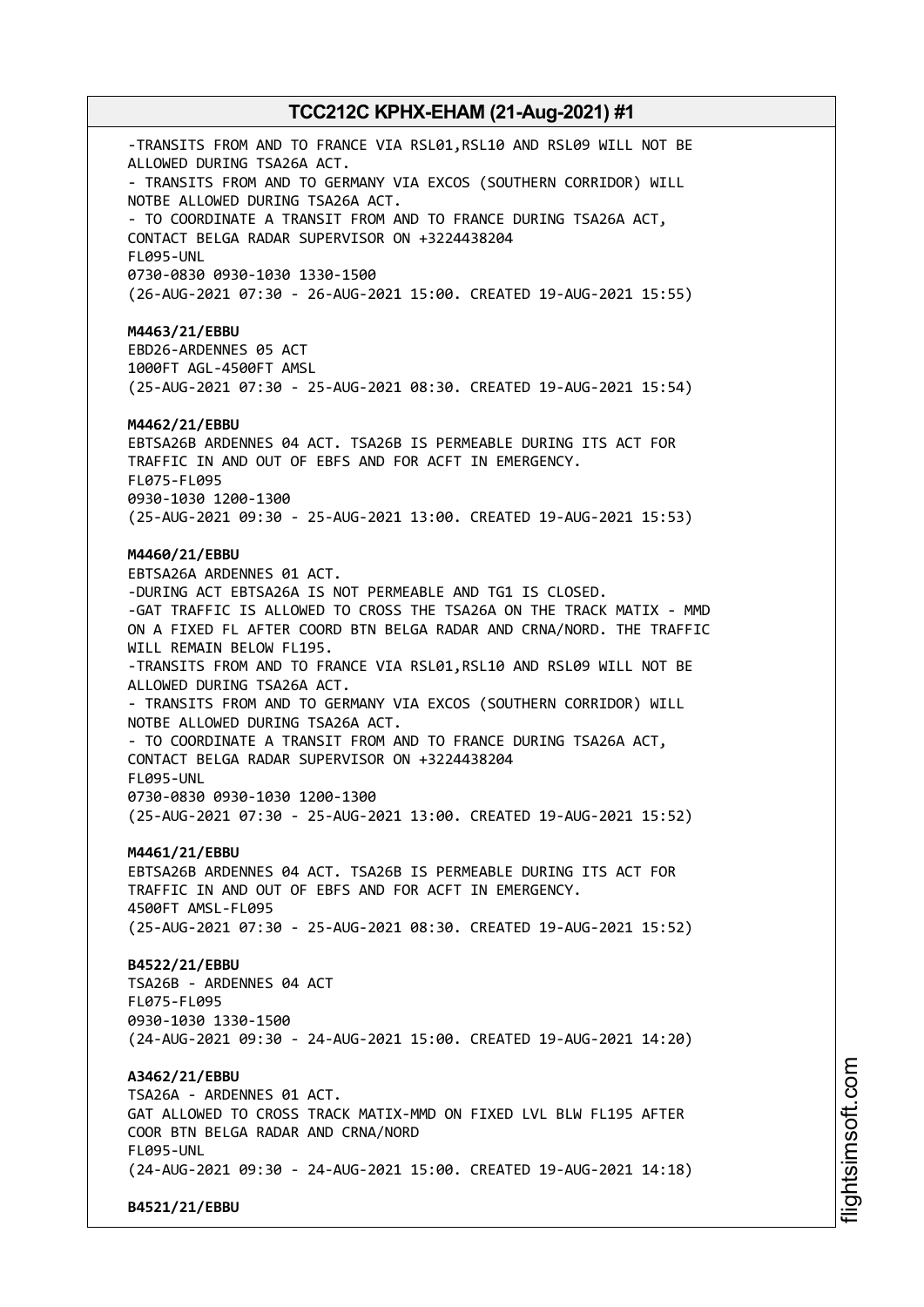TSA26B - ARDENNES 04 ACT FL075-FL095 (23-AUG-2021 12:00 - 23-AUG-2021 13:00. CREATED 19-AUG-2021 14:14) **M4457/21/EBBU** EBTSA26A ARDENNES 01 ACT. -DURING ACT EBTSA26A IS NOT PERMEABLE AND TG1 IS CLOSED. -GAT TRAFFIC IS ALLOWED TO CROSS THE TSA26A ON THE TRACK MATIX - MMD ON A FIXED FL AFTER COORD BTN BELGA RADAR AND CRNA/NORD. THE TRAFFIC WILL REMAIN BELOW FL195. -TRANSITS FROM AND TO FRANCE VIA RSL01,RSL10 AND RSL09 WILL NOT BE ALLOWED DURING TSA26A ACT. - TRANSITS FROM AND TO GERMANY VIA EXCOS (SOUTHERN CORRIDOR) WILL NOTBE ALLOWED DURING TSA26A ACT. - TO COORDINATE A TRANSIT FROM AND TO FRANCE DURING TSA26A ACT, CONTACT BELGA RADAR SUPERVISOR ON +3224438204 FL095-UNL 0930-1030 1330-1500 (24-AUG-2021 09:30 - 24-AUG-2021 15:00. CREATED 19-AUG-2021 14:12) **M4458/21/EBBU** EBTSA26B ARDENNES 04 ACT. TSA26B IS PERMEABLE DURING ITS ACT FOR TRAFFIC IN AND OUT OF EBFS AND FOR ACFT IN EMERGENCY. FL075-FL095 0930-1030 1330-1500 (24-AUG-2021 09:30 - 24-AUG-2021 15:00. CREATED 19-AUG-2021 14:12) **A3461/21/EBBU** TSA26A - ARDENNES 01 ACT. GAT ALLOWED TO CROSS TRACK MATIX-MMD ON FIXED LVL BLW FL195 AFTER COOR BTN BELGA RADAR AND CRNA/NORD FL095-UNL (23-AUG-2021 12:00 - 23-AUG-2021 13:00. CREATED 19-AUG-2021 14:04) **B4520/21/EBBU** EBR42-BEVERLO 01 ACT GND-2700FT AMSL (26-AUG-2021 06:00 - 26-AUG-2021 18:00. CREATED 19-AUG-2021 14:03) **B4519/21/EBBU** EBR20-BRASSCHAAT ACT GND-FL070 23 27 0600-1400 (23-AUG-2021 06:00 - 27-AUG-2021 14:00. CREATED 19-AUG-2021 14:02) **B4518/21/EBBU** EBR04-ELSENBORN 01 ACT GND-FL105 23 24 27 0600-1500, 25 0600-2000, 26 0600-1600 (23-AUG-2021 06:00 - 27-AUG-2021 15:00. CREATED 19-AUG-2021 13:59) **M4456/21/EBBU** EBTSA26B ARDENNES 04 ACT. TSA26B IS PERMEABLE DURING ITS ACT FOR TRAFFIC IN AND OUT OF EBFS AND FOR ACFT IN EMERGENCY. FL075-FL095 (23-AUG-2021 12:00 - 23-AUG-2021 13:00. CREATED 19-AUG-2021 13:50) **M4455/21/EBBU**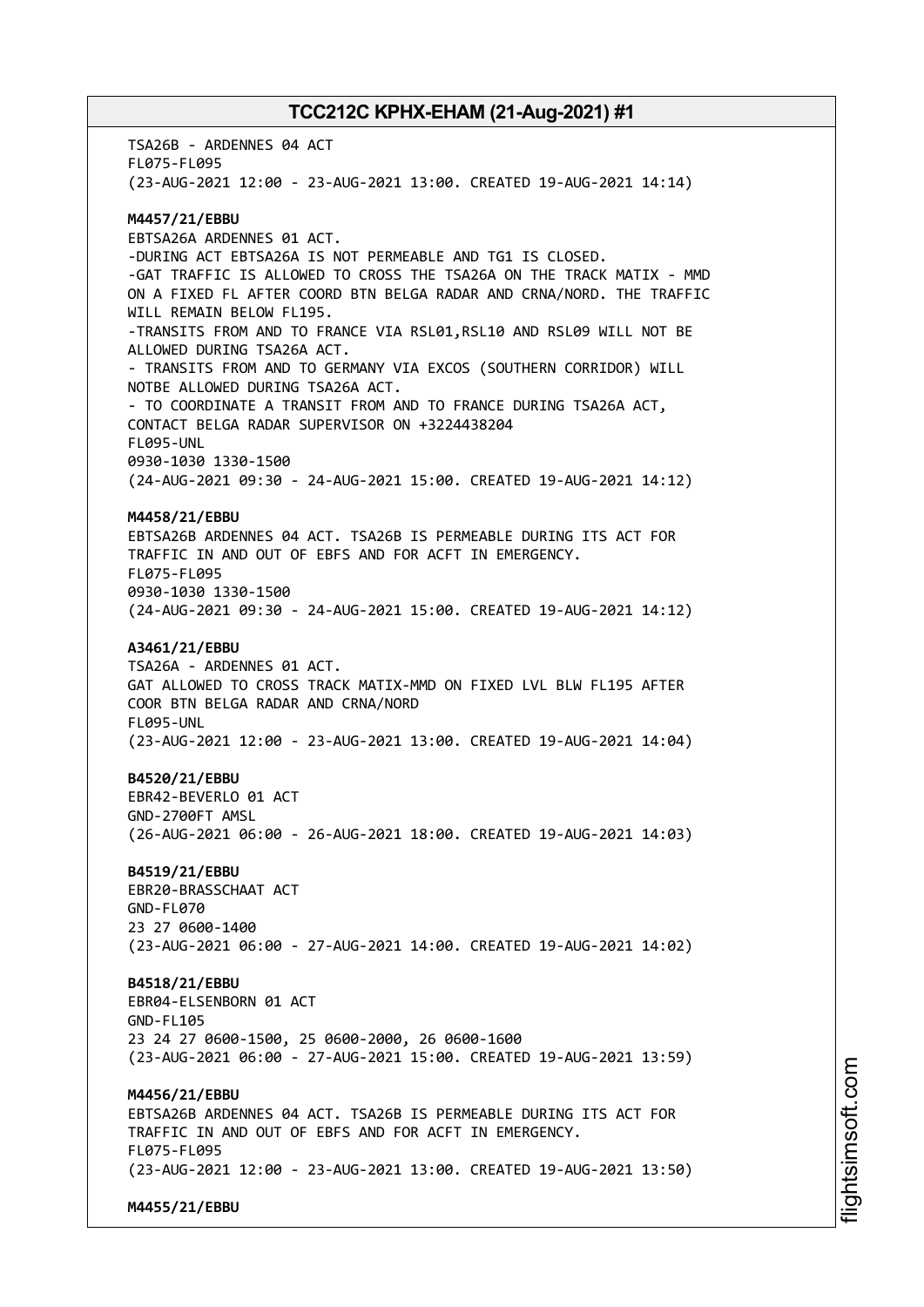EBTSA26A ARDENNES 01 ACT. -DURING ACT EBTSA26A IS NOT PERMEABLE AND TG1 IS CLOSED. -GAT TRAFFIC IS ALLOWED TO CROSS THE TSA26A ON THE TRACK MATIX - MMD ON A FIXED FL AFTER COORD BTN BELGA RADAR AND CRNA/NORD. THE TRAFFIC WILL REMAIN BELOW FL195. -TRANSITS FROM AND TO FRANCE VIA RSL01,RSL10 AND RSL09 WILL NOT BE ALLOWED DURING TSA26A ACT. - TRANSITS FROM AND TO GERMANY VIA EXCOS (SOUTHERN CORRIDOR) WILL NOTBE ALLOWED DURING TSA26A ACT. - TO COORDINATE A TRANSIT FROM AND TO FRANCE DURING TSA26A ACT, CONTACT BELGA RADAR SUPERVISOR ON +3224438204 FL095-UNL (23-AUG-2021 12:00 - 23-AUG-2021 13:00. CREATED 19-AUG-2021 13:49) **M4454/21/EBBU** EBR42-BEVERLO 01 ACT GND-2700FT AMSL (26-AUG-2021 06:00 - 26-AUG-2021 18:00. CREATED 19-AUG-2021 13:48) **M4453/21/EBBU** EBR20-BRASSCHAAT ACT GND-FL070 23 27 0600-1400 (23-AUG-2021 06:00 - 27-AUG-2021 14:00. CREATED 19-AUG-2021 13:47) **M4452/21/EBBU** EBR04-ELSENBORN 01 ACT GND-FL105 23 24 27 0600-1500, 25 0600-2000, 26 0600-1600 (23-AUG-2021 06:00 - 27-AUG-2021 15:00. CREATED 19-AUG-2021 13:46) **B4514/21/EBBU** EBR68-TONGEREN ACT GND-2500FT AMSL DAILY 0800-1700 (21-AUG-2021 08:00 - 22-AUG-2021 17:00. CREATED 19-AUG-2021 13:17) **B4499/21/EBBU** EBR69 WIEKEVORST ACT GND-1500FT AMSL 21-22 0800-1700 (21-AUG-2021 08:00 - 22-AUG-2021 17:00. CREATED 18-AUG-2021 16:05) **B4468/21/EBBU** HECHTELSE HEIDE PJE 510620N 0051923E RADIUS 03NM GND-FL130 (17-SEP-2021 08:00 - 17-SEP-2021 13:30. CREATED 17-AUG-2021 14:18) **M4410/21/EBBU** HECHTELSE HEIDE PJE 510620N 0051923E RADIUS 03NM GND-FL130 (17-SEP-2021 08:00 - 17-SEP-2021 13:30. CREATED 17-AUG-2021 14:07) **B4439/21/EBBU** EBR70-POTTES ACT GND-2500FT AMSL DAILY SR-SS (21-AUG-2021 04:43 - 22-AUG-2021 18:52. CREATED 16-AUG-2021 10:26)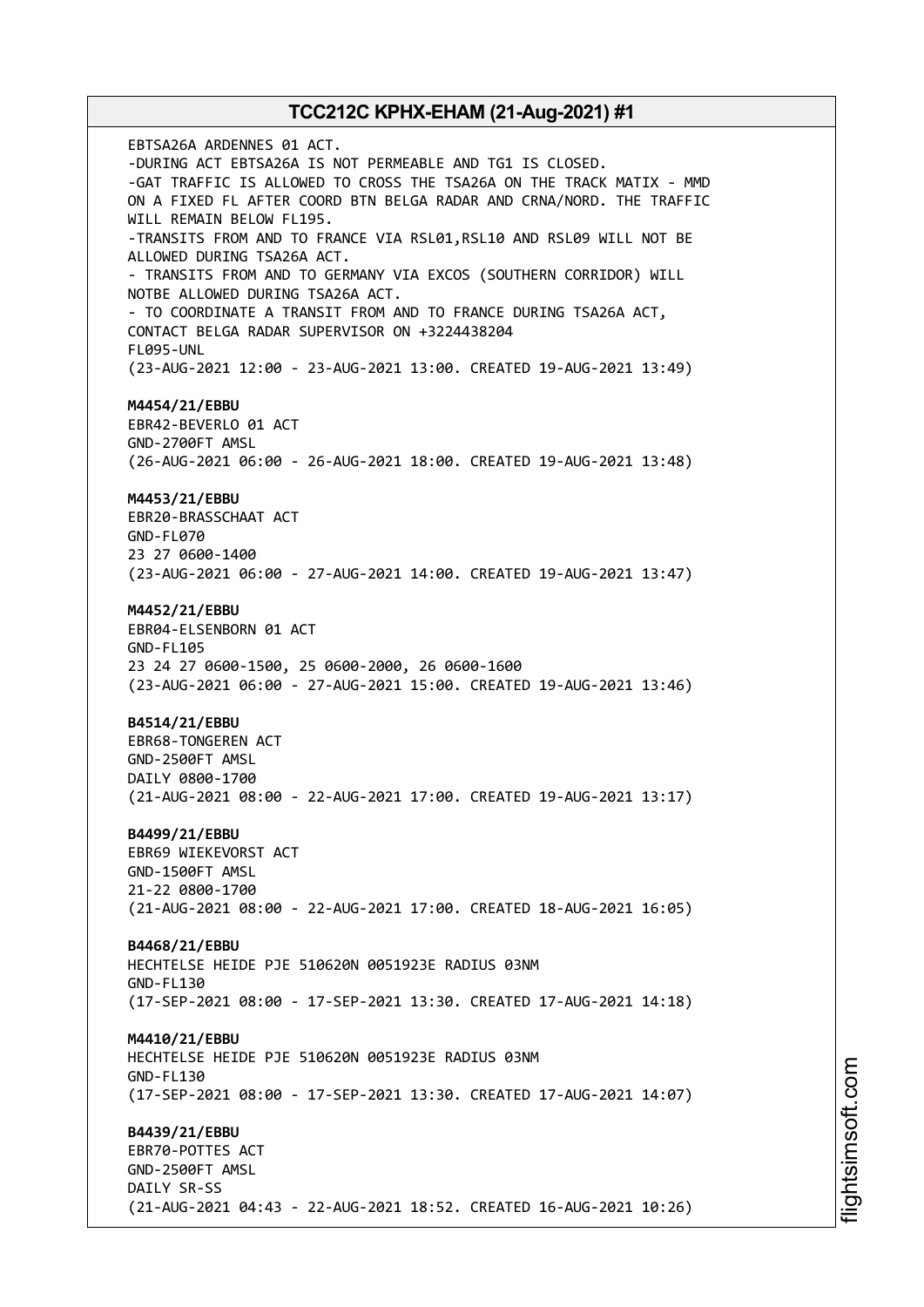# **B4434/21/EBBU** KLEINE-BROGEL TACAN BBL CH33X U/S (13-AUG-2021 14:12 - 12-NOV-2021 12:00 EST. CREATED 13-AUG-2021 15:10) **A3283/21/EBBU** MACKEL NDB MAK FREQ 360.5KHZ U/S DUE TO MAINT (01-SEP-2021 07:00 - 01-SEP-2021 14:30. CREATED 10-AUG-2021 14:21) **B4277/21/EBBU** ZOERSEL 02 WINDTURBINES 511444N 0044236E AND 511444N 0044308E. 144M AGL. ICAO DAY AND NIGHT MARKINGS INSTALLED (01-OCT-2021 06:00 - PERM. CREATED 05-AUG-2021 15:27) **M4264/21/EBBU** ZOERSEL 2 WINDTURBINES 511444N 0044236E AND 511444N 0044308E 144M AGL.ICAO DAY AND NIGHT MARKING INSTALLED (01-OCT-2021 06:00 - PERM. CREATED 05-AUG-2021 14:03) **B4226/21/EBBU** KOKSIJDE PJE PSN 510833N0024150E RADIUS 2NM GND-FL120 27 1200-1900, 28 29 0630-1900 (27-AUG-2021 12:00 - 29-AUG-2021 19:00. CREATED 04-AUG-2021 07:07) **M4196/21/EBBU** BELGA INFO BAD AND UNSTABLE RADIO COVERAGE DUE TO TECHNICAL PROBLEMS, IF NO CONTACT ON UHF 374,400 MHZ, CONTACT 129,325 MHZ. (03-AUG-2021 10:03 - 01-SEP-2021 16:00. CREATED 03-AUG-2021 10:03) **B4185/21/EBBU** EBR19-MARCHE EN FAMENNE EXTENDED 501820N 0052340E - 501617N 0052659E - 501336N 0052042E - 501717N 0052059E FOR RPAS ACT GND-1500FT AGL 17 23-26 0630-0930 1000-1500, 18 19 0630-0930 1000-1500 2000-2200, 20 27 0630-0930 (17-AUG-2021 06:30 - 27-AUG-2021 09:30. CREATED 02-AUG-2021 12:26) **M4183/21/EBBU** EBR19-MARCHE EN FAMENNE EXTENDED 501820N 0052340E - 501617N 0052659E - 501336N 0052042E - 501717N 0052059E FOR RPAS ACT GND-1500FT AGL 17 23-26 0630-0930 1000-1500, 18 19 0630-0930 1000-1500 2000-2200, 20 27 0630-0930 (17-AUG-2021 06:30 - 27-AUG-2021 09:30. CREATED 02-AUG-2021 12:22) **M1720/21/EBBU** CHIMAY MEASURING MAST 500357N 0041616E 60M AGL. NO ICAO DAY AND NIGHT MARKING (19-APR-2021 00:00 - 30-APR-2022 23:59. CREATED 02-AUG-2021 08:27) **M1717/21/EBBU** GOUVY MEASURING MAST 501354N 0055300E 100M AGL. ICAO DAY AND NIGHT MARKING PRESENT (19-APR-2021 00:00 - PERM. CREATED 02-AUG-2021 08:27) **M1716/21/EBBU**

MALMEDY MEASURING MAST 502123N 0060216E 80M AGL.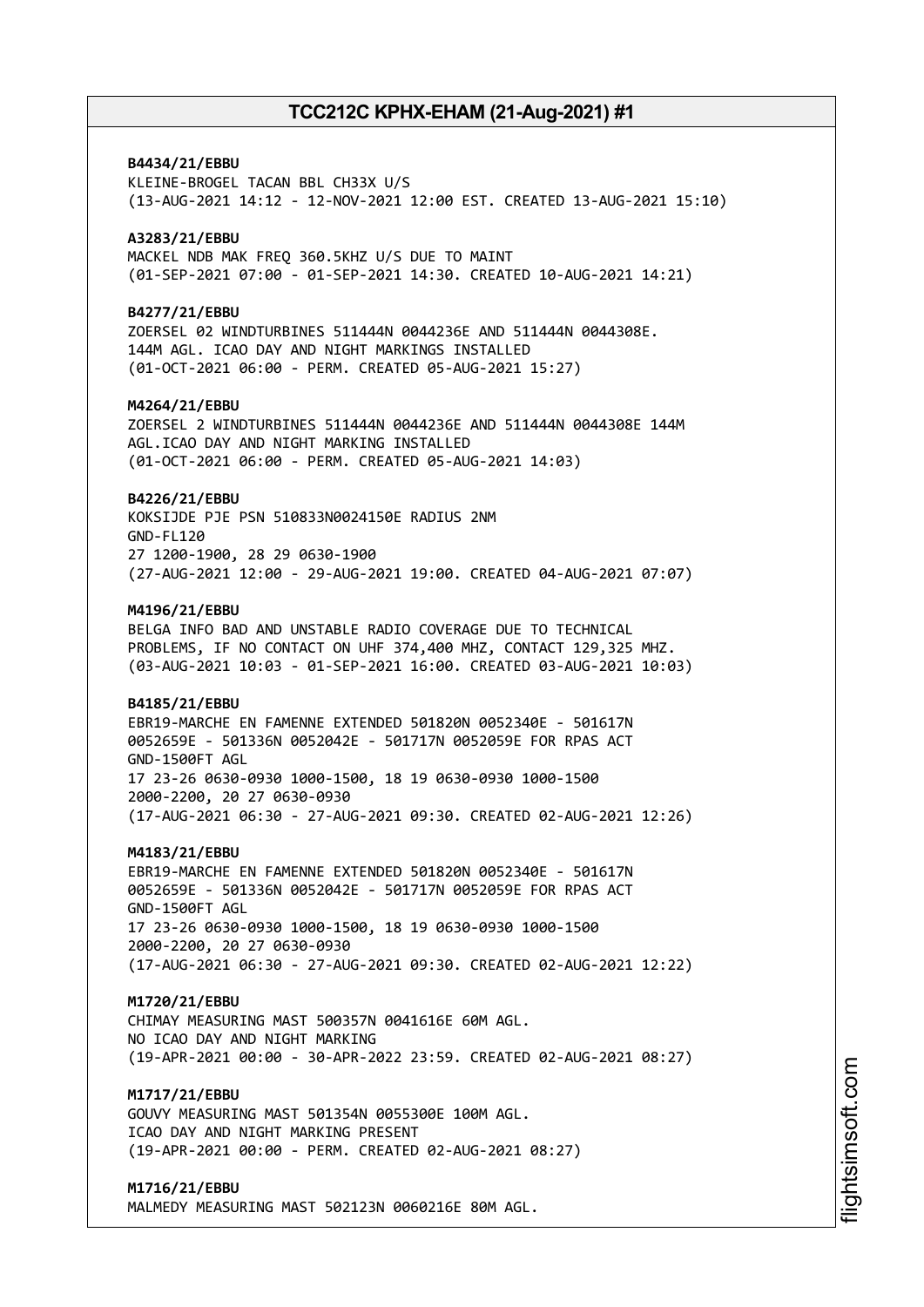ICAO DAY AND NIGHT MARKING UNKNOWN (01-APR-2021 09:30 - PERM. CREATED 02-AUG-2021 08:27)

**M1270/21/EBBU** MANHAY MEASURING MAST 501918N 0054204E 80M AGL. ICAO DAY AND NIGHT MARKING INSTALLED (22-MAR-2021 00:00 - PERM. CREATED 02-AUG-2021 08:27)

**M0974/21/EBBU** FERNELMONT MEASURING MAST 503201N 0050005 45M AGL.

ICAO DAY AND NIGHT MARKING UNKNOWN (17-MAR-2021 00:00 - PERM. CREATED 02-AUG-2021 08:26)

**M0972/21/EBBU**

LEGLISE MEASURING MAST 494714N 0053130E 100M AGL. ICAO DAY AND NIGHT MARKING UNKNOWN (03-MAR-2021 12:41 - 28-FEB-2022 23:59. CREATED 02-AUG-2021 08:26)

### **M0955/21/EBBU**

REBAIX 3 WINDTURBINES 503945N 0034512E - 503949N 0034527E - 503956N 0034616E 150M AGL. ICAO DAY AND NIGHT MARKING UNKNOWN. (03-MAR-2021 11:47 - PERM. CREATED 02-AUG-2021 08:26)

### **M0954/21/EBBU**

COURCELLES 2 WINDTURBINES 502841N 0041839E - 502838N 0041913E 150M AGL. ICAO DAY AND NIGHT MARKING UNKNOWN. (03-MAR-2021 11:30 - PERM. CREATED 02-AUG-2021 08:26)

### **M0953/21/EBBU**

PELT 3 WINDTURBINES 511419N 0052330E - 511417N 0052350E - 511415N 0052412E 170M AGL. ICAO DAY AND NIGHT MARKING UNKNOWN. (01-APR-2021 00:00 - PERM. CREATED 02-AUG-2021 08:26)

#### **M0973/21/EBBU**

HERSTAL 1 WINDTURBINE 504138N 0053639E 180M AGL. ICAO DAY AND NIGHT MARKING UNKNOWN. (22-MAR-2021 00:00 - PERM. CREATED 02-AUG-2021 08:26)

### **M0952/21/EBBU**

BRECHT WINDTURBINE 512157N 0043856E 186M AGL. ICAO DAY AND NIGHT MARKING UNKNOWN. (01-JUN-2021 00:00 - PERM. CREATED 02-AUG-2021 08:25)

### **M0951/21/EBBU**

NEUFCHATEAU 5 WINDTURBINES 495150N 0052949E - 495114N 0053018E - 495122N 0053056E - 495155N 0053102E - 495206N 0053117E 150M AGL. ICAO DAY AND NIGHT MARKING UNKNOWN. (11-OCT-2021 00:00 - PERM. CREATED 02-AUG-2021 08:25)

### **M0950/21/EBBU**

BERINGEN 2 WINDTURBINES 510431N 0051056E - 510437N 0051120E 150M AGL.ICAO DAY AND NIGHT MARKING UNKNOWN. (03-MAR-2021 07:00 - PERM. CREATED 02-AUG-2021 08:25)

# **M0949/21/EBBU**

ROSTENNE MEASURING MAST 501705N 0045307E 60M AGL. ICAO DAY AND NIGHT MARKING UNKNOWN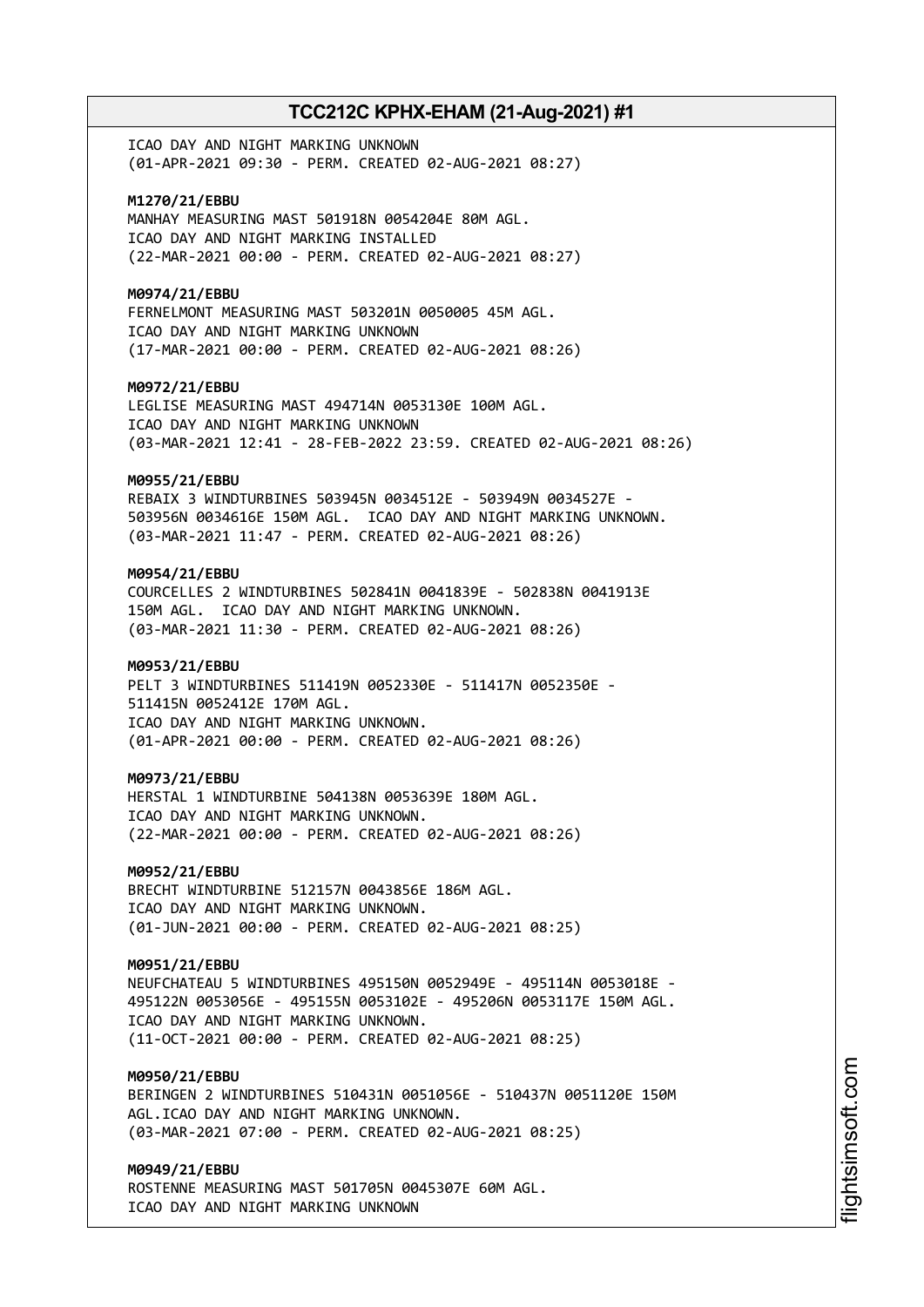AIC CHECKLIST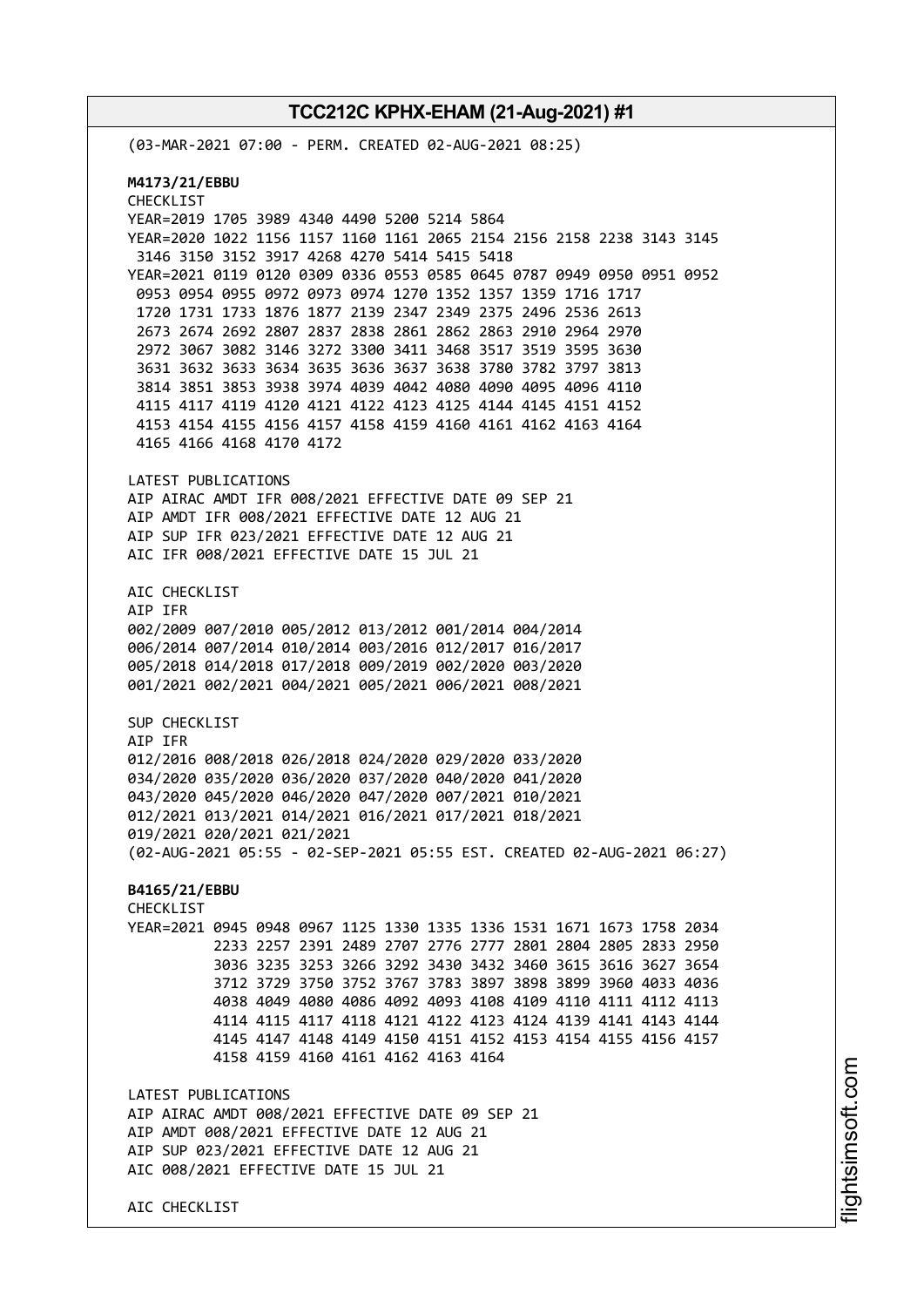AIP IFR 002/2009 007/2010 005/2012 013/2012 001/2014 004/2014 006/2014 007/2014 010/2014 003/2016 012/2017 016/2017 005/2018 014/2018 017/2018 009/2019 002/2020 003/2020 001/2021 002/2021 004/2021 005/2021 006/2021 008/2021 AIP VFR NIL AIP MIL NIL SUP CHECKLIST AIP IFR 012/2016 008/2018 026/2018 024/2020 029/2020 033/2020 034/2020 035/2020 036/2020 037/2020 040/2020 041/2020 043/2020 045/2020 046/2020 047/2020 007/2021 010/2021 012/2021 013/2021 014/2021 016/2021 017/2021 018/2021 019/2021 020/2021 021/2021 AIP VFR NIL AIP MIL NIL (30-JUL-2021 16:28 - 30-AUG-2021 16:28 EST. CREATED 30-JUL-2021 16:30) **A3151/21/EBBU** CHECKLIST YEAR=2020 2964 2965 3081 3470 3479 3579 YEAR=2021 0002 0003 0070 0071 0077 0119 0649 0699 0841 0997 1055 1169 1461 1463 1464 1477 1699 1967 1979 2014 2082 2195 2248 2258 2271 2298 2318 2377 2418 2485 2494 2644 2698 2731 2732 2733 2734 2767 2774 2775 2795 2797 2816 2819 2826 2846 2850 2909 2910 2922 2928 2930 2931 2932 2933 2953 2964 2967 2976 2977 3016 3022 3024 3036 3037 3042 3058 3065 3067 3073 3079 3088 3120 3121 3130 3131 3132 3133 3134 3136 3143 3145 3147 3148 3149 3150 LATEST PUBLICATIONS AIP AIRAC AMDT 008/2021 EFFECTIVE DATE 09 SEP 21 AIP AMDT 008/2021 EFFECTIVE DATE 12 AUG 21 AIP SUP 023/2021 EFFECTIVE DATE 12 AUG 21 AIC 008/2021 EFFECTIVE DATE 15 JUL 21 AIC CHECKLIST AIP IFR 002/2009 007/2010 005/2012 013/2012 001/2014 004/2014 006/2014 007/2014 010/2014 003/2016 012/2017 016/2017 005/2018 014/2018 017/2018 009/2019 002/2020 003/2020 001/2021 002/2021 004/2021 005/2021 006/2021 008/2021 AIP VFR NIL AIP MIL NIL SUP CHECKLIST AIP IFR 012/2016 008/2018 026/2018 024/2020 029/2020 033/2020 034/2020 035/2020 036/2020 037/2020 040/2020 041/2020 043/2020 045/2020 046/2020 047/2020 007/2021 010/2021 012/2021 013/2021 014/2021 016/2021 017/2021 018/2021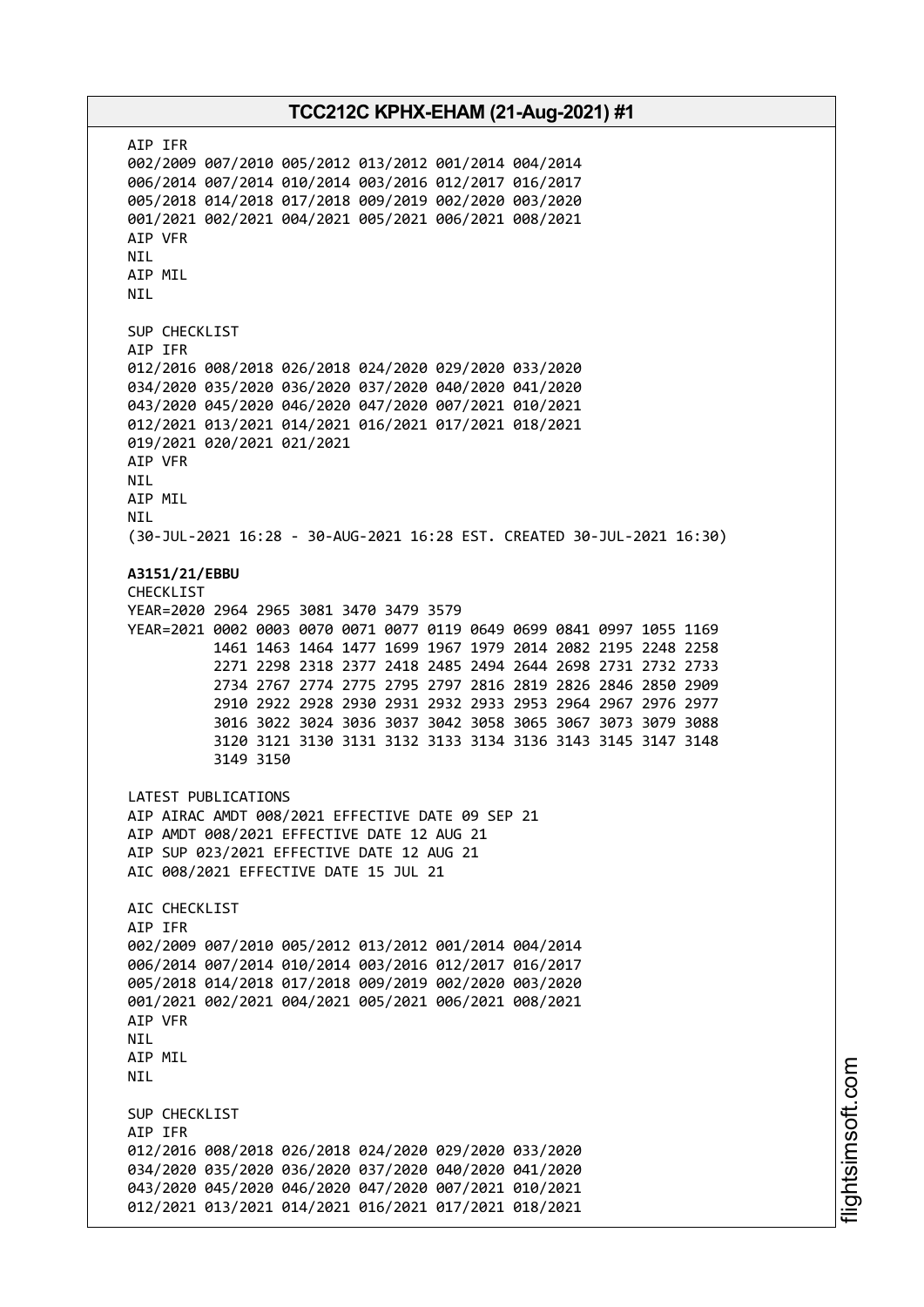019/2021 020/2021 021/2021 AIP VFR NIL AIP MIL **NTI** (30-JUL-2021 16:26 - 30-AUG-2021 16:26 EST. CREATED 30-JUL-2021 16:27) **B4117/21/EBBU** TEMPO SEGREGATED AREA (TSA)'LEOPOLDSBURG MIL TERRAIN' ESTABLISHED 510649N 0052220E - 510621N 0051531E - 510437N 0051747E - 510424N 0051951E - 510451N 0051951E - 510548N 0052230E - 510649N 0052220E DUE TO REMOTELY PILOTED ACFT SYSTEM (RPAS) ACT GND-300FT AGL 20 1000-1500 1800-2359, 21 0000-0100 0800-1300 1700-2200, 22 0200-1200 (20-SEP-2021 10:00 - 22-SEP-2021 12:00. CREATED 29-JUL-2021 11:45) **M4110/21/EBBU** TEMPO SEGREGATED AREA (TSA)'LEOPOLDSBURG MIL TERRAIN' ESTABLISHED 510649N 0052220E - 510621N 0051531E - 510437N 0051747E - 510424N 0051951E - 510451N 0051951E - 510548N 0052230E DUE TO RPAS **ACT** GND-300FT AGL 20 1000-1500 1800-2359, 21 0000-0100 0800-1300 1700-2200, 22 0200-1200 (20-SEP-2021 10:00 - 22-SEP-2021 12:00. CREATED 28-JUL-2021 13:24) **B4086/21/EBBU** TRIGGER NOTAM. PERM AIRAC AMDT 007/2021 12 AUG 2021. HTA04A, HTA08, HTA10A, HTA10B, HTA10C AND HTA14B REMARKS IN LATERAL LIMITS UPDATED GND-2000FT AMSL (12-AUG-2021 00:00 - 25-AUG-2021 23:59. CREATED 28-JUL-2021 06:58) **B4080/21/EBBU** TEMPO SEGREGATED AREA (TSA) 'HEVERLEE' ESTABLISHED 505143N 0044226E - 505142N 0044257E - 505054N 0044255E - 505054N 0044210E FOR REMOTELY PILOTED ACFT SYSTEM (RPAS) GND-300FT AGL AUG 31 0800-2200, SEP 01 03 0800-1300 (31-AUG-2021 08:00 - 03-SEP-2021 13:00. CREATED 27-JUL-2021 12:22) **M4080/21/EBBU** TEMPO SEGREGATED AREA (TSA)'HEVERLEE' ESTABLISHED FOR RPAS 505143N 0044226E - 505142N 0044257E - 505054N 0044255E - 505054N 0044210E GND-300FT AGL AUG 31 0800-2200, SEP 01 03 0800-1300 (31-AUG-2021 08:00 - 03-SEP-2021 13:00. CREATED 27-JUL-2021 12:05) **B3960/21/EBBU** RETIE 3 WINDTURBINES 511739N 0050424E - 511740N 0050404E - 511742N 0050339E 180M AGL. ICAO DAY AND NIGHT MARKING PRESENT (01-AUG-2021 04:04 - PERM. CREATED 20-JUL-2021 15:07) **M3974/21/EBBU** RETIE 3 WINDTURBINES 511739N 0050424E - 511740N 0050404E - 511742N 0050339E 180M AGL. ICAO DAY AND NIGHT MARKING PRESENT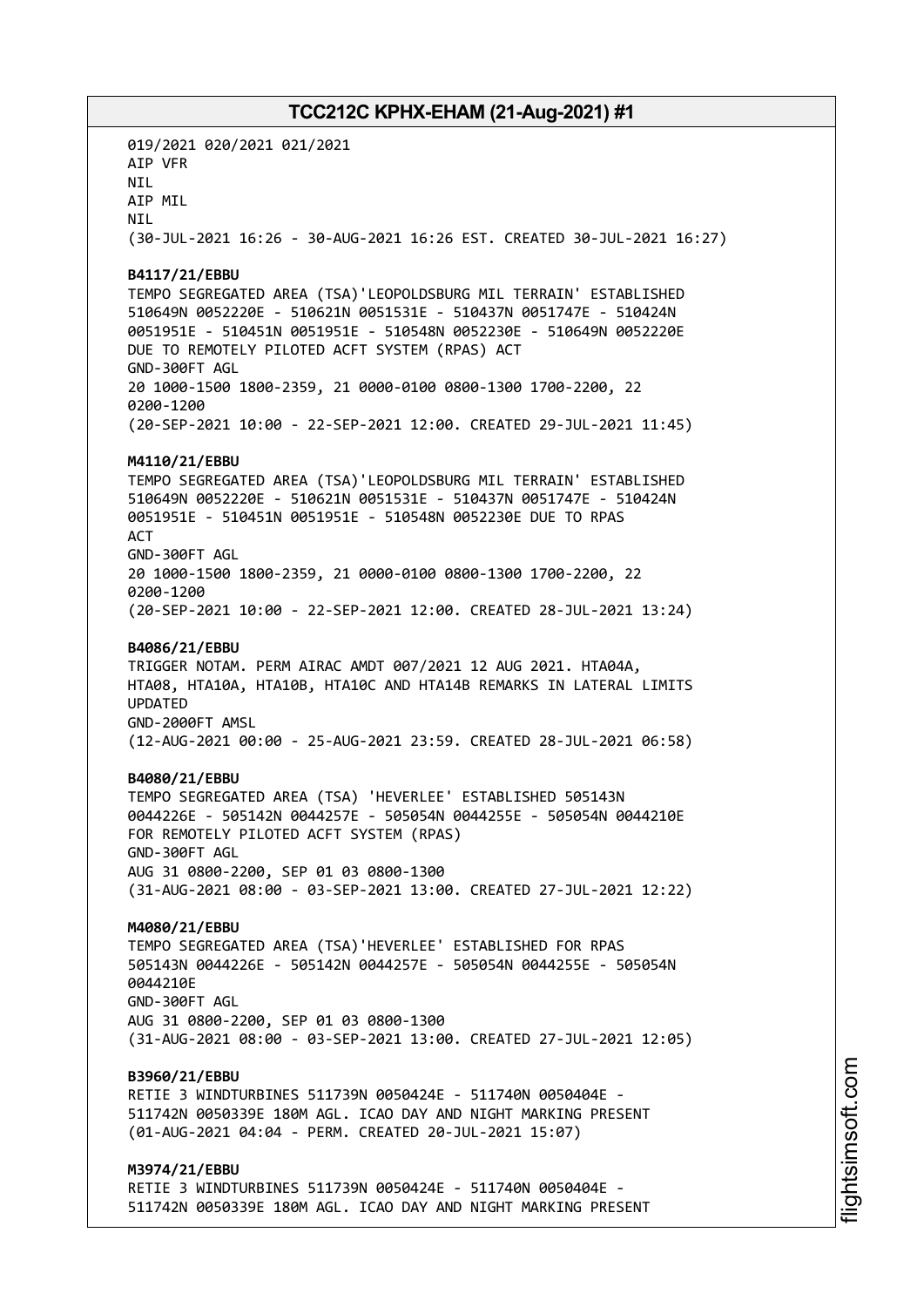(01-AUG-2021 04:04 - PERM. CREATED 20-JUL-2021 14:57) **M3813/21/EBBU** BEMILFLIP VFR EFF ON 23 APR 2020 REMAINS VALID UNTIL 03 NOV 2021 (14-JUL-2021 06:56 - 03-NOV-2021 22:00. CREATED 14-JUL-2021 06:57) **B3752/21/EBBU** HECHTELSE HEIDE PJE 510620N 0051923E RADIUS 03NM GND-FL090 17 18 24 25 1400-1530 (17-AUG-2021 14:00 - 25-AUG-2021 15:30. CREATED 13-JUL-2021 08:37) **B3750/21/EBBU** HECHTELSE HEIDE PJE 510620N 0051923E RADIUS 03NM GND-1500FT AMSL 17 18 24 25 0900-1030 (17-AUG-2021 09:00 - 25-AUG-2021 10:30. CREATED 13-JUL-2021 08:26) **M3782/21/EBBU** HECHTELSE HEIDE PJE 510620N 0051923E RADIUS 03NM GND-FL090 17 18 24 25 1400-1530 (17-AUG-2021 14:00 - 25-AUG-2021 15:30. CREATED 13-JUL-2021 07:09) **M3780/21/EBBU** HECHTELSE HEIDE PJE 510620N 0051923E RADIUS 03NM GND-1500FT AMSL 17 18 24 25 0900-1030 (17-AUG-2021 09:00 - 25-AUG-2021 10:30. CREATED 13-JUL-2021 07:02) **B3654/21/EBBU** TEMPO SEGREGATED AREA (TSA) ESTABLISHED 502611N 0055817E RADIUS 2NM OVER THE RACE TRACK OF THE GP FORMULE 1 RESERVED FOR AERIAL FILMING WITH OO-HCE, OO-HCZ, OO-HCA, STATE, MEDICAL FLT, POLICE REMOTED PILOT AIRCRAFT SYSTEMS. ALL OTHER ACFT REG AND TYPES AND REMOTELY PILOTED ACFT SYSTEM (RPAS) FLT PROHIBITED GND-3000FT AGL (26-AUG-2021 06:00 - 29-AUG-2021 18:00. CREATED 08-JUL-2021 09:21) **M3632/21/EBBU** OAT TRAFFIC ABOVE 4500FT AMSL PPR FROM ATCC SUPERVISOR VIA THE AIRSPACE BOOKING TOOL (LARA) OR TEL +32(0)24438204 FOR TRANSITS. EXPECT LIMITATIONS MAINLY MON AND TUE 0730-1100 DUE TO LACK OF PERSONNEL (07-JUL-2021 06:54 - 06-OCT-2021 16:00 EST. CREATED 07-JUL-2021 06:55) **A2846/21/EBBU** BEAUVECHAIN TACAN BBE CH107X MIGHT PRESENT AZIMUTH UNLOCKS IN SECTOR 094-096, 104-110, 128-130, 169-171, 192-196 DEG. NO OPS LIMITATION. PILOTS ARE REQUESTED TO REPORT ANY ABNORMALITY TO ATC (06-JUL-2021 10:19 - PERM. CREATED 06-JUL-2021 10:19) **B3430/21/EBBU** REF SUP 012/2021, MILFAG AREA 13 MAY BE ACT BY NOTAM 4500FT AMSL-FL065 (05-JUL-2021 01:00 - 27-AUG-2021 23:00. CREATED 28-JUN-2021 15:31) **M3411/21/EBBU**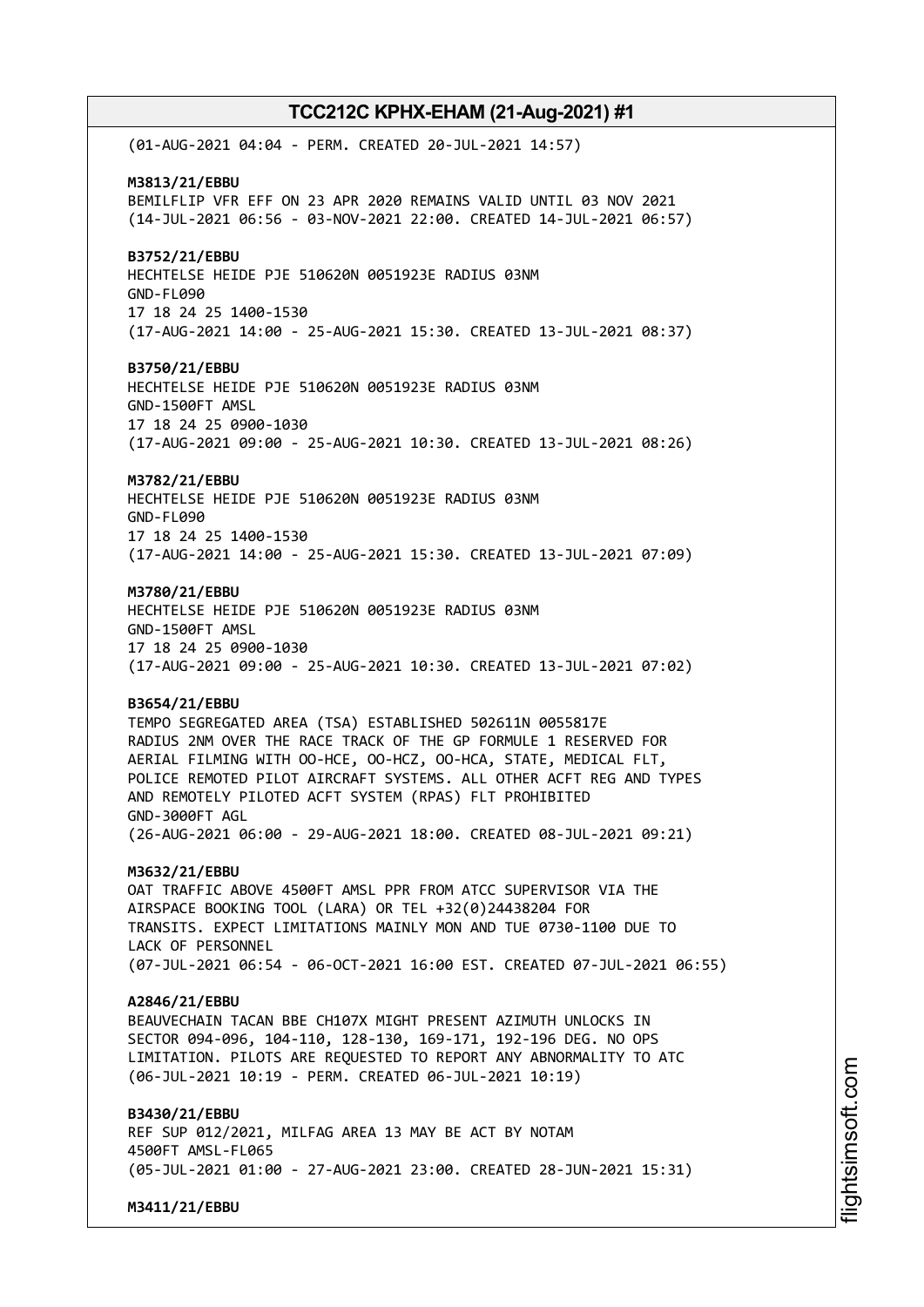REF SUP 012/2021,MILFAG AREA 13 MAY BE ACT BY NOTAM 4500FT AMSL-FL065 (05-JUL-2021 01:00 - 27-AUG-2021 23:00. CREATED 28-JUN-2021 15:24) **B3292/21/EBBU** TEMPO SEGREGATED AREA (TSA)'LEOPOLDSBURG MIL TERRAIN' ESTABLISHED 510649N 0052220E - 510621N 0051531E - 510437N 0051747E - 510424N 0051951E - 510451N 0051951E - 510548N 0052230E DUE TO REMOTELY PILOTED ACFT SYSTEM (RPAS) ACT GND-300FT AGL DAILY 1000-1900 (31-AUG-2021 10:00 - 02-SEP-2021 19:00. CREATED 21-JUN-2021 07:22) **M3272/21/EBBU** TEMPO SEGREGATED AREA (TSA)'LEOPOLDSBURG MIL TERRAIN' ESTABLISHED 510649N 0052220E - 510621N 0051531E - 510437N 0051747E - 510424N 0051951E - 510451N 0051951E - 510548N 0052230E DUE TO RPAS ACT GND-300FT AGL DAILY 1000-1900 (31-AUG-2021 10:00 - 02-SEP-2021 19:00. CREATED 21-JUN-2021 06:50) **B3235/21/EBBU** ESTINNES RADIO CONTROLLED MODEL ACFT 502339N0040356E RADIUS 400M GND-700FT AGL DAILY 0700-1700 (28-AUG-2021 07:00 - 29-AUG-2021 17:00. CREATED 16-JUN-2021 06:35) **M3146/21/EBBU** TORHOUT 1 CHIMNEY 510445N 0030611E HEIGHT 32M AGL ICAO DAY AND NIGHT MARKING INSTALLED (05-JUL-2021 00:01 - PERM. CREATED 10-JUN-2021 10:59) **A2318/21/EBBU** ALL FLIGHTS TO/FROM THE AIRPORTS OF BELGIUM OR OVERFLYING BELGIAN TERRITORY, ARE NOT ALLOWED IF AIRCRAFT ARE OPERATED BY BELARUSSIAN AIR CARRIERS AND/OR REGISTRATED IN BELARUS EXCEPT FOR AIRCRAFT IN EMERGENCY OR HUMANITARIAN FLIGHTS. (08-JUN-2021 15:20 - 08-SEP-2021 21:59 EST. CREATED 08-JUN-2021 15:30) **A2298/21/EBBU** ALL FLIGHTS TO/FROM THE AIRPORT OF THE G.D OF LUXEMBOURG OR OVERFLYING LUXEMBOURGISH TERRITORY, ARE NOT ALLOWED IF AIRCRAFT ARE OPERATED BY BELARUSSIAN AIR CARRIERS AND/OR REGISTRATED IN BELARUS

#### **A2271/21/EBBU**

BELGIAN AIR CARRIERS AND CAPTAINS OF ACFT IN CHARGE OF AIR SERVICE MANAGED BY CARRIERS HOLDERS OF OPERATING LICENCE ISSUED BY BELGIUM, WHETHER THEY ARE CONTRACTUAL CARRIERS AND/OR DE FACTO CARRIERS, OR PERFORMING AIR SERVICE WITH COMMERCIAL CHARTER AGREEMENT OR WITH CODE SHARING AND TO ALL FLT PERFORMED WITH BELGIAN ACFT REG, ARE REQUESTED TO AVOID MINSK FIR (UMMV). FOREIGN AIR CARRIERS INBOUND EU ARE RECOMMENDED TO AVOID MINSK FIR (UMMV (04-JUN-2021 19:00 - 03-SEP-2021 14:00 EST. CREATED 04-JUN-2021 19:03)

(07-JUN-2021 14:14 - 03-SEP-2021 21:59 EST. CREATED 07-JUN-2021 14:15)

### **B2833/21/EBBU**

TURNHOUT 1 WINDTURBINE 511754N 0045518E 180M AGL.

EXCEPT FOR AIRCRAFT IN EMERGENCY OR HUMANITARIAN FLIGHTS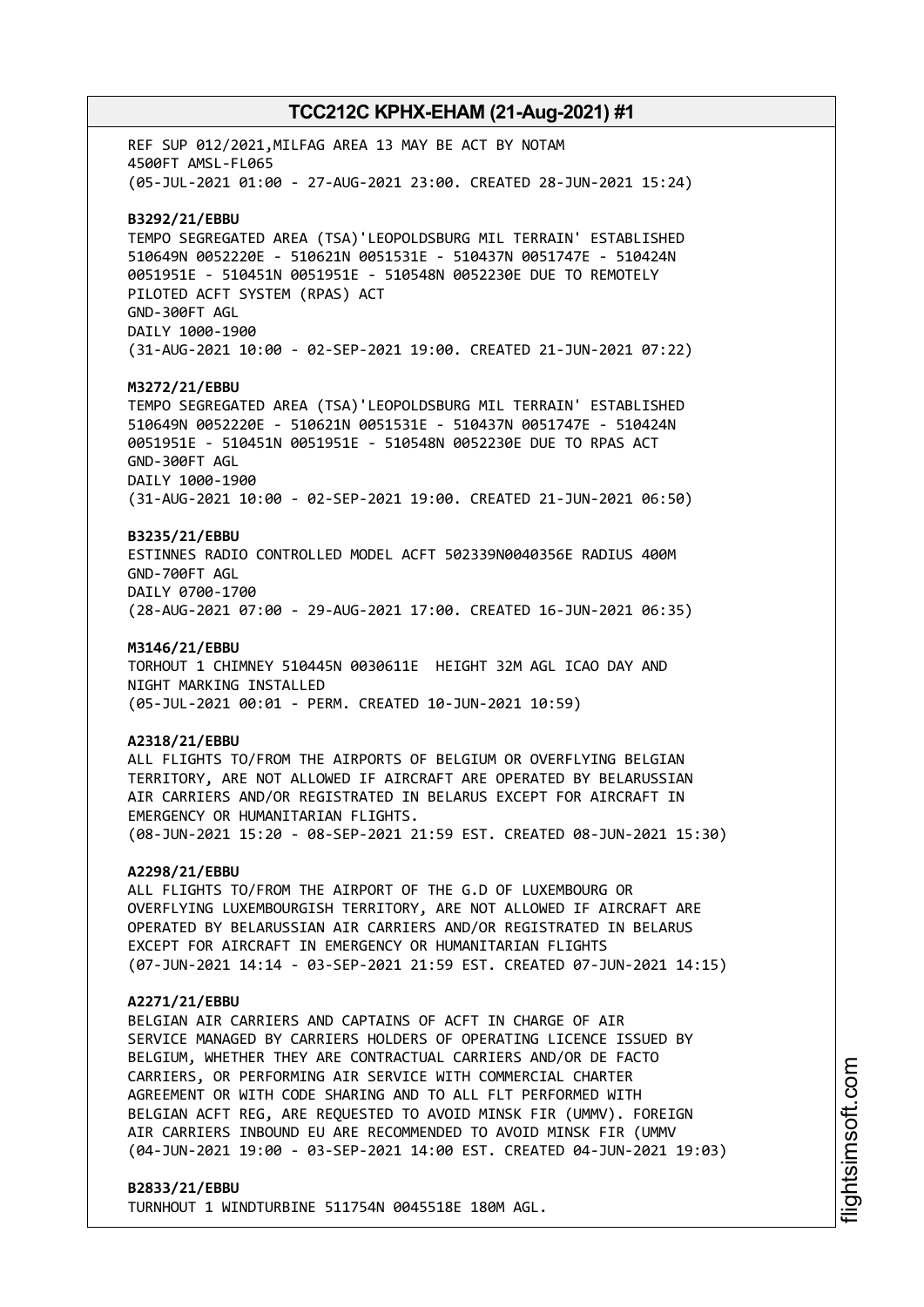ICAO DAY AND NIGHT MARKING UNKNOWN. (31-MAY-2021 14:23 - PERM. CREATED 31-MAY-2021 14:24) **M2972/21/EBBU** TURNHOUT 1 WINDTURBINE 511754N 0045518E 180M AGL. ICAO DAY AND NIGHT MARKING UNKNOWN. (01-JUN-2021 06:30 - PERM. CREATED 31-MAY-2021 13:25) **M2970/21/EBBU** KNOKKE-HEIST CRANE 512024N 0031429E 88M AGL ICAO MARKING INSTALLED (31-MAY-2021 12:57 - 30-MAR-2023 22:00. CREATED 31-MAY-2021 12:59) **B2805/21/EBBU** ZWARTBERG/OPGLABEEK 510212N 0053121E PJE WILL TAKE PLACE RADIUS 3NM GND-FL150 SEP 03 10 1400-1900, 16 17 0700-1900, 24 1400-1900 (03-SEP-2021 14:00 - 24-SEP-2021 19:00. CREATED 28-MAY-2021 09:34) **B2804/21/EBBU** ZWARTBERG/OPGLABEEK 510212N 0053121E PJE WILL TAKE PLACE RADIUS 3NM GND-FL150 AUG 06 09 20 27 1400-1900 (06-AUG-2021 14:00 - 27-AUG-2021 19:00. CREATED 28-MAY-2021 09:32) **M2863/21/EBBU** VILLERS LE BOUILLET 1 WINDTURBINES 503511N 0051550E 140M AGL ICAO DAY AND NIGHT MARKING PRESENT (25-MAY-2021 21:53 - PERM. CREATED 25-MAY-2021 21:56) **M2862/21/EBBU** DILSEN-STOKKEM 3 WINDTURBINES 510153N 0053957E - 510159N 0054020E - 510205N 0054041E 150M AGL. ICAO DAY AND NIGHT MARKING PRESENT (25-MAY-2021 21:30 - PERM. CREATED 25-MAY-2021 21:38) **M2861/21/EBBU** PERUWELZ 2 WINDTURBINES 503133N 0033645E - 503140N 0033639E 150M AGL. ICAO DAY AND NIGHT MARKING PRESENT (25-MAY-2021 21:30 - PERM. CREATED 25-MAY-2021 21:28) **B2489/21/EBBU** METTET MEASURING MAST 501748N 0043855E 100M AGL. ICAO DAY AND NIGHT MARKING INSTALLED. (17-MAY-2021 00:02 - 17-MAY-2022 22:00. CREATED 11-MAY-2021 12:29) **M2613/21/EBBU** METTET MEASURING MAST 501748N 0043855E 100M AGL. ICAO DAY AND NIGHT MARKING INSTALLED (17-MAY-2021 00:02 - 17-MAY-2022 22:00. CREATED 11-MAY-2021 12:15) **M2375/21/EBBU** STOUMONT - TROIS-PONTS HIGH VOLTAGE CABLE LINE, DEFINED BY: 502405N 0055101E - 502236N 0055129E - 502229N 0055045E 127M AGL,

OBST LIGHTS U/S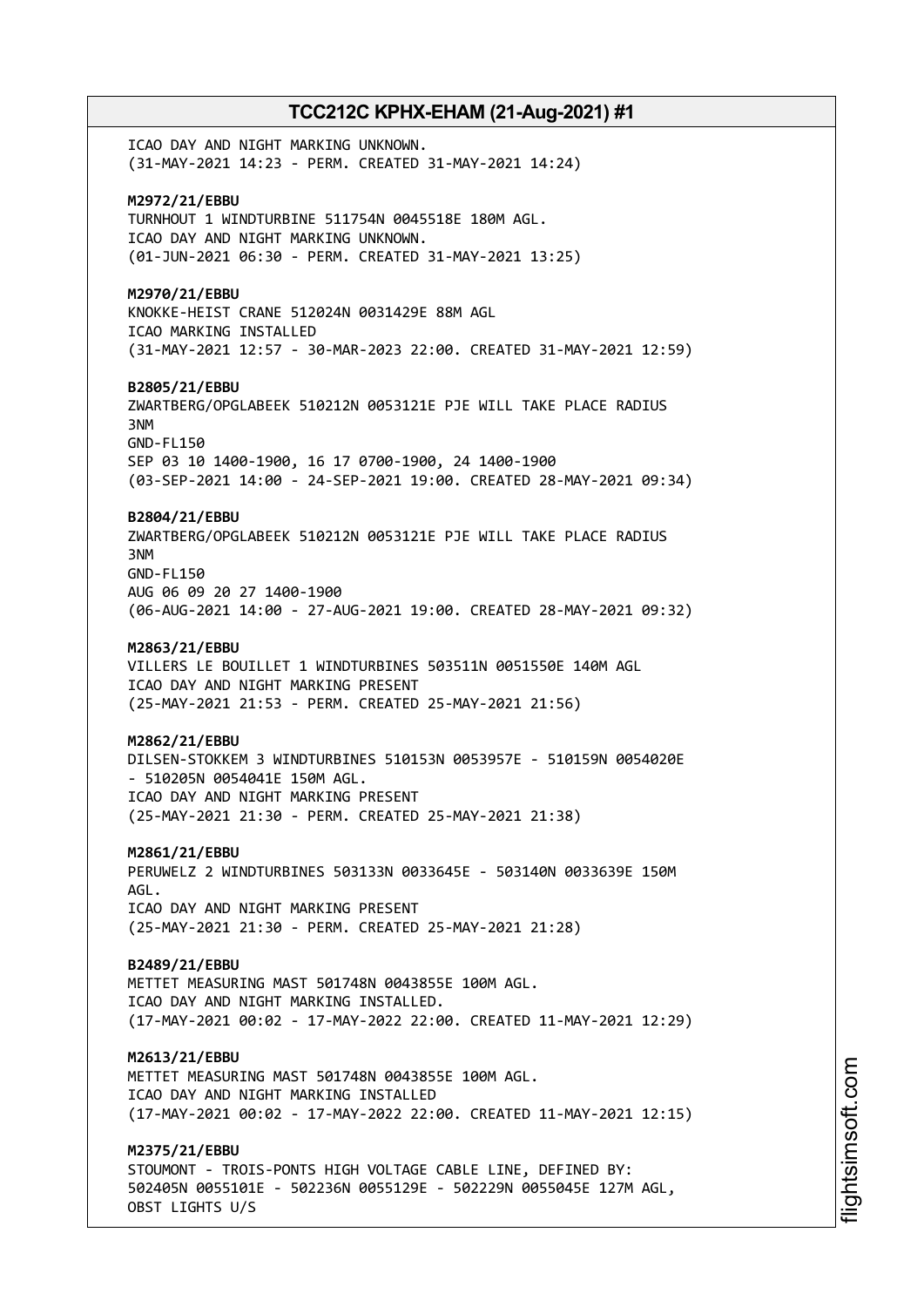(29-APR-2021 13:54 - 31-DEC-2021 22:00. CREATED 29-APR-2021 13:55) **B2257/21/EBBU** STOUMONT - TROIS-PONTS HIGH VOLTAGE CABLE LINE, DEFINED BY: 502405N 0055101E - 502236N 0055129E - 502229N 0055045E 451M AMSL, OBST LIGHTS U/S (29-APR-2021 13:38 - 31-DEC-2021 22:00. CREATED 29-APR-2021 13:40) **M2349/21/EBBU** HAVAY WIND MEASURING PYLON 502117N 0040016E 80M AGL. ICAO DAY AND NIGHT MARKING PRESENT (15-MAY-2021 00:00 - 15-NOV-2021 23:00. CREATED 28-APR-2021 09:26) **B2233/21/EBBU** HAMOIR MEASURE MAST 502536N0053640E 100M AGL. ICAO DAY AND NIGHT MARKING PRESENT. (28-APR-2021 09:00 - 28-APR-2022 10:00 EST. CREATED 28-APR-2021 09:25) **M2347/21/EBBU** HAMOIR MEASURING MAST 502536N 0053640E 100M AGL. ICAO DAY AND NIGHT MARKING PRESENT (28-APR-2021 08:30 - 28-APR-2022 10:00 EST. CREATED 28-APR-2021 08:42) **M1877/21/EBBU** LOMMEL 1 WINDTURBINE 511436N 0051558E 155M AGL. ICAO DAY AND NIGHT MARKING PRESENT (09-APR-2021 12:00 - PERM. CREATED 09-APR-2021 12:00) **M1876/21/EBBU** SOIGNIES MEASURING MAST 503358N 0040706E 50M AGL. ICAO DAY AND NIGHT MARKING UNKNOWN (20-APR-2021 00:00 - 20-APR-2022 00:00. CREATED 09-APR-2021 11:29) **B1125/21/EBBU** WAVRE TV MAST (PYLONE B) 504427N 0043516E 246M AGL/348M AMSL OBST LGT U/S (11-MAR-2021 15:08 - 30-SEP-2021 12:00 EST. CREATED 11-MAR-2021 15:08) **B0967/21/EBBU** LEGLISE MEASURING MAST 494714N 0053130E 100M AGL. ICAO DAY AND NIGHT MARKING UNKNOWN (03-MAR-2021 13:46 - 28-FEB-2022 23:59. CREATED 03-MAR-2021 13:49) **B0945/21/EBBU** NEUFCHATEAU 5 WINDTURBINES 495150N 0052949E - 495114N 0053018E - 495122N 0053056E - 495155N 0053102E - 495206N 0053117E 150M AGL. ICAO DAY AND NIGHT MARKING UNKNOWN. (11-OCT-2021 00:00 - PERM. CREATED 03-MAR-2021 08:36) **M0787/21/EBBU** FAUVILLERS 5 WINDTURBINES 495300N 0054200E - 495244N 0054209E - 495228N 0054222E - 495155N 0054212E - 495142N 0054238E 120M AGL. ICAO DAY AND NIGHT MARKING UNKNOWN. (03-MAR-2021 00:01 - PERM. CREATED 24-FEB-2021 08:49) **M0585/21/EBBU** HOOGSTRATEN WINDTURBINE 512705N 0044258E 180M AGL. ICAO DAY AND NIGHT MARKING UNKNOWN.